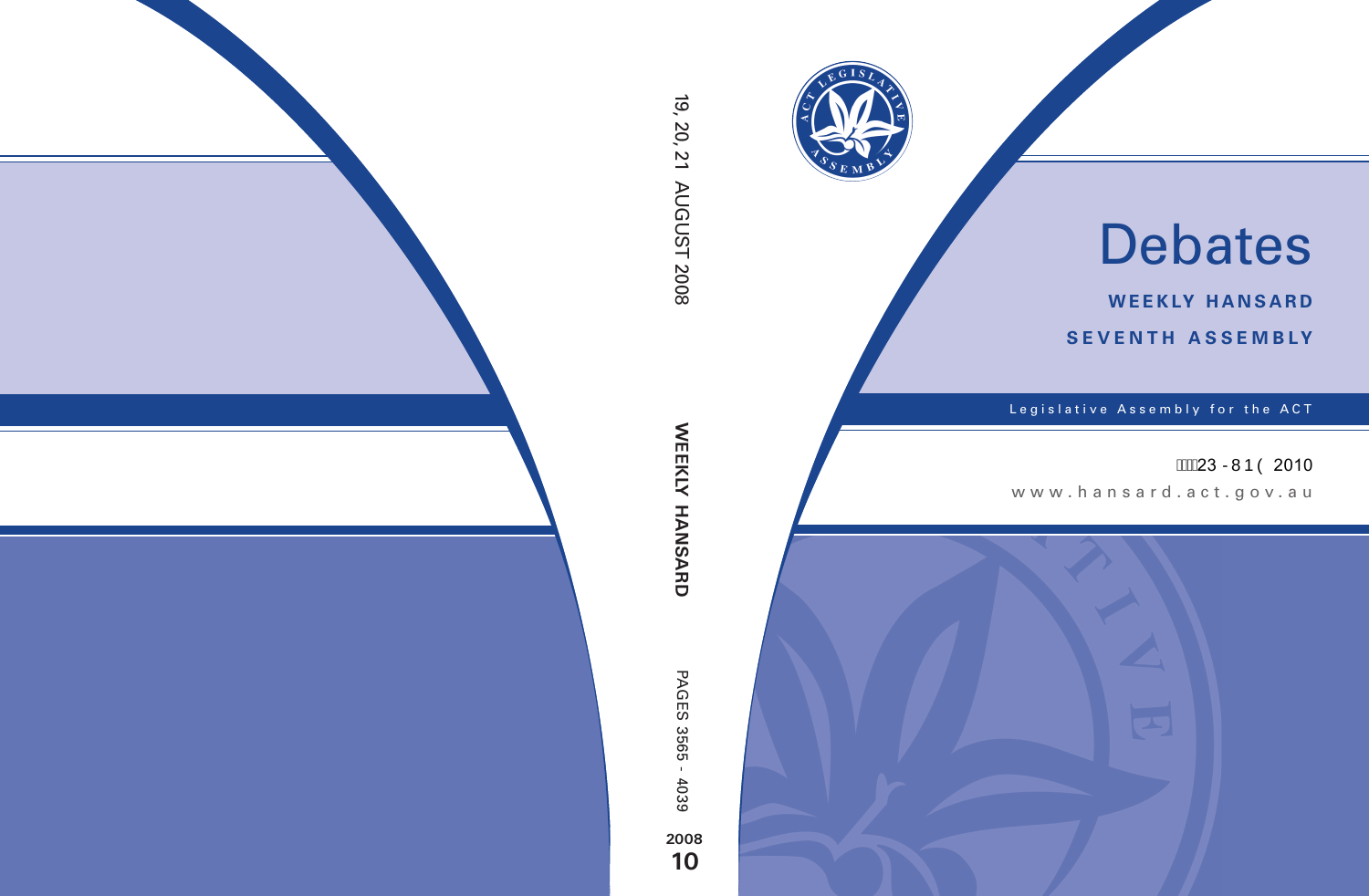## **[Wednesday, 23 June 2010](#page-2-0)**

| Planning and Development (Notifications and Review) Amendment Bill 20092213 |  |  |  |  |
|-----------------------------------------------------------------------------|--|--|--|--|
|                                                                             |  |  |  |  |
|                                                                             |  |  |  |  |
| Questions without notice:                                                   |  |  |  |  |
|                                                                             |  |  |  |  |
|                                                                             |  |  |  |  |
|                                                                             |  |  |  |  |
|                                                                             |  |  |  |  |
|                                                                             |  |  |  |  |
|                                                                             |  |  |  |  |
|                                                                             |  |  |  |  |
|                                                                             |  |  |  |  |
|                                                                             |  |  |  |  |
|                                                                             |  |  |  |  |
|                                                                             |  |  |  |  |
| Supplementary answers to questions without notice:                          |  |  |  |  |
|                                                                             |  |  |  |  |
|                                                                             |  |  |  |  |
|                                                                             |  |  |  |  |
|                                                                             |  |  |  |  |
|                                                                             |  |  |  |  |
|                                                                             |  |  |  |  |
|                                                                             |  |  |  |  |
| Schedules of amendments:                                                    |  |  |  |  |
|                                                                             |  |  |  |  |
|                                                                             |  |  |  |  |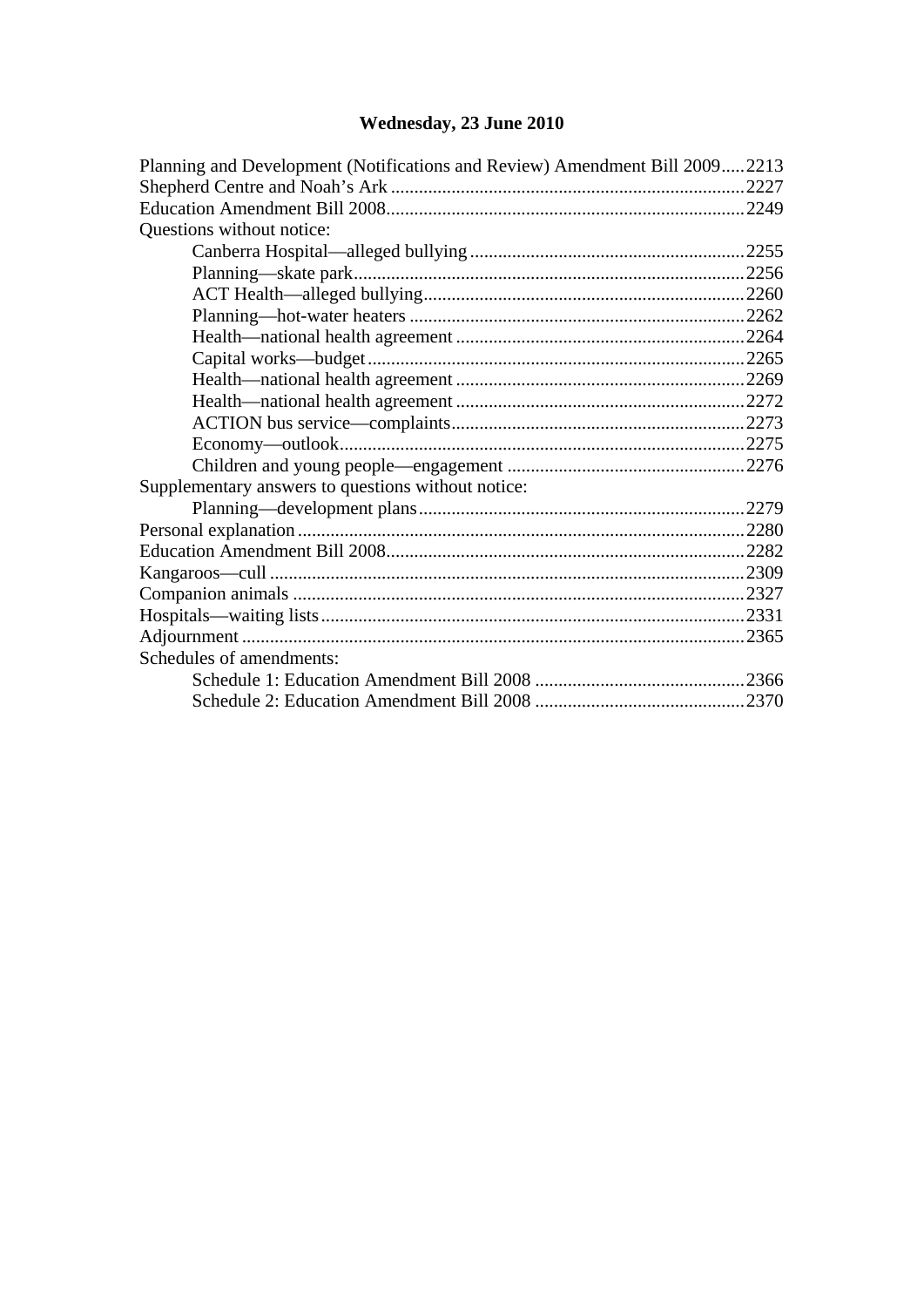# <span id="page-2-0"></span>**Wednesday, 23 June 2010**

#### **The Assembly met at 10 am.**

*(Quorum formed.)*

**MR SPEAKER** (Mr Rattenbury) took the chair and asked members to stand in silence and pray or reflect on their responsibilities to the people of the Australian Capital Territory.

### <span id="page-2-1"></span>**Planning and Development (Notifications and Review) Amendment Bill 2009**

Debate resumed from 9 December 2009, on motion by **Ms Le Couteur**:

That this bill be agreed to in principle.

**MR BARR** (Molonglo—Minister for Education and Training, Minister for Planning, Minister for Tourism, Sport and Recreation and Minister for Gaming and Racing) (10.02): The Planning and Development (Notifications and Review) Amendment Bill 2009 has been introduced into the Assembly with the claim that the bill will enable rectification of defects in notification, enhance appeal rights and processes and close loopholes in the act.

In reality, Mr Speaker, the bill as presented makes radical changes with major implications for the current planning processes and the operations of the Civil and Administrative Tribunal. The government will not be supporting this bill. The leading practice aspects of the current Planning and Development Act would be undone if this bill were to take effect.

The current Planning and Development Act was developed over a number of years. Its development included wide consultation with industry and with the wider community. It took note of and was informed by COAG processes, and it was passed with the support of all parties in this place. The direction and scope of the current Planning and Development Act is consistent with continuing planning reforms across Australia.

The territory's current planning legislation puts the community and the Assembly at the forefront of setting planning policies and specific development requirements. But it does so whilst keeping politics out of planning. That is why our current planning legislation can be applied with a high degree of certainty and minimises the need for ad hoc review.

Mr Speaker, the changes to appeal and review process in the bill will significantly diminish certainty in planning decisions. They will usher in an appeals regime that is basically unconstrained by planning rules. This would lead to "ad hocery" in the application of planning rules and policies within the territory. In simple terms, the amendment bill will give us more complexity, more ambiguity and less predictability. It will certainly put politics back into planning.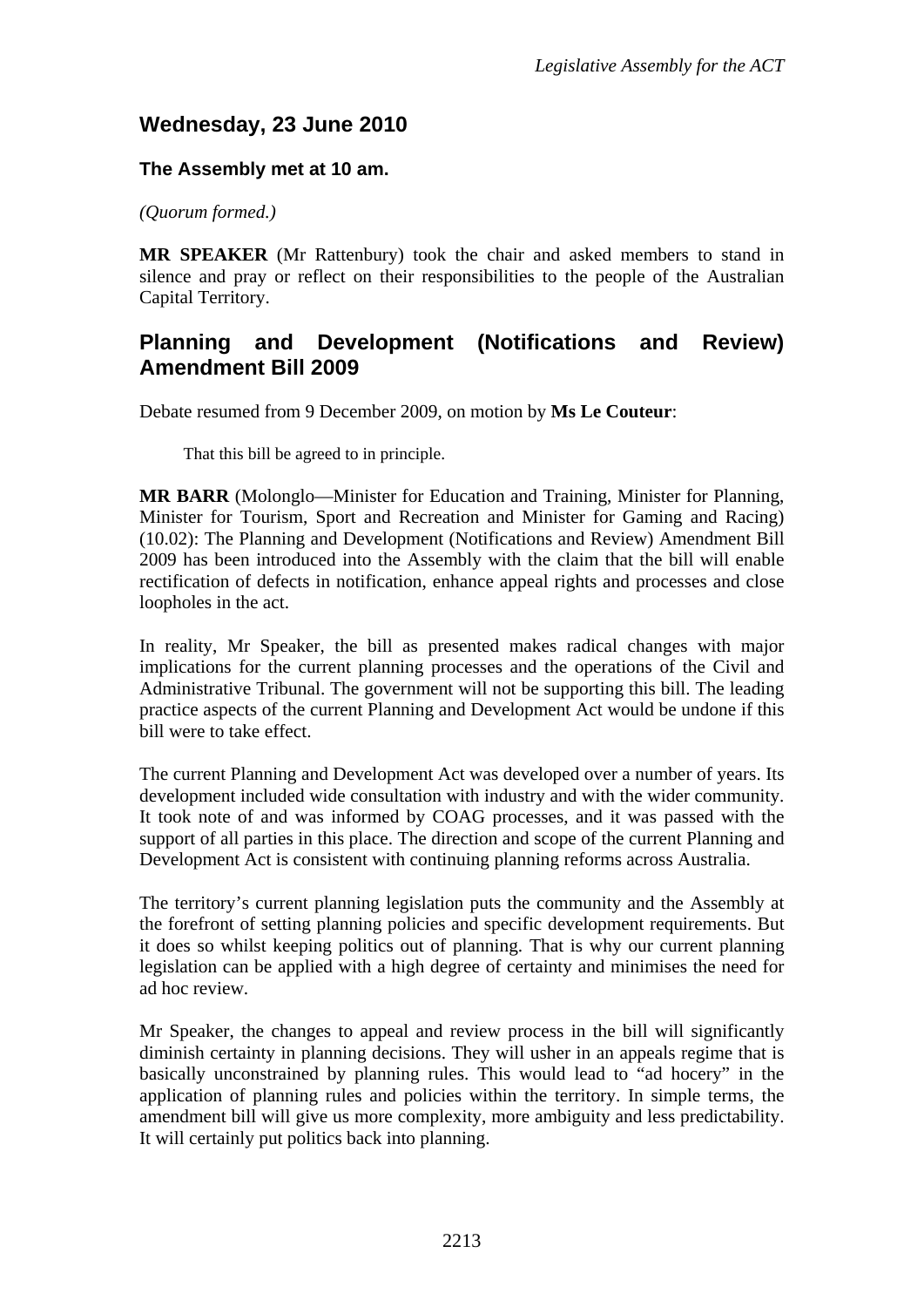Before turning to the major elements of the bill, I must comment on the reliance on New South Wales law that appears to underpin this bill. New South Wales planning law is more restrictive in terms of third party appeals than current ACT law. The proposed amendments would go well beyond both current ACT and New South Wales planning laws. Cutting and pasting sections of New South Wales planning law into the ACT planning law is certainly not a good basis for further planning reform.

In New South Wales the right of third party merit review applies to designated development which approximates our impact track assessable development. Other than that, there is no third party merit review right within New South Wales planning law. In her speech, Ms Le Couteur quoted section 123 of the New South Wales Environmental Planning and Assessment Act extensively, and it is reflected in this bill. I am advised that this section only creates a right of appeal on the grounds that a planning decision breaches that act. This provision exists in New South Wales law to allow people to challenge the legality of the planning decision but it does not permit a full review of the merits of the decision aside from its legality.

Mr Speaker, I now wish to turn to the impact of the major provisions of this bill. Initially I will deal with the provisions of the bill in relation to the rectification of errors in notification. Currently, when ACTPLA determines a DA, the validity of that determination is not affected simply by ACTPLA's failure to notify correctly. As the scrutiny of bills committee noted in its report No 18 dated 1 February this year on this bill, such a provision is not uncommon. This bill removes that protection. So if ACTPLA inadvertently exclude a comma or misspell a word in a DA notification, that DA approval becomes invalid.

As the bill stands, this could occur even when a DA decision is challenged six months after the approval. This would create utter chaos in our planning system. The provisions appear to have been drafted without any discussion with ACTPLA on the extent and the number of such errors and how they are dealt with currently. It is also clear—and perhaps not surprising—that industry views were not considered.

This brings us to the Latham DA which is being used as an example for the need to introduce these provisions. Following this case, ACTPLA has reviewed its internal procedures concerning verification of notifications. As a result, the government will be introducing amendments to the Planning and Development Act to provide a legislative process to allow re-notification of applications. These will be able to occur prior to any decision being made on the DA where there may have been a deficiency in notification. This, Mr Speaker, is an effective and practical response to this issue.

The government is acutely aware of the responsibility the current act imposes on ACTPLA to get it right. Ultimately, the current requirements and the government's foreshadowed amendments represent the best balance between correction of potential notification errors and the efficacy of the entire development approval process.

The bill also proposes to extend the right of ACAT merit review to any person who makes an objection. This would be the case irrespective of whether that person would potentially suffer material detriment, provided they made an objection during the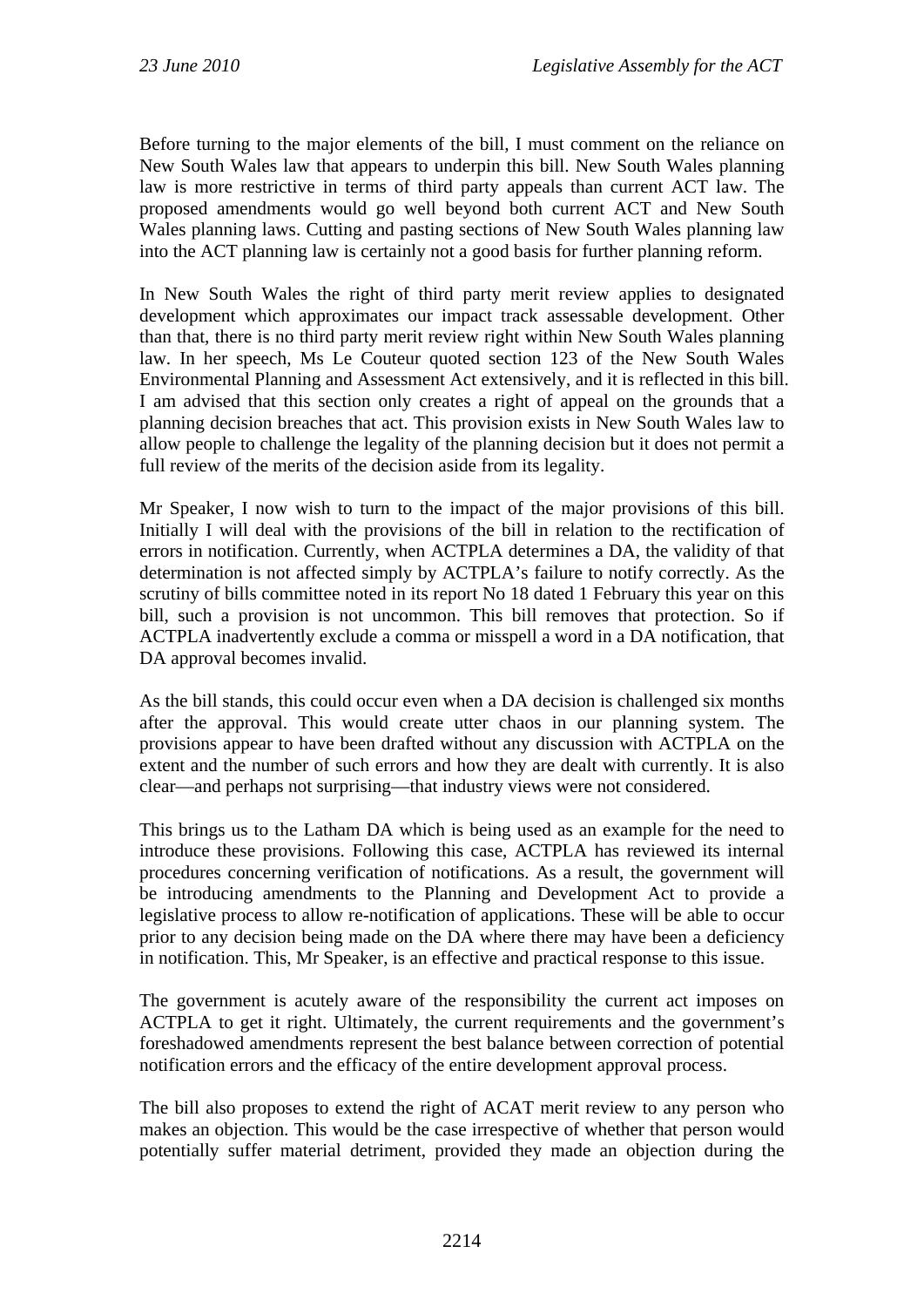public notification on the development application. Appeals will also be open to any person—even if they did not make an objection during the public notification provided they show their interests might be affected in some way.

This means that where, for example, someone wants to build an extension on their home in one part of the city, someone in another part of the city could lodge an appeal for reasons unrelated to planning issues. This bill would reintroduce the ability for appeals to be used as a means to frustrate legitimate market competition.

Mr Speaker, the bill would remove the existing provisions that prevent appeals from businesses fearful of losing business or profits from competition, irrespective of the benefit of greater convenience and choice for the community. In fact, the grounds for appeal, and the range of those who can bring an appeal, become almost endless under this bill.

In addition, the bill would remove time limits in which an appeal can be brought. Of even greater significance is the provision that would allow ACAT to reconsider all aspects of the territory plan. This further erodes the concept of the Assembly and the community setting the parameters in which people are free to undertake their activities. It attacks any concept of certainty.

A person could not rely on rules or criteria in preparing a DA as they may not be applicable in the event of appeal. I am not sure that this is really the procedural fairness that the Greens party are seeking. There is also confusion about whether there is an intention to extend merit appeals to all merit track applications. Ms Le Couteur in her presentation speech said:

… it ensures that ACTPLA undertakes full public notification with the full information available at the onset on all merit and impact track DAs.

Yet the bill will not achieve this stated aim. For example, the bill does not remove the existing restriction of third party appeals in the merit track to only those matters that require full public notification as opposed to minor matters that do not require full public notification. The bill appears to remove a note on section 152 of the Planning and Development Act on the assumption that this distinction is no longer relevant yet the bill leaves this distinction in place. While not clear, the reference to full notification of all merit DAs and the deletion of the note would seem to be indicative of an intention to subject currently non-appellable merit track applications to merit review.

Mr Speaker, the combined effect of the provisions mentioned so far would be to create an open-ended merit appeal right where territory plan provisions are open to endless reinterpretation by differing decision makers. Perhaps somewhat inconsistently, the bill does, however, leave some of the current restrictions on appeals in the planning and development regulation in place.

In summary, this bill is not simply about a few improvements. It is a fundamental and radical rewriting of appeal rights. In addition, little thought appears to have been given to the resource impacts on both ACTPLA and ACAT if appeals are broadened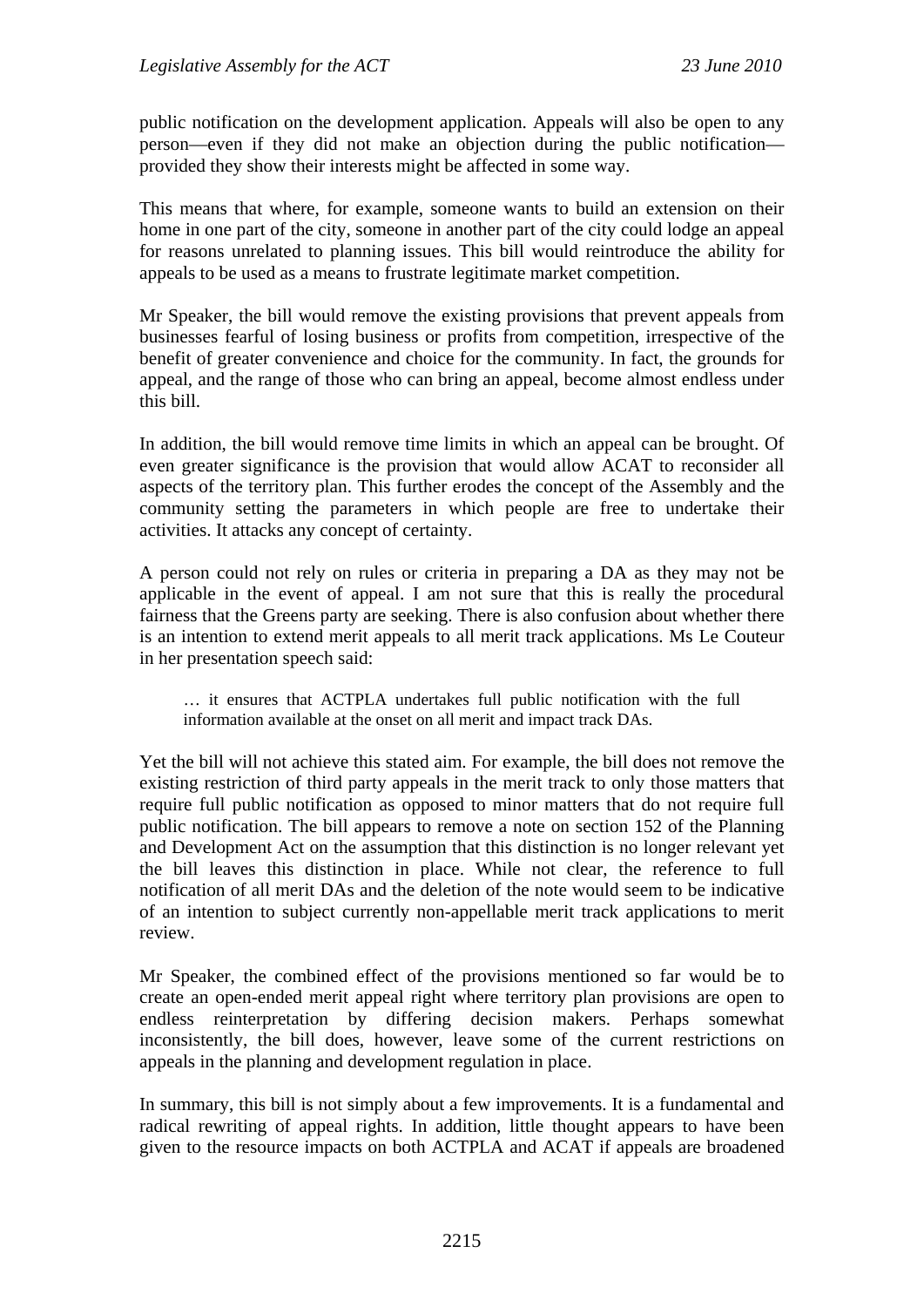in the manner outlined in this bill. Apart from a statement based on New South Wales experience, I wonder what consideration has been given to the implications of a significant increase in appeals in terms of delays, costs to proponents and the commitment of government resources. ACAT appeals are significantly resource-intensive for ACTPLA and may lead to a redirection of resources to appeals and away from progressing applications.

Mr Speaker, let me reiterate that this radical bill would spell an end to the ability of the planning system to deliver fast, well-considered and consistent planning decisions. It would spell an end to rules and outcomes that can be relied upon. Under this bill, delay and uncertainty would become the order of the day.

The bill achieves these unwanted results by permitting third party appeals at any time after the grant of a development approval, making all DAs vulnerable to challenge at any time on the basis of public notification flaws, by permitting multiple ACAT appeals on the same DA, by permitting the appeals process to revisit the territory plan, by permitting anyone to appeal a DA even if they have no practical interest in the matter and by permitting the appeal process to be used as a tool to defeat legitimate market competition.

Mr Speaker, any one of these features is problematic in itself. But taken together they amount to a bill which the government simply cannot support. Once again, the Greens demonstrate good intentions but have trouble translating these intentions into real outcomes. The government has decided not to seek to amend this bill to address the concerns I have outlined. Instead, we will bring forward workable amendments as part of the scheduled planning and development reform process during 2010-11.

**MR SESELJA** (Molonglo—Leader of the Opposition) (10.14): I rise to speak on the Planning and Development (Notifications and Review) Amendment Bill 2009. I note that the bill, as outlined in its explanatory statement, seeks to ensure that the ACT Planning and Land Authority undertakes full public notification, with the full information available at the outset, on all merit and impact track development approvals; allows ACTPLA and the Civil and Administrative Tribunal to consider a broader range of issues when reviewing DA decisions; and increases standing for community members to appeal DA decisions. I thank Ms Le Couteur for her work in bringing forward this bill and for the briefing she provided to my office.

While the Canberra Liberals acknowledge the intent of the bill, we are unable to support it. We have considered the intent and the potential ramifications. We have compared it with current systems in other jurisdictions, especially New South Wales, and have carefully considered the problems of the past and the potential ramifications for the future. We have reviewed the community groups' motions and some of the sites that have particularly brought this issue to the fore, such as the site in Latham. We have also spoken to industry groups and developers and experts in the field.

After doing this work, our considered view, on the balance of the evidence, is that this bill may meet the needs of some but, when considering all parties' needs, has too much potential to further clog what is already a slow and congested system. We believe that the bill will cause more disruption within the planning system of the ACT.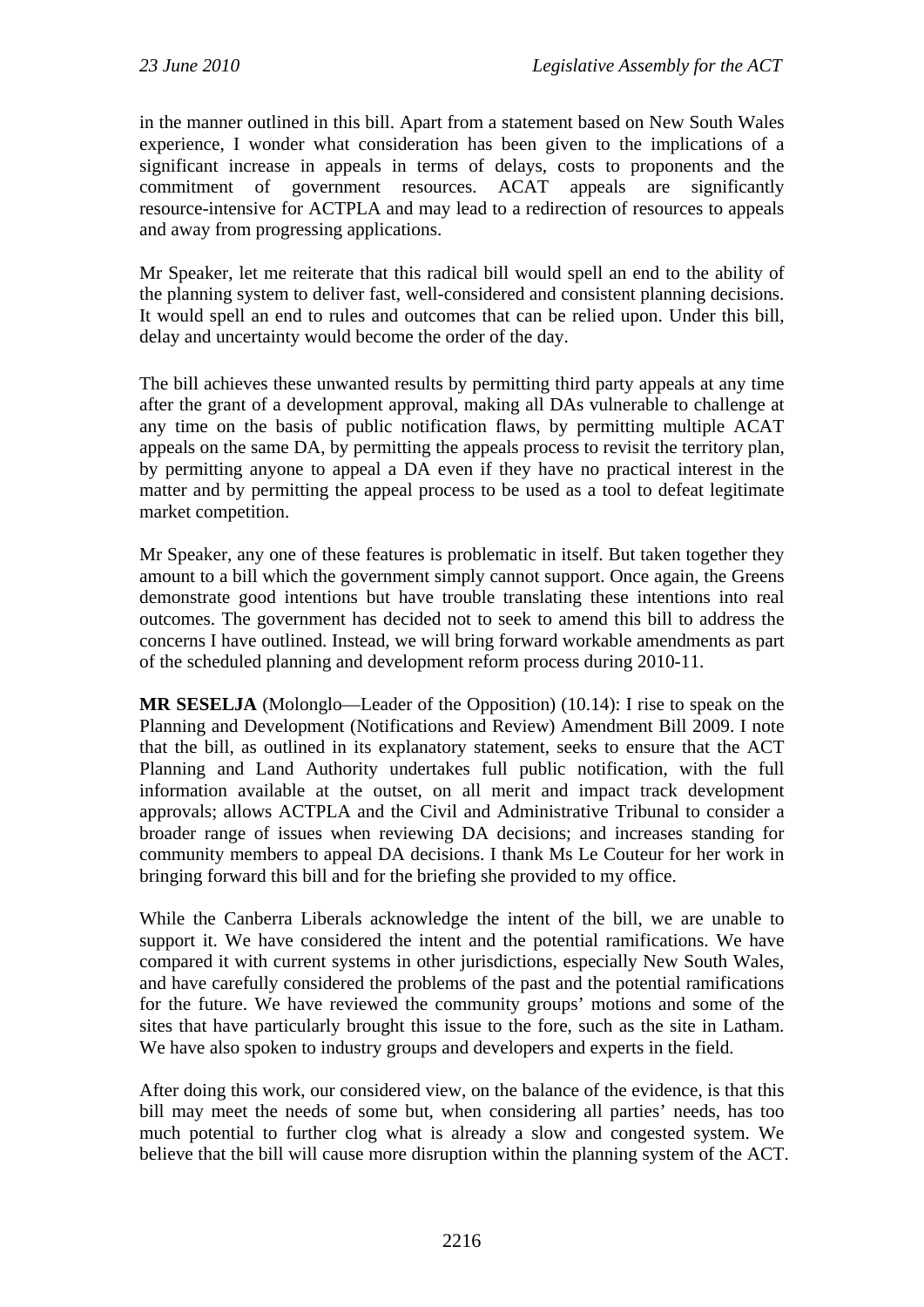This system is by no means perfect, but introducing more uncertainty, more appeals and more delays is not the way to address these issues.

I also note that some of the reforms that have moved us to this point have been supported by the Canberra Liberals and that this bill would unravel some of those reforms.

I will take each area of main concern in turn, but I will start with what is likely to be the most contentious and contended in the marketplace—the move to broaden standing in the appeals process.

The bill inserts a number of provisions that would possibly greatly increase the number and type of persons or parties who could lodge appeals. The current provisions have been developed over many years as a reasonable, workable balance between the needs for territory growth, renewal and development and the rights of residents and neighbours. It has taken many contentious cases for this balance to be worked out and, although possibly not perfect in every instance, the system does attempt to strike a reasonable balance.

The proposed changes, we believe after much discussion, tip the balance too much in one direction and could also create potential unintended consequences. We understand from our discussions with industry that the unintended consequences of this bill could be severe. Industry has been very clear on this. We note that stakeholders have expressed deep concerns about how the bill will impact on the construction industry in Canberra and the impact that the bill may have on the level of appeals within ACAT.

The Planning Institute of Australia wrote to the Minister for Planning, the Greens convenor and I in early February. The institute said:

We consider the Bill has the potential to seriously affect the carrying out of orderly and economic development activity within the Territory by introducing a significant extent of uncertainty in the Development Application process.

Chris Peters from the chamber of commerce said:

It will make a dreadful situation even worse. It will add further delays, uncertainty, and significant extra costs to the process and will make developments even more expensive.

The HIA said:

On reviewing the ACT Greens amendment Bill it is clear to HIA that, if adopted, it would impact severely on the planning system by affording far too many rights to objectors that could be open to exploitation. Developments could be obtrusively halted or delayed at a significant cost to the developer and end user.

This moves in part to the notification proposals in this bill and shows the sort of unintended consequences that may arise. The HIA further notes:

Even more farcically, approvals can be revoked after site and building works have commenced, removing the certainty of an approval. Industry should not be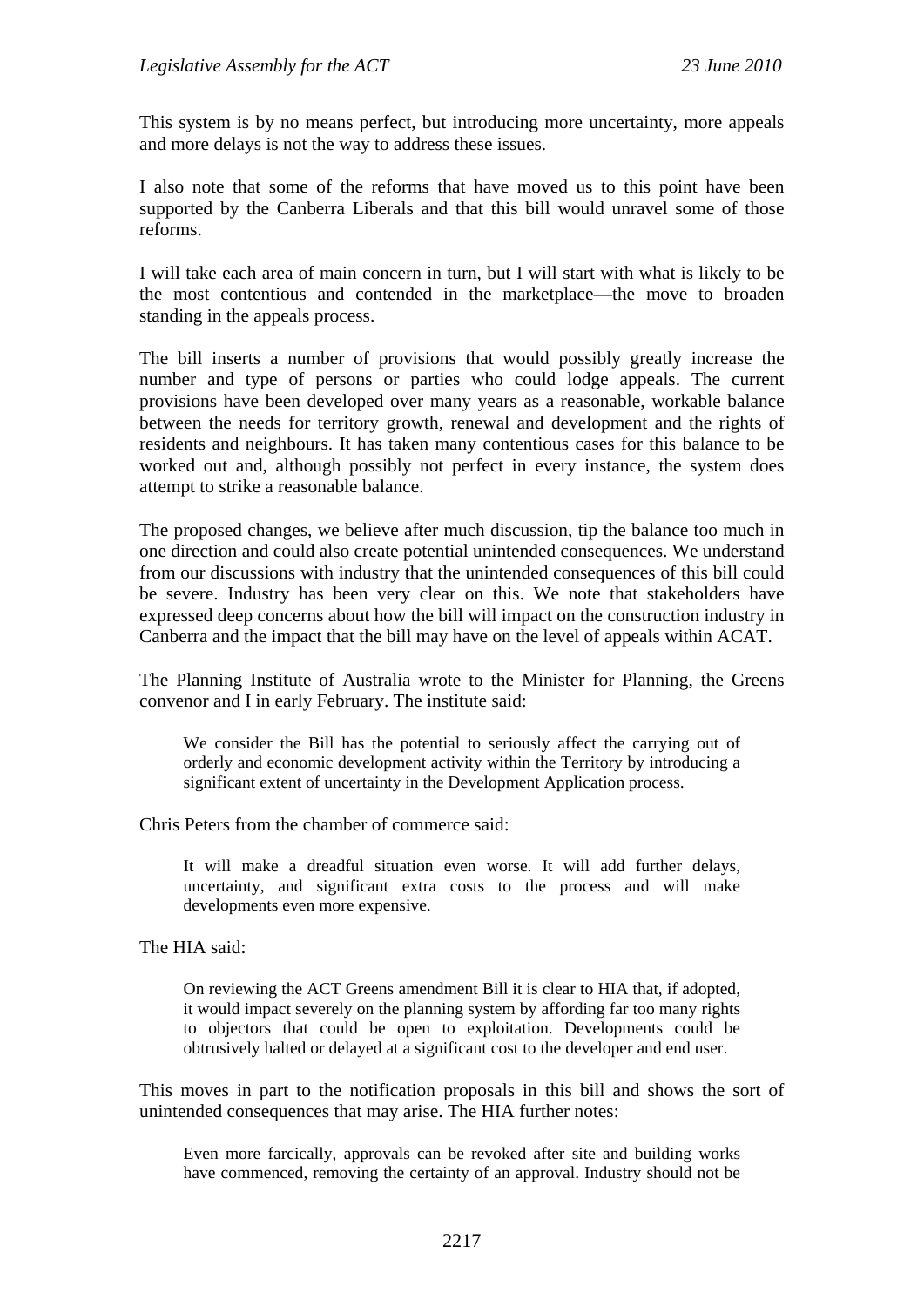penalised for the procedural, administrative or interpretive errors of the approval agency.

The HIA raises an important point. There are many small businesses involved in the building and construction industry. This bill has the potential to severely impact on those businesses, particularly small builders, who face very significant holding costs on developments. We are aware of one builder—an example of many others—who is a small businessman who has been paying \$500 a day in holding costs while his development has been stuck in the ACAT. These businesses should not be penalised by government errors.

These are important voices raising serious points, and their views must be considered. The Property Council has stated that it does not support the amendments proposed in the bill as they would not set out leading practice principles set out in the Property Council's DAF model, and that they will result in increased instances of abuse of the third-party appeals process. This is another important point. It is well known that the ACAT is at capacity now. We should not be putting more pressure on the ACAT when it is apparent that the feedback that we are getting is that it already takes too long to move cases through the system.

We are also concerned about the amount of money the government already spends in cases in ACAT. The Minister for Planning, when asked by the estimates committee what the total amount spent on legal fees in defending cases by ACTPLA in this financial year to date was, informed the committee that it had spent \$565,467.

When it comes to the issue of the number of claims that may or may not ensue, the Greens have stated that the New South Wales jurisdiction, upon which they place some reliance that these changes will not open the floodgates, has an entire judicial tier, a whole court, that does nothing but deal with these issues. Notwithstanding that New South Wales is obviously a much larger jurisdiction, it is still instructive that it requires the mechanisms of an entire court structure solely to deal with planning and environment issues. And, obviously, if there are not going to be any extra claims, why is there any need to broaden the standing? It can only be to allow claims from people or groups who are at the moment not granted standing because, although they are interested in an issue, their interests are not affected enough by an issue to warrant halting the growth or development of the city.

The other main issues raised in this bill include giving ACTPLA and ACAT the right to consider what is ostensibly a broader range of matters when reconsidering a planning issue.

We have had some discussions with Ms Le Couteur's office about the situation as it currently stands, which is in the Planning and Development Act, schedule 1, "Reviewable decisions, eligible entities and interested entities", item 3, which confines the decision to being "subject to a rule and does not comply with the rule; or … is not subject to a rule". The proposed amendment, in clause 20, proposes to remove the clause confining merit track review to being subject to a rule, which means, as I understand it, that the overall intent of the territory plan can be considered.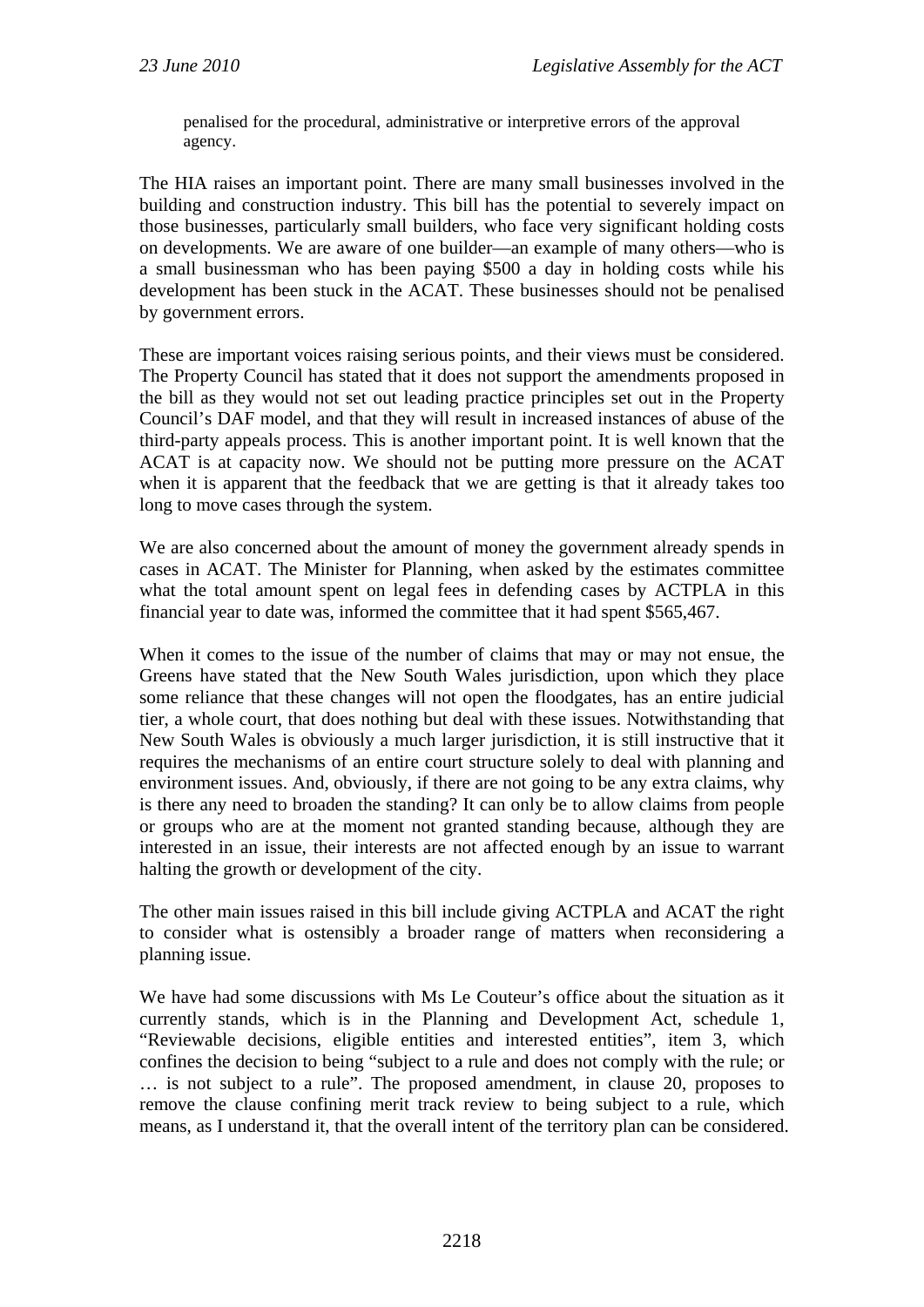However, there are two points to be made here. First, the rules have been developed over many years as a precise expression of the intent of the plan. Second, what other things will be raised as being able to be considered if that limitation is removed? Once again, this broadening will actually introduce another level of uncertainty, another grey area, that will require developers and builders to second-guess what the overall intent of the plan actually is and how it might be applied in their particular case.

Mr Speaker, there are serious concerns from significant players about the consequences of this bill—too many concerns from too many groups. As a result of those concerns and our longstanding principle that we want an effective and efficient planning system that balances the needs of the community to have a say with the need to not have unreasonable delays in the planning system, which are already evident for all of these reasons, we will not be supporting the bill.

**MS HUNTER** (Ginninderra—Parliamentary Convenor, ACT Greens) (10.22): I would like to briefly address each of the three issues that this bill addresses.

The first is notification. There are a number of legislative schemes that provide that, where the legislative process has not been followed, an outcome may still be valid. However, these exemptions usually apply only to matters where invalidity would adversely affect the weaker party; where it is out of the decision maker's hands or the decision maker could not know about it at the time and the likelihood is that it would not materially affect the outcome; or where the costs or practicalities of rectifying that outcome are onerous, unreasonable or simply not practical.

Whilst there are, of course, examples where this is not the case, and we would disagree with the merits of the exemption, for the majority of cases the reasons I listed above apply. Let me give some examples from the ACT to illustrate the point.

The Road Transport (Third Party Insurance) Act 2008, section 27, ensures that deficiencies in the insurance policy documents cannot operate to invalidate a compulsory third-party policy. This, of course, protects policyholders and places the onus on insurers, who have a significant advantage in the relationship.

The Wills Act 1968, section 13, provides that where signatories to wills are unaware of the nature of the document they have signed, this does not affect the validity of the will. This makes sense. It is, of course, impossible for the deceased person to rectify the error.

The Electoral Act 1992, section 56, provides that decisions on electoral boundaries made by the commission are not invalidated if there is an error in the process. The waste of public money in holding another election because the process for the decision on the boundary was flawed, as well as the impracticability of doing so, makes it simply unreasonable.

Also, in the Planning and Development Act 2007 itself, section 246 provides that the validity of a lease is not affected where ACTPLA has not complied with the section. In this case, it operates to protect those who have acted in good faith from any error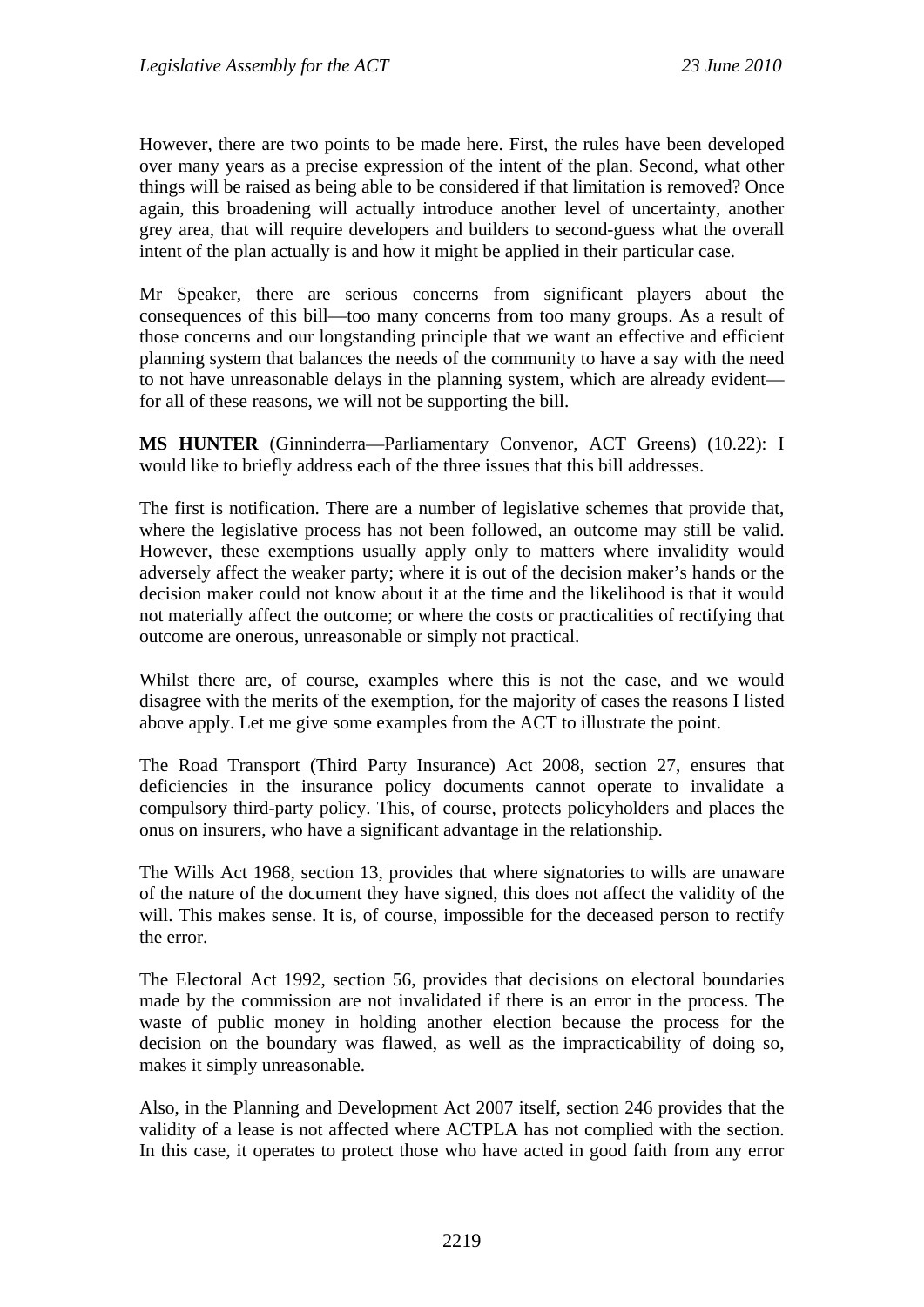on the part of ACTPLA, who are administrators of the system and should not make that type of mistake. This is a fair and reasonable application of this type of clause.

Exactly the same principle should apply in the instances covered by the bill. ACTPLA administers the notification scheme and it is therefore at a significant advantage over the average member of the public who would know very little about the notification requirements in the Planning and Development Act. There is very little cost involved to correctly notify the development application and it could well be that members of the public may be forced to suffer a significant detriment without ever having had the opportunity to put their case. Given the reliance our planning system places on objector comments, it is proportionate and reasonable to ensure that the community are given a fair opportunity to have their views heard.

The second key issue is the proper ACAT review of ACTPLA decisions. The current schedule 1 to the Planning and Development Act sets out 49 reviewable decisions. Only one, the review of merit track decisions, has this additional limitation that confines ACAT to the extent that the development proposal is subject to a rule and does not comply with the rule or is not subject to a rule. This is inconsistent with section 68 of the ACAT Act, which provides, at subsection (2):

The tribunal may exercise any function given by an Act to the entity for making the decision.

It is also inconsistent with the well-established principle of merits review that the reviewer should stand in the shoes of the decision maker. In Drake and the Minister for Immigration and Ethnic Affairs, Justices Deane and Bowen established that the role of merit review tribunals is to determine the question as to whether the decision that was made is the correct or preferable one on the material before the tribunal. That is, the tribunal is not restricted to the material that was considered by the decision maker or even by the material that was presented by the parties.

This is a well-established role of Australian merits review tribunals and I see no reason for a departure from it for the decisions of ACTPLA in approving, or otherwise, decisions in the merit track. The ACAT Act adopts the same language as used in the Administrative Appeals Tribunal Act, which was the subject of review by the Federal Court in that case. I have no reason to think that it would be applied any differently in the ACT.

I have reviewed the 56 ACT acts which have a schedule of reviewable decisions that provide for ACAT to review decisions. I seek leave to table a list of the acts rather than reading them out.

Leave granted.

**MS HUNTER**: I table the following paper:

Acts that include schedules of reviewable decisions—List.

I think that this is all; if not, it is very close to all. I have not found a single reviewable decision, of the many hundreds of reviewable decisions listed in the schedules to each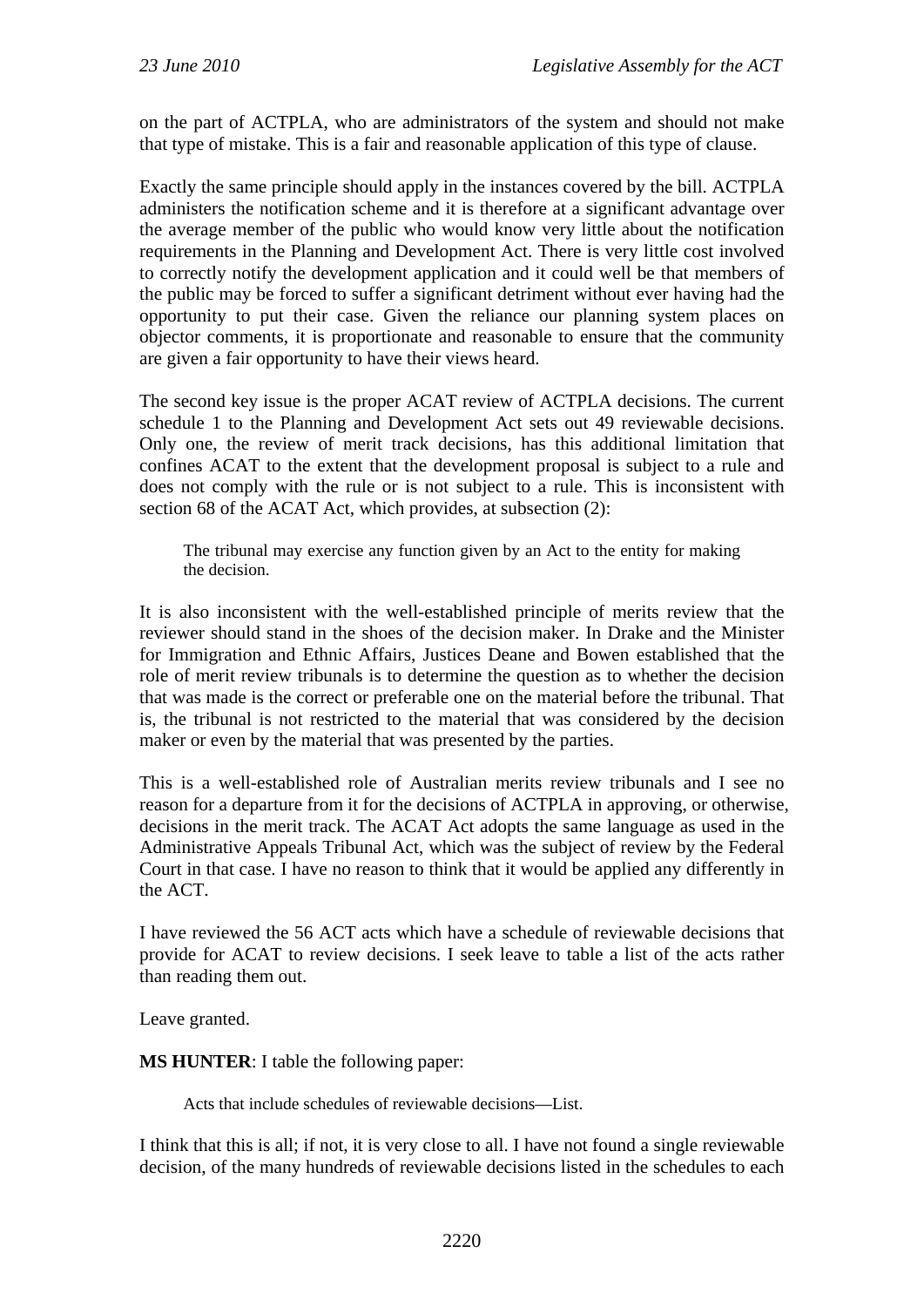of these acts, that sets boundaries on what ACAT considers in relation to a reviewable decision apart from the decision subject to this amendment. This is indeed a unique provision and one that I can find no reasonable justification for. As I said, it is contradictory to the 31 years of jurisprudence on merits review tribunals that we have in this country and fundamentally undermines what is one of the world's most developed systems of administrative law.

This amendment does not seek to do anything radical. Rather, it corrects an error and facilitates better scrutiny by an independent tribunal to ensure that the executive is exercising its functions in accordance with the law and providing a means of redress where the correct or preferable decision has not been made on the merits of the case.

Finally, I would like to turn to perhaps the most controversial issue, the issue of standing. What the amendment does is amend the requirements to bring a matter before ACAT so that an eligible entity for the decision—that is, a person who made a submission during the consultation period or any other person whose interests are affected by the decision—can appear before the tribunal and seek review of the decision. The amendment does not go as far as the New South Wales planning legislation, which provides no limits on those who may appear before a court or tribunal in relation to planning matters.

Why do we have standing requirements? It is important to answer this question before we evaluate what these requirements should be. The best description I have come across can be found in the judgement of Justice Graham in Hussein and Secretary of the Department of Immigration and Multicultural and Indigenous Affairs. He said that standing rules:

… are designed to ensure that applicants only litigate their business. For an application to have standing demands a connection between the applicant's interest and the relief sought. As a general rule the Court will not recognise busybodies who interfere in things that do not concern them.

The difficulty, of course, is that public law and many planning decisions, by their very nature, are everybody's business. Standing law rules were developed in the 19th century English courts in the context of private law matters. At that time there were very few public law actions or remedies. They were never designed as a filter or preventive measure so that matters may remain in error for want of the correct person to bring them before a court. All members should remember this when considering the merits of this change.

The only argument that I have heard advanced on this issue is that such a change would mean that too many decisions would be challenged and the planning process unreasonably delayed. Ms Le Couteur has already outlined the most compelling evidence as to why this simply is not the case. Evidence from both the Land and Environment Court and the Supreme Court of New South Wales has found unequivocally that this has not occurred, and their provisions actually go further than ours. The argument has been put that they are a different jurisdiction, so this argument does not apply. With due respect to my colleagues here, that is just a nonsense. Are they seriously suggesting that the people of Canberra are more litigiously minded than those in New South Wales?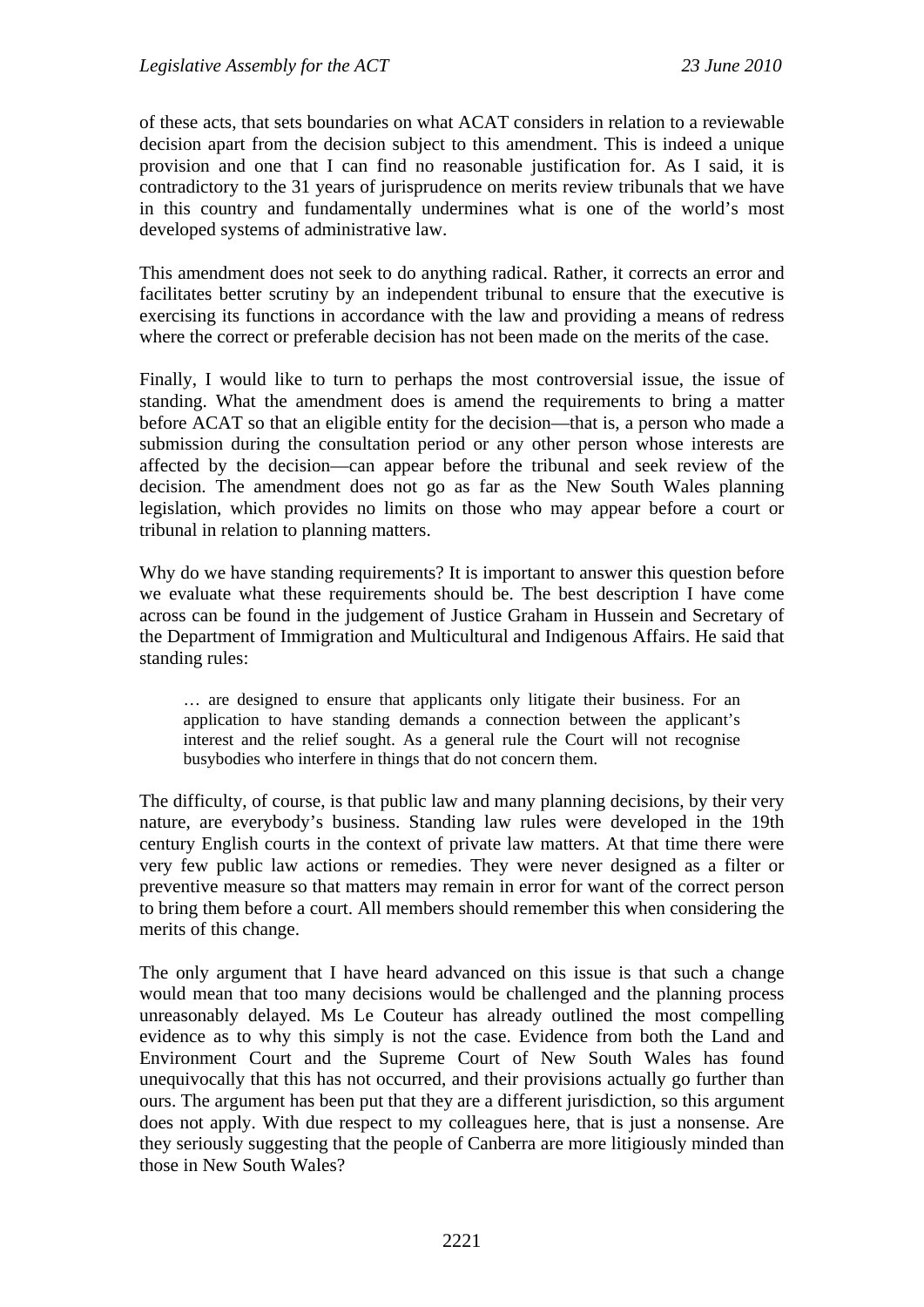The second argument against the change involves the discrete category of litigation that arises where a business operator challenges the validity of an administrative decision which confers an advantage on their competitor. The concern is, of course, that it is unjust to allow a rival to interfere with the other party's rights as determined by the regulator and that we should not be facilitating this type of litigation, especially as this serves a commercial and therefore private rather than public purpose. The Greens agree with this idea.

This amendment will not, in reality, give rise to these concerns. The principal reason is that it does not apply to town centres, where most of these types of cases would apply. Further, this applies to merits review in the ACT and does not affect the common law standing rules or the application of the AD(JR) Act and judicial review, which may well be the focus of the more complicated arguments put in these type of cases.

What the amendment does is remove the requirement of a material detriment. Currently, the tribunal's time is essentially wasted on standing matters when it could be spending that same amount of time deciding the merits of the case. ACAT has given us some guidance on what material detriment actually means, but no doubt many more cases could be heard arguing the finer points of exactly what this concept does and does not include. Why? Surely, we must accept that it would be a better use of time to hear the merits of the case and come out with a decision that may actually aid the future application of the Planning and Development Act and clarify the many concepts that are open to dispute. This would make it easier for people to weigh up whether they ought to challenge or whether they have any prospects of successfully challenging an ACTPLA decision they feel is incorrect.

The meaning of the remaining requirement for an interest in the administrative context is best set out in Justice Brennan's decision in Re McHattan and Collector of Customs (NSW), later cited with approval by the High Court in Allen and Transurban City Link Ltd.

I would like to conclude by returning to the topic of the public interest. These amendments principally address the right of the members of the community to bring matters in the public interest—that is, of no individual benefit beyond what all in the community stand to gain. This may be an environmental benefit or simply improved amenity of our suburbs. There are public concerns with which no private citizen has immediate connection. I refer the Assembly to Australian Law Reform Commission report 78, published in 1996, entitled *Beyond the doorkeeper: standing to sue for public remedies*, which comprehensively covers this issue and recommends, with some conditions, open standing for public law remedies.

I would like to finally make the point that arguably the single most effective measure that has been adopted in Australia to improve the quality of executive decision making has been the availability of merits review and the requirements for statements of reasons. If we are truly interested in improving the quality of executive scrutiny and delivering better outcomes, these amendments should be supported.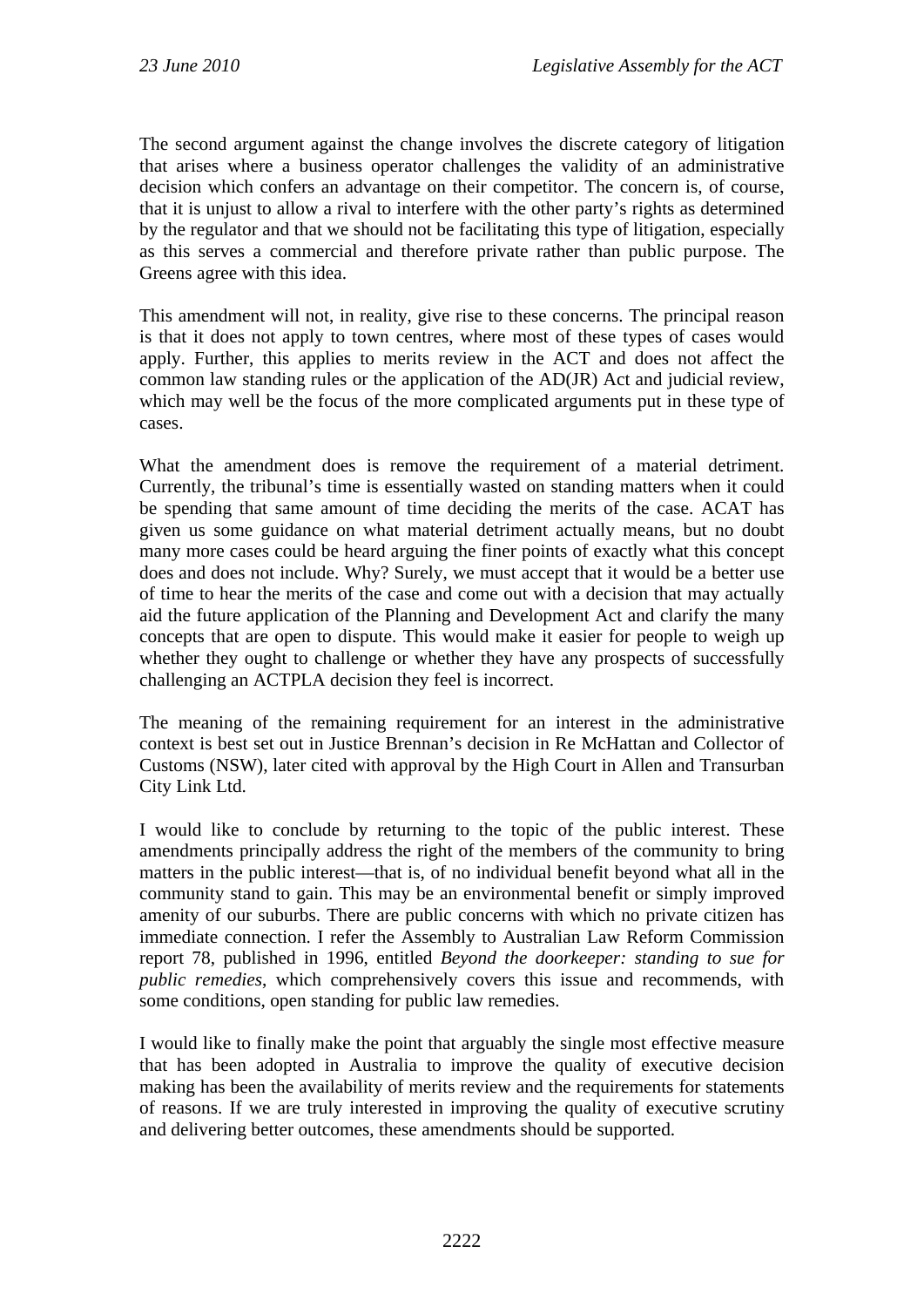**MS LE COUTEUR** (Molonglo) (10.34), in reply: I thank members for their contributions, and in particular Ms Hunter, who gave a very good exposition of the legal reasoning behind the proposed changes.

I would like to start by reminding members of what my bill is actually trying to do. First, it will ensure that ACTPLA undertakes full public notification with full information available at the onset of all merit and impact track DAs. Second, it allows ACTPLA and ACAT to consider a broader range of issues when reviewing territory decisions such as territory plan zoning objectives as well as territory plan rules. Third, it also increases standing for community members to access merit review of DA decisions. Mr Barr in particular, and Mr Seselja to some extent, created a straw man out of the idea of this bill. The bill is not going to fundamentally change our planning system. The bill intends to improve it. It is an incremental change which, if passed, would improve the planning system. It is not rewriting the planning system from the bottom up.

Since I tabled this bill last December, there have been a number of changes in the planning area. One has been the case of Mr Chris Watson of Latham, who I would like to acknowledge is here today, together with colleagues from Latham and members of the Belconnen Community Council. The other thing I would like to acknowledge is the interest of the community councils in the fate of this planning bill. All six community councils met together and unanimously voted to support this bill. Mr Barr commented that I had not undertaken public consultation. I am not quite sure how—

#### **Mr Barr**: With industry.

**MS LE COUTEUR**: much more public consultation I could have taken than all six community councils. And yes, Mr Barr, I did talk with industry but as you would be aware they were not of the same mind as me on it. But I did talk to them. I also note in this context the current redevelopment proposal for O'Connor shops, which is a very fine example of the possible inconsistency between planning rules and the territory plan objectives.

I asked Mr Barr for some clarification on this issue yesterday and I await his answer with considerable interest, because it is directly relevant to how ACAT will be able to consider an appeal if an appeal actually happens on this. Just turning to Latham, I have been very interested in watching how Mr Watson's case has been handled and assessed throughout the ACTPLA and ACAT processes. It is a case where someone has a very strong interest in his local centre but he did not actually live next door to it. He lived only in the same suburb; so this was not regarded as close enough to suffer material detriment and therefore could not gain standing for a merits review or appeal of an ACAT decision.

The development decision he wished to appeal also relates to the notification section addressed in my bill. I note that no-one is eligible for standing to appeal given they did not put in objections. They did not put in objections because the DA was so badly notified. People did not realise what the DA actually was about.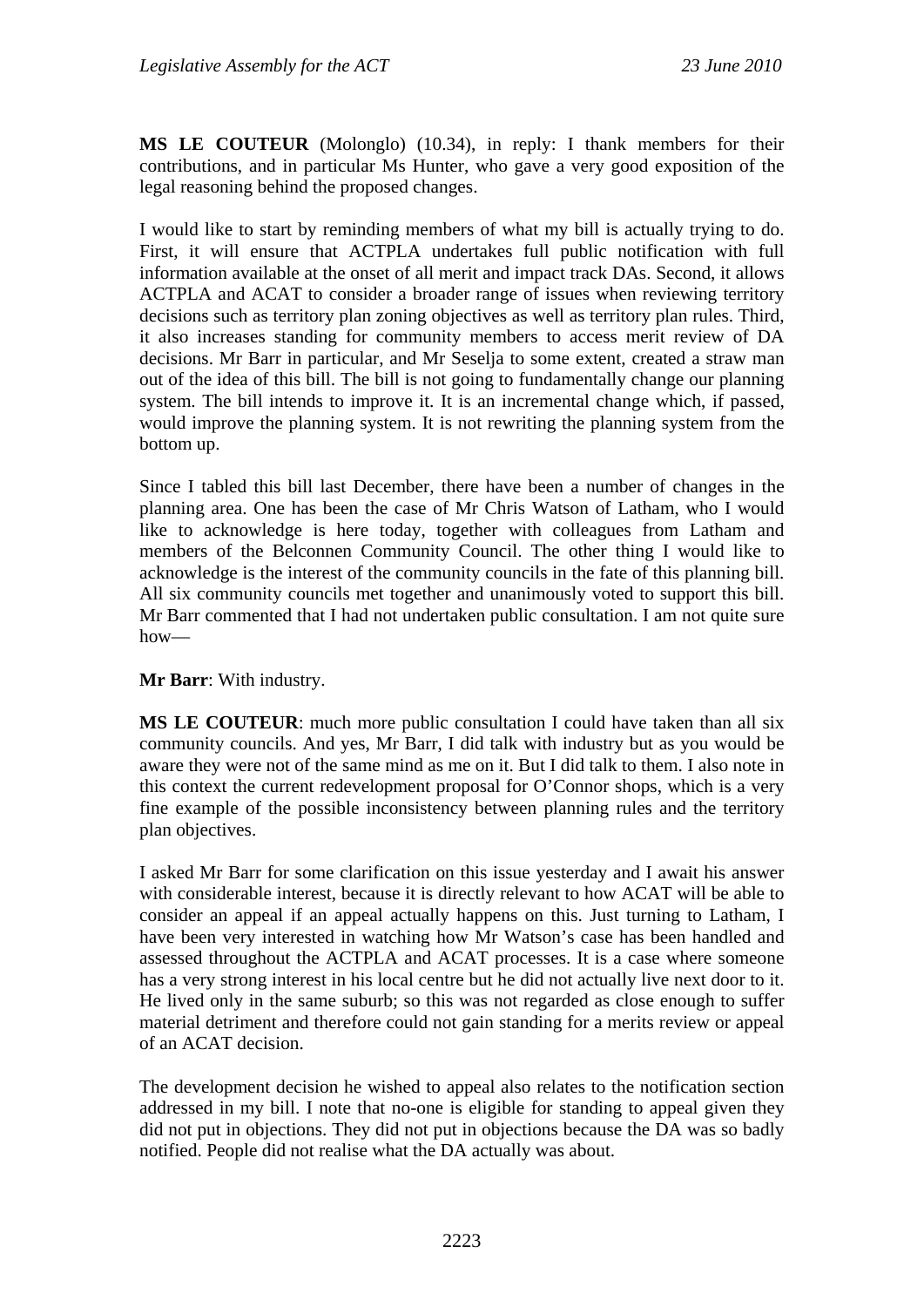With notification, both parties somewhat did a straw man here. I would like to read out from my explanatory statement what the requirements would be for notification. What my amendment would do would be to insert a standard so that the validity of the DA will be affected if the failure to comply with notification requirements unfavourably affected public awareness or restricted opportunities to make representations.

Mr Barr suggested that the mere omission of a comma could mean that the notification was invalid. I think that what he has done in that is actually belittle the experience of people where the notification was invalid. Nobody is suggesting a mere comma would be the issue. But in the case of Latham, the DA simply did not include anything about the development. It was merely about the lease purpose change. Is Mr Barr seriously suggesting that this was a reasonable notification?

To answer Mr Seselja's comments about notification and the possible time issues involved with poor notification, I would also point out in terms of notification that the onus is also on the developers, whether they are large or small, to ensure that ACTPLA is correctly notifying the development. If a developer realises that the development has not been properly notified then, of course, they could contact ACTPLA and have it notified so that it is properly rectified. There is no reason that this requirement should mean any more time was required for notification. But as a result of the current laws there is a development going ahead in Latham where we know that some members of the community oppose it.

They were not in a position to make any comments about it or be part of an appeal. Continuing on with Latham, I mention also the human rights component. Given that the notification was not carried out properly, Professor Peta Spender, who is the presidential member of ACAT and who heard the interlocutory application, examined the composite process of this case in February this year. Although ACAT did not have jurisdiction to order a re-notification, she found that:

… the respondent has the same obligations as the Tribunal under section 40B of the *Human Rights Act* to give proper consideration to a relevant human right and recommends … that it considers its own obligations as a public authority to preserve and foster the rights of potential affected parties under section 21 of the *Human Rights Act* and to make arrangements to renotify the development proposal.

When I raised this matter through questions without notice first with Mr Barr and then Mr Corbell following the ACAT finding, I was disappointed that neither our planning minister nor our minister responsible for human rights was concerned about this loophole in the legislation. It has been suggested to us that there should be a formal process whereby the government should respond to recommendations from ACAT. This does seem like a reasonable proposition which we will continue to follow up with the government.

There has been a lot of discussion here about standing. I must say, as someone who is interested genuinely in planning, that it has been very frustrating to me to find that both the Liberal Party and Labor Party do not want people who have a genuine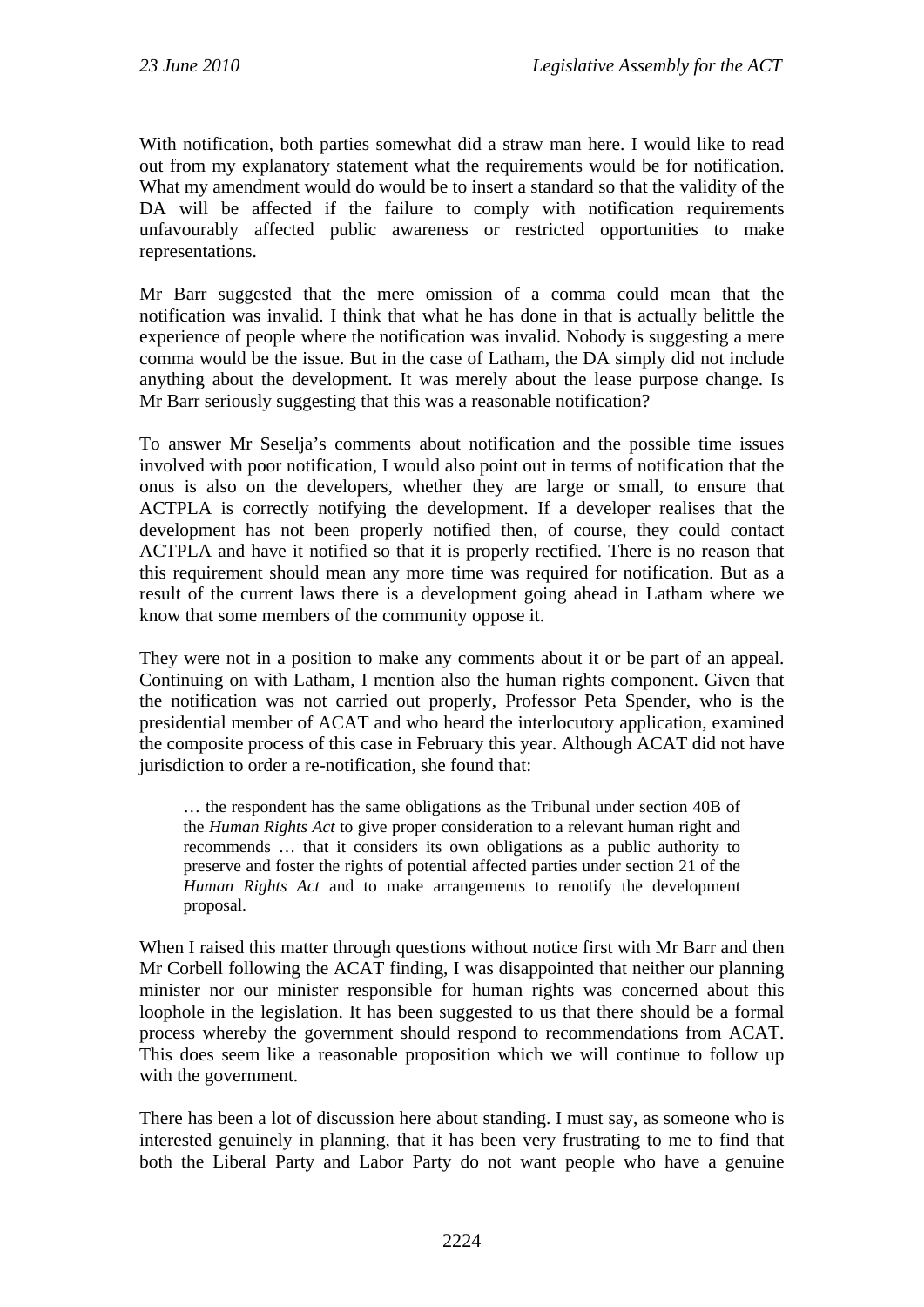interest in planning to be able to make comments or potentially appeal about planning decisions.

There are lots of people who are interested in planning but do not happen to live next-door to the development in question, and I would point out a few things. There already is a provision in the existing ACAT act which we are not planning to change which allows vexatious appeals to be dismissed. This bill is about extending appeal rights to people with legitimate rights.

Mr Barr said something about the fact that this bill would mean there was no time frame for ACAT appeals. In fact, we have no intention of changing the time frame. There is still a time limit of 28 days. Also, this bill does not attempt to change the current restriction on appeals in town centres. I think that really both the Liberal Party and the Labor Party have introduced some sort of straw man, of people who want to just spend their spare time appealing against things for no reason.

As Ms Hunter said, we have no evidence to suggest that the people of the ACT actually want to spend their time or spend their money going to ACAT. As Ms Hunter said, the appeal rights which we are attempting to introduce are already in existence in other states such as New South Wales, Queensland, Tasmania and the Northern Territory and the development industry is still continuing in these places. They are not being held up for years and years in the appeals court.

What we have in the ACT is that ACAT, instead of spending its time looking at matters of substance, must spend some of its time looking at matters of standing. This is just not a good use of ACAT's time. Since I have tabled this bill as part of the amendments to the ACAT act in April, we now have a new law whereby you cannot be joined to a case if you do not have standing in your own right. This clause in the act reads:

The tribunal must not join a person as a new applicant to an application if the person is not entitled to apply to the tribunal under the authorising law under which the application is made.

I am aware of one case already where a community group, which unfortunately did not have the relevant parts in their association but was genuinely concerned with an application, was not able to join to an appeal.

This is very concerning. There are many instances where it may be appropriate to join parties to a case. There may be a number of people, as is the case in Latham, who are concerned, have the same sort of concerns about a particular development, and they do not all live the right distance from the site. Excluding the people just does not make sense. All this is appearing to try to do is to keep people out of the democratic process.

I will now move on to the community councils' motion. On 18 March this year the combined community councils held a meeting to discuss my planning bill. This was very significant as this is the first time the community councils have all come together for a combined meeting for the last three or four years. The community councils are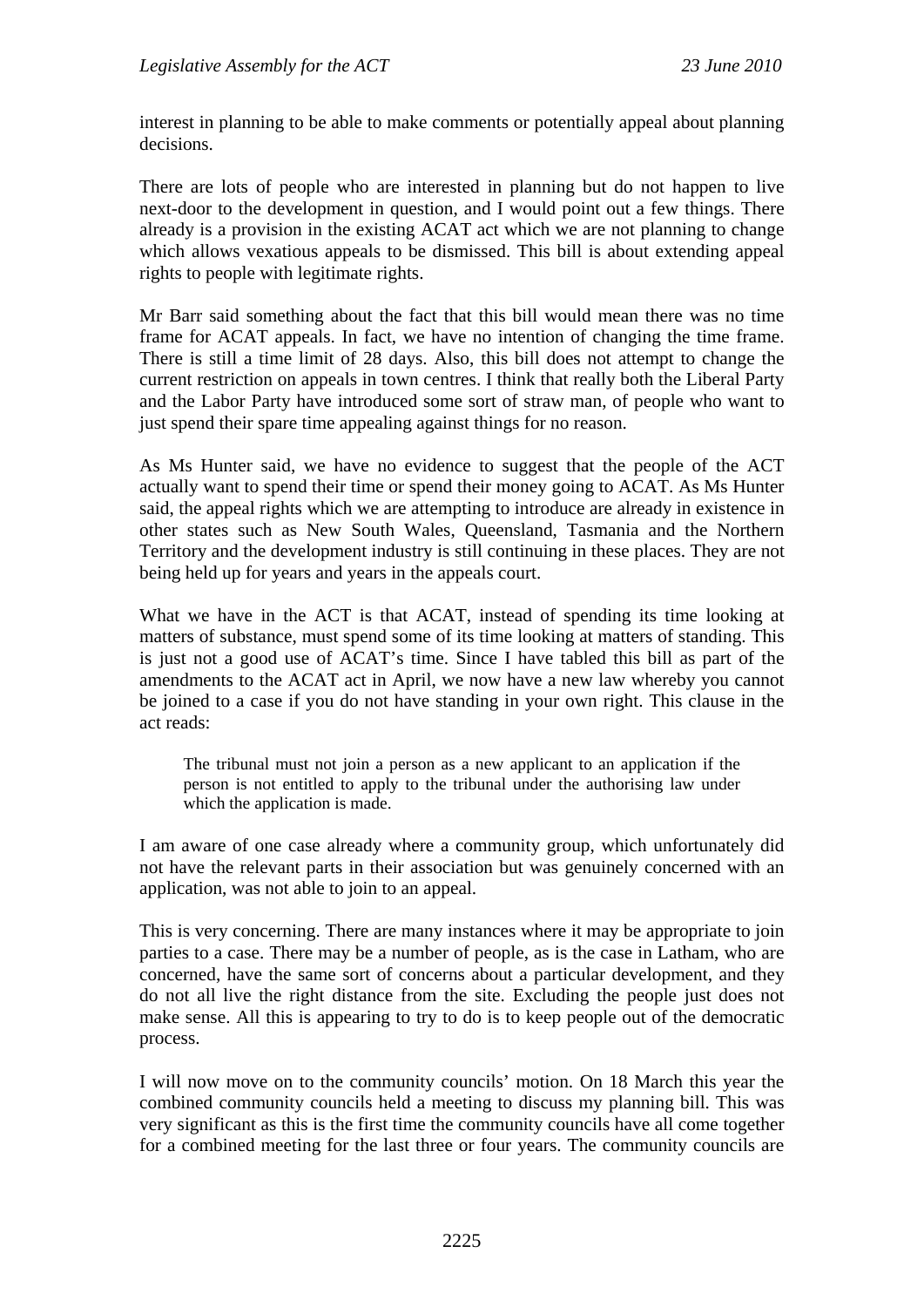very concerned about full notification, reviews and appeal rights as it is a key issue for them, a very time-consuming one.

They spend their time watching developments across their communities to ensure consistency with the shared community vision of the future for their broader neighbourhood and to ensure that they and the people that they represent, their constituents, have a say in it. This is not unreasonable. This is entirely within their purpose as community councils.

The Woden Valley Community Council hosted the combined community council public meetings where all the community councils were represented. There were representatives of the community councils of Belconnen, Gungahlin, north Canberra, Tuggeranong, Weston Creek and Woden Valley. They adopted the following motion:

We strongly support the provisions of the Bill that inserts in the *Planning and Development Act 2007* a requirement whereby the validity of a development application will be affected if the notification requirements are not met or the full information for a merit or impact track development application has not been provided;

We strongly support the visions in the Bill to broaden the range of the issues to include the overall intent of the Territory Plan that can be considered by ACTPLA when reconsidering its decision on a development application and by ACAT in reviewing a decision by ACTPLA; and

We strongly support the provisions in the Bill to broaden appeal rights.

I also would note that one issue raised at the joint community councils was the suggestion that community groups, where they have the relevant objects in their constitution, be allowed, in fact, to appeal DAs for community facilities in town centres.

It is, I have to say, very disappointing that the government was unable to support my bill today given that Mr Barr himself stated last December:

My approach to the ACT's planning legislation is that it should be open to periodic review and continuous improvement to ensure it continues to meet the needs of industry and community.

This is what this bill is trying to do. It is trying to review the Planning and Development Act to meet the needs of the community. Given that neither the Liberal Party nor the Labor Party are going to support this bill, I suppose I am pleased Mr Barr said that he plans in the future to introduce legislation to address the notification issue. I actually find it very hard that anybody could feel it was acceptable for notifications to not necessarily have any particular relationship to the actual content of the DA. I find it impossible to believe that either party, Liberal or Labor, could ever regard that as a reasonable situation. Whatever you may feel about the other parts of the bill, that, I would have thought, was totally uncontroversial and fair—very fair.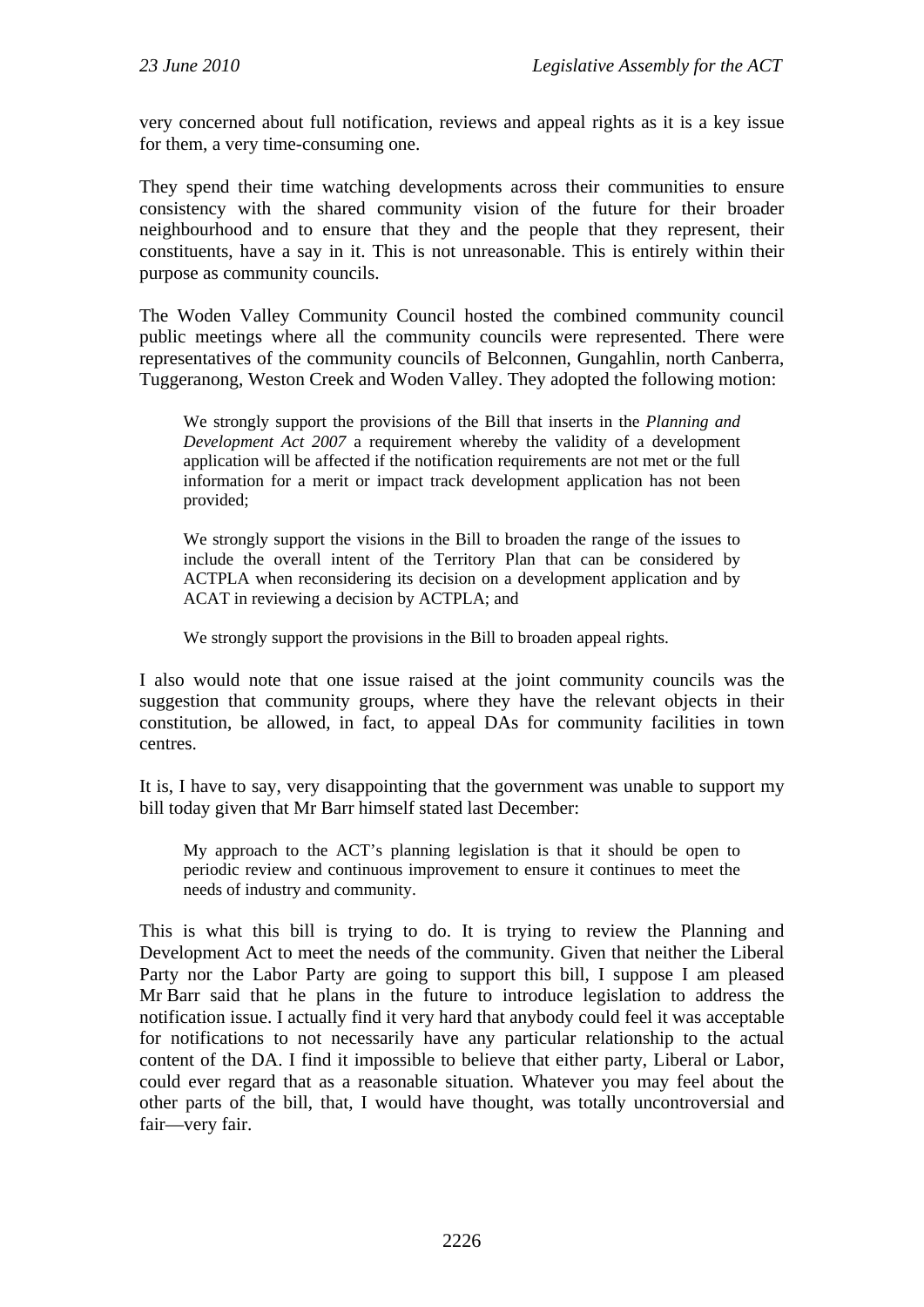Mr Barr promised last August to table legislation to phase out inefficient replacement hot-water services by May this year. That has still not been met. Mr Corbell, when he was planning minister, promised in 2003 to introduce guidelines on sustainable building materials. Again, this has not yet been carried out.

So I guess I have a degree of hesitation in feeling confident that this legislation will in fact eventuate. But if Mr Barr does in fact put forward such an amendment to the notification process, can I suggest a few more things he might like to add to it. They are things like improving signage around DAs so that people can better see the DA signs and ensuring that signs are put up and can be seen from all publicly visible locations. In my last second, I will just state that the Greens are standing up for the community here. *(Time expired.)*

Question put:

That this bill be agreed to in principle.

The Assembly voted—

Ayes 4 Noes 13

| Ms Bresnan | Ms Le Couteur | Mr Barr    | Mr Hanson     |
|------------|---------------|------------|---------------|
| Ms Hunter  | Mr Rattenbury | Ms Burch   | Mr Hargreaves |
|            |               | Mr Coe     | Ms Porter     |
|            |               | Mr Corbell | Mr Seselja    |
|            |               | Mr Doszpot | Mr Smyth      |
|            |               | Mrs Dunne  | Mr Stanhope   |

Ms Gallagher

Question so resolved in the negative.

## <span id="page-16-0"></span>**Shepherd Centre and Noah's Ark**

**MR DOSZPOT** (Brindabella) (10.53): I move:

That this Assembly:

(1) notes:

- (a) the discontinuation of the Commonwealth Government's Non-Government Centres Support element under the Literacy, Numeracy and Special Learning Needs Program (LNSLN) which will slash funding to the Shepherd Centre and Noah's Ark;
- (b) the loss of certainty of funding for the Shepherd Centre and Noah's Ark as a result of the reallocation of funding by the Stanhope Government;
- (c) the lack of staff within the Department of Education and Training (DET) who are specialised, trained and certified in developing the spoken language skills of deaf or hearing impaired children between 0-5 years old;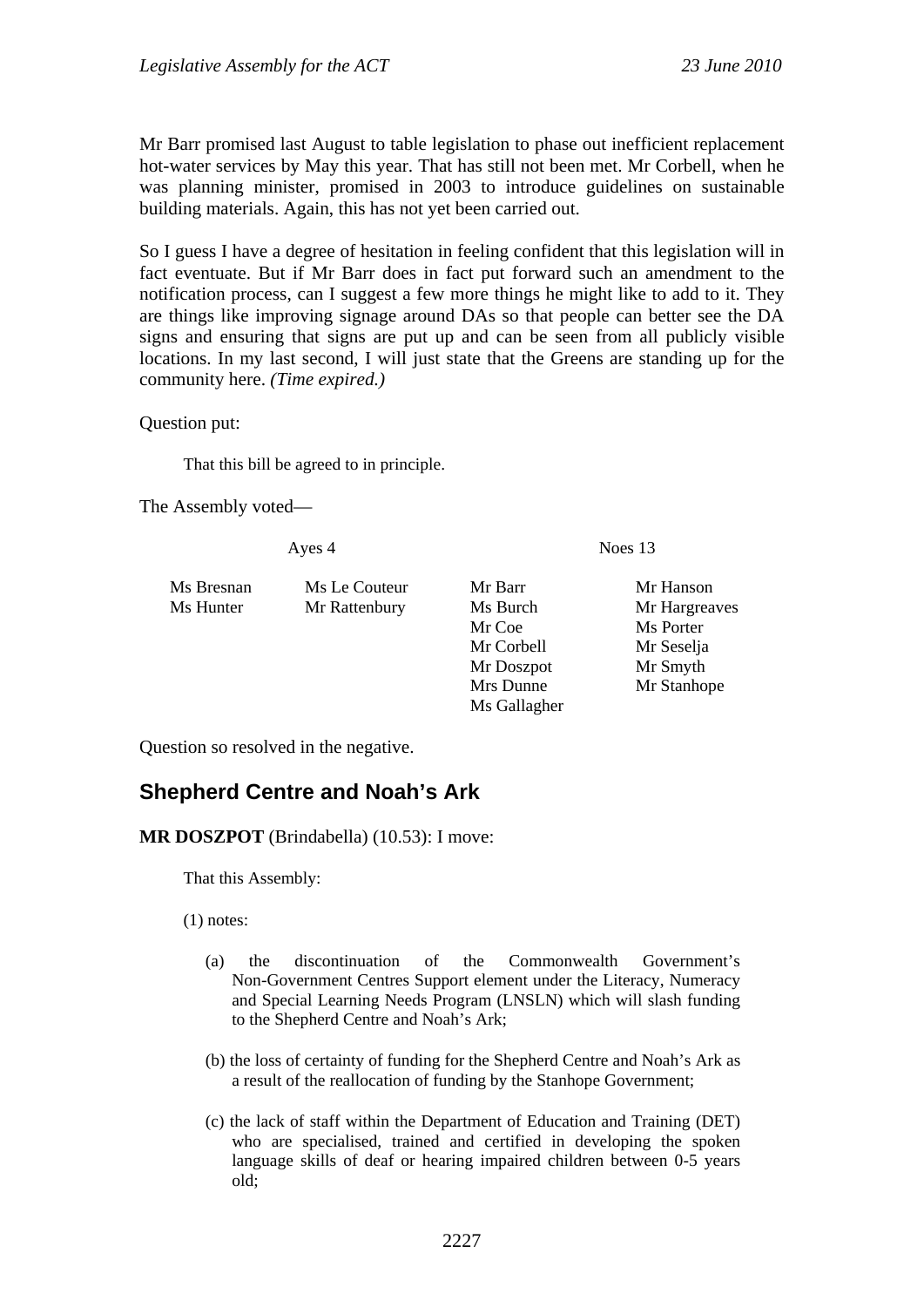- (d) that the Shepherd Centre provides training to DET staff and is a vital organisation skilling parents in helping their children with hearing disabilities develop;
- (e) the substantial contributions made by the Shepherd Centre and Noah's Ark to the ACT; and
- (f) that ACT communities require the vital and differentiated services provided by both organisations; and
- (2) calls on the ACT Government to:
	- (a) explain why the Minister repeatedly refused to meet with both organisations;
	- (b) meet with the Shepherd Centre and Noah's Ark to ascertain the viability of service continuation and alternatives, and report back to the Assembly by the last sitting day in June 2010;
	- (c) consult with parents of children affected by the discontinuation of LNSLN funding to look at viable alternative models to continue provision of these services, and deliver a comprehensive report to the Assembly; and
	- (d) detail what the Stanhope Government has done to ask the Commonwealth Government to review their decision to discontinue funding.

Last Monday my colleague Jeremy Hanson, the shadow minister for health, and I, in my capacity as shadow disability and education minister, paid a visit to the Shepherd Centre in Rivett. There we had an opportunity to meet with parents and children and the management and staff of the centre. We also had the opportunity to see first hand and learn about the good work that the centre provides to families of children with special learning needs.

It has been brought to our attention that funding for the Shepherd Centre and the special education services at Noah's Ark will cease as of 30 June 2010. Much of this is due to the Rudd government's discontinuation of the literacy, numeracy and special learning needs program—LNSLN—which both organisations qualify for under the non-government centre support category. I should note at this stage that the manager of Noah's Ark, Ms Wendy Addison, is here with us today. Minister Barr, if you do change your mind about meeting with these organisations, I suggest you start to do it with Ms Addison this morning.

With the introduction of the commonwealth government's national education agreement, which focuses on government schools, and not qualifying for non-government commonwealth funding under the Schools Assistance Act 2008, these centres are now facing the prospect of no longer receiving continued funding to run their valuable services to ACT communities.

The government has said that funding that was once used to fund centres like the Shepherd Centre and Noah's Ark will now be redeployed through a tender process to fund identified priority services such as therapy services not currently provided by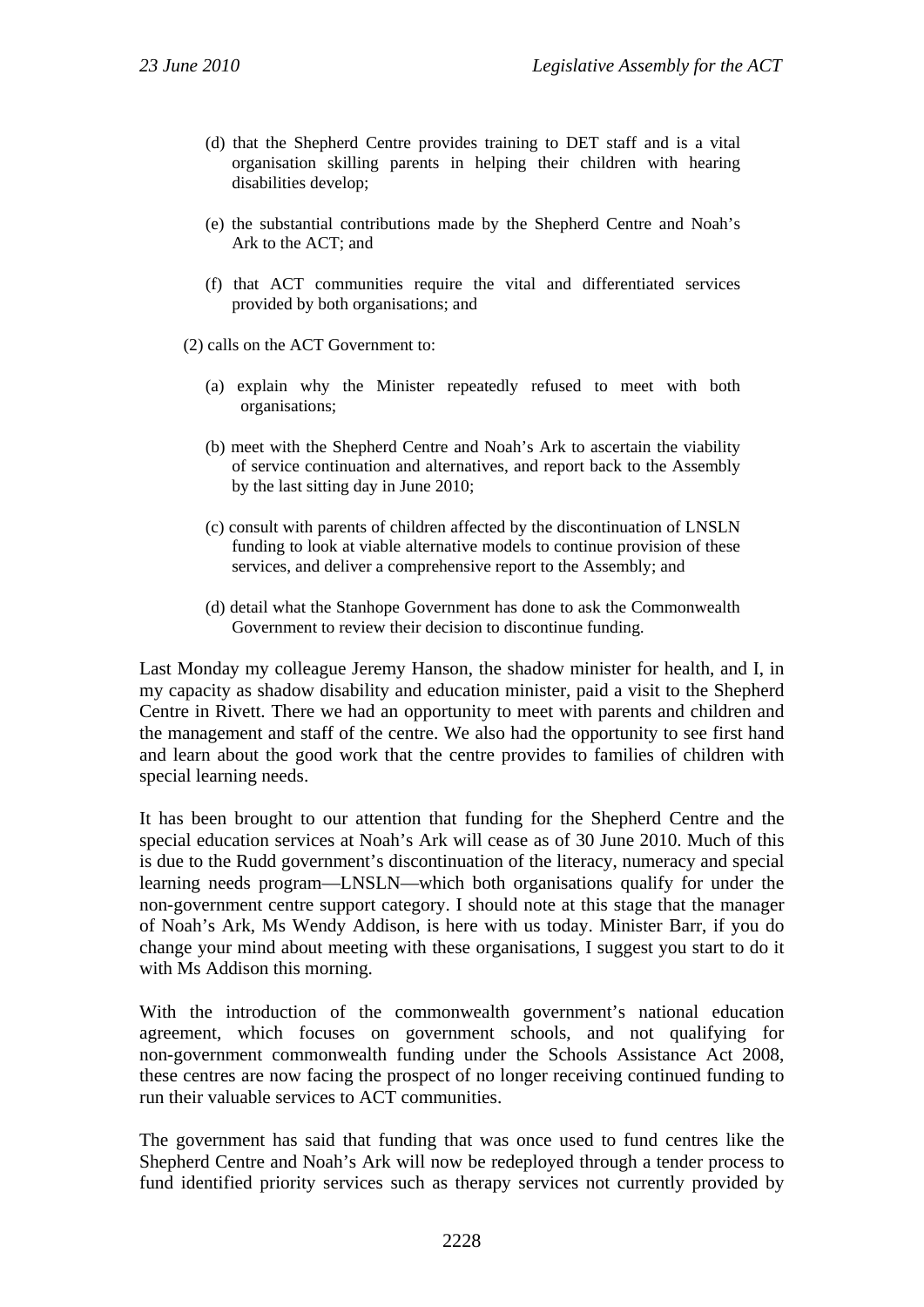ACT government agencies, work experience and social placements, and sexual health and education.

Although there have been scant or no details provided by the government regarding this tender process, both organisations are mindful that the stated service priorities might preclude perhaps one of them from qualifying in such a tender process. In addition, the mooted tender is now months overdue while the loss of funding is only days away. Yet the minister still ignores the plight of the parents and their children, as well as the organisations and the staff of these organisations, the fact that lives are to be severely disrupted through loss of jobs and income, and the effect on the health and the learning and development of these children. But this minister still refuses to discuss these issues with these individuals and communities.

The case to retain the Shepherd Centre and Noah's Ark and the services they provide in the ACT is compelling. They complement the services currently available through Therapy ACT and the Department of Education and Training. They enable parents with children with special learning needs to have an opportunity to choose options that they feel are the best available for their children—children whose special needs require specialist attention.

This motion is about children and their parents. It is about ensuring their continued development and it is about giving the parents the necessary skills to facilitate this development. Take, for example, the Shepherd Centre. Without the requisite funding, families may have no choice but to seek the services of Therapy ACT, services which the minister tells us are available—what the minister is not aware of, or which he chooses not to tell us, is that these services are already way oversubscribed with a long waiting list—or department of education programs, which focus on a "teaching" perspective.

The ACT will lose a source of expertise in spoken language skills in deaf and hearing impaired children aged zero to five years old. Ironically, minister, if you allow this situation to play out to its conclusion, which is only days away, the Department of Education and Training will also lose a source of expertise to train its own staff. This minister still spins his lines without paying the courtesy of meeting with the management of these organisations or the parents of these children. Minister, what are you afraid of? Are you afraid of hearing the truth? These parents and organisations deserve the opportunity to show you the consequences of the decisions that have been taken. They deserve your urgent attention, to see the reason for the requirements for this support, and early intervention mechanisms for these parents in managing their children's hearing loss.

The case for Noah's Ark is equally compelling, and it is also without sufficient funding. As much as the government has led the public to believe that the Shepherd Centre's services are similar to the government's, they are not, as the following examples illustrate. The Shepherd Centre uses a multidisciplinary model involving therapists, audiologists and family support, while Therapy ACT focuses on speech therapy and the department of education uses a teacher of the deaf approach. The Shepherd Centre is family focused, while both Therapy ACT and the department of education are child centred. The Shepherd Centre is staffed with certified and trained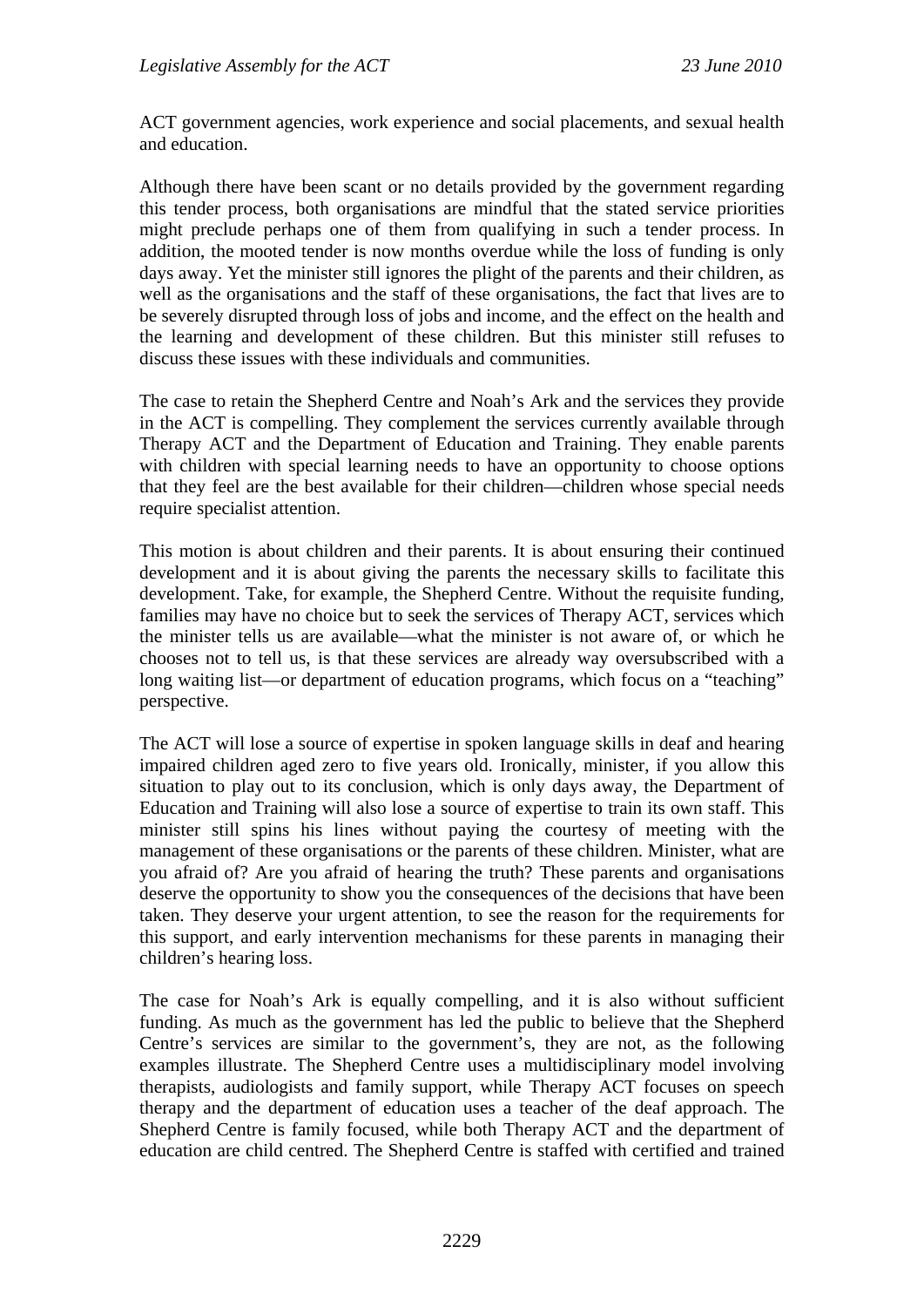auditory-verbal therapists with ongoing internal mentoring, while the department of education has no ongoing mentoring, with two-day workshops delivered to it by the Shepherd Centre. Therapy ACT has no specialist experience with hearing impairment.

In a 19 May 2010 article in the *Canberra Times*, Mr Darrell Bush, whose three-year-old son Tom is a student at the centre, was quoted as follows:

I've learnt more through the Shepherd Centre than I do with the Department of Education. The Shepherd Centre teaches families what to do and take it home so it's 24/7 instead of one hour a week … Tom's development would stall if the program was closed. He'll be left behind.

Further in the article the parent also stated that he was angry and frustrated. He said:

… in the scheme of things I don't think it's a big number for them to come up with.

Minister, looking at your government's record of expenditure, when this government can spend \$150,000 on statues for shopping centres and monuments beside our traffic-jammed roadways and \$22 million on an arboretum, your prioritisation on the important needs of our community certainly requires scrutiny and serious questioning. No wonder you refuse to meet with the community, minister. In a similar testimonial provided to the Shepherd Centre, Ms Martina Johnson stated:

Without the Shepherd Centre in Canberra, my 4 year old child would not have been diagnosed with Auditory Neuropathy and would not have been given the opportunity to receive a cochlear implant … Thankfully, the expertise of the Shepherd Centre recognised my child was not progressing at an appropriate rate and recommended further investigations be taken. No other organisation recognised the additional struggle my child was experiencing … As a parent of a child with a disability and special needs in Canberra, I can honestly say the Shepherd Centre provide a vital intervention service.

That is the end of the quote from a Shepherd Centre information sheet. Equally compelling is a letter written to you, minister, by Grant and Marie Williams, the parents of four-year-old Ryan, who is at Noah's Ark:

There are so many children, through no fault of their own, who need help adjusting to school life. We believe it is imperative for these Children to be helped as early as possible to ensure the best educational outcomes for them. It is also an effective preventative measure that avoids the need for resource intensive measures at a later stage. The 'Shooting Stars' program deserves continued funding. By helping children early before they reach school, programs such as those run by 'Shooting Stars' help children to become cooperative, independent members of their eventual school class.

That is the end of the quote from a letter to you, Mr Barr. The community of parents and the management of both the Shepherd Centre and Noah's Ark have been seeking the attention of this minister to state their concerns to him and to ask him to reconsider the decision to cut funding to the Shepherd Centre and Noah's Ark.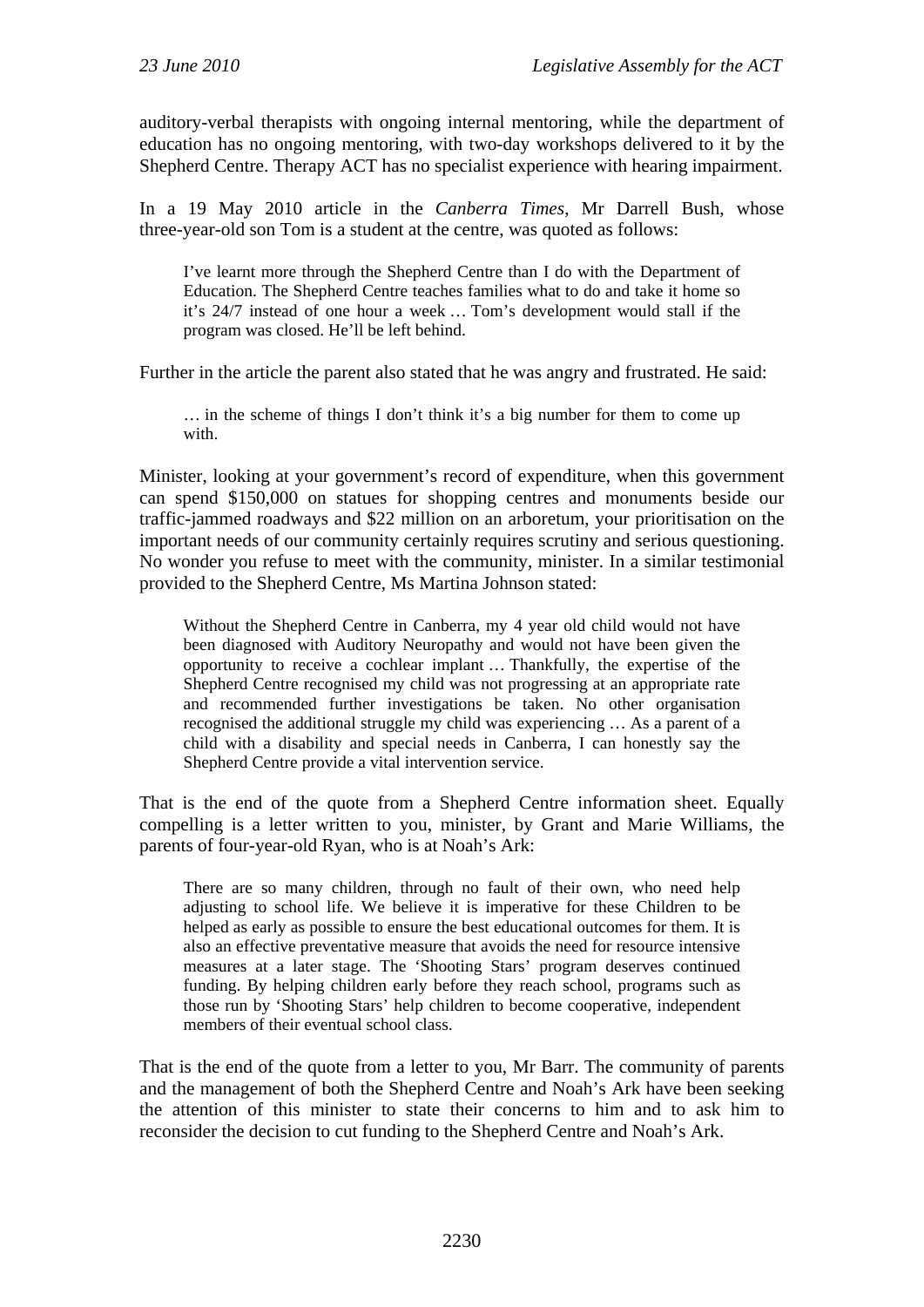I now seek the support of this Assembly to join me in calling for this government to explain why the minister repeatedly refused to meet with both of these organisations. I call on the Assembly to join me in calling for the minister to meet with the Shepherd Centre and Noah's Ark management to ascertain the viability of service continuation and alternatives and report back to the Assembly by the last sitting day in June 2010. I call on the minister to consult the parents of children affected by the discontinuation of LNSLN funding and to look at viable alternative models to continue provision of these services, and deliver a comprehensive report to the Assembly. I call on the minister to detail what the Stanhope government has done to ask the commonwealth government to review their decision to discontinue this funding. Madam Deputy Speaker, I trust that our colleagues on the crossbench will see fit to support this motion.

**MR BARR** (Molonglo—Minister for Education and Training, Minister for Planning, Minister for Tourism, Sport and Recreation and Minister for Gaming and Racing) (11.05): Since the last private members' day in May some things have certainly changed. The days are colder. The snow season has begun. But some things, it would appear, have not changed. The Liberals' approach to private members' business is still, as it has always been, opposition for opposition's sake.

#### *Opposition members interjecting—*

**MR BARR**: The motion before the Assembly today contains a number of errors and misstatements.

#### *Opposition members interjecting—*

**MR BARR**: Let me begin by informing the Assembly of the background and context for this debate. I hope—

#### *Opposition members interjecting*—

**MR BARR**: It might well be a vain hope, given that we are not even 60 seconds into the speech and already the catcalls are coming from those opposite, but it might assist the Assembly in considering these matters.

The literacy, numeracy and special learning needs, non-government centre support program, the program which previously funded Noah's Ark and the Shepherd Centre, was governed by the quadrennial guidelines 2004-08. I do not think that fact is in dispute.

The ACT Department of Education and Training administered this funding, on behalf of the government, through a grant submission process, according to the commonwealth's guidelines. I also do not think that is a matter of any contention.

The Shepherd Centre received funding from the commonwealth for an early intervention program for children who are hearing impaired with cochlear implants.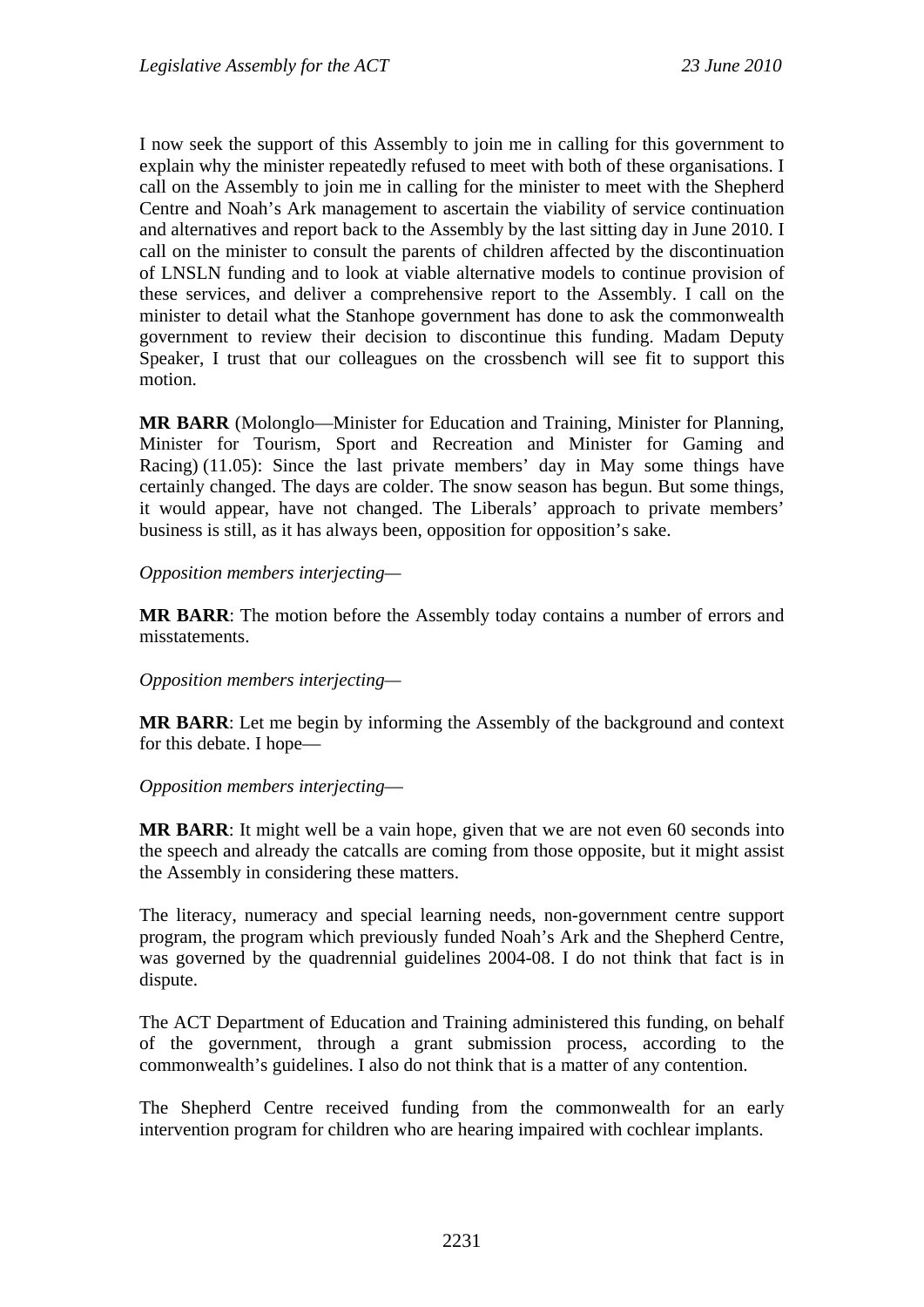Noah's Ark was funded by the commonwealth for two programs: providing support workers for children with a disability aged from birth to three years to participate in Noah's Ark's regular programs, plus an after-school care and holiday program for high school students with a disability.

Both the Shepherd Centre and Noah's Ark were informed in 2007 and in 2008 and in 2009 that this commonwealth funding was supplementary and non-recurrent. They were advised to seek alternative sources of funding if they wished their programs to continue and to be sustainable. In accepting the funding, the Shepherd Centre and Noah's Ark agreed that this was the basis of the funding.

The old commonwealth program, established by the Howard government, ceased at the end of the 2008-09 financial year. Funding to organisations finished at the end of the 2009 calendar year. That was the commonwealth's decision. The commonwealth has moved away from delivering its support to education through a profusion of targeted programs. Instead, the commonwealth is funding states and territories for outcomes articulated in the quadrennial education agreement and the national partnerships for education—again a commonwealth funding decision.

Since the old commonwealth program ceased, the ACT government has worked closely with the Shepherd Centre and with Noah's Ark to assist them in the transition to the new system. And this has included direct financial assistance to ensure that the organisations have the opportunity to apply for funding in the coming tender process. It has included many meetings and much direct advice.

The Shepherd Centre was informed in December 2009, and in a meeting in February this year, that the funding model would be changing in the coming financial year. My department provided the Shepherd Centre with \$55,000 in transition assistance for the first six months of 2010 so that they would have the opportunity to identify further funding sources if they could.

Similarly, Noah's Ark was informed in December 2009, and at a meeting in January 2010, that the funding model would be changing in the coming financial year. My department provided Noah's Ark with \$15,000 in transitional assistance to enable the after-school program to continue until 30 June this year.

Now, the Department of Education and Training is calling a tender for therapy services, and the Shepherd Centre and Noah's Ark will be open to apply to provide services under this tender. Current grant recipients will be alerted by email on the first working day following the public advertisement of this tender process.

That is the background and context for this debate. In short, the commonwealth ceased funding the Shepherd Centre and Noah's Ark. The ACT government stepped in to provide transitional assistance. A tender process is about to begin and the Shepherd Centre and Noah's Ark will be able to apply.

So that is the background; but what about the future? In the context of the future, it would be nice to think that the Assembly would keep in mind the big picture. There is little benefit to the public from the Assembly debating funding of two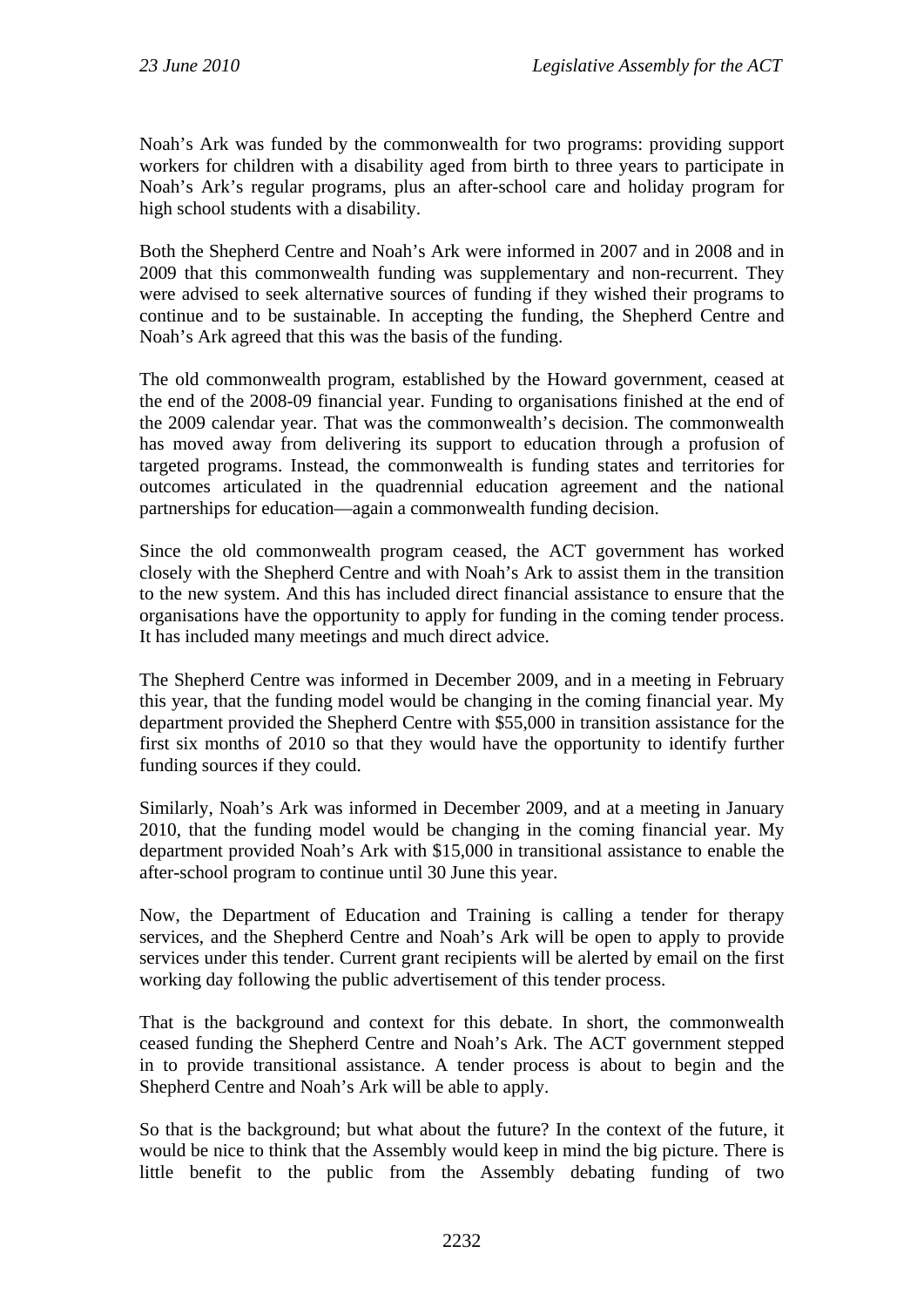non-government organisations in isolation from the wider policy developments that are at stake here.

The new education agreement and the national partnerships gave the ACT government and the Canberra community a new opportunity. We had the chance to set our own priorities for how we make the best use of additional funding to ensure that we can complement services already provided by the public sector, like those in schools, with services provided by the non-government sector.

Confronted with this opportunity, our decision was to listen. The government has undertaken comprehensive consultation in the ACT to determine the priorities for the provision of services for children and young people with disabilities and their families.

As members of the Assembly would be aware, the government commissioned the review of special education in ACT schools. The review, known as the Shaddock review, undertook extensive consultation with schools, parents and the broader community to determine the needs of students in ACT schools.

In 2009 the government released a strategy to support people with a disability, *Future directions: towards challenge 2014*. And this was off the back of further extensive consultation with the disability community, including service providers.

These two documents, based on the most comprehensive consultation with the broader community and specifically with the disability community in the ACT, including service providers, provided clear directions for how this government needs to provide for children and young people with a disability in Canberra.

As a result of these extensive consultations and expert evidence into disability education, the Department of Education and Training have identified three priorities for partnering with non-government centre organisations to support children and young people with a disability in our community.

These three priorities are structured work experience and social placement opportunities for students in years 9 and 10; and therapies in support of individual learning plan goals that are not currently provided by the ACT departments of education and training or disability, housing and community services. Individual learning plans are developed for all children from diagnosis to the end of schooling who access ACT Department of Education and Training disability education services. This includes children under the age of four. These services will be designed to build capacity in schools and systematically improve community agencies that assist with curriculum goals. The third priority is sexual health education for young people with a disability. This is an area identified of specific expertise and knowledge that is not currently available in schools.

The government listened to the community and identified these priorities. Now we have an obligation to deliver—and that is what we are doing. To deliver on the community's priorities—helping students in years 9 and 10 get ready for work and life, supporting individual learning plans and teaching about sexual health—the Department of Education and Training is asking non-government service providers to tender for therapy.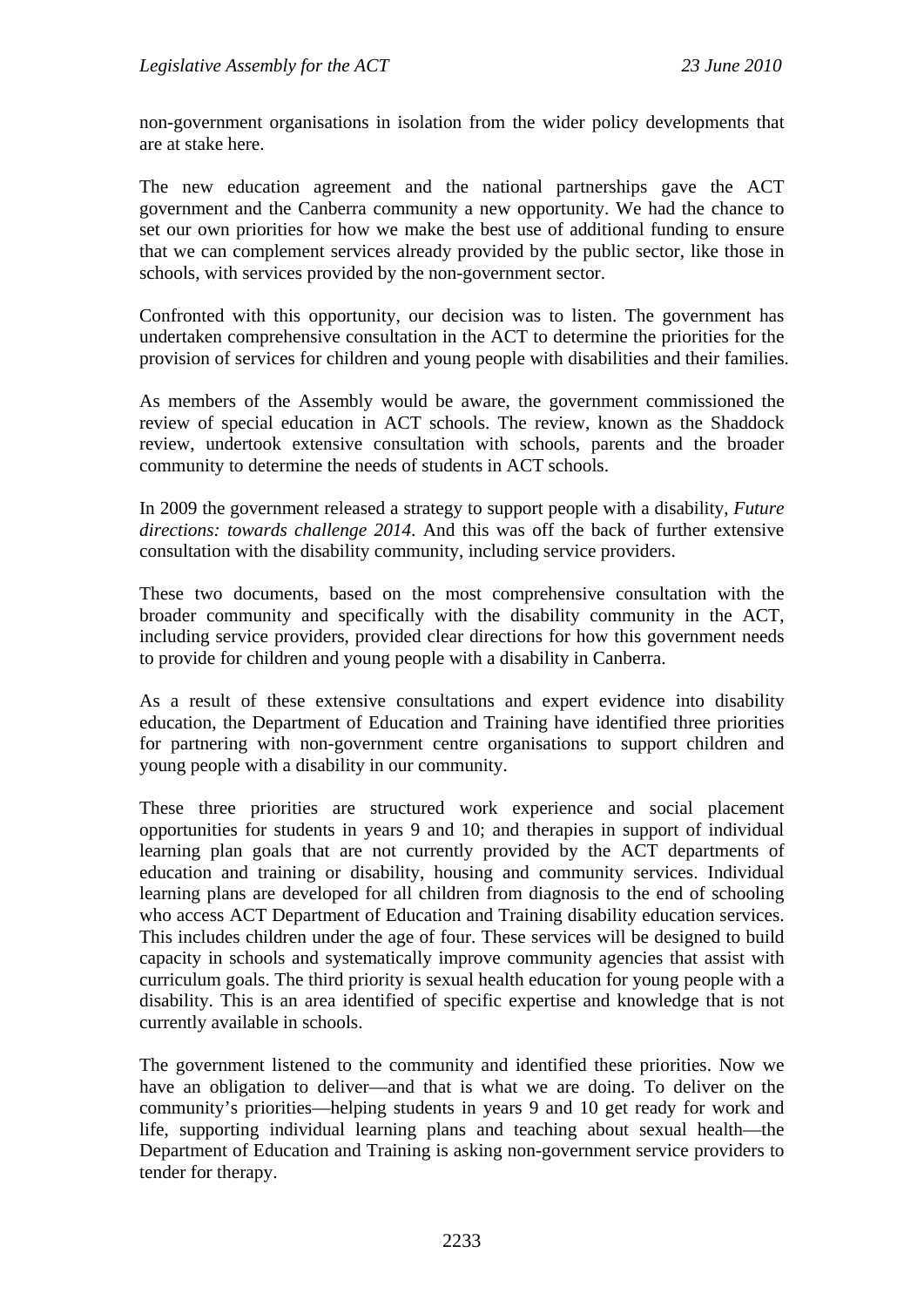A tender process is open, transparent and competitive. It rewards innovation and new ideas and it takes the politics out of funding decisions. Any organisation whose services align to the government's priorities identified by the comprehensive consultation is free to tender. The tender will be for two years, with a third year as an option. This will overcome the uncertainty of annual grant applications and provide non-government organisations with the capacity to develop their programs in the long term.

The fact is that, while the commonwealth's targeted program has been discontinued, funding is still available to support non-government organisations providing programs for children and young people with a disability. In fact, the ACT government spends more on disability education today than ever before. From 2001 to 2010, funding for disability education has increased by around 60 per cent, from less than \$30 million under the Liberals to \$46.7 million today.

But not every service is guaranteed funding forever and I am determined to listen to the entire community and to deliver the priorities the whole community has identified—helping students in years 9 and 10 get ready for work and life, supporting individual learning plans and teaching sexual health.

Mr Doszpot's motion makes a number of other statements which are not entirely correct. I have not repeatedly refused to meet with organisations. Each organisation has sought a meeting with me. And in each case the officials working directly on the funding, and members of my staff, have met with the organisation, and in my opinion, with a forthcoming tender process in train, that is more appropriate. I think it should remain at arm's length from ministers.

I know yesterday the Liberal Party were determined to turn the Legislative Assembly into a selection committee and it seems today they are determined to turn the Legislative Assembly into a diary meeting. I think the people of Canberra would be better served by a chamber of serious policy debate.

The motion states that the Department of Education and Training lack staff to support children and young people who are deaf or hearing impaired and their families. The department has 16 specialist teaching positions for the provision of programs to support children from the time of their diagnosis to the end of schooling. With up-to-date methods for early testing for hearing impairment, these services can commence shortly after birth.

The Department of Education and Training also provides a range of early intervention programs across the ACT. In 2010 there are 39 programs, including playgroups that cater for children from two to six years of age who have or are at risk of developmental delay or disability. These programs cater for 322 children at any one time. Children from the age of three with higher and more complex needs can also access early childhood programs in special schools. These programs cater for 78 students. In addition, Therapy ACT provides speech pathology programs for children and young people with hearing impairment. These services are highly valued by ACT families.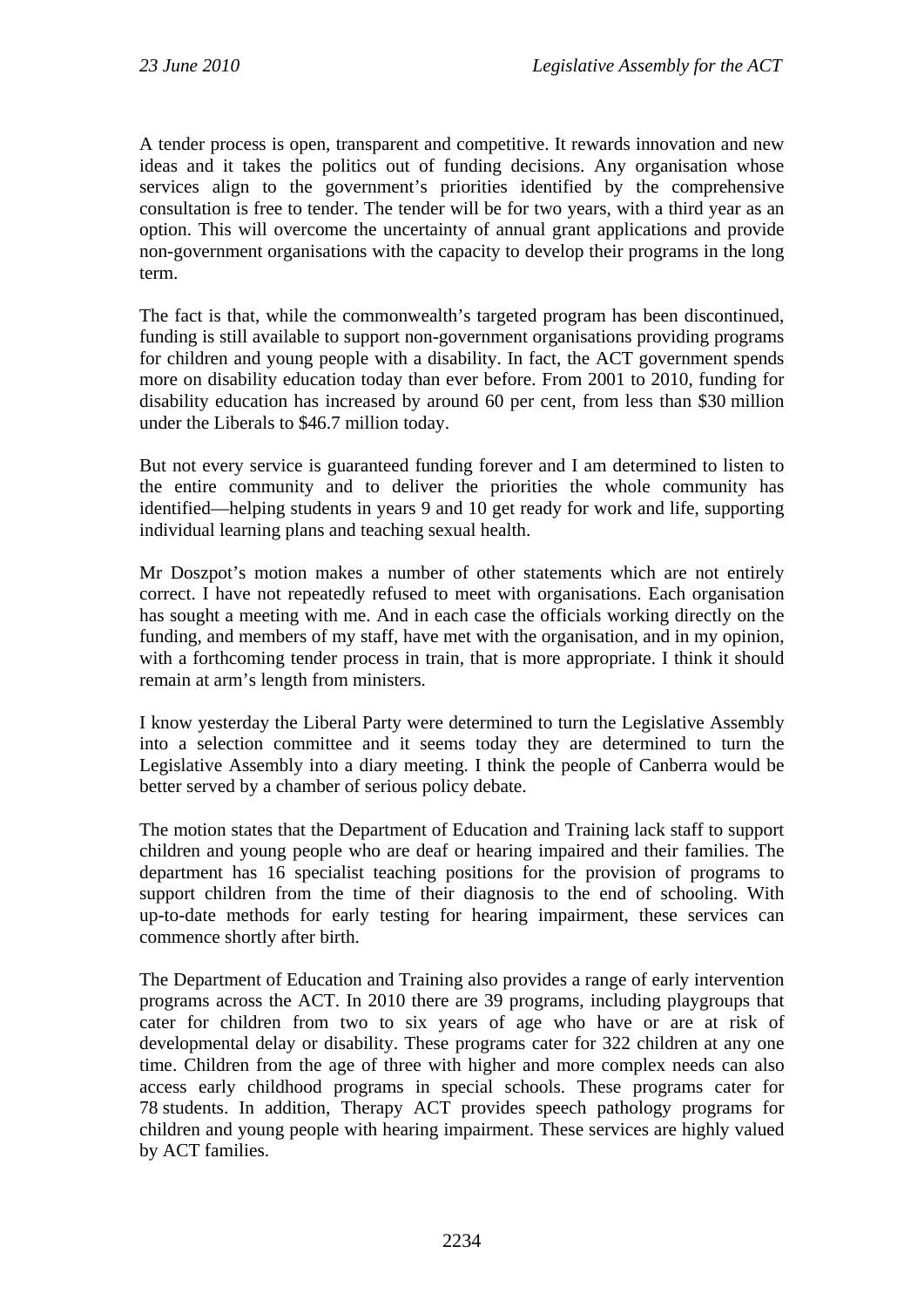A debate like this one today is the bread and butter of ACT government and politics. The way parties deal with this debate tells us a lot about their real political identity. What we see today from the Liberals is oppose, oppose, oppose—a party of constant opposition, at risk of becoming a party of permanent opposition.

The reforms to the commonwealth-territory funding, growth in both funding and demand, wider community priorities and the balance between public and non-government provision are the issues that we are grappling with today. The government's approach is practical and progressive. We have been given an opportunity by the commonwealth to deliver on our priorities in disability education funding.

We have consulted widely with the community through the Shaddock review. We have listened to the community's priorities, helping students in years 9 and 10 get ready for work and life, supporting individual learning plans and teaching about sexual health. These are the areas where the non-government sector can make the greatest difference because these are the areas where the public sector needs the most help. We are opening a tender to allow non-government organisations to deliver therapy services for the community's priorities.

Changing priorities is not always easy and not every service can be guaranteed funding forever. But there is more funding than ever before in disability education and we are listening to the community and delivering on their priorities.

It is interesting that in the context of the media coverage of this particular issue I have received correspondence, as I understand other members have, including Mr Doszpot, in relation to the programs that are provided by the department. David Lovell and Rachel Tyson wrote to you, Mr Doszpot, also to Mr Seselja and Mr Hanson, outlining their support for the programs that are offered by the ACT government and expressing their concern that the articles and the media coverage had the potential to give decision makers an unrepresentative and unbalanced appreciation of the department's services. *(Time expired.)*

**MS HUNTER** (Ginninderra-Parliamentary Convenor, ACT Greens) (11.20): I thank Mr Doszpot for bringing this motion forward today. The two not-for-profit community organisations, that is, Noah's Ark and the Shepherd Centre, provide very important services in the ACT, particularly for children with disabilities.

The Shepherd Centre seeks to enable children who are deaf and hearing impaired, from birth to five years of age, to develop spoken language so that they may fully participate in the hearing world and in so doing reach their full potential. They assist children to learn to listen and speak with hearing aids or cochlear implants and provide elementary verbal therapy support, audiology, family support services, integration playgroups and education for the family on hearing issues. The aim is that children will enter their local mainstream schools in a fully integrated environment. This goal is achieved for over 90 per cent of children at the centre.

The Shepherd Centre has five centres operating across New South Wales and the ACT and has assisted over 1,500 families since it was established. I understand that it is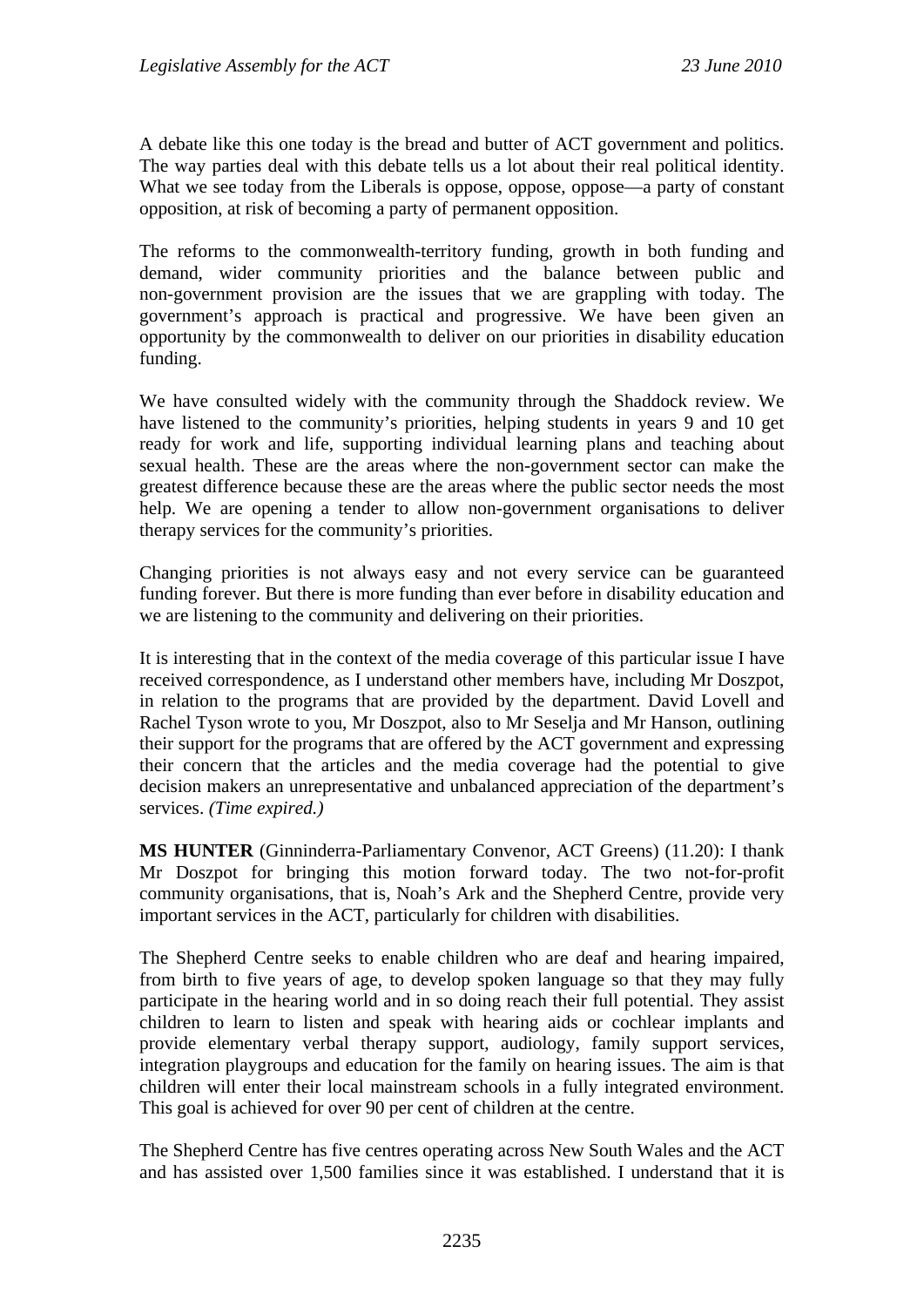assisting 20 families in the ACT at the moment. Demand for their support services is currently growing at 30 per cent per year. The Shepherd Centre is 25 per cent government funded and finds the remaining 75 per cent needed to maintain its services from fundraising.

Noah's Ark has been providing services for families and children with disabilities for over 37 years and has over 650 enrolments in its programs and over 1,000 member families. They provide educational and social opportunities for children, provide early intervention support for parents and help families through the transition to formal schooling. Noah's Ark states it is the only non-government early intervention service that offers one-on-one support to enable children with disabilities to participate in mainstream programs prior to formal schooling.

Their programs complement a wide range of therapy treatment and interventions available to these children. They also provide resources for families, including physical aids, modified equipment, communication aids and other educational support resources.

Both organisations are now facing a funding crisis due to the health funding at the commonwealth level under the previous scheme ceasing. In the past the commonwealth government provided this funding which, in the case of the Shepherd Centre, represented up to 50 per cent of the operating costs. This funding, which was not recurrent, was administered on behalf of the commonwealth government by state and territory governments. With the introduction of the new education agreement with the states and territories, this targeted funding program ceased.

Minister Barr, through his department, has provided grant funding, as he has told us, of \$55,000 for the Shepherd Centre until 30 June this year because parts of the centre's funding ceased in December 2009. The Shepherd Centre has requested funding from Mr Barr for a period of six months until December this year while they try to resolve the long-term funding issues. At this stage, without funding, they may have to close in September of this year.

Noah's Ark were advised in December 2009 that funding which they had received for the last eight years under the commonwealth non-government centre support scheme would cease on 30 June 2010 and that the ACT government would be undertaking a tender process to identify future providers of these services. Funding is due to cease next week and the tender process has yet to be announced. I will come back to that in a moment.

Noah's Ark has little confidence that their services will actually even fit into the tendering criteria when it is announced. Their view is that the focus will be on the school-based support, which I think has, in some ways, been confirmed by the minister this morning, rather than those early intervention services before school.

While new arrangements are being put in place, Noah's Ark, as we understand it, has pursued alternative funding options while it negotiates with the ACT government to obtain support for parts of its programs. They need to find out what ACT government department will be responsible for the special needs early intervention services they provide and how they will get the sort of funding needed to maintain the program.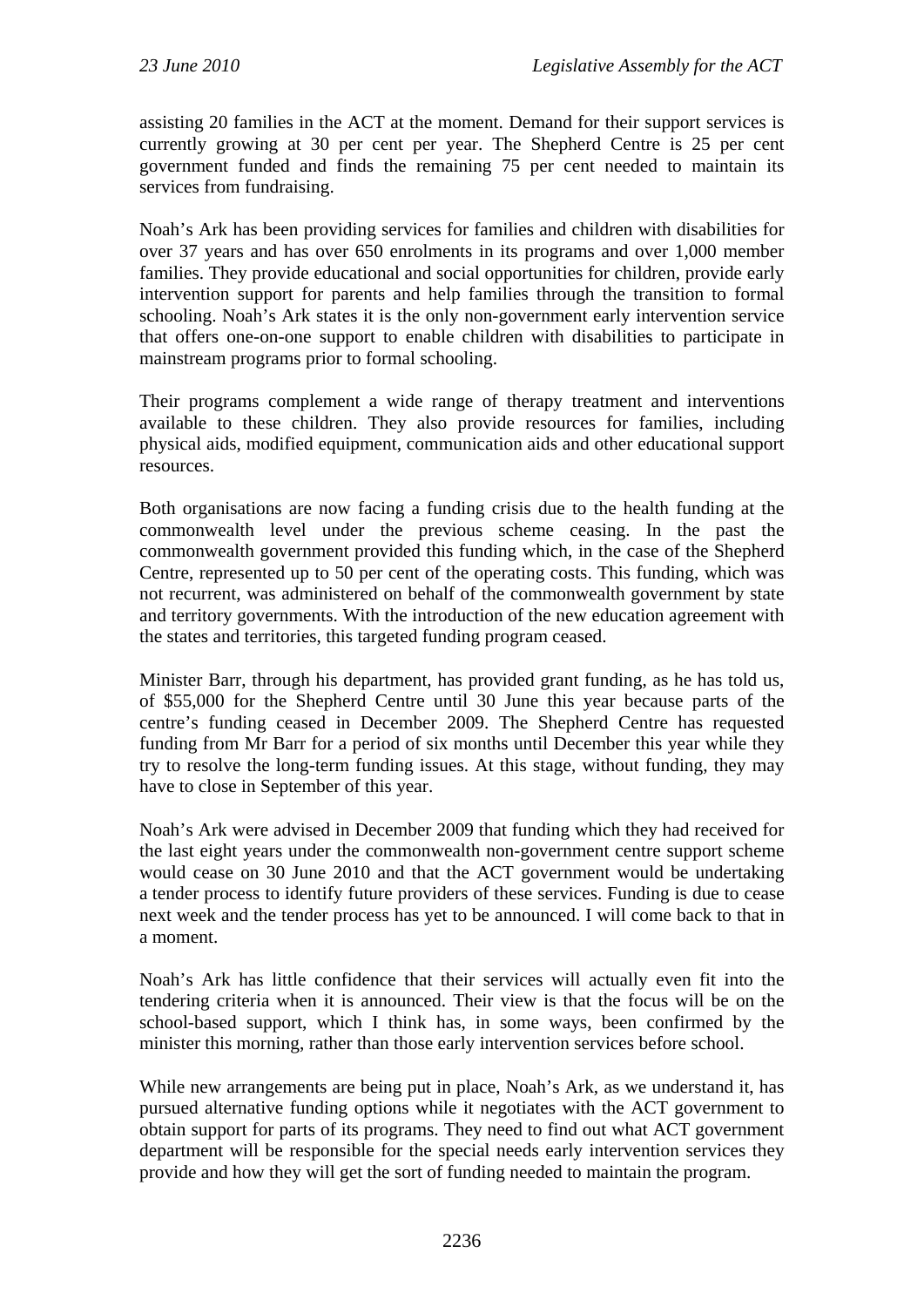It appears both of these organisations are in great danger of closing or restricting their services unless they have some certainty of funding into the future. There may be alternatives or better ways to deliver these services but longstanding organisations like the Shepherd Centre and Noah's Ark need to be included in conversations on how the services they provide to their students and families can be maintained. As I understand it, the level of funding involved is not significant. It is approximately \$125,000 per year for the Shepherd Centre and \$107,000 per year for Noah's Ark.

In supporting Mr Doszpot's motion, the ACT Greens are asking the ACT government to meet or continue to meet with both organisations and assist them, if needed, to transition to any new arrangements that are applicable under any revised funding arrangements. The government needs to move quickly to complete the tender process and consider how best to maintain existing services until that process is finalised.

I note on 15 March this year Minister Barr wrote to Anthea Green, the chief executive officer of the Shepherd Centre, stating:

The department is currently developing a proposal around the provision of funding in the 2010-2011 financial year for non-government organisations providing programs for children and young people with a disability. Future funding will be aligned with the ACT Government policy and strategic requirements.

Again I note that the minister has touched on some of those issues this morning. It goes on to say:

The department will inform current recipients of targeted funding of the new arrangements as soon as the proposal is finalised.

As of last night, that is, three months after the letter was sent and one week before the end of the financial year, the Shepherd Centre has not been informed of new funding arrangements or any tender processes; so it can only conclude that the provision of funding in the 2010-11 financial year—that whole tender, the specifications, the tender process and so forth—has just not been finalised, although, as I note, this has obviously been going on over several months. And that is a question to the government as to why, when they have known that they are heading in this direction, when they knew that they were only giving six months funding to two organisations and had explained that they were moving to some new arrangements, that they had particular focus, it has taken this long to put together those tender documents. I also do not understand why these organisations have not been informed of some sort of timetable about when those tender documents will be released.

From my understanding of the procurement guidelines and procurement process, it is not a breach of that process of those guidelines to be informing organisations or the public about a timetable of when tendering processes will take place. Obviously, there are other things that would breach the guidelines but that is not one of them. So I am quite unclear why these organisations have simply not been told what the timetable is. And I think there is a need to explain what is the hold-up here.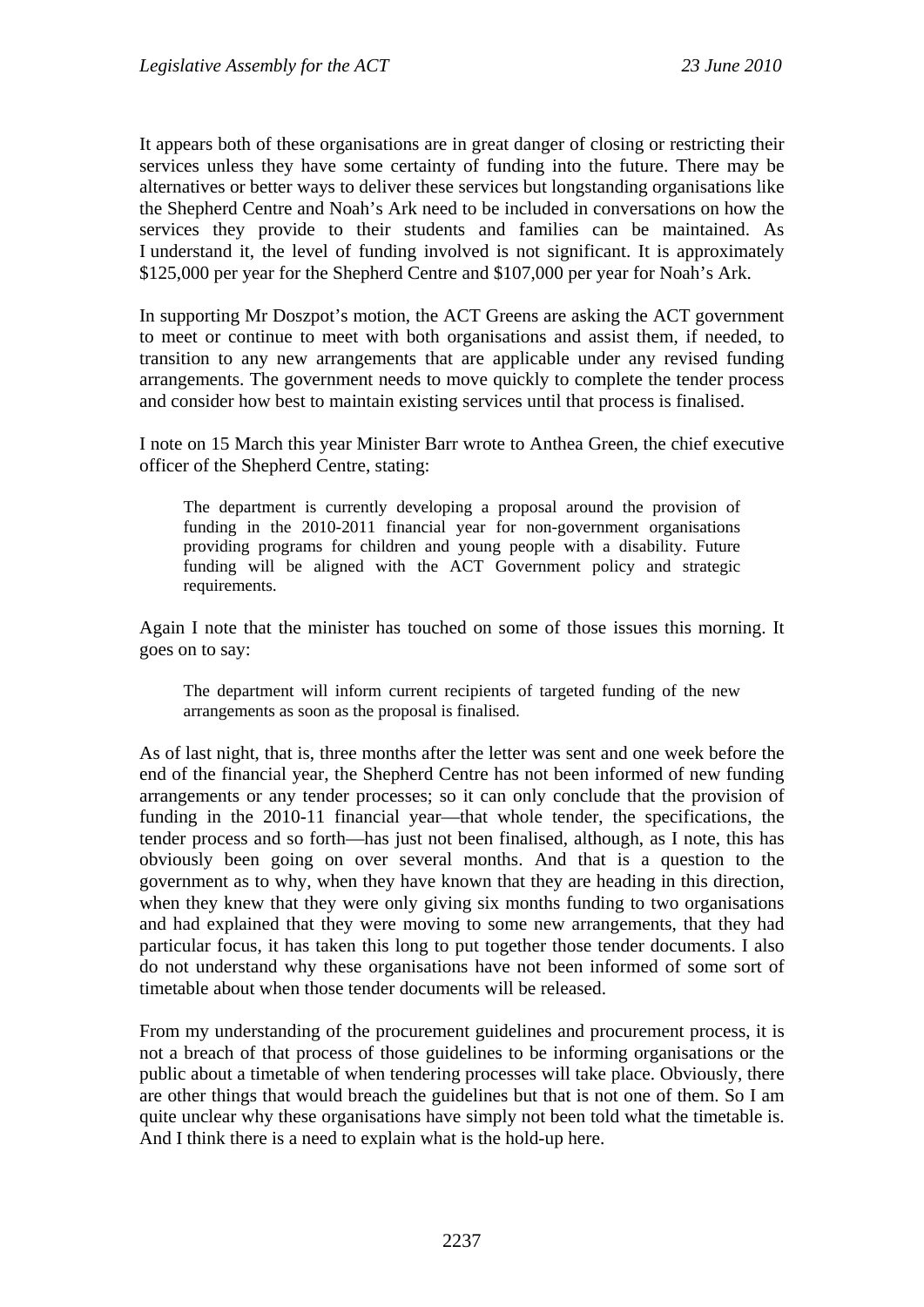I would like to go to a few things in Mr Doszpot's motion and I would say that, in relation to (2)(b), which I do support—which is to meet with the Shepherd Centre and Noah's Ark to ascertain the viability of service continuation alternatives, reporting back to the Assembly by the last sitting day in June 2010—I would put in a note of caution that it is only a week or so away. I do understand the argument that the tender process and so forth obviously have been worked on for some significant time; so you would think that there would be something there to report. I guess I would understand if the whole process had not been completed but I do take your point that there should be some considerable work done.

Looking down the motion, I think it is important that parents of children affected by the discontinuation of this federal-commonwealth funding be included in conversations, be included in discussions, along with the organisations they have been provided services by, to look at models for the future. In tender processes not everybody is a winner but I certainly think the organisations who have been delivering services over a considerable time also need to be part of the conversations that go on around what works, what does not work and how everybody can fit into the landscape to ensure seamless service delivery to families.

I suppose linked-up service delivery is incredibly important, particularly for families that find that they do have a baby who has got some sort of disability—in this case, hearing impairment or deafness. They do want to do the best by their child and when they find a service provider—such as the Shepherd Centre that provides them with the right support or Noah's Ark with the one-on-one support that really matches with their family, that supports their child and gives their child the best support available in those early years of life to ensure, hopefully, the best success of being able to speak, to be able to move into mainstream schools and so forth—we need to ensure that these organisations are respected, that they are valued and that they are part of conversations around what the future of service provision in this town should look like.

I do take the point that there does need to be good connection between non-government service delivery and school service delivery as well. That makes a lot of sense but, as I said, we should not take our non-government organisations for granted. They are incredibly important partners in the delivery of services to many families and they need to be a key in those conversations in looking at what the future of service delivery, funding and viability of these organisations are all about.

As I said, the ACT Greens will be supporting the motion and we call on the ACT government to bear in mind the needs of the students and families using the services of these organisations and ensure that they are not overly affected by new arrangements. And by that, I am talking about that transition.

As I said, I have been out there in the community sector for many years and tendered for many projects and it is important, particularly for these 20 or so families that at the moment are receiving support from the Shepherd Centre, if there are changed arrangements in the future, that we make sure that those families are properly supported in any transitional arrangements that go on. That is critical. We cannot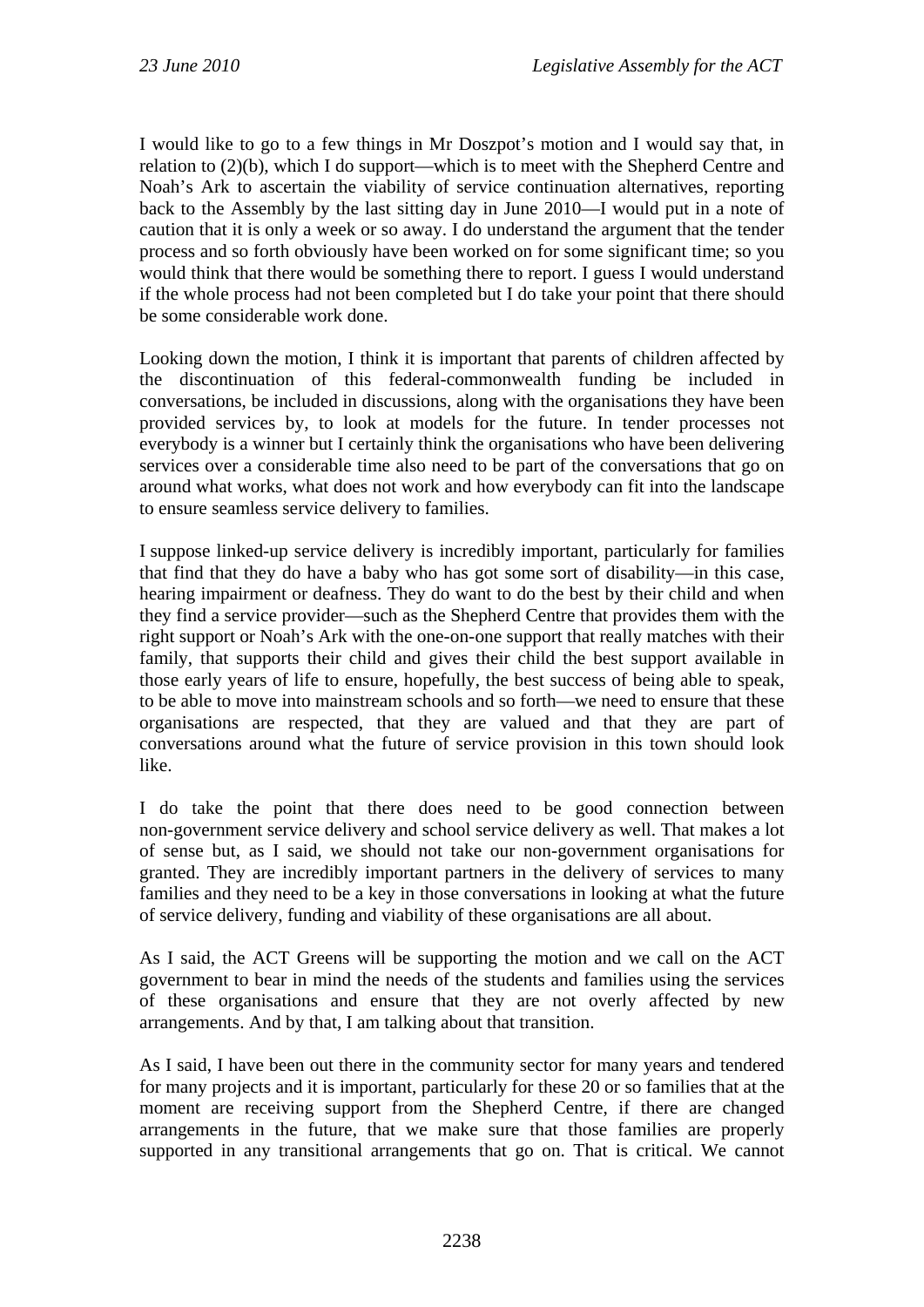leave those families hanging without that support and that follow-up being provided. I believe that that is essential if we are to do the right thing by these families in the ACT.

Once again, I thank Mr Doszpot for bringing forward the motion today and the ACT Greens will be supporting this motion.

**MR HANSON** (Molonglo) (11.32): I thank Mr Doszpot and I commend him for bringing forward this important motion. I note his continuing interest in and advocacy for people with disabilities here in the ACT and for community groups who are helping them. I would also like to thank Ms Hunter for her words and her support of Mr Doszpot's motion. Between them, Mr Doszpot and Ms Hunter have outlined well the situation and also the role and the tasks of both organisations, and I thank them for that.

What is clear about what is happening is that, as of 30 June, both organisations are going to fall off the edge of the cliff. Because the minister has failed to synchronise the tendering process with the interim funding, the consequences for both organisations are dire. Essentially, as of 30 June, which is about a week away, two very important community organisations who are supporting young families and people with disabilities in this community are going to fall off the edge of a cliff. That is a terrible thing for the staff, it is a terrible thing for the parents, and, most importantly, it is a terrible thing for those young children.

I welcome Wendy Addison from Noah's Ark to the chamber; I thank her for coming here today. My focus today, though, will be on the Shepherd Centre, because I visited them earlier this week. But I am sure the sorts of things that I will say about the Shepherd Centre could equally apply to Noah's Ark. I do look forward to visiting Noah's Ark at some time in the future—hopefully in the new financial year—when they have received some form of assurance or funding from this government.

Mr Doszpot and I visited the centre on Monday, and what we saw touched us both quite profoundly: dedicated parents doing their very best for their children in remarkably difficult circumstances. We spoke to numerous parents and we spoke to staff. Each of the parents had a different story, but each of them was consistent in their praise for what they got out of the Shepherd Centre and what it meant for their children and their praise for the staff.

I spoke to the parents of a young child who had become deaf after contracting meningitis. Just imagine the effect on the parents. I spoke to the parents of a young boy who had been born seven weeks premature and was deaf. I spoke to the mother of twins; one of the boys was profoundly deaf—he had a cochlear implant—while the other boy had no hearing impairment at all. It was a joy to see them going about interacting with other children and staff at the Shepherd Centre. I spoke to the mother of a young girl who was born without any functioning ears. In fact, she had small nodules where her ears should be and she was profoundly deaf. I spoke to the parents of a young boy who had serious hearing problems, and this was compounded by other disabilities that he also has.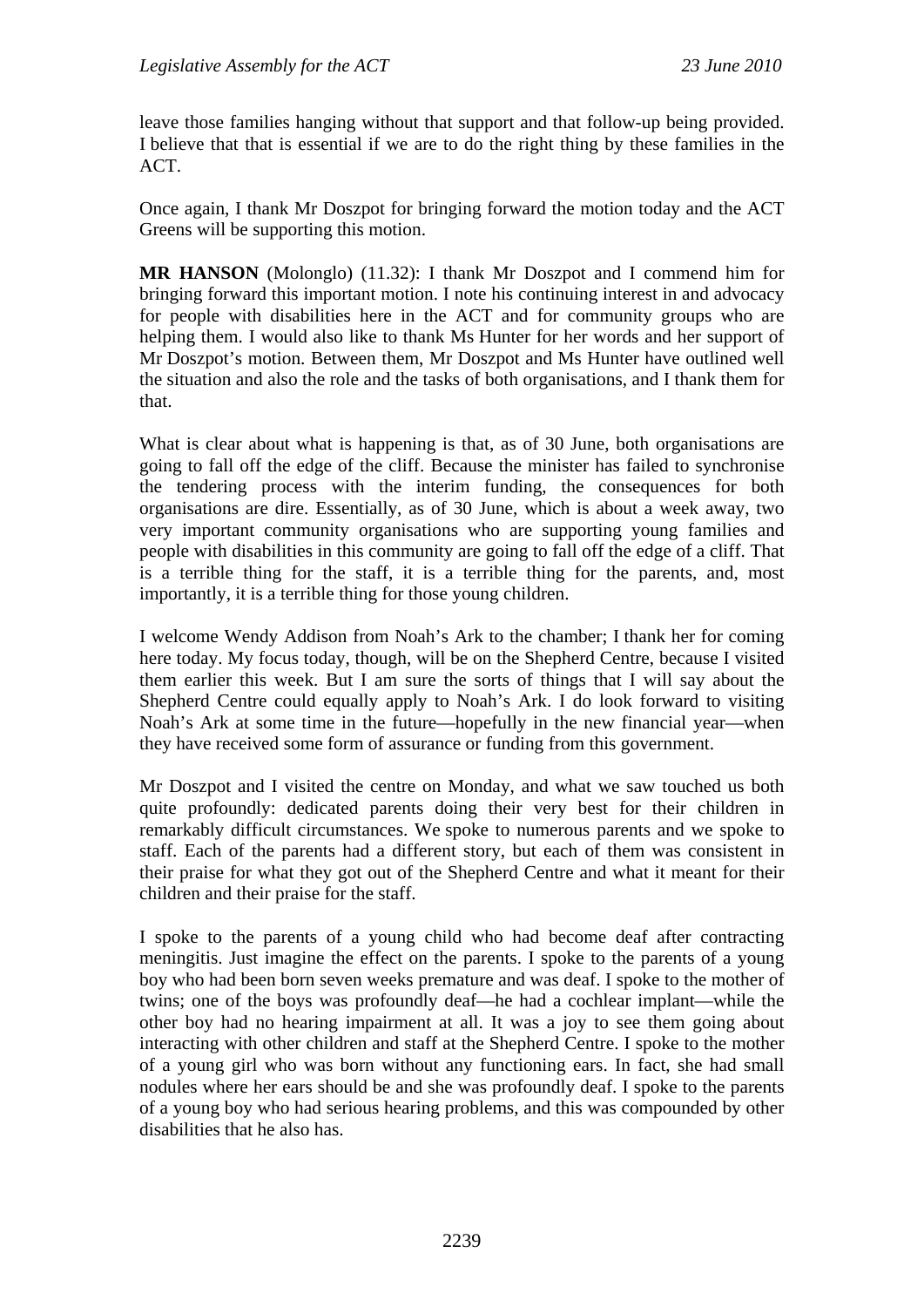I spoke to the parents and I spoke to the staff and I learned about cochlear implants, or bionic ears, and found out how important they are and what an impact they have had on the lives of young children. But a cochlear implant is not something that is simply implanted in your ear and then you can hear; you must learn how to hear. It is a different process, and you have then got to learn how to speak. It is not as simple as hearing as you and I know it; it is a very different sound that comes in which has then got to be interpreted by the young child.

The parents told me of the shock and confusion they felt when they were informed by doctors that their children were deaf. If you put yourself in their shoes and you were being told by a doctor that your child is deaf, you might appreciate the confusion, the shock, the horror and the desperation. All of the parents told me that, after they had got over their initial shock, after they had struggled to find a way through the situation they found themselves in, the Shepherd Centre played a very vital role in their lives in providing advice, in providing stability and providing what they need to help their young children.

However, despite the terrible adversity that I saw at the Shepherd Centre, what I heard about the experiences of the young children and the parents were actually stories of hope and of success. The success of the Shepherd Centre comes in two parts: one is the focus on training parents. The focus is that the parents are trained in how to train their children, and it is actually the parents who graduate from the program, because they are the ones who need to train their children. What this ensures is that the children get ongoing training, 24 hours a day or whenever the parents are there rather than just during a limited visit to the centre.

It is a great approach; it is embraced by the parents. I had the privilege of watching one of the staff provide that lesson in a booth with the two parents and the child doing that training together. You could see the staff member showing the parents how to interact with the child and how to teach that young child how to communicate, how to speak, how to listen and how to work and function as a young child despite a hearing impairment.

The second part of its success focuses on early intervention. It is by teaching parents and children early in the child's life that the child then is allowed to flourish. What it means is that, rather than the child becoming someone who is characterised as someone with a disability and going throughout life with a hearing impairment, by intervening early you make sure that that child can progress and flourish with similar children of their own age—their peers. Most of the children who go through the Shepherd Centre move on to preschool, they move on to school, and they can work as effective members of this community, as productive children, as part of a normal, mainstream school. That is what we should be focusing on in our health system. It is the rhetoric we hear all the time, and this is an example of an organisation that is putting that rhetoric into practice here in the ACT.

In addition to the benefit to the individual is the cost-benefit. By addressing the situation early, by allowing that child to access mainstream schooling and lessen their dependency on disability services, that is a cost saving. I do not know what the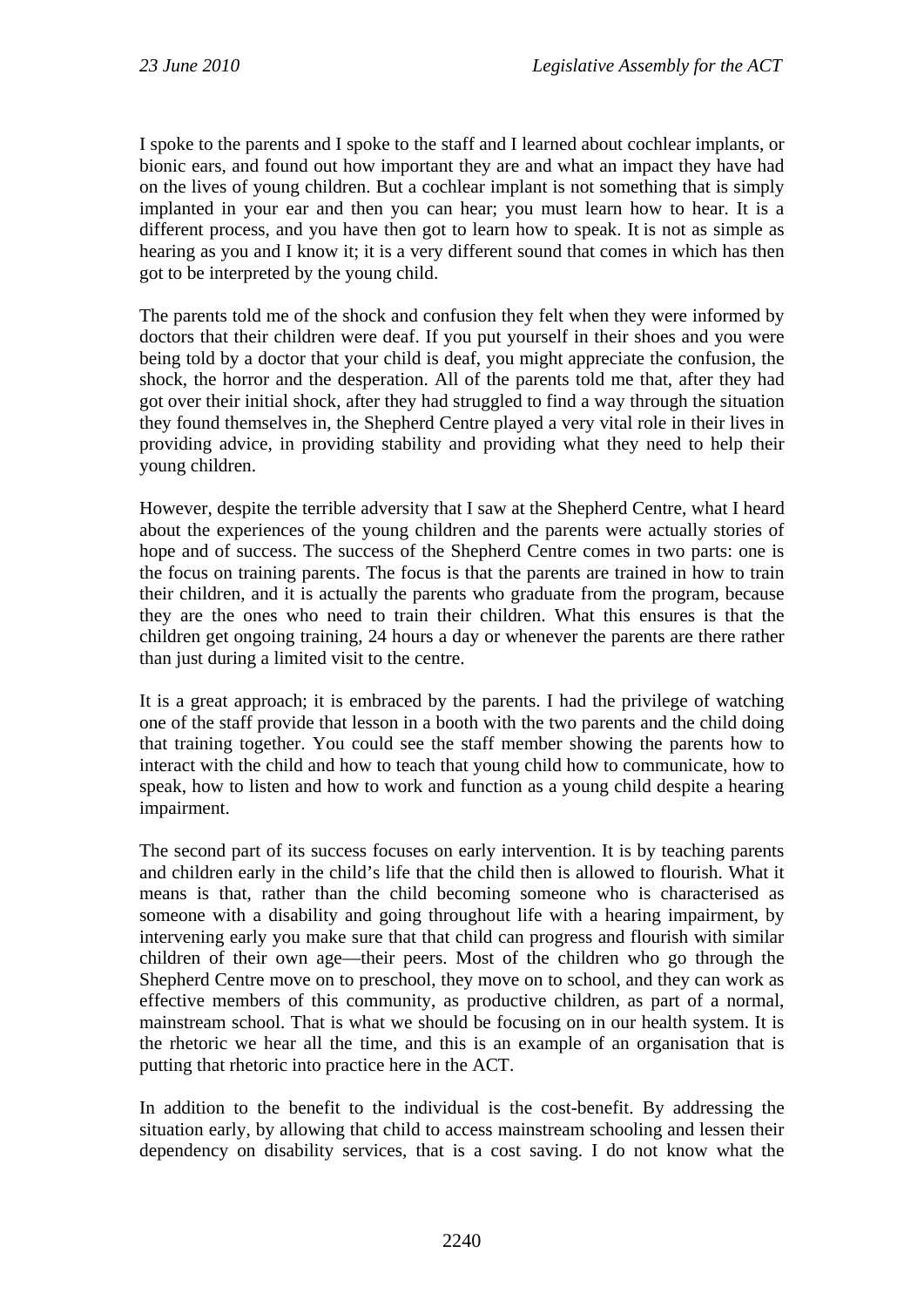quantum of that would be, but there is no question that what the Shepherd Centre is doing, in purely fiscal terms, is saving the ACT money, both in the education department and also in disability.

Mr Doszpot has outlined the financial problems, as did Ms Hunter. I am disappointed to hear that Mr Barr has not taken the time to actually visit either Noah's Ark or the Shepherd Centre. I am reasonably sure that if Mr Barr had seen what I saw on Monday he would have some clarity about this. He would know that he needs to act right now to make sure that these two organisations do not fall off the edge of the cliff and that they have the funding they need to take them through to the proper process. I hope that process means in the longer term that they get the funding that they need, because they are both doing fantastic work in our community. At least Mr Barr has got to address this ridiculous situation where they fall off the edge of a cliff.

It seems that Mr Barr is too interested in making time for media events. We have seen the number of times that Mr Barr appears in the *Canberra Times* or other media with his media advisers, smiling for the cameras, at all sorts of events. The people at the Shepherd Centre and Noah's Ark would have seen that as well, and they would rightly question why it is that Mr Barr can take time for those sorts of media events but he cannot make the time to meet these two most important community organisations.

So while Andrew Barr is out to his media events, while Katy Gallagher is sipping wine in the south of France, while Simon Corbell is counting his monergy, while Jon Stanhope is opening public art, and while Joy Burch is an accident of politics, simply warming a frontbench job until someone slightly more stable than John Hargreaves or more competent than Mary Porter is elected, what are they doing for this community?

Collectively, what I see from those opposite is a bunch of uncaring, self-serving incompetent second-rate hacks. If you think I am angry, I am. If you had been out to the Shepherd Centre, if Andrew Barr had been out to the Shepherd Centre, if others had, they would know that we should be angry that this situation has been allowed to occur here in the ACT. Young children with disabilities are about to fall off the edge of a cliff because this minister is either too arrogant or too lazy or too obsessed with his own media appointments to go and visit these two community organisations.

The priorities of this government are wrong. If this government cannot afford the money to support these two organisations, while they can spend in the order of \$50 million on an arboretum—that is the total budget that we have seen so far from the arboretum—when it is spending \$2.5 million a year on public art, when it is putting up statues of prime ministers—*(Time expired.)*

**MS BURCH** (Brindabella—Minister for Disability, Housing and Community Services, Minister for Children and Young People, Minister for Ageing, Minister for Multicultural Affairs and Minister for Women) (11.43): The ACT government provides a wide range of supports for people with disability in the ACT, including children. Until 2009 the Australian government provided funding to states and territories under a four-year arrangement for the provision of the non-government centre support program. This program supported the delivery by community sector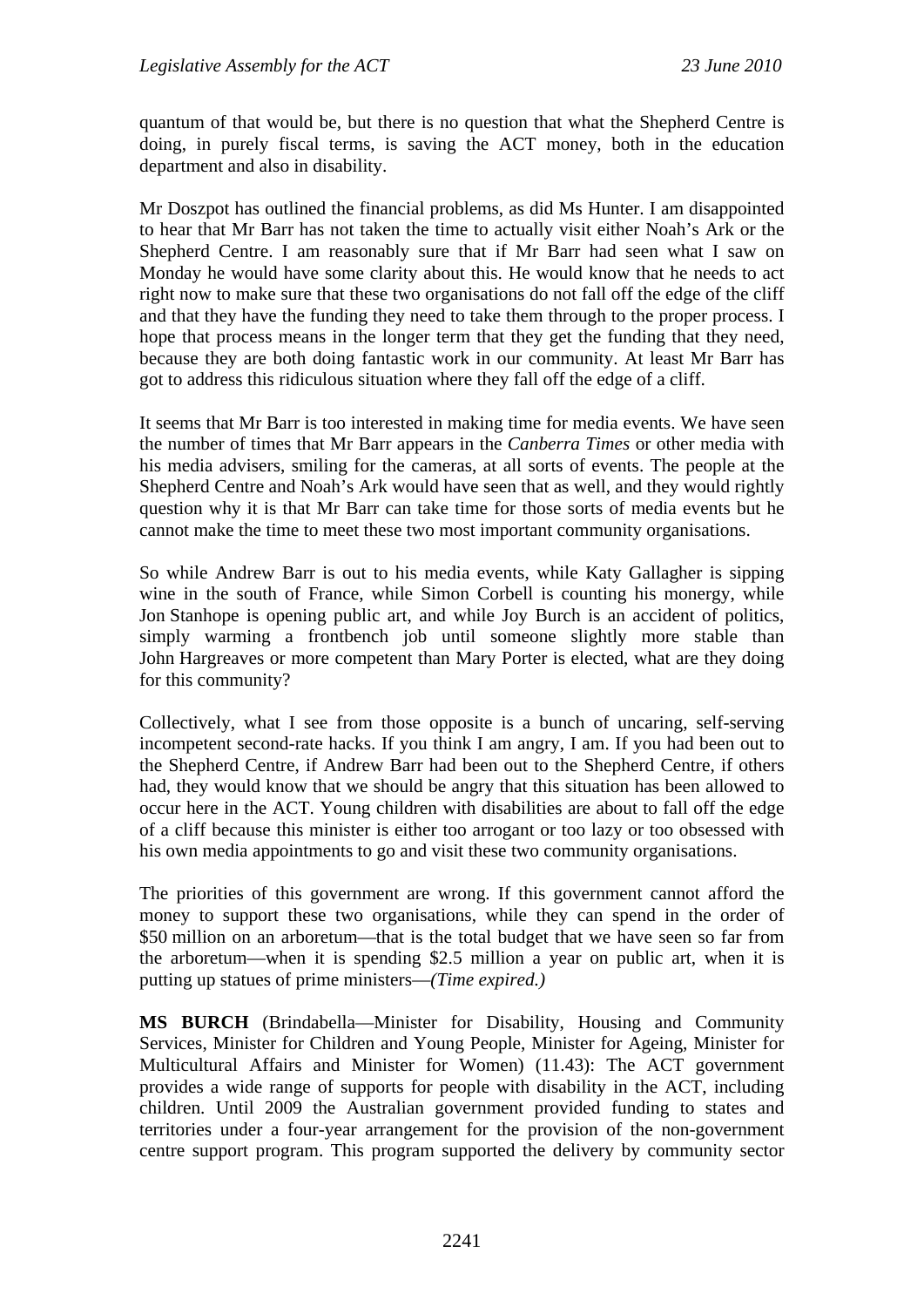providers of educational programs for children and young people with a disability. Noah's Ark and the Shepherd Centre received non-recurrent funding through the ACT Department of Education and Training under this program.

With the introduction of the new education agreement, the Australian government has ceased funding to this program. Whilst acknowledging the impact that this will have on certain services offered by these centres, I challenge the assumption of Mr Doszpot's motion that this is due to reallocation of funding by this government. Let us be quite clear, this issue has come about due to the cessation of funding by the commonwealth and not as a result of reallocation of funds by this government.

The Shepherd Centre is a not-for-profit charity that has been in existence for 40 years, with its head office based in Darlington, New South Wales. The Canberra-based centre is at Rivett, and the centre teaches hearing-impaired children to listen and speak, with the aim being to integrate them into mainstream schools. The program offered by the Shepherd Centre is an intensive auditory verbal program in one-to-one intervention and weekly playgroup sessions. An auditory verbal approach is based on teaching hearing-impaired children speech as opposed to sign language and is the preferred option for some families.

An official from my department first met with the Shepherd Centre in March to discuss the funding for the Shepherd Centre. At this time, the CEO provided an overview of the centre and explained why some of the program's funding was at risk. In May of this year the department advised the Shepherd Centre that the early intervention education program was not one that would be prioritised under the national disability agreement. The focus of the agreement is on support, accommodation, community access, community support and respite, not education.

The Shepherd Centre was advised that Disability ACT would consider program funding for programs that provided family support or respite effect and that the centre was invited to provide a more detailed request to the department. The Shepherd Centre has yet to respond to this offer.

The ACT government provides substantial services to children and young people with hearing disability through the Department of Disability, Housing and Community Services. Therapy ACT provides early intervention programs to children up to the age of eight years who have a hearing impairment. Children and families accessing the Shepherd Centre are also eligible to access Therapy ACT services and would be given a high priority category. Therapy ACT programs are not the same auditory verbal programs, however they have an effective speech pathology program.

Currently, there are approximately six children who access both the Shepherd Centre and Therapy ACT. The ACT government has provided additional funding for speech pathologists and additional clients who would be able to be catered for within a reasonable period of time. The ACT government, through Disability ACT, provides an annual grant to the Canberra Deaf Children's Association to fund information and support to families. Funding is also provided to the ACT Deafness Resource Centre to provide information, referral, communication and advocacy services across the ACT Deaf Community.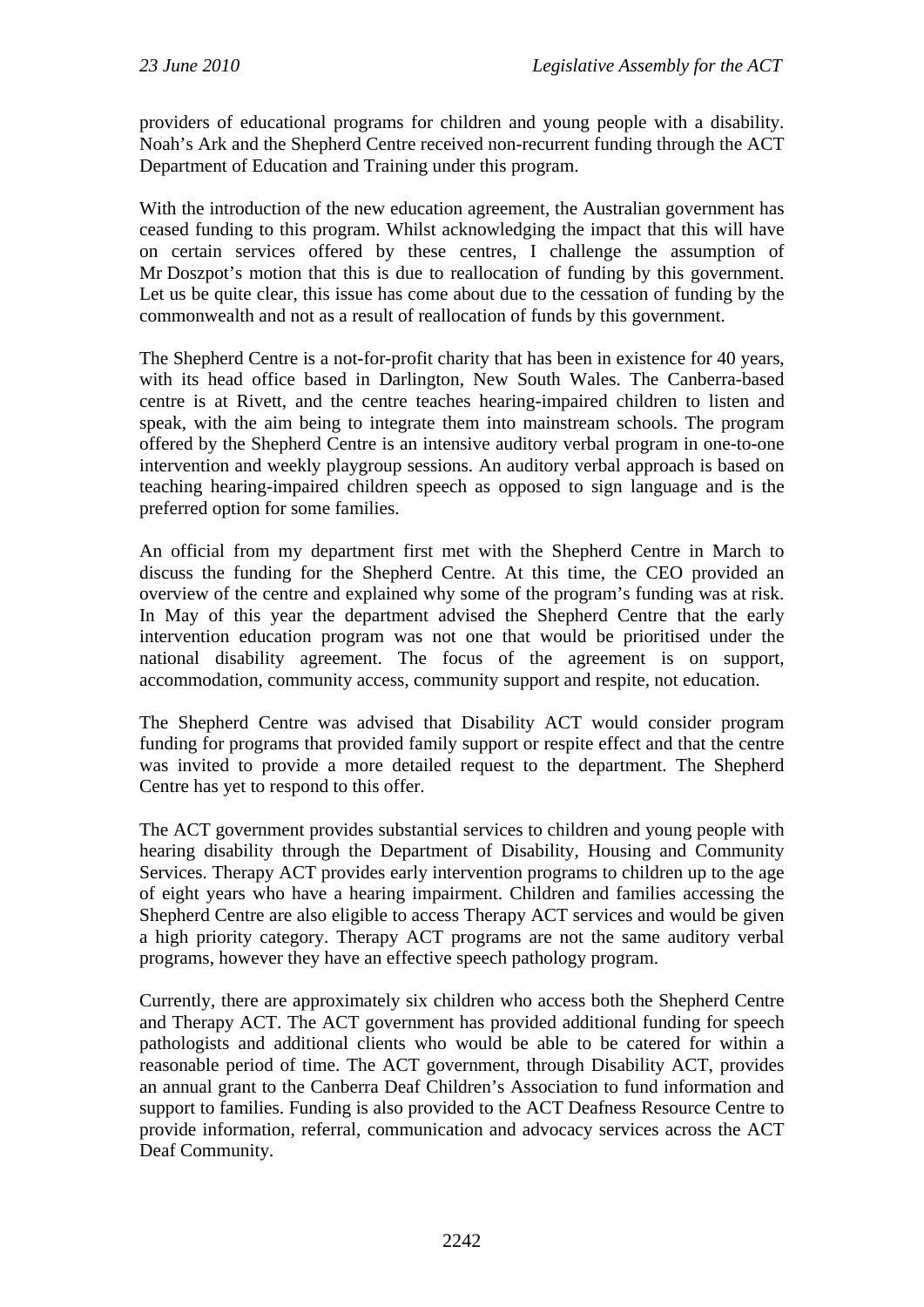A bit more detail on funding for the ACT Deaf Community: the Canberra Deaf Children's Association receives an annual grant for the provision of information and support to families. The ACT Deafness Resource Centre receives \$182,000 per annum with the provision of information, referral, communication and systemic advocacy services across the ACT deaf community.

Disability ACT is currently in negotiation with the ACT Deaf Board for the management of interpreter services in the ACT. Therapy ACT provides early intervention programs to children up to the years of eight who have a hearing impairment, and this includes free assessment and intervention to assist clients to develop the skills to maximise their participation in the community.

Clients work with other therapists, carers and teachers and speech pathology services. Social workers also assist therapy clients deal with diagnosis and plan a positive future. Therapy ACT also provides drop-in clinics located in Belconnen, Tuggeranong, Gungahlin and Holder for parents and children.

Noah's Ark is a not-for-profit community-based organisation that provides services to families with young children with a focus on children with additional needs. In addition to the ACT toy library, Noah's Ark provides a long-day care service for families. The Department of Disability, Housing and Community Services through the Office for Children, Youth and Family Support provides funding to assist in the provision of the resource centre and toy library to assist families to access developmentally appropriate resources and information.

The Noah's Ark long-day care centre and playschools are able to access support for children with additional needs through the inclusion support agencies managed by Communities@Work. Noah's Ark also provides an after-school and school holiday program for children with disabilities aged 12 to 18, and this latter service was funded through the Australian government's non-government centre support program.

I note that the Noah's Ark CEO is here and would no doubt recognise the effort and the work of DHCS in working with Noah's Ark. As a program of respite effect, Disability ACT has committed new funding to Noah's Ark in 2010-11 to support the after-school care services for a number of children with a disability who access the program. Disability ACT will work with Noah's Ark over the next 12 months to develop a business model for ongoing service provision under this program.

The ACT government is aware of the impacts that the changed financial circumstances of the Shepherd Centre and Noah's Ark are having on families and children that access these services. Our focus is on supporting children receiving services, whether through government or our non-government partners. The ACT government is working and will continue to work with these organisations to respond to these changes brought about by the cessation of the Australian government funding.

**MR SMYTH** (Brindabella) (11.50): The minister for disability either just misled the Assembly or misled the estimates committee. She calls Mr Doszpot to task for citing the loss of certainty of funding as a result of the reallocation of funding by the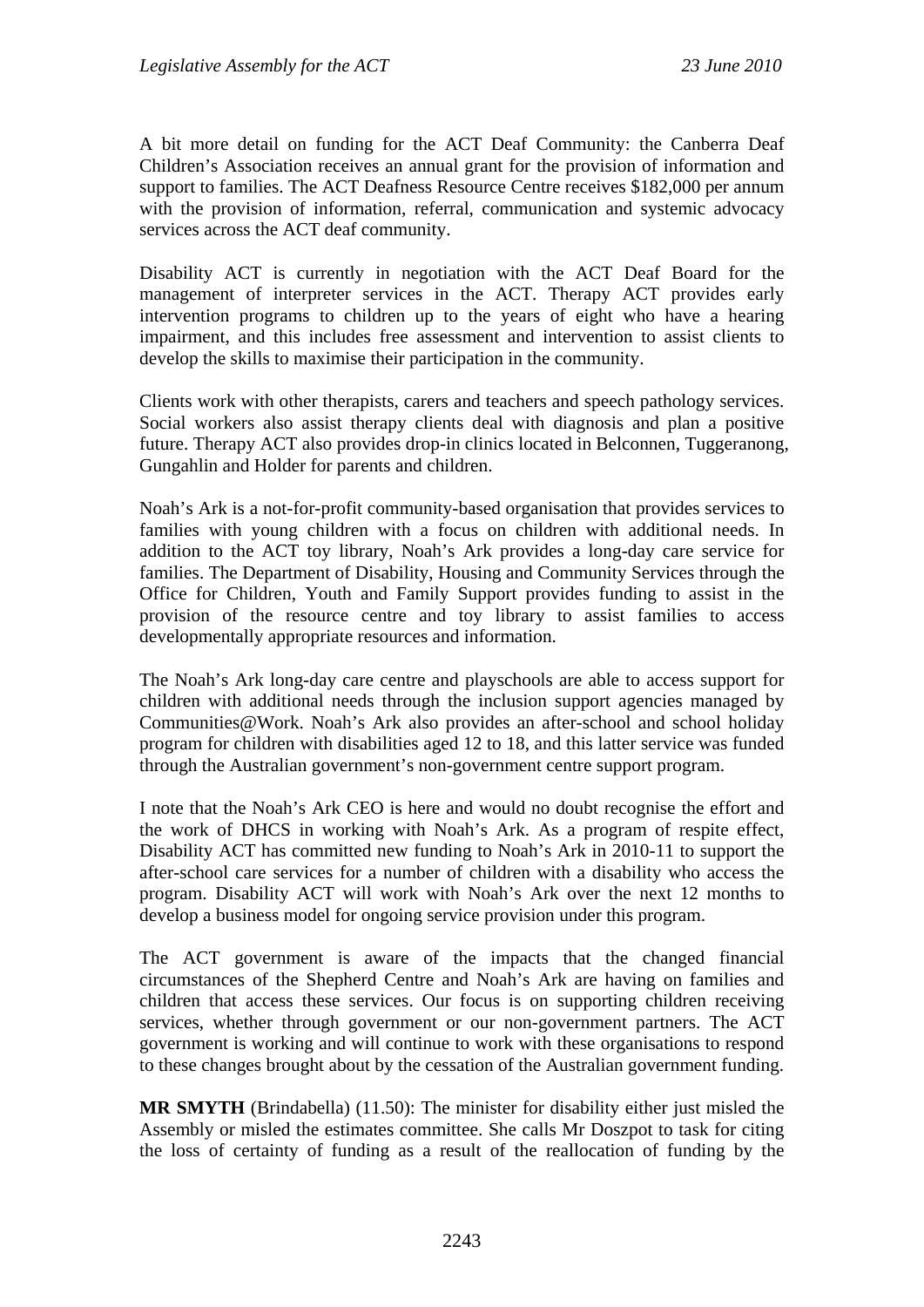Stanhope government and says that it did not happen. Indeed, the minister was asked that question. It is a question on notice in the estimates hearing. Mr Doszpot asked in the third part of his question:

Has funding that would be used to support the Shepherd Centre been allocated to other initiatives?

The answer is yes. So clearly it has been reallocated, according to the answer. But according to the minister, no, it has not because it was federal money. There is a question that has to be answered there. Has this money been reallocated or have you misled the Assembly, minister? That is a very serious mislead if indeed the minister has stood here and, in a bald-faced manner, said there was no reallocation, when, according to her own answer just a couple of weeks ago, yes, it has occurred.

The government has stood here, through Mr Barr, and said: "We are going through a process. There is going to be a tender and we are going to tender for services like work experience and social placements, sexual health and education." Madam Deputy Speaker, I ask you: how many three-year-old kids with a hearing impairment are going to benefit from each being educated about sexual health, or how many three-year-old kids with a hearing impairment actually go out for work experience?

**Mr Barr**: Why do you not mention the third part of the tender, Brendan? Why have you just excluded from that list the specific reference?

**MR SMYTH**: This is the problem. This is the problem with Mr Barr's approach. He stands up here with his petty, belligerent attitude because he is caught out.

**Mr Barr**: You have just excluded the specific reference to individual learning plans and you have just been caught out for the malicious misrepresenter that you are.

**MR SMYTH**: I am just reading the answer. I am just commenting on your words, minister. The two ministers need to get together. The problem is that the minister is not interested. There are no media events. There are no good press releases in cutting services and shutting services to disabled kids. That is the problem here. There is no good news for Andrew Barr to be out there, spruiking how well he is doing. This is why he does not meet with these people. This is why he will not talk to the families. He will not talk to the organisations because (1) he does not have the courage to do so and explain the reason for this, and (2) there is not a logical reason for, firstly, the decision that has been undertaken and, secondly, the process that the minister has embarked upon.

The problem here is that yes, the organisations were told earlier this year they needed to seek alternative funding. That is what they have been doing. They were told that a tender would be put out. And that is what they have been waiting for. Yet this funding finishes next week. This funding will finish mid next week. As was said on ABC radio this morning, this funding runs out on 30 June—this is for Noah's Ark meaning that they will have to cancel the program altogether.

It is well and good to have a tender but let us look at the reality of what cancelling that program means. If there are no funds then there will be no staff. And the minister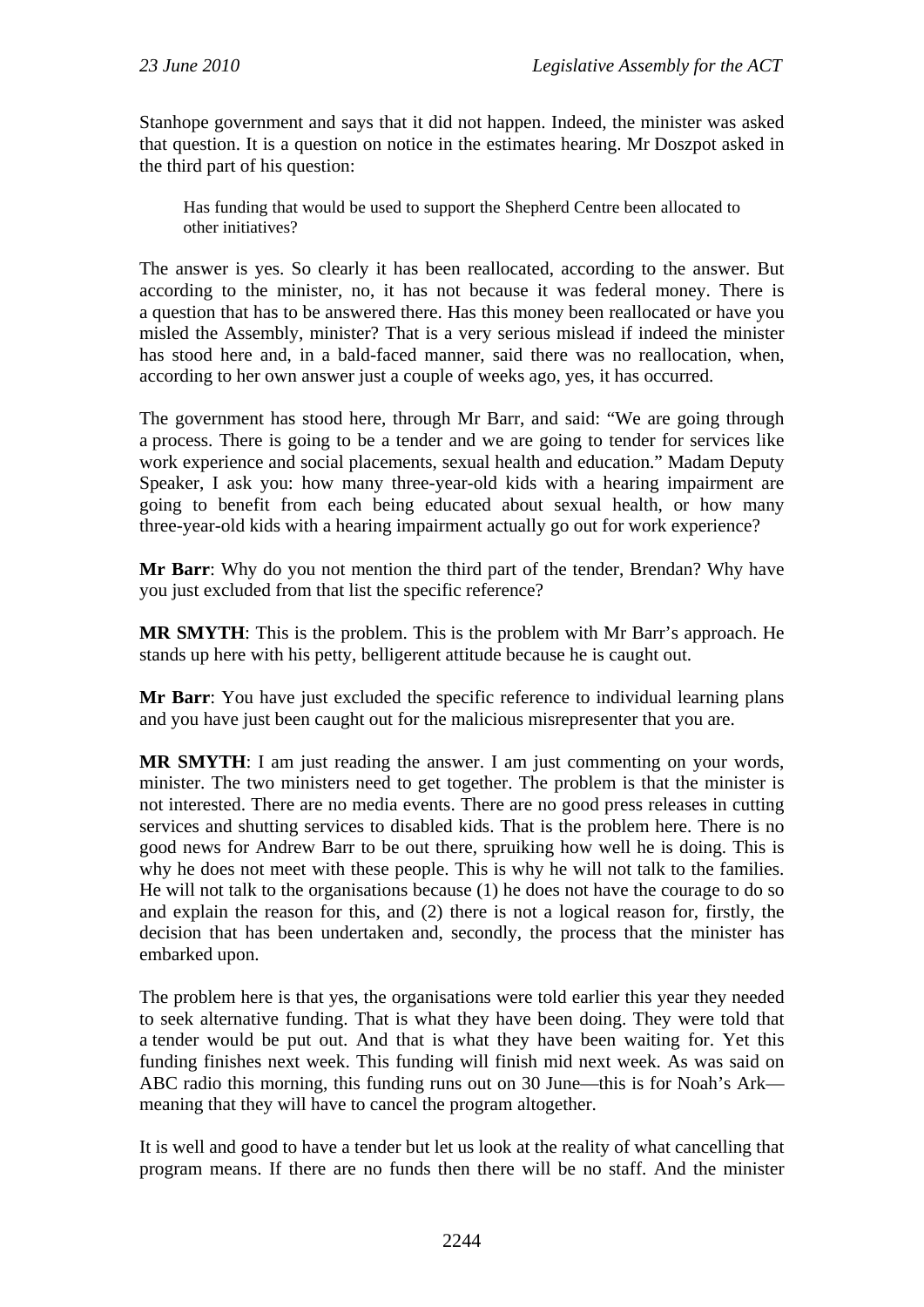needs to explain to the 13 children with disabilities, in this case at Noah's Ark, how that helps them, how waiting for a tender helps them. Often department of education tenders, of course, are aligned with the calendar year.

We would certainly give Minister Barr leave to stand up and actually tell us when this tender will be out. I am not sure we trust anything Ms Burch would tell us, given her experience with tenders. She has not been very successful in getting them out and getting them out there in the time frames that were required. But if Minister Barr wants to actually stand up so that the parents of the children from the Shepherd Centre, the parents of the children from Noah's Ark and the staff that provide those programs can have some certainty in their life, we would give him leave to tell us when the tenders will be notified, when they will close and when the decisions will be made.

It is well and good to tell these organisations, the families that they look after and the children that they care for and assist that there is a need to find alternative funding and that the tender will be out. But if there is an enormous gap between the cessation of these programs and the opening of the tender then that is of no good to anyone. And you actually have to ask: what is the agenda of the minister in running this in this manner? It is a very uncaring approach and it is a very silly approach, because damage is done. And there is damage done whenever these services are withdrawn or delayed or not fully implemented in that zero to five period. There is damage done, and we are damaging the future of young Canberrans.

Conversely, what we actually do is throw a greater burden, a greater funding burden, back on the people of the ACT long term, because if we do not ameliorate the impact of deafness early on, if we do damage to these kids between now and whenever the tender goes out, if they are not ready to participate fully when they get to school, if they are not given the opportunities that kids without a disability are given, there are impacts on them, their social development, their educational development. There are impacts on their families.

But the burden will often come back to the ACT because we all know that every dollar you spend in the zero to five range—and there are so many reports on this—in early intervention and education of young people has a six-fold effect. If you want to fix it up, you would probably spend 18 to 20 times that amount to make up for the damage; so it is actually bad economics. It is a really poor allocation of resources to deny these kids this money now and not to put in place interim arrangements until we make sure all of these services are covered and all of these services are provided.

But let us go back to the human face. Let us go back to the impact on the families. And I can see why Mr Barr and Ms Burch have not been out to the Shepherd Centre and have not been out to Noah's Ark. They do not want to see the human face. They do not want to understand the impact or explain to the mothers and the fathers of young kids with either a hearing impairment or severe disability why this funding will not go ahead, probably because they cannot. There is not a logical reason for this gap, given that the minister has known about this for so long. The minister did not tell them, because he does not meet with people.

It is an interesting thing that a minister, in all of his portfolios, does not meet with people. We heard ACTSport does not see the minister. We heard the AEU say they cannot see the minster. We hear now that the Shepherd Centre cannot.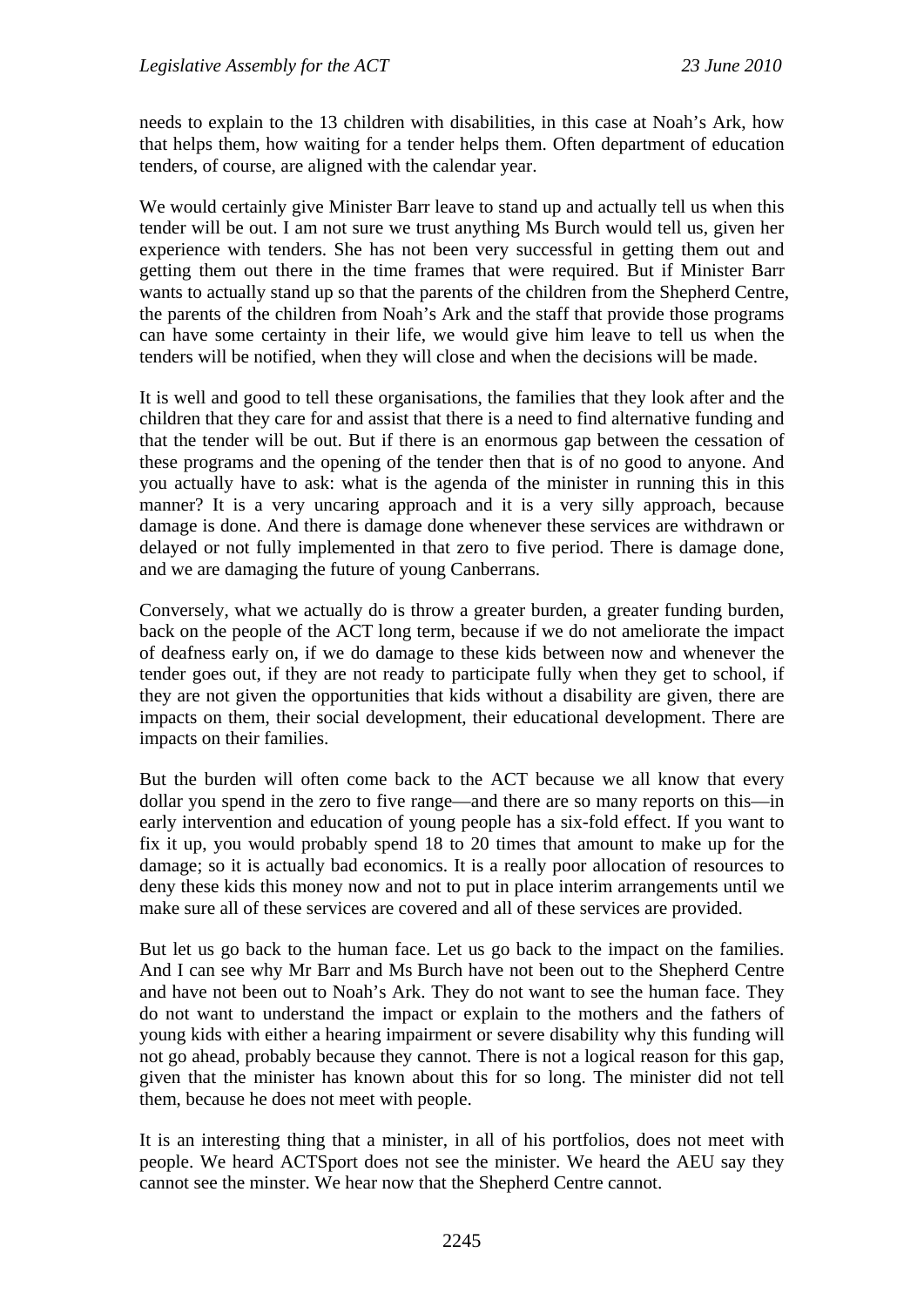**Mr Barr**: I met with ACTSport last week.

**MR SMYTH**: Last week, there you go.

**Mr Barr**: I am meeting the AEU next week.

**Mr Hanson**: You are a little responsive to criticism in the media, aren't you?

**MR SMYTH**: He seems to be very responsive to criticism.

**Mr Barr**: I met with the principals association last week as well.

**MR SMYTH**: He met with the principals last week as well. Isn't that good?

**Mr Barr**: I meet with them four times a year and the P&C, yes.

**MR SMYTH**: Suddenly he went to meetings. It is raised in estimates and suddenly the minister responds.

**Mr Hanson**: Why won't you meet with Noah's Ark then?

**Mr Barr**: I am very disappointed. You all went very quiet after that, didn't you?

**MADAM DEPUTY SPEAKER**: Mr Barr and Mr Hanson!

**MR SMYTH**: Quite clearly, the minister is embarrassed into having meetings. Hopefully, today we will embarrass the minister into having more. The problem here is that the minister is not doing his job. Yesterday we had Mr Hargreaves say that three members of the committee of estimates were actually parliamentarians because they were doing the job and were politicians.

**Mr Hanson**: Show me the tender.

**Mr Barr**: Certainly the intention to tender is there, yes.

**MADAM DEPUTY SPEAKER**: Mr Hanson and Mr Barr, will you stop having a conversation across the chamber, please.

**MR SMYTH**: But my response to that is that we are elected to serve the needs of the people of the ACT. And the problem for the people whose kids are looked after, whose children are looked after either at the Shepherd Centre or Noah's Ark, is that they are being ignored by this government. They have been abandoned by this government. I think the minister needs to take the motion seriously. I think the minister needs to meet very quickly with these two groups in particular and report back before we start the budget debate next week as to the outcome and what arrangements he will put in place to ameliorate this impact.

We have already had Ms Burch discredited. She got up here and said Mr Doszpot's motion is wrong; yet she has provided a written answer. And one can only assume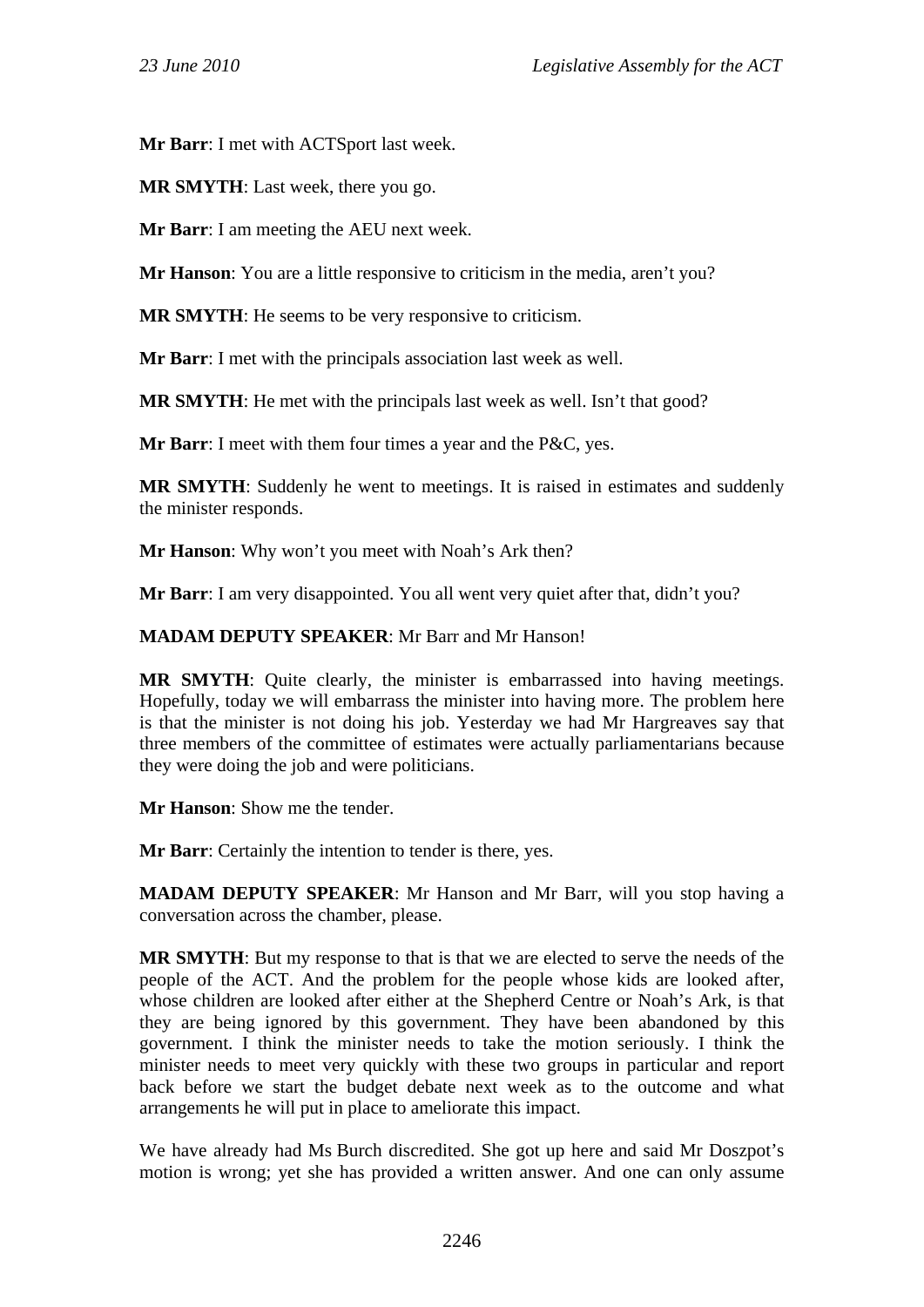that you signed the answer, Ms Burch, and you read the answer. You do read answers before you send them back to the Assembly, I take it? Maybe you do not. Maybe you do not understand your portfolio and Mr Hanson is right. You are just warming the seat until somebody better than Mr Hargreaves or perhaps you, Madam Deputy Speaker, can be found to fill that slot.

But clearly the minister is not across her brief. We have a clear answer that says the money was reallocated. If the money has been reallocated, why do you not just put it back? Amend your budget. We know from most of the ministers the internal budgets have not been allocated. Let us see this money replaced. Let us see a little bit of sanity. How about an outbreak of sanity and common sense here, in the Assembly, in the government, where clearly the majority of members are in favour of some action being taken to support the Shepherd Centre and Noah's Ark? How about we just have an announcement from the ministers that they will fix this problem? *(Time expired.)*

**MR DOSZPOT** (Brindabella) (12.00), in reply: The minister's response to my motion is incredible. He talks about opposition for opposition's sake. I say: "No, minister. It is not opposition for opposition's sake. It is the opposition doing the work of the opposition, which is to keep you accountable, to scrutinise the government and its decisions. It is to keep the government accountable." That is what we are doing, Mr Barr. We are working on behalf of the people whom you refuse to listen to. We are working on behalf of the community—a community that you, minister, seem to have abandoned.

The minister's response to my motion is incredible in many other ways. He is totally out of touch with the community. He is developing incredible form with a growing reputation for not meeting with the community or fulfilling his portfolio responsibilities. During the estimates process we had group after group telling us the same: "We cannot meet with this minister." It seems that if there are no cameras or journalists around then there is no Andrew Barr to be found. Minister, it is time to wake up to your responsibilities. You are not the minister for media. You have a responsibility to the community as well.

**Mr Barr**: You are very sensitive about that, aren't you, Steve?

**MR DOSZPOT:** You are the one that is sensitive. Mr Barr keeps referring to—

**Mr Barr**: You have remarkable sensitivity about that. Employ a decent media adviser and you might get in the media. Have something interesting to say, Steve, and you might get in the media.

**MR SPEAKER**: Order! Thank you, Mr Barr. We will not have commentary on people's staff in the chamber.

**MR DOSZPOT**: That is one of the most illuminating things that you have said in this Assembly, minister. I am not looking for a good media adviser to get my picture in the papers. I am here to represent—

**MR SPEAKER**: Mr Doszpot, do not continue the topic. Let us just go back to the speech, thank you.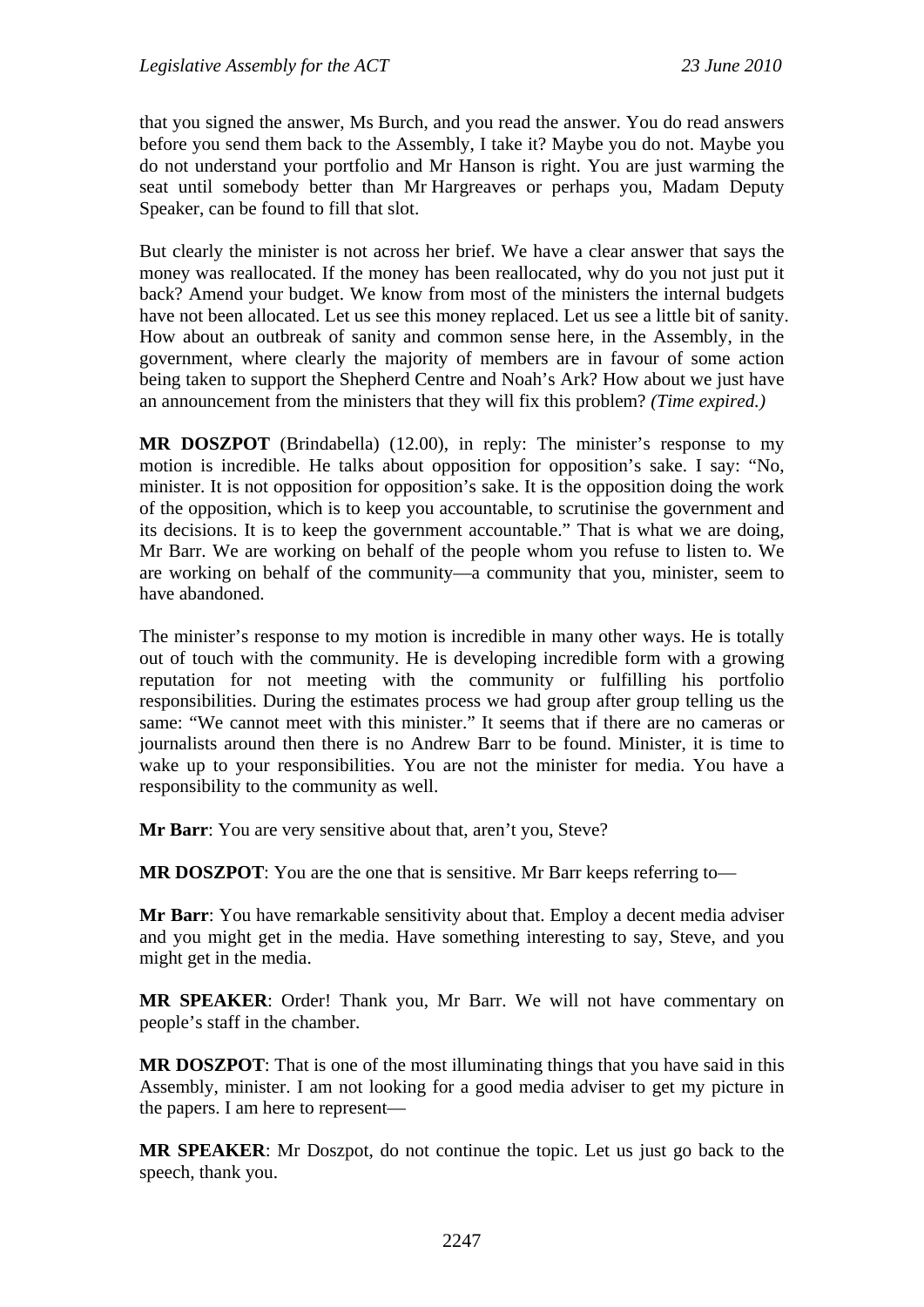**Mr Barr**: Have something interesting to say, Steve.

**MR SPEAKER**: Mr Barr!

**MR DOSZPOT**: I am here to represent my community. I am here to represent the community, Minister Barr.

**Mr Barr**: Stand for something and you might find—

**Mr Smyth**: He can't ignore your warning, Mr Speaker. He just ignores you.

**Mr Hanson**: What do you stand for?

**MR SPEAKER**: Order! Let us continue with the speech, Mr Doszpot.

**Mr Hanson**: Closing down disability services in the community—is that what you stand for?

**MR SPEAKER**: Order! Mr Doszpot has the floor.

**Mr Hanson**: Is that what you stand for?

**MR SPEAKER**: Mr Hanson, thank you.

**MR DOSZPOT**: Thank you, Mr Speaker. I do not think the totally out-of-touch nature of this minister, his perception of his job, let alone his application to his job, can go without comment. He kept referring to a tender. This has been mooted for months but, as far as I am aware, there is still no tender. There is still no definite date for this much vaunted tender, nor is there any guarantee that either or both of these organisations that we have been discussing this morning, the Shepherd Centre and Noah's Ark, will meet the criteria to be able, in fact, to respond to the tender.

Let me turn to Ms Burch and her comments regarding my motion this morning. Again, Ms Burch, you will need to clarify what you have said. You have said that funding used to support the Shepherd Centre has been allocated to other initiatives, which you denied a few minutes ago. Yet in answer to a question on notice you said, "Yes, from 2010-11 the funding will be used for services for students with a disability provided by non-government organisations that are aligned to current ACT government priorities." We have an issue with not only the minister for education but also the minister for disability about their lack of consultation, their lack of talking to each other about the support that should be given to organisations that the community wants and needs. It is time they started looking at the needs of the community.

I would like to thank Ms Hunter and the Greens for their support of this motion. I note Ms Hunter's comments regarding the time frame, but we are in a fairly interesting bind here. After these sittings we go into a lengthy winter break and we need decisions now. We need this minister to make decisions. As you, Ms Hunter, have stated, this is not a great deal of money in comparison with the sort of money that the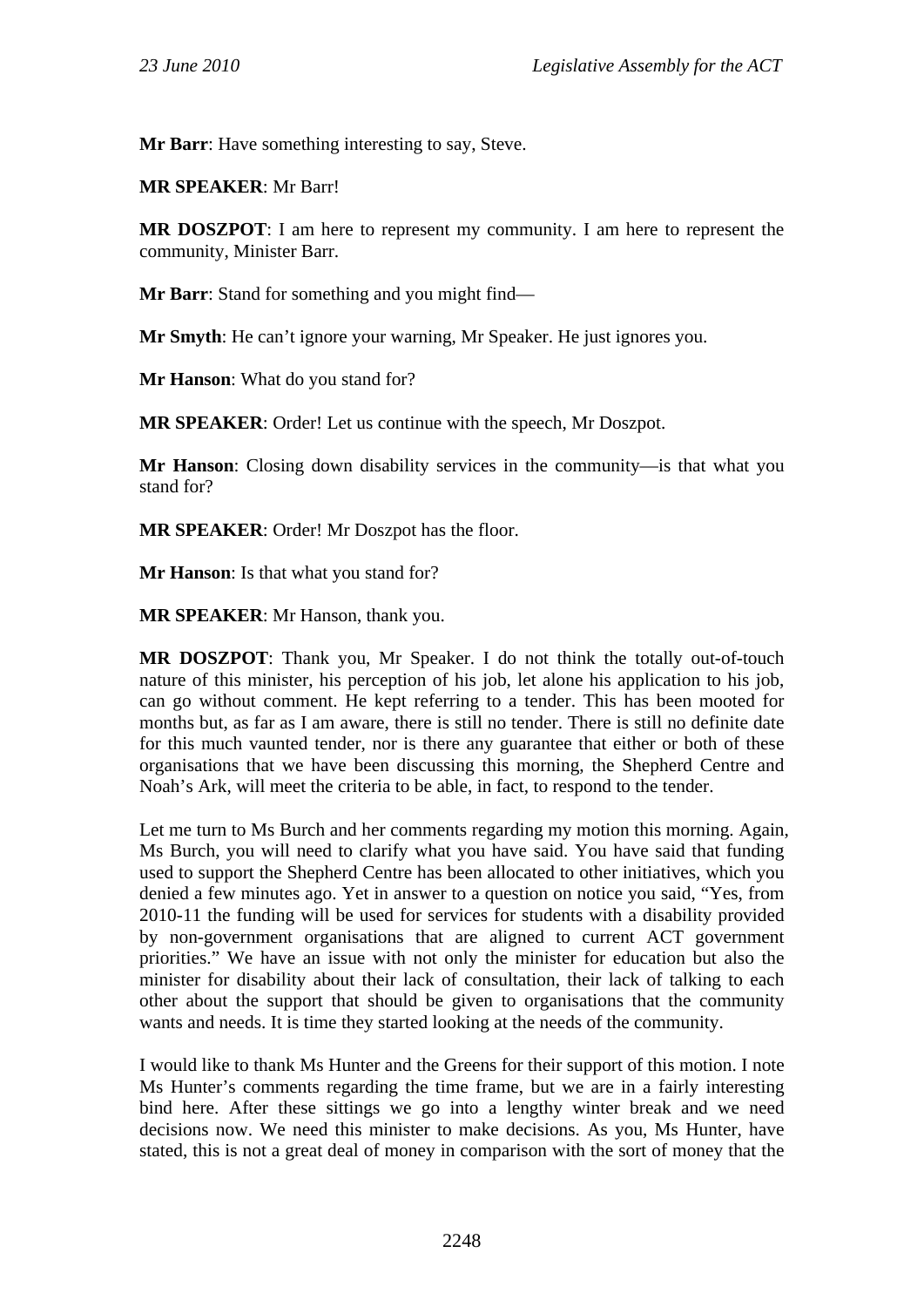government have found for their pet purposes—the statues, the arboretum and those areas where their interests seems to lie to a far greater degree.

I thank all contributors to the debate on the motion this morning. I think, certainly from the Greens' point of view and from the Liberal side, that we have covered it adequately. All we have heard from the government—the minister for education and the minister for disability—basically are notions that they have about what we are doing. We are not opposing for opposition's sake. We are making you accountable. So far you have shown that you do not recognise the responsibilities that you have towards our community. I think we have covered the details enough and all that remains is for this motion to be agreed to.

Motion agreed to.

# **Education Amendment Bill 2008**

Debate resumed from 24 March 2010, on motion by **Ms Hunter**:

That this bill be agreed to in principle.

**MR BARR** (Molonglo—Minister for Education and Training, Minister for Planning, Minister for Tourism, Sport and Recreation and Minister for Gaming and Racing) (12.07), by leave: The government will be supporting this bill in principle. The bill represents a workable political compromise on the difficult issue of school closure. The Assembly has grappled with this issue numerous times over the past 20 years. Coalition and alliance governments have fallen apart over this issue. Difficult decisions have been postponed year after year and, until 2006, hard decisions were avoided.

Today's debate provides closure on this matter. It provides an opportunity for me to explain once again how our reforms have improved public education in the territory. If we go back to 2006, the territory had around 170 government schools and preschools. Enrolments in ACT public schools had fallen seven percentage points from the period 2000-01 until 2006 and were in continual decline at a rate of around one percentage point per year.

Across the public school system, the system was under capacity by more than 30 per cent. There were nearly 18,000 empty desks across our school system. At the same time as enrolments had fallen, education costs and expenditure increased by over 30 per cent from that 2000-01 financial year. Whilst we had seen massive drops in enrolments in some schools, most particularly in the older suburbs where the demographics had changed considerably, other schools and other regions in parts of the city were experiencing very high demand—for example, in Gungahlin.

That is not an unusual pattern of development in newly emerging areas. There is a peak of demand for education services and then, over time, that demand tails off. Many of the schools were facing challenges with ageing infrastructure and, combined with declining enrolments and changing demographics in the area, they simply could not be sustained. Without reform, our public education system would have continued to struggle.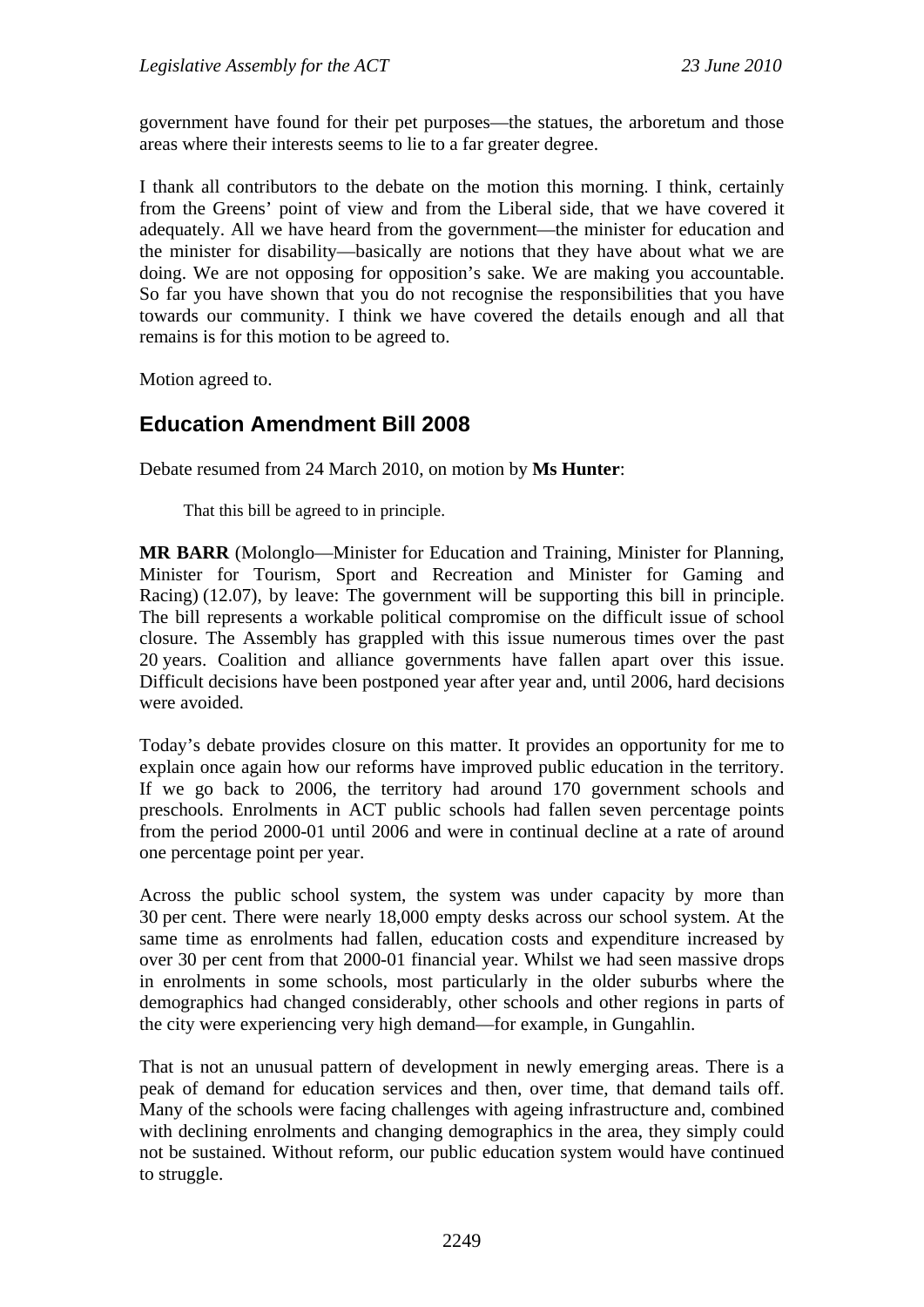Given that background, the ACT government accepted the challenge to renew public education. The Towards 2020: renewing our schools strategy was designed to deliver a public education system that was responsive to the needs of the community. The focus was squarely on education. Of course, the school system and schools exist for students—not the other way around.

An extensive consultation process was held over six months, and I am pleased to see that that remains a feature of this proposed amendment. More than 700 meetings occurred with school communities over that period—all with a view, though, to go back to that overarching issue about how we could improve the system for all students. An important principle in designing an education system is that it meets the needs of all students.

In putting together the proposal, the government took into consideration educational, social, economic and geographical issues. We looked at the provision of a range of options for families in making educational decisions for their children. We looked at the need to maintain and develop further excellence within the public school system. We looked to establish better curriculum pathways from preschool to year 12. We looked to introduce a new focus on early childhood education—I am pleased to see Mr Smyth endorsing that, finally—infant schooling, middle schooling and senior schooling and, most importantly, we wanted to ensure that each and every one of our schools, the vast majority of which were constructed more than 30 or 40 years ago, was appropriate for education through to 2020.

We looked at a range of social factors. We looked at the fact that the ACT population was ageing and that meant that in many suburbs educational and community needs were changing. We looked at the fact that parents were often driving their children past several local schools and dropping them off at schools closer to where they worked or where they studied. We looked at financial impacts and the situation for school infrastructure. We looked at the fact that the ACT education system cost ACT taxpayers, on average, 20 per cent more than other states and territories, and that we had a number of small schools where the cost of educating a student was significantly above even that high territory average. We looked at the demographics in each region down to an individual suburban level. We looked at where schools were located and the proximity of those schools to alternative education provision.

This occurred in 2006. Since then, our schools have flourished. After a decade of decline, public school enrolments have finally turned around. The trend line is pointing in the right direction. Reforms that impacted on five per cent of the student population have assisted 100 per cent of students in public education. Without these reforms, all students would not have benefited. These were hard decisions, but they were then backed by investment.

Towards 2020 contained many strategic and complementary reform initiatives. These included: a system-wide professional development initiative to improve teacher quality; introducing a 21st century curriculum framework; focusing on school standards; stronger support for students with a disability; extensive renewal of infrastructure and major capital upgrades in existing schools; nation-leading ICT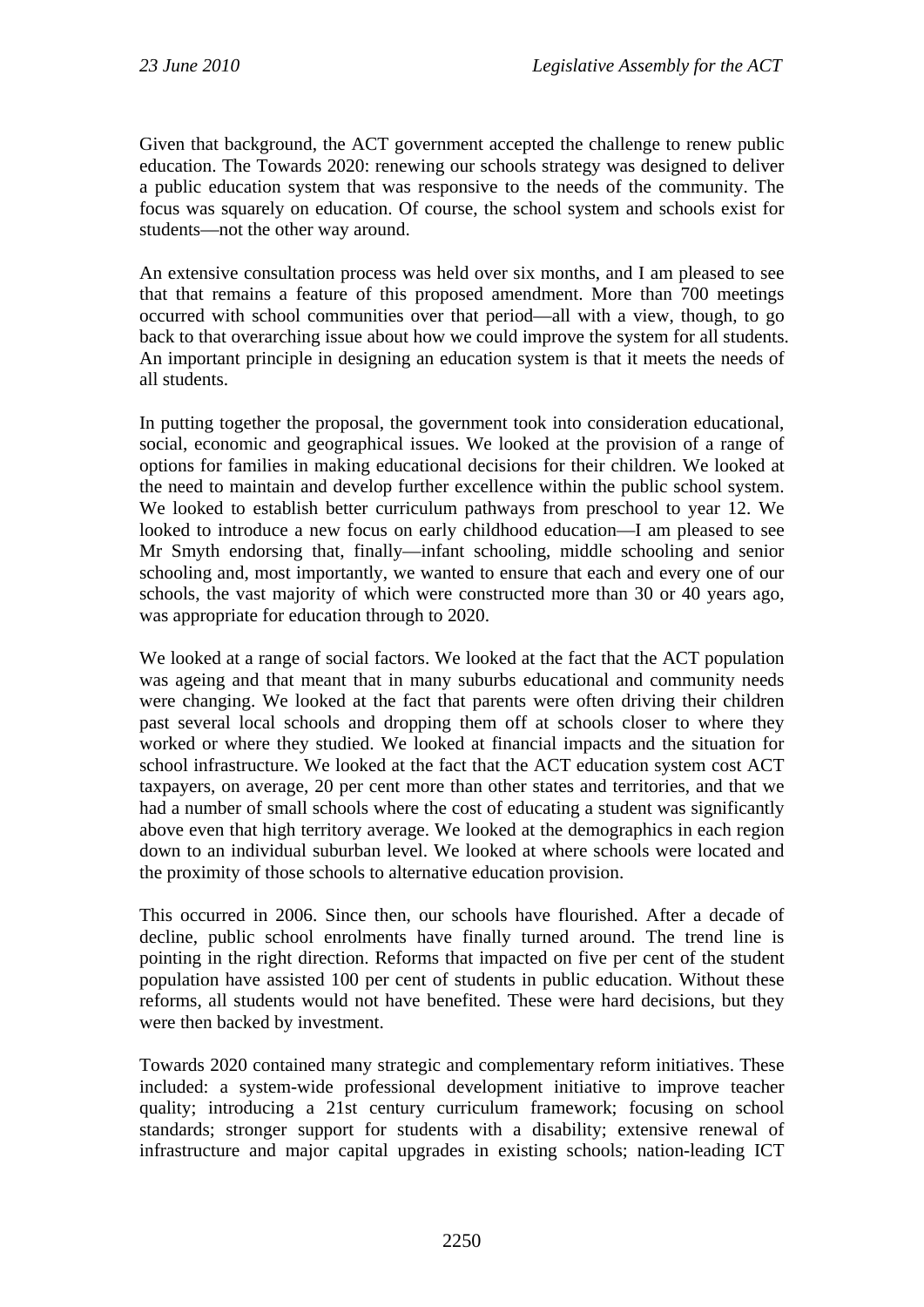upgrades, including fibre optic cabling to all public schools; increased access to quality preschool education; highly innovative, best practice early childhood schools; and enhanced assistance to students with special learning social needs and those from lower socioeconomic backgrounds.

This work continues. Since the 2008 election, the government has been busy delivering on teacher quality, better classrooms, smaller class sizes, reduced student to teacher ratios and new ways to teach and learn. We have negotiated a new enterprise bargaining agreement and performance review periods to enhance teacher professional development.

This year's budget contains funding for the ACT Teacher Quality Institute and we have begun establishing the new accomplished teacher and leading teacher classifications. We are delivering over half a billion dollars worth of capital works, supported, although in a minority status, interestingly—when compared with other states and territories, the level of territory government funding for the school capital works upgrades dwarfs the building the education revolution funding. I think we would be the only jurisdiction in Australia where that is the case.

That combined funding injection from the territory government and the federal government has led to the establishment of new libraries, halls, gymnasiums, performing arts centres and new classroom facilities. New schools are being built where they are needed most, where there is emerging pressure on school places. In particular, we are building Gungahlin college and Harrison high school and expanding Red Hill primary school. We are designing the Molonglo, Bonner and Franklin early childhood schools. We have recruited 70 extra teachers. I am pleased to say that today, for the first time, average class sizes in ACT public primary schools are below 21.

Another way to think of this achievement is to look at student to teacher ratios. There is a nationally consistent measure that is reported on every year. The Productivity Commission reports on government services. It is a very transparent way to assess the benchmark of how the ACT is performing. In ACT public primary schools, there is now one teacher for every 14 students. That, I think, is second only to the Northern Territory, and there are particular circumstances that relate to the NT. We are delivering new ways to teach and learn. We have 10 ACT schools trialling the national curriculum. Virtual learning environments and a \$7.5 million investment in new technology are being rolled out across the territory schools.

This is a strong record of achievement off the back of difficult reforms in 2006. The ACT now sets the benchmark in this country for investment in education. But there is a very firm rule of policy that underpins all of this reform, Mr Speaker, and it is simply this: no investment without reform. Without the reforms of 2006, none of this could have been delivered.

The government support this bill in principle. There are some detailed amendments that we will go through shortly that go to cover off all of the issues that we believe should be considered and, in fact, are broadly consistent with what occurred in 2006. To the extent that within this amendment bill they are explicitly stated, that would probably aid any future education minister who has to embark on such a process. In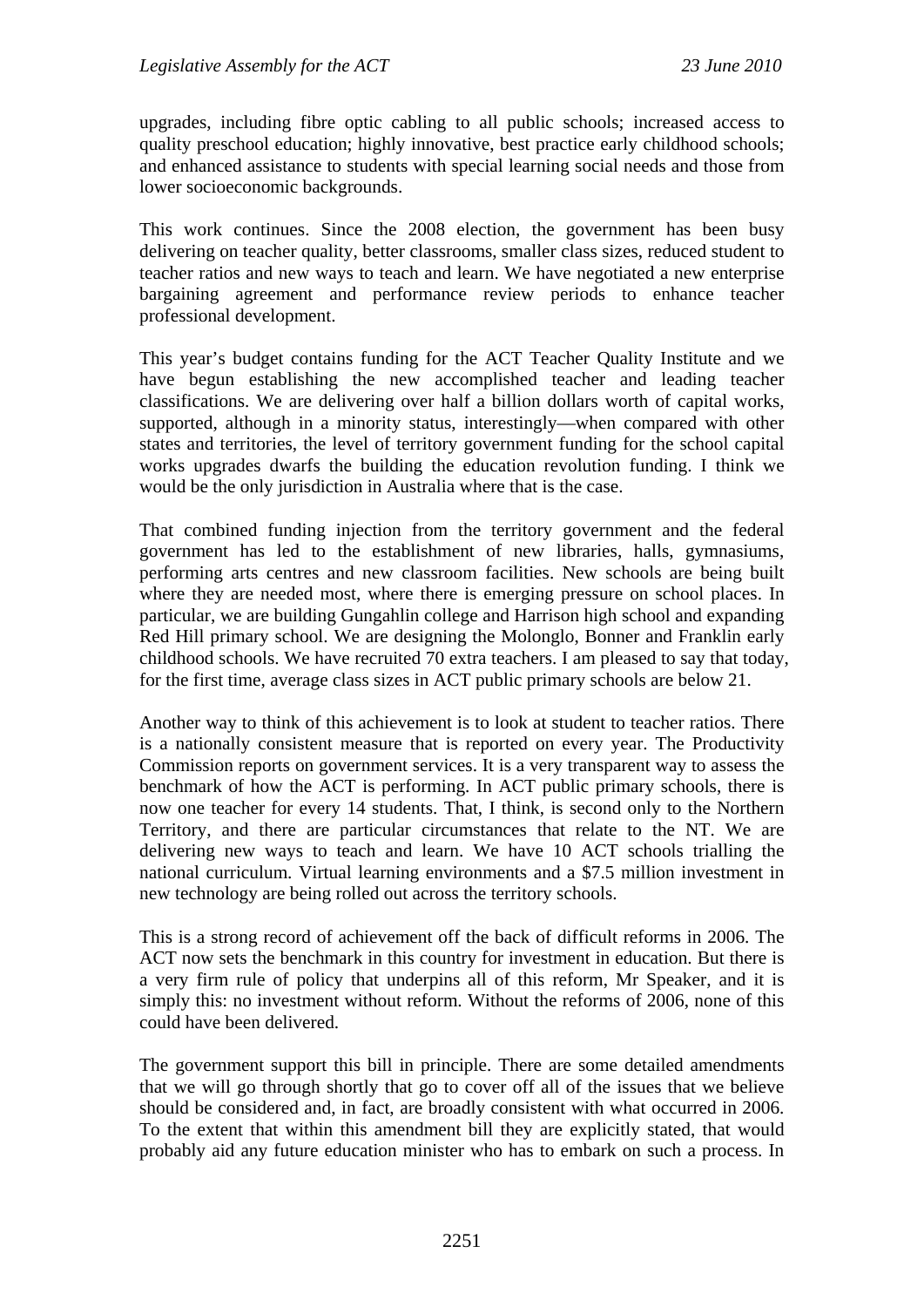my view, the change that occurred in 2006 happens once in a lifetime. It was a result of a range of factors—the appalling planning of this city prior to self-government and the political failure of the Legislative Assembly to grapple with these issues over 20 years. As I indicated at the beginning of these remarks, a number of governments fell over on this issue. Tackling any serious structural reform has proved, until 2006, beyond the capacity of the Legislative Assembly.

I think that one of the strengths of Ms Hunter's bill today—and I think the success of the negotiation process around what should be included in the content—is that it provides a degree of political protection in that more than one political party will sign up to this process. Consultations conducted by an independent panel clearly will relieve the minister of the day from having to go through the particular processes that occurred in 2006.

Undoubtedly, there will be mixed views on that. I will be interested to hear the views of the Liberal opposition in relation to that. They have a particular view, it would seem, about ministerial accountability and ministers attending every single meeting with every single organisation. It will be interesting to see what their views are in relation to an independent panel conducting the consultation process. I acknowledge the detailed work of my office and Ms Hunter's office in achieving what I think is a useful compromise. It is a very workable political compromise on what is a difficult issue.

Today's debate ought to provide closure on this matter. Education policy should be about the future. We hope that the politics of education can now be about the future as well. I would not anticipate any education minister ever again having to grapple with the issues that I confronted in 2006. The major structural reform has now occurred, but there is no doubt that at some point in the future—certainly not in this term of the Assembly but at some point in the future—a school may need to close. To the extent that this will provide an agreed political process for that to occur and that other parties will have signed up to it will no doubt provide some degree of comfort for the education minister of the day. There is an agreed process that can be gone through. I am not naive enough to think that all of the politics would go out of such a decision, but it would at least enable some of that to sit within an agreed process that other parties have signed up to. That would make the inevitable process at some point in the future of an adjustment—it would probably be only one school at a time rather than a significant structural reform as occurred in 2006—occur smoothly, or as smoothly as possible.

There are elements of Ms Hunter's amendment bill that I believe are very backward looking in terms of trying to address issues that might have been prevalent in 2006 but certainly will not be in future, but there are a significant number of elements that are forward focused—focused on the challenges that will confront the education system into the future. I commend Ms Hunter and her office for the way in which these issues have been able to be discussed freely and frankly. I believe ultimately that we will have a workable way forward for this issue to be resolved if it ever does arise for future education ministers.

**MR DOSZPOT** (Brindabella) (12.20): We stand here today to debate a proposed amendment bill, protean with emotions, history and context. In fact, everyone in this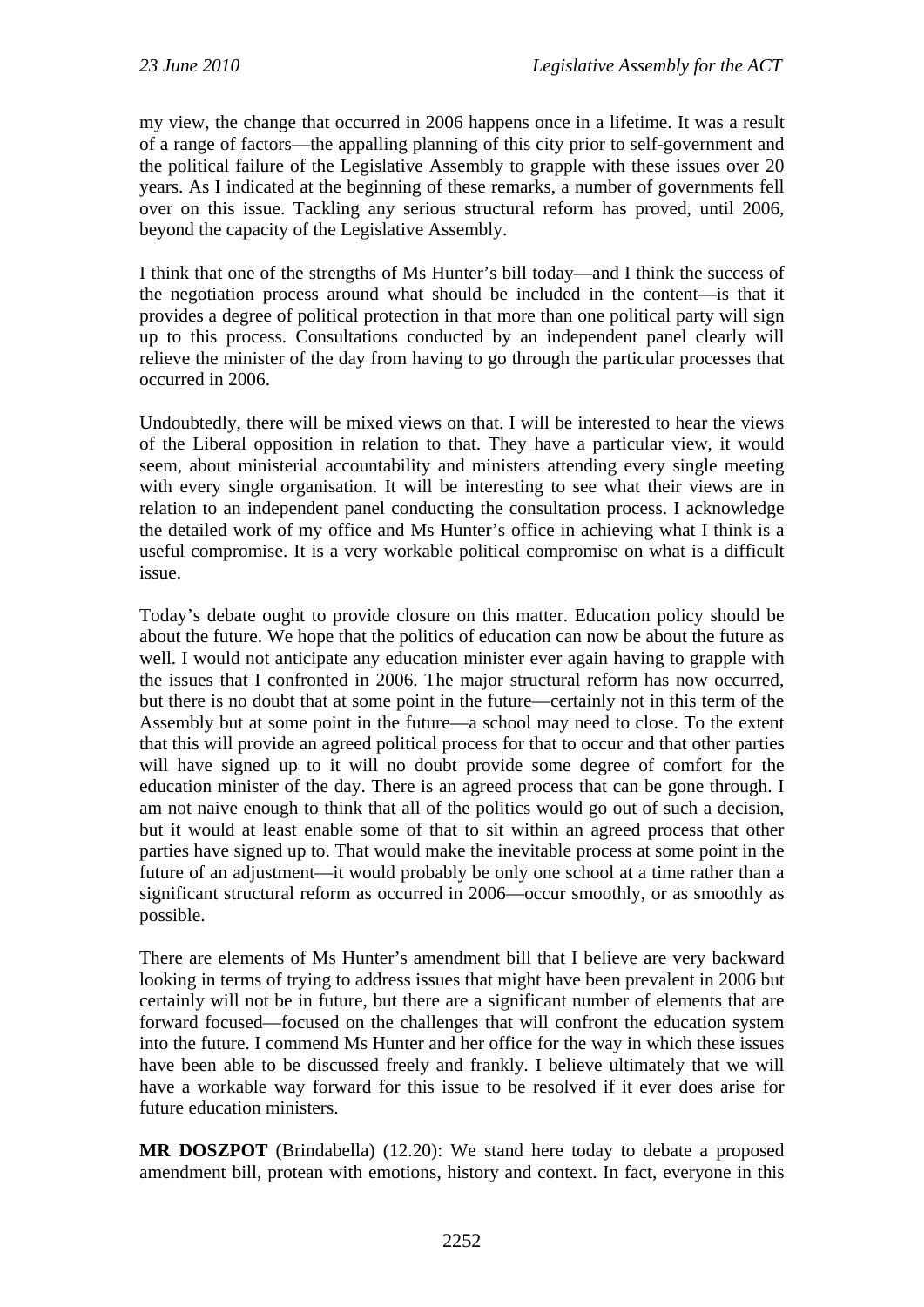chamber knows what I am referring to. Yet, as we debate Ms Hunter's proposed Education Amendment Bill, we need to reflect on what has led us to this moment, at this time, and why, in order to respectfully consider the communities affected by the minister's school closures in 2006. That year, the school closures began with the discontinuation of three preschools, in McKellar, Rivett and the Causeway, and seven primary schools, in Flynn, Hall, Melrose, Mount Neighbour, Rivett, Tharwa and Weston Creek.

By the end of 2007, preschools in Cook, Macarthur and Page were closed, along with the primary schools of Cook and Village Creek. It was also the year we saw the closure of Kambah high school. This was followed by the closure of preschools and primary schools in Higgins and Holt in 2008. In total, 20 schools were shut down and 15 communities and neighbourhoods left without schools.

It is now 2010 and, although it is easy for those not affected by the slash and burn of our neighbourhood schools or those who instigated it to downplay what happened, we are reminded, as the minister splashes out millions of tax dollars on new infrastructure projects and feeds his gimmicky PR forays, that this money could have been better spent—better spent to save our schools.

In fact, in the Chief Minister's Department's citizen-centred governance summary report, it was noted that consultations in past school closures did not meet expectations. The *School closures and reform of the ACT education system 2006* report, of which committee Ms Bresnan served as chair, lists the following reasons:

consultation sometimes seemed to be conducted to satisfy the process …

there was no real intention to take the community's opinion into consideration in decision making;

there was a lack of feedback;

there was sometimes no acknowledgement of contributions;

the Government's response was not satisfactory; and

there is a need to be assured that community views have been taken into consideration.

Speaking to a parent of the Flynn community shortly after I became a member of this Assembly, I recall this mother's attempts at trying to convey to me her feelings of being ill prepared for the outcome; a sense of panic in having to find another school for her child in only a week; a feeling of hopelessness in not knowing what to do, and the logistical difficulties in no longer having a neighbourhood school.

Lest we apathetically forget, this is what we are really here to debate. Will Ms Hunter's proposed bill assure future school communities fair consideration, process and due diligence?

I recall clearly on 10 December 2008 a media release by the Greens entitled "Thinking Long Term to Save Our Schools". The release promised: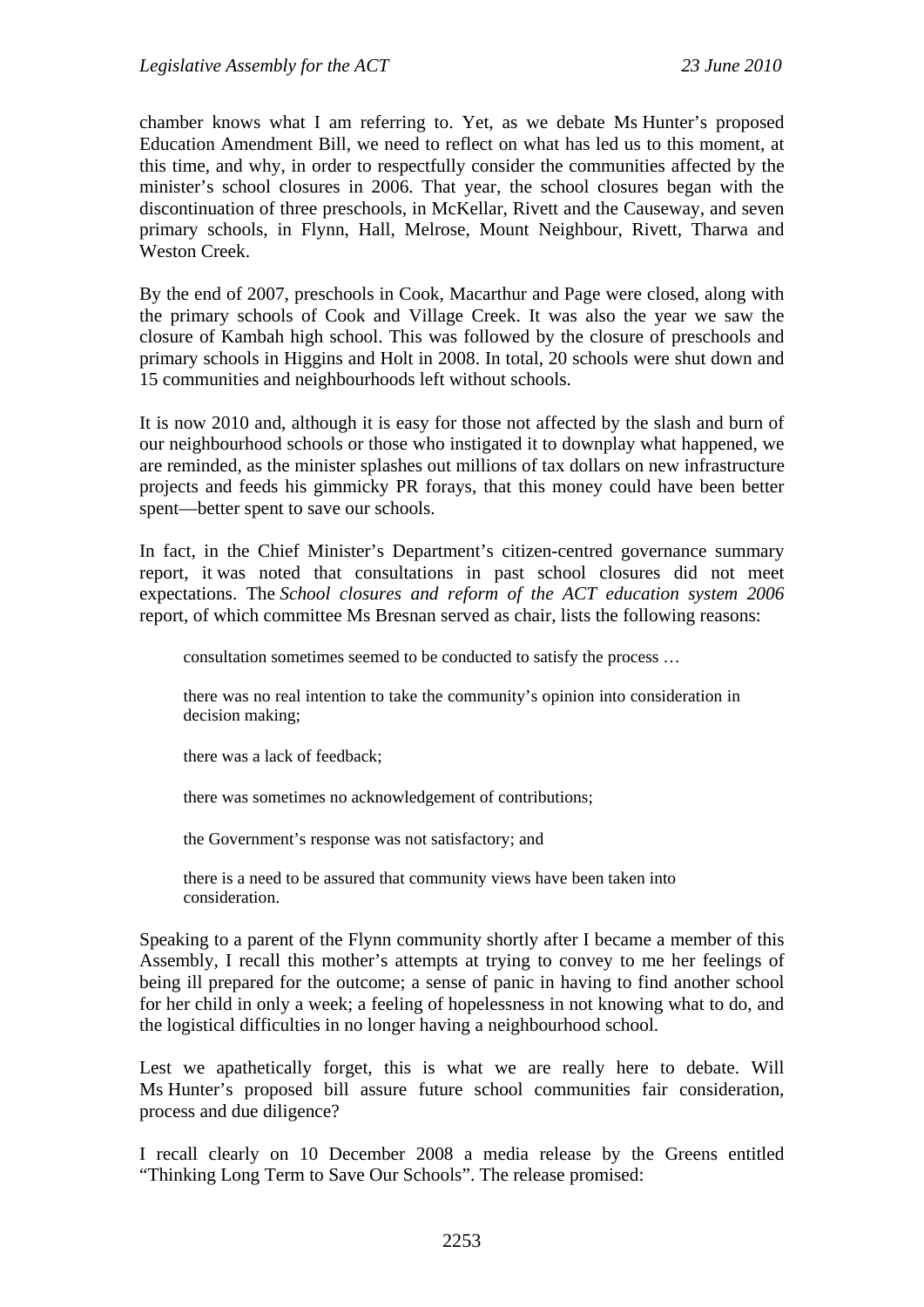"This Bill will address issues in the act, to make sure that the sham consultation of 2006 can not be repeated,"

The release also stated:

"One of the greatest frustrations of the 2006 process was Government, with their minds already made up, heading out to listen to concerns, only to ignore them.

For the proposed bill we are about to debate today, an ABC news article quoted Ms Hunter as saying that the plan was not to stop the government shutting schools but to make the process more rigorous.

We in the Liberal Party feel strongly about this. However, where Ms Hunter only wants a rigorous process, the Liberal Party wants a process that ensures that school closures should only happen if necessary, after proper and considered community consultations.

As elected officials, all of us here have a fiduciary responsibility to the people of this proud territory. We owe them not just a duty of care but a standard of care. In a recent discussion with a respected stakeholder, he poignantly stated that, on the issue of school closures, no more political capital was to be had. He is right. It is time for solutions and not political jousts and point scoring. Hence, in our deliberations on whether we would support this initiative, it was important to ask sincerely whether this proposed bill, to put it in Ms Hunter's words, will prevent "sham consultations" like those that happened in 2006.

On a process note, we are concerned that the time frame given to consider the amended bill is so short and amendments have been occurring, with the latest draft provided to us on 21 June 2010. We have considered this draft in relation to an initial draft dated 4 June 2010 and have found several superficially minor changes but which may have essential implications for the consultation process.

Furthermore, in comparing these versions to a draft dated 23 March 2010, which was provided to us yesterday by someone other than a member of the Greens, we note that an appeals clause has been removed from the June 2010 drafts. This is of concern to us, and the reason for it needs to be properly considered, especially within the context of a six-month consultation time frame.

This is not the forum to delve into the technicalities of this proposed bill. However, in addition to what has already been mentioned, here is a brief cross-section of our concerns. There are no requirements obliging the minister to consider or have regard to the findings of the consultation and independent report. The proposed bill does not say that the minister must wait 12 months before closing a school; it merely stipulates that he/she needs to wait at least 12 months to give notice of a decision. Does that mean the minister can still close a school before telling communities why? The proposed bill does not stipulate when a minister can announce school closures. Does that mean that the minister can announce closing a school a week before the end of the school year, as happened in 2006? Are the steps provided in the proposed bill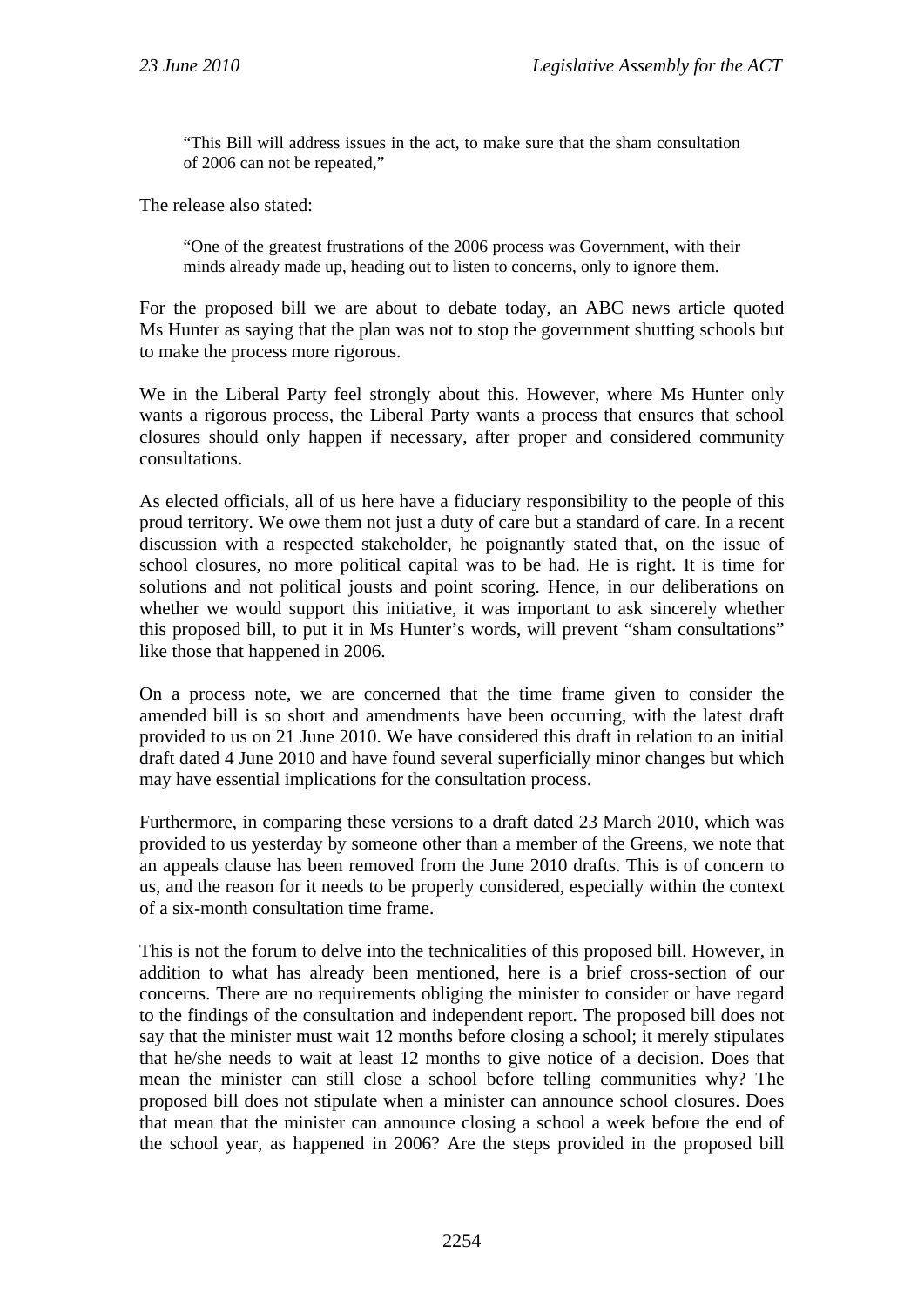intended to be chronological? When along this process is the minister "considering" to close a school and when is he or she "proposing" to close a school? And, again, why has an appeals process been removed?

ACT Labor's record on school closures, and now Minister Barr's support backing the Greens' amendment, confirms and highlights that our territory is managed by a confederacy of hypocrisy. The very government that has decimated the community through the never-before-seen savage school closures is now in partnership with the third-party insurance that promised to stop this ever happening again.

This proposed bill promises more consultation but it is also laying the path for more sham. At best, it will be business as usual, and the communities of this city deserve better than what they are getting. At worst, this is a political ambush, engineered to pull the wool over our eyes.

To date, the Greens' record on the issue of school closures has been deficient. They failed to reopen schools, even though the findings of the Standing Committee on Education, Training and Youth Affairs had proven otherwise. They consented to the government's recommendation to adjourn debate of their own bill in March 2010, after waiting since 2008 to bring it forward. And, oddly given their commitment to the community issues, they adjourned my motion to open up discussion on the Flynn school reopening in October 2009. I would have accepted the government doing that, but I found it very hard to understand how the Greens could shut down discussions on something so much required.

There is a logical inconsistency at work here that we find unpalatable. If the Greens are in favour of an education amendment bill, then, in light of sufficient evidence through the committee hearings on school closures, we would have been championing the same causes and supporting the same communities. Since 2006, the Canberra Liberals have not wavered in our commitment to schools and their importance in local communities. We have fought for the reopening of schools and stood by the communities that sought our support.

With regard to this amendment, we will work hard to ensure that ACT communities get a fair shake when it comes to saving their schools. We know that we can do better than what is being proposed and this is why the opposition will oppose this amendment. We feel there is more that can be done with the Education Amendment Bill, and in its proposed form it is rendered ineffectual. As such, the Canberra Liberals will propose their own education amendment bill.

*Debate interrupted in accordance with standing order 74 and the resumption of the debate made an order of the day for a later hour.* 

## **Sitting suspended from 12.31 to 2 pm.**

# **Questions without notice Canberra Hospital—alleged bullying**

**MR SESELJA**: My question is to the Minister for Health. Minister, what is the status of the bullying review into the obstetrics department of the Canberra Hospital recently undertaken and specifically what is the time line for completion of the review?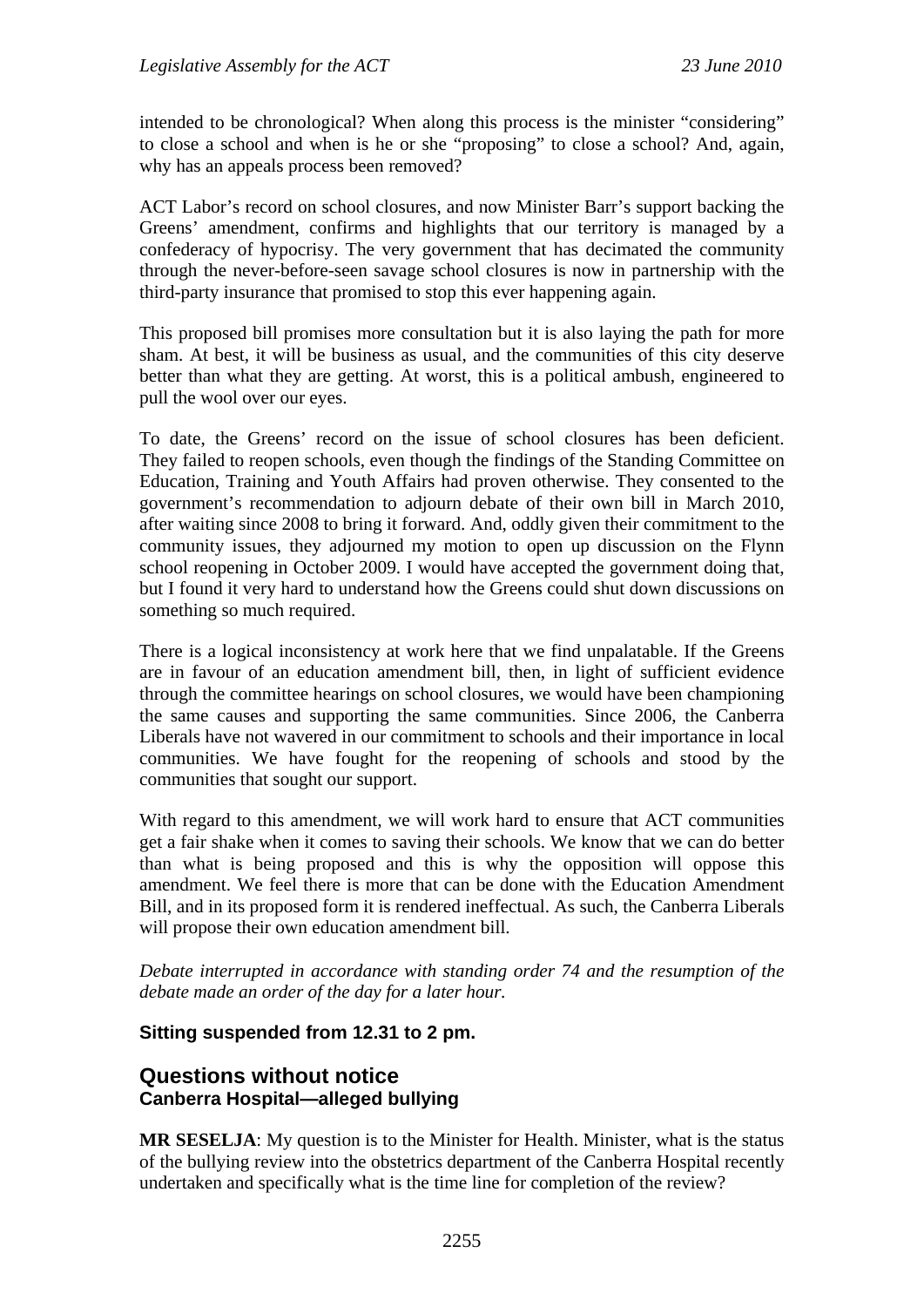**MS GALLAGHER**: My understanding is that I may well receive the clinical review next week, and my intention would be to release that as soon as I can.

## **MR SPEAKER**: Supplementary, Mr Seselja?

**MR SESELJA**: Given that she did not go anywhere near the actual question: minister, who will make the decision on what elements of the review into workplace bullying are released to the public?

**MS GALLAGHER**: Mr Seselja misunderstands, I think, that there are two reviews, one going into the clinical standards of the care that is offered, which is very much a review that will be released fully, in its entirety. Some of the issues around workforce culture, as I understand it—I have not seen the draft—do form part of that review. All of that will be released. In relation to the public interest disclosure review, as members would be aware, I am not able to be briefed on that review. My understanding is that it is not complete. It will be a matter for the delegate—I imagine the chief executive of ACT Health—and potentially lawyers representing various parties who may determine what elements of that can be made public, if any at all.

# **Planning—skate park**

**MS HUNTER**: This is a question to the Minister for Territory and Municipal Services. Minister, in a press release dated 3 June 2010 you announced a \$4.2 million investment into a new skate park near Eastern Valley Way inlet and upgrades to the foreshore. Minister, how will this redevelopment and infrastructure project include children and young people in the planning process?

**MR STANHOPE**: I thank Ms Hunter for the question. Ms Hunter, as you are aware, the project is a joint project between the commonwealth government and the ACT government. The ACT government had given some indication of its support for this proposal through our current budget, the budget to be debated next week, by the inclusion in that budget of funds for a feasibility and design study of an upgrade to the Belconnen skate park. The Belconnen skate park is the oldest, as I understand it, of the ACT skate parks. I am advised by skating enthusiasts that it is very old, that parts of it are not fit for purpose and that it represents a park that was constructed for a technology that essentially is not part and parcel of modern day skating. Some of these aspects are beyond my personal ken and knowledge, but I am advised of these things.

It was in that particular context that the government in this budget had provided for design and feasibility. The commonwealth, through its local government grants fund, a fund which was extended just last week by another \$100 million to \$1.1 billion, supported funding of this particular program. In the context of that we have sought to match it. It is anticipated—to answer your question, Ms Hunter—that the design aspects of the Woden skate park, funded by the commonwealth and the territory under exactly the same funding arrangement and the same fund, were consulted on quite extensively by Territory and Municipal Services with the broader skating community in the ACT.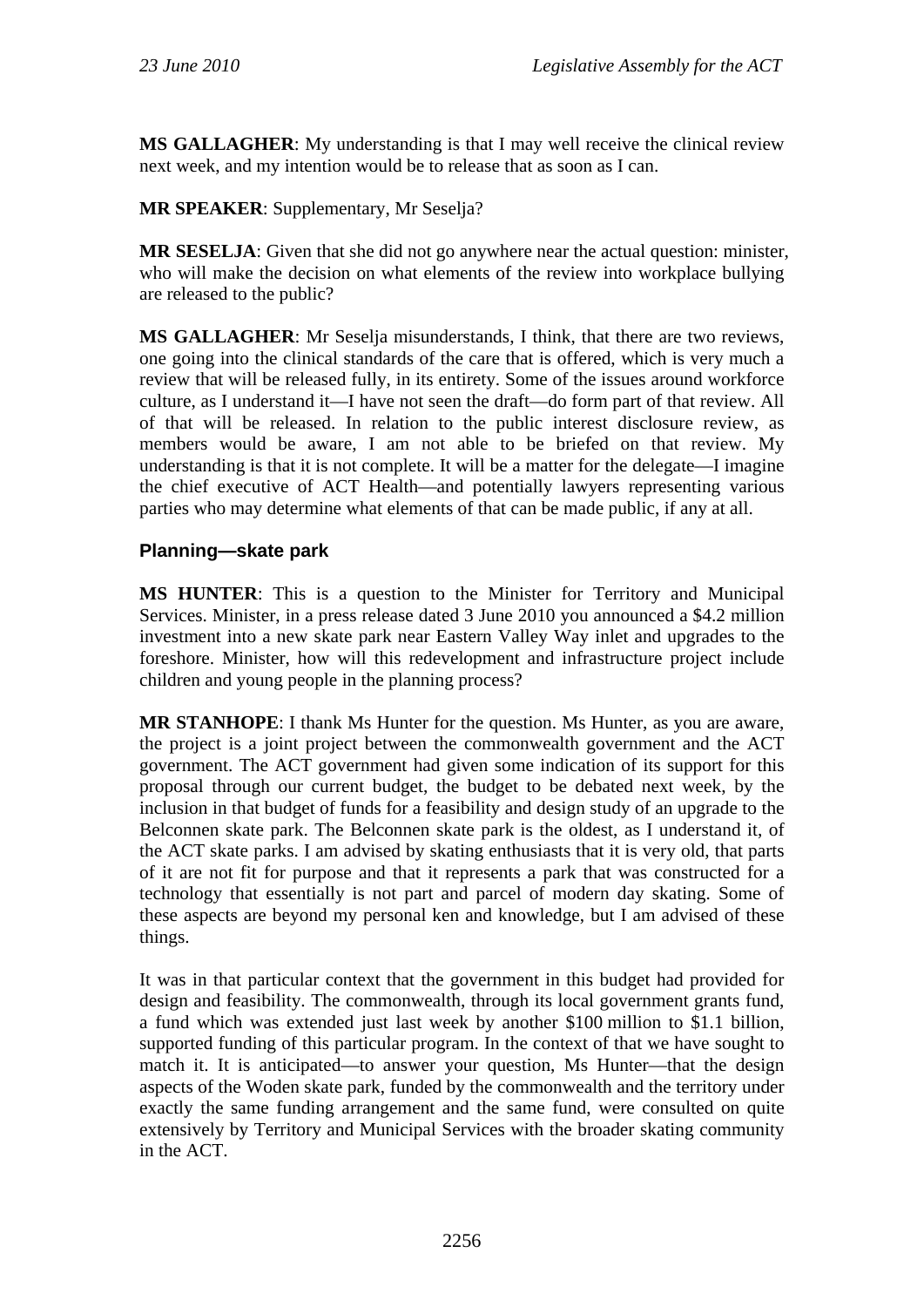There has been significant consultation with younger people in Canberra, most particularly through the skating constituency. I would expect that that particular process will inform decisions taken at Belconnen. But it is a different location. I have had it explained to me that we cannot simply transport the design from Woden to Belconnen because of the topography, because of the location. There will certainly be a further round of targeted consultation, broader community consultation, in relation to the design of the skate park.

I can assure you, Ms Hunter, that there will be appropriate consultation with the specific skate park younger community and with the broader community, accepting that this is a very significant part of the Ginninderra foreshore. The government has been investing heavily in the Lake Ginninderra foreshore in recent years, with just on a \$1 million upgrade of the foreshore area running from the skate park towards the Belconnen Arts Centre. Indeed, there is a very significant investment of over \$8 million in the arts centre and adjacent to the arts centre, in the inlet between the arts centre and the water police station, an investment of somewhere in the order of \$7 million for a very significant upgrade of that particular part of the foreshore, enhancing the foreshore of Lake Ginninderra.

In addition to that, of course, we have invested some hundreds of thousands of dollars in new barbecue and playground facilities. Indeed, when one actually compares the level of investment that we have invested in Lake Ginninderra compared to the Liberals during their six years, I think you will find there was no investment by the Liberal Party in Lake Ginninderra in six long years. *(Time expired.)*

**MR SPEAKER**: Ms Hunter, a supplementary question?

**MS HUNTER**: Minister, you just responded that the broader skating community or skaters would be involved in the development. I am wondering whether you could let the Assembly know whether you will also be engaging with the wider youth community who still may want to use parts or have other parts added to that facility, such as there was at Woden with the half basketball court, and how this commitment to children being consulted fits in with your deleting consideration of children being put into safe school routes from our motion last month on active transport.

**Mr Hargreaves**: On a point of order, Mr Speaker, before the minister responds, could I ask for your ruling on whether or not this is a reflection on a vote of the Assembly in a previous debate. If not, I am happy for it to proceed. But it just looked like it.

**MR SPEAKER**: Mr Hargreaves, I do not think that Ms Hunter is reflecting on a previous vote. I think she did have an excessively long preamble but your point of order is not upheld.

**MR STANHOPE**: Ms Hunter, I would simply make the point that the government consulted extensively on a very recent skate park, a state-of-the-art and perhaps the best and most advanced skate park in Australia now, according to conversations I have had with the skateboard associations representing organisations. I think if you visited it you would understand the quality and the significance of the skate park at Phillip.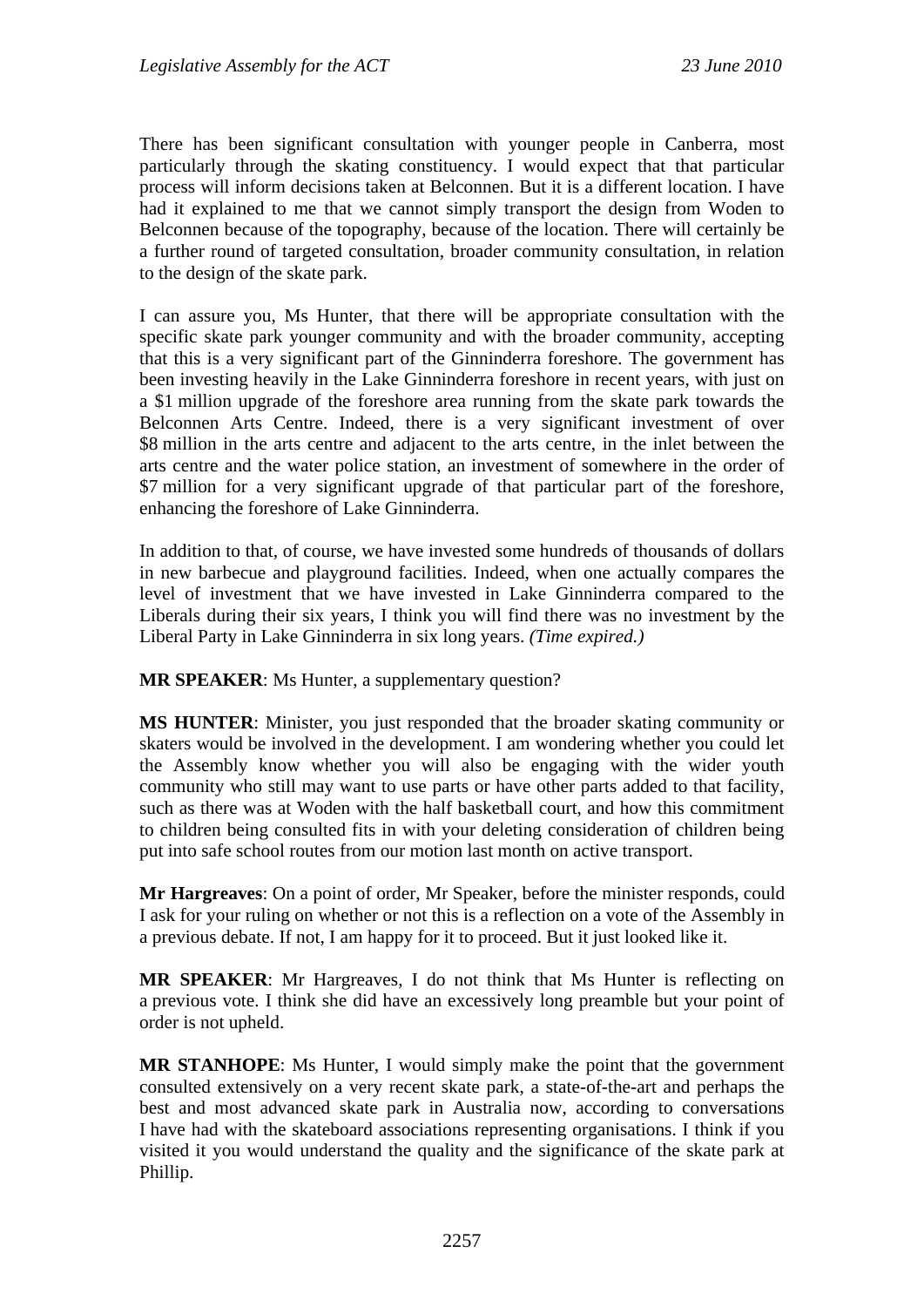The government's intention is to seek to replicate that. That skate park was designed with members of the skateboard associations representing organisations. There was extensive consultation. We will take that consultation into account but we accept that Belconnen is different. Because of the topography, it will be a slightly different skate park requiring different design, and we will reinitiate—and indeed we already have that engagement with skateboarders in the ACT.

There will be broader consultation. There will be broader consultation, as there always is, through the statutory processes—the need for a development application and the processes which are part and parcel of consultation and engagement with the community. So there will be broader engagement.

Having regard to the nature of this particular investment—at this stage, a \$4.2 million investment which we expect to enhance, indeed, by another couple of million dollars because we intend to incorporate a full redevelopment of Emu Inlet in the construction—we intend to do it as a job lot which will involve significant wetlands work and restoration just up the valley from the Emu Inlet that is the location of the skate park.

In the context of associated works, it is a conversation we probably should have in relation to what else might be associated with the skate park. The site is more constrained than Phillip. It is between a site that has just been sold for the establishment of a medical practice to serve Gungahlin and—*(Time expired.)* 

**MR SPEAKER**: Mr Coe, a supplementary question?

**MR COE**: Thank you, Mr Speaker. Chief Minister, what stage is the Lake Ginninderra foreshore project capital works program up to? How many times has the project been rescoped?

**MR STANHOPE**: My understanding is that the project is out to tender. I would assume—I think it went to tender almost, I think from memory, six to eight weeks ago.

**Mr Coe**: You have not spent any money yet?

**MR SPEAKER:** Mr Coe, you have asked your question.

**MR STANHOPE**: It has been designed. It is a major project. I would have to check the number but it is an investment somewhere in the order of \$7 million, a major upgrade to the amenity of Lake Ginninderra. It is way above anything the Liberal Party ever did for Belconnen. Actually, \$7 million is probably the sum total of the Liberal Party's investment in Belconnen in the six years they were in government. I think if we went all round Belconnen we would struggle to find \$7 million worth of investment by the Liberal Party in Belconnen over six years.

Here we are investing \$7 million in a foreshore upgrade adjacent to the \$8 million arts centre which, of course, I had the great pleasure of opening a year or so ago. So there we have it: \$7 million cheek by jowl with an \$8 million arts centre which runs onto a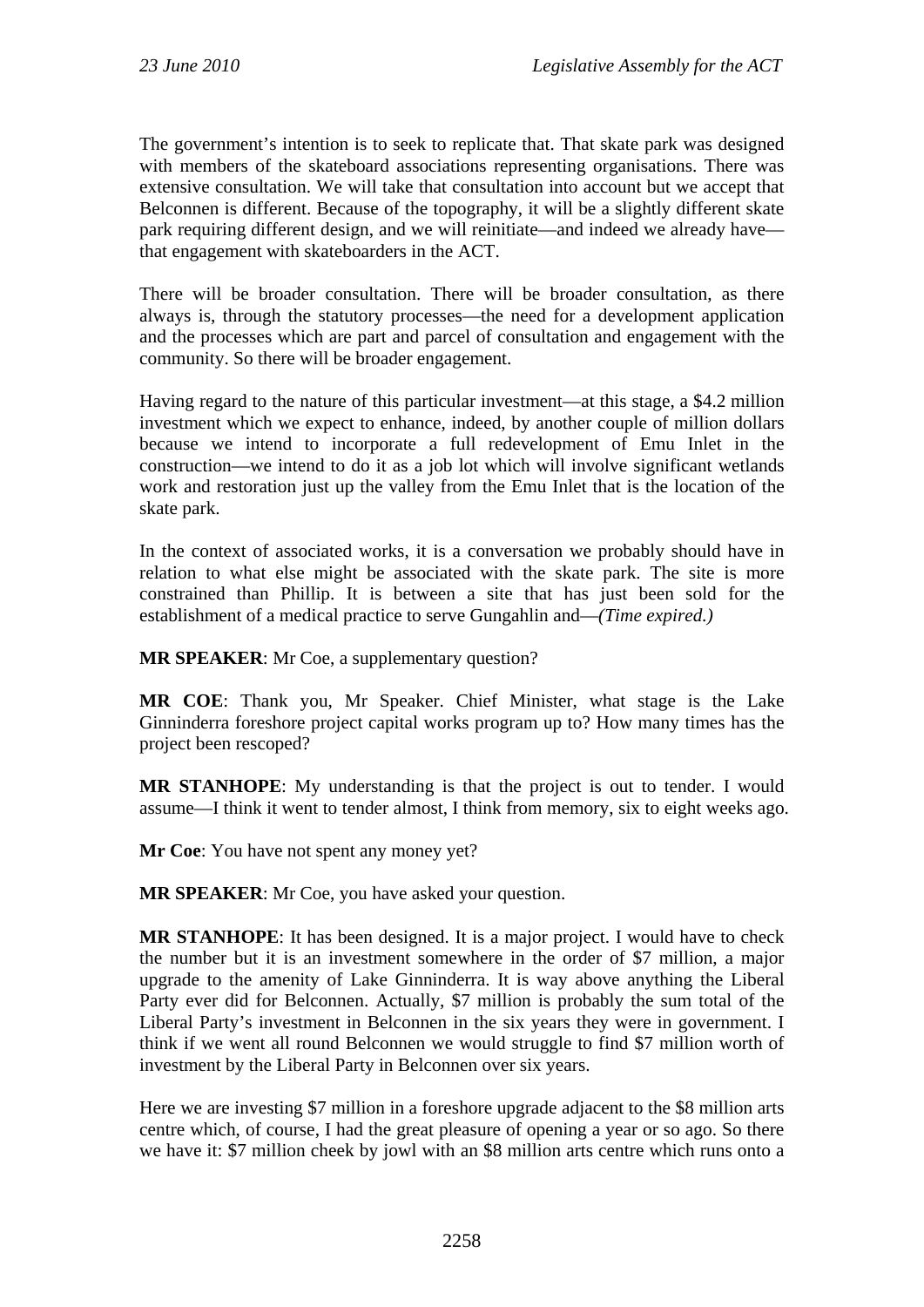\$1 million upgrade of the foreshore, which then runs into a \$6 million upgrade of Emu Inlet. We are getting up—\$8 million, \$7 million, \$1 million, \$6 million and a half a million dollar upgrade in John Knight park—goodness me—

**MR SPEAKER**: Order, Chief Minister! The question was not about the Liberal Party's track record in Ginninderra.

**MR STANHOPE**: The question was about investment in infrastructure and it is relevant that this was a \$7 million investment in a foreshore amenity upgrade which followed fast on the heels of \$8 million in an arts centre, \$1 million of foreshore upgrade and \$6 million for the Emu Inlet. The Liberal Party cannot match that; they never have and never will.

**Mrs Dunne**: I do have two points of order. One of them is the fact that the Chief Minister continually abuses standing order 42 and does not address the chair. Sometimes he might be able to hear you when you call him to order if he did in fact address the chair. Secondly, I know that time has now almost run out but Mr Coe asked a specific question and the standing orders require that his answer be directly relevant to the question.

**MR SPEAKER**: I think the Chief Minister has used up his time.

**MS LE COUTEUR**: I have a supplementary—

**MR SPEAKER**: Supplementary question, Ms Le Couteur.

**MS LE COUTEUR**: Thank you, Mr Speaker. Minister, following on from this, can you explain the ACT government's commitment to developing and implementing policy that includes children and young people in urban planning and design in the ACT?

**MR STANHOPE**: I certainly can in the context of the skate park, Ms Le Couteur. As I said, the government is engaged extensively in relation to the construction of a specific piece of infrastructure, a skate park, a facility—one would not wish to be ageist or in any way disrespectful of older skateboarders but a facility—that in the broad is designed for younger members of this community. We would welcome, of course, input from the broader community but we have a focused and targeted consultation with younger people in relation to the skate park at Phillip and here.

Ms Le Couteur, the point is—Ms Hunter went to this, and I think we will get to it, and I would have enjoyed it—that the government did, in relation to a motion moved by you in relation to a direction to the government through a motion you moved that young people be involved in an unspecified way in consultation on the construction of busways and freeways in Molonglo. Ms Le Couteur, I believe there is a distinction between consulting with young people on a specified targeted investment such as a skate park and the method and the way in which a government might consult with younger people, children, in the terms of your motion on the construction of a freeway.

That was the point that the government made, and indeed that the Liberal Party made. We did not say that we would not consult, and you have been verballing us on that.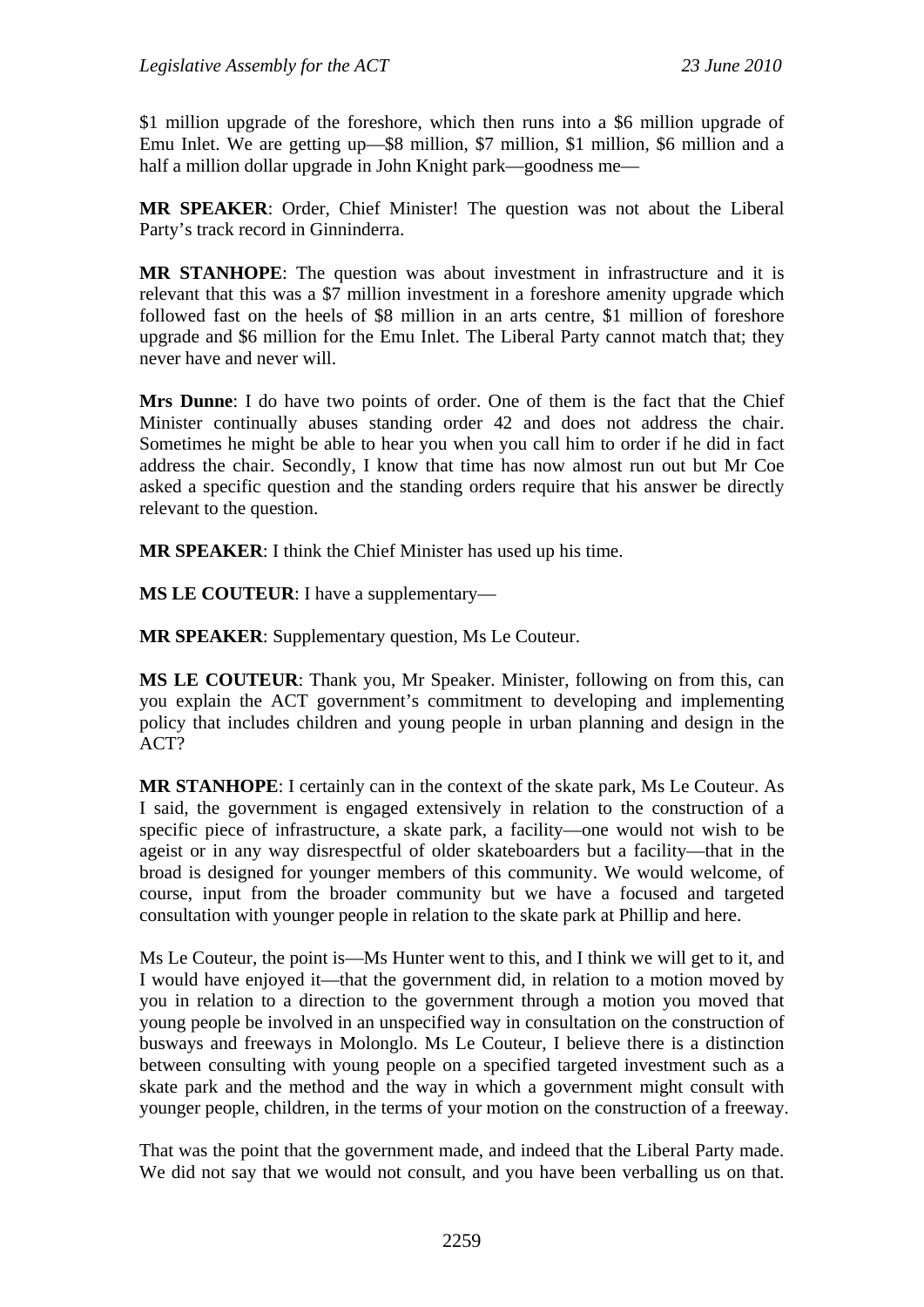We said we would wish to actually investigate how we might appropriately consult in appropriate circumstances. Ms Le Couteur, I stand by my reservation about how the government appropriately and reasonably consults with children on the construction of a freeway. But I am happy to take advice on it.

# **ACT Health—alleged bullying**

**MR HANSON**: Mr Speaker, my question is to the Minister for Health. Minister, it has been reported that there have been 19 complaints of bullying in ACT Health so far this year and further claims of systemic bullying in the health system. What action have you taken to investigate these latest claims of bullying across the health system?

**MS GALLAGHER**: There is a range of ways if people are feeling bullied when they work for ACT Health that they can pursue their complaints. I think I have been through those processes in this place a number of times. There is a range of ways people can make complaints, both within their workplace and also outside of it.

In light of some of the allegations that arose around the obstetric unit several months ago, ACT Health have brought in some workplace psychologists to work across different areas of ACT Health where concerns have been raised around the workforce environment. I can say that any complaint has been taken very seriously. Many of these matters have been handled by the chief executive herself, and reports are being provided through HR directly to her about how complaints and concerns have been managed.

**MR SPEAKER**: Mr Hanson, a supplementary?

**MR HANSON**: Thank you, Mr Speaker. Minister, will you, for the scrutiny of the Assembly and the community, release the results of the recent ACT Health staff culture survey, and, if not, why not?

**MS GALLAGHER**: No, we will not, and we went through this in estimates and gave you all the reasons why. The staff culture survey actually is a very good news story for ACT Health. It shows improvements in a number of—

**Mr Hanson**: Is that why you're bringing the psychologists in?

**MS GALLAGHER**: If I could just finish, it is a measure of staff views around the organisation across a whole level of performance indicators. In many of those areas, we have seen dramatic improvements since we started those staff workforce culture surveys. However, when staff fill out those surveys, they do so on the grounds that it is confidential—what they write about themselves, their colleagues, their supervisors will not be released. Also, there are some contractual requirements we have with the organisation that conducts them that will prevent us from releasing them in their entirety.

Those staff workforce culture surveys are not fodder for Mr Hanson to put out yet another inflammatory media release, which is his only intention in wanting to get his hands on them. They are actually a tool being used by an organisation to look at areas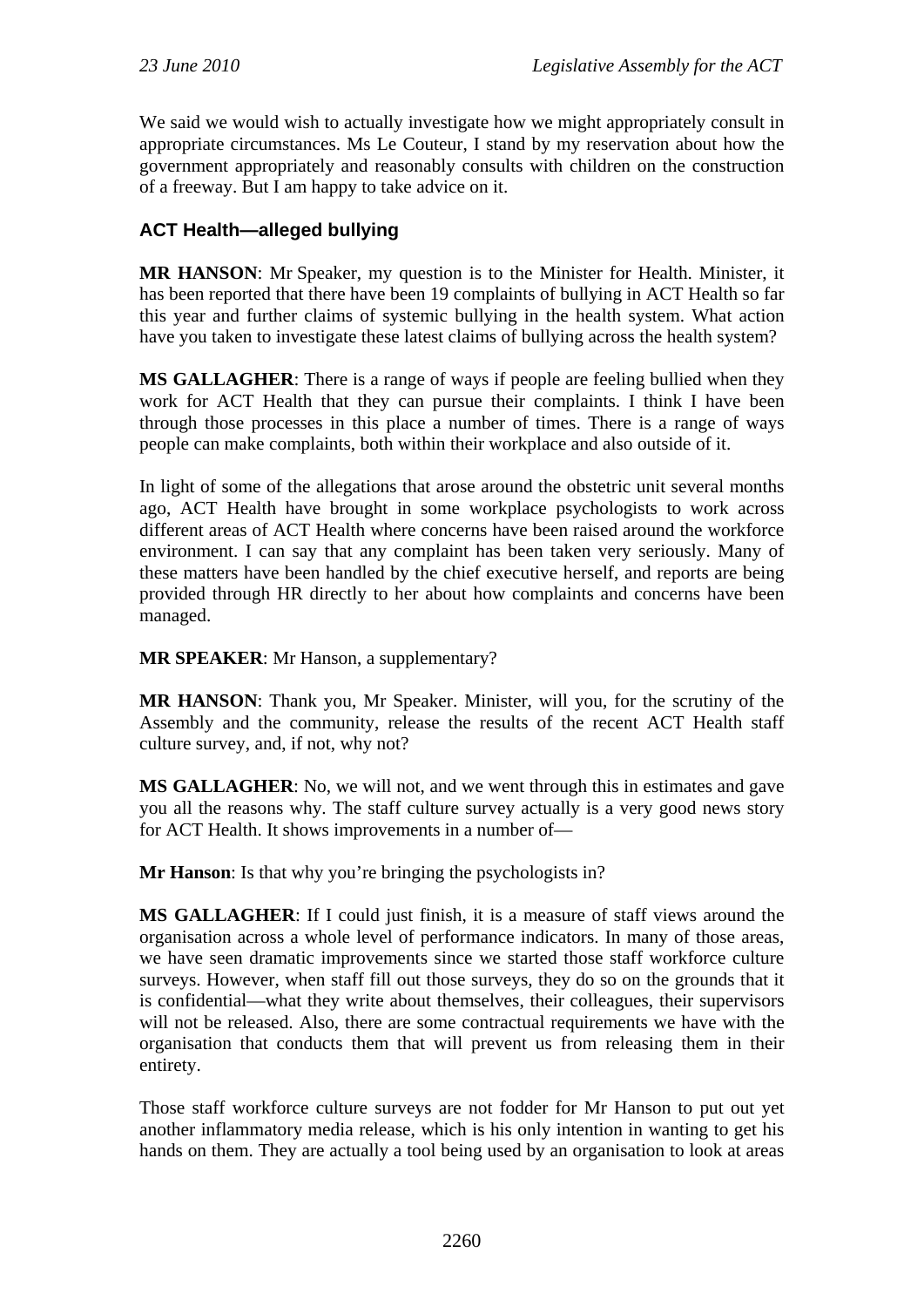where it needs to improve its performance, target areas where extra needs to happen and to manage that through the organisation. And that is exactly what happens.

**MR SPEAKER**: Mr Hargreaves, a supplementary?

**MR HARGREAVES**: Thanks very much, Mr Speaker. In the context of occupational health and safety, minister, were the systemic cases of bullying by the Liberal Party on the staff of this Assembly referred to the Department of Health?

**Mrs Dunne**: Point of order, Mr Speaker.

**MR HARGREAVES**: Were the victims of that systemic bullying referred to the Department of Health for succour?

**MR SPEAKER:** The question is out of order. Mr Seselja, a supplementary question?

**Mr Hargreaves**: Point of order, Mr Speaker. Could you tell me why that was out of order, please?

**Mr Seselja**: You are out of order.

**MR SPEAKER**: Order! Mr Seselja, one moment.

**Mr Hargreaves**: I am allowed a point of order, Mr Seselja.

**MR SPEAKER**: Sorry, Mr Hargreaves.

**Mr Hargreaves**: I beg your indulgence; I just did not get a reason for the ruling being out of order.

**MR SPEAKER**: I did not think—

**Mr Hargreaves**: Just because it is dramatic does not mean—

**MR SPEAKER**: Order, Mr Hargreaves! Resume your seat, thank you.

**Mr Hargreaves**: Could you please tell me?

**MR SPEAKER**: Yes. I did not think I needed to spell it out. I thought the question was outside the realm of the original question. Whilst you tried to link it, I think the insinuation around Liberal Party bullying of their own staff is outside the scope of the question.

**Mrs Dunne**: Mr Speaker, you do not have to give an explanation and he is not entitled to demand one.

**Mr Stanhope**: Point of order, Mr Speaker. Mr Speaker, Mr Hanson's question related to allegations that are unfounded that you say you took into account in Mr Hargreaves's question. Your reason for not allowing the question was that you do not believe the allegations are founded.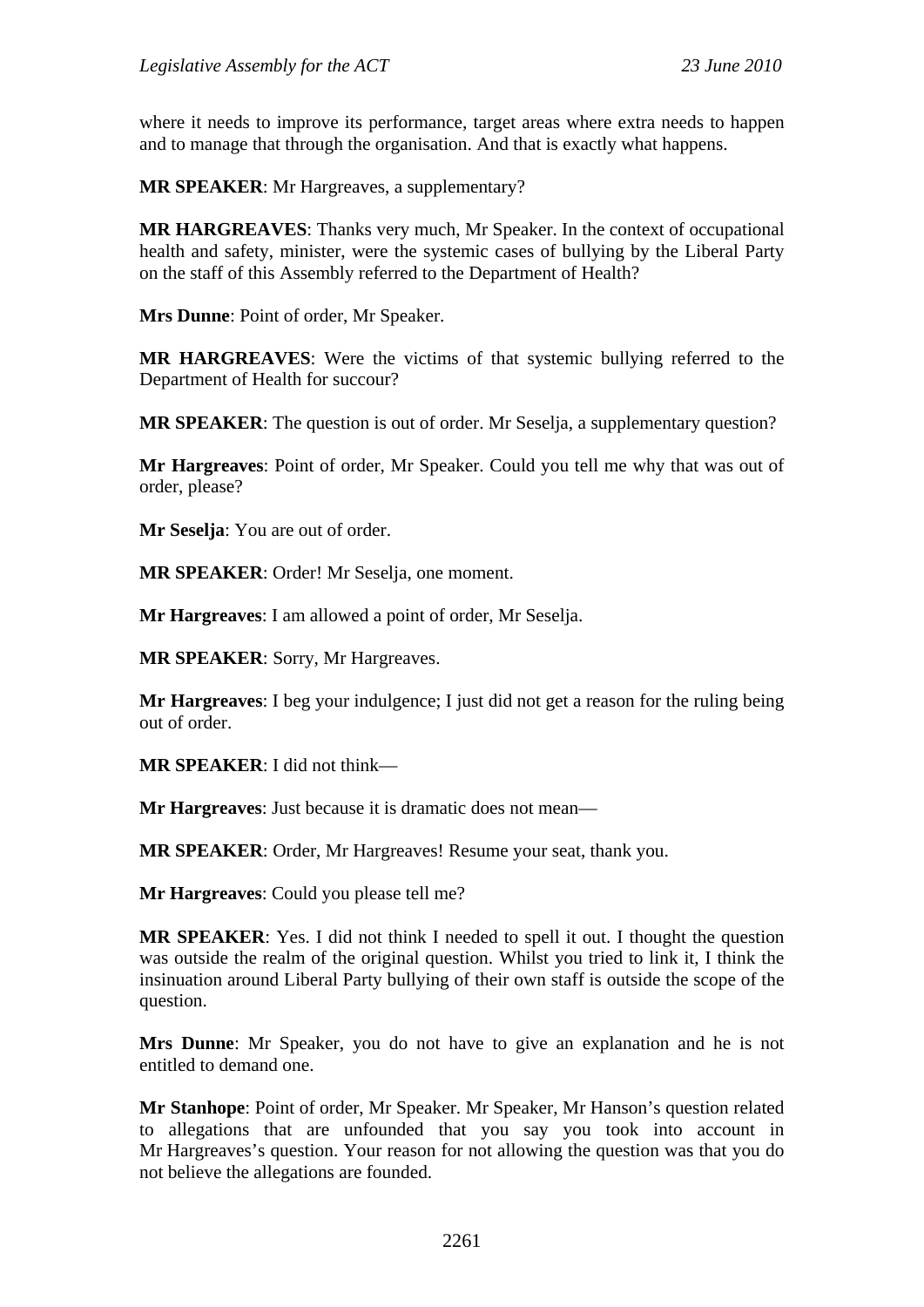**MR SPEAKER**: That is not what I said.

**Mr Stanhope**: Mr Hanson, in his question, referred specifically to allegations in exactly that same way that Mr Hargreaves did. He referred to allegations in relation to bullying and the health system. What is the difference?

**MR SPEAKER**: I think I have made my position clear.

**Mr Hanson:** Mr Speaker, on the broader point of order, can I just ask that—

**MR SPEAKER**: No.

**Mr Hanson**: This is a broader point. If Mr Hargreaves is going to continue to ask vexatious questions simply for the sake of using up a question to avoid scrutiny of the government, I ask that you address that issue and not take questions without notice from Mr Hargreaves—if he is going to continue to do so.

**Mr Hargreaves**: Mr Speaker, on the point of order: I asked a question which I wanted an answer to. You ruled it out of order. I have accepted your ruling, and I have accepted that ruling with alacrity. Contrast that with those opposite. I really think you should apply the vexatious ruling to Mr Hanson.

**MR SPEAKER**: Thank you, members. I will call the questions as I see them. Mr Seselja, a supplementary?

**MR SESELJA**: Thank you, Mr Speaker. Minister, will you table the advice that you claim makes the review in part commercial in confidence?

**MS GALLAGHER**: I will certainly see what I can provide back to the Assembly. I also said, and I think I made this comment at estimates, that I am happy to provide in a general sense some feedback from the workforce culture survey that was presented to staff. It is not just about highlights. Why would you do a workforce culture survey if it was about highlights, Mr Seselja? You actually do workforce culture surveys because you want to improve your organisation from the inside.

My concern is that I do not want to create a situation where you guys go out and play a lot of political games and have a lot of political fun about an organisation that is genuinely trying to improve its performance across all areas. I do not trust you. I do not like your motives; I know what they are. I will give you what I can in the spirit of openness and transparency, but in terms of handing over something to you that will excite you from here until Christmas time with a media release you can put out, I am not going to take part in it.

## **Planning—hot-water heaters**

**MS LE COUTEUR**: My question is to the Minister for Planning and concerns legislation to improve the efficiency of replacement hot-water systems in ACT homes. Minister, on 19 August last year, you told the Assembly: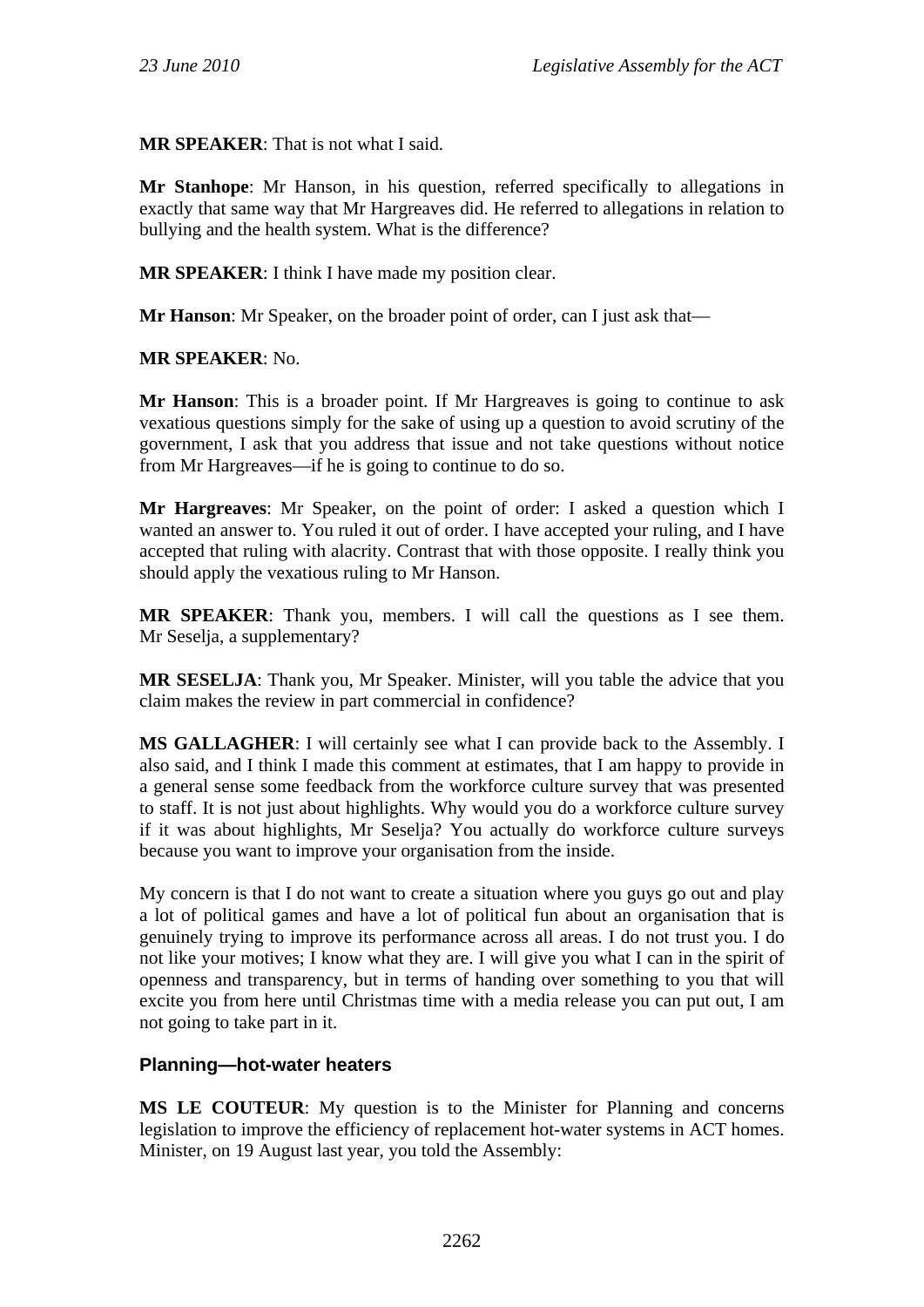In recognition of the environmental imperative ... I make the commitment that … the ACT will introduce appropriate legislation for new and replacement water heaters in class 1 buildings by 1 May 2010, to be effective no later than 1 July 2010.

Minister, why did you break this promise to introduce legislation specifically for replacement hot-water heaters, and will you legislate for replacement hot-water heaters to take effect by 1 July this year?

**MR BARR**: I thank Ms Le Couteur for the question. As I understand the situation, the requisite issues to be addressed can be done through some form of regulation and in relation to a COAG process. I will seek some further clarification from the Planning and Land Authority, but my understanding is that the regulations that Ms Le Couteur refers to were in fact enacted on 3 May. I will double-check as to whether we are talking about the same regulations, but I do understand there was a press release issued as to why something did not happen on 1 May. I understand 1 May was a Saturday and the regulations came into effect on 3 May, which was a Monday. I do recall there being some issues in the media in relation to that.

Let me double-check with the Planning and Land Authority. My understanding is that these matters have been addressed through regulations, but if I am wrong, I will correct the record for the Assembly this afternoon.

**MR SPEAKER**: Ms Le Couteur, a supplementary question?

**MS LE COUTEUR**: Just to clarify, Mr Barr, I think that what he announced on 3 May was—

**MR SPEAKER**: Preamble, Ms Le Couteur.

**MS LE COUTEUR**: Sorry—it was for new hot-water systems, anyway, on 3 May. Noting that you refused to actually support or amend the Greens' bill to improve the efficiency of hot-water heaters in August last year, will you now commit to a new date to introduce legislation for replacement hot-water heaters?

**MR BARR**: I will look at the issue and see how it fits within the government's legislative priorities.

**MR SPEAKER**: A supplementary, Ms Hunter?

**MS HUNTER**: Minister, given that you have not acted to ensure the use of energy efficient hot-water systems which would save money and reduce greenhouse gas emissions, how are you acting on the environmental imperative in terms of household energy use?

**MR BARR**: Ms Hunter might be aware that the Building Code of Australia 2010 edition came into effect on 1 May and there are transitional arrangements in place.

**MR SPEAKER**: Ms Bresnan, a supplementary question?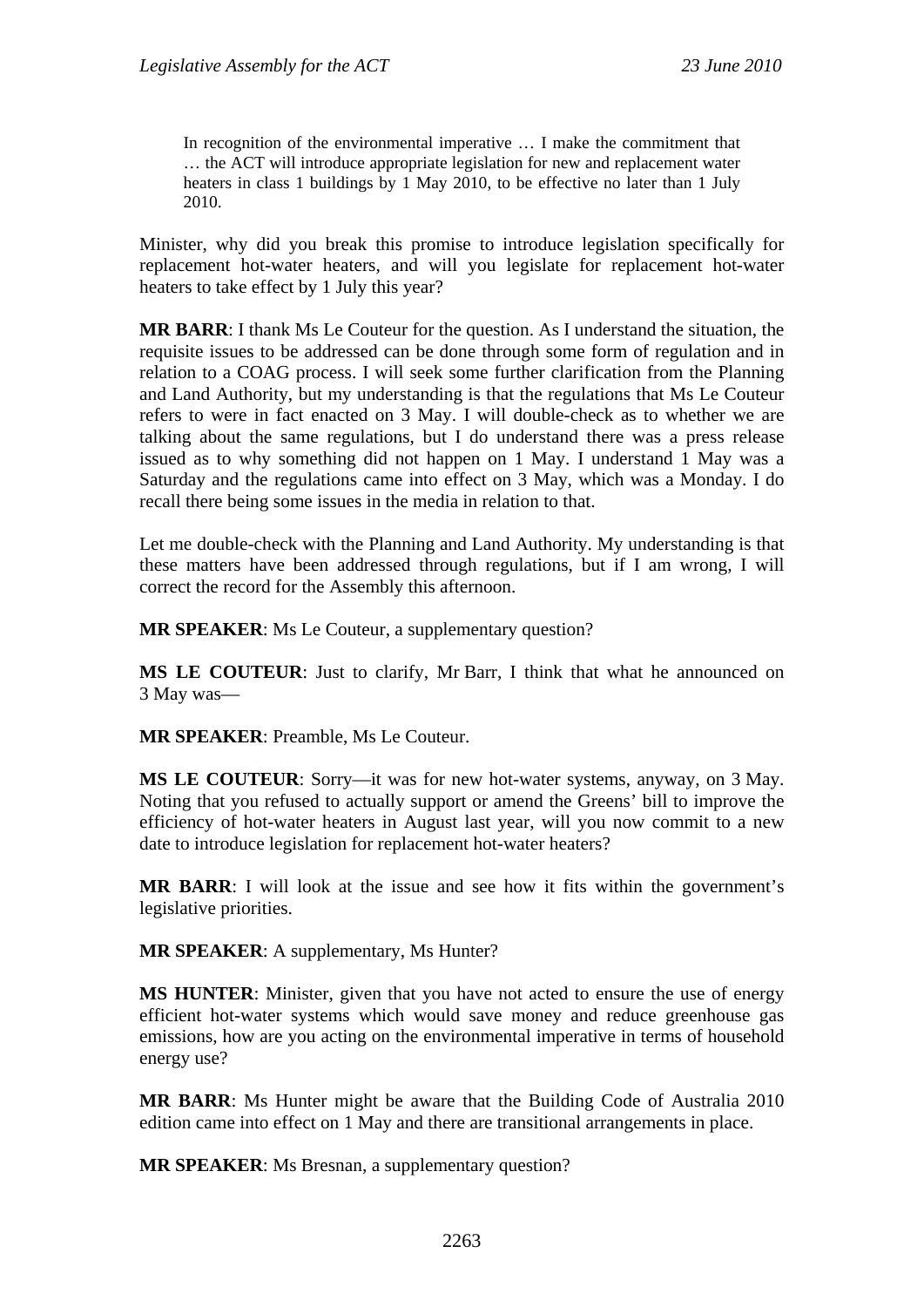**MS BRESNAN**: Minister, is the reason that you have not acted on your promise—

**Mr Smyth**: Was that swift, or was that creaky? Standard delivery?

**Mr Sesleja**: That was pretty swift.

**Mr Smyth**: That was pretty quick, yes. It wasn't creaky.

**MR SPEAKER**: Thank you, gentlemen.

**MS BRESNAN**: Thank you. Is the reason that you have not acted on your promise due to your view that "electric water heaters are highly efficient and this plan would see more gas-fired heaters used, which are less energy and less water efficient"?

**MR BARR**: Depending on the context of the installation and the source of the electricity, if that is coming from a renewable source, in some instances that is correct, which is why I made that statement at the time.

### **Health—national health agreement**

**MRS DUNNE**: My question is to the Minister for Health. Minister, what is the status of the national health agreement in relation to the ACT since the federal government has now scrapped the national funding authority?

**MS GALLAGHER**: The agreements the ACT entered into with the commonwealth are in place.

**MR SPEAKER**: Mrs Dunne, a supplementary?

**MRS DUNNE**: Thank you, Mr Speaker. Minister, what negotiations have you conducted since handing over nearly 50 per cent of our GST revenue, despite other states having handed over far less?

**MS GALLAGHER**: What was the beginning of your question? What discussions have I had?

**Mrs Dunne**: What negotiations have you conducted?

**MS GALLAGHER**: The negotiations that we are conducting are being done locally at this point in time around putting together our structures to begin the local hospital network and to have that in place as soon as we can. We are consulting with staff around how that is going to work in reality here and discussing with the commonwealth—and this is up to date—the money that has come from the 2009-10 year that will be coming to the territory shortly.

**Mr Hanson**: When they're in the south of France. I think that's way you do it.

**MS GALLAGHER**: Mr Hanson continues his very unhealthy interest in my life outside of this place, Mr Speaker. It is very, very unhealthy.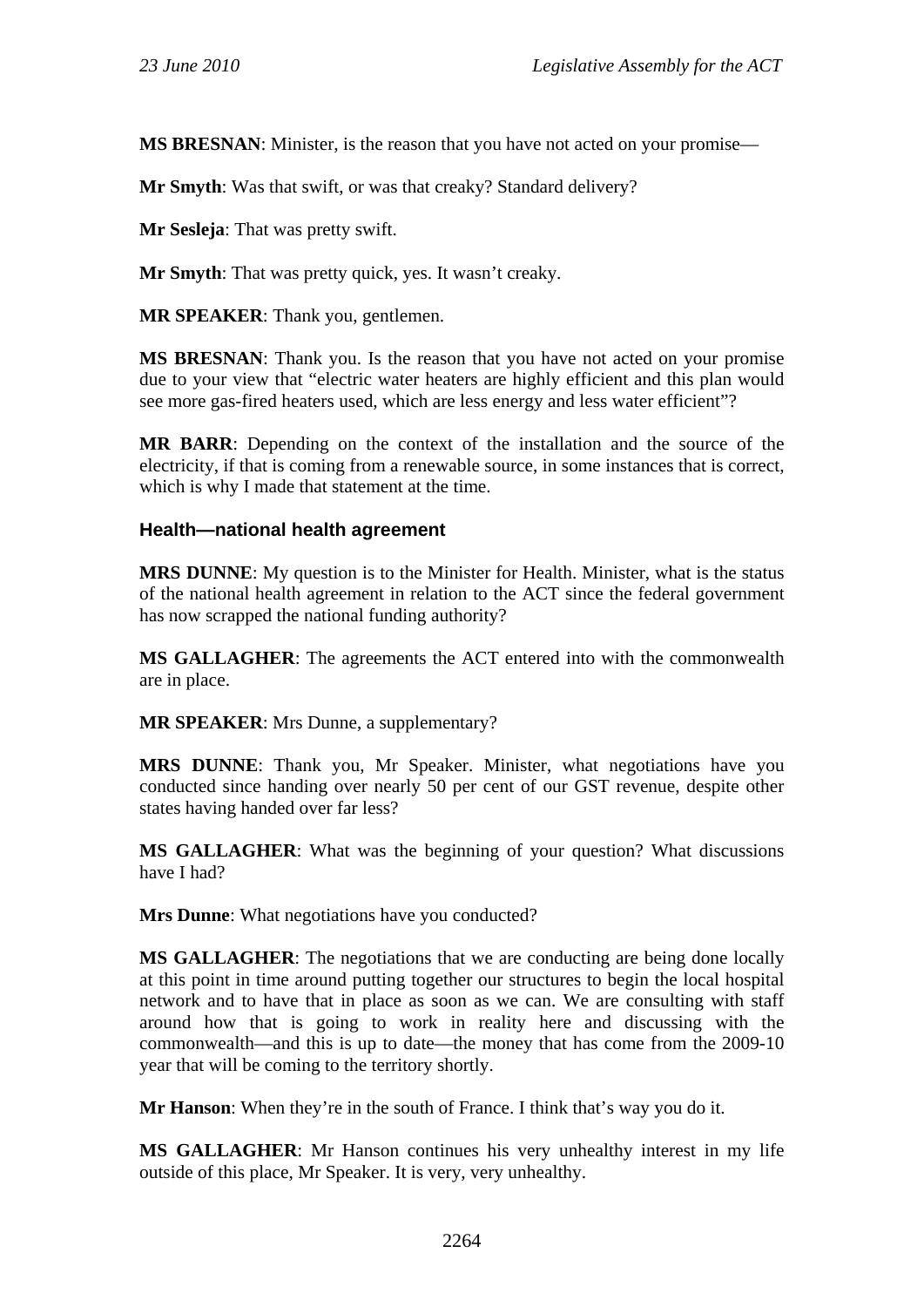**MR SPEAKER**: A supplementary, Mr Smyth?

**MR SMYTH**: Thank you, Mr Speaker. Minister, what was the purpose of signing up to the agreement if Western Australia will receive equivalent funding without surrendering 50 per cent of its GST?

**MS GALLAGHER**: I am not certain what the current state of negotiations is with WA. But we are not handing over—and this is something that they failed to understand over 44 pages of the *Hansard*. The money is coming to the ACT. The GST that we were going to get, we will still get, and it will go to funding the local hospital network. The money that we currently do not use to fund health out of the GST will go into other areas of government operation. So we have not lost a cent, we have gained a lot of money and we are going to put in place structures and systems that we hope will improve nationally the public healthcare system, not just here in the ACT but around the region and around the country.

**MR HARGREAVES**: Supplementary, Mr Speaker?

**MR SPEAKER**: Yes, Mr Hargreaves.

**MR HARGREAVES**: Thank you very much, Mr Speaker. My supplementary to the minister is: was not this issue about the amount of money that the ACT had supposedly lost in GST litigated in the context of the estimates committee evidence, and was not the position of the Liberal Party debunked at that time?

**MS GALLAGHER**: I do believe you are correct, Mr Hargreaves.

**Mr Hanson**: I have a point of order on the question, Mr Speaker.

**MR SPEAKER**: Stop the clocks, thank you.

**Mr Hanson**: Again this is a vexatious question. The question that was asked was about the status of the national health agreement since the funding authority was scrapped by the federal government. The original question did not relate to the question that Mr Hargreaves just asked. It is clearly out of order, again.

**Mr Hargreaves**: On the point of order, Mr Speaker, I was following along from the supplementary asked by Mr Smyth, who talked about the GST in Western Australia.

**MR SPEAKER**: Yes, the question is in order.

**MS GALLAGHER**: Mr Hargreaves remains correct: it was discussed at length and the Liberal Party failed to understand it, for their own political purposes.

#### **Capital works—budget**

**MR HARGREAVES**: My question is to the Chief Minister as Minister for Territory and Municipal Services. Minister, the Department of Territory and Municipal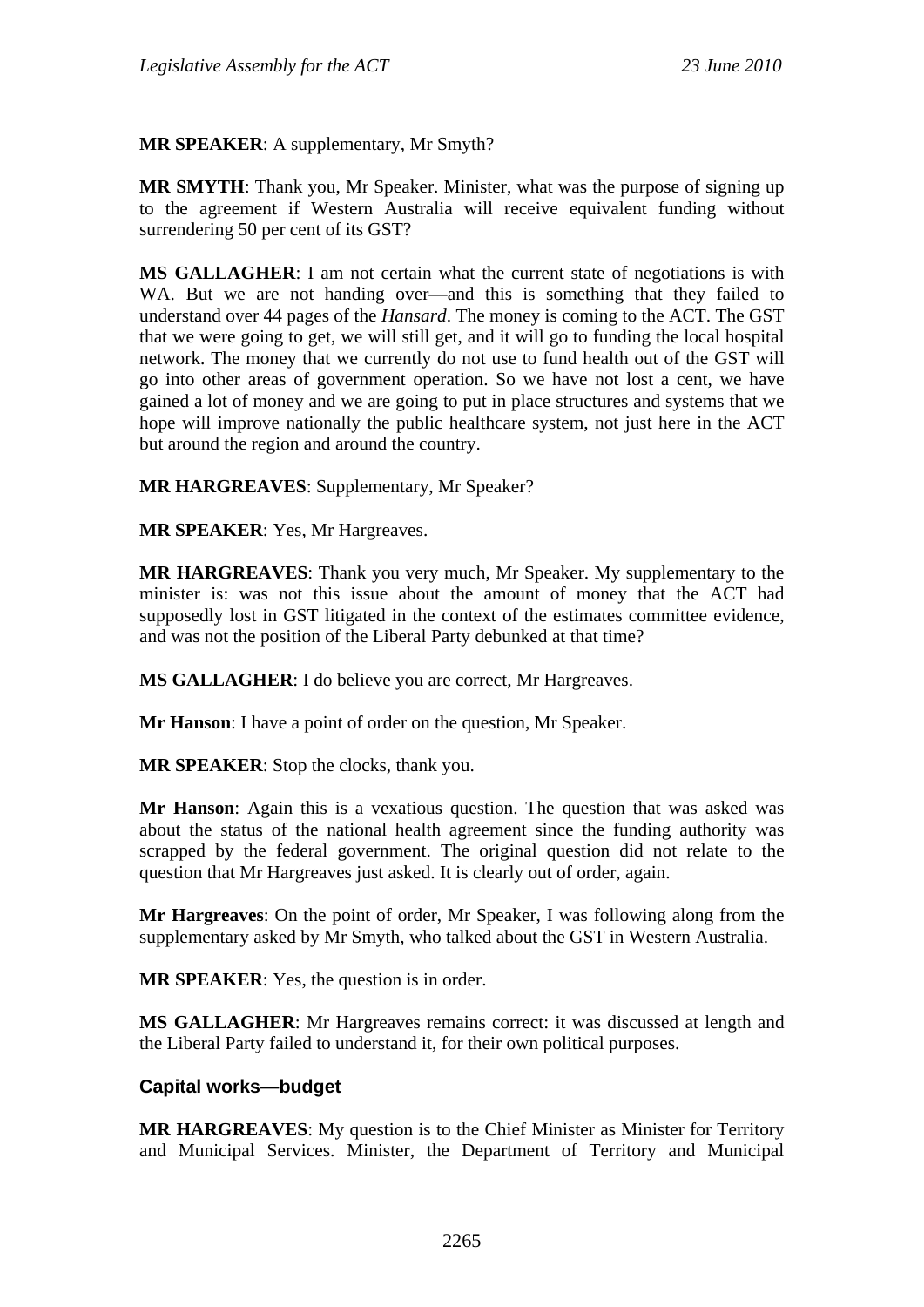Services has a substantial capital works budget this year. How has the rollout of these works progressed?

**MR STANHOPE**: I thank Mr Hargreaves for the question. Indeed, I welcome the opportunity to correct some of the nonsense that was spouted yesterday by both the Greens and the Liberals in this place in relation to the infrastructure plan and the extent to which they revealed an appalling lack of understanding of infrastructure and of the operations of the city.

Certainly this year, a record year in relation to investment and infrastructure, all departments are actually performing particularly well and, indeed, the Department of Territory and Municipal Services is no exception. The Department of Territory and Municipal Services, in taking account of new investment in the course of the year, rollovers and works that actually had continued across a number of years, began the year with the prospect of a \$245 million spend. This is just on the part of the Department of Territory and Municipal Services.

The fascinating thing about that number, \$245 million, is that that constitutes in total, in one department, four years expenditure under the Liberal Party in government. This is just one department. That was for their entire government. That is including health, education, housing and territory and municipal services. In just this year, the Department of Territory and Municipal Services invested in infrastructure in this city the same amount that the Liberal Party managed to invest across the entire ACT over four years.

## *Opposition members interjecting—*

**Mr Hargreaves**: On a point of order, Mr Speaker, could you please tell those people opposite that speaking loudly does not mean that they can understand things in a different language? If they could keep it sotto voce, they could get their message across. I asked the question. I would like to hear the answer.

**MR SPEAKER**: Order! Members of the opposition, please keep the level of the interjections to a decent and audible level.

**MR STANHOPE**: The Liberal Party always do get a little agitated when anybody actually draws attention to their record of non-achievement or underachievement in government. In fact, the embarrassment is heightened by the fact that the Liberal Party's most significant piece of infrastructure in six years of government was the Bruce Stadium fiasco, the upgrade of Bruce Stadium.

## *Opposition members interjecting—*

**MR STANHOPE**: Here we have the interjections, the screaming, the shouting down, because any conversation around infrastructure leads inexorably back to the Liberal Party's six years of non-action.

The second most significant thing they did in relation to infrastructure in government was to blow up the Canberra Hospital. The third most significant thing they did in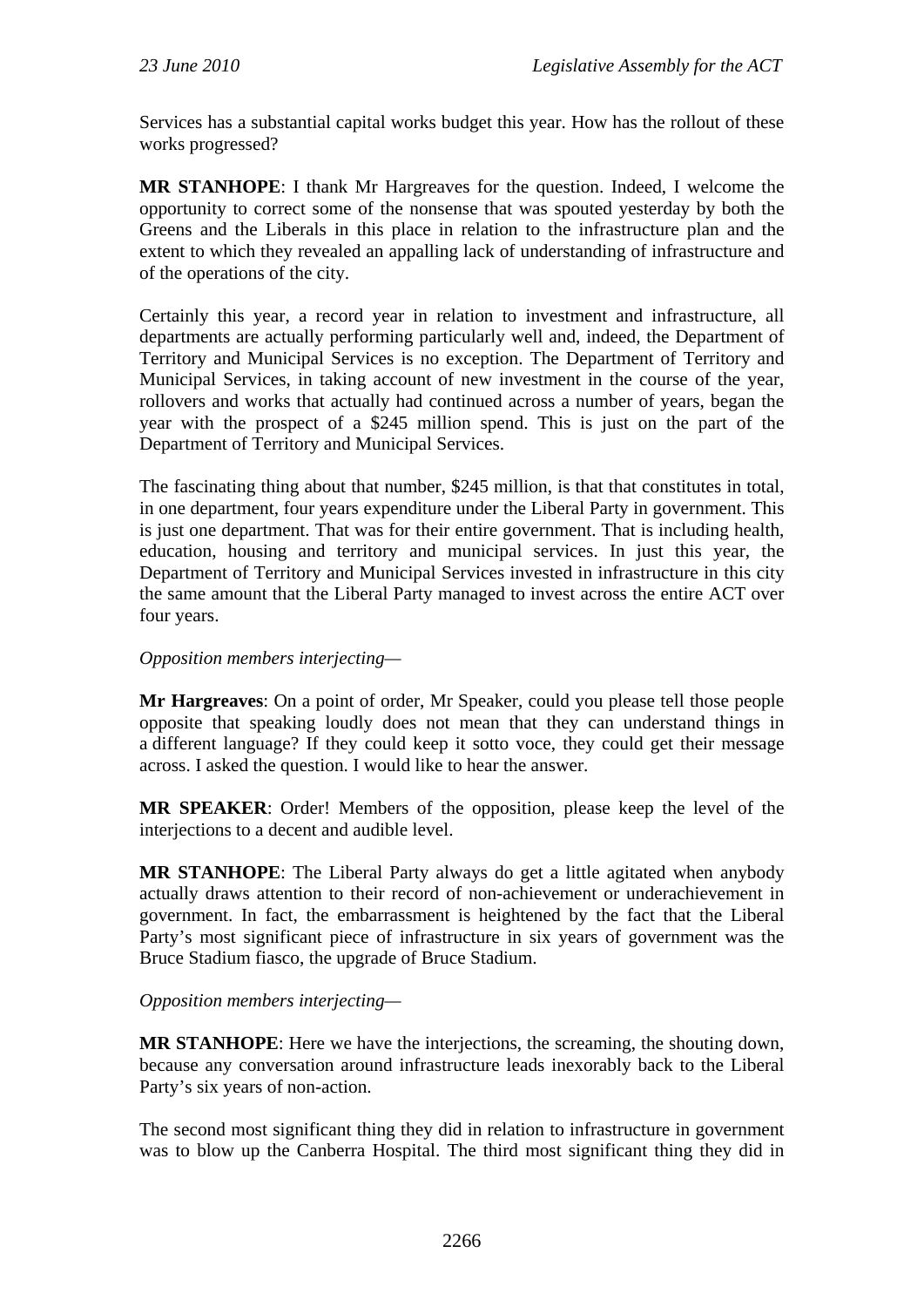government in relation to infrastructure was to build the futsal slab, which has never been used. This was actually after they painted the grass at the Bruce Stadium green.

Then if you actually look at their other investments, this is the party that in six years of government closed 114 hospital beds. This is the party in government that in six years oversighted the addition of 14 aged care beds across the territory two-and-a-bit beds a year.

**MR SPEAKER**: Chief Minister, the question was actually about TAMS delivering infrastructure this year. The question by Mr Hargreaves was specifically about TAMS and the implementation this year.

**MR STANHOPE**: He has been very interested in the response. He likes the context. But the point is that just in this year we will deliver in excess of \$170 million of capital across the board in building this city. If one goes back and compares that \$170 million just in this year, repeated year on year over the last few years—*(Time expired.)* 

**MR SPEAKER**: Mr Hargreaves, a supplementary question?

**MR HARGREAVES**: Thank you, Mr Speaker. Notwithstanding that those opposite may feel this is bad news, minister, how does TAMS's current capital works budget compare with previous years and, perhaps, how does it compare across the board?

**MR STANHOPE**: Actually, I was just alluding to that in relation to an analysis or comparison with the Liberal Party's—

**Mrs Dunne**: Mr Speaker, I raise a point of order. Could I seek your guidance in relation to other rulings that have been made? Mr Hargreaves's question was: how does the current appropriation compare to other appropriations? Could you remind the Chief Minister that in answering that question he can only actually talk about his own government? That is what rulings have constantly said in the past—that you cannot go back to others.

**MR SPEAKER**: Mrs Dunne, I am not aware of that practice. I believe that it is open to the Chief Minister to comment on all previous budgets.

**Mrs Dunne**: Okay.

**MR SPEAKER**: I am happy to discuss it further if you can recall earlier situations. Perhaps we can discuss that afterwards, but I am not aware of it at this point.

**Mrs Dunne**: I will bring it to your attention.

**MR STANHOPE**: In fact, I did intend to concentrate just on TAMS delivery in the financial year and actually go to the scope and the nature of the investment. It is a scope, nature and intricacy that was completely lost by members of the Greens and the Liberal Party yesterday in the matter of public importance in relation to this issue.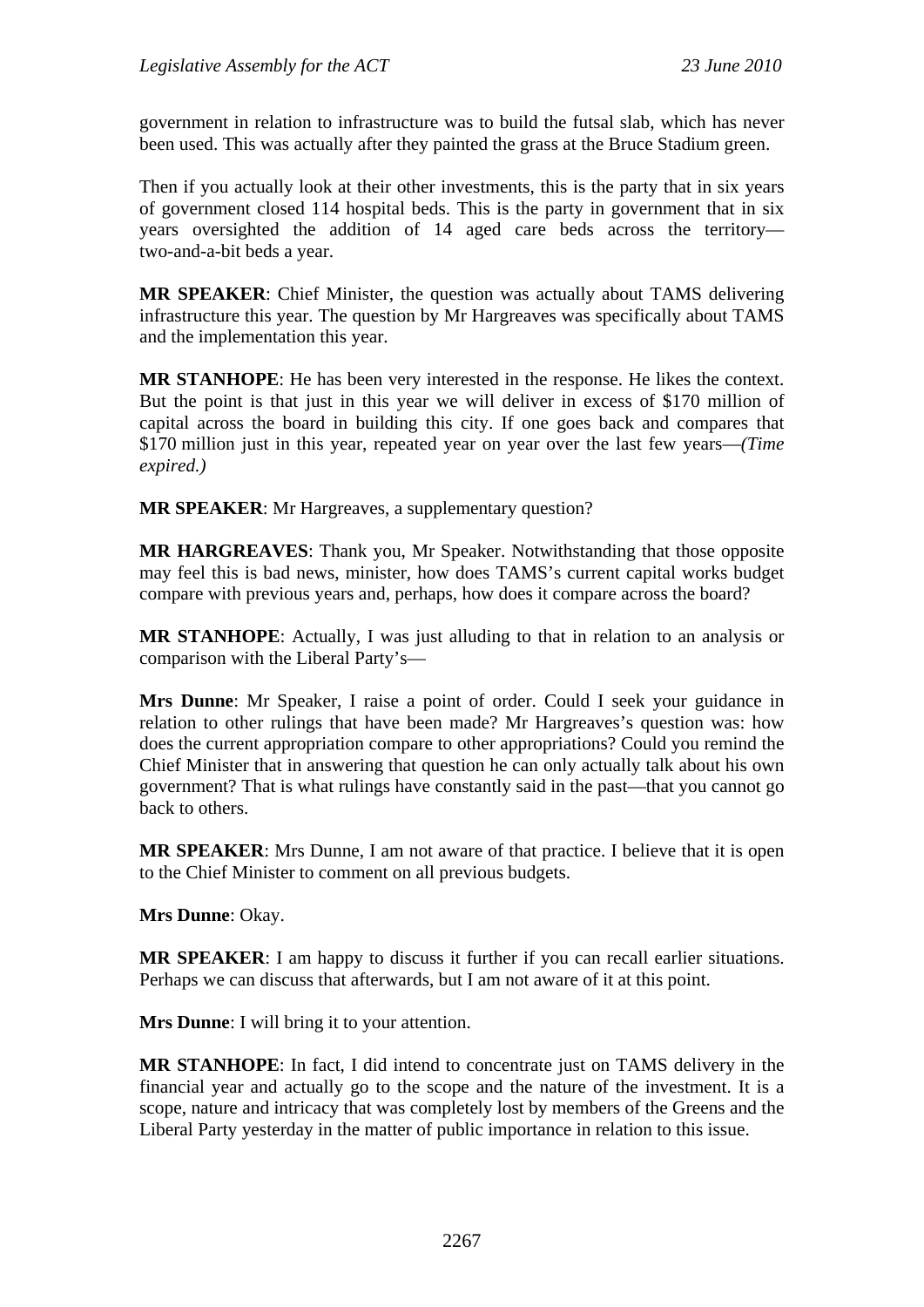I think it is worth reminding members of the nature of the investment in infrastructure upgrades and investment in infrastructure that just a single department pursues in an average year. I go through just the works completed last year by TAMS: the west Belconnen school access road and amenity improvements, \$1.3 million; Fyshwick stormwater augmentation, \$3.6 million; stormwater improvements at Weetangera, Deakin and Fyshwick, \$3.4 million; improvements to public transport infrastructure on certain routes, \$334 million; roads and bridges on Northbourne Avenue and Oakes Estate, \$2.3 million; Lakeside Leisure Centre refurbishment, \$3.6 million; Canberra Olympic pool, replacement of dome, \$1.9 million; Crace Road intersection, \$2.4 million; Lanyon Drive—a single-lane road that I think the Liberals built that we had to duplicate—

**Mr Hanson**: How big is the deficit, Jon?

**MR STANHOPE**: \$4.3 million; predator-free fence at Mulligans Flat, \$1.1 million; rehabilitation of Cotter pavement, \$2.9 million—

**Mr Coe**: What about Gungahlin Drive?

**MR STANHOPE**: Duplication of Athllon Drive—duplicating another road— \$2.02 million; bus lanes, \$650,000; Cotter Road pavement, \$490,000; Acton temporary car park, \$1.8 million; Harrison primary school access road, \$4.1 million; Moore Street health building upgrade, \$3.3 million—

**Mr Seselja**: How many years has it taken to build—

**MR STANHOPE**: ACT no waste signage, \$500,000; weed eradication program, \$260,000. *(Time expired.)*

*Opposition members interjecting—* 

**MR SPEAKER**: Order, members! Ms Porter has the call. Before she asks her question, I would like to remind members of the opposition that calling questions across the chamber while the Chief Minister speaks is not acceptable. You should wait until the opportunity for supplementary questions comes up. I call Ms Porter.

**MS PORTER**: Thank you, Mr Speaker. Minister, what other key capital projects have been delivered by TAMS over the years?

**MR STANHOPE**: With respect to other significant projects, once again I reiterate that if one goes back just to the *Hansard* of yesterday's debate—

**Mr Smyth**: Go back to no waste by 2010. Tell us about the sign. Is it a big sign?

**MR STANHOPE**: a one-hour debate participated in by the Greens and the Liberals, and see if you can determine just a skerrick of understanding—

**MR SPEAKER**: Chief Minister, one moment please. Stop the clocks. I just spoke to members of the opposition. Mr Smyth, you are warned for calling questions across the chamber. I asked you not to do it.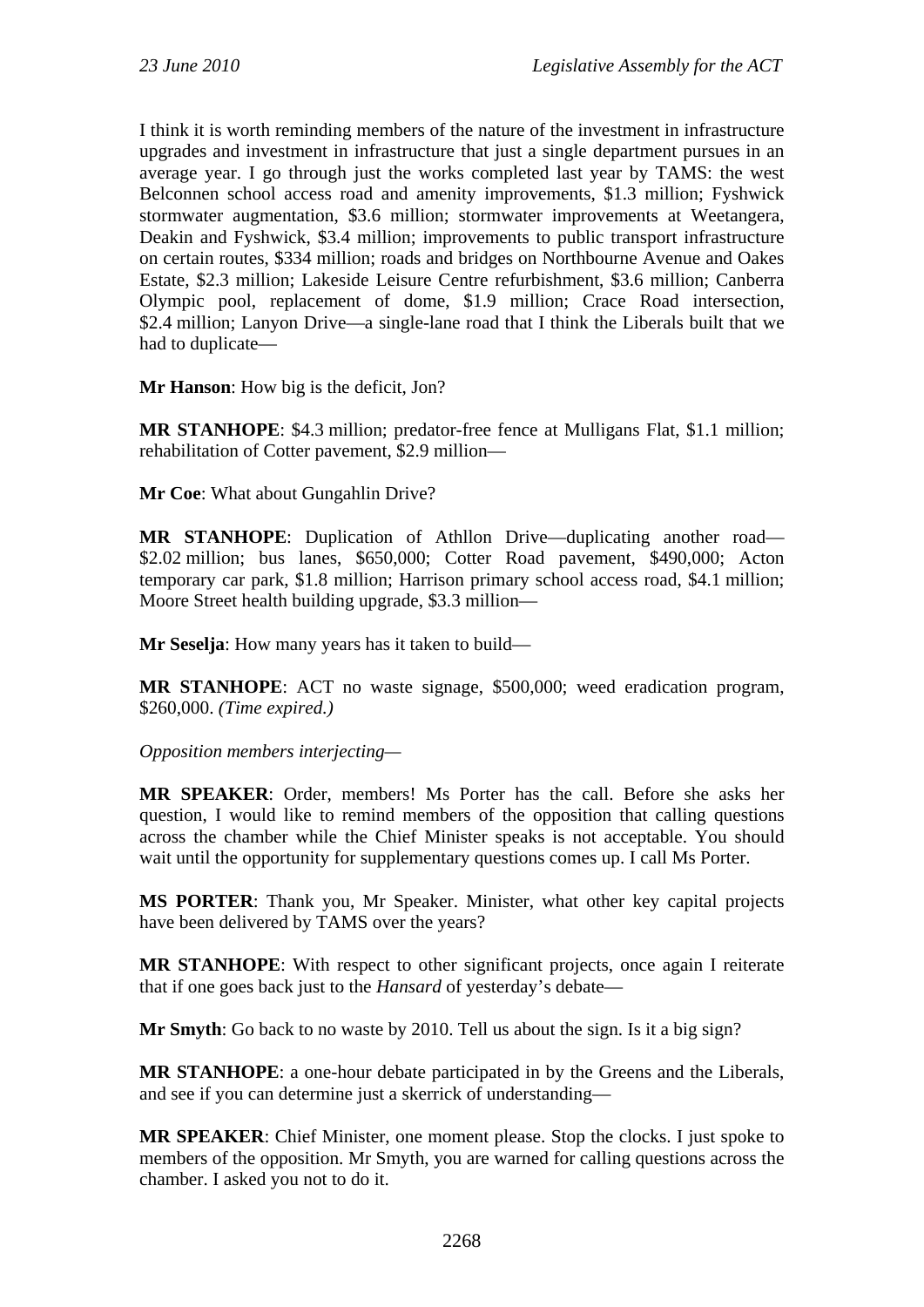**MR STANHOPE**: Suffice to say that in the previous response I went through about just half of the capital projects delivered by the Department of Territory and Municipal Services over the last financial year—just half. And I can go on and on in relation to a massive program and a massive investment that is incredibly complex in its make-up and matrix. It is in the context of all the aspects of this city, its operation and the requirements and demands of this community.

The wishy-washy contributions to a debate yesterday in relation to infrastructure showed absolutely no understanding of the nature, the complexity, the extent, the effort and the significant planning inherent in, for instance, just a stormwater management program and the need to think and plan strategically. That really is a matter of great concern to me.

In the context of a six months review or refresh of the infrastructure plan, let me just say that the ACT government invites now the Liberal Party and the Greens to submit, for the purposes of comparison, their longer term, their immediate, their five-year, their 10-year, and in the case of others their 50-year infrastructure plan for the territory, and we will discuss them all together in five months time when we begin the process. But there is the invitation now, and we look forward to your infrastructure reports and priorities as we refresh the planning which we propose.

**MR SPEAKER**: A supplementary question, Mr Coe?

**MR COE**: Minister, why does TAMS still not have an asset management plan, given that the last one expired in 2007?

**MR STANHOPE**: The Department of Territory and Municipal Services has a range of asset management plans across the full range of work for which it is responsible.

#### **Health—national health agreement**

**MR DOSZPOT**: My question is to the Minister for Health. Minister, according to the federal health agreement, the commonwealth will pay for 60 per cent of planned capital. Minister, what exactly does this mean for the ACT?

**MS GALLAGHER**: As I said at estimates, some of the details of that are yet to be determined in terms of the capital plans that we already have underway. In terms of capital contributions from the commonwealth, a proportion would come from the GST payments, or the GST money that is here, but also in addition over the longer term forward estimates once their additional growth money kicks in.

I should say that our \$1 billion plan for health redevelopment, which currently has over \$450 million already appropriated, was never planned with the thought that we would get assistance from the commonwealth or, indeed, the New South Wales government. We will be getting assistance from the commonwealth and hopefully we will get assistance from the New South Wales government as well.

**MR SPEAKER**: Supplementary, Mr Doszpot?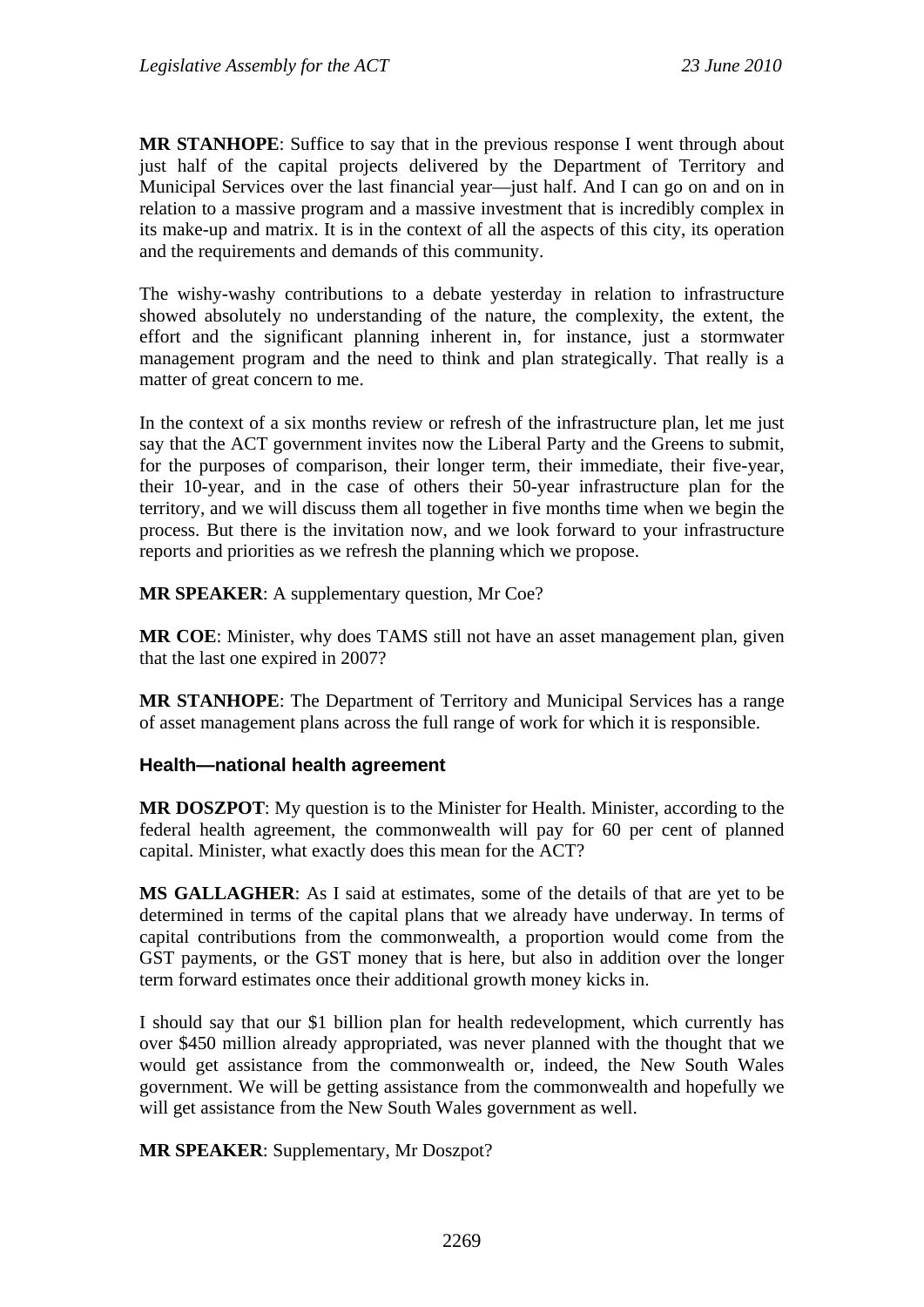**MR DOSZPOT**: Minister, if you understand or have access to the appropriate level of detail, why was your government so quick to sign up?

**MS GALLAGHER**: Again, Mr Doszpot, I do not think you were there at the time, but we did go through this, excruciatingly, at estimates. We signed up because we needed the commonwealth to come to the table and assist in the growth funding for health. If we did not, by about 2035 in the ACT 100 per cent of our budget would be taken up with the Health portfolio, which means there would be no money for education, no money for disability, no money for TAMS—no money for any other aspect of government service delivery.

With the rate that health was growing, which is around 10 per cent every year—and that is not just here in the ACT; it is right across the country—we as states and territories have been lobbying for years for the commonwealth to come and take a reasonable share of the growth costs in health. They have the revenue base from which to meet some of those costs and to take a share of those costs as they increase.

For the first time since I have been health minister, we had a commonwealth government that came and said, "Yes, we will take a share of the growth costs and we will have that uncapped." Previously, the national healthcare agreements—

**Mr Hanson**: Why have they given it to WA without signing up?

**MS GALLAGHER**: I cannot answer for WA, Mr Hanson. I am sure you have got a direct bat phone straight to the WA government and I suggest you use it and you ask them. But for the ACT—and I must say that the ACT government's decision making on this was not about whether or not this is good for the WA government—our decision making on this was whether it was right for the ACT and the ACT community. And it is right for the ACT community. Over the longer term, an additional \$250 million will come to this territory to meet some of those increases in health costs, and that growth money is uncapped.

**MR SPEAKER**: Mr Hanson, a supplementary question?

**MR HANSON**: Minister, what other elements of the deal are subject to working out the detail?

**MS GALLAGHER**: Quite a lot of them are, but it is not unexpected when you reach high level agreements—COAG is a high level decision-making body—that the detail that underpins them is yet to come. For example, how we establish our local hospital network, the make-up of it, the governance of it, and the arrangements of whether it is a legislative arrangement or not are still issues to be resolved. Those are the kinds of details that will be worked through in a very systematic and coordinated manner.

I see Mr Hanson shaking his head. I do not know why he is shaking his head. It is not that hard to understand. But the implementation phase that we are going through now, decisions are being made, implementation is occurring now, and some of that is subject to final detail and sign-off. I know you have never been in government, Mr Hanson, so you do not understand, but this is the way things are done.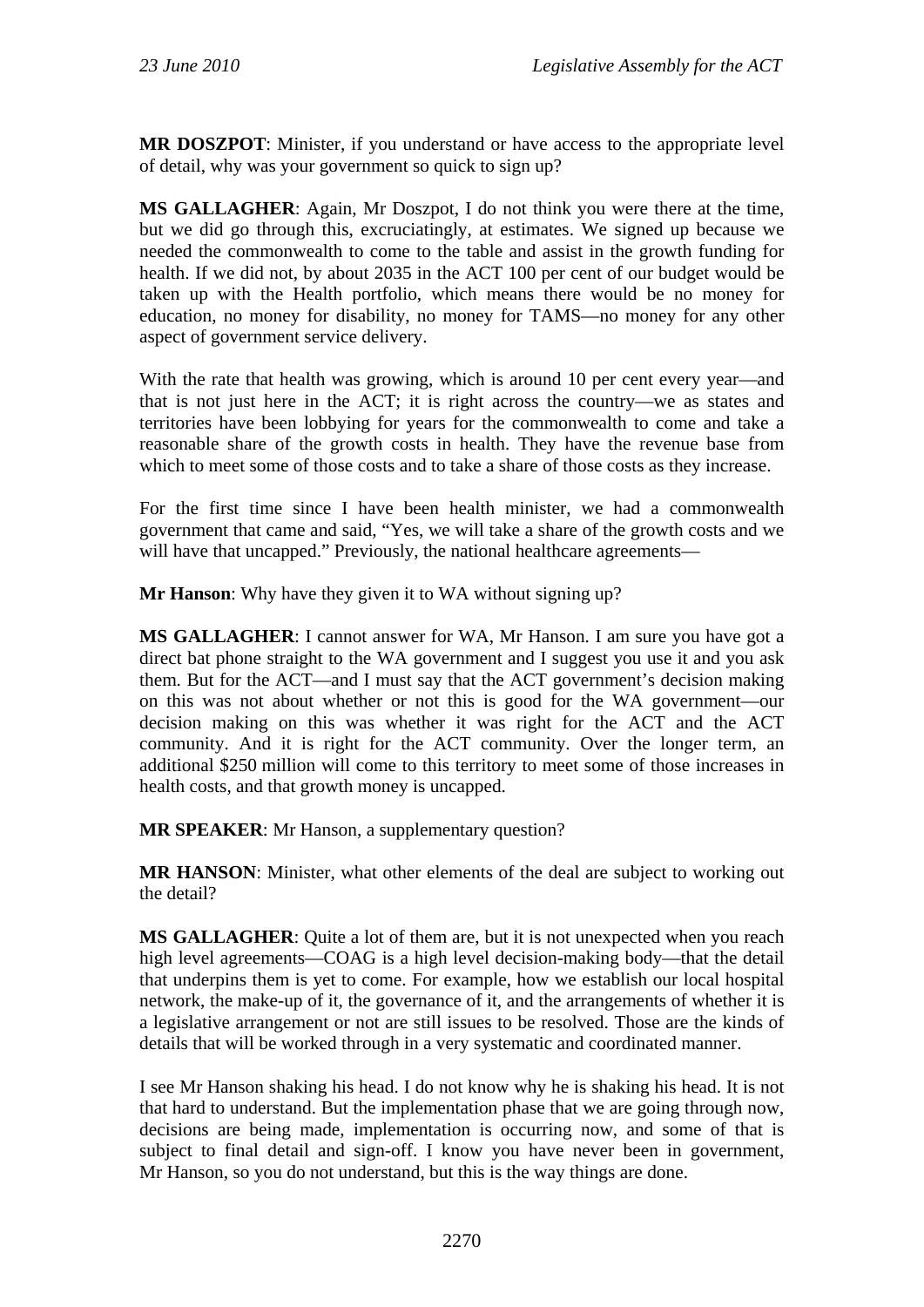**Mr Hanson**: You've never been in opposition; you don't understand.

**MS GALLAGHER**: And I do not ever intend to be in opposition.

**Mr Hanson**: Are you resigning before the next election?

**MS GALLAGHER**: If you continue to behave the way you are behaving at the moment, I have got a pretty good chance of never being in opposition. But this is the way details get worked through. Nothing is finally signed off until those final details are in place. But I hope that out of this—I genuinely hope—we have a nationally coordinated health system right across the country where we have our major government as a major player in the funding of that health system in terms of public hospitals. That has not been the case in the past. That is what needs to be welcomed out of this agreement.

**MR SPEAKER**: A supplementary, Mr Hargreaves?

**MR HARGREAVES**: Thanks very much, Mr Speaker. In the context of the conversations with the commonwealth, can the minister outline what the impact will be on the ACT as a cross-border regional trauma hospital?

**MS GALLAGHER**: I thank Mr Hargreaves for the question. We are certainly hoping down the track that we will be able to have a regional local hospital network that will encompass hospitals such as Queanbeyan, Cooma and Yass and maybe down the south coast. We know that that is where a lot of the work that comes to the Canberra Hospital comes from. It makes sense to have a cluster of hospitals, smaller district hospitals, with a regional tertiary referral hospital. In the first instance we have said no to forming our local hospital network along those lines. That really is because we do not want to delay our local hospital network. The details of having a regional local hospital network are quite complex.

**Mr Hanson**: Take your time.

**MS GALLAGHER**: Again, I hear Mr Hanson scoffing. I simply put that down to the fact that he does not understand because he has never actually had to do anything difficult in his life or understand difficult concepts. For example, a nurse in Queanbeyan—

*Members interjecting—* 

**MR SPEAKER**: Order, members!

**MS GALLAGHER**: There goes that glass jaw again. I get it every time. For example, some of the difficulties presented are around the practical application of jurisdictional boundaries.

*Mr Coe interjecting—* 

**MR SPEAKER**: Mr Coe!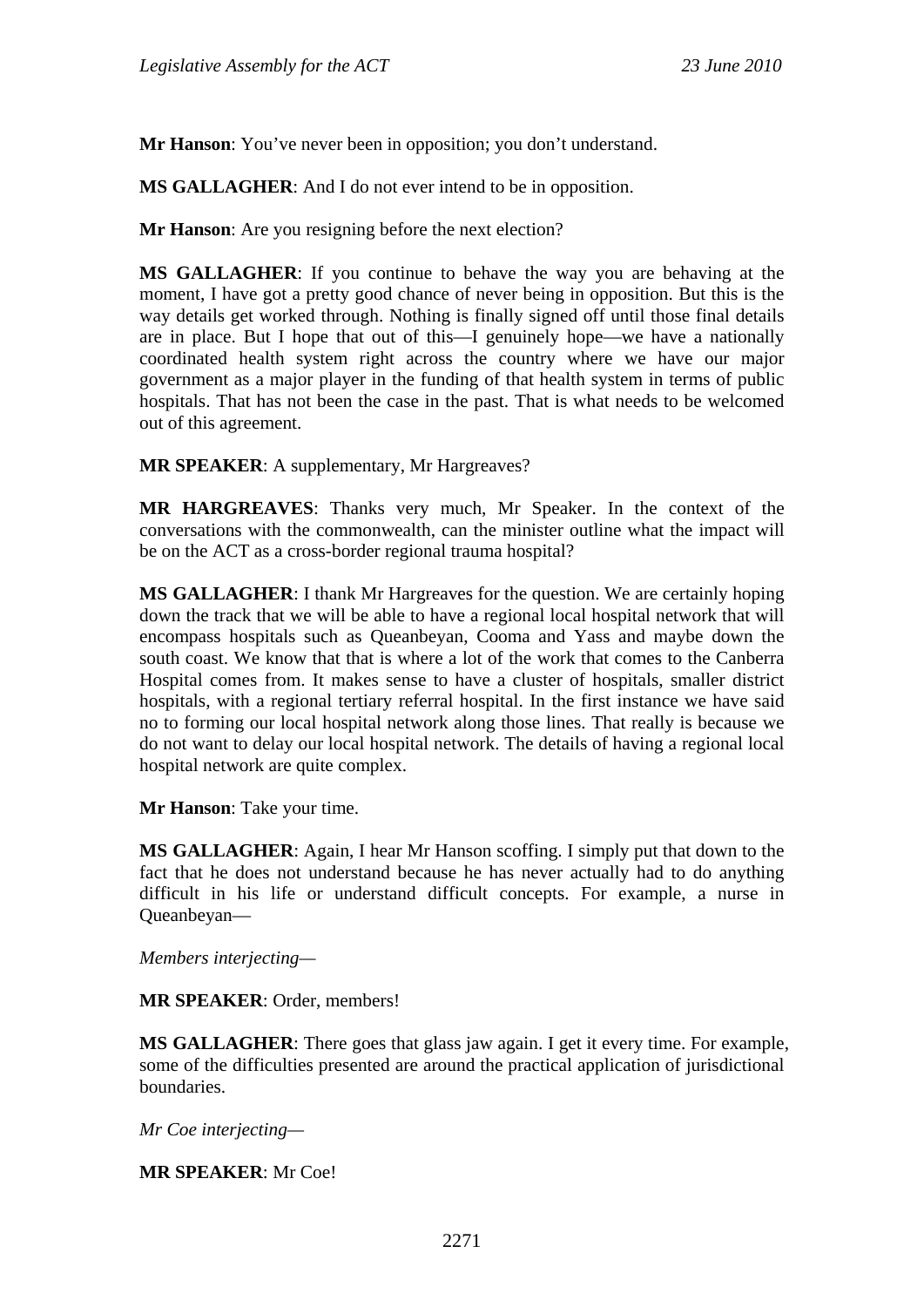**MS GALLAGHER**: The fact is that nurses employed in Queanbeyan are nurses employed by the New South Wales government under different industrial agreements—

*Mr Hargreaves interjecting—* 

**MR SPEAKER**: Mr Hargreaves!

**MS GALLAGHER**: than what operates in the ACT. You cannot just go, "Oh well, whatever. Let's just put all that in the mix and have one network." There is more detail to work through.

## **Health—national health agreement**

**MR COE**: My question is to the Minister for Health. Minister, what is the status of the Calvary negotiations and how will the national health agreement affect the current or proposed Calvary arrangements?

**MS GALLAGHER**: The current negotiations are current and ongoing.

**Mr Hanson**: Was that difficult, Katy?

**MR SPEAKER**: Thank you, Mr Hanson.

**MS GALLAGHER**: They are difficult negotiations, which is why you are not at the table again. It must be a bit of a pattern here: anything difficult—no Jeremy.

**Mr Hanson**: The Chief Minister wants me to ring his Chief Police Officer and have direct negotiations on RDT with the Chief Police Officer.

**MR SPEAKER**: Order! Stop the clocks, thank you. Mr Hanson, you are now warned for throwing questions across the chamber consistently as well.

**MS GALLAGHER**: The negotiations with the Little Company of Mary are ongoing. In terms of the local hospital network, regardless of the ownership arrangements or the future ownership arrangements for Calvary, under the local hospital network Calvary Public Hospital would form one of the hospitals under that network and would be represented on the governing council. That is the requirement of the agreement; it is something that the Little Company of Mary are comfortable with and something that we are very happy to work towards. In fact, it was the direction we were going anyway. We already have a series of networks in place between those two hospitals. We think we can better delineate the work between those two hospitals, and that will be very much a part of the job of the local hospital network and its chief executive and governing council.

**MR SPEAKER**: Mr Coe, a supplementary question?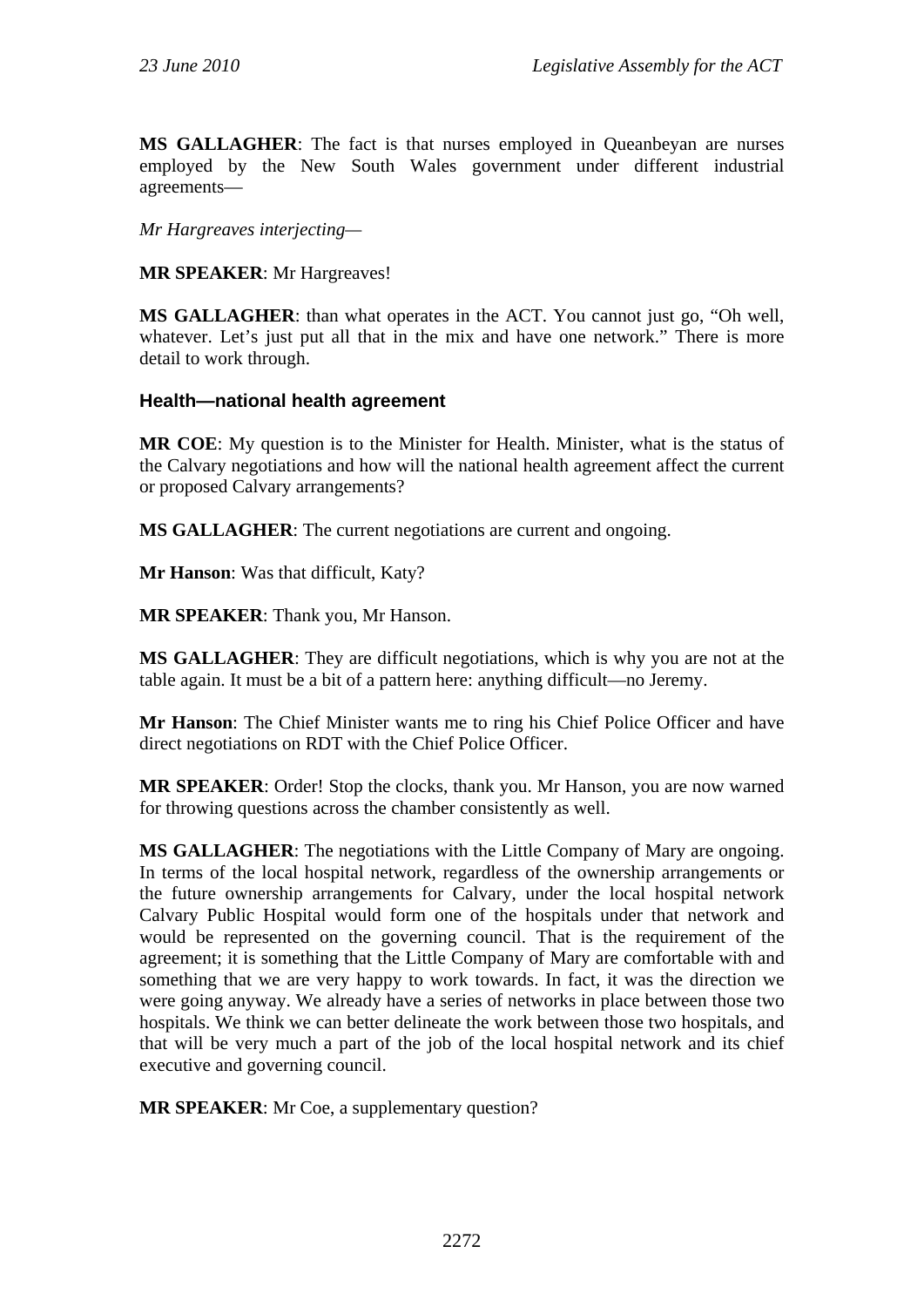**MR COE**: Yes, Mr Speaker. Minister, will you delay the Calvary deal until such time as the planned capital element of the national health reform is resolved and made clear to the community?

**MS GALLAGHER**: No; in fact, the opposite. We are trying to make sure that we can finalise any outcome with Calvary as soon as possible. It is disruptive, I think, for staff to have these negotiations continue for much longer. Little Company of Mary want to see it finalised as soon as possible. In fact, a date I have seen was to have it finalised by November. I do not know if that is achievable.

There is not any reason to delay it around the capital component. We will need to spend the money on Calvary—and we have been spending the money on Calvary with the new intensive care unit just opening up there—regardless of how the capital component of the national health care agreement rolls out.

**MR SPEAKER**: Supplementary, Mr Hanson?

**MR HANSON**: Thank you, Mr Speaker. Minister, have you conducted revised modelling on the Calvary purchase on the basis of 60 per cent of capital funding being provided by the commonwealth?

**MS GALLAGHER**: No, we have not, and it does not alter the fact, because the requirements of the money that we would need to invest in Calvary still make it a very expensive deal for the ACT and a very expensive deal for our bottom line.

**MS BRESNAN**: A supplementary.

**MR SPEAKER**: Yes, Ms Bresnan.

**MS BRESNAN**: Thank you, Mr Speaker. Minister, under the new arrangements with Calvary or Little Company of Mary, will staff at Calvary continue to be employed by the ACT government?

**MS GALLAGHER**: Yes. That is the bottom line for the government. There are mixed views on that around the negotiating table, but certainly, for us, that is our bottom line.

## **ACTION bus service—complaints**

**MS BRESNAN**: My question is for the Minister for Transport and is about the customer complaints concerning ACTION. Minister, the Greens recently wrote to you about ACTION's failure to respond to complaints in an appropriate and timely manner, and you replied that new procedures are in place to ensure this no longer occurs. We also passed on complaints about route 10 to Aranda failing to operate as scheduled, and you indicated that you had asked ACTION to ensure that this route operates according to schedule. Minister, what new procedures are in place to ensure customers receive appropriate and timely responses to inquiries, and why were such procedures not in place to begin with?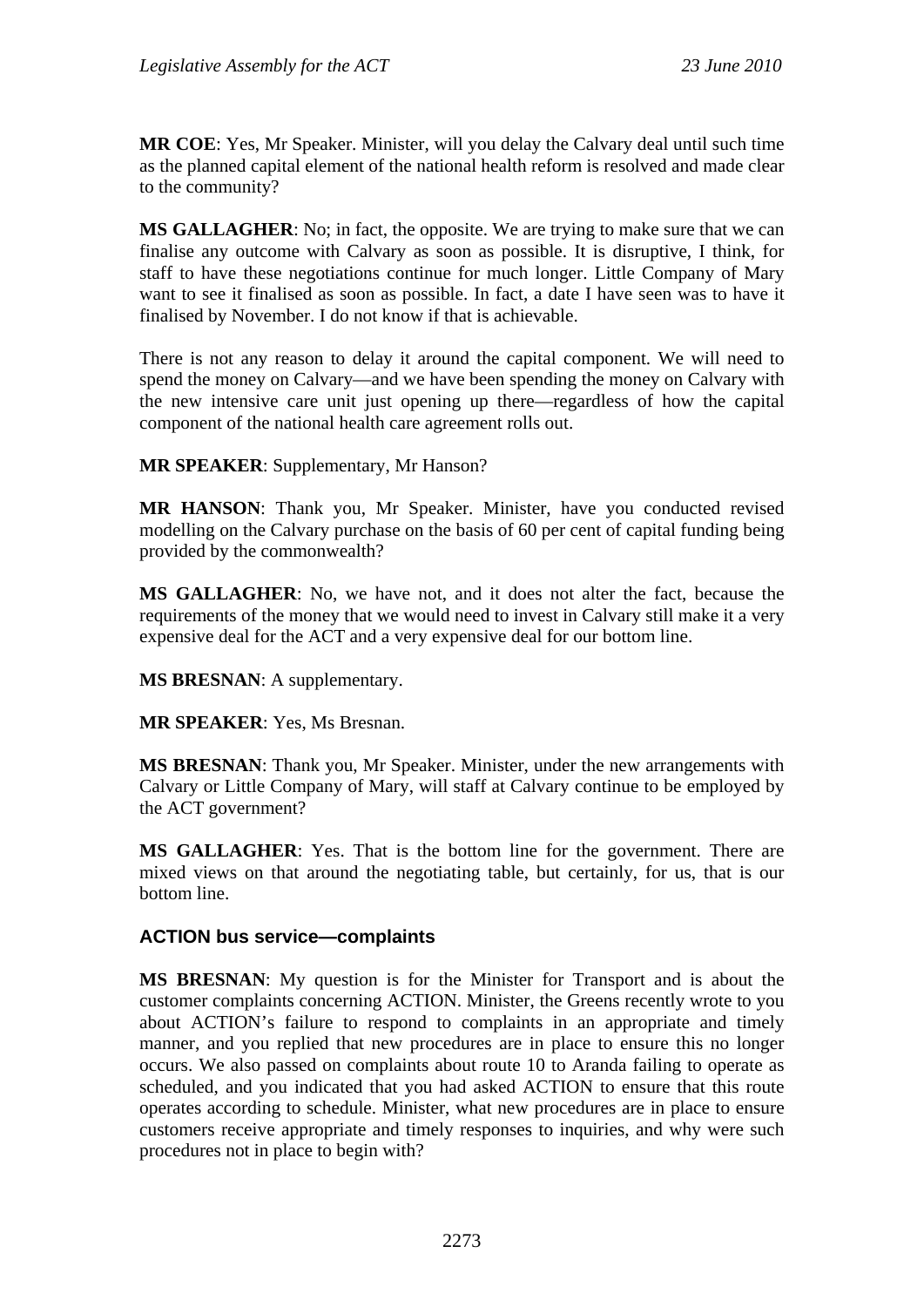**MR STANHOPE**: I thank Ms Bresnan for the question. In the context of the new procedures and issues, I think it best if I take the question on notice, which I am happy to do, and provide a full answer.

**MR SPEAKER**: Ms Bresnan, a supplementary?

**MS BRESNAN**: Thank you, Mr Speaker. Minister, does the government collect data on the number of occasions a bus either fails to show up or drives past a stop due to overcrowding, and, if so, is the government willing to provide this data to the Assembly?

**MR STANHOPE**: I will take the first part of the question on notice, Mr Speaker, and certainly if the data is available I am more than happy to make it available.

**MR SPEAKER**: A supplementary, Ms Hunter?

**MS HUNTER**: Yes, Mr Speaker. Minister, where an individual is entirely reliant upon public transport, what support or recourse does the government offer when the failure of a service to even show up causes them to miss appointments or be late for work?

**MR STANHOPE**: I thank Ms Hunter for the question. Indeed, I do receive representations from time to time—and certainly, of course, from ACTION—in relation to those instances that we are all aware of where, for one reason or another, a scheduled service simply does not operate. I think members would understand in those circumstances that invariably it is not possible to provide forewarning or notice to those that might be waiting for that particular service of its non-operation. It is an enormous frustration. I can understand why people would be frustrated and quite angry. It is of particular concern to me where children are affected by the non-arrival or the non-operation of a particular service.

There is, of course, almost always a legitimate reason for the non-arrival or the non-operation of a service—either a bus or a number of buses broke down and were non-serviceable; drivers, particularly if it was an early scheduled meeting, gave late notice of illness and non-attendance; or there was an inability by ACTION to provide a driver for all services. It does need to be understood and accepted that there will almost invariably, or more often than not, be a very good reason why a service does not operate. But that does not belie the fact that it is an enormous inconvenience and is always to be regretted.

In the context of all of those occasions where representations have been made to me, where I have received letters or complaints, I have to say I have always been impressed by the responsiveness of ACTION in the context of its willingness to acknowledge the failing and its willingness to unreservedly apologise and express regret at the non-arrival of a service. It is an issue, and I am more than happy to pursue those aspects that I cannot respond to today.

**MR COE**: A supplementary question, Mr Speaker.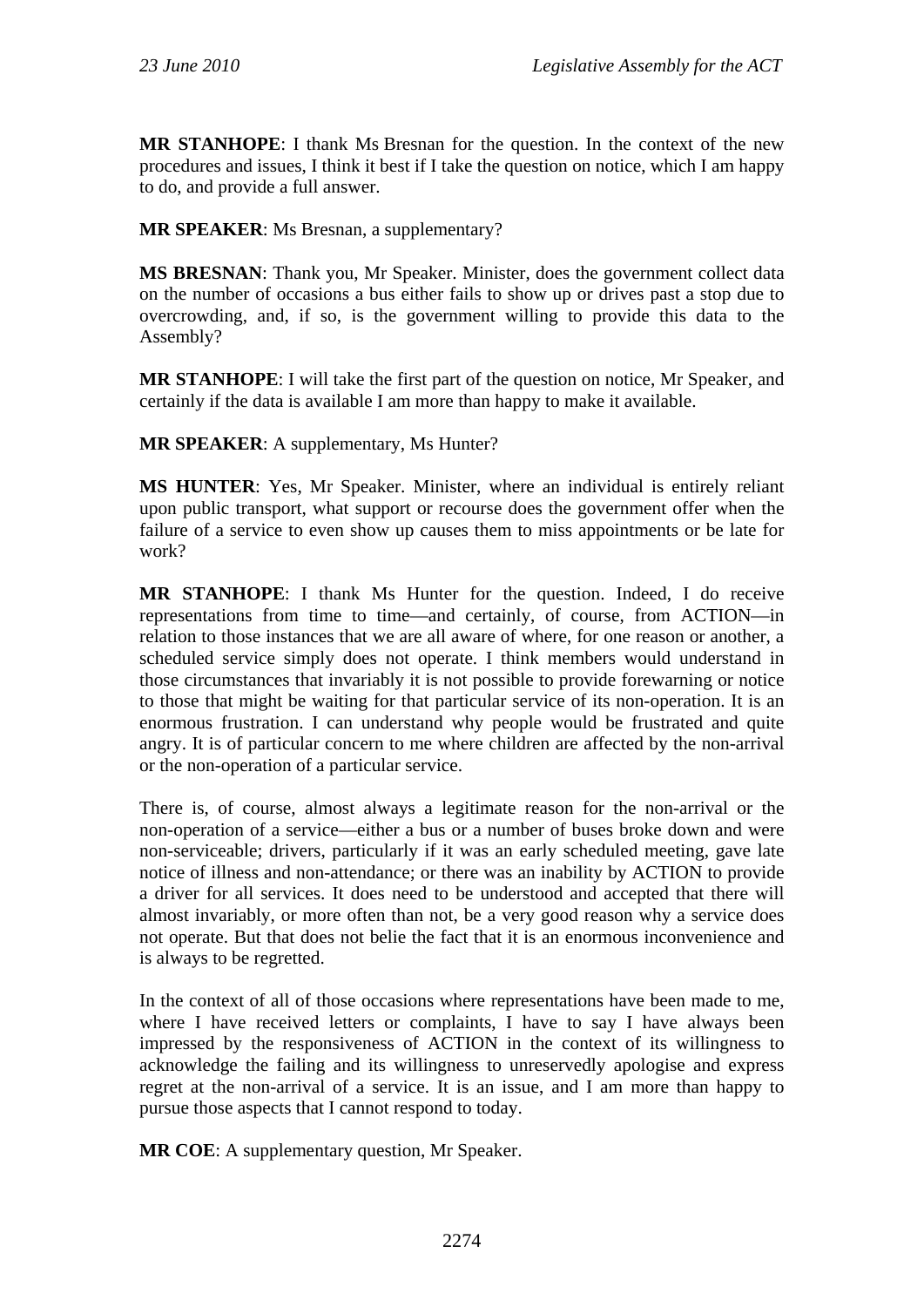### **MR SPEAKER**: Yes, Mr Coe.

**MR COE**: Chief Minister, what arrangements has ACTION entered into with Deane's Transit Group or other operators to act as a contingency for Friday's strike?

**MR STANHOPE**: Certainly, as members would be aware, the Transport Workers Union have given an indication over the last couple of days that they propose to pursue industrial action on Friday in pursuance of a position that they have taken in relation to current negotiations around an agreement. That is a matter of enormous regret for the government. I am not participating in the negotiations. I am remaining informed, in the context of both steps and responses.

Certainly, ACTION is looking at all measures that it might appropriately take to ameliorate the disruption that the lack of service or industrial action will cause. In the context of that, that is part and parcel of the negotiations and the response and responsiveness. But at the end of the day, if there are no drivers, if there are no alternatives, I think it is not particularly helpful for me to give a blow-by-blow response to what it is that ACTION may be doing as part and parcel of negotiation or a response to industrial action.

Certainly, Mr Coe, I can give you an assurance that ACTION is actively inquiring. Indeed, I understand that they have inquired about the possibility of services being provided by Deane's, but my advice and understanding is that that is not likely to be particularly likely or possible. But ACTION is pursuing every possible reasonable avenue in seeking to minimise the disruption—most particularly, of course, in urging the TWU to reconsider its position and to return to the table and negotiate appropriate outcomes.

## **Economy—outlook**

**MR SMYTH**: My question is to the Treasurer. Treasurer, on 13 May this year, following the release of the Chamber of Commerce and Industry's business expectations survey, it was said:

The ACT's economic future remains precarious.

Treasurer, do you agree with this statement about the nature of the ACT's economy?

**MS GALLAGHER**: From my understanding of the point the chamber were making, there is concern around the next couple of years, particularly about the intentions of the commonwealth government. I think if you look at our budget and some of the risks we highlight in the budget papers, you will see that, yes, there are risks not only to our budget but potentially to our economy as well.

**MR SPEAKER:** Mr Smyth, a supplementary question?

**MR SMYTH**: Thank you, Mr Speaker. Madam Treasurer, the Chief Minister actually made that comment. If you believe that it is precarious, why did you say, in your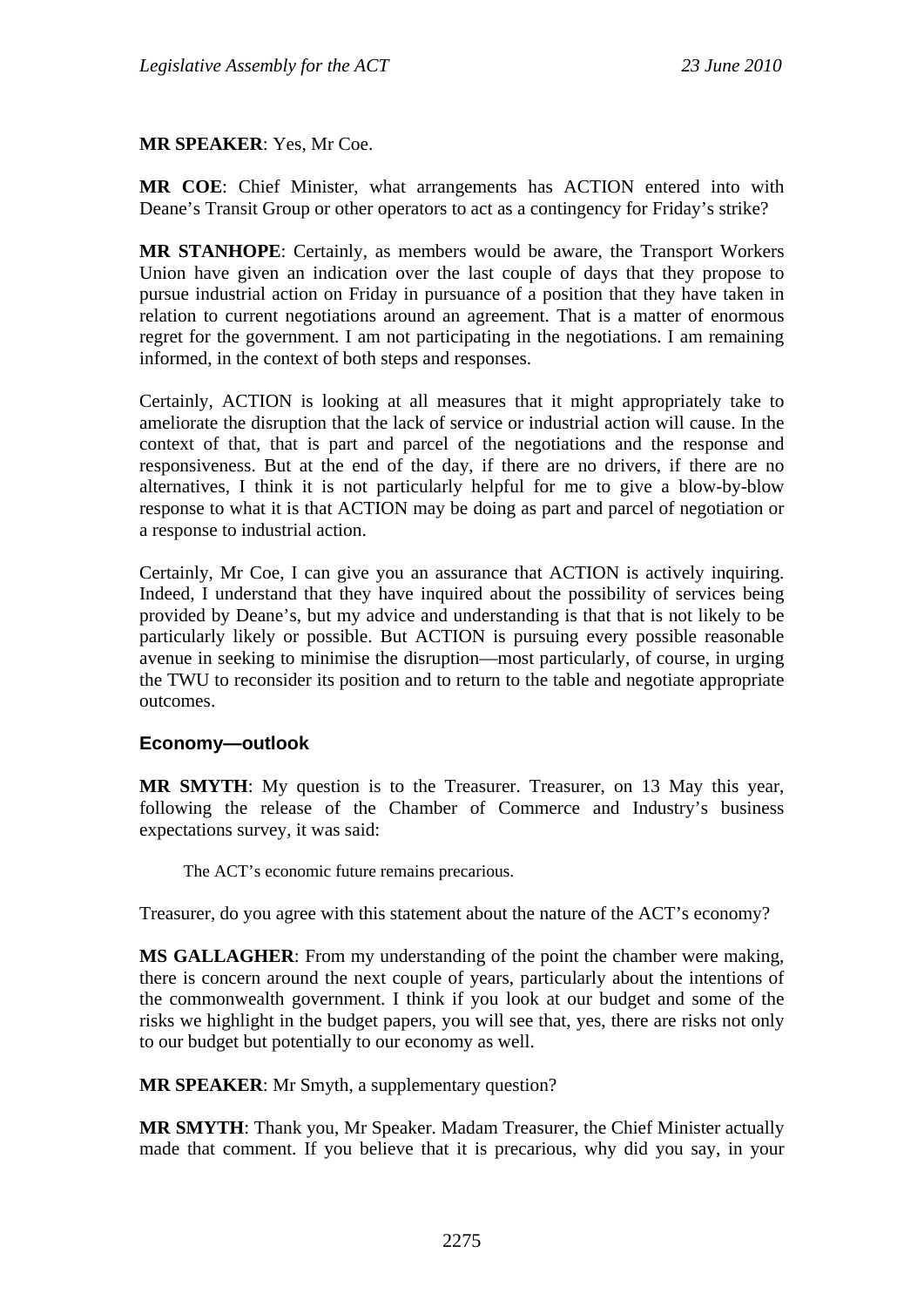budget speech on 4 May 2010, "We expect to maintain the momentum of our local economy"?

**Mr Stanhope**: The strongest economy in Australia.

**Mrs Dunne**: So why did you say it was precarious?

**MR SPEAKER**: Order! The Treasurer has the floor.

**Mr Stanhope**: I said the budget position remains precarious; the economy is strong.

**Mrs Dunne**: They didn't proofread that one either.

**MR SPEAKER**: Order! The Treasurer has the floor.

**MS GALLAGHER**: I understand what the Chief Minister was saying. The comments I made around seeking to maintain the momentum of the economy are clearly outlined in the budget that we put together. We put together a budget that, whilst it does have a number of deficits across the forward years, keeps allowing for growth in our services and investment in areas where we can support growth in the economy, and that is largely through our capital works program.

I am not sure what you do not understand here. We will do what we can to support growth in the economy, and there are things we can do to support growth in the economy. But there are risks to the economy and risks to our budget over the short term. I think that all economic analysts would agree with that—as far as I have read, anyway.

# **Children and young people—engagement**

**MS PORTER**: My question is to the Minister for Children and Young People. Minister, could you please inform the Assembly of what the government is doing to engage young people in the ACT?

**MS BURCH**: As Minister for Children and Young People, I am pleased to inform the Assembly that the government has a strong commitment to engaging children and young people in participation and involvement at both a government and community level. This is in line with the commitments made in the Canberra social plan to invest in children and young people and increase education participation, engagement and achievement of children and young people.

The children and young people of today are the future of our community, and engaging with them and hearing their views is a critical part of planning for the future. We have recognised this by implementing a new five-year policy platform for young people with the launch of the ACT young people's plan. We engage with children in many ways. Most recently, for the children's plan over 850 children, families and professionals who work with children were consulted to find out what they thought would make Canberra a child-friendly city. Of the 850, 725 were responses of children.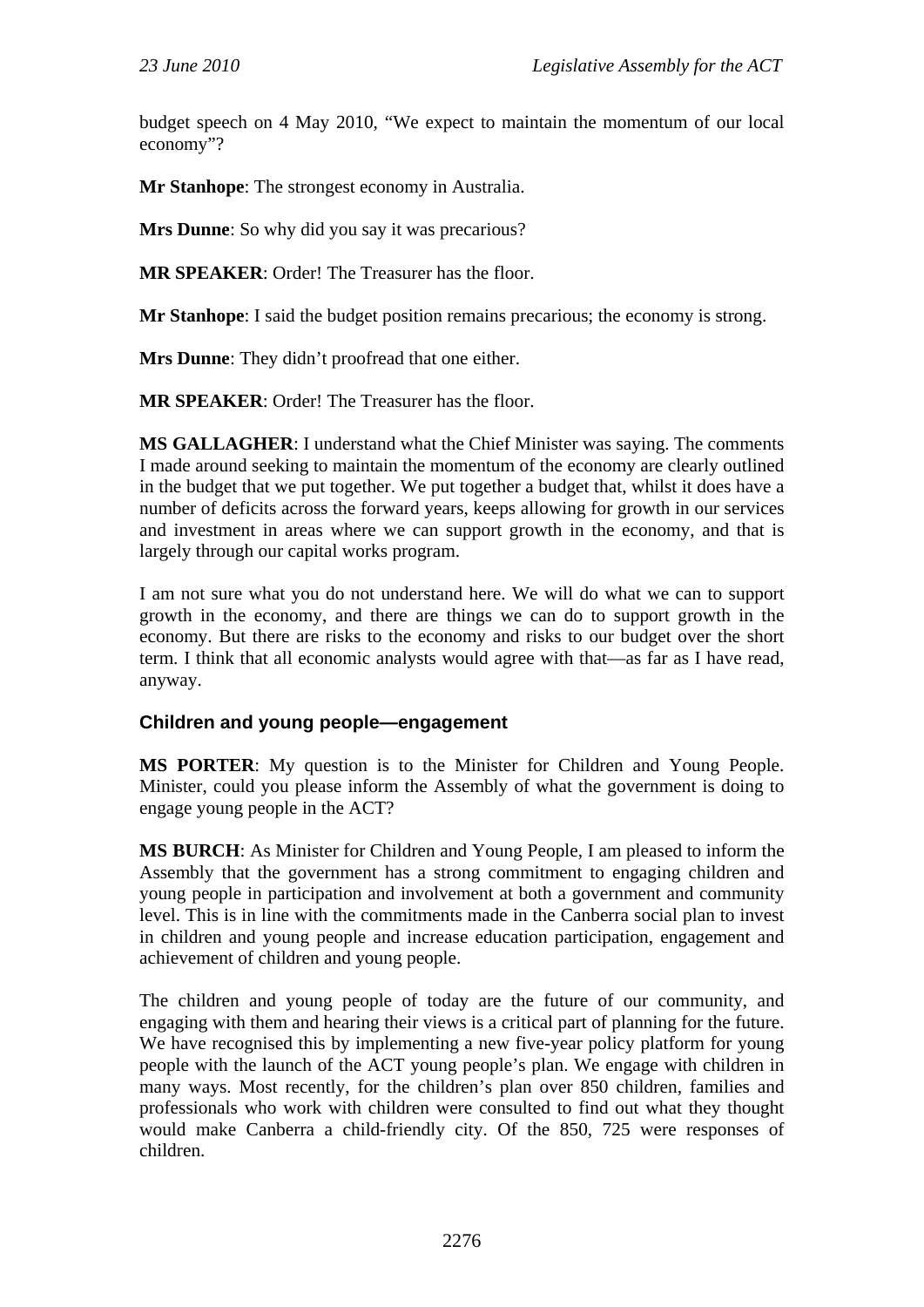The young people's plan was also developed in close consultation with young people, the community and youth services. The ideas and opinions of young people expressed in over 400 surveys and submissions and 10 forums shaped the development of the young people's plan. We know from listening to young people what they value, the issues they are interested in and what concerns them. Five key priority areas were identified: health, wellbeing and support; families and communities; participation and access; transitions and pathways; and environment and sustainability.

Since 2002, the government has regularly engaged with children and young people through the Youth InterACT strategy. The Youth InterACT strategy encourages them to have their say about youth issues in Canberra and to be actively involved in their communities and with government.

The Youth Advisory Council consists of up to 15 young people aged 12 to 25 from diverse backgrounds. The council's role is to provide me with direct advice on matters pertaining to young people. Over the last 12 months the council has held a number of forums and shortly, on 27 July, it will be holding a forum on youth homelessness.

A measure of success of this government's engagement with children and young people is true youth participation, and this government recognises the importance of engaging children and young people. As Minister for Children and Young People, I thank the children and youth of the ACT for their active participation, interest and engagement in the ongoing development of the ACT community.

**MR SPEAKER**: A supplementary, Ms Porter?

**MS PORTER**: Minister, you launched the children's plan last Friday. Can you please advise the Assembly on key elements of the plan and how it will benefit young Canberrans?

**MS BURCH**: I thank Ms Porter for her question. Indeed, last year we started the process of consulting with children, families and the community to ensure the plan remains relevant and current and taking into consideration best practice and the latest research. Last week I launched a revised and updated children's plan based on this work.

Children were at the centre of the launch and are at the centre of the plan. The revised plan identifies six building blocks required to build a child-friendly city. The first building block provides for the opportunity for children to influence decisions about their lives, their communities and to actively participate.

At the launch, we heard some of the children's ideas about what was important to them, such as clean and safe parks to play and walk and keeping connected to family and friends. Children have important things to say, and the plan promotes children's active and ongoing age-appropriate participation in matters that affect their lives.

**MR SPEAKER**: A supplementary, Mr Doszpot?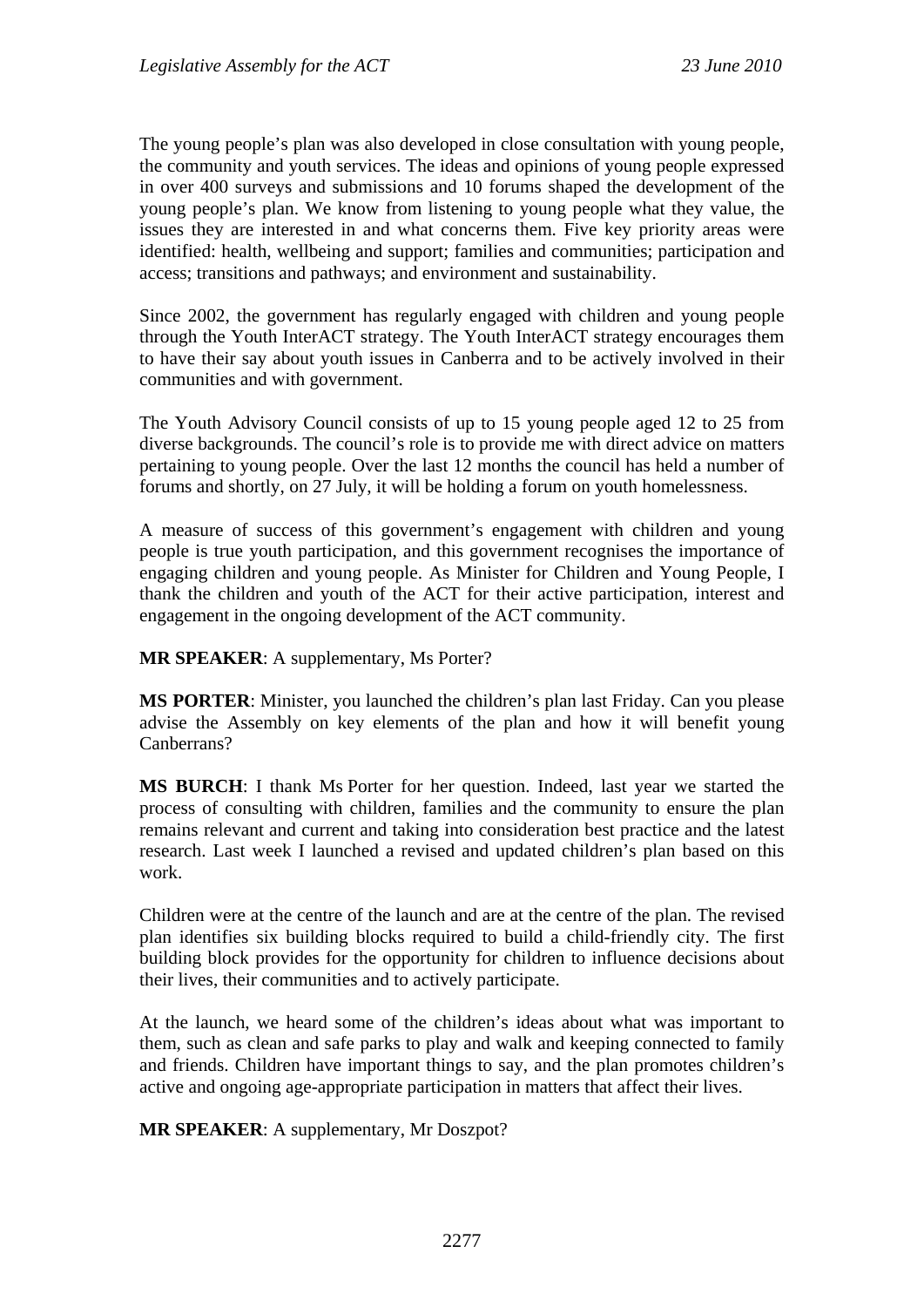**MR DOSZPOT**: Minister, how can you possibly spin this rhetoric when the young people in the Shepherd Centre and Noah's Ark have been asking for your assistance? Where is the consultation and how will you help young people, as you have just waxed lyrical on?

**MS BURCH**: This morning I spoke about how the department has had ongoing discussions with the Shepherd Centre and how we discussed with them that the early intervention and education program was not under the national disability agreement. I also spoke this morning and told Mr Doszpot that Disability ACT had advised the Shepherd Centre that they would consider funding for programs that provided family support or respite care. The centre was invited to provide a more detailed request. We are waiting to respond. We are waiting to hear from the Shepherd Centre so that we can respond.

Therapy ACT provides early interventions for children up to eight years where there is a hearing impairment, and we provide a range of services to other organisations in the deaf community.

**MR HARGREAVES**: A supplementary?

**MR SPEAKER**: Yes, Mr Hargreaves.

**MR HARGREAVES**: Thanks, Mr Speaker. Minister, in relation to the work that the government has been doing on linking the children's plan to the young people's plan, can you please provide the Assembly with some more detail on this?

**MS BURCH**: I thank Mr Hargreaves for his question. The ACT young people's plan 2009-14 has a close alignment with the ACT children's plan, in recognition that the needs and interests of children and young people overlap. This will ensure smoother life transitions and more comprehensive links between government and community. Both plans are overseen by a whole-of-government children and young people's task force. Previously, only the ACT children's plan was overseen by a government committee, and the creation of a task force is seen as a positive and strategic direction to ensure that all government agencies are prioritising children and young people.

The task force oversees the implementation of both plans and provides strategic leadership and coordination and drives the implementation of both the children's and young people's plans. Children and young people have told us that they are concerned about issues such as the environment, safety, the community, health and wellbeing. This emphasises that both children and young people see, hear and feel the same things about our community and the world in which they live.

One of the issues we will address is the area of transitions for those aged 10 to 12. I am pleased to indicate that there are a number of steps already in place, including the youth connections transition program through the Department of Disability, Housing and Community Services, where vulnerable students in primary school are identified and supported in their first three months of high school. So the alignment of the plans is already having a positive impact on children and young people, and will continue to have a positive impact over the next five years.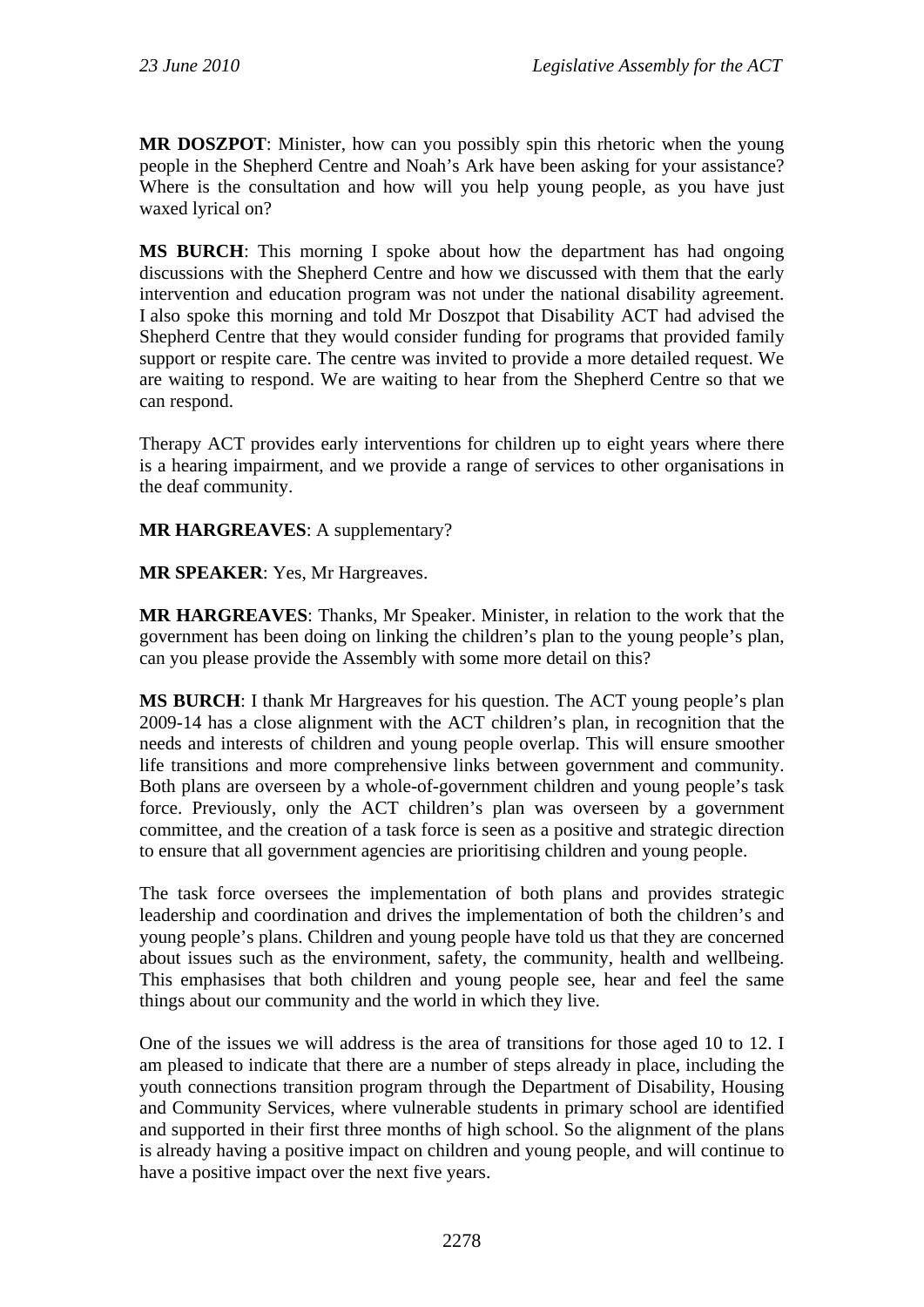**Mr Stanhope**: I ask that all further questions be placed on the notice paper.

# **Supplementary answers to questions without notice Planning—development plans**

**MR BARR**: Yesterday in question time Ms Le Couteur asked how ACTPLA would deal with the development application for a development which is inconsistent with the objectives of a zone as described in the territory plan but is an allowable assessable development within that zone.

ACTPLA have advised that the territory plan describes the objectives of a zone. For instance, the zone objectives for the zone CZ4, a local centre zone, are to provide for convenience retailing and other accessible convenience shopping and community and business services to meet the daily needs of local residents; to provide opportunities for business investment and local employment; to ensure the mix of uses is appropriate to this level of commercial hierarchy and enables centres to adapt to change in social and economic circumstances; to maintain and enhance local, residential and environmental amenity through appropriate and sustainable urban design; and to promote the establishment of a cultural and community identity that is representative of and appropriate to the place.

The territory plan lists permissible uses within a zone. I take it, Madam Assistant Speaker, that this is what you meant when you referred to allowable assessable developments. For instance, permissible uses within the CZ4 local centre zone include car park, consolidation, demolition, guest house, indoor entertainment facility, indoor recreation facility, industrial trades, light industry, minor use, parkway and pedestrian plaza, restaurant, recyclable materials collection, service station or shop.

A development application for a lease variation—that is, for an expansion of the uses for a particular lease—is assessed by ACTPLA under section 120 of the act including considering representations received, the suitability of the site and the objectives of the zone.

Madam Assistant Speaker, your question assumed that the only basis for refusing a development application would be that it conflicts with the objectives of the zone and your question assumed that the only conflict could arise if there were indeed conflict between the objectives of a zone and permissible uses in a zone. ACTPLA advised this is not the case. ACTPLA can consider representations received as well as the suitability of the site within the zone when assessing a development application for a lease variation.

Whilst I would seek to avoid commenting on a particular application, I will say that in relation to the matter which I believe you are alluding to—the assessment that ACTPLA is currently undertaking—were such a lease variation to be approved, any change of use that changes the building class or substantial building works would then still require a further development approval. In your supplementary question, Madam Assistant Speaker, you asked how ACTPLA can assess the impact of a lease purpose change proposal when the descriptions are so broad.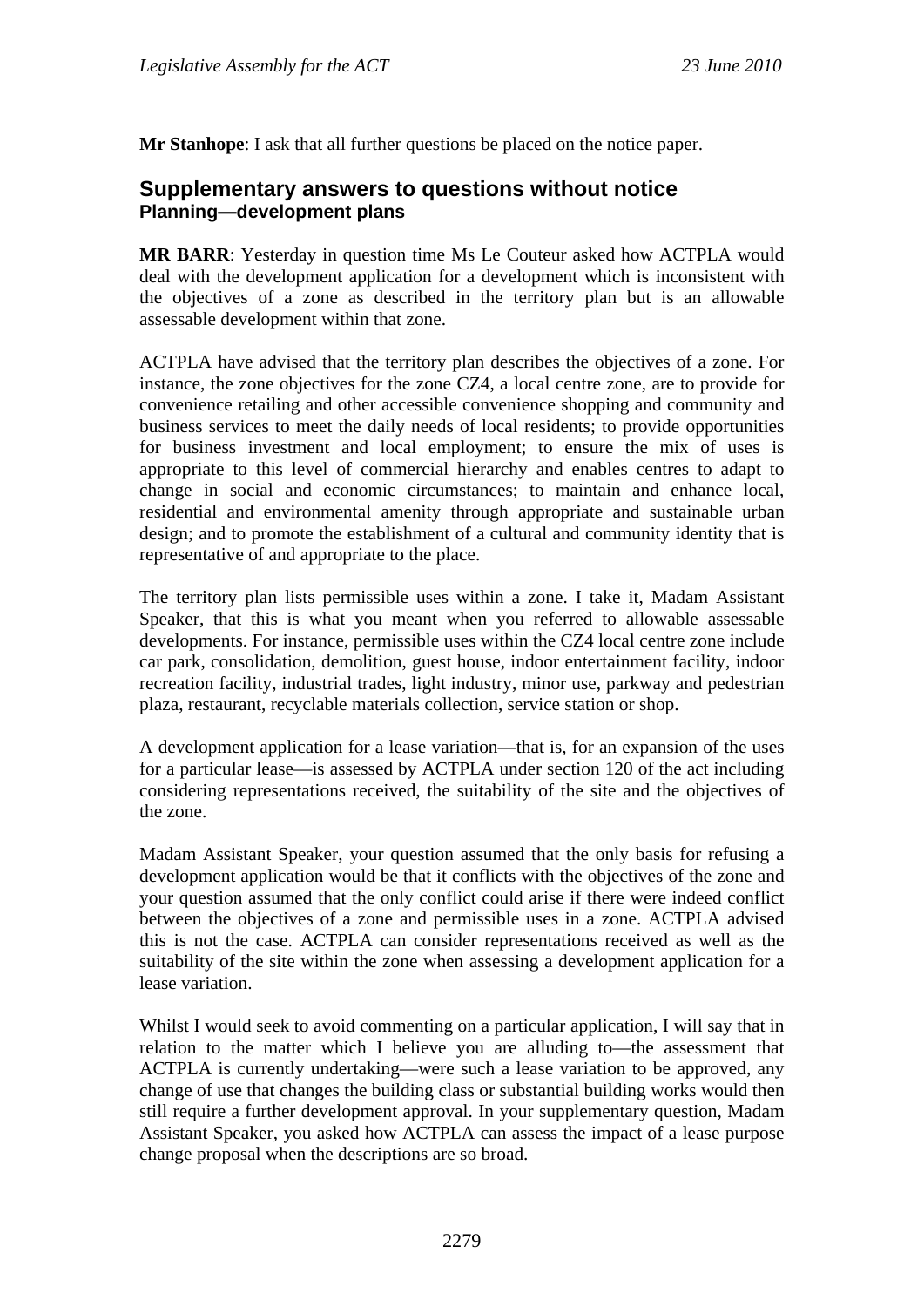ACTPLA advises that zone objectives are necessarily broad. A planning system that attempted to list all possible developments in a zone would be unworkable; so definitions tend to categorise uses. By necessity, policies within a planning system are represented by broad objectives which are then clarified in subordinate policies and guidelines sometimes using examples. I think that we are all familiar with that in the legislative process.

Where an applicant chooses not to restrict the use for which a variation is sought, ACTPLA will consider the full range of uses that could be accommodated and that are likely to have the highest level of impact on, for example, noise, traffic, parking and residential amenity to name but a few. So the variation is assessed as if it will have the most impact possible under the use.

I think this is sensible, Madam Assistant Speaker, because it then provides the maximum protection for residents. In making a decision, ACTPLA may either refuse the application, approve the application or approve the application with restrictions on the use, but this requires a comprehensive assessment and analysis of available information and advice from relevant government agencies.

I hope that clarifies the matter somewhat, Madam Assistant Speaker. I am, of course, happy to provide further information should you require further clarification but I think that does go to address the technical aspects of the question you raised yesterday.

# **Personal explanation**

**MS BURCH** (Brindabella—Minister for Disability, Housing and Community Services, Minister for Children and Young People, Minister for Ageing, Minister for Multicultural Affairs and Minister for Women): Madam Assistant Speaker, I seek leave to correct the—

**Mr Corbell**: I am sorry to interrupt, Madam Assistant Speaker, but I raise a point of order. There is far too much audible conversation in the chamber. Could you please ask members to quieten down? I cannot hear the members that are speaking.

**MADAM ASSISTANT SPEAKER** (Ms Le Couteur): Members, Mr Corbell could be right. Ms Burch, please continue.

**MS BURCH**: Thank you, Madam Assistant Speaker. I seek leave to correct the record regarding allegations put forward by Mr Smyth and others earlier today that I misled the Assembly in responding to Mr Doszpot's motion. Let me be very clear that I have not misled the Assembly. Mr Smyth, indeed, has misled the Assembly—

**MADAM ASSISTANT SPEAKER**: Ms Burch, I understand you need to seek leave to make your statement.

**MS BURCH**: Can I seek leave?

**Mr Smyth**: Sorry, is this under standing order 46?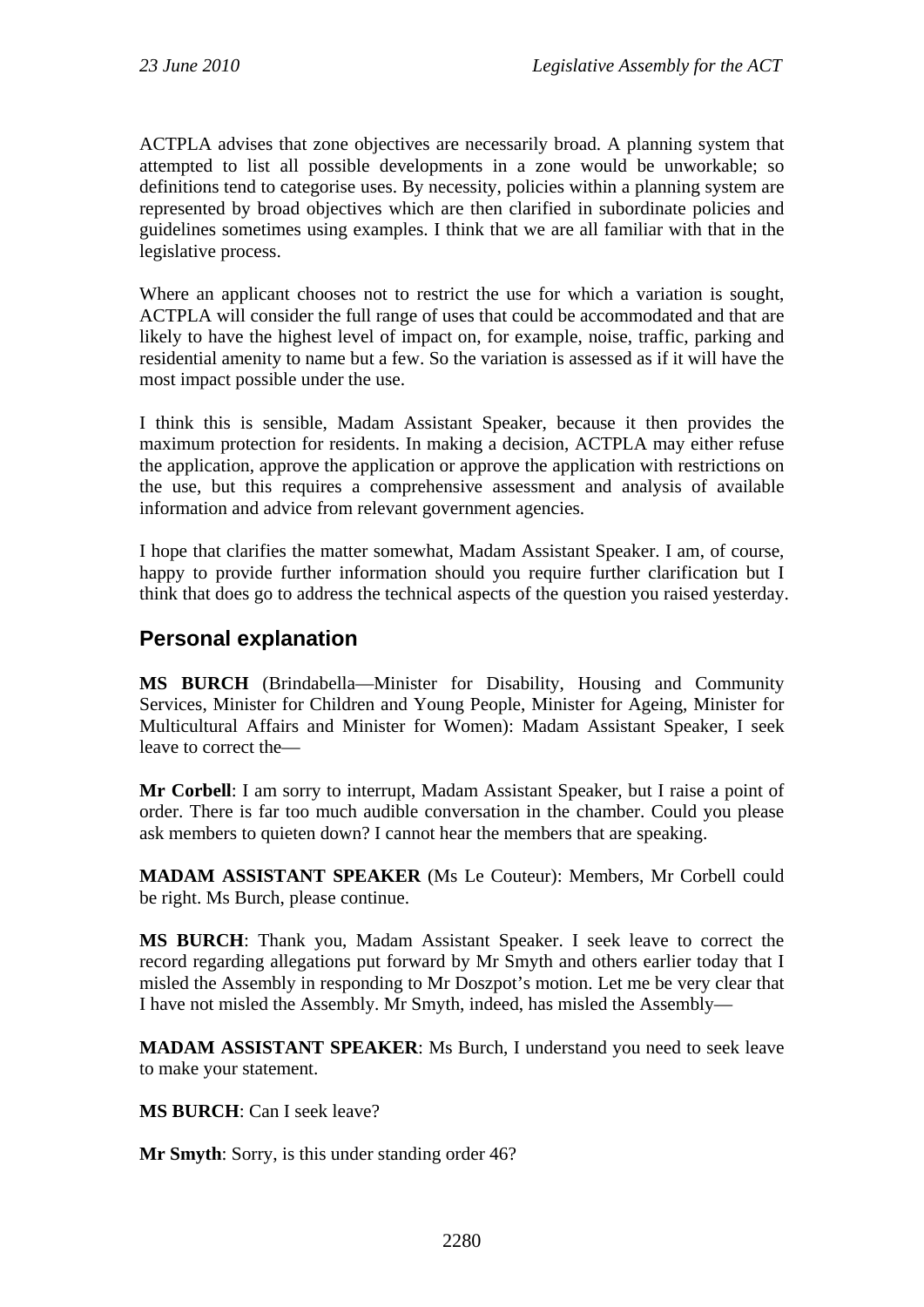**MS BURCH**: I seek leave under standing order 46.

### **MADAM ASSISTANT SPEAKER**: Is leave granted?

**Mr Hargreaves**: Yes.

**Mr Smyth**: Is this under standing order 46?

**Mr Corbell**: Yes.

**MS BURCH**: I seek leave under standing order 46.

**MADAM ASSISTANT SPEAKER**: Is leave granted? Leave is granted. Ms Burch, continue.

**Mrs Dunne**: Could I take a point of order, Madam Assistant Speaker?

### **MADAM ASSISTANT SPEAKER**: Yes.

**Mrs Dunne**: If Ms Burch is using standing order 46, she cannot debate the issue. She cannot make allegations against Mr Smyth which were unparliamentary and they need to be withdrawn.

**MADAM ASSISTANT SPEAKER**: Thank you. Ms Burch, can you continue, bearing that in mind.

**Mrs Dunne**: No, I have actually asked for it to be withdrawn because she said Mr Smyth misled the Assembly.

**MS BURCH**: I withdraw.

#### **MADAM ASSISTANT SPEAKER**: Thank you.

**MS BURCH**: But the point here is that I want Mr Smyth and Mr Doszpot to correct the record. They came in here this morning and said that I had misled the Assembly and that I had signed a QON and therefore what I said in my comment contradicted a QON. They said the words, "Don't you read what you sign?" I am calling on them now to produce the QON that I signed and if you cannot produce it then—

**MADAM ASSISTANT SPEAKER:** Excuse me, Ms Burch, I think you are going beyond the scope of 46. Can you just keep it to matters of a personal nature. I do not think you can talk about other members.

**MS BURCH**: Okay, thank you for that clarity, Madam Assistant Speaker. I think what I will do then is just clarify that I have not misled the Assembly, that I have been misrepresented. I am just using this opportunity to clarify that and to seek to correct the record.

**MADAM ASSISTANT SPEAKER**: Thank you.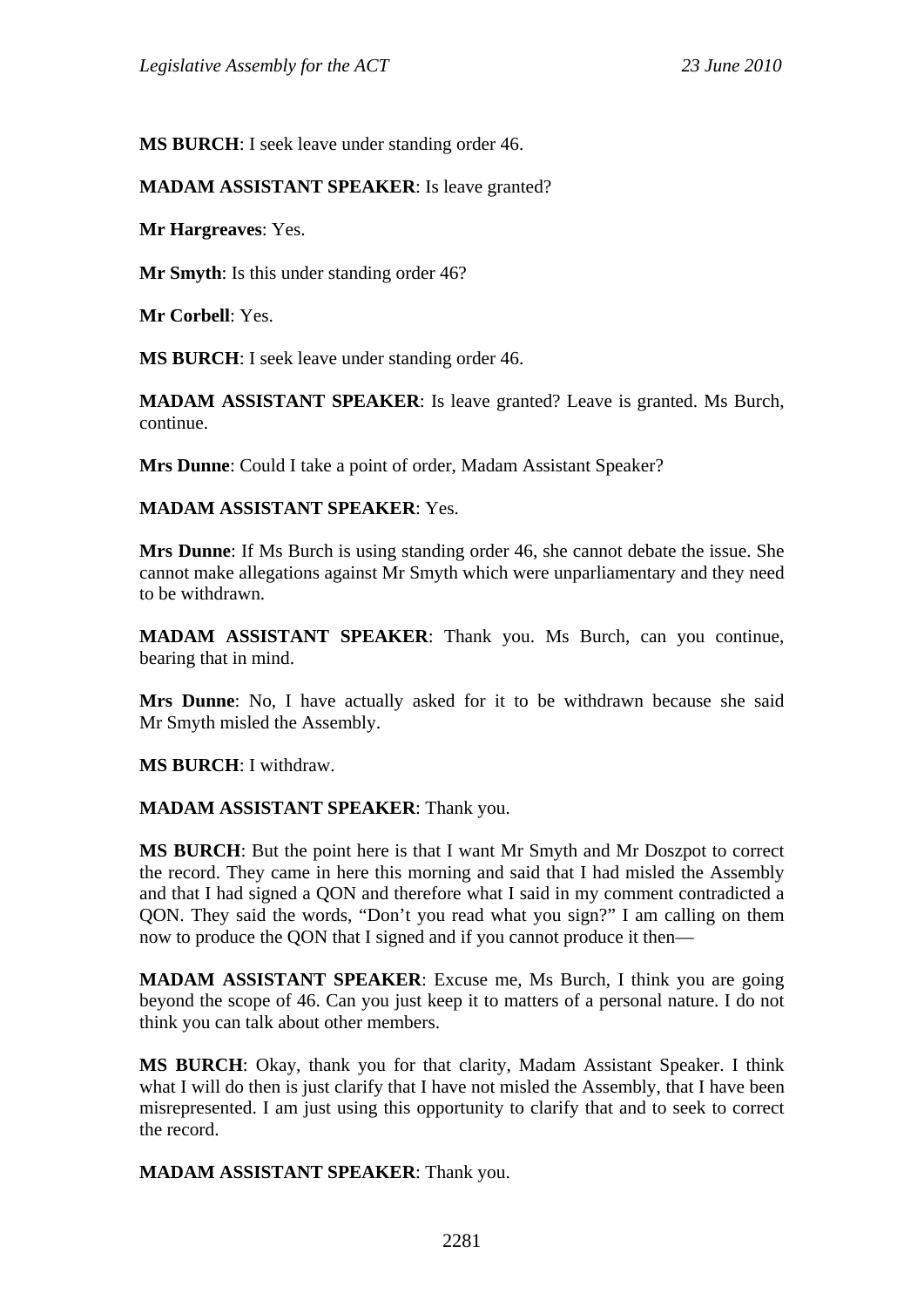# **Education Amendment Bill 2008**

Debate resumed.

**MRS DUNNE** (Ginninderra) (3.18) I thank members for the opportunity to speak on this important bill. The issue of school closures is one that has been close to my heart for a long time, and amendments to try and make the process of school closures, when they become necessary, more transparent, more accountable and more responsive to the needs of the people of the ACT are also close to my heart. During the 2005-06 period, I moved on two separate occasions various amendments which, to some extent at a superficial level, looked pretty much like the amendments that were suggested by Ms Hunter in her second iteration of amendments to the Education Act.

They were superficially similar, and, for a while there, I think that some of my colleagues thought that Ms Hunter's proposal might warrant support. But when you look into the detail of it, I think that what Mr Doszpot said before the luncheon break is absolutely correct—the proposals being brought forward today by Ms Hunter do not actually make it any more difficult for the minister to close a school and do not actually put any further requirements on a minister. What has been proposed by Ms Hunter is a set of steps, none of which the minister has to have any mind of when he actually makes the decision to close a school. So we are still in the situation that, if we implement the legislation as proposed here today, we will have a sham consultation.

I think we need to have a look at the history of this. This bill in its original form was introduced in the first effective sitting week of this Assembly back in November 2008. What was proposed then was long and drawn out, and I do not think that anyone had any great deal of support for it. There have since been—what is it, Mr Doszpot—three sets of amendments of various sorts that have been circulated, and it is clear that, now that the government is proposing to support this, there must be something wrong with it.

In 2005 and again in 2006, when I was supported by Dr Foskey, when I made suggestions for improving the consultation process in relation to school closures, the relevant ministers, Ms Gallagher and Mr Barr, opposed those. If Ms Hunter was doing what I was proposing to do back in 2005 and 2006, there is no way that Andrew Barr could stand here today and say that he would support this motion, because he would be performing yet another turnaround in policy. It would be yet another Barr flip.

Over the course of the 2006 Towards 2020 debate, Mr Barr steadfastly refused to listen to the community on this issue, and he is now agreeing with all of these things. The Greens have to think very seriously about this. If Andrew Barr is prepared to support this legislation today, I think they have been sold a pup, and I think the people of the ACT have been sold a pup. The people that I have spoken to outside this place who have looked at this bill know that the Greens have been sold a pup.

It is quite clear that, if you go through the processes, yes, you can establish a committee that looks at all of these things, but the minister does not have to take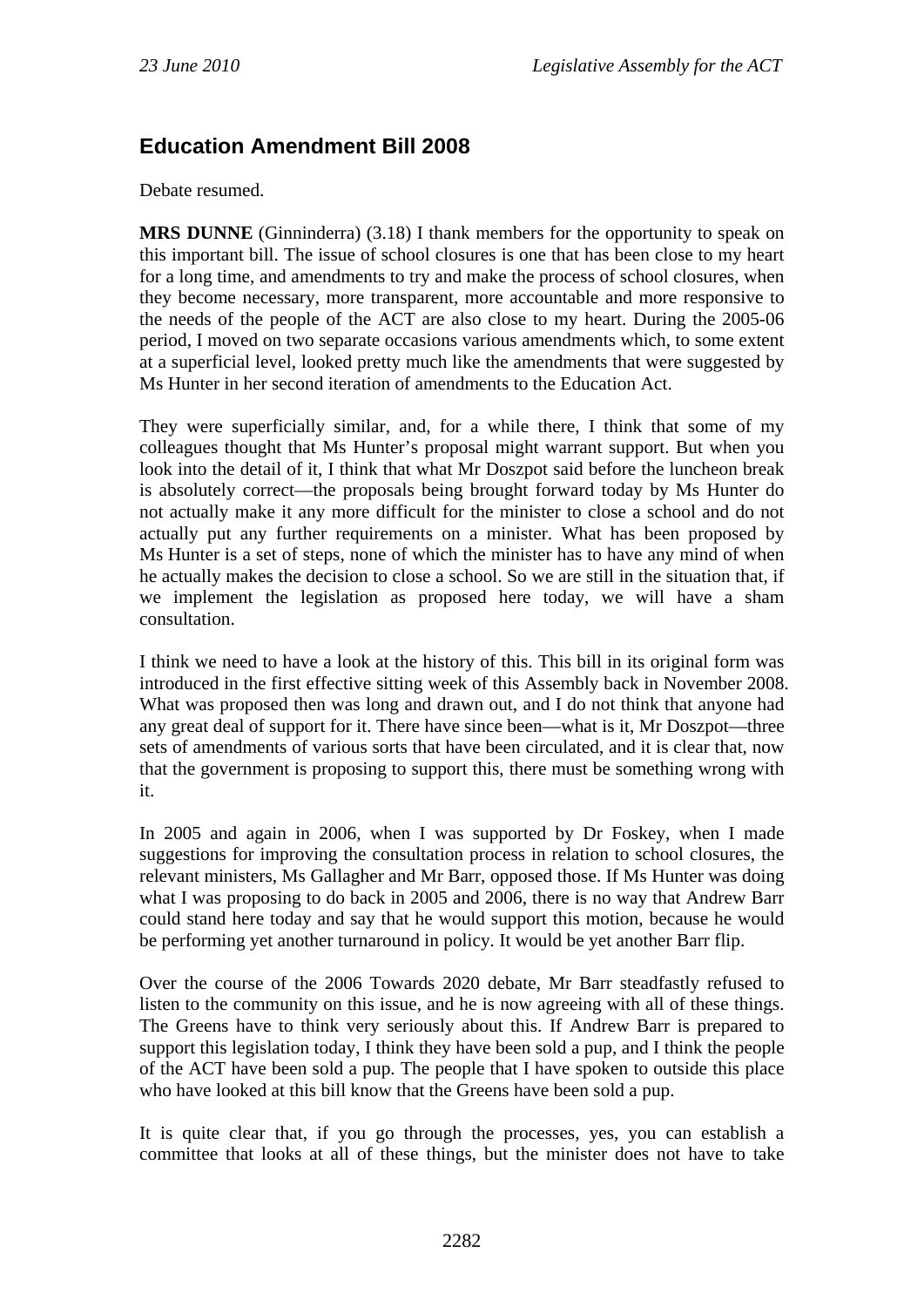account of what that committee says. He can make up his mind to close a school, he can go through a chaired consultation and he can stick to the decision he made at the outset. There is no possibility of review of that decision and there is no possibility that the minister will be forced to make a substantial statement of reasons as to why he has closed a school.

**Mr Barr**: He or she, Mrs Dunne.

**MRS DUNNE**: We are talking about "the minister", the minister who has form on closing schools, the minister who has steadfastly resisted any improvement to the community consultation process. Suddenly he wants to sign up to community consultation processes on school closures. I think it is quite ironic that we have this process being debated now when you look at the sorts of things that the Greens said in the run-up to the last election and during and immediately subsequent to the school closures inquiry that was conducted last year. The Greens led people to believe that they would act to keep schools open.

In the run-up to the election—I know they hedged their words a bit and did end up sitting on the fence a bit—the takeout message for people in my electorate who were struggling with the school closures issue was that the Greens would support them in helping to either keep open or reopen their schools. On the day that the school closure inquiry reported, the Greens representatives said, "We'll stick to these commitments and we'll follow them right down to the line." Of course, Andrew Barr made it very clear on every occasion—you have to applaud him for his consistency on that including in evidence before the inquiry into school closures, that there was nothing that this Assembly could do that would induce him to reopen any school that he had closed. While ever there was a pulse in his body, he was not going to reopen schools.

He made that perfectly clear, and the only way that you could have done that was by the Greens and the Canberra Liberals working together to force him to do it. But, of course, the Greens, who said, "We will stick by these recommendations to reopen Flynn and Cook schools," crumpled as soon as their senior coalition partner started breathing down their necks.

**Mr Doszpot**: They certainly did not go all the way.

**MRS DUNNE**: They certainly did not go all the way. They crumpled and they turned around and they abandoned the people that they said that they would look after. They abandoned the people of Hall, the people of Flynn, the people of Cook and the people of Tharwa. What we have here today is not an 11th-hour but a 15th-hour motion— "What are we going to do? We'll have to be seen to be doing something."

I put it to you, Ms Hunter, that the best time to take a bucket of water into a fire is when that fire is still burning. The fire is out; the schools are closed; you are complicit in ensuring that those schools remain closed, because you would not support the people that you said you would support. You come in here today with a series of amendments to the education bill. You have had three goes at it. It is half baked, and Andrew Barr thinks it is a good idea.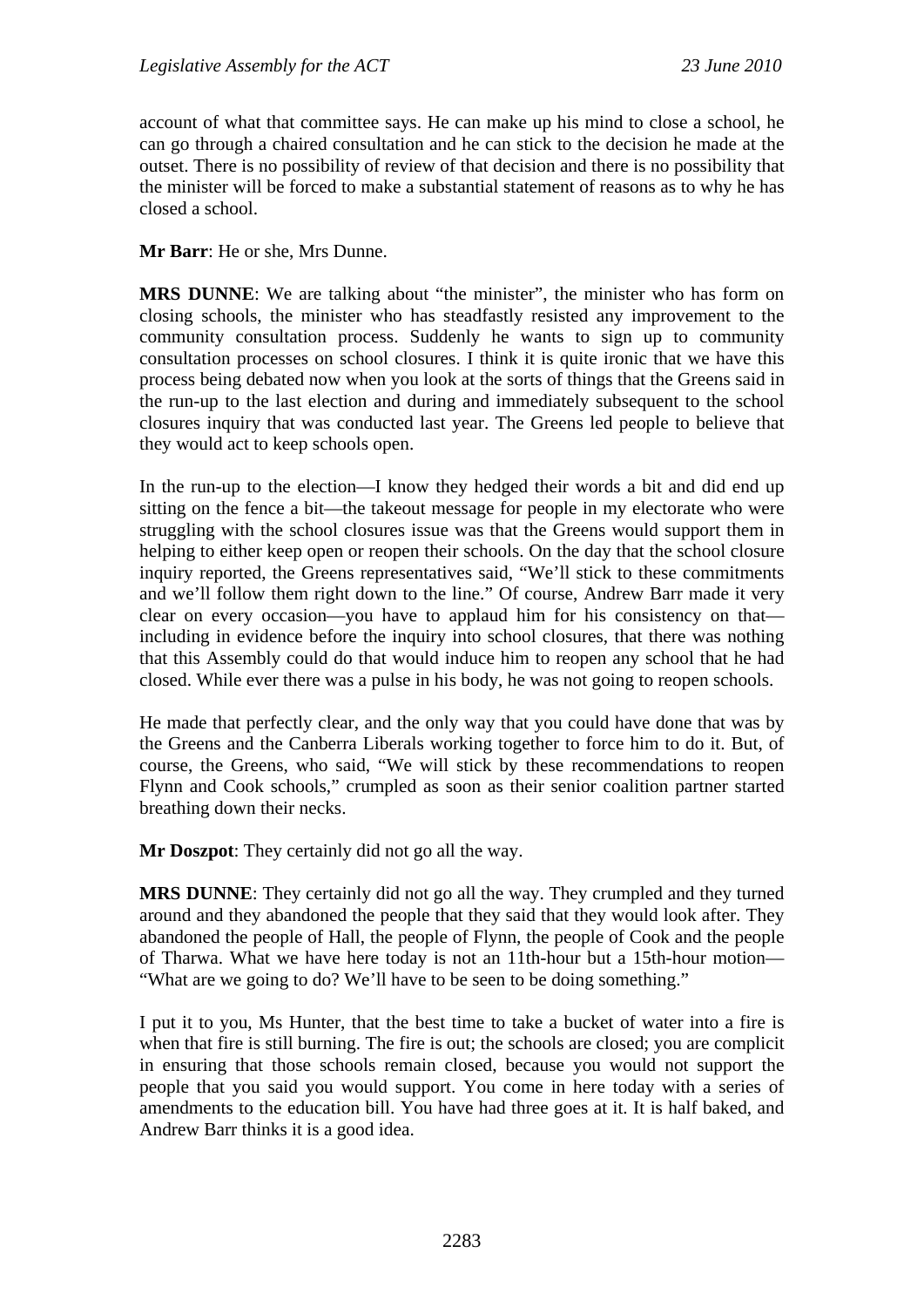Just think about it. The person who, through 2006, in the face of constant motions and pressure from the Liberal opposition and the Greens member at the time, steadfastly refused to do anything about consultation on school closures suddenly thinks it is a good idea. Suddenly he is a convert. Why is he a convert? Because what has been proposed today looks good, but it does not actually have any substance to it.

There are a whole lot of committees, but there is nothing in this that makes Andrew Barr or any of his successors actually have to take into account any word that is written by a consultative committee. It does not allow an aggrieved community to seek a review of that decision, and it does not require Andrew Barr, or any of his successors, to give a real, considered statement of reasons about why he proposes to close a school. That is why the Canberra Liberals will steadfastly oppose this bill here today.

We will remain the only people who have been prepared to stand up for the community and ensure that, if the government wants to close a school, there is a proper process with the prospect of review and with a requirement for a substantial and real statement of reasons to be given.

We have to put some context in this. The whole process of school closures and the mechanism which has been advocated by the Parents and Citizens Association and the Canberra Liberals over a long period of time came about because of a very flawed process of school closures. The Charnwood high school was closed in terrible circumstances, and there is no doubt about that. Even the minister who closed that school admitted afterwards that it should have been done better. As a result of that process, the minister responsible and the Parents and Citizens Association came up with a set of guidelines, which became a pending schedule to the Education Act.

In 2005, when Minister Gallagher amended the Education Act, she implied on a number of occasions that that schedule would become a disallowable instrument under the new Education Act. When the new Education Act came into force in January 2005, I had a briefing with Ms Gallagher's then senior staff member about some concerns I had about the implementation of the new Education Act.

One of the things I specifically asked about was, "When are you going to put this schedule into a regulation?" He said: "Mrs Dunne, don't worry about it. There's no hurry. We don't plan to close any schools." This was the minister who, in early July 2005—not five months after I had that meeting—without making this regulation which she had promised and which her staff had promised me would happen, went about the process of closing West Belconnen high school.

As a result of Ms Gallagher's failure to keep her word with the community, that was the first time I attempted to put back into the legislation those things which had been agreed to by a former minister, Mr Stefaniak, and the Parents and Citizens Association. It was a bipartisan approach. It was agreed by the government and the community that this was the way to go. Subsequently in 2006, I attempted to do that again.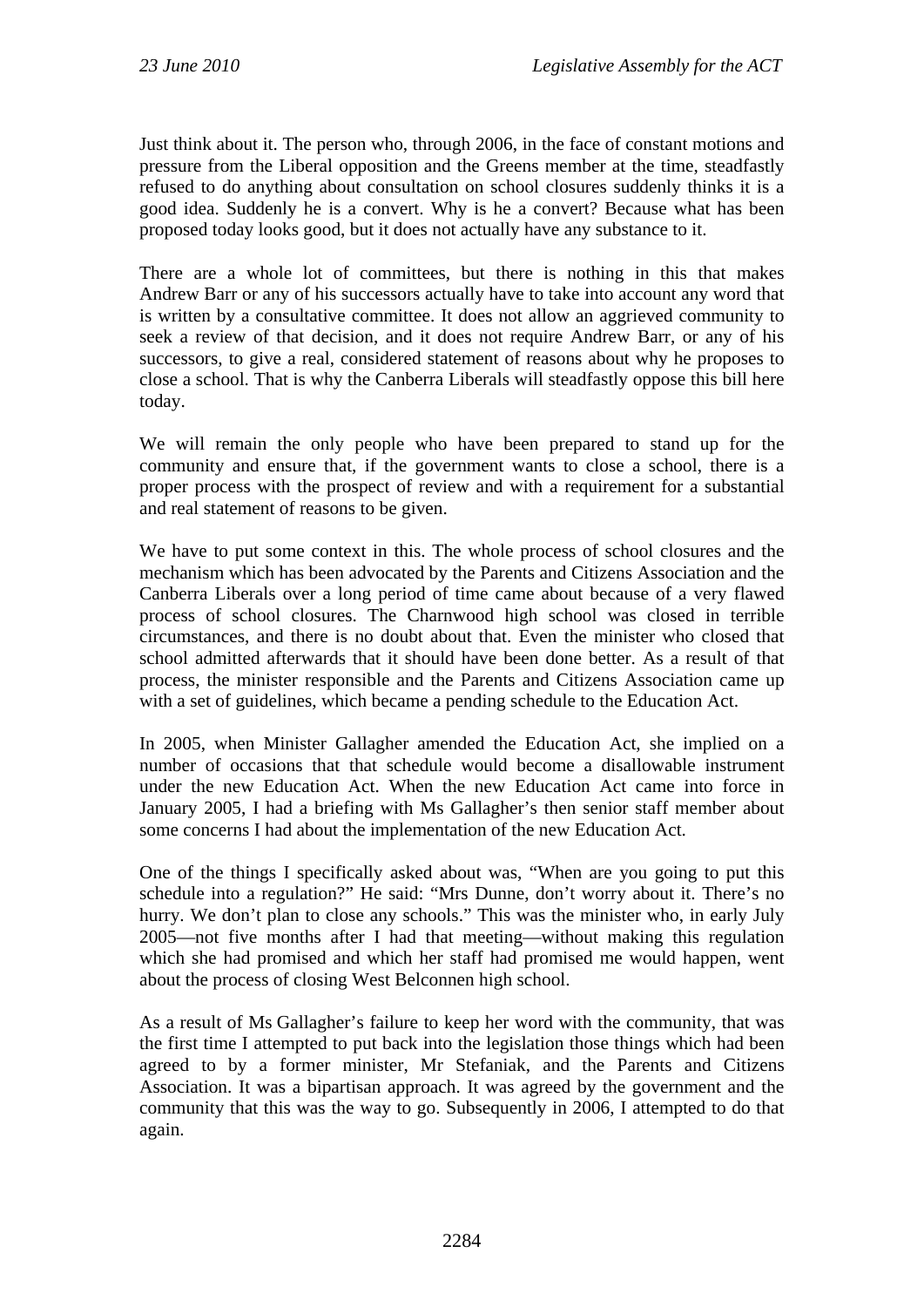Ms Hunter's second lot of amendments seem to do much of what that old regulation did, but they only seem to do it. When you really look at the detail, it is not there. The enforcement is not there; the powers to require the minister to take account of particular things is not there. The other things which were added later—the capacity for friends of communities and people associated with communities to seek redress are not there. Until those things are there in black-letter law, the people of the ACT will be undone by the likes of Andrew Barr. That is why we are not supporting these amendments today. We will not be part of another sham consultation process.

**MR SMYTH** (Brindabella) (3.32): It is interesting that the Greens have brought this bill on today, and one cannot help getting a feeling that there are some crocodile tears here. The Greens were elected on a platform where people were of the opinion that the Greens were going to somehow reverse or assist in reversing the closure of schools or reopen some particular schools. That is an impression they were certainly left with. Indeed, when you look at recommendation 13 of the education committee report on the closures of the schools, there is a recommendation that Hall and Tharwa primary schools be immediately reopened—commence the work. To have the Greens here saying today, "Let's set up a process so that we might do this better into the future," really beggars belief. It really makes it hard to believe that the Greens are actually committed to any of this.

We had an opportunity where the injustice that was done to two small communities two unique communities in the territory—could have been undone. People had an expectation, based on the election, that that injustice would be undone. Yet what we find is that when the opportunity presented, the opponent that said that they were third party insurers, the opponent that was going to stand up for small communities like this, walked away from it. They walked away from the Greens member on the committee who agreed to this recommendation that said, "Let's start the work." More importantly, they walked away from the people of Hall and they walked away from the people of Tharwa.

I have to say that I have a particular concern about Tharwa as it is in my electorate. I have a particular concern on what that school closure did to that particular community. A large number of them feel very betrayed by this Assembly, by the Labor Party and by the Greens. They had an expectation that they would get their school back, and they did not. They read this report, signed up to by Ms Bresnan and Mr Hanson, that said that the committee recommends that, based on the demographic, educational, social and economic evidence presented during the inquiry, the government immediately commences the process to reopen the Hall and Tharwa primary schools.

The Tharwa community were pretty happy with that outcome, because they could count. They could see that the Liberal and the Greens member on the committee had agreed to it. They assumed, therefore, that six and four—10—would see a motion in the Assembly or something happen—for example, the Greens might use their influence inside their alliance with the Labor Party to actually make this happen. What did they get? They got betrayal.

I think the Tharwa community residents in particular would look at this bill today and simply say: "So what? It's crocodile tears. It's too little. It's too late. It's not going to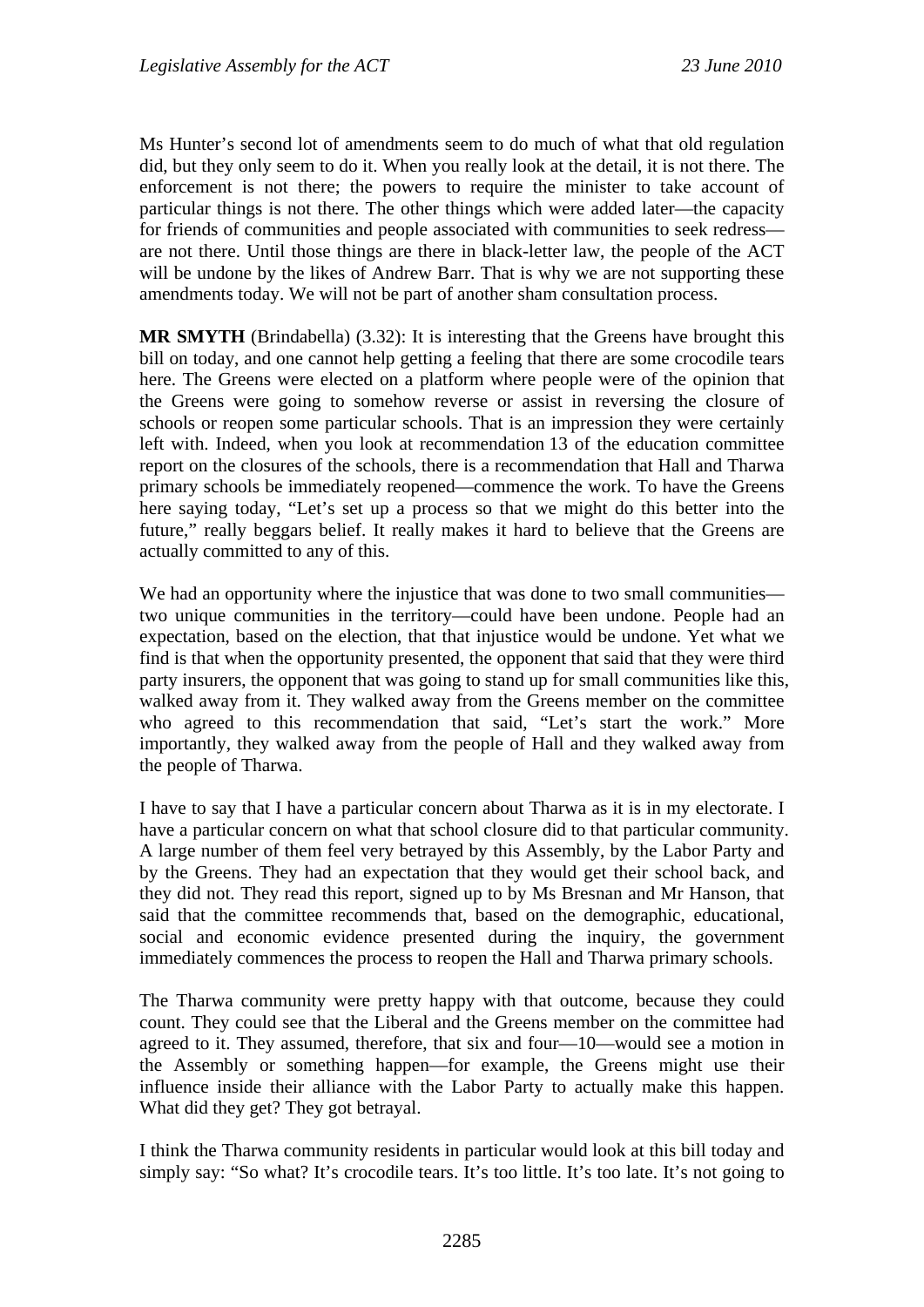give us back our school." It was a special school in that it did not just serve the people of Tharwa and those further south; it did not just serve country kids or non-residential kids—

**Mr Barr**: How many kids?

**MR SMYTH**: it sought to serve those kids that did better in a small community. The minister asks how many kids. I am sure he will get up and tell us exactly how many kids. I am sure that he will enjoy doing that.

It is about the reason why we maintain small schools in all rural communities. It is not about the size of the school in a rural community; it is about the community. At the heart of those communities, in particular, are their schools. It is a place where those that live in the outlying areas can come together. In the case of Tharwa, it performed a very important function beyond just being a school.

Indeed it is encompassed in recommendation 13—the committee recommends that, "based on the basis of demographic, educational, social, and economic evidence". That is the importance of a school, particularly like Tharwa, to its community. It was not just the Tharwa community; it went way beyond the Tharwa community. You had people travelling south out of Tuggeranong to go to Tharwa to drop their kids off, because they saw it as a better option for the needs of their kids.

On various occasions we get kids with special needs that need these sorts of environments. We see the continuing trend here where we have got a minister who will not meet with the Shepherd Centre and will not meet with Noah's Ark to discuss the needs of those kids. We just abandon them.

The Greens had an opportunity to change that. The Greens had left people with the impression that they would change that. That impression was confirmed by recommendation 13 of the education committee report, and yet, when push came to shove, the Greens showed that they are the paper tigers of the Assembly. It is all about talk; it is all about process; it is not about better outcomes for the people of the ACT. In this case the people of Tharwa know that they did not get a better outcome because of what occurred in this place. So if you are looking for third party insurance, go and buy a different policy, because the Greens continue to perpetrate third party insurance fraud on the people of the ACT by saying that they stand for things but do not follow through when push comes to shove.

I do not know whether it is the education minister's influence or whether the Treasurer talks to them to get them to walk away from things. Indeed even Ms Bresnan was hung out to dry by the Greens party machine. They say, "We're not politicians; we're different," but, in the end, they are the worst, because it is hypocrisy to say that you stand for something and then, when you are given the opportunity and you have actually got the ability to change that outcome if you have got the courage, you walk away from it. That says you either do not have the courage, or you were not sincere when you started. The answer is probably both, and that is a shame.

What that says is: you can pass as much legislation as you want, but if you have not got the guts to follow through with it, the legislation is worthless. In this regard, this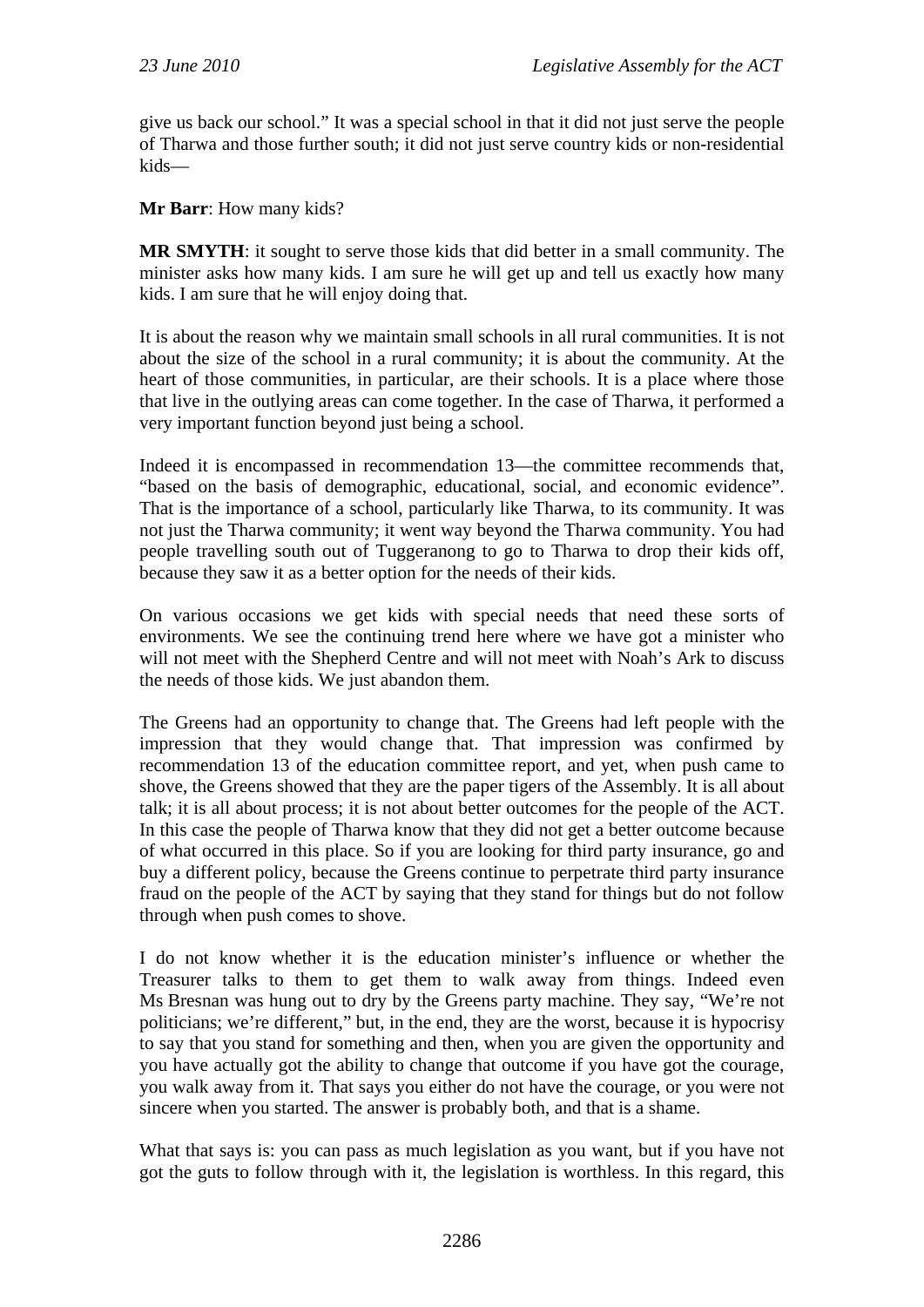legislation has the moral backing of the Greens. Unfortunately, in regard to education, the moral backing of the Greens does not amount to a great deal in this place, because—

**Ms Bresnan**: Like your advertising legislation.

**Ms Hunter**: We must throw that into the speech. Thanks, Amanda, for reminding me.

**Mrs Dunne**: She made a joke!

**Ms Bresnan**: We laugh at our own jokes.

**MR SMYTH**: Laughing at our own jokes, are we? Well, they are the best jokes to laugh at. Nobody else will laugh at their jokes. The problem here is that, if you look at the technical detail in the bill, if you were looking for something that was quite tough, if you were looking for something that was going to hold the government to account, this is not it. This does not make it any tougher. Any wonder the government will support it. You could certainly live with this as a bill, because you could drive holes through it, and that is why this bill should go down.

The shadow minister or the convenor or the spokesperson—whatever title is used here—should just simply withdraw the bill and go away and start again. If you really want to get some confidence back in the community, if you want people to think you are sincere about this issue, if you want people to know that this legislation will make a difference, this is not the way to go about this. This is not the legislation to pass in this circumstance when you have got a minister bending over backwards to say, "Yes, we love this." No wonder he loves it, because it does not stop him and it does not hinder and it does not protect our schools in the future and the people of Tharwa. It will give absolutely no confidence to those people that anything has changed in the Assembly. The only thing they can be confident about is that the only organisation protecting the future of their schools in the future is, of course, the Liberal Party.

**MS HUNTER** (Ginninderra—Parliamentary Convenor, ACT Greens) (3.41), in reply: I thank members for their contributions to this important debate. When I presented this bill in December 2008 I indicated that the ACT Greens were committed to making sure that the distressing school closure processes experienced in 2006 would not happen again and this bill ensures that decisions to amalgamate or close government schools are made in a rigorous, thoughtful and transparent manner.

The current act is inadequate. In addition to the widespread concern expressed following the school closures of 2006, we have only to look at the fact that the Assembly committee late last year, after its inquiry into school closures and reform of the education system, made 15 recommendations designed to address the errors and shortcomings of that closure process. There were 76 submissions to and 30 witnesses before that inquiry, many representing large community or school groups. All had views on how the process was handled and how it could be improved.

This is the point of this bill. People want us to learn from the lessons of 2006 and ensure that no-one goes through that experience again. Parents and their children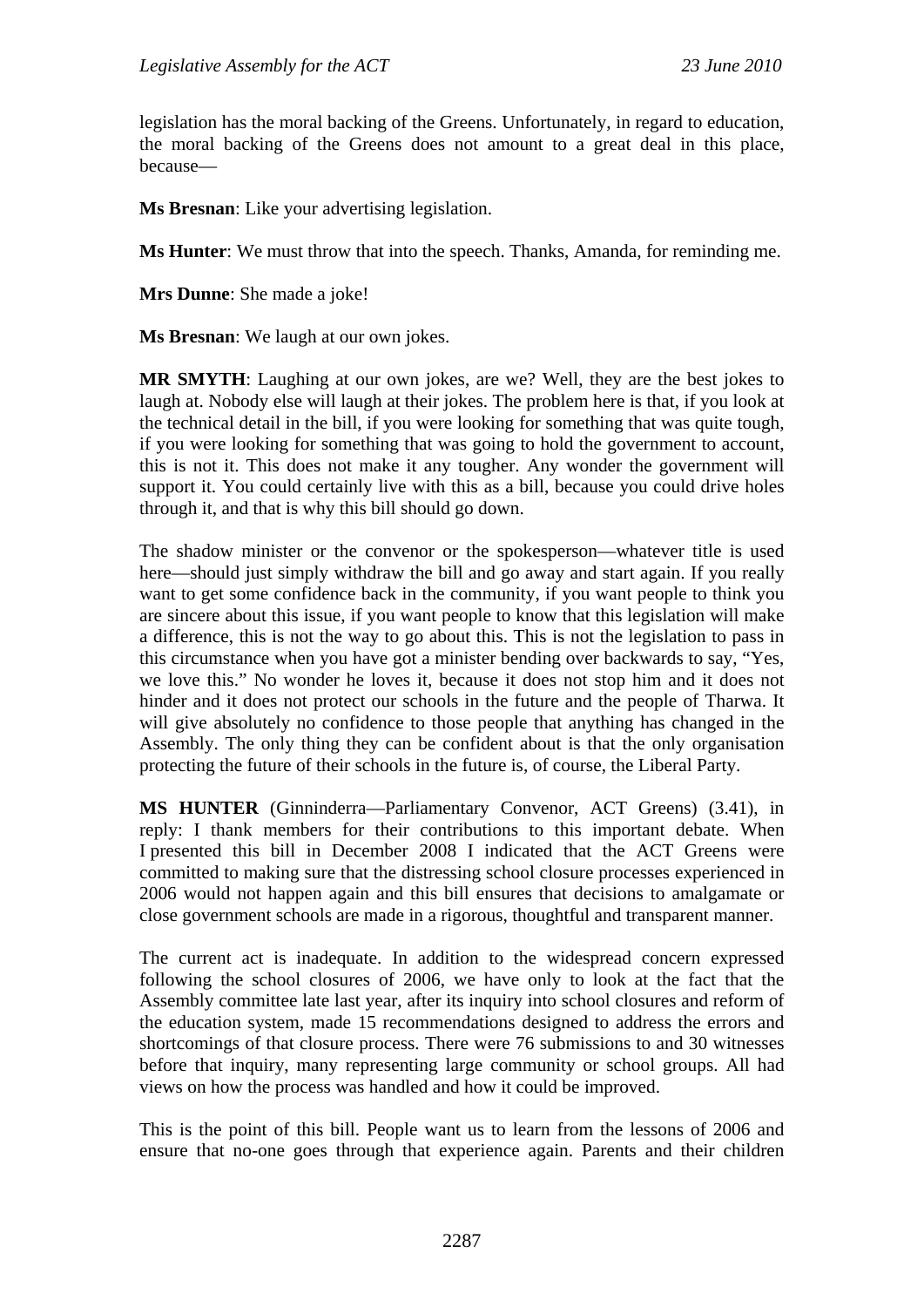demonstrating and visibly upset outside their schools is not something that we should see again.

A major concern through 2006 was the lack of consultation before the decision was taken. This bill requires the government to raise the issue with the school community before any decision is made. They must make an attempt to address any issues with the school's performance and consider alternatives to closure or amalgamation. I mentioned in my tabling speech in 2008 that in 2006 school communities were left pretty bitter that important and well-researched alternative administration models and other models were seemingly dismissed out of hand.

The bill clearly sets out the importance of considering the educational, social, environmental and economic impacts of any possible closure or amalgamation. There is a long list and at the top it says what must be included in this process. I am not sure what the Liberals do not get about the word "must" but we will move on.

In 2008, when I tabled the bill, I undertook to work on the changes, continue consultation and seek feedback before finalising debate on the bill. Indeed much consultation has taken place and I have kept both the Liberal and Labor parties up to date on the development of amendments to this bill. I will be moving these amendments a little later, in the detail stage. The bill, together with amendments, will go a long way towards ensuring due process is followed in relation to proposed closure or amalgamation of schools in the future.

The Assembly committee inquiry considered the bill and sought views on how effective it would be in achieving the objective of improving consultation, ensuring the processes would be open, equitable, respectful and transparent. The committee had some concerns with the extended timetable that the bill proposed. We were originally proposing 18 months. We have sought advice on this and, in line with the committee's recommendation, we will be seeking in our additional amendments to limit to 12 months the total period involved in any amalgamation or closure.

Overall the committee found that there was support for the amendments proposed, in particular the need for consultation on changes of this magnitude to be taken to the people as election policy rather than have them imposed on the community, as they were after the election in 2006. I think all in the community recognised that, irrespective of what you think of the outcomes, whatever your views on the respective merits of each of the closure decisions, the process that was undertaken to arrive at the outcomes was less than optimal. This bill seeks to address that and ensure that there is a proper process so that even if people disagree with the outcome they can logically and clearly, having had the opportunity to put a different position, understand why the decision has been taken.

Several school communities felt in 2006 that their efforts to present a range of viable alternatives in relation to their proposed school closure fell on deaf ears and appeared to be dismissed. The Assembly inquiry report states on page 3, section 1.15, that at the public hearing a representative from the Flynn Primary School Parents and Citizens Association identified the inquiry as the first opportunity to tell Flynn's story after two years of trying to challenge the school's closure. The inquiry report on page 24,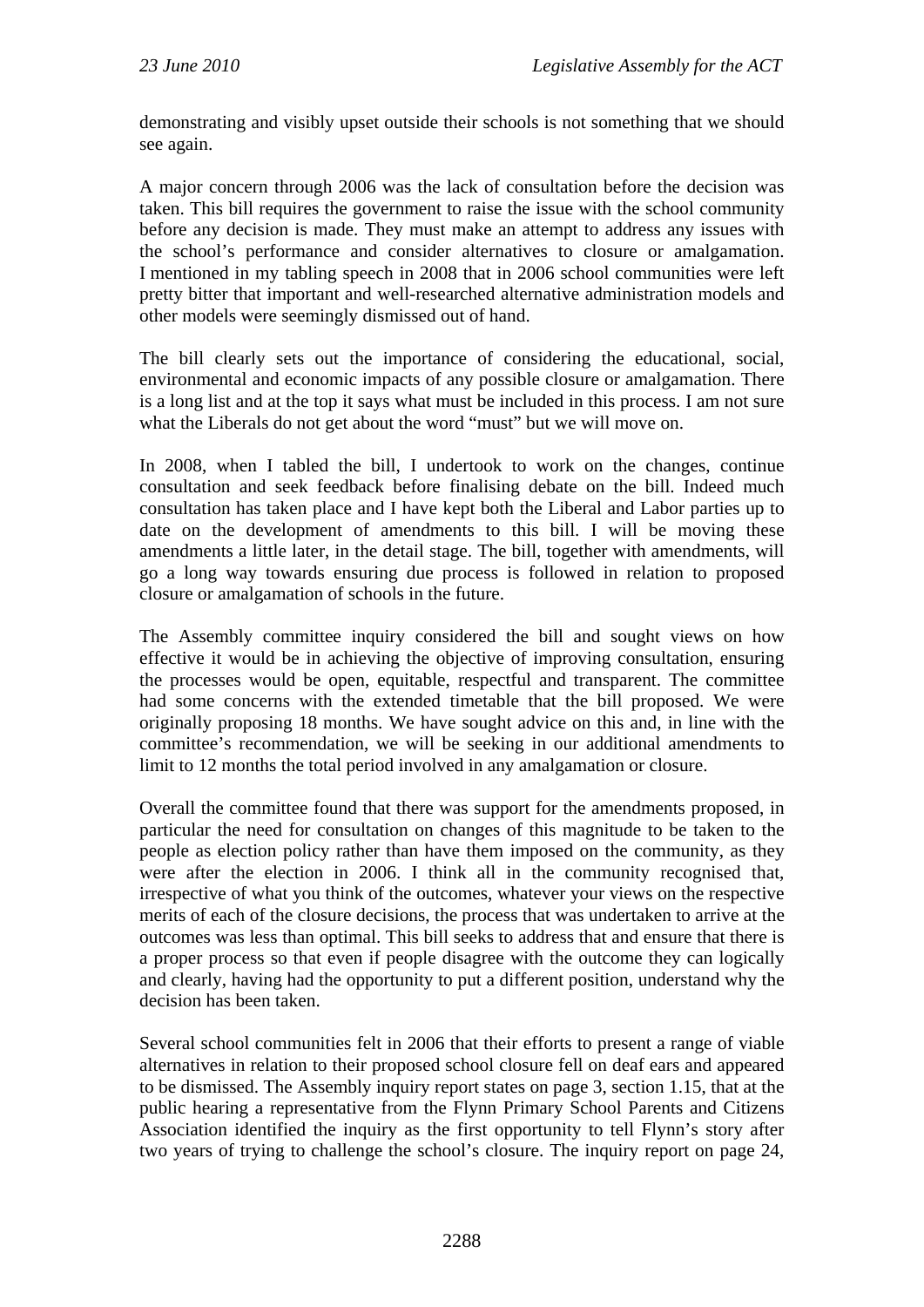section 3.6, also states in relation to the Towards 2020 consultation process that the public discussion required for such a major adjustment of the ACT public education system was widely criticised and clearly fell short of the ideal process for genuine consultation.

In the key findings, the committee found that good public administration principles would suggest that a major restructure required a more strategic community engagement process. The bill does exactly that, as it sets out a very strategic, detailed process that not only provides a guarantee for proper community consultation but also facilitates the consultation and sets a minimum standard for the issues that must be considered in that consultation.

The amendments are not about revisiting 2006. Whilst the bill comes about because of what happened in 2006, that is the extent of the connection. The community has moved on and this is about making constructive changes and learning from past experience. It is about setting up a sound and robust process that ensures that the community has the opportunity to express their views on the full scope of relevant matters.

I do want to go to the issue today. The government have indicated that they will be supporting my amendments to the education bill and the Liberal Party have decided to walk away and not engage in this process at all. And I really think I need to spend some time addressing that particular issue. I thought it most unusual that the ACT Liberals were not supporting this bill.

In question time on 23 March this year, Mr Doszpot was asking Mr Barr to give assurances that he would not close schools in the near future. This bill was his chance to put in some legislation to ensure there was a better process around proposed school closures and amalgamations. But he was either outvoted by his party or he rolled over. In any case, whatever happened, future school communities have been let down.

Instead we have the Liberals, through Mr Doszpot, carrying on about some of the affected school communities. Again I remind him and his colleagues that the ACT Greens were well aware of the anxieties the school closures caused in 2006 and we went to the election in 2008 pushing for an inquiry into the closures and the importance of that inquiry looking at, among other things, the economic impact, the environmental impact and the views of the parents of children who have moved from schools.

Since the inquiry report was tabled, I have lobbied the ACT government to ensure the future of the Tharwa and Hall school sites. And let me just go to the Hall and Tharwa—

**Mr Doszpot**: How many recommendations of the committee have you incorporated—

**MS HUNTER**: Mr Doszpot, I would like to fill you in on what has happened on the Tharwa and Hall school sites. I have worked very hard and I have pushed very hard. I am sure you have put in some effort as well but I can assure you the work that I did resulted in increased preschool hours as well as a significant change to government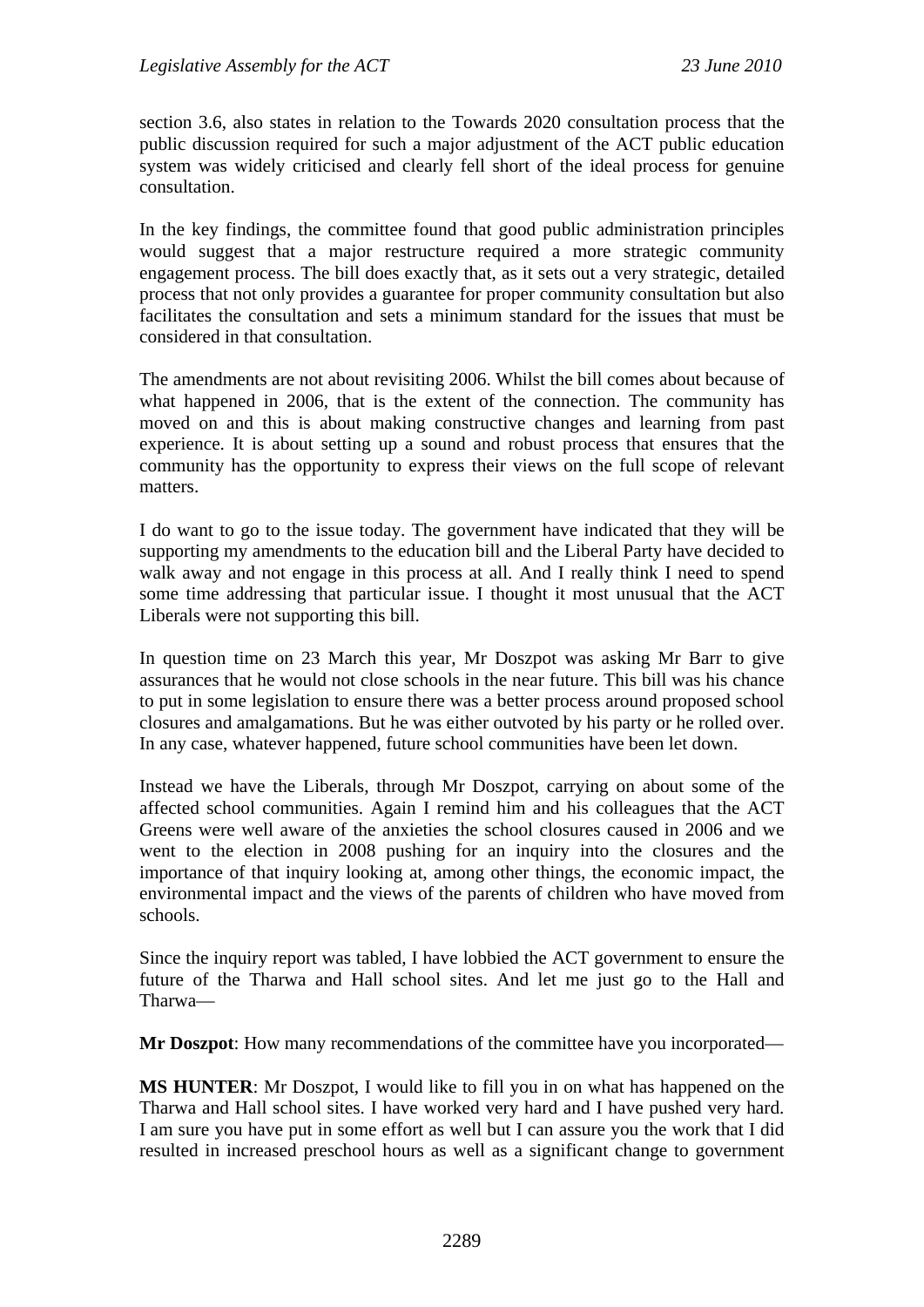policy that will now allow a non-government school to operate from the old Hall school.

I also have pushed very hard through the former children and young people minister and now through the current one around the Flynn school site. And that was to ensure that the government, as the committee inquiry recommended, work with the John Flynn community group to look at the future uses and continue to implement the work around the former Flynn primary school site. I have also kept in regular contact with this group, ensuring that the process to refurbish this site into a vibrant community facility moves forward, including making it clear to government that money had to be made available in the 2010-11 budget to start the refurbishment. That is why I am very pleased to see \$4 million was announced in the 2010-11 budget to get that going.

I do not know whether you sent a letter off to the minister pushing for a budget allocation. I certainly was in there. I was pushing to make sure it happened. And I am pleased to see that there was some money allocated. I note that the John Flynn community group and others in the Flynn community are pleased to see that it will not just sit there and continue to deteriorate. This has now happened. I have been actively engaging with and lobbying for these communities.

I will go back to Tharwa and Hall. We did have a very fine performance from Mr Smyth who was almost, I think, sobbing at the end of his speech. It was very emotional. I have been to Tharwa and I have had meetings. I have been taken for tours around Tharwa, and I can tell you that we have got a good relationship with the Tharwa community and the Hall community.

One of the other things I would like to also put on the record is, besides the increased preschool hours down at Tharwa, we also pushed—

**Mrs Dunne**: You need to be really careful. You might find out things that you do not want to hear.

**Ms Bresnan**: What? Was that a threat? Are you threatening me?

**Mrs Dunne**: No. I am suggesting you give a little bit and stop spending your time—

**MS HUNTER**: Sorry, I cannot hear myself speak.

**MADAM ASSISTANT SPEAKER** (Ms Le Couteur): Mrs Dunne, please hear the member in silence.

**MS HUNTER**: Thank you, Madam Assistant Speaker. Besides the increased preschool hours at Tharwa, I have also met with the Minister for Planning and have been lobbying and pushing—

**Ms Gallagher**: No bullying in the workplace, Mrs Dunne.

**Mr Doszpot**: I wouldn't go there if I were you.

**Ms Gallagher**: We are just seeing an example of it right here.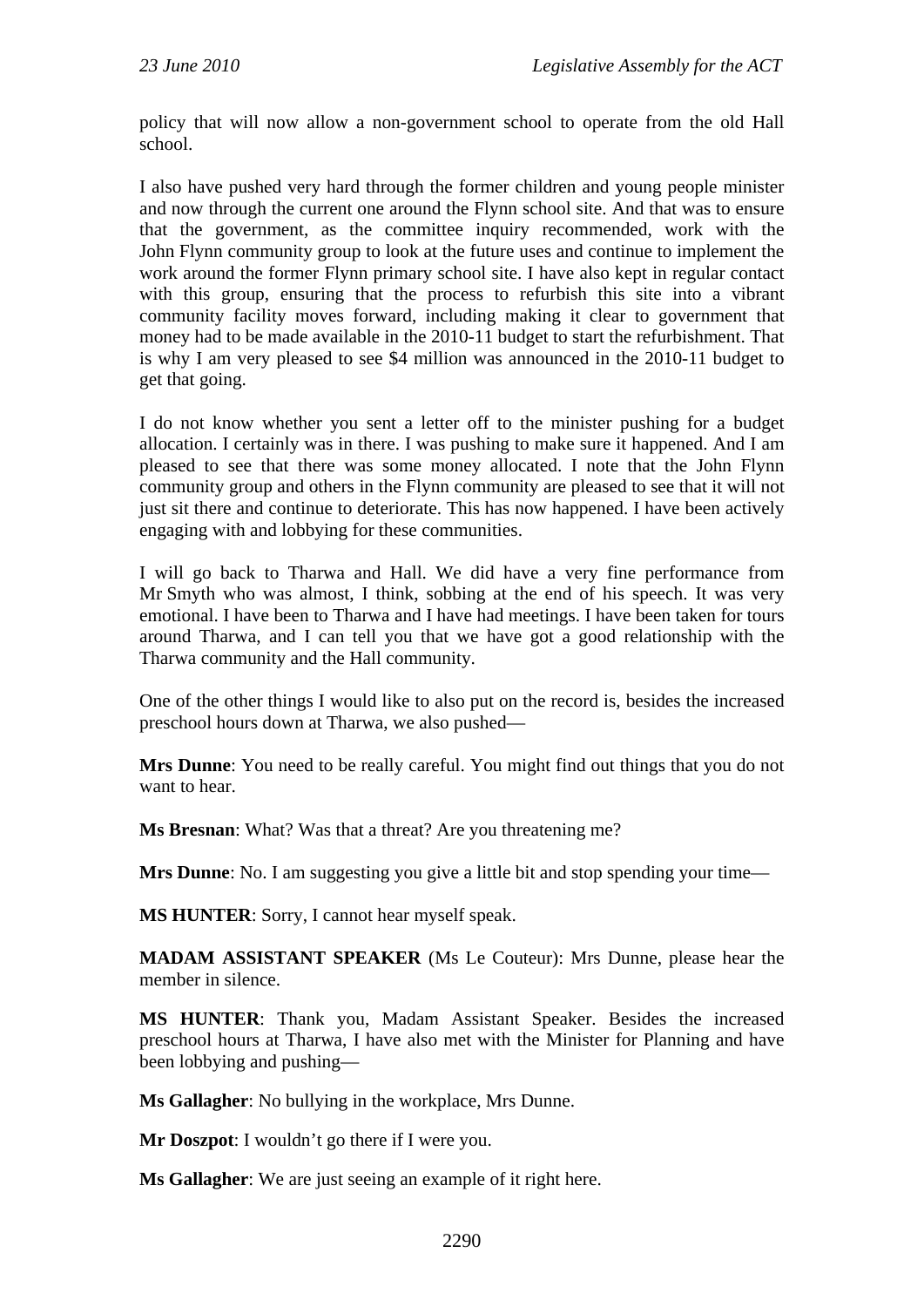**MADAM ASSISTANT SPEAKER**: Excuse me, can you stop the clock for a minute, Clerk. Members on both sides, Ms Hunter deserves to be heard in silence. Ms Hunter, please resume.

**MS HUNTER**: Thank you. I also know that I have had conversations with and pushed, and my party has pushed, the Minister for Planning for some allocation of funds in future years for a master planning process for the Tharwa village and the Hall village. We already have one for Pialligo. We have had some agreement from the planning minister to put that into the funding mix. What we can see is that these are small communities, and the school closures did have a major impact on them.

As I have said, at Hall I have worked very closely with that community and enjoy a good working relationship with them. That has ensured that we have got the increased preschool hours, and we have now the option of the non-government school going in there. I understand that there are some discussions going on in that area at the moment.

But back to this idea of the master planning. It is acknowledged that we do want to see a viable, sustainable future for our villages. That means that we need to be also looking at the populations and, particularly down at Tharwa, what other things we can do to build tourism, to build the viability to support the businesses in those towns. And they are the conversations we are having, because we look forward. We look forward to the future. We look at viability and sustainability. We do not hang back in the past, sitting there throwing stones and not trying to work with communities or other parties in this place to try to find solutions. That is the hard work we have been putting in. I would say that I really needed to get that on the record.

What I will also say about this bill is that I am really quite taken aback by some of the comments about what it will not do. It really shows a total lack of understanding of what this amendment is about and how it will work. I was quite gobsmacked by some of the comments made.

I would like to say that I have gone about, my office has gone about, really trying to engage very much with the minister's office and with Mr Doszpot's office. Mr Doszpot made some comment about not having had contact or not knowing about it. So I did ask my office to go back and document every email and every meeting. In fact, some of the emails are saying thanks a lot to my office, thank you for the briefing, thank you for the update, thank you for keeping us informed. And that is the process we have used.

Yet when we get to actually trying to find out, back in March when I put this up— I remember it was Monday some time—"Are you going to support this?", the reply was: "I have to take it to the party room. I will get back to you. Don't you worry, I will get back to you." How did I find that out? By opening the *Canberra Times* the next morning at 6.30, and there was the Liberals' response: "We will not be supporting it." I do not think that goes very much to the idea of cooperation, collaboration and working together. Call me naive but I did think that there was going to be a little more involvement here.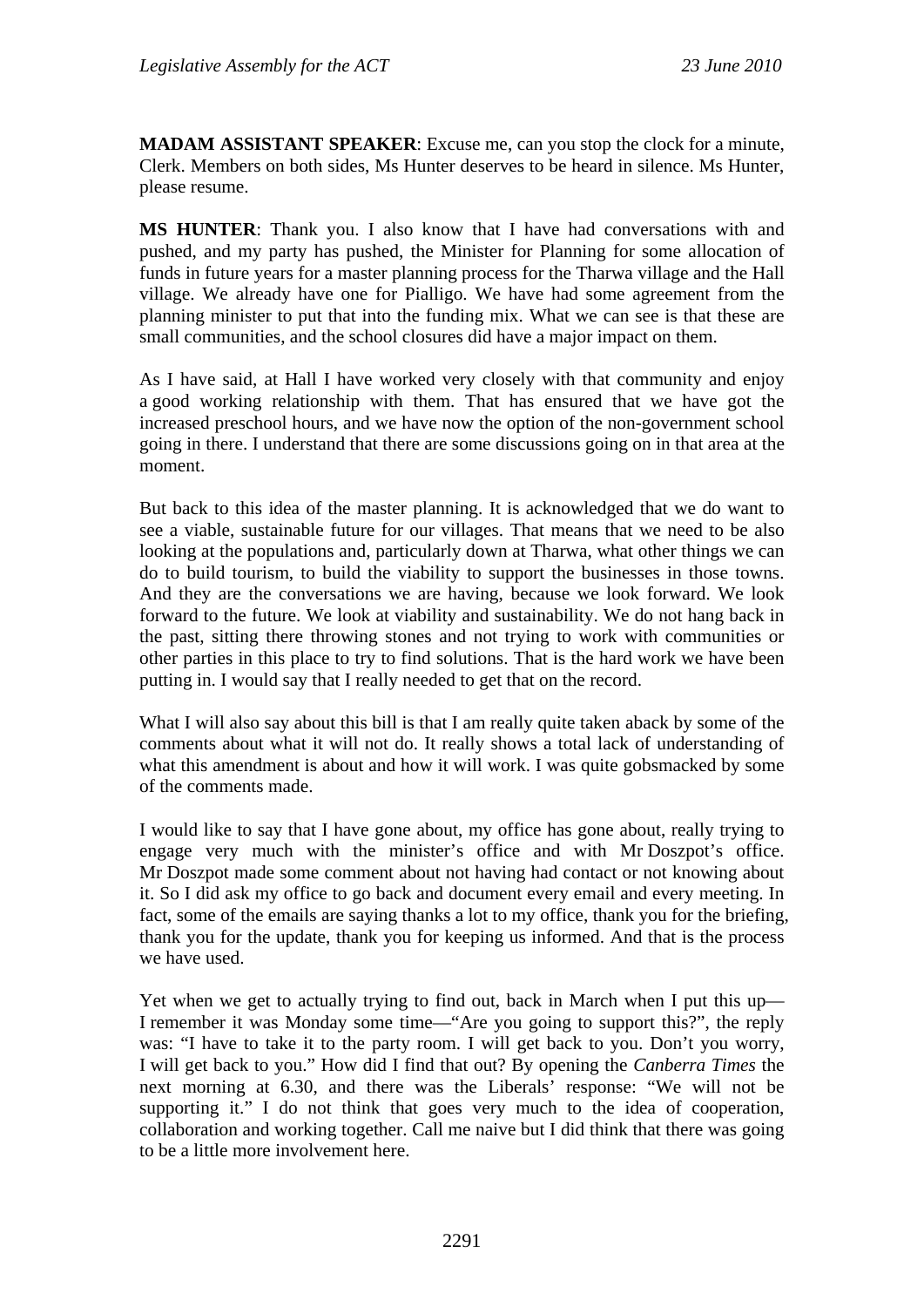The same thing happened this time around where I was told only five minutes before the bill came on, when I went up to Mr Doszpot and said, "What are you doing with this bill? Your office won't tell me," and finally he said no. Again, that really upset me. I do have a lot of respect for Mr Doszpot and I do believe that he does really want to do the best by education. And that is why I guess I am disappointed that there has not been active engagement in having a look at that.

We have given it to you. Why have I not had back some suggestions for amendments, some concerns raised about where you do not think it quite works or whether it might be improved? Not one suggestion, not one bit of engagement. I guess that is why I find your response so disappointing after all this time in getting it up. But thank you to the other members who are supporting it.

Question resolved in the affirmative.

Bill agreed to in principle.

## **Detail stage**

Clauses 1 to 3, by leave, taken together and agreed to.

Clause 4.

**MS HUNTER** (Ginninderra—Parliamentary Convenor, ACT Greens) (3.57): I move amendment No 1 circulated in my name *[see schedule 1 at page 2366]*.

Although we are going to take some of the clauses separately, or the amendments separately, I will use this opportunity to speak to all of them at this stage of the debate. Following extensive consultation over the past 18 months, these amendments centre on the need for a proper consultation process, an independent review of any proposed closures or amalgamations of schools, and consideration of all factors involved in and surrounding the school or schools involved in a proposed amalgamation or closure. Part of a proper consultation process is to ensure that there is some independence in that process.

The Assembly committee inquiring into school closures and reform of the ACT education system in 2006 recommended that in any move to close or amalgamate schools in future, independent assessments must be conducted to consider the social impact of the proposed changes and students affected by any change. The amendments provide for a panel of three people to be appointed to undertake the review and require that the Legislative Assembly education and training standing committee be consulted on who those members are. This is set out in a new section 20A.

We feel that at the very beginning of the process to close or amalgamate a school, any decision or consultation should have regard to the principles of government schooling set out in sections 7 and 18 of the act, in particular those affecting equity and education, outcomes, reasonable access to schools, and partnerships and education.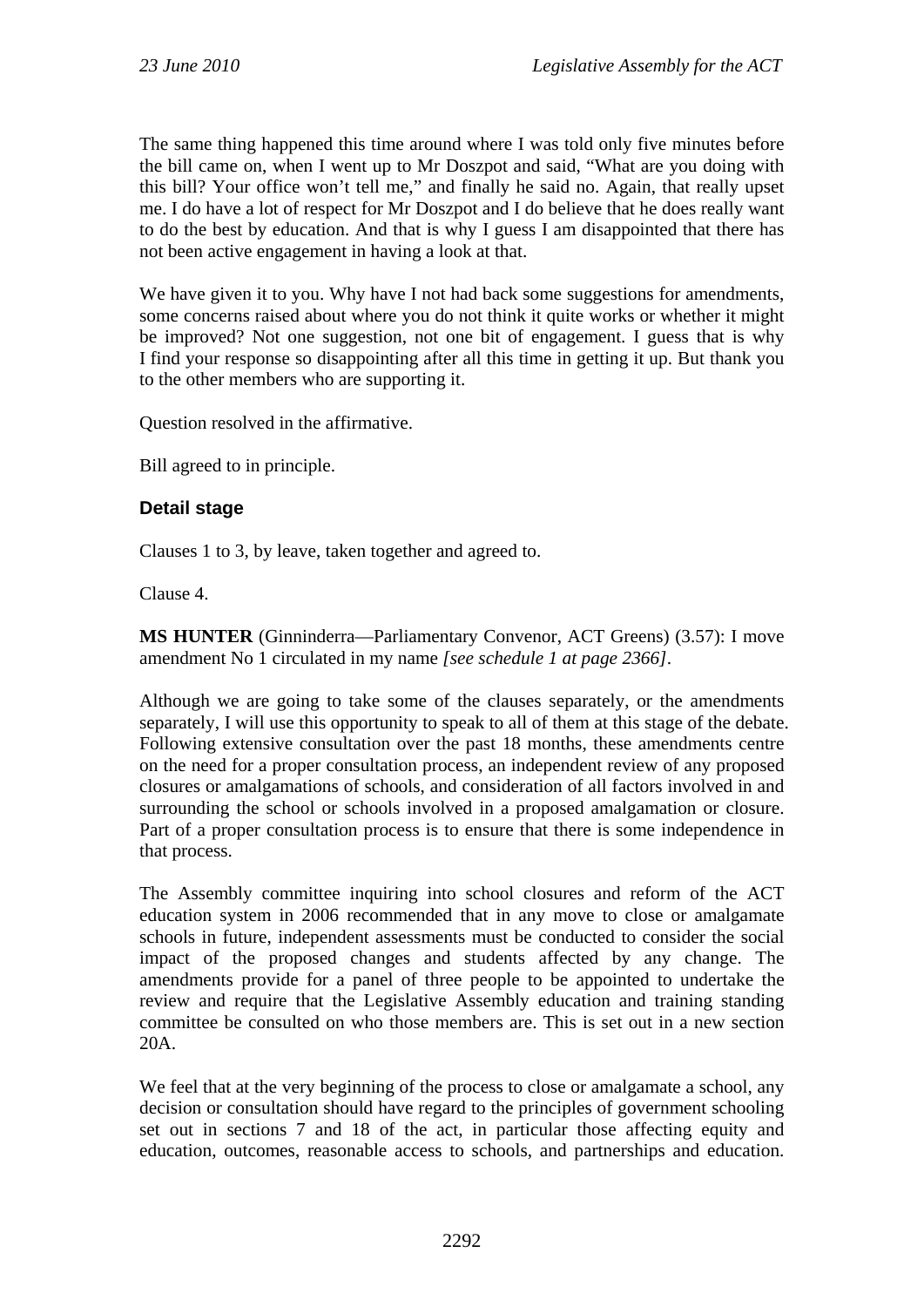There needs to be a proper consideration of all the factors involved when assessing the impact of school closures or amalgamation.

The Assembly inquiry into the school closures in recommendations 9 and 10—I know Mr Doszpot and Mrs Dunne will be particularly interested in this—stress the importance of social impact assessments and public guidelines around the conduct of these assessments. By "social impacts", we are referring to the consequences of any public or private actions that alter the way in which people live, work, play, relate to one another and generally interact as members of society.

We have been told that one major consequence of closing the schools was that many children lost their sense of local community and that families no longer have the opportunity to connect with each other now that they are not involved in their local school. The same could be said of the village schools affected by the 2006 school closures.

The ACT Greens are seeking to address these issues in new section 20B by ensuring that these impacts are assessed from the outset. While this is a long list—and it is; it is a long and comprehensive list—it is not just about ticking off items on the list but looking at the effects as a whole and ensuring it is based on evidence and understanding of impacts in any decision making.

A change from what was originally proposed is the need to conduct the process to close or amalgamate a school over 12 months, not 18 as was originally proposed in the bill. In effect, this is a more streamlined approach. A 12-month minimum period in which to undertake the process required prior to a closure or amalgamation of a school achieves a fair and reasonable balance. I think I did mention before that this was actually something raised by the Assembly committee.

The feedback I have received is that this time frame is fair and reasonable and acknowledges the flow-on impacts to other schools and communities that take up the new students. Parents and students need as much notice as possible to enable a smooth transition to a new school or schools if needed. If, at the end of all this process with all of that engagement, all of that input, all of that expert advice and so forth, it is found that an amalgamation is the best option, or that a closure is the way that things have to go, there needs to be that proper transition for those students into other schools.

I remind members that I indicated in my speech in 2008 that many of the problems of 2006 related to timing. The reality back then was that despite the government indicating to the P&C councils that six months was only indicative and any closures would have a much longer time frame, the process then as it evolved was about the six-month consultation period, then closure.

The Assembly inquiry received a number of submissions describing a sense of panic amongst parents who were anxious about finding a suitable school to which to relocate their children. One parent told of being optimistic about consultation in relation to her school closing, only to be left with five working days prior to the end of term to find a new school when the old one was closed.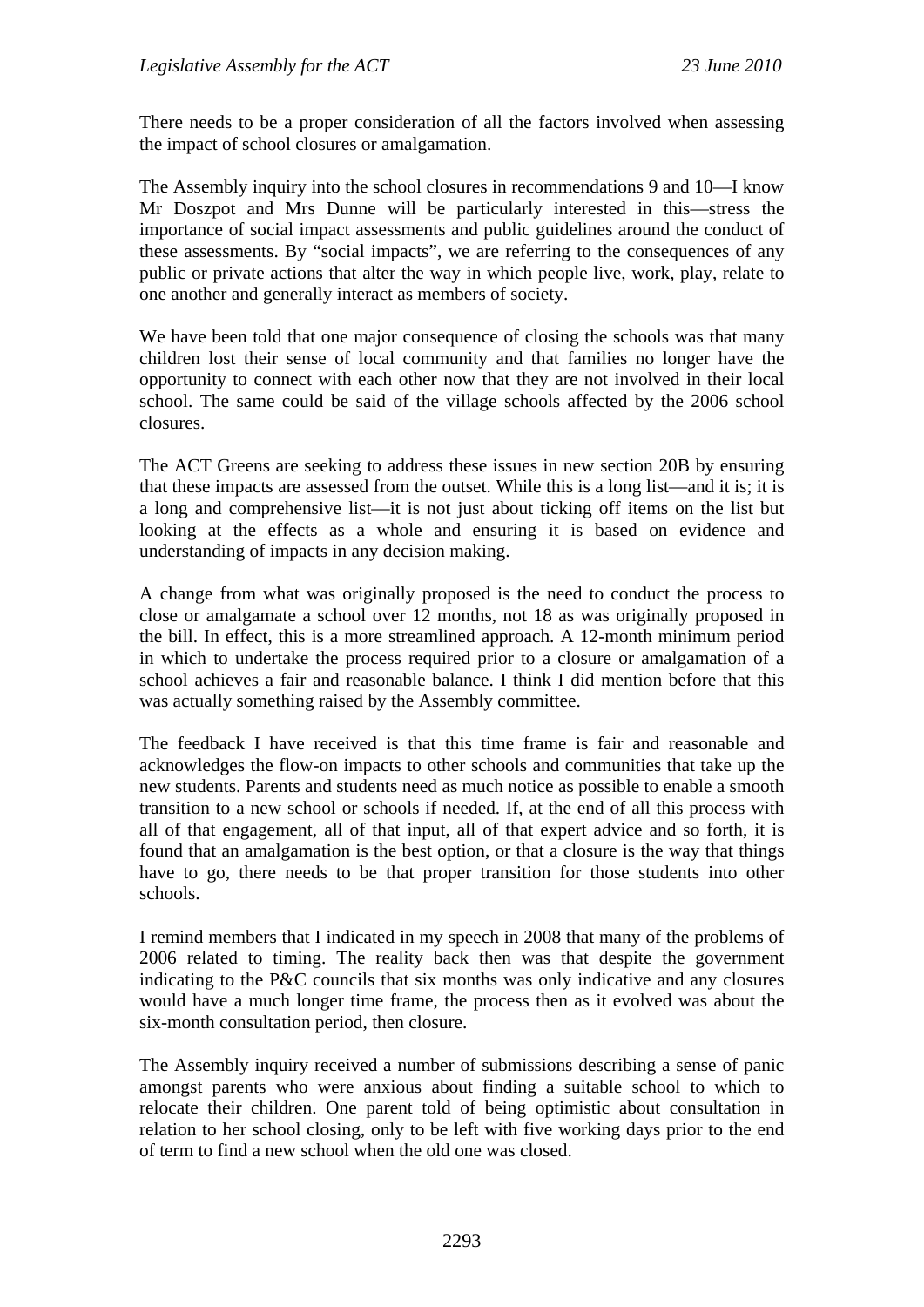In addition, the requirement under section 20A(2) to establish, in consultation with the appropriate standing committee nominated by the Speaker or the standing committee responsible for education matters, a committee of three to undertake community consultation will assist in giving proper consideration of school community views.

I remind the Assembly that poor decision making in relation to school closures or amalgamation impacts on the broader community. Many times in this place since 2006 we have referred to the impact of the school closures on neighborhoods and many times we have discussed with the members of those communities the problems they have faced since these schools closed and how we can work with them to find a way forward and find solutions.

Schools provide a vital role in the social interaction and engagement in their surrounding communities. There is a flow-on effect, with businesses needing this activity to survive and provide services for the community. Indeed, in the school closures inquiry report it was noted in sections 2.12, 2.13 and in the key findings that prior to the 2006-07 budget, the need for structural reform, including the consolidation of schools, was not identified as a priority for the government. The extent of the reforms then proposed in the budget caught the community off guard.

## *Mr Doszpot interjecting—*

**MS HUNTER**: The amendments can be summarised as follows. Mr Doszpot, you may be interested in this. They ensure that all those responsible for the management of the school and the parents and citizens council are notified of the proposal to close or amalgamate the school at the outset of the process.

It requires that the minister must appoint an independent panel to write a report and undertake consultation on behalf of the minister in the development of that report. It sets out the criteria on exactly what must be considered in consultation. This is a comprehensive list that ensures all relevant factors are considered.

This bill, together with these amendments, are all about improving the management of education in the ACT and learning from our experiences of 2006. They are not about making it harder to close schools necessarily, because there may be occasions in the next 20, 30 or 40 years where this issue may arise again in the Canberra community. But it is certainly about improving the process should a school closure or amalgamation be considered.

I emphasise that what these changes do is ensure that all the evidence will be available and that the community will have been consulted on the veracity of that evidence. If, all that considered, it would be better to close the school, that will still happen. The point is that now the legislation ensures all the facts, along with the community's views, will have been considered in a proper way, in a transparent way, in a way that is accountable.

Clearly, in this place it is our responsibility to continually learn from and improve policies, processes, regulations or, in this case, legislation, thereby ensuring that we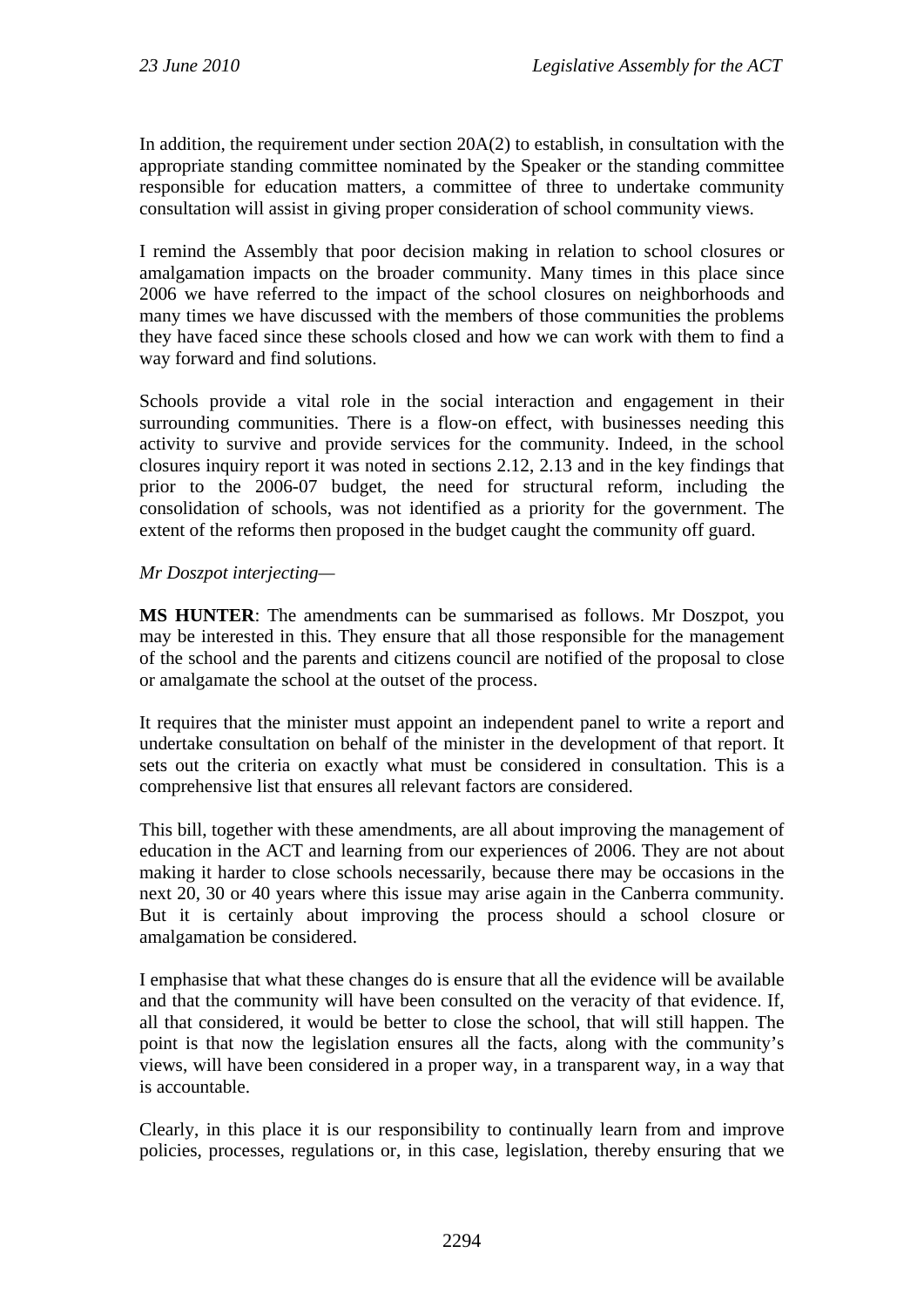do not repeat past mistakes. That is why the ACT Greens are today putting forward these amendments. I commend the amendments to the house.

**MR BARR** (Molonglo—Minister for Education and Training, Minister for Planning, Minister for Tourism, Sport and Recreation and Minister for Gaming and Racing) (4.06): The government will support amendment No 1 circulated by Ms Hunter. It does go to clarify some of the issues that we had concerns with in relation to the previously circulated proposals and does appear to create a practical and workable way.

Ms Hunter alluded in her closing remarks on all of the amendments to the fact that there will undoubtedly at some point in the future be a time when an education minister is required to consider whether a school needs to close. In my view, as I have said this morning, the reforms of 2006 in terms of their scale and the structural reform that has resulted from them are a once-in-a-lifetime set of reforms. I do not think anyone would anticipate that there would be such a structural change required again, unless there were no children born in the territory for a considerable amount of time. But that, one would imagine, is highly unlikely, Madam Assistant Speaker.

I do note the entirely predictable position of the Liberal opposition. If ever there was an example of when an opposition is opposing simply for opposition's sake I think we have it today. Mrs Dunne gave the clearest indication of that. Simply because the government is supporting this legislation and I as education minister might be supporting this legislation of itself provides grounds to oppose it is possibly the best example of the mantra of opposition for opposition's sake.

It is up there with "spending money on public education is throwing good money after bad". Mrs Dunne has form in this area and she has given us possibly the best example ever. I hope that upstairs in the media offices, in Hansard and elsewhere there is a recording of Mrs Dunne's statement in relation to this legislation, that the Liberal Party are opposing it because I am supporting it. That is, I think, something that needs to be on the public record. I hope that all of those who review this debate will understand now why it is that it is so firmly the view of the Labor Party that the opposition, the Canberra Liberals, are about a mantra of opposition for opposition's sake. We see it very clearly demonstrated today.

**MRS DUNNE** (Ginninderra) (4.09): We heard the Andrew Barr standard response. He only has one response. It is not about opposition for opposition's sake. The Canberra Liberals have a clear, unequivocal, longstanding track record about how communities should be consulted if a minister thinks that a school should be closed or amalgamated. And this bill is not it.

This bill is a pale imitation of what, over about six or seven years, the Canberra Liberals consistently stuck with. The Canberra Liberals, through its minister and in consultation with the P&C association, drew up a matrix, essentially, of how this consultation should be done. Some of that is reflected in this myriad collection of amendments that have come and gone, in and out, and some of it is not. The things that are not there are the things that require the minister to take account of the report. It says that the minister must create a committee, but it does not require the minister to take account of what the committee tells him about the communities.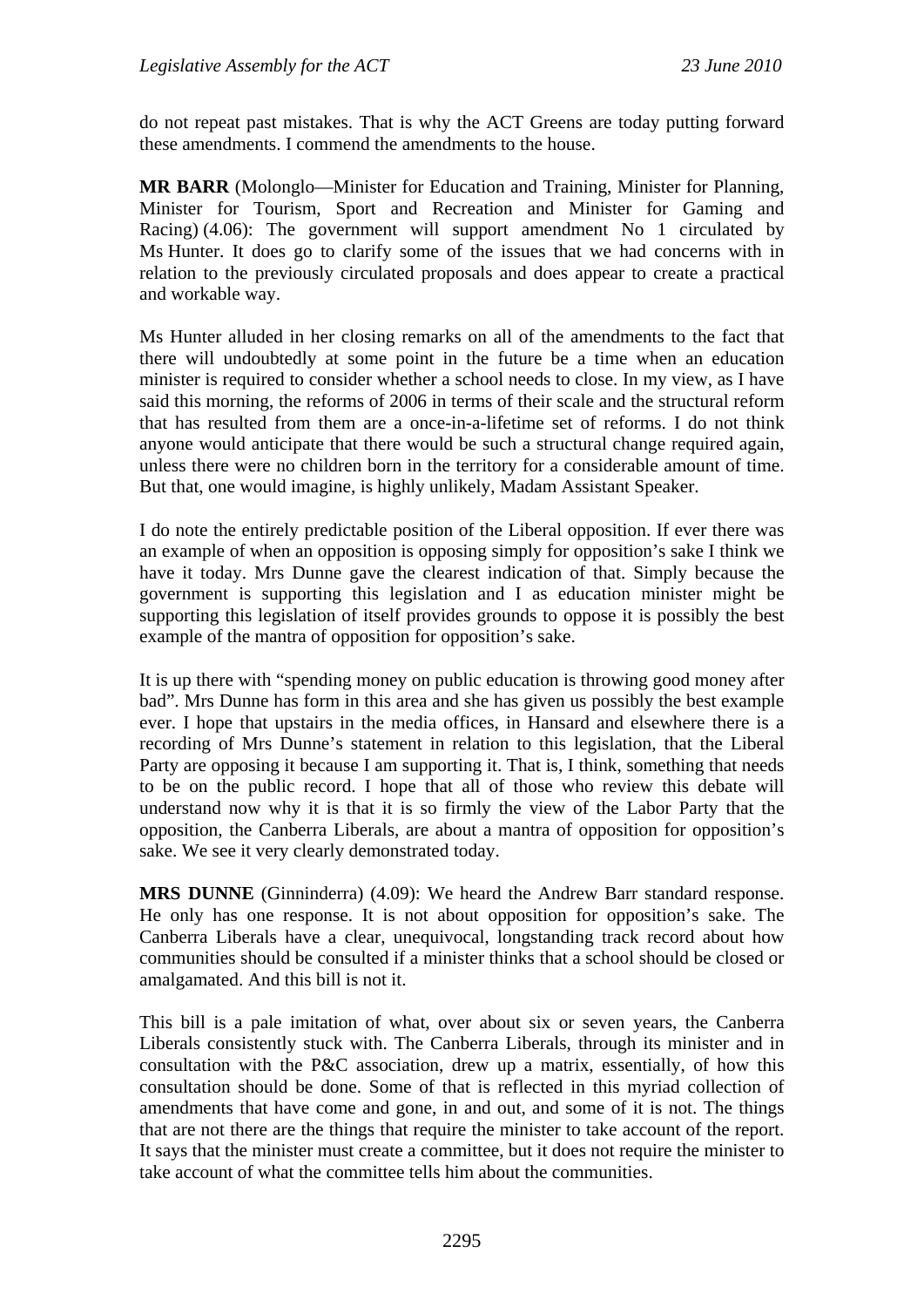This piece of legislation does not give any community the opportunity to have that decision independently reviewed. The last piece of legislation that I introduced into this place, which was opposed by Andrew Barr, did just that. The reason I say that if Andrew Barr supports this we should be very afraid is quite simply that. Andrew Barr actually, actively and consistently opposed the sorts of reforms that I advocated over two or three years. They were real reforms that required the minister to take account of the information that came before him and gave the communities the power to have that decision independently reviewed. The fact that today we are proposing to put into legislation something that does not do that shows that the Labor Party and the Greens have sold out the community. Future school communities have been sold out by the unholy alliance between ACT Labor and the ACT Greens.

Mr Barr can attempt to verbal me all he likes. After his four-odd years in this place, I am completely used to it and it does not offend me one iota. It is again the case. I did not say that we were opposing it because Andrew Barr was in favour of it. I said that we needed to be concerned because he was in favour of it. We need to be concerned and the people of the ACT community need to be very afraid if Andrew Barr is in favour of this, because Andrew Barr has been consistently—and I always give credit for his consistency—opposed as a minister for education to having to have regard to what the community consultation actually says and actually take into account the results of the community consultation.

He refused to do it in 2006. If perchance in 2012 he were the minister and he wanted to close a school, he would choose to do it again under this flawed legislation. Under this flawed legislation, if Andrew Barr in 2012 wanted to close a school, the affected school community could not seek an independent review of the decision. Until the Greens and the Labor Party agree that the community should have available to them an independent review of the decision, we will not support their sham consultation process. Unless there is a proper review process, this is a sham and this is why the Canberra Liberals are refusing to support this unholy alliance today.

**MS BRESNAN** (Brindabella) (4.14): I would like to speak just briefly to the amendments in particular because, as Ms Hunter has already mentioned today, they very much go to the recommendations that were in the report from the education committee. Mrs Dunne has been getting a little bit hysterical, so I am not quite sure what has been going on here. But Mr Doszpot said that Ms Hunter's bill amendments had not considered the education committee report whereas, as Ms Hunter has said, they do.

In fact, as we have already noted today, the committee inquiry actually examined the Education Amendment Bill, and the amendments that were put forward by Ms Hunter are very much due to the findings of the committee report. These are particularly around, as Ms Hunter has already spoken about, the time frame for consultation and the need to consider the wider social impacts of school closures on the community.

The committee did hear from Dr Alison Ziller, an expert in social planning and social impact assessment, who very much spoke about the importance of having that as a part of the process when you are looking at these sorts of changes to the community and also in terms of the type of consultation that you need to undertake.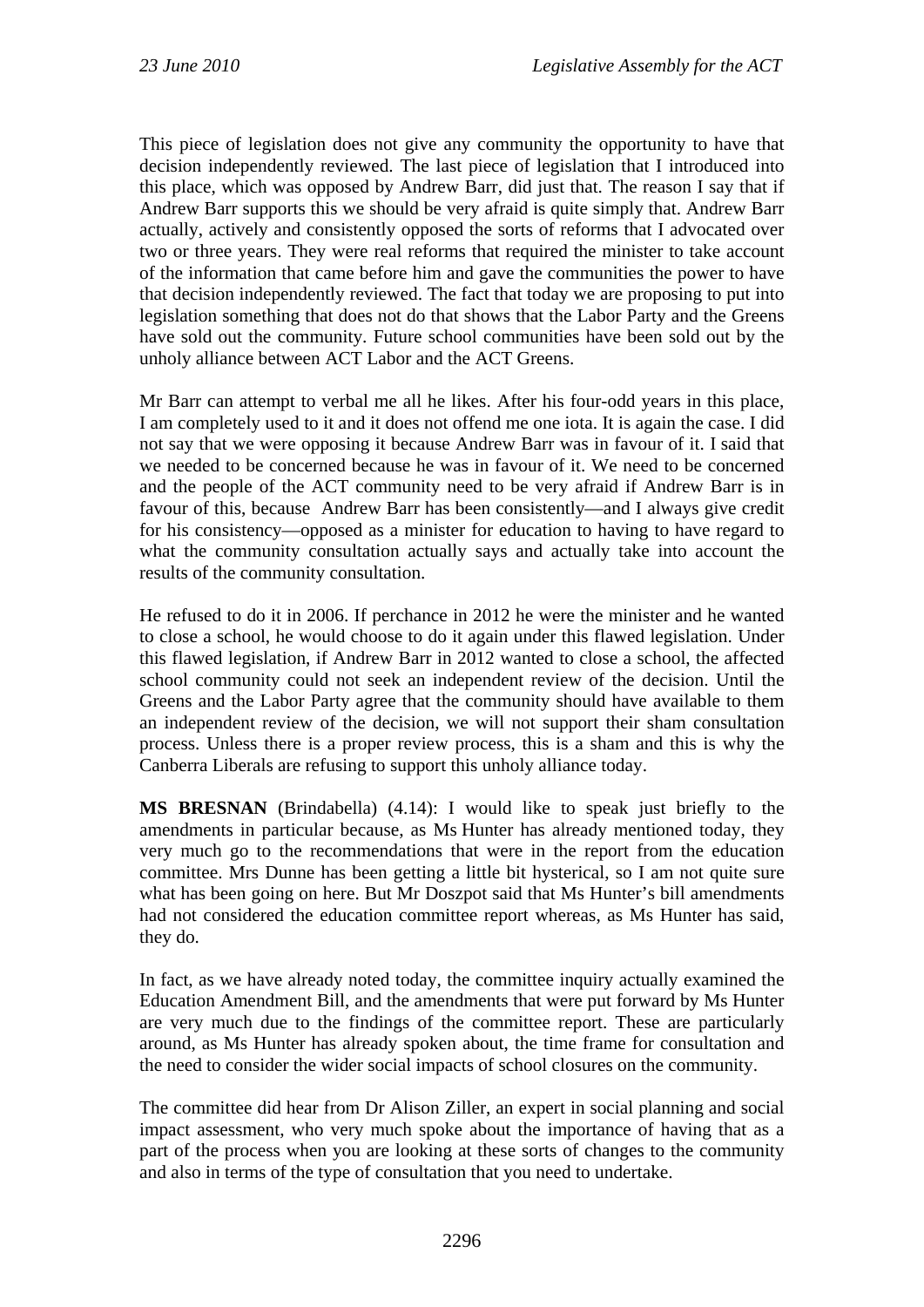I just want to read out one of the quotes from Dr Ziller when she was talking about the process of consultation. During the hearings we heard about the number of meetings which were held and she very much emphasised that it is not actually about the quantity of meetings or the quantity of consultation; it is about the quality and how you engage with the community. This is what she stated:

It is not about the number, it is about the quality of the process. If you hold 700 meetings at which you tell people what is going to happen, it is not highly consultative. I do not know what happened. If you hold 700 meetings and the people who come to those meetings cannot get a record of their contribution then it is not a transparent process. Even if you hold 700 meetings, it is not the same as properly structured research. What happens is that the people who go to consultation meetings are the people who go to consultation meetings. The people who are uncomfortable in consultation meetings, public meetings, where lots of people are excited and shouting and whatever, do not get heard.

I think that is important to remember in the consultation processes that are undertaken.

As Ms Hunter has already said, there were a number of submissions to the committee about the Education Amendment Bill and why there were different views about what the period of consultation should be. Consistently, members of the community said they noted the need to accommodate the full-time obligations of busy parents who usually act in a volunteer capacity to support their school communities.

Many of the submissions to the inquiry highlighted the enormous amount of time spent in having to put research into writing submissions into the process with Towards 2020, and they very much noted that you do need that added consultation time to allow that process to be undertaken, which is why the 12-month period has been put into the amendments.

Again, I want to refer to a quote from Dr Alison Ziller about social impact assessment and how the process for community consultation is important:

The iron law of consulting is that never is enough consultation done and after you have letterboxed every street and house, most of them did not get it. However, there are two ways to ameliorate that. People feel very upset about it, and I understand why that is. There are two ways around that. One is that what you did is really transparent. Nowadays, people put things on the website, it stays there for a minute and a half and it is not there any more. So it is available, you can track it, you can see that they said they did this and they did that. The second is you do not have very short time periods for comment and you do not try and put a massive change through in a very short period of time. All of those things will fester the idea that we were not consulted, whether or not we were.

I think that is really important, looking at the consultation time period. Again, Dr Ziller talked about that clear understanding of communities wider than just the school community being impacted by these sorts of decisions and why having social impacts included is such an important thing. I think this is one of the really important amendments that Ms Hunter has made, recognising this and having this agreed to. I think it is a real step forward for the consultation process around these sorts of decisions in the ACT, and I think Ms Hunter should be commended for putting this in.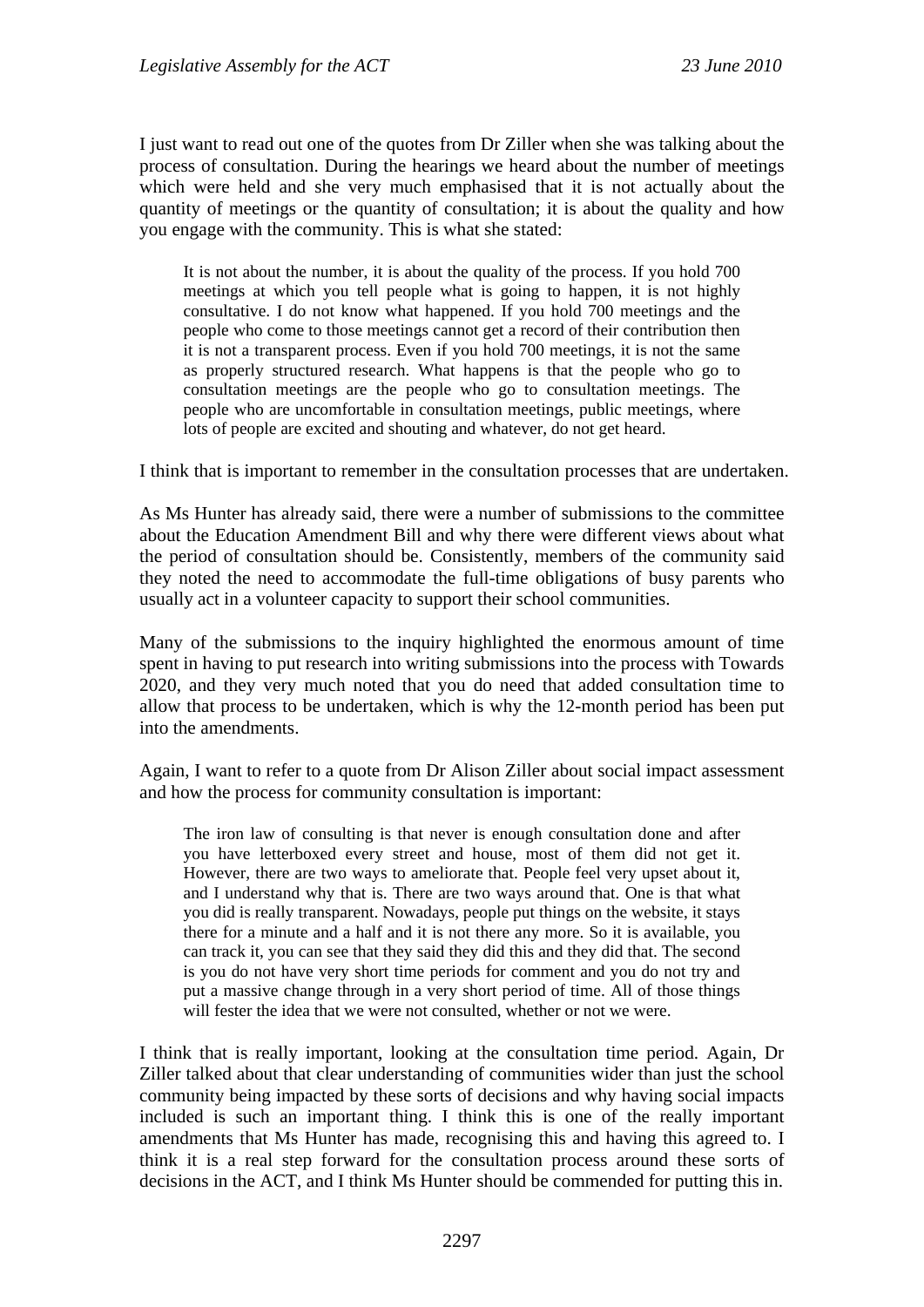I do again have to say that I am exceptionally surprised that the Liberal Party have not engaged at all in this process, and to hear today what we have heard from the members is exceptionally disappointing, because I think we do try to engage with all parties. We have engaged with the Liberal Party on other pieces of legislation and I guess it is very hard to understand why with this piece of legislation, which is something I would have thought they would have supported, they have only criticised it.

The thing is that they have not engaged in the process at all, have not put forward any amendments and have not engaged in its development. So to then come forward and criticise it is so disingenuous it is just beyond belief, really.

Amendment agreed to.

Clause 4, as amended, agreed to.

Clauses 5 and 6, by leave, taken together and agreed to.

Clause 7.

**MS HUNTER** (Ginninderra—Parliamentary Convenor, ACT Greens) (4.21): I move amendment No 2 circulated in my name *[see schedule 1 at page 2367]*.

I did speak to the amendments previously but I do think it is important to pick up on one thing I did not have a chance to mention before. On a couple of occasions this afternoon Mrs Dunne talked about some previous processes she was involved in around getting a better schedule or better process around consultation on these matters and that she felt that many of the things that have been included in these amendments were good; they were part of that. But it seems to me that what she comes down to is to keep saying that this is not the right legislation because there is no review mechanism.

I should have gone to it before but I will go to it now. The reason is that in an earlier draft, I guess, we did have in an ACAT review and it was to be included. The reason that we have taken that out—

**Mrs Dunne**: Andrew twisted your arm.

**Mr Doszpot**: That is one we did not see. Somehow we did not get a copy of that one.

**MS HUNTER**: Maybe I could talk now? The reason that we decided to remove it was based on legal advice and it was very consistent with the Administrative Review Council guidelines on merits reviews. I think it just shows a lack of understanding and of ignorance of what ACAT is there for and how it relates to this. Certainly, we had thought that might be the best way to go. But, after seeking that advice and looking further into the issue, it was not.

What you need to understand, quite clearly, is that, because we have put a series of processes into these amendments with "must", it means that, if the minister breaches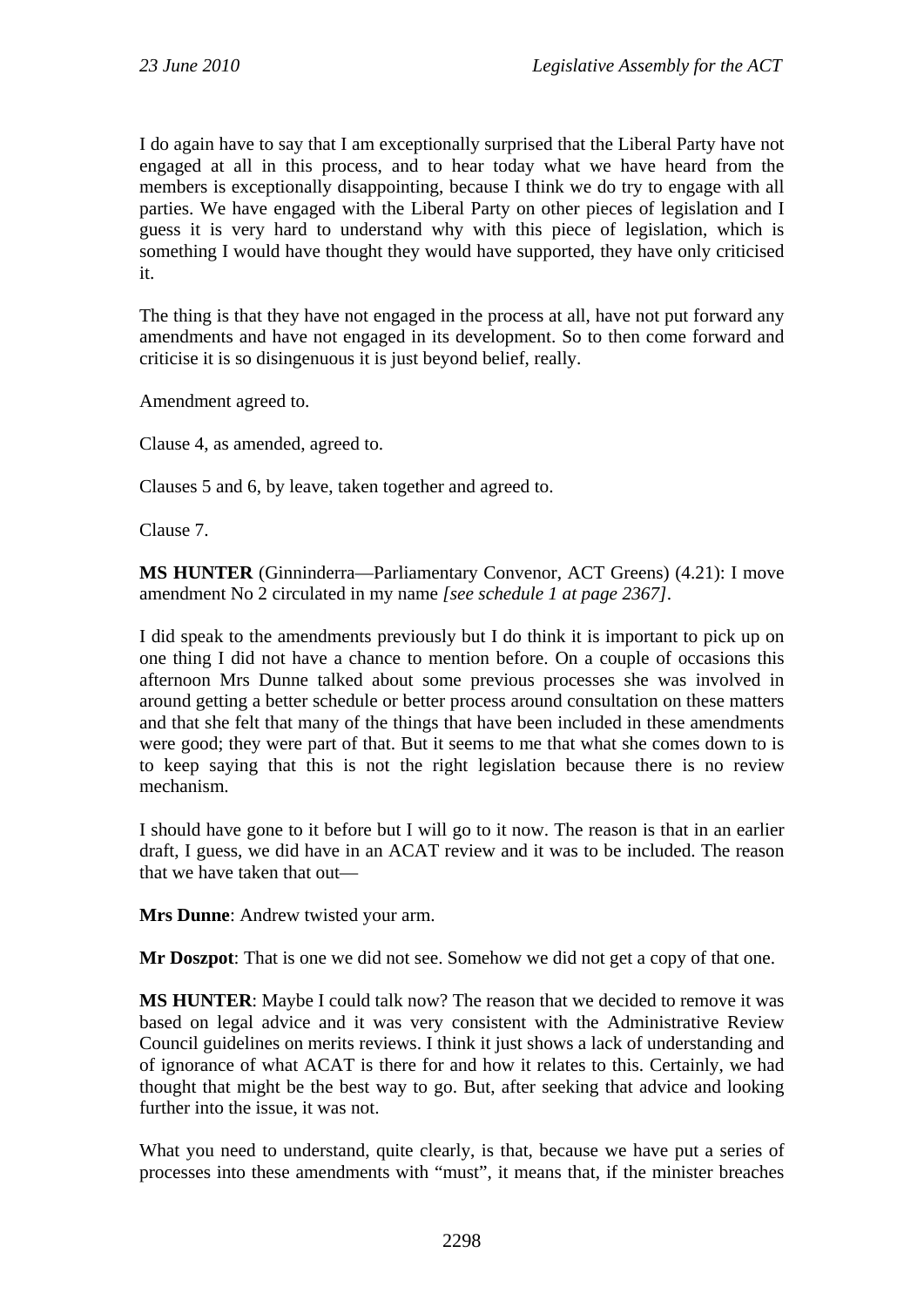or does not follow these amendments, this part of what will be law, properly, people can take out an ADJR review and do that—

**Mrs Dunne**: And look what happened at Flynn when they did that.

**MS HUNTER**: That is an option—

*Mr Doszpot interjecting—* 

**MS HUNTER**: and that is one that we are aware of. I really felt that it was important.

*Opposition members interjecting*—

**MADAM ASSISTANT SPEAKER** (Ms Le Couteur): Members of the opposition, please let Ms Hunter finish her speech.

**MS HUNTER**: Thank you, Madam Assistant Speaker. I just thought it was important to get down on the record that that was why we did not go down the path of ACAT at this point; it just was not the appropriate avenue.

**MR BARR** (Molonglo—Minister for Education and Training, Minister for Planning, Minister for Tourism, Sport and Recreation and Minister for Gaming and Racing) (4.24): The government will support Ms Hunter's amendment No 2. This inserts into the dictionary a definition of school community and examples of local community. It is a definition that has been the subject of some negotiation, as I understand, but one that does appear to pass a commonsense test—

*Mrs Dunne interjecting—* 

**MR BARR**: in the definition of school community. Surely, not even you, Mrs Dunne, could find a conspiracy in the definition of school community that is put forward in this particular amendment—surely not even you. But I will—

**Mrs Dunne**: Basically anything you do I can find a conspiracy in.

**MR BARR**: Well, there you go. I think that is a pretty sad insight into your state of mind, Mrs Dunne. I look forward to you presenting the conspiracy in relation to clause 7 and the definition of school community. You have the floor.

**MRS DUNNE** (Ginninderra) (4:25): Just on the comments made by Ms Hunter, the idea that—

**Mr Barr**: Oh, dear.

**MRS DUNNE**: I will get to you; do not worry.

**Mr Barr**: You will get to me? Right.

**MRS DUNNE**: I will do it sequentially. What we have seen here from Ms Hunter at the last is an admission of failure. She has admitted that she tried to think of a way of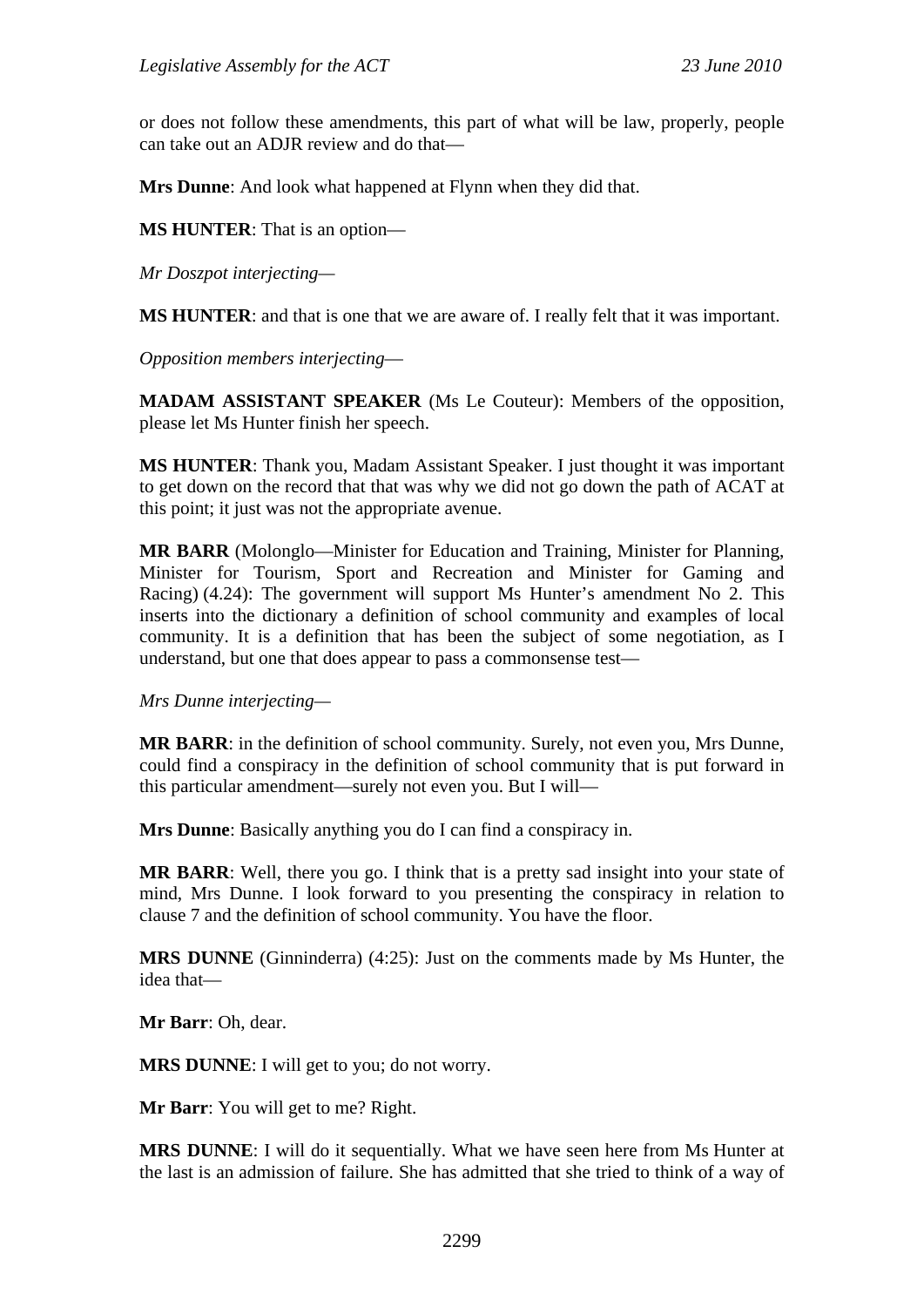giving the communities a means of having a minister's decision reviewed but she could not think of it so left it to ADJR.

Let us have a little bit of history here for the Greens, who were not here, about what actually happened to a community that had the temerity to question the minister's decision and take that matter to court. The minister did everything he could to screw that community down. He spent a lot of time ensuring that large amounts of money were extracted from the Flynn community by way of guarantees.

Every attempt at discovery was knocked back by the department. We had to actually change the import and impact of the model litigant guidelines, partly because of the behaviour of the department of education and the minister in response to the Flynn primary school community having the temerity to use the system in the Supreme Court, through ADJR, to find out and get reasons from this minister.

That is the history. Tens of thousands of dollars that was raised by personal pledges through fundraising events was put into the Supreme Court as security so that the community could make some progress. That is what this government and what ACT Labor do to a community that dares to question what they do.

One of the things that we tried to do in previous legislation was make it better. And Ms Hunter here today has said: "It is too hard to make it better. ACAT is not the way to do it. So we will just leave it to ADJR." But leaving it to ADJR has left a lot of people in this town a lot poorer. That is another reason why this bill fails to meet the basic requirements of the Liberal opposition.

The Liberal opposition will not be supporting this because what the Greens, in cahoots with Mr Barr, are proposing to do, if there is another community like Flynn that is confronted with a school closure and wants to take legal action in the matter, is to put that community in the same situation.

Ms Hunter, who is an elected representative of the people of Flynn, has said that the way that the people of Flynn were treated was okay. The extent of deposit that was required by the government just about broke the Flynn community. Is that the way she wants her constituents treated by Andrew Barr and his successors? I think the answer must be yes. But it is not the way I want my constituents treated.

**MR DOSZPOT** (Brindabella) (4:29): There have been a number of things said this afternoon about misrepresentation. The misrepresentation by this minister was one of the significant things that were looked at during the school closures inquiry. The school closures inquiry made many damning findings that highlighted how the minister for education at the time, Mr Barr, proceeded to close schools for no sound reasons, based on flawed data, with invalid information on school size and school performance and with no social impact study whatsoever. This is the minister you are wanting to trust with a lot of amendments that have been made so far. That is what we do not go along with.

The misrepresentation of significant evidence suggesting that small schools were viable, namely, Professor Caldwell's report, is another failure on this government's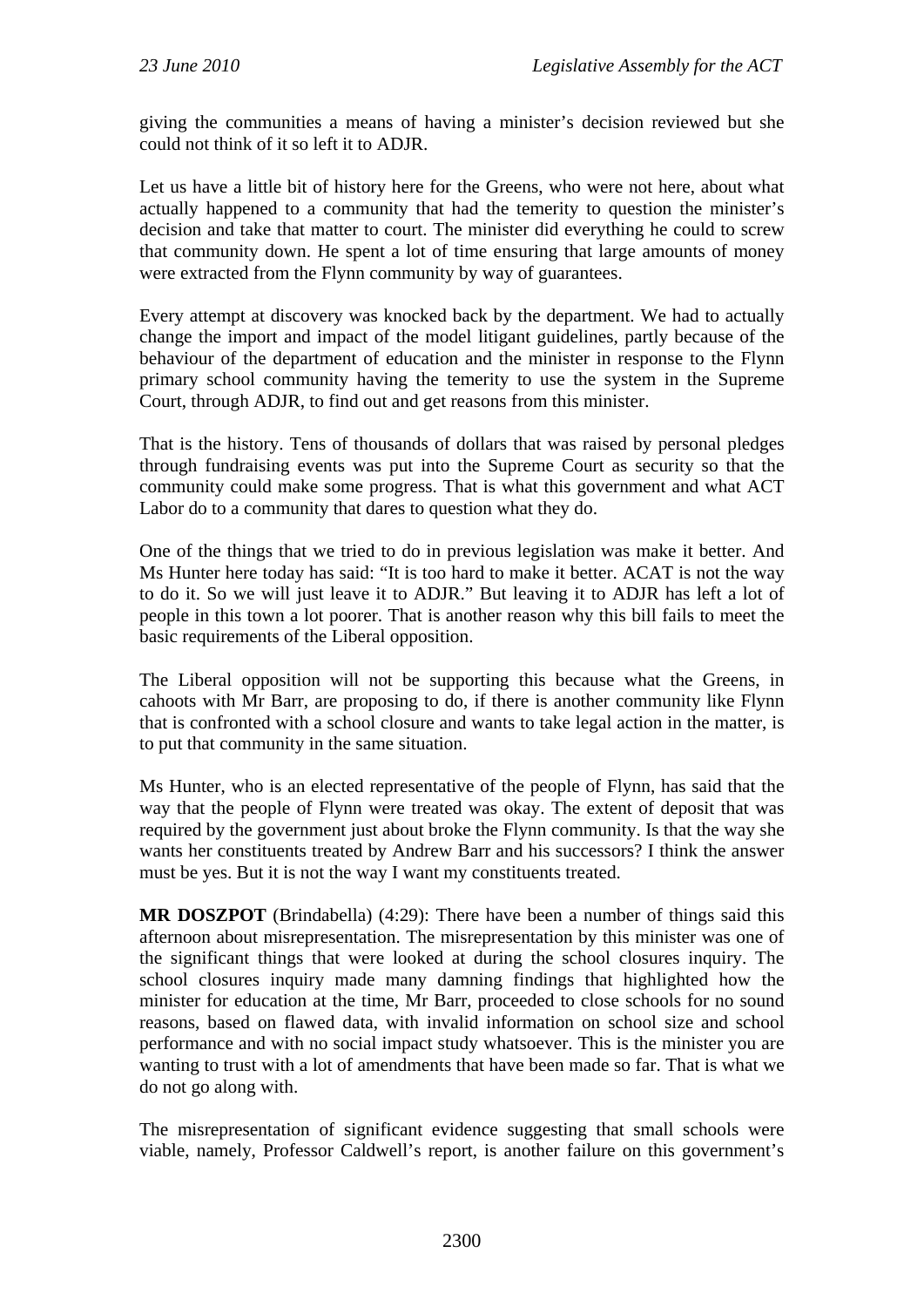behalf. Professor Caldwell's research was clearly misrepresented and skewed to suit the purposes of the government. The education committee agreed that the research findings of Professor Brian Caldwell were misused and should not have been used at all to justify these school closures. That is just a bit more history, Ms Hunter.

The minister was also given a slap by Professor Caldwell, in a letter to the committee. In each formal notice of decision to close 11 primary schools in 2006, the research of Professor Caldwell was cited to justify closing the schools because there were fewer than 300 to 400 students. The notice stated that the school concerned is too small, based on Professor Caldwell's research, and is more likely to be unable to provide an adequate education because of its size. However, this contradicted the professor. And the committee's report cites the professor's information. That is just another indication, Ms Hunter, why we want to have something more rigorous in place than what has been presented here today.

Mrs Dunne pointed out quite clearly that, when communities do want to fight back through the processes that you think are available to them, this government get down and dirty in the way they present against these communities. I feel very strongly about the fact that the Flynn community has had to bear the brunt of all of these activities. Certainly, there is nothing that we have seen in the bill that has been presented to give us confidence that this is going to be any different from what we have had to go through and what the community has had to go through in the past. And that is why we are voting against this bill.

**MADAM ASSISTANT SPEAKER** (Ms Le Couteur): The question is that Ms Hunter's amendment No 2 be agreed to. All those of that opinion say "aye"—

**MR HARGREAVES** (Brindabella) (4.32): No, Madam Assistant Speaker, I am on my feet.

**MADAM ASSISTANT SPEAKER**: Sorry, I thought you were perambulating, Mr Hargreaves.

**MR HARGREAVES**: Apology accepted.

**Mrs Dunne**: Loitering with intent.

**MR HARGREAVES**: Hang on a second. You people have dribbled on for bloody ages. You can just sit back and suck it up.

When I was sitting upstairs, I was appalled by the hypocrisy of Mrs Dunne in giving this chamber a history of this and then saying, "I am sorry, the closure of some schools when we were in government was a mistake." Who was working for Gary Humphries at the time? It was Mrs Dunne. I worked in the department of education prior to coming here and actually had to take part in the removal of stuff from the Charnwood high school when it was closed. Was it a Labor government here then? No, it was not.

I would like to ask those opposite to stand up here and fess up to the community consultation they did over the closure of Holder high school, Holder primary school,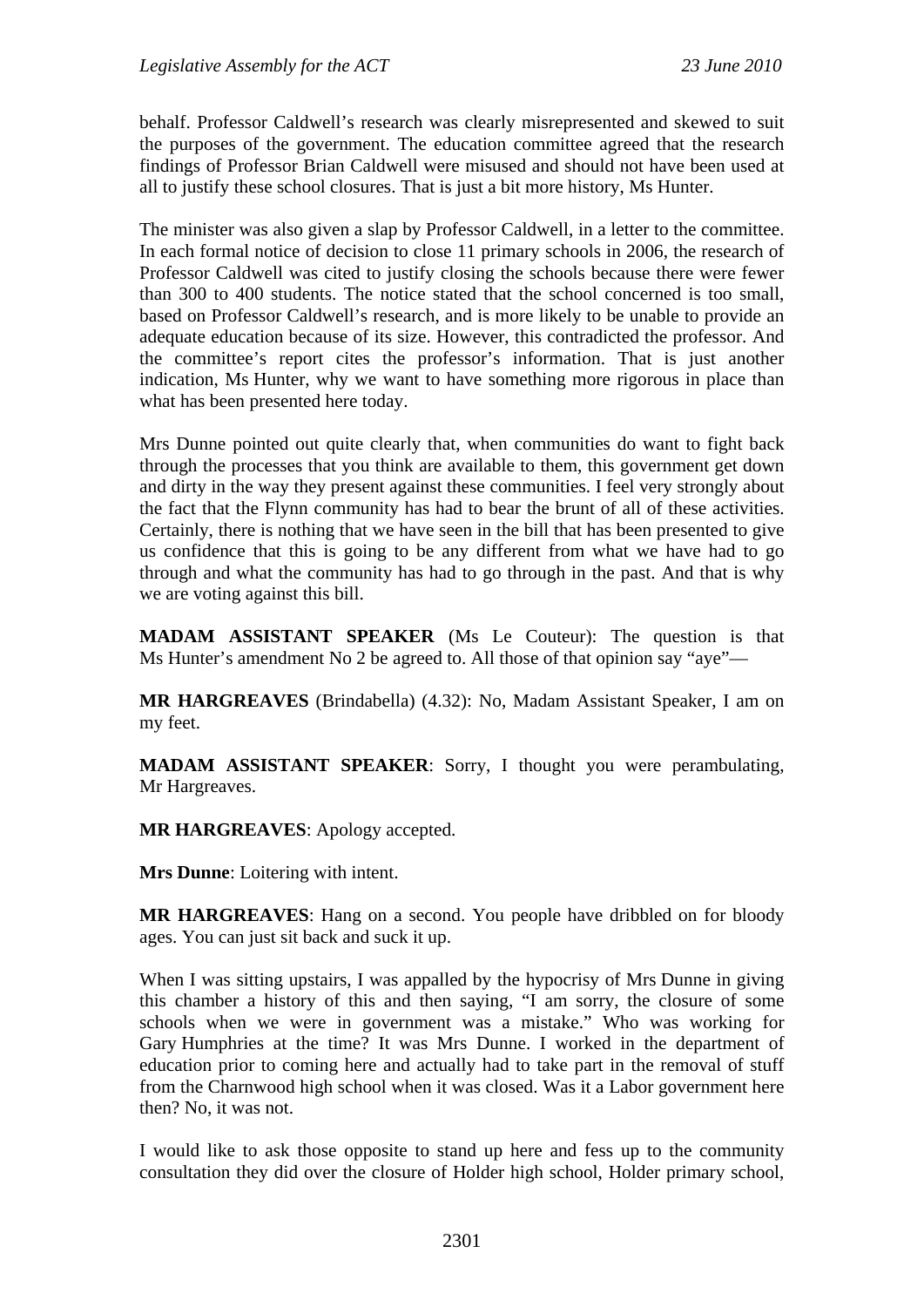Fisher primary and of course, as I have just mentioned, Charnwood high school. If you are going to have a go, make sure you tell the whole story. Just saying, "One school, sorry, that was a mistake," does not cut it for me. And having the pontificating hypocrisy to come in here and lecture the Greens, who were not even on the horizon when you people over there were closing schools without consultation, is a bit rich. And you are trying to lecture this minister on a consultation process that you people just did not bother with. You just thought, "Oh, it is economically the good thing to do." Bang, good night!

I can tell you what consultation was given to the people of Holder. I had a brother-in-law living there at the time. I have a staff member who has been there since about 1860. The answer is none. What about Charnwood? None. The consultation was after the event, when we could not fill it and it became a derelict site and cost the ACT taxpayers a squillion in security services and boarding-up costs, to the extent that they had to have security guards installed before it got moved into a different space.

Ordinarily I would not engage in this particular debate—there are people much more expert in it than I am—but I will not stand by and listen to that pontificating dribble that Mrs Dunne is so constantly coming up with, when she gives this chamber 20 per cent of a story and holds it up as being the whole lot. It is not, and someone has to stand up here and say to her, "Get your facts straight."

**Mr Doszpot**: So you are giving us 17 per cent there, John?

**MR HARGREAVES**: Mr Doszpot, you should be quiet right now. Right now you are on the right side of the ledger. Do not wreck it. So far Mr Doszpot has behaved remarkably well. I congratulate him to this point. I plead with him not to tempt me to decimate him, because I will.

I am, on behalf of the government and indeed myself, having worked in the sector prior to coming here, appalled and insulted by the insinuations that Mrs Dunne brings forward. It is absolutely disgusting. She lays these sorts of things at the feet of the minister. She says the consultation process was not adequate. If the minister was to table the extent of the consultation process that he engaged in, it would go for reams.

The fact is the consultation process did not reveal the results that those opposite wanted to hear. That is the simple fact. The consultation process itself cannot be criticised. They did none. This minister did heaps of it. Because it did not come up with the answer that they wanted, because they saw a political point to be scored, they continue it.

Here is a fact for them: it is over. They should get over it and look forward to the education revolution and the innovations that this minister has brought to bear with education in this city, since all of that has happened, and the tens of millions of dollars that have been sunk into the education process. We can argue about that if you like about the priorities, whether we think it is the right spot or the wrong spot, fine—but going back and revisiting it and giving hope to people in the community, where there is none, and criticising the process, which was robust, from a position of hypocrisy is just plain not on. I suggest we follow the lead of the minister for education.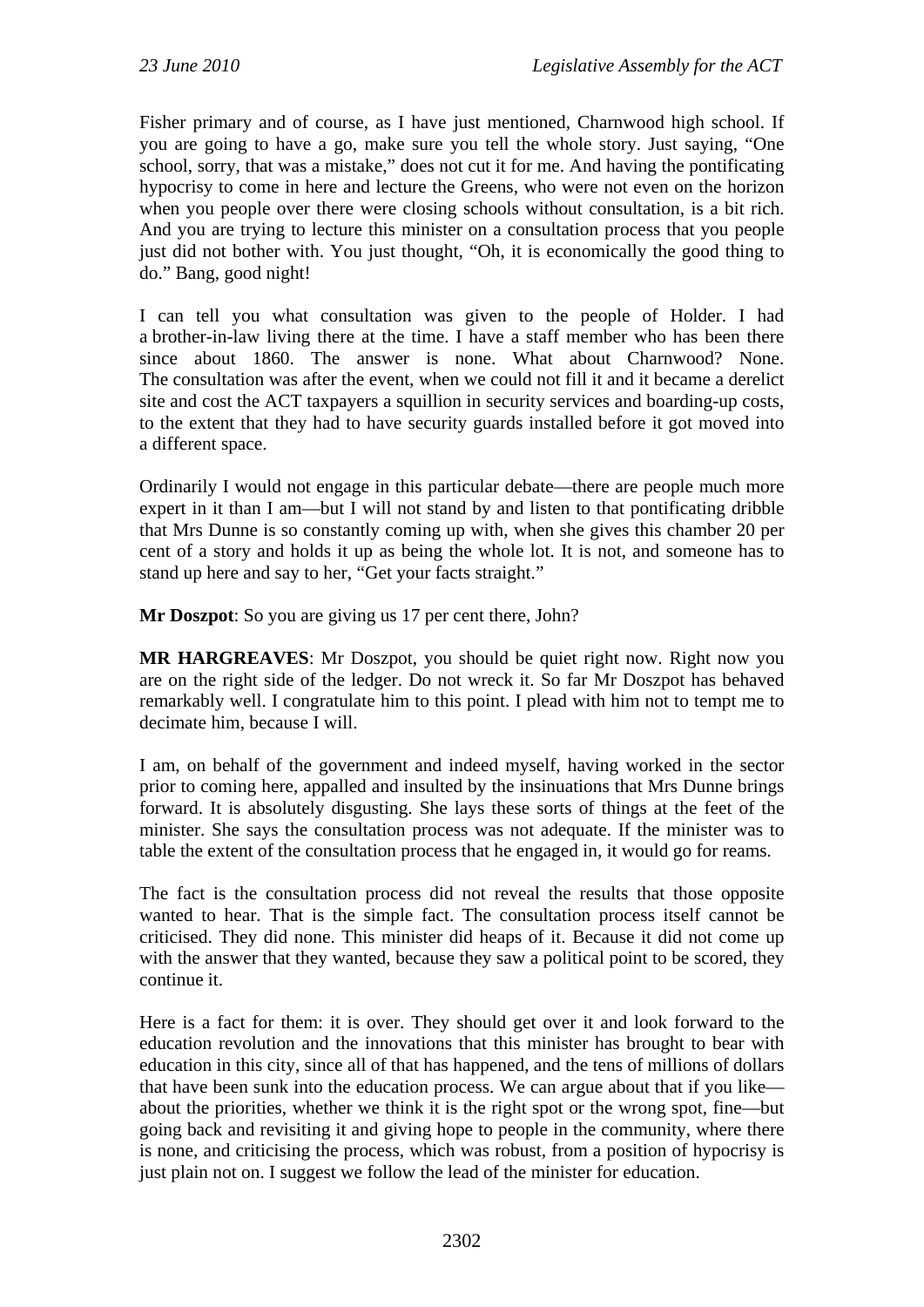**Mrs Dunne**: You have kissed and made up, have you?

**MADAM ASSISTANT SPEAKER**: Mrs Dunne, please be quiet.

**Mr Hargreaves**: Madam Assistant Speaker, on a point of order, Mrs Dunne would well know that, in accordance with the standing orders, I kiss nobody.

Amendment agreed to.

Clause 7, as amended, agreed to.

Proposed new clause 8.

**MS HUNTER** (Ginninderra—Parliamentary Convenor, ACT Greens) (4.38): I move amendment No 3 circulated in my name *[see schedule 1 at page 2367].*

It inserts a new clause 8. This new section is about the independent committee. It is a committee of three people who would obviously have the right skills to be able to put together a report that would be used for consultation with the particular school community.

It is quite clear that the committee must consist of three people, selected after consultation with the appropriate standing committee. And on that front, it does say that it will be a standing committee nominated by the Speaker or a standing committee that is responsible for educational issues. That means a standing committee of this place does have a say as far as being able to provide some input into who may be proposed to be part of this committee. Bear in mind, it is quite a large list that goes through the environmental, educational, economic and social impacts that need to be looked at. And that is an extensive list. It is a comprehensive list.

Many of those things were picked up from the inquiry. We did send over our amendments, as Ms Bresnan said earlier, to the inquiry so that we could also seek their advice on what they thought about what had been proposed in our first set of amendments back in 2008.

This has been developed, with the assistance particularly of experts like Alison Ziller, around the social impact part that needed to be included. I believe that this really does get to the heart of a range of issues that would need to be considered if there were a proposal for amalgamation of schools or a closure of any school.

**MR BARR** (Molonglo—Minister for Education and Training, Minister for Planning, Minister for Tourism, Sport and Recreation and Minister for Gaming and Racing) (4.40): The government will support amendment No 3, proposed new clause 8, circulated by Ms Hunter, with two exceptions.. The amendments will be circulated. I foreshadow that I will be seeking to move two amendments to Ms Hunter's amendment in relation to the particular lists that are covered on pages 4, 5 and 6 of Ms Hunter's circulated amendments.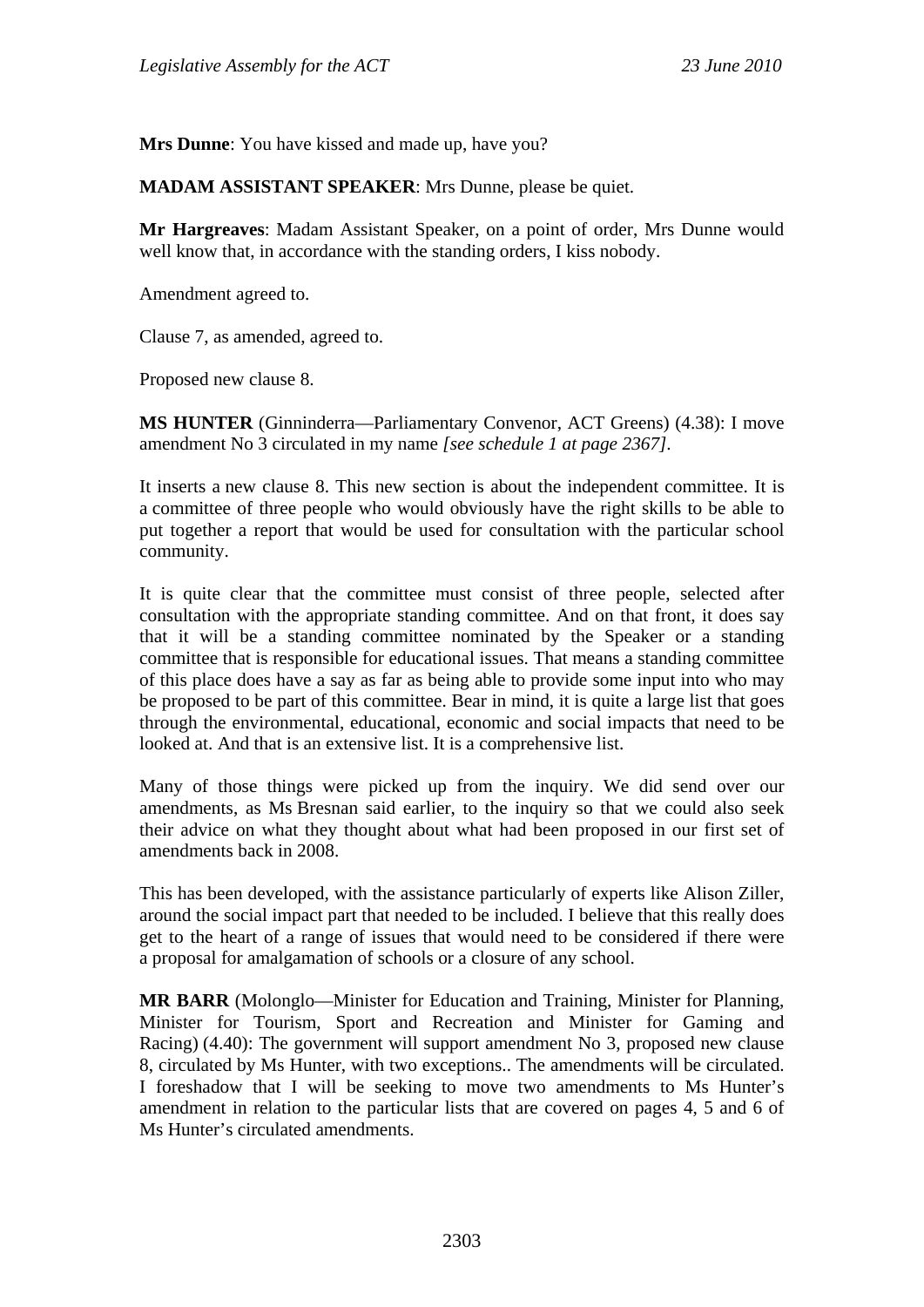Just before I go to those, let me look at the specifics of these particular amendments. I think they do cover, as best we can from this vantage point, the range of issues that were considered in 2006 and, indeed, can be considered in the future. I particularly want to acknowledge that this list now encompasses a range of challenges that confronted the government in 2006.

Most particularly, I draw the Assembly's attention to the educational impacts, most particularly assessing the range, quality and depth of education programs but also looking at the age and condition of school infrastructure, facilities and resources, teacher resources and workloads, extracurricular activities and then looking at economic impacts such as, of course, the much-argued-about recurrent and capital savings that accrue from a school closure and, importantly, the comparative cost per student to operate a facility now.

Looking into the future and looking at the direction of school funding in Australia and the particular issues that the government confronted in 2006 in relation to higher average cost per student for some of the smaller schools as a result of particular funding structures, I can reasonably confidently say that, with the future direction of education policy being around funding schools rather than funding education systems, the wide disparity of funding that certainly had occurred in the ACT system, where for example—

**Mr Doszpot**: It had no impact on Tharwa, did it?

**MR BARR**: If Mr Doszpot would hear me out, for example, in Tharwa, the cost of educating a student in 2006 was somewhere around 2½ times the average cost of educating a student in the average ACT school.

One would presume, if the Liberal Party in the ACT were consistent with the Liberal Party nationally, their preference would be for voucher-style funding systems where a set level of funding is attached to a student and follows that student regardless of the educational institution they attend. Then the prospect for such a level of public subsidy based solely on the number of students in a particular school would no longer apply. The resourcing implications for schools into the future, on one level, will become more acute because the level of public subsidy will not be there, as funding will be more likely to be attached to the student rather than funding a system overall.

That is clearly one direction of education funding policy that would appear to be the path that we are heading down at a national level, subject of course to the outcomes of the review of school funding that the Deputy Prime Minister has commissioned. But it is clear that there will be a greater emphasis certainly on new resources in the education system being targeted at individual students who have particular needs or individual schools, rather than spread into systems.

We will not see some of those issues that were confronted in 2006 being such a great challenge in terms of the equitable distribution of resources within school systems, because the funding models are going to change. That will certainly give greater transparency in terms of where government resources are allocated in the education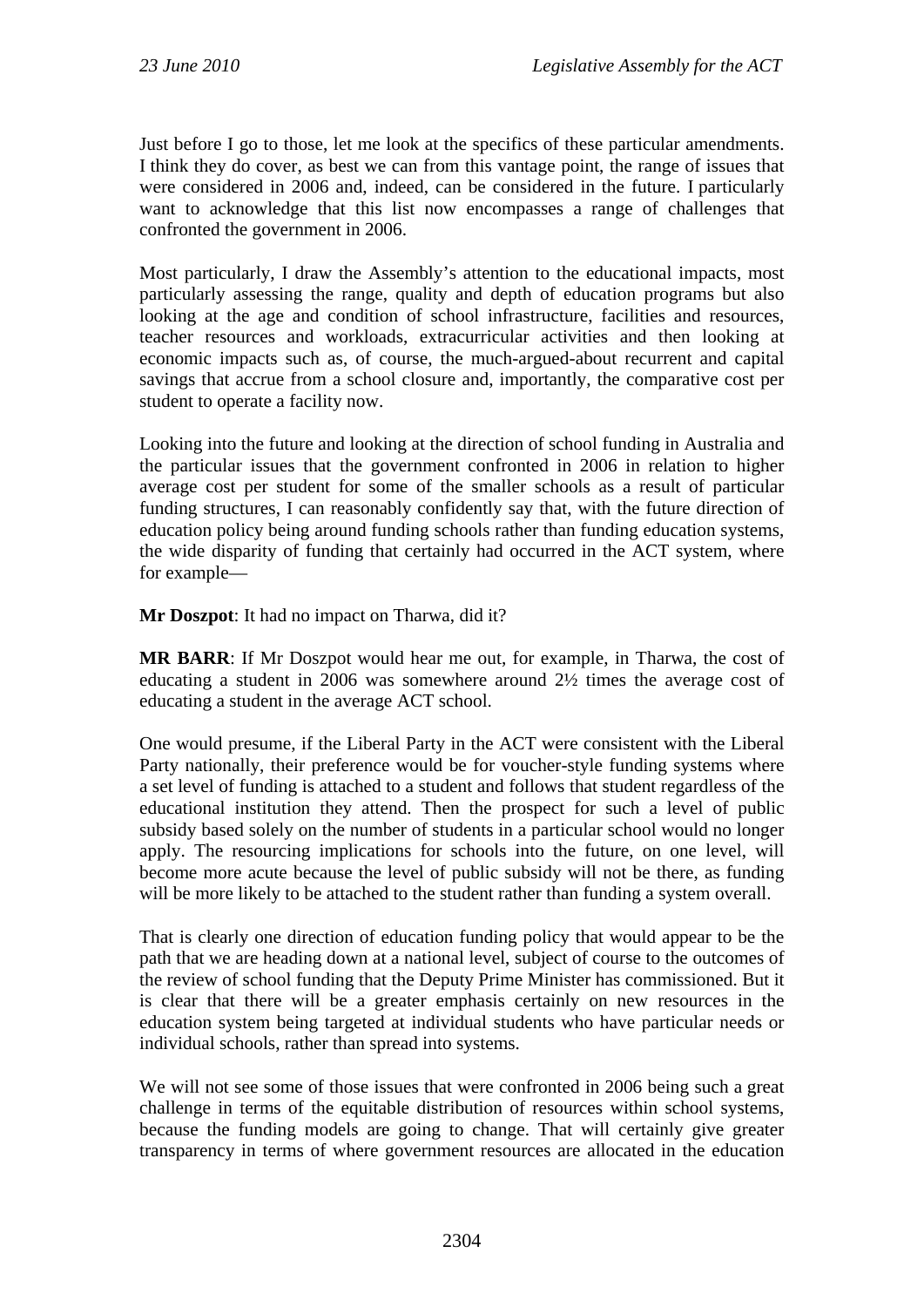system. Clearly, it was the case in the ACT in 2006 that resources were being allocated on the basis of educational need or socioeconomic disadvantage.

You have got a massive public subsidy, often 2½ times the amount spent on your education as opposed to the education of a particular student in a particular school, for no reason other than they happen to attend that school. There was not an educational reason for it and there certainly was not a socioeconomic disadvantage that was trying to be overcome in the distribution of those resources. That is going to change.

The structural changes that were made in 2006 certainly levelled out that situation, more fairly distributed resources, and freed up a considerable amount of money for the government to invest, for example, in high priority areas like pastoral care, Indigenous education, support for students with a disability. We are able to redirect that funding towards areas of higher educational need or socioeconomic disadvantage. And I think that level of transparency is important. To have that recognised in this particular amendment is significant.

We also then look at some of the other issues. Undoubtedly, even with agreement on environmental impacts, there will no doubt in the future be some contest over, for example, greenhouse gas emissions. Mr Smyth made some observation in his speech earlier that there were a number of students—and it was about half of the student population in Tharwa—who drove many kilometres to attend Tharwa, thereby contributing to greenhouse gas emissions. Whilst I understand that the intent of including that would probably be around the provision of local schools, unless we are going to change the policy and require that all students must attend their closest local school, then there will be greenhouse gas emissions as a result of transportation for students to attend a variety of different schools.

These impacts need to be assessed both ways, and I am sure that the independent committee, should it ever be formed, would have quite a challenge. Nonetheless, it will be an interesting challenge should they ever be formed and ever have to consider these matters in relation to, for example, calculating greenhouse gas emissions.

Overall, with the exception of the two amendments that I propose to move, I think this represents, as best we can find, a balanced list that considers all of the issues. I am sure that at some point in the future there will be some other ideas that people might think of and that there will be a future debate in this place where some additions might be made to this list or some issues that are on this list might no longer be deemed to be relevant. But for the purposes of a debate in 2010, I think they represent a very balanced outcome.

Again, I thank Ms Hunter and her office for the manner in which we were able to discuss these particular ideas and, indeed, a number of, I believe, important elements that were incorporated into the final amendment. And I suppose it would be appropriate now for me to move amendment No 1, circulated in my name, to Ms Hunter's amendment. I move amendment No 1 to Ms Hunter's amendment *[see schedule 2 at page 2370]*.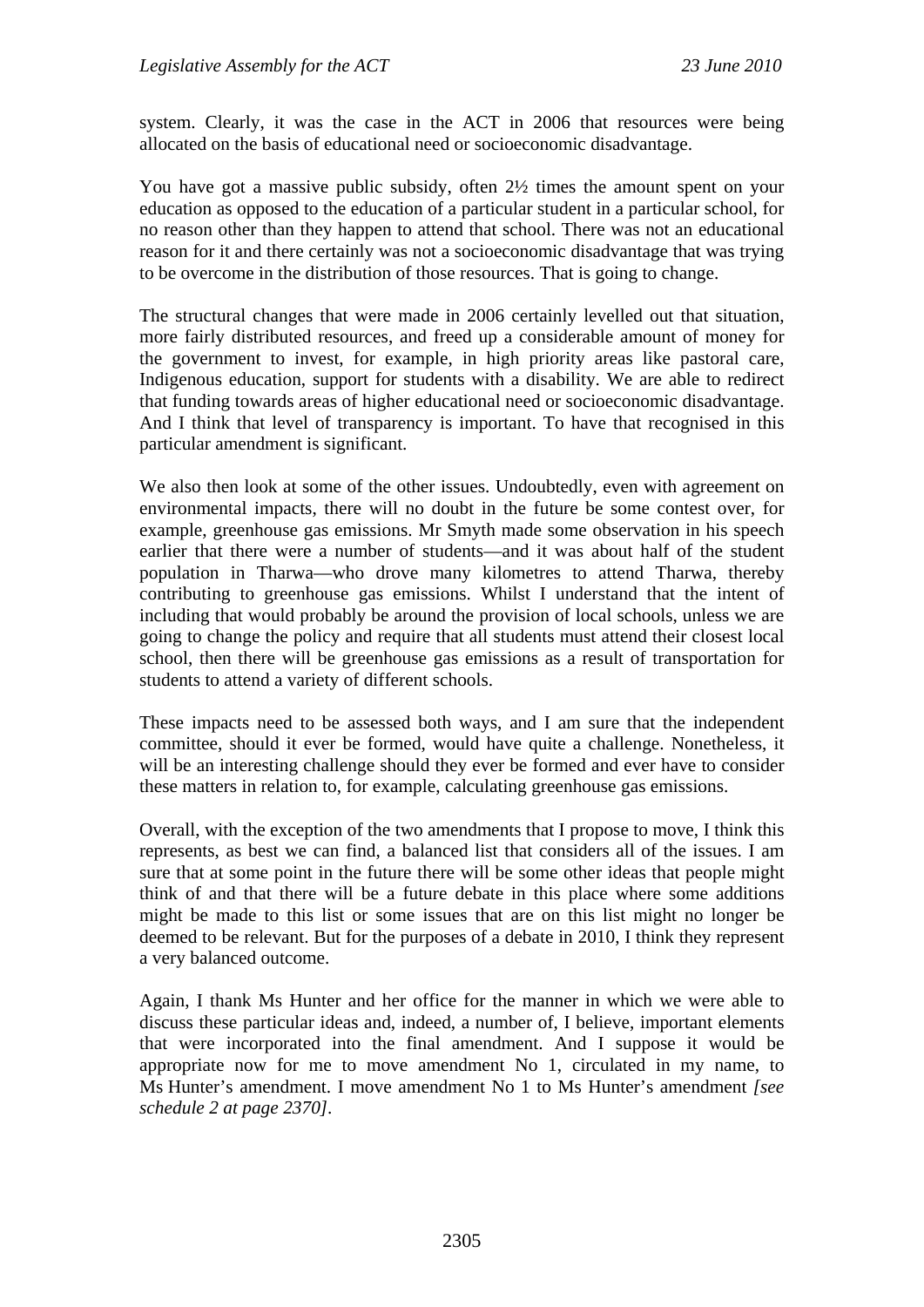**MADAM ASSISTANT SPEAKER** (Ms Le Couteur): In which case, we now go to the question that Mr Barr's amendment be agreed to. Do you wish to speak more on this?

**MR BARR**: Yes. This amendment seeks to insert student literacy and numeracy outcomes and other educational outcomes into the list of educational factors that should be considered. Clearly, this data will be publicly available on the My School website. It is appropriate, therefore, that it be available and considered by an independent committee, as members of the community will be considering it, in relation to any proposed closure or amalgamation of a school. Given the information is publicly available it seems silly to exclude it from the list that an independent committee would assess. I think common sense dictates that it must be included in this list. I seek the support of the Assembly for that to occur.

**MS HUNTER** (Ginninderra—Parliamentary Convenor, ACT Greens) (4.50): We will be supporting Mr Barr's amendment. The original list talked about educational impacts and there were spots, particularly No 9, around student outcomes and also, at the end of the list, any other information that needed to be included. We certainly have no objection to Mr Barr's amendment. I guess it puts something in in a more explicit way and adds another thing to the list that must be considered when there is a proposal to close or amalgamate a school. We will be supporting this amendment.

Amendment agreed to.

**MR BARR** (Molonglo—Minister for Education and Training, Minister for Planning, Minister for Tourism, Sport and Recreation and Minister for Gaming and Racing) (4.51): I move amendment No 2, circulated in my name, to Ms Hunter's proposed amendment *[see schedule 2 at page 2370]*.

Again, to be brief, this amendment proposes to omit one of the subsets under the economic impacts set of criteria on page 5 of Ms Hunter's amendment. This relates particularly to a requirement to assess financial impact on local business, including ongoing liability. The government's view is that this sits rather oddly with the other economic impacts which relate more directly to the costs and savings et cetera of operating a school, the impacts on parents and the cost per student analysis. It is a somewhat strange location for such an assessment requirement to be in the legislation.

As a matter of principle, I do not believe that you should be determining education policy and the provision of education services based on local business impacts. I think that is an externality that needs to sit aside from your policymaking and decisions in relation to the location of schools. I cannot think of many other public assets in the public service provision where you would be making decisions about service provision and what is the appropriate service provision based on local business viability. I am not suggesting that there are not externalities in relation to the location of a school.

I would pretty much call this the lolly shop amendment. We should not be making our decisions on the provision of schools and schooling services based on how the corner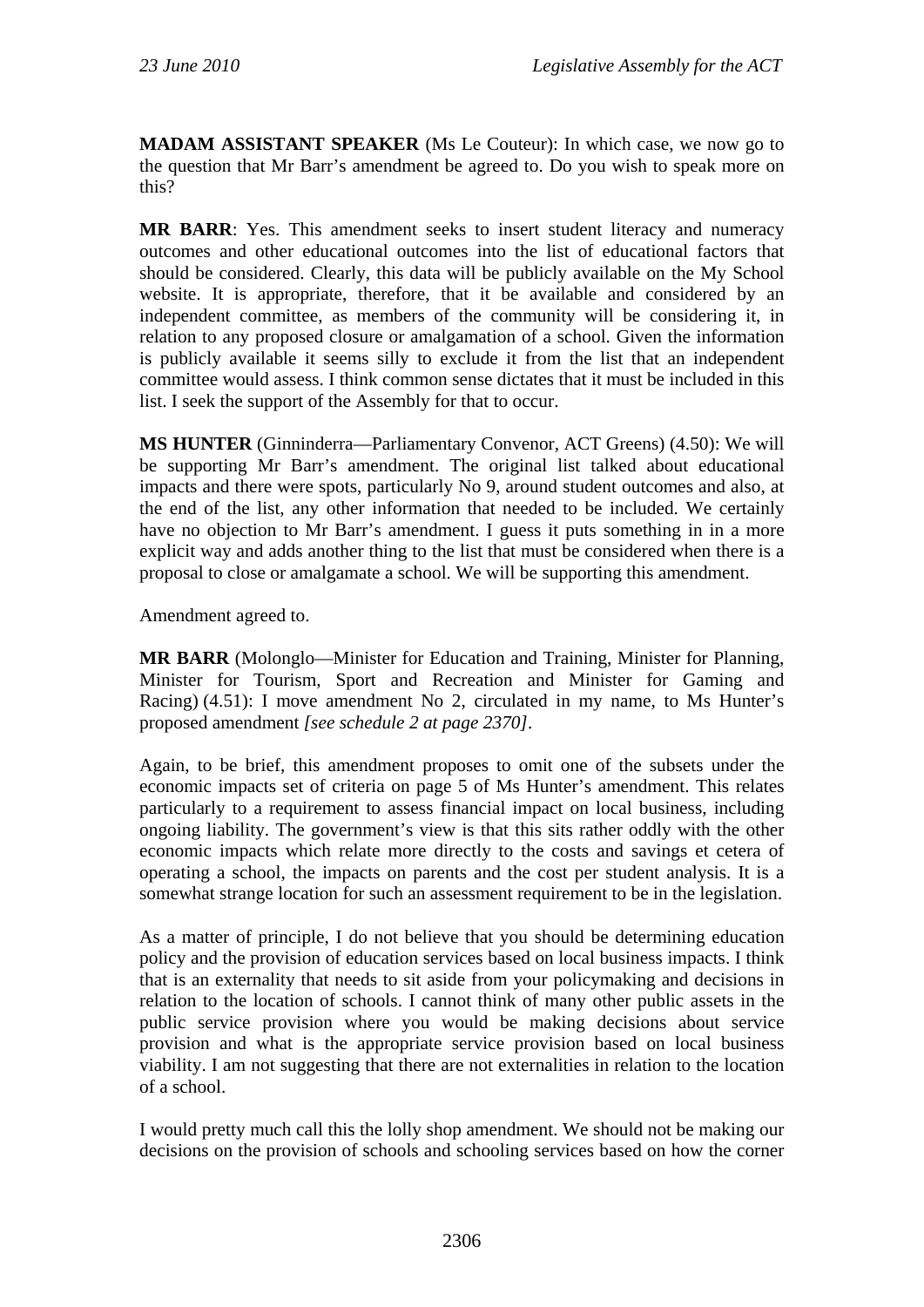shop goes. It is a fundamental issue of principle. You allocate education resources to deliver the best education outcomes. If there is a positive externality to the lolly shop provider and the corner store, that is fine, but I do not think that you should be making that an explicit determinant of the location of an education facility. That appears to be a bridge too far in terms of the provision of government service. I note that we are certainly not requiring it in other areas of service provision. We do not choose to locate other facilities with a view specifically to their impact on local business.

I repeat—before I get verballed by those on the other side—that I am not suggesting that there are not externalities, that there are not benefits from the local shop being located next to the school. Clearly, there are, but I just do not believe it can be a determining factor in government policy provision in this area. Taking that to its logical conclusion, effectively there would almost be a requirement that we have to create a level playing field and that we have to locate a school next to every corner store to ensure that there is even competition in the provision of education services. It is the government's view that, as a matter of principle, this should not be explicitly required in this legislation. Again, I repeat that I am not suggesting that there are not externalities and positive externalities that accrue to local business by being located close to a school. But not every local business will be or should be located next to a school.

**MS HUNTER** (Ginninderra—Parliamentary Convenor, ACT Greens) (4.55): The second of the government's amendments limits the scope of the consideration and the ACT Greens will not be supporting it. No one factor determines whether or not a school should be closed. They all contribute to the picture and facilitate a better understanding the minister must have. No-one is suggesting that this factor alone should determine the outcome. We have a number of diverse communities within the broader community. We should have the foresight to allow for all manner of community circumstances and not preclude ourselves from what may be relevant information.

No-one is suggesting that if you have a poorly performing school with relatively few students that requires an unreasonable allocation of funds to achieve the desired education standard the fact that the school closure would have a negative impact on the local corner store would prevent the government from closing the school. You would be looking at all the information before you. I refer the minister to the committee report and again emphasise the need to take into account the full spectrum of factors and recognise the contribution that schools make to our community, to their neighbourhoods. That is why we will not be supporting this amendment.

**MRS DUNNE** (Ginninderra) (4.56): The Canberra Liberals had not intended to comment much on the government's amendments, but this one is a standout. I congratulate Mr Barr on being consistent. He has consistently said from the beginning of the Towards 2020 process that his job was not to prop up local business, as he put it. I recall the night of the very first consultation meeting when he was asked directly by Hall residents—

**Mr Barr**: Would I keep the school open but save the school.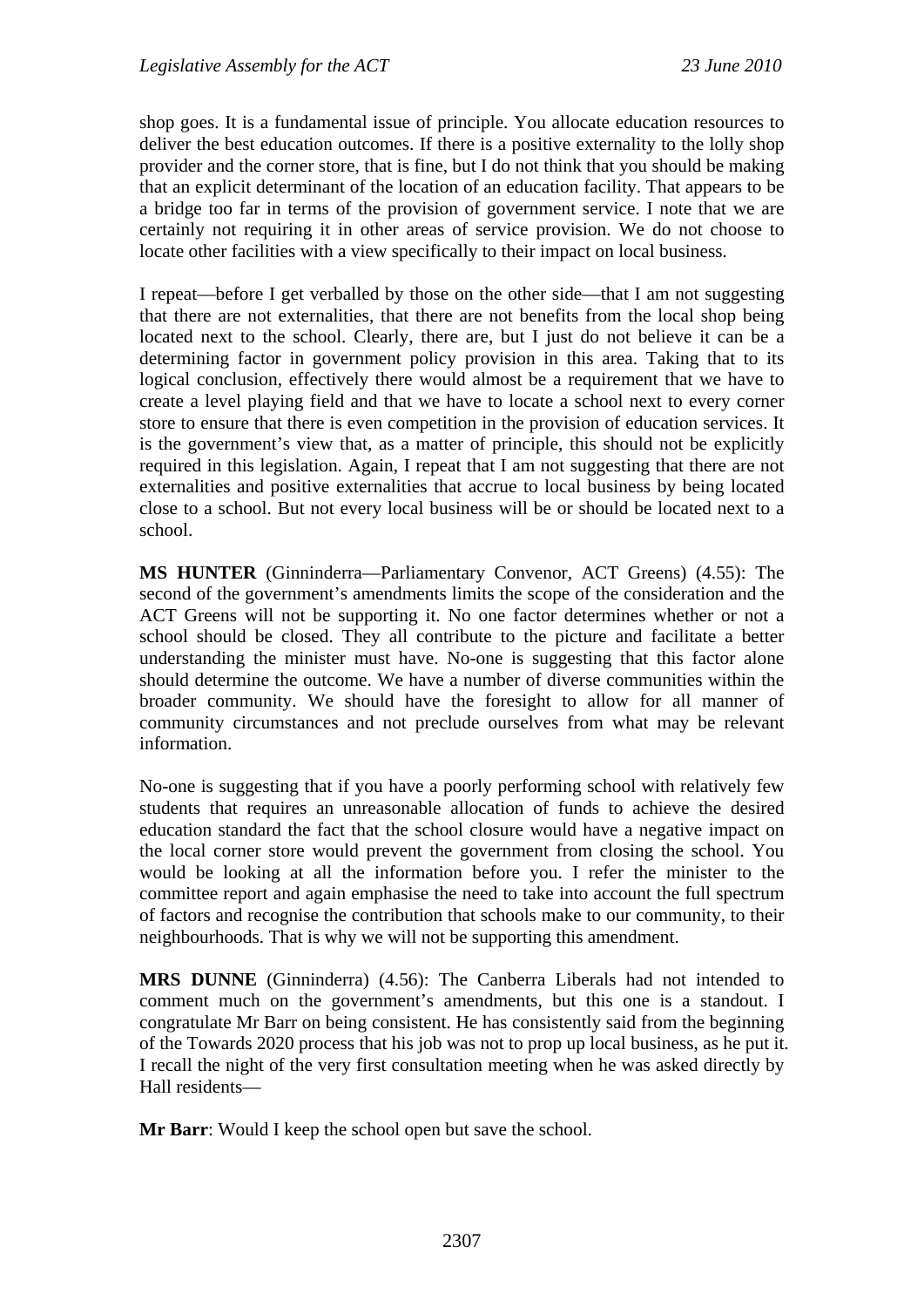**MRS DUNNE**: You were heard in silence. He was asked directly by Hall residents what consideration would be given to the fact that if the school closed it would have an adverse impact on businesses in Hall. He said, "I'm the minister for education; I'm not responsible for that," or words to that effect.

**Mr Barr**: I think I said: "No. It could not influence my decision."

**MRS DUNNE**: No, he made most of the arguments he has made here today. He said: "I'm interested in the educational outcomes. I'm not interested on the impact on business". I am interested in the impacts on business. This amendment today is the "get Hall, get Tharwa community memorial amendment". Quite frankly, Mr Barr said that he was not interested in the economic impact on the Hall and Tharwa communities of closing the schools in those communities. I talk to the people in the community, especially the Hall community, about the economic impact that it would have and the ongoing economic impact that it has had in that community.

The Education Act clearly says that, when making decisions about the closing of schools, the minister has to be mindful of the economic impact. It is not how much it costs to educate a child but the economic impact. That economic impact is in no way defined. It is important that, when making a decision about closing a school, one of the things—and this is where I agree with Ms Hunter—you have to take into account is the financial impact on local businesses of that decision.

In large communities the financial impact might be minuscule, but in small communities, isolated communities, the financial impact may be very great. In the case of my electorate—my constituency—in Hall, the impact was very great. As a result of this the Canberra Liberals will be opposing Mr Barr's amendment today.

Amendment negatived.

Proposed new clause 8, as amended, agreed to.

Title agreed to.

Question put:

That this bill, as amended, be agreed to.

The Assembly voted—

Ayes 11 Noes 6

| Mr Barr       | Ms Hunter     | Mr Coe     |
|---------------|---------------|------------|
| Ms Bresnan    | Ms Le Couteur | Mr Doszpot |
| Ms Burch      | Ms Porter     | Mrs Dunne  |
| Mr Corbell    | Mr Rattenbury | Mr Hanson  |
| Ms Gallagher  | Mr Stanhope   | Mr Seselja |
| Mr Hargreaves |               | Mr Smyth   |

Question so resolved in the affirmative.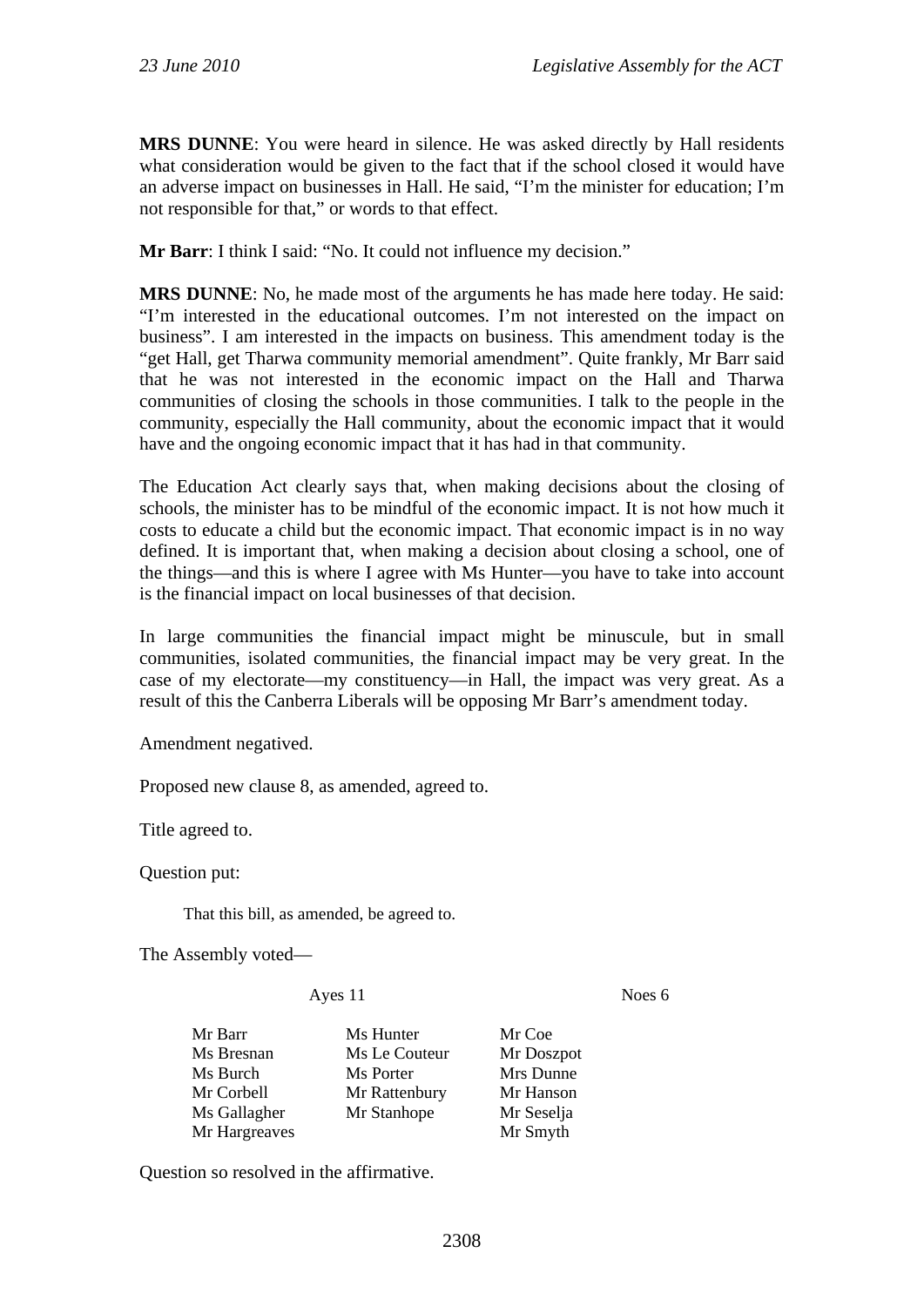Bill, as amended, agreed to.

## **Kangaroos—cull**

**MRS DUNNE** (Ginninderra) (5.03): I move:

That this Assembly:

(1) notes the:

- (a) Government's decision to conduct a kangaroo cull in ACT reserves;
- (b) cull is being informed by the Kangaroo Management Plan and the animal welfare code of practice for kangaroo control;
- (c) support for the kangaroo cull from the Commissioner for Sustainability and the Environment and the RSPCA;
- (d) disinformation campaign conducted by some groups about the need for, and methods used, in the cull; and
- (e) decision by the Government to bury the kangaroo carcasses rather than offer them for sale;
- (2) supports the Government's decision to conduct this kangaroo cull; and
- (3) calls on the Government to ensure:
	- (a) accurate information about the conduct of the cull is made available to the community; and
	- (b) that carcasses are disposed of commercially rather than buried.

Since putting this motion on the notice paper, I have received an extensive and very thorough briefing from officials, facilitated by the Chief Minister's office. I thank the minister for his assistance in that. As a result of that, I had contemplated a modest amendment to this in relation to the last point in my motion, which would be—not so much in relation to this cull, but in relation to prospective or future culls—that we should look at the commercial use of the carcasses rather than burying them.

As a result of the briefing that I received yesterday, it became clear to me that the obstacles that would prevent us from commercially using carcasses from this cull, which is in a narrow window of opportunity between now and the end of July, are too great for us to make any changes to the current plans. But in future—and it is almost certainly the case that we will have future culls—we need to clear the path to ensure that we are not wasteful and we do not bury the carcasses, which could have other, more useful applications.

The Chief Minister has proposed and circulated an amendment very similar to the one that I drafted. As I said to him before, in the spirit of bipartisanship I will defer to him, and we will be supporting his amendment in that area.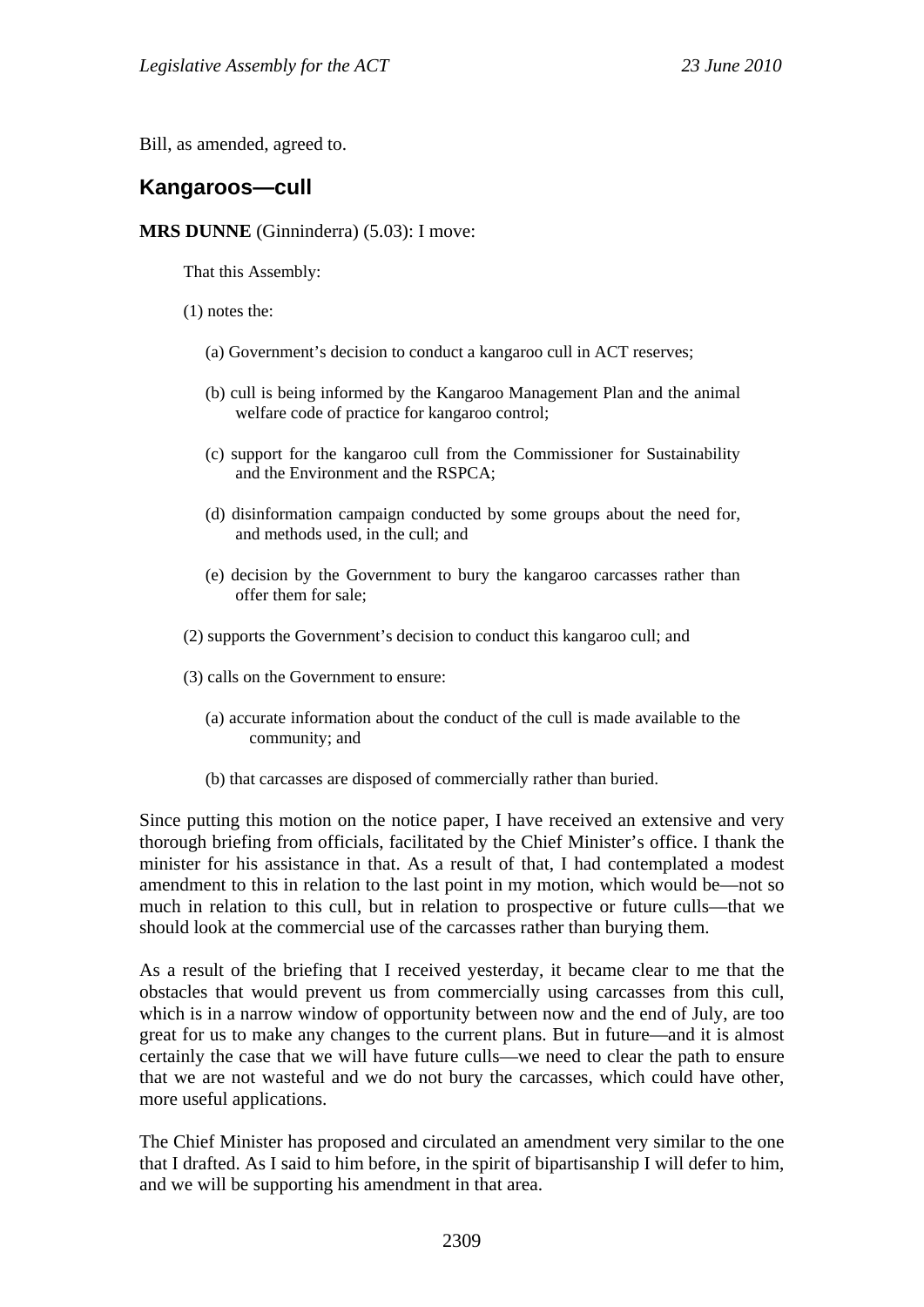Last Saturday's *Canberra Times* carried a front-page story announcing the start of a new kangaroo cull program in eight nature reserves across the ACT. According to the story, the government gave less than 24 hours notice that the gates of chosen reserves would be closed in readiness for the program. The government has become ready for the animal rights and welfare activists. It posted notices on the nature reserves warning that fines of up to \$5,000 would be levied on anyone who trespassed in the reserve during the cull period, which runs until 31 July. This is decisive action, and it is decisive action that was needed.

Mr Stanhope now is an expert on managing kangaroo culls. He has been there before, and he has endured the wrath of activists. It is interesting to note, in the history of the ACT, how difficult it has been to conduct kangaroo culls in the ACT. I remember that when Ms Follett was the Chief Minister and Bill Wood was her intrepid environment minister, proposals for kangaroo culls were met with unbelievable cries of outrage from the community. I remember a rather amusing Pryor cartoon at the time: a kangaroo had made its way into a car driven by Ms Follett, and Mr Wood was in the passenger seat; they had a kangaroo in between them and it was causing them considerable difficulty—as was the issue in the public domain.

As members know, I worked for Gary Humphries in this place over a period of time. When he was the minister for the environment, we, too, had to manage kangaroo culls and were confronted with real problems from animal activists on those occasions. On occasions, animal activists attempted to put themselves between marksmen and kangaroos, a very dangerous thing to do. It was very disruptive; it was very difficult for the parks and conservation rangers involved; it was very difficult for the contractors involved; it was difficult for the police; and it was unnecessarily dangerous.

With the Googong cull a few years ago—which I think was when Mr Stanhope cut his teeth on culling—the same issues arose. We had animal activists squirreling themselves away during the daytime, only to pop up at night and put themselves in great danger. Just imagine what would have happened if someone had been inadvertently wounded or killed because of the reckless behaviour of a group of activists in this area.

As a result of the very hard work that successive governments have done, we are now getting to the stage where there is sufficient work and sufficient rigour in the process that underpins the decision to cull. And there has been sufficient conversation in the community that there is much less heart in the community for outrageous and dangerous stunts on the part of people to try and disrupt these culls.

When I was talking to officials yesterday, they pointed me to the various types of research that have been done, which now seems to indicate that less than 10 per cent of people in the ACT are opposed to a cull under any circumstances. That shows that we are now in a situation where the community has come to realise the necessity for this somewhat difficult decision. It is time that members of this Assembly join in a tripartite way and support the officials and the contractors who have to do this difficult work. That is part of the reason that I have put this motion on the notice paper today.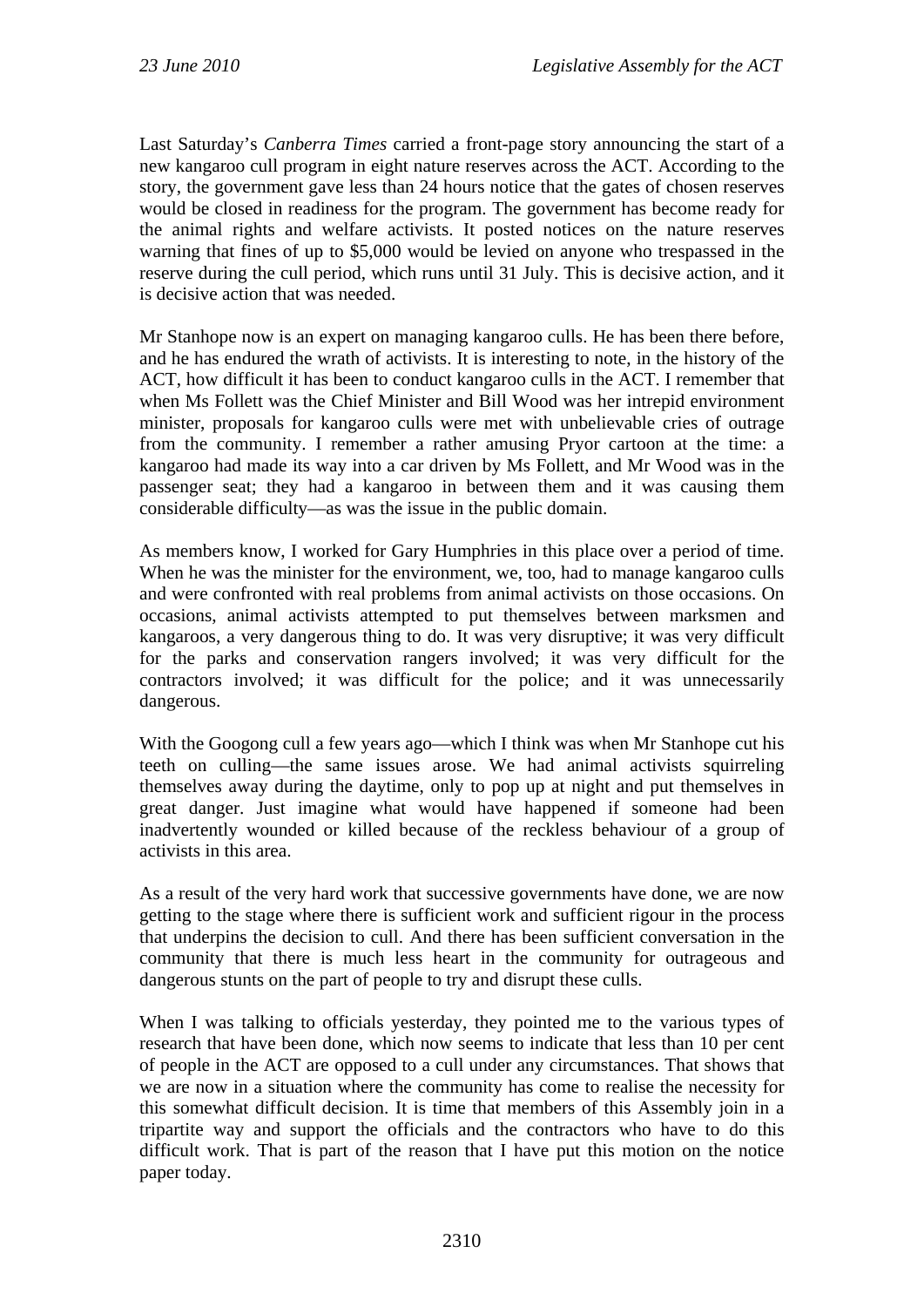As I have said, Mr Stanhope knows the ropes, because he has endured the wrath of activists. I have often been quite sympathetic to the position he has found himself in. One of the most memorable pieces of media I have ever seen the Chief Minister do was when he gave a heartfelt plea which was essentially a plea for people to understand that conservation was more than the protection of the cutest, more than the notion that if you have large eyes and fur you are worth protecting. On one occasion, he made a heartfelt plea that somebody needed to stand up for the perunga grasshopper, and I agree with him. Conservation is not about looking after cute furry animals. Conservation is a difficult thing to do. It is a balancing act. And it is even more a balancing act when essentially we live in an urban environment.

What we have seen as a result of this is the development of the kangaroo management plan, which has given particular authority to the decision making because it is a well-researched and well-referenced plan. The plan, recently finalised, carries the support of some of the most respected in our community, including the RSPCA and the Commissioner for Sustainability and the Environment. The Canberra Liberals support the kangaroo management plan, and I wonder whether Mr Barr would call this support opposition for opposition's sake. We support it because, unlike the work that Mr Barr often does in this place, Mr Stanhope has developed a document that provides the basis for balance for the sustainable coexistence of our native fauna and flora in and of themselves as well as in the context of an urban settlement. The kangaroo management plan sums this up nicely when it says:

The goals of kangaroo management in the ACT are to:

- maintain populations of kangaroos as a significant part of the fauna of the 'bush capital' and a component of the grassy ecosystems of the Territory; and
- manage and minimise the environmental, economic and social impacts of those kangaroo populations on other biota, grassy ecosystems, ACT residents and visitors.

One of the reasons the plan and the code are so authoritative and so well researched is that, somewhat unusually for the ACT Labor government, there has been a good process of public consultation that has informed the development of the kangaroo management plan in particular. For these reasons, the people of Canberra have largely come to accept the objectives of the plan and the code, to maintain the sustainability of the delicate balance and coexistence I mentioned earlier.

Nonetheless, there are a few in our community who believe that human existence should be subservient to the existence of animals. There is a certain head-in-the-sand approach by some people whose utterly unrealistic ideology is that humans, if they must exist at all, should live somewhere else, wherever that somewhere might be. They do not see that humans and plants and animals have ever been able to coexist in a sustainable manner. They do not see that sustainable coexistence and the maintenance of that delicate balance mean that controls and management strategies are necessary. That is all I intend to say about that small part of our community. Simply, their credibility does not match the excellent program that is in place to manage the sustainable coexistence, that delicate balance.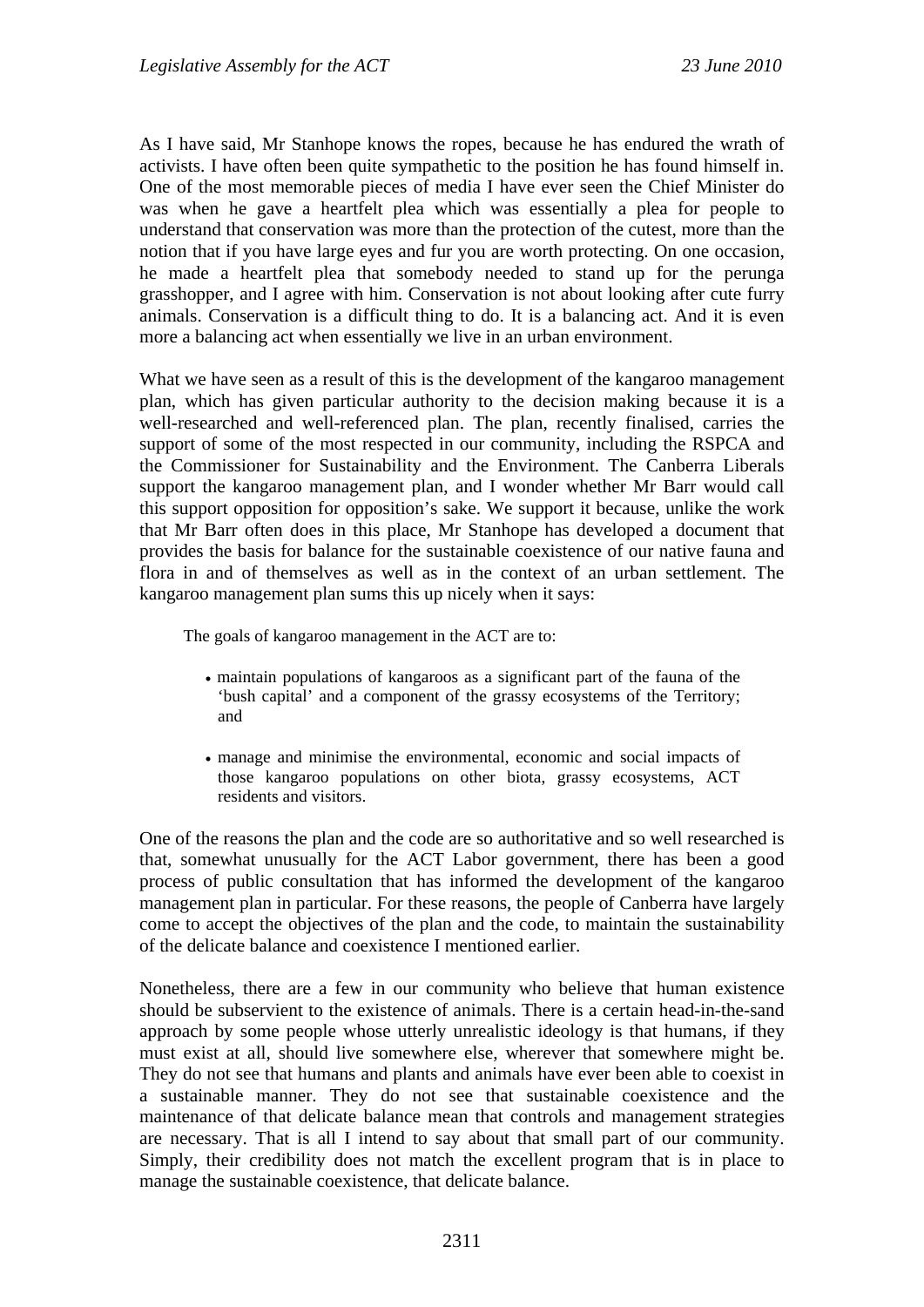This motion calls on the Assembly to support the kangaroo culling program as proposed by the Chief Minister and his department. I know that the government and the Liberal opposition support it. It remains only for the rest of the Assembly to come forward and offer their support. Then, as I have said before, this Assembly can, as one, send the people of Canberra a definitive and decisive message that we all support the objective of achieving a sustainable coexistence and a delicate balance.

I turn briefly to the disposal of carcasses that result from the culling program. Here I want to acknowledge and thank the office of the Chief Minister for arranging the briefing that I spoke of before. I took that briefing yesterday afternoon and I covered the issues with the officials in relation to the culling program in some detail. I will add that one of the issues that I was most impressed about was the thoroughness of the briefing and the depth of information that the officials were prepared to give me about the safety issues involved in this cull. I thank officials; I want to acknowledge it here.

I briefed my colleagues on the issue in general terms, and I need to say to the Chief Minister and to the officials that I am entirely satisfied that everything that is possible is being done to ensure the safety of people in the ACT. The operating procedures are thorough, but that does not mean that something cannot go wrong. It is important for us here to plead with people who might want to disrupt this cull to not do so, because the implications would be disastrous.

The aspect of the culling program that is most unsatisfactory is that there is no proposal to develop the commercial opportunities that a culling program might create. There is a market for kangaroo meat and pelts. The ACT government's current policy is to bury the carcasses, and this is a waste. I know that there are difficulties in changing the process. The commonwealth's Environment Protection and Biodiversity Conservation Act sees to that. There are quite onerous licensing processes in order to achieve a licence for the commercial exploitation of the meat and pelts. Further, the ACT's own Nature Conservation Act would require revision. I note that we have been waiting 5½ years for that. This was a 2004 promise of the Stanhope government which was supposed to be delivered by 2008, but we note that we really have not made enough progress.

I want to comment on the amendments that I said we would support—the amendments proposed by Mr Stanhope. In essence, the Greens are saying in their amendments that the government should not promote the development of a new industry in the ACT. I think that that is unsupportable. It is folly for us to be wasting these carcasses. It is also apparent that the Greens have missed the fact that kangaroo carcasses also have pelts, yielding other commercial opportunities.

This is an important matter. It is important for us to reiterate to the community that we support the government's approach on culling kangaroos, but we need to have a better approach to dealing with the carcasses in the future.

**MR STANHOPE** (Ginninderra—Chief Minister, Minister for Transport, Minister for Territory and Municipal Services, Minister for Business and Economic Development, Minister for Land and Property Services, Minister for Aboriginal and Torres Strait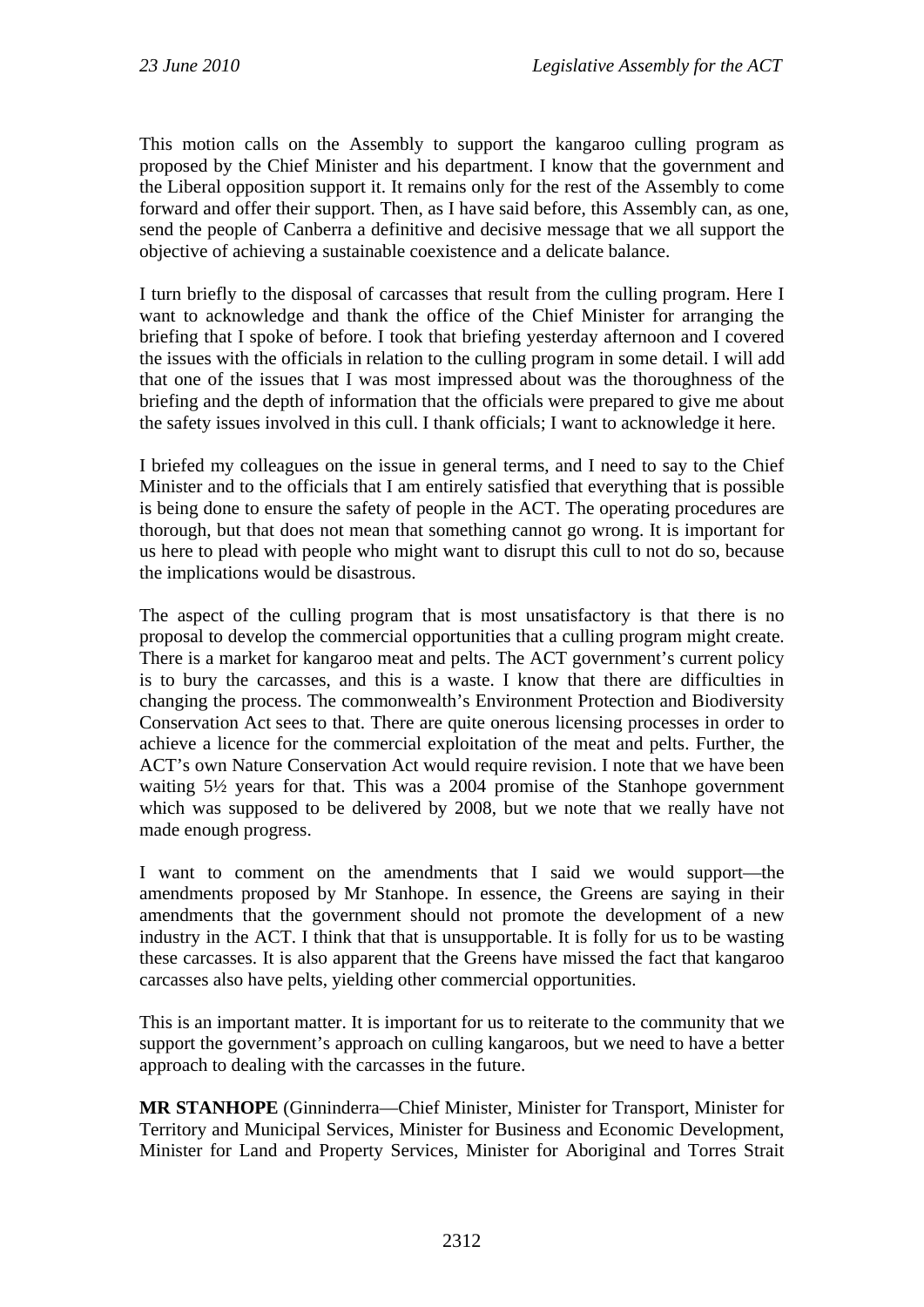Islander Affairs and Minister for the Arts and Heritage) (5.18): I must say that I am very pleased and that I welcome this motion by Mrs Dunne. I acknowledge the comments that Mrs Dunne has made and that are reflected in her motion in relation to the culling of kangaroos and the processes that are now in place to support the culling of kangaroos.

Kangaroo culling is a very fraught issue. It is difficult, as is the culling or killing of any animal. I do welcome the bipartisanship that is reflected in this motion. Indeed, I do acknowledge that over time Mrs Dunne, on behalf of the Liberal Party, has always been prepared publicly to support kangaroo culling and other necessary culling activities that have been undertaken or are undertaken on a regular basis by the ACT government in the management of our parks and nature reserves.

Mrs Dunne, I have always been mindful of the position that you have taken, which does very much reflect the position I take. I must say that I think it is a beacon in terms of the desirability from time to time for politicians to respect and to reflect that there are things that government does that it is not easy for government to do, and things that it would be easy to seek to utilise for political purposes.

I do acknowledge that in relation to culling, most particularly kangaroo culling which we are discussing today, Mrs Dunne has always been very prepared to look objectively at the issue and to speak her mind in relation to that. I appreciate the motion and I take this opportunity to acknowledge that it is a position that Mrs Dunne has, over a number of years now, been prepared to put publicly.

It is a fraught issue. Accepting the attitudes of sections of the community to kangaroo culling and other culling, the government has sought, over time, to refine very much the scientific basis. It has sought to refine it, to seek it out, to seek to explain it and to have the science that underpins the basis of culling as undertaken here in the territory validated. I think it is fair to say that all of the research that we have pursued has been done rigorously and scientifically. It has invariably, if not always, been peer reviewed in terms of having the science substantiated.

It is about balance. It is about protecting ecological communities. It genuinely is. It is about seeking to ensure that the ecological communities that are part and parcel of the ACT are protected. Of course, some of those communities, or parts or aspects of the communities, are very vulnerable and endangered. We are seeking through the kangaroo culling we undertake to protect those ecosystems.

It is the fact that, in terms of research undertaken by Territory and Municipal Services, whilst I think we all accept it is not nice, that it is confronting, that it is regretful and sad, the significant majority of Canberrans have, over time, taken the time to seek to understand, do understand and do accept, I am sure with reluctance, the necessity of kangaroo culling.

Mrs Dunne has today raised, however, another issue, an issue which there has been some discussion around. The heart of the motion really is Mrs Dunne's proposal that we seek to utilise the carcasses of kangaroos that are culled or killed. I must say it is a position that I do have some sympathy for. It is not a position that I have acted on. I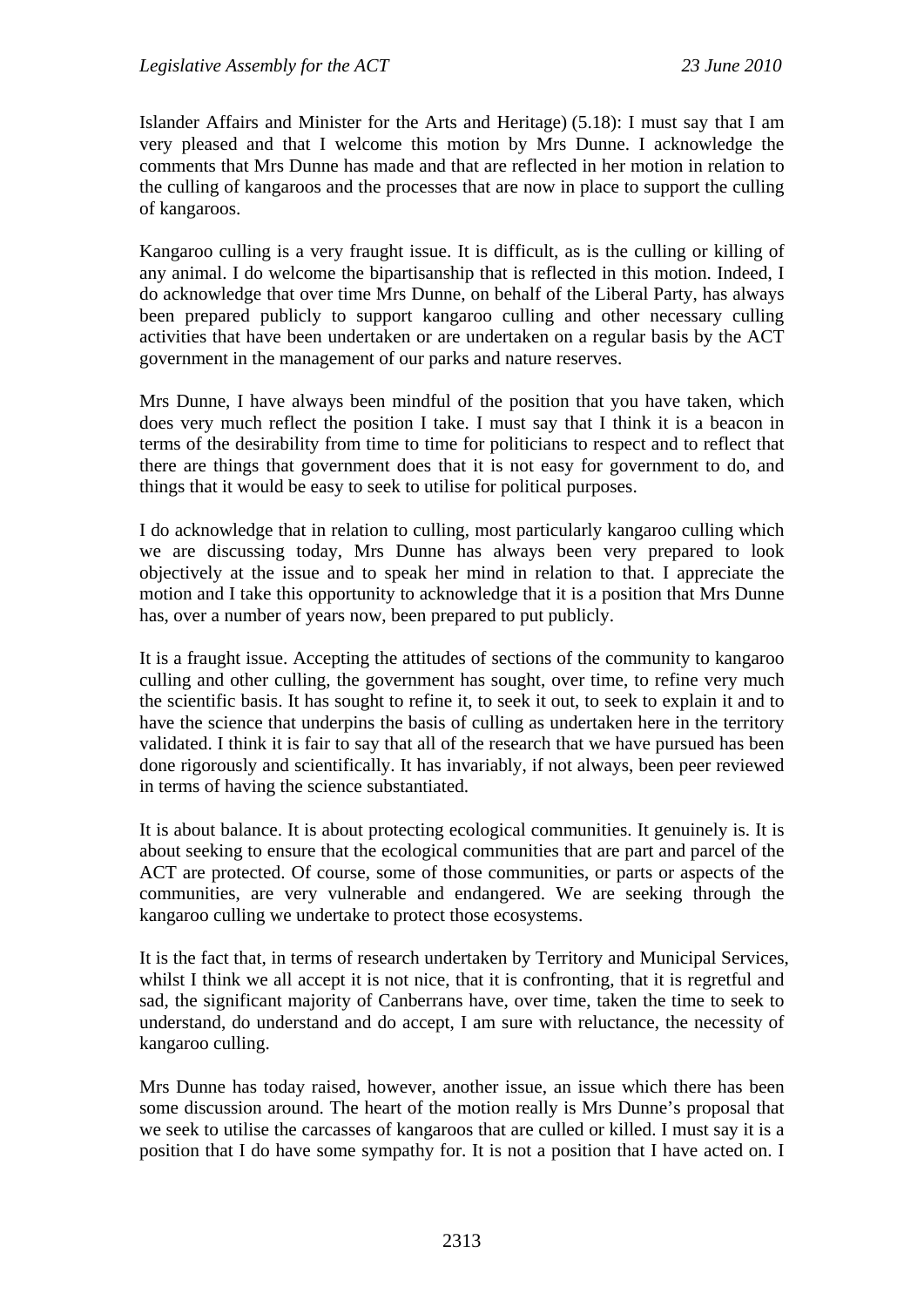acknowledge that. Mrs Dunne, in raising the issue today, does force me and the government to think about, and certainly to act on, the issue.

I was particularly conscious of it—I acknowledge that I did not respond to the consciousness—having regard to the size of the proposed cull this year, a cull approaching 2,000. I received advice in relation to plans for the disposal. We are constructing or will construct pits. We are simply disposing of almost 2,000 carcasses essentially in landfill. It seems inherently wasteful in relation to a product for which there is potentially another use and another market.

The Department of Territory and Municipal Services has developed the view that it would not wish to see the scientific underpinning or basis for the culling become confused or that we send mixed messages in relation to the reason or the rationale for the culling. I have a preparedness to support at least a review and an assessment of the feasibility of seeking other uses or other disposal methods.

If we accept the research that the department has undertaken in relation to community attitudes to kangaroo culling—the community attitude in relation to culling is now very strongly one of support of scientifically-based culling of kangaroos—there is overwhelming support that on the basis of science and the need to protect ecological communities kangaroos should be culled. It is a position that people do come to with great reluctance, but they understand it and have come to that position.

The department has also done some other research. There have been other surveys which reveal that a majority of Canberrans are also either supportive or very supportive. The surveys reveal that 53 per cent are either supportive or very supportive. A significant proportion of those that are not either supportive or very supportive of carcasses being otherwise used are unsure. They do not have a position. Indeed, 26 per cent of people suggest that they are not supportive. So there is now a majority, a short majority, with a significant percentage—22 per cent—not sure or without a view.

In that context, it is reasonable that we do pursue at least an investigation, that we undertake a study. To that extent, I have circulated an amendment to Mrs Dunne's motion. Mrs Dunne and I have had a conversation on this and Mrs Dunne has indicated that the Liberal Party is minded to support the amendment. It calls on the government to investigate the feasibility of the commercial disposal of carcasses in advance of future culling activity, taking full account of the legislative, regulatory, social, environmental and market issues, and that we report back to the Assembly by the last sitting day of this year.

I do believe that is reasonable and the government is happy to commit to that. I think it is worth our while looking at what feasibly and reasonably might be done in those circumstances. I am mindful that Mr Rattenbury, on behalf of the Greens, has proposed some further refinement. Mr Rattenbury, I understand, does propose to circulate a motion which I think most relevantly provides that the ACT government not develop a commercial kangaroo meat industry. It provides a directive in relation to that.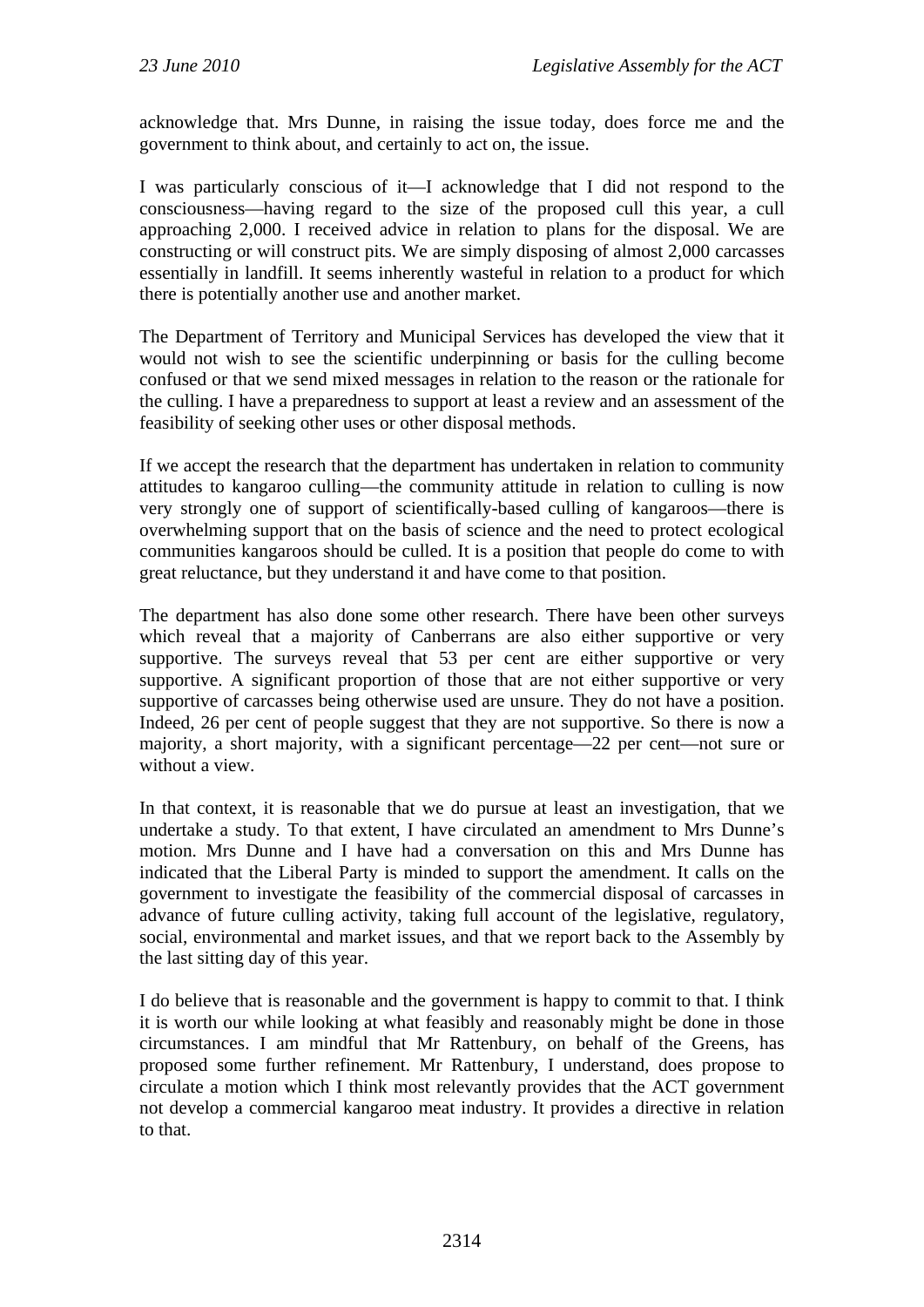I am not sure I disagree with that. I must say that I have no strong desire that there be a commercial kangaroo meat industry in the ACT. I am not sure I would support that. I am not minded to pursue it. But I have some sympathy with the position that Mrs Dunne has put. Why would you rule it out when, in the same breath, you would agree for the first time ever to investigate the possibility of alternative disposal methods?

As I say, I am anticipating Mr Rattenbury's speech, but I understand his intention. I am declaring now that the government will support Mrs Dunne's motion with an amendment which I have circulated. For the sake of some cleanness and to reduce technicality, I believe a feasibility study is appropriate.

I believe the motion expresses quite clearly what the government thinks. The government will be supporting Mrs Dunne's motion, with the amendment I propose, and will not, on that basis, support Mr Rattenbury's proposed amendment, even though I do not have any particular issue with it. I personally do not support the creation of a commercial kangaroo industry here, but I also do not oppose it. I prefer to just investigate the issue and make a decision after that investigation. I move the following amendment to Mrs Dunne's motion:

Omit paragraphs (2) and (3), substitute:

- "(2) supports the Government's decision to responsibly manage kangaroo numbers in the ACT's nature reserves; and
- (3) calls on the Government to:
	- (a) ensure accurate information about the conduct of the cull is made available to the community;
	- (b) ensure that the feasibility of the commercial disposal of carcasses is fully examined in advance of future culling activity, taking full account of legislative, regulatory, social, environmental and market issues; and
	- (c) by the last sitting day in 2010, report to the Assembly on the progress of this work and arrangements for the disposal of carcasses in future kangaroo culling operations.".

**MR RATTENBURY** (Molonglo) (5.30): When it comes to Mrs Dunne's motion this afternoon, I am not sure which bit I am more surprised about—the fact that she wrote the motion before she got the brief from the department or the rampant enthusiasm for a cull which she condoned in a speech this evening. I think it is one matter to acknowledge that there is an unfortunate and difficult problem that we face. Coming here and trying to turn this into a political football and challenge others to come out and champion it is quite a different matter. I frankly find it somewhat disappointing.

Mrs Dunne's motion raises three quite separate questions which I would like to address today. Firstly, does this Assembly support this annual cull of kangaroos; secondly, does the Assembly support the provision of accurate information on the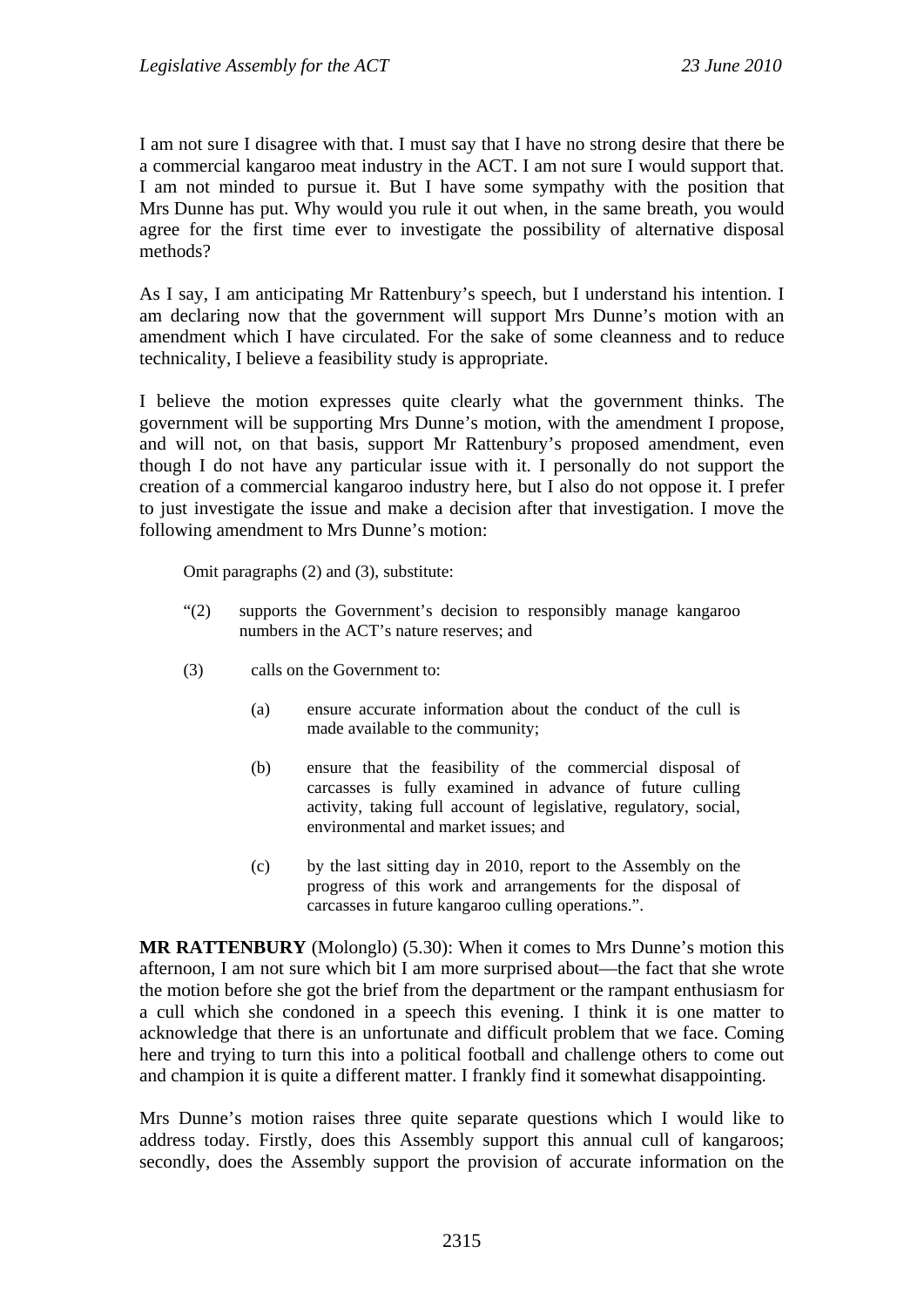kangaroo culls being made available to the public; thirdly, does this Assembly support the carcasses generated from this cull being disposed of commercially? I would like to speak to all of those points, and I will flag now that the Greens will be moving an amendment to the motion to reflect what we think is a certain lack of clarity in the text which means that this motion does not accurately represent the issue at hand.

On the first point of support for the cull, the ACT Greens have held a view over a number of years that the ACT needed a long-term, integrated management plan for kangaroos in the territory to respond to a number of challenges that face us as an urban community that has a strong interface with our non-urban environment. We proudly call ourselves the bush capital, and there is no doubt that there are some significant land management challenges that come with that. The protection of our biodiversity is one of those.

We hold the view, like many in the community, that a cull of kangaroos to achieve biodiversity objectives in our grasslands and woodlands is a distasteful but necessary measure to protect the biodiversity values of our region. Personally, I find this an extremely difficult issue to have to address, but I am mindful of the fact that difficult decisions need to be taken in regard to these matters. But it is one thing to support management; it is another thing to be enthusiastic about culling, and the Greens are certainly not that. We recognise the real dilemma that is faced here, and it is one that both I and my colleagues have spent quite some time thinking about and continue to research to make sure that we have the best information that we can.

This is not a position we have reached easily or quickly. I must say that each year we are challenged by those who oppose any culling of kangaroos to rethink the position that we have taken. I welcome those challenges, as I think we all should, particularly if they are accompanied by new information as to how we might be able to avoid a cull. We welcomed the government's kangaroo management plan when it came out earlier this year. It is a comprehensive document, well researched and fully referenced. Alongside the grasslands report released by the Commissioner for Sustainability and the Environment last year, it gives a guide to how our jurisdiction will manage this particular species—a species that we love to see around our bush capital, but one that also has significant impacts on other species in our grassland and woodland habitats in particular.

The case has been clearly made that, along with other practices, kangaroo grazing can have a detrimental impact on our grassy ecosystems. Of course, alongside kangaroo grazing is grazing impacts by other animals, mowing regimes, feral animals such as rabbits, the impacts of exotic plant species and the poor use of fire as a management tool to encourage the regeneration of precious habitats. The commissioner's grassland report does a full assessment of the grasslands in the ACT, recommending a range of management measures, and I understand that the government is implementing many of the recommendations in that report.

It is important this happens, because under no circumstances must culling of kangaroos become the centrepiece of our grassland management. I appreciate that it is certainly the most contentious, but we will do well to ensure we discuss it in the context of other actions that are being taken. This is certainly not a war against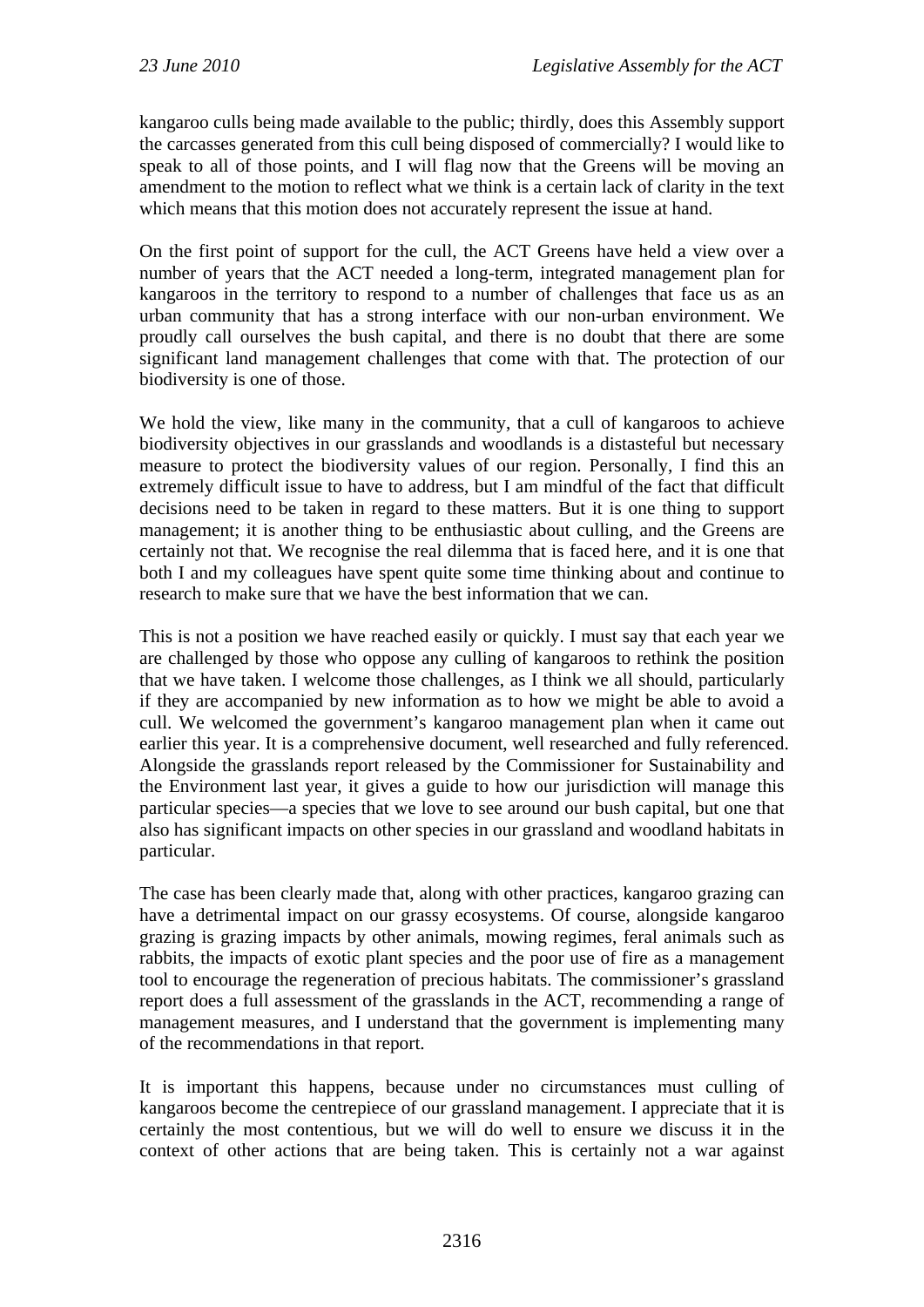kangaroos; rather, an attempt to holistically manage different species in order to protect some that we know are endangered and to protect their ecosystems.

However, we all know there has long been a debate around the science that the ACT government has used to justify these culls. One of the most contentious issues that has been raised with me by those advocating against the cull is that the ACT government has underestimated the carrying capacity of our ecosystems in regard to kangaroos and has overestimated the impact of kangaroos on those ecosystems. I would like to acknowledge these concerns but say that I remain to see firm data that supports this view and that is applicable to the ACT. I am aware that people are putting their minds to this task and to building a greater body of peer review literature on such issues.

While we have accepted the position of the ACT government and the work they have done in the ACT, we encourage them to maintain an open mind about new data and science put forward about macropods, how they behave, what densities are acceptable in different ecosystems and what the options are for the management of kangaroo fertility. I ask them to do this not just because it is good practice, but because it is going to be an important part of the public debate that decision makers stay engaged on these issues, even when they have signed off on a management plan. On an issue such as this, it is not enough to say, "Well, we've got our plan; nothing's going to change now." I am not suggesting that this is the attitude of the ACT government to date; I am simply cautioning against complacency when it comes to these matters.

One of the arguments that kangaroo advocates often tell us as environmentalists is that kangaroos are not a threat to the grasslands and woodlands and that the grasslands and woodlands are much more threatened by the encroachment of urban development, the grazing of farm animals and other human threats. To take this argument to its logical extension implies that, if we let the kangaroos go and stopped encroaching on their space, we would not need to bother with any kind of culling.

I agree that threats to native wildlife and even native flora through the encroachment of human development are massive. It is the single largest threat to biodiversity in this country and has had the single most damaging impact to date. Any urban development removes habitat for the species that once lived there. This is something that has been happening in Australia since white settlement. As that urban development has continued over the centuries, we have seen the numbers of threatened species and habitats increase. We are also seeing greater value placed on those areas that remain as we become aware of the damage we have done. We must address these issues by addressing the ecological values of all species and habitats in conjunction with each other, not assessing the needs of species in isolation from each other or their habitats.

The Greens are not immune to this in any way. Indeed we have campaigned in many places for protection and retention of precious habitats. In the ACT we know that, with the new development going on at Molonglo, there are potential threats to habitats of valuable species, including pink tail worm lizards, raptors and superb parrots. My point, though, is that if you value habitats for all species, we need to campaign to protect habitats and push back against the encroachment of development on areas of value. It is no use just using the opportunity of a kangaroo cull to say that urban encroachment is bad for kangaroos. If the main threat to kangaroos is development then we need to campaign against that development on the merits of that case.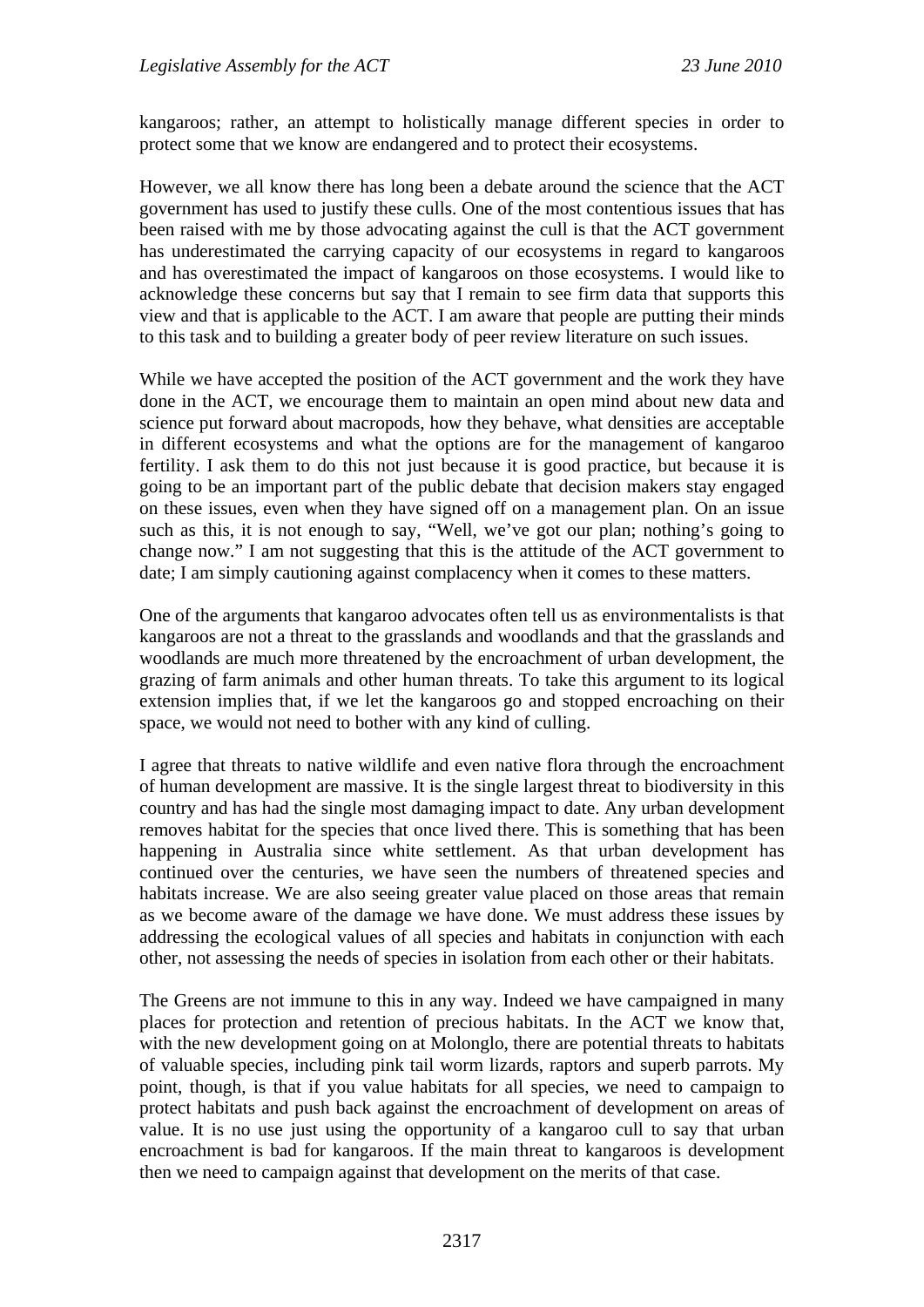As a community here in Canberra, we have to make decisions about land use. Do we want greenfield urban development or do we want to leave the land in its natural state, and how do we encourage more urban infill rather than greenfields? I know that as the debate around Molonglo continues, we will be engaging in a discussion about which areas are going to be able to be protected as reserved areas and which bits will be, effectively, concreted over. After we have made those decisions then we need to manage our wildlife and domestic animals in a way that protects our natural habitats as best as possible. The reality is that we live in Canberra surrounded by landscape.

When it comes to the provision of accurate information we have no doubt that it is in everyone's interests for the government to be as open and transparent about the provision of information in relation to culls as they can be. Indeed, I will propose an amendment to Mrs Dunne's motion that extends the information that we think should be made available to the public to include not just information about the conduct of the cull but also about the rationale. It is of note that, even with a press release and a fact sheet that was produced this time around, there are still questions that the public wants answers to—questions, frankly, that I would also like answers to. For example, what are the current population numbers in each of our reserves? How many animals will be culled in each of our reserves? What is the current understood density of kangaroos in those areas, given that numbers of kangaroos per hectare are the key determinator on which the kangaroo management plan is based?

This leads me to another amendment that I will propose to Mrs Dunne's motion, which is to remove clause 1(d). This is a petty clause that seeks to denigrate those who oppose the government's view and who are exercising their right to voice their opinions on an issue about which they care passionately. This clause, in that it does not name names, seeks to malign all of those who oppose the government's view. I would suggest that the government would not seek to reinforce this position. In fact, I trust Mr Stanhope will support this suggested amendment by the Greens.

It is not in the government's interests to remain closed to proposals and thoughts from the community, just as it is not in the community's interests for the government not to provide accurate information to the public. I hope that the government will support the proposed amendment to remove this clause, and I hope that Mrs Dunne might also reconsider the clause, given that it seems unnecessary for us as a legislature to malign community opinion, no matter what form it comes in.

With regard to the disposal of carcasses, as we are all aware, the government's current practice is to bury the carcasses when kangaroo culls are undertaken. I suspect, and it has become clear in the discussion, that what Mrs Dunne's motion goes to here is that there is come consternation that, having undertaken a cull of the kangaroos in the territory for biodiversity reasons, it seems wasteful for us not to utilise the carcasses in some way.

I also have some sympathy with this view, though I would also note that waste occurs in regard to the use of our resources all of the time in many different places, and this is perhaps not the most galling demonstration of resource waste in the ACT. For a start, we are talking about a relatively small number of kangaroos and potentially a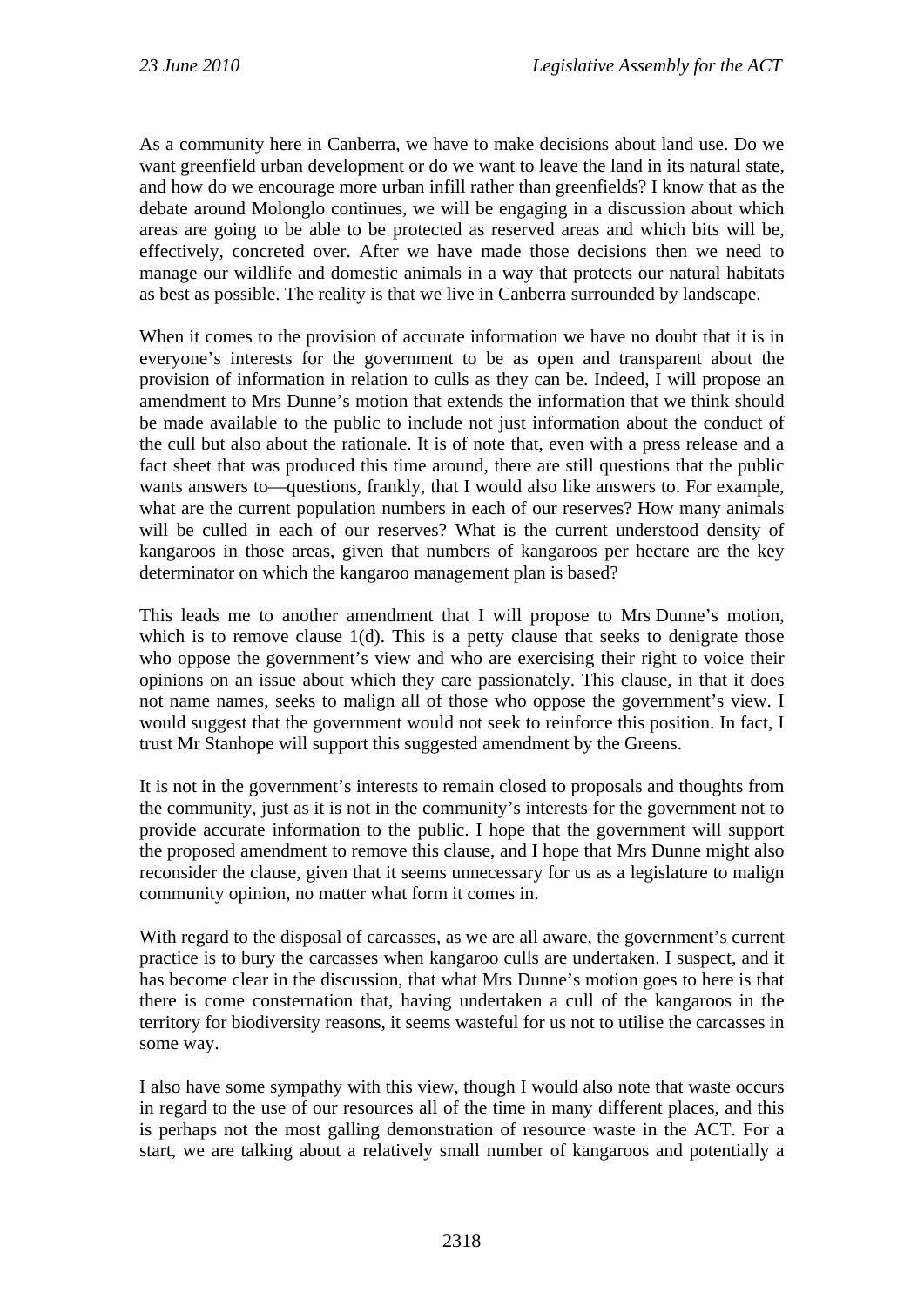number that will get smaller in the next few years as the management plan is implemented.

Culling of kangaroos in the ACT comes from a place of biodiversity management. We must be very clear about that. It is a slippery slope sometimes when we build commercial operations around the edges of non-commercial practices where the proverbial commercial tail then starts to wag the dog. We have seen that industries can quickly build a business model around a public policy objective and then cry foul when the public policy objective is no longer required and their business interests are affected. It is this situation that the Greens are keen not to see established.

Any utilisation of kangaroo carcasses generated through a cull that is undertaken for land management reasons must be undertaken with a clear understanding that utilisation of carcasses only comes after biodiversity outcomes are fulfilled. Any contract that the ACT government may enter into with a commercial operator must have flexibility built into it that reflects these priorities. Obviously, the ACT cannot support a commercial kangaroo meat industry and should not, and we have proposed an amendment that makes this clear. We do not have the populations to establish such a thing, and the commercial imperatives mean that it would not be viable. Our culls are annual and seasonal, not ongoing. Therefore, any supply is extremely limited.

Indeed, this debate is really about utilisation of a resource that appears to be going to waste, not commercial disposal at all. It is for this reason that I have proposed the amendments that change the language originally put forward by Mrs Dunne. The term "commercial disposal" gets us nowhere. We can commercially burn or even commercially bury, but the point I think she is trying to make is that the carcasses could be utilised. I am less concerned about whether this is even an arrangement that delivers much commercial benefit. Should the ACT be selling the carcasses or just ensuring that they are not wasted? I think it is the latter. If we were to give them away, would that offend Mrs Dunne? I suspect not.

In summary, the Greens support an integrated approach to the management of kangaroos in the territory. This must occur against a backdrop that acknowledges all biodiversity values but also acknowledges the broad range of threats that our grasslands and woodlands face. We do recognise the frustration that carcasses appear to go to waste when culls are undertaken, and we offer cautious support for the government to investigate how this may be resolved for future culls. We think the notion of pursuing commercial disposal is fraught with problems and that the ACT should absolutely not move towards the development of a commercial kangaroo meat industry.

Before I sit down and Mr Smyth starts, I would move the amendment circulated in my name which amends Mr Stanhope's proposed amendment:

Omit paragraphs (3)(a) to (3)(c), substitute:

"(3) (a) ensure accurate information about the rationale and conduct of all culls is made available to the community prior to the annual commencement of culling;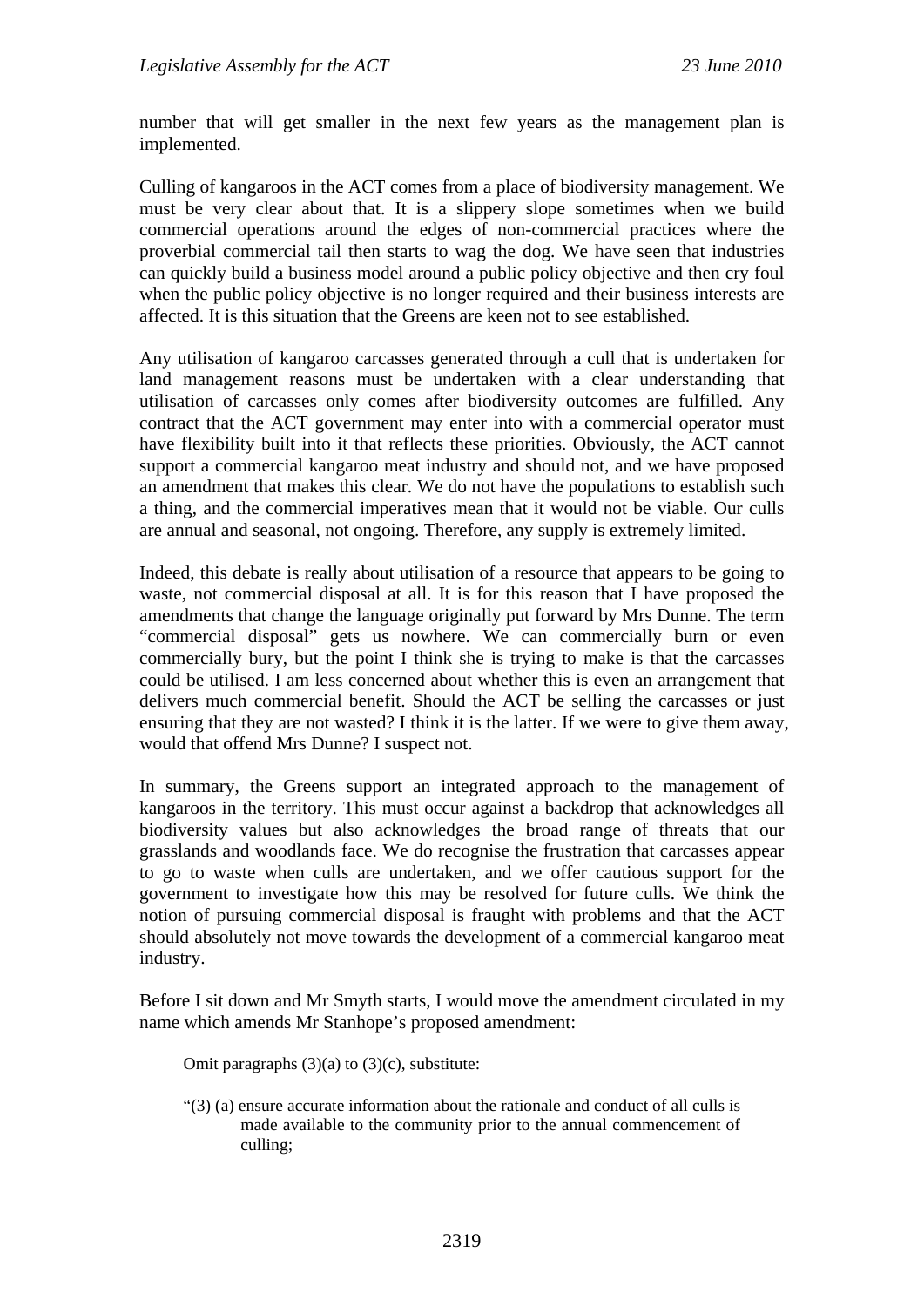- (b) ensure that the ACT does not develop a commercial kangaroo meat industry;
- (c) ensure that, in the context of culls being undertaken for biodiversity purposes, the feasibility of utilising kangaroo carcasses for consumption is fully examined in advance of future culling activity, taking full account of legislative, regulatory, social, environmental and market issues; and
- (d) by the last sitting day in 2010, report to the Assembly on the progress of this work and arrangements for the utilisation of carcasses in future kangaroo culling operations.".

I have another amendment, but I will move that subsequently.

**MR SMYTH** (Brindabella) (5.44): Madam Deputy Speaker, it is interesting that this debate has been held in quite a calm manner except for the opening statement from Mr Rattenbury, where he described with great passion how Mrs Dunne was attempting to make this a political football. In fact, of all the debates that have been held in this place probably since the 2008 election, this is the one that has been approached in the most calm manner, and I commend the members for that. So I am quite taken aback by the allegation that it is a political football. In some ways, it is a motion where people seem to be working together to make something which I think for all of us is an unpalatable situation operate as smoothly as possible. Perhaps in the future there is a lesson for all of us.

Mr Rattenbury accused Mrs Dunne of being enthusiastic about this whole notion. I think he is wrong. He then accused us of supporting the annual cull. There is no annual cull. Indeed, the motion before us specifically says at paragraph (2) that we support the government's decision to conduct this kangaroo cull. It does not say "all culls"; it does not say the "annual cull"; it says "this cull". Indeed, when you read paragraph (3) in that light, it is about discussing how the carcasses from this cull are disposed of.

I do not see any talk about establishing somewhere in the ACT a commercial kangaroo carcass food industry, as Mr Rattenbury has attempted to assert. I think it is unfortunate that he wants to take that view and try and portray this side as somehow being rabidly enthusiastic about this—and therefore by implication perhaps even the government is, because they are agreeing with the motion—and that he is the sole defender and protector of kangaroos in the ACT. I think that is unfortunate and unfair, because it is clearly not the way in which this motion is being handled by all except for Mr Rattenbury.

It is a tough issue; it is an emotive issue. I remember when I was the minister with responsibility for this issue, it was always a tough call to issue the licences for the culling of kangaroos. I do not think anybody does it willingly. You do it on the advice that you receive from the department, the experts that support the department and the Animal Welfare Advisory Committee. I always enjoyed my meetings with the committee, and I found them to be most professional and most considered in their views.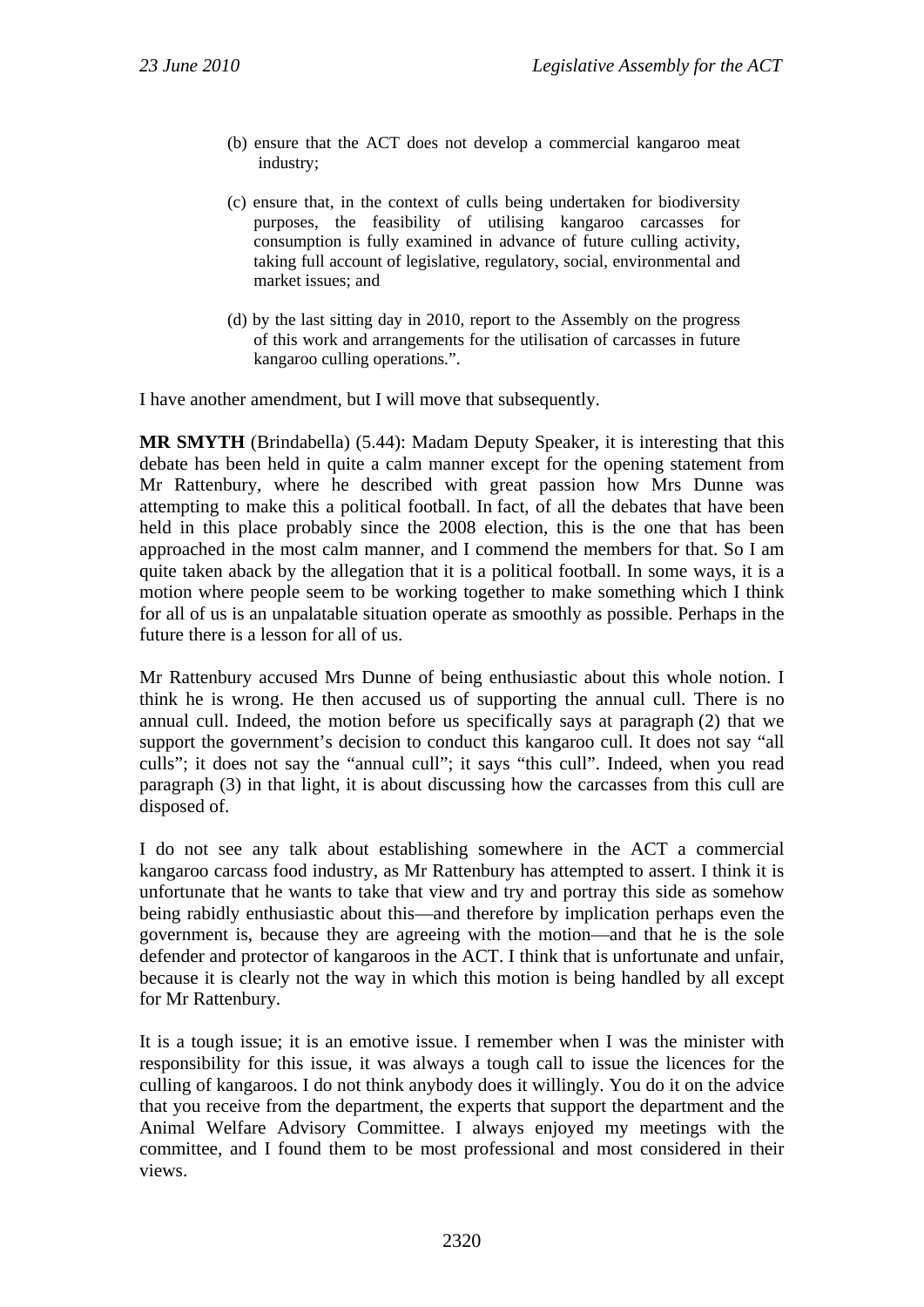In that regard, as Mrs Dunne has indicated, given that the Chief Minister has moved his amendments, the opposition will be supporting the government's amendments. At this time, we will not be supporting the Greens' amendments. That being said, with Mr Stanhope's amendment, there is a slight addition that needs to be made in paragraph 3(b) of an extra word, "ensure", so that it reads correctly, but I understand that has been given to the clerk and will be taken into account when the motion is passed.

Without a doubt, when this cull takes place, there will be pelts from the animals and meat from the animals for which there are markets. I have heard of one estimate that, of the number of animals to be killed, something in the order of \$150,000 worth of pelts and meat would be made available by the cull. The question is: what do we do with it? Do we simply bulldoze a hole in the ground and waste it, or do we make something out of a very poor situation—which nobody is willingly going into—and make some use of the materials that are presented out of this unfortunate circumstance. This is simply all that Mrs Dunne is saying—let us dispose of them commercially rather than just wasting them.

It is not rocket science. It is an unfortunate position we find ourselves in, but there are some options that we can discuss. That we cannot do it this year, as indicated by the amendments, is something that we have now discovered, but perhaps it is something that needs to be taken into account. As the Chief Minister has said, by the last sitting day in 2010, he will report to the Assembly on the progress of this work. I commend the motion, as it may well be amended, to the Assembly.

Question put:

That **Mr Rattenbury's** amendment to **Mr Stanhope's** proposed amendment be agreed to.

Ayes 4 Noes 11

The Assembly voted—

Ms Bresnan Ms Le Couteur Mr Barr Mr Hanson Ms Hunter Mr Rattenbury Ms Burch Mr Hargreaves

Mr Coe Ms Porter Mr Doszpot Mr Smyth Mrs Dunne Mr Stanhope Ms Gallagher

Question so resolved in the negative.

**MR ASSISTANT SPEAKER** (Mr Hargreaves): Given that the result of that division has been determined, the question now is that Mr Stanhope's proposed amendment be agreed to.

**MR RATTENBURY** (Molonglo) (5.55): I seek leave to move a further amendment circulated in my name, which is with the clerk now and is coming around quite shortly. If I am granted leave, I will speak to it while it is being circulated, briefly.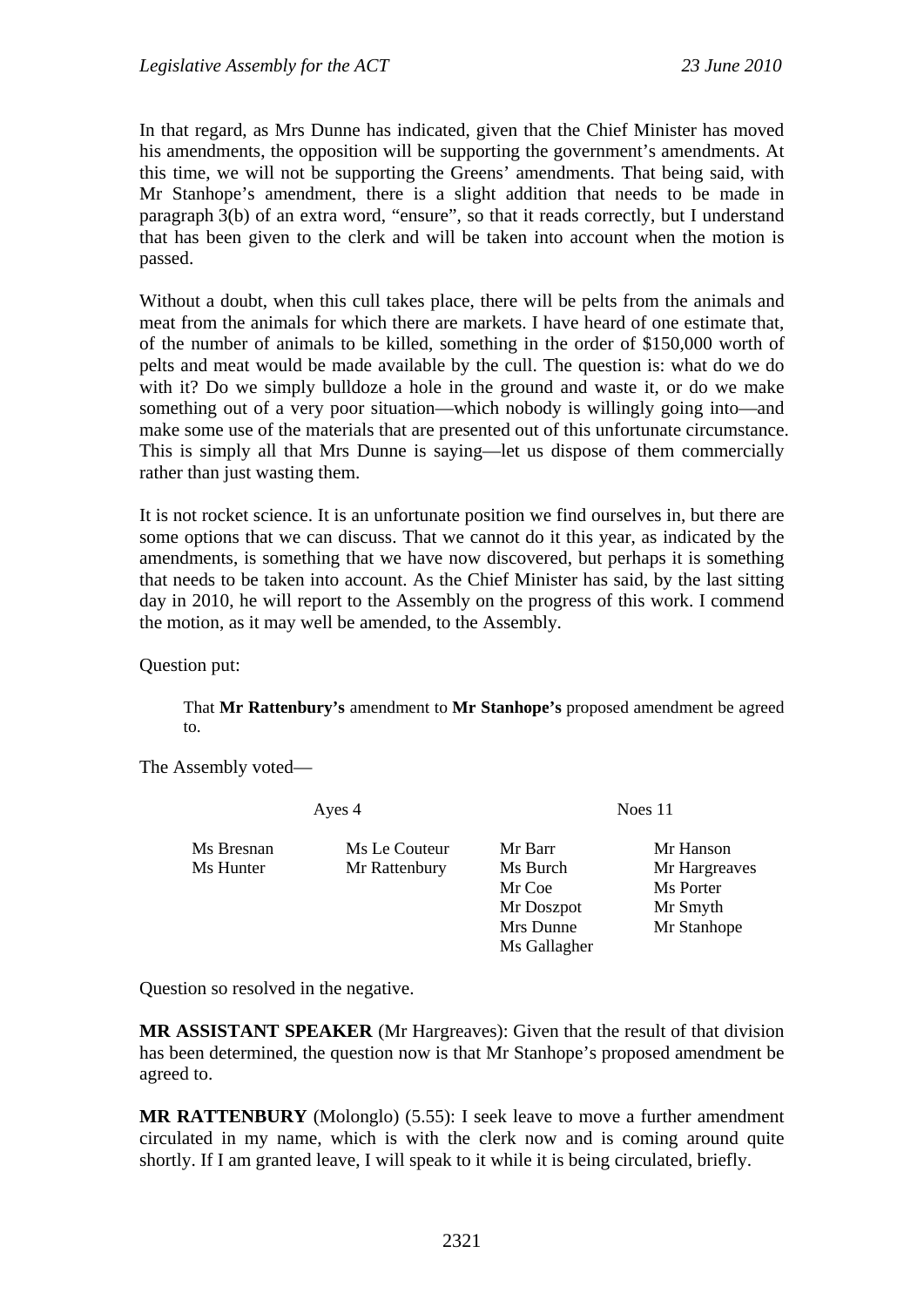Leave granted.

#### **MR RATTENBURY**: I move:

Omit paragraphs  $(3)(a)$  to  $(3)(c)$ , substitute:

- "(3)(a) ensure accurate information about the rationale and conduct of all culls is made available to the community prior to the annual commencement of culling;
	- (b) ensure that, in the context of culls being undertaken for biodiversity purposes, the feasibility of utilising kangaroo carcasses for consumption is fully examined in advance of future culling activity, taking full account of legislative, regulatory, social, environmental and market issues; and
	- (c) by the last sitting day in 2010, report to the Assembly on the progress of this work and arrangements for the utilisation of carcasses in future kangaroo culling operations.".

The next version of my amendment is almost identical to the previous one except it removes paragraph (b) of my previous one, which seemed to be the one that was a point of concern for some members. This new version picks up on Mr Stanhope's amendment, which I largely support, but paragraph (a) seeks to insert that accurate information should also be made available about the rationale as well as the conduct of the culls and that it should be done prior to the commencement of the cull. The second change is that paragraph (c) inserts that the context for which culls are being undertaken is for biodiversity purposes. It simply adds that, in the context of looking at commercial disposal options for the carcasses, we are reminded that this is in the context of undertaking a biodiversity-driven kangaroo management exercise.

Question put:

That **Mr Rattenbury's** amendment to **Mr Stanhope's** proposed amendment be agreed to.

*A call of the Assembly having commenced—* 

**MR ASSISTANT SPEAKER** (Mr Hargreaves): Mr Rattenbury, can I clarify with you, please, that the amendment that we are now voting on is your motion to amend  $3(a)$  to  $3(c)$ , that page, which has three parts to it?

**Mr Rattenbury**: Yes.

**MR ASSISTANT SPEAKER**: Not the one which has "omit 1(a)" and has two parts to it?

**Mr Rattenbury**: Correct.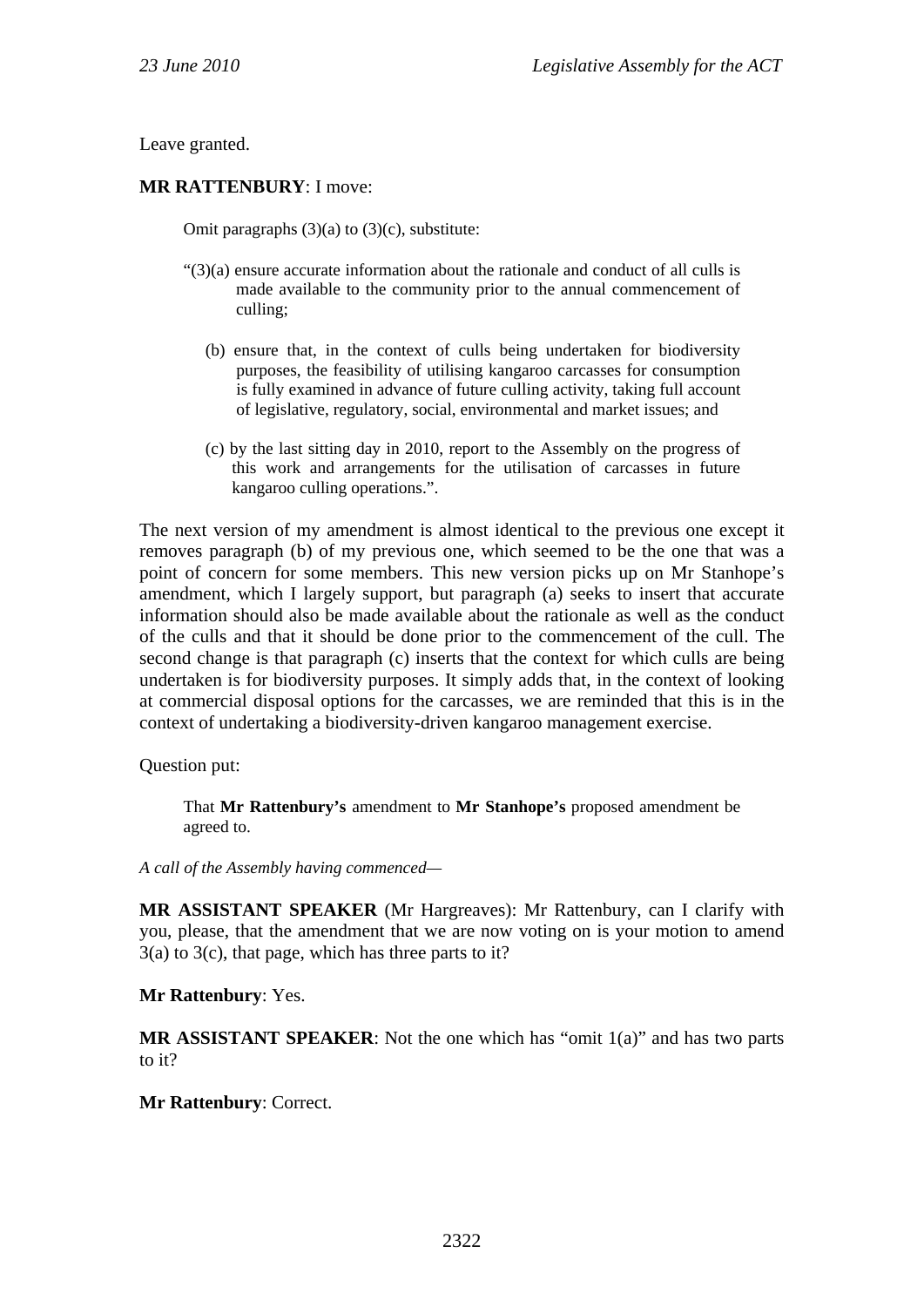The Assembly voted—

Noes 11

| Ms Bresnan<br>Ms Hunter | Ms Le Couteur<br>Mr Rattenbury | Mr Barr<br>Ms Burch<br>Mr Coe<br>Mr Doszpot<br>Mrs Dunne<br>Ms Gallagher | Mr Hanson<br>Mr Hargreaves<br>Ms Porter<br>Mr Smyth<br>Mr Stanhope |
|-------------------------|--------------------------------|--------------------------------------------------------------------------|--------------------------------------------------------------------|
|                         |                                |                                                                          |                                                                    |

Question so resolved in the negative.

*At 6 pm, in accordance with standing order 34, the debate was interrupted. The motion for the adjournment of the Assembly having been put and negatived, the debate was resumed.* 

### **Sitting suspended from 6 to 7.30 pm.**

**MR RATTENBURY** (Molonglo) (7.30), by leave: I move:

Omit paragraph (3)(a), substitute:

"(a) ensure accurate information about the rationale and conduct of all culls is made available to the community prior to the annual commencement of culling;

**MR ASSISTANT SPEAKER** (Mr Hargreaves): Has that been circulated, Mr Rattenbury?

**MR RATTENBURY**: It has been circulated. The dinner break has given us an opportunity to have a conversation perhaps and catch up on some of the confusion that was in place just before the break.

**MR ASSISTANT SPEAKER**: Thank you, Mr Rattenbury. You have the floor.

**MR RATTENBURY**: Very briefly, this simply seeks to add to Mr Stanhope's amendment in, I think, a non-conflicting manner a few further words that suggest the government make information available to the committee prior to the commencement of the cull and the rationale for the cull. It is probably in the spirit of what was intended and just spells it out a little more clearly.

**MRS DUNNE** (Ginninderra) (7.31): Very briefly, while I understand the import of this, the Canberra Liberals will be opposing this—we will not be calling for a vote, because I can count—mainly because this is presumptuous on a couple of grounds. It assumes that there will be an annual cull and the spirit of the motion does not presume that. And I think that it is imprudent to flag, before a cull is about to commence, that you are about to commence a cull. I think the work done by the Chief Minister and his officials the other day in closing the reserves and then announcing the cull was the right thing to do and I think this goes in the opposite direction.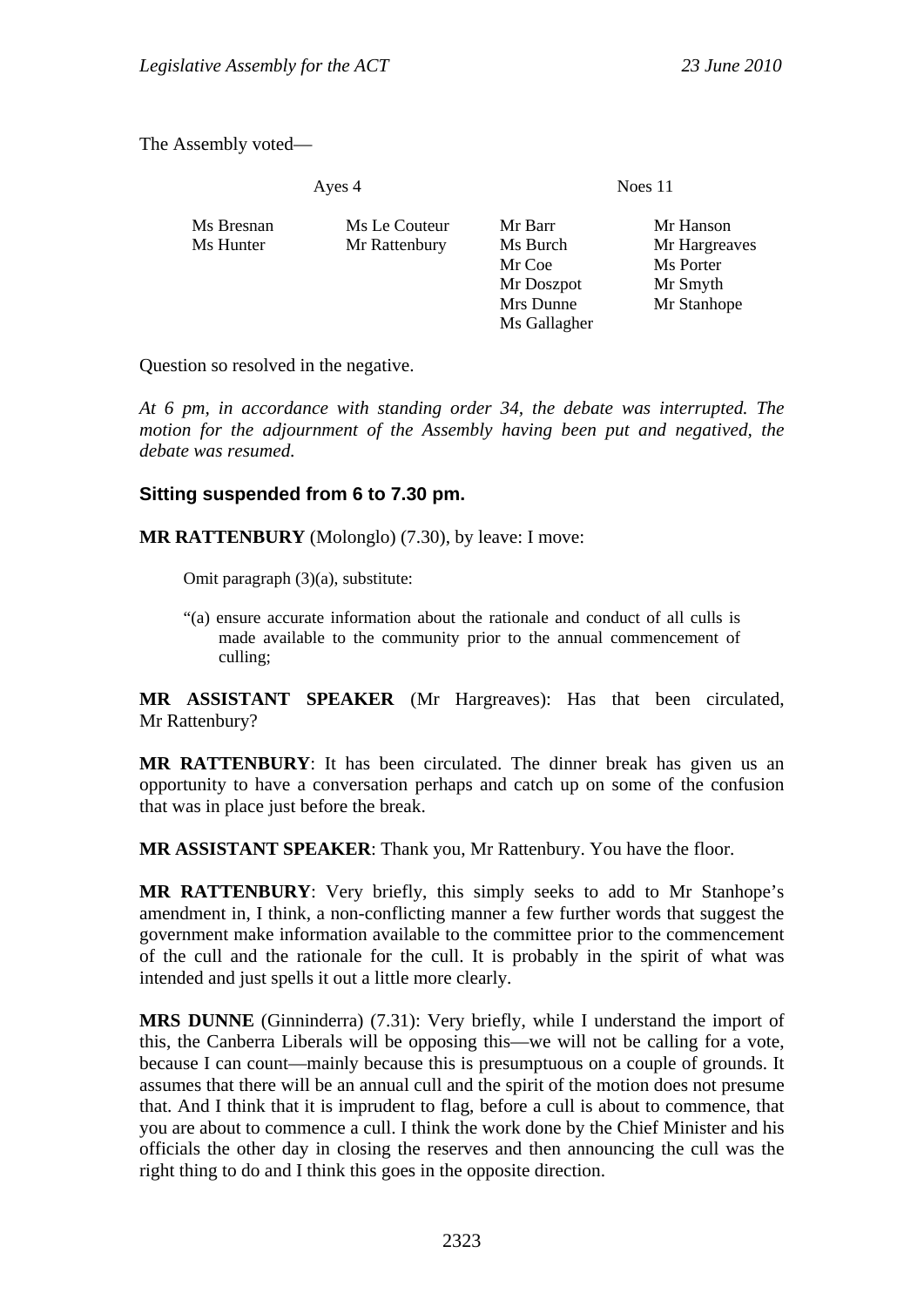**MR STANHOPE** (Ginninderra—Chief Minister, Minister for Transport, Minister for Territory and Municipal Services, Minister for Business and Economic Development, Minister for Land and Property Services, Minister for Aboriginal and Torres Strait Islander Affairs and Minister for the Arts and Heritage) (7.32): I must say I was reasonably comfortable with the motion as it was. Sometimes I feel we over-egg motions and duck from shadows we make ourselves, from our own imagining. But Mr Rattenbury has moved the amendment. I have some sympathy with Mrs Dunne's position. Then again, what Mr Rattenbury is proposing is quite sensible. The government will support it.

But what has to be said is that Mrs Dunne at one level is quite right. It is in everybody's interest for there not to be demonstrators running into reserves when there is a cull underway. We have experienced this in the past.

We do now seek to manage this issue in a way that avoids conflict, that avoids potential—we did have, most particularly on the Googong foreshore, demonstrators running around in the dark, in the middle of the night, in a reserve in which there were contracted kangaroo cullers with deadly weapons. Demonstrators were running amok. And we do now seek to manage this issue in a way that avoids that potentiality. But I think we can continue to arrange culls in a way that is safe. I have no desire or interest in withholding any information in relation to culling, and the government will support the measure.

**Mr Rattenbury's** amendment to **Mr Stanhope's** proposed amendment agreed to.

**Mr Stanhope's** amendment, as amended, agreed to.

**MR RATTENBURY** (Molonglo) (7.35), by leave: I move:

- (1) Omit paragraph  $(1)(a)$ , substitute:
	- "(a) Government's decisions to conduct a kangaroo cull in ACT reserves for biodiversity management reasons;".
- (2) Omit paragraph (1) (d).

I will speak to this one briefly. There are two essential elements in this. The first is 1(a). It is simply a brief substitution which brings the focus back on the conduct of a cull which is taking place in the context of diversity management reasons. I think that is understood from the debate. I think that is the discussion that we are having. I think it is the way in which the government has approached the cull. It is the basis on which the Greens have not opposed the cull, because it is set in a broad biodiversity context. And I feel there is some value in acknowledging that at the start of the motion.

The other is to omit  $1(d)$ . I think it is unfortunate that Mrs Dunne has used the context and the privilege of the Assembly to essentially malign community organisations. It may be that Mrs Dunne disagrees with the opinion of those community organisations, which does appear to be the case, and it may be that others of us disagree with the view they take. But as I said in my speech, I also think it is important that we continue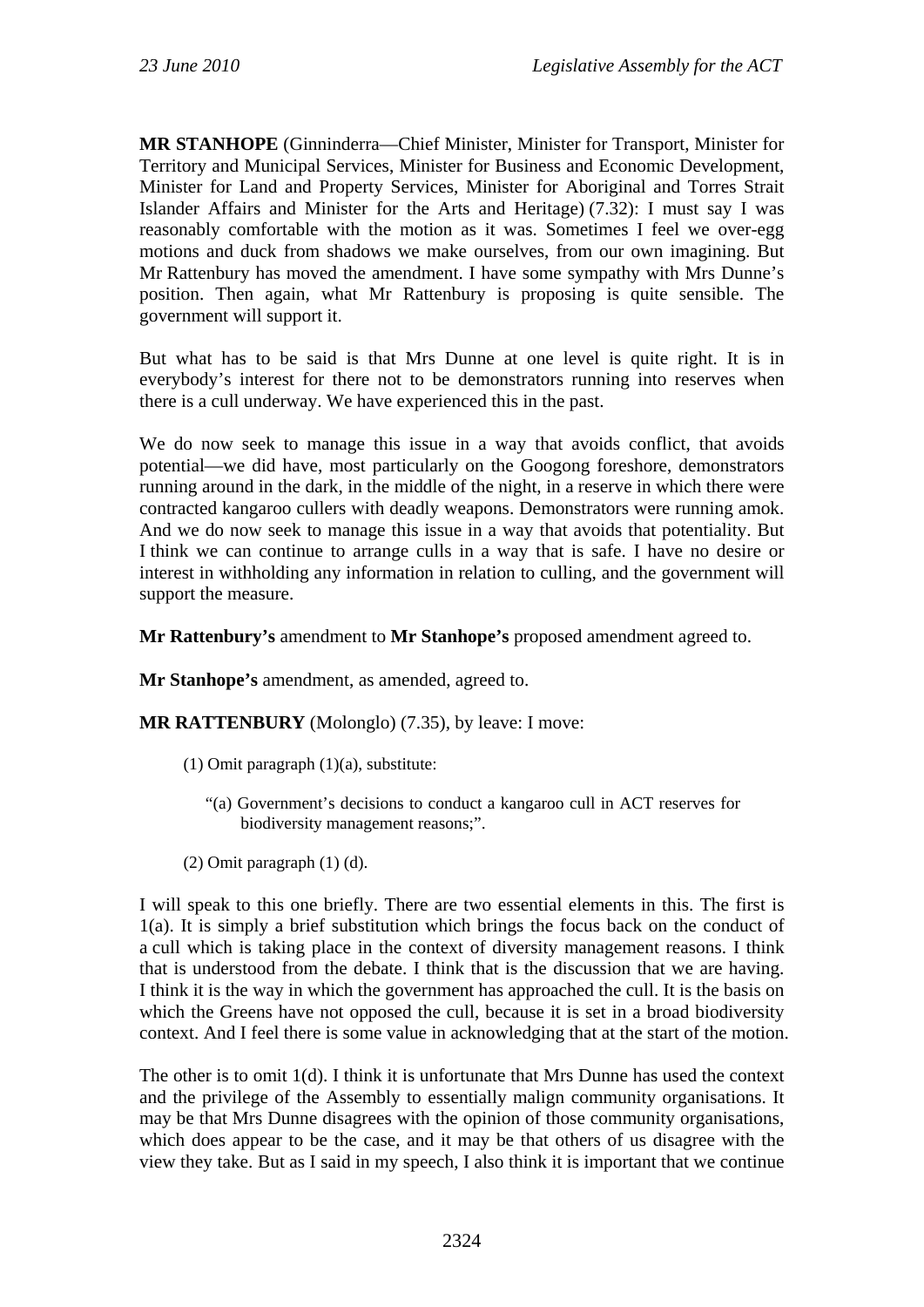to listen to opposing views, that we continue to hear alternative cases, and I do not believe that it is appropriate for us, as members of the Assembly, to lack the grace to acknowledge that.

I am surprised at the way this has been framed. I think it is beneath this Assembly to make this sort of observation. I think this motion would be a better motion and a motion which is far more appropriate if we simply delete paragraph (d).

**MR STANHOPE** (Ginninderra—Chief Minister, Minister for Transport, Minister for Territory and Municipal Services, Minister for Business and Economic Development, Minister for Land and Property Services, Minister for Aboriginal and Torres Strait Islander Affairs and Minister for the Arts and Heritage) (7.37): Very quickly, the government is happy to support these two proposals. I must say, again, I do think there is a degree of pedantry in the proposal in relation to (a), but if it provides some comfort for the Greens party I am happy, in the interests of being gracious, to accept that. I must say I do think it is a little unnecessary but I am happy to accept it.

In relation to Mr Rattenbury's concerns about paragraph (d), again I have to say we will support the Greens' amendment but what Mrs Dunne has proposed is not untrue.

**Mrs Dunne**: It is not untrue.

**MR STANHOPE**: I suppose—

**Mrs Dunne**: You could stick to your guns.

**MR STANHOPE**: I will. Actually, on the rationale and the way that Mr Rattenbury provides it, I think we can be gracious; we can accept the diversity of views. I am frustrated from time to time by misinformation campaigns. I find it deeply offensive and insulting, personally, as the person to whom much of the angst is directed, that I have, over the last three years, constantly from those that oppose kangaroo culling, had to face, through letters to the editor, through press releases, through media interviews, charges that all, I, the government, was interested in in culling kangaroos was selling land.

That is misinformation. In fact, it is untrue. They are lies. Not one single kangaroo has been culled in my time as Chief Minister with a view to advancing the potential sale of land—not one kangaroo. Every time that an opponent of kangaroo culling says that, they are doing precisely what Mrs Dunne is suggesting they are doing. It is not just misinformation, they are downright lies. And I find them offensive. I take it on the chin. I turn the page.

Then again, Mr Rattenbury invites us to turn the other cheek, essentially. We are legislators. We have the capacity to show grace and I am prepared to show grace. But in showing that grace and agreeing to remove this, I do not for one minute suggest that it is not true. It is true. Opponents of culling, from time to time, engage in quite outrageous tactics and language, at times outrageous and defamatory language and tactics. And I am happy to say here that, whilst I agree that we can rise above it—we will turn the other cheek, we will agree to remove the paragraph—do not think, for one minute, that I do not think their behaviour at times is simply outrageous.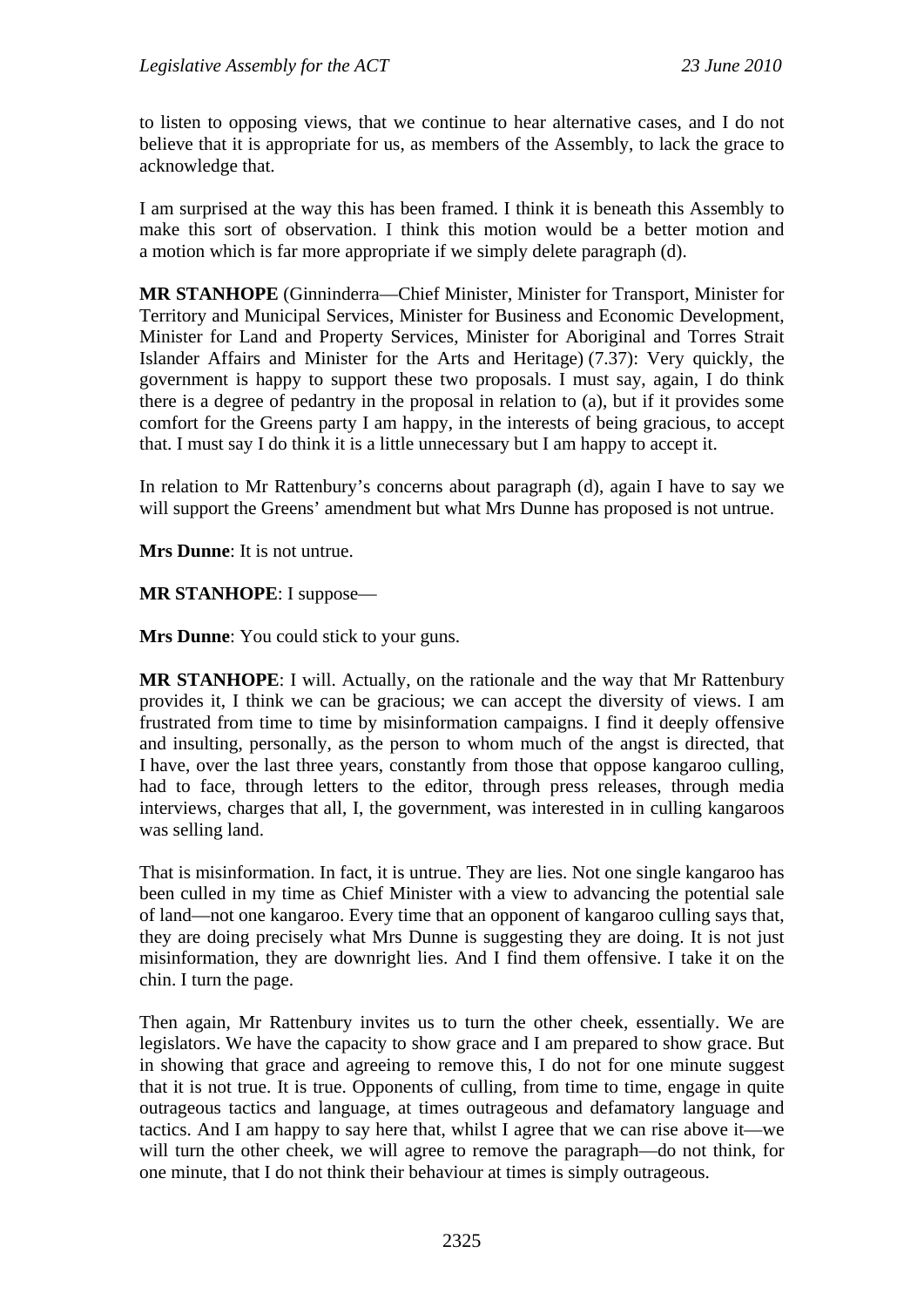**MRS DUNNE** (Ginninderra) (7.40): In speaking to this, unless I get the indication that anyone else wants to speak again, I choose to close because the comments that I would make would be the comments that I would make in closing. And can I ask your indulgence, Mr Assistant Speaker, in that when we get to vote on this can we divide these two issues? I do not have a strong view about (a) but I have very strong views about (b). And I will tell you why.

**MR ASSISTANT SPEAKER** (Mr Hargreaves): Mrs Dunne, before you proceed, with respect. I think if you wish to have the question divided that needs to be done at a time, which is about now.

**MRS DUNNE**: In accordance with the standing orders, could the question in relation to Mr Rattenbury's amendments to my motion be divided when we come to vote on them?

Ordered that the question be divided.

**MRS DUNNE**: Thank you. I close the debate, if everyone is agreeable. Mr Stanhope is absolutely correct. The reason that I am opposing the omission of paragraph 1(d) is simply that there is disinformation out there. We heard it on the radio the other day, when someone who was opposed to the cull went out and said that the code of practice for culling kangaroos in the ACT said X, Y and Z when it does not. And that sort of thing happens over and over again. They use emotive language. What they were saying was that we allow people to beat joeys around the head, beat them to death around the head, and that is not correct.

The code of practice does not allow that but somebody was able to get on the radio and say that. Luckily, the journalist who was interviewing her was able to challenge that because they obviously had access to the code of practice.

But it is not just that. Mr Stanhope is right. I know that Mr Stanhope has been pilloried and has been threatened. But it is not actually about us. We get paid to do that. That is what we are paid for. But officials who work in the Department of Territory and Municipal Services do not get paid for that. It is the case that recently, at the instigation of the commissioner for the environment, a webpage had to be taken down because it contained a picture of the commissioner for the environment and other officials, with encouragement to go out and to abuse these people in various ways.

That is unacceptable and that is what I am talking about there. If we remove this, we actually say to people that it is all right to conduct a public debate in those terms. It is all right to lie. It is all right to threaten public officials who are just doing their job. Some of those people I have worked with for 15 years and I have great regard for their scholarship and their learning and the work that they do. They should not be put in a place where their names and addresses and photographs go up on a webpage and people are encouraged to take reprisals against them.

It is worth putting on the record that that is what happens. If the Greens support that, they should come out and say it, because that is what has happened and that is the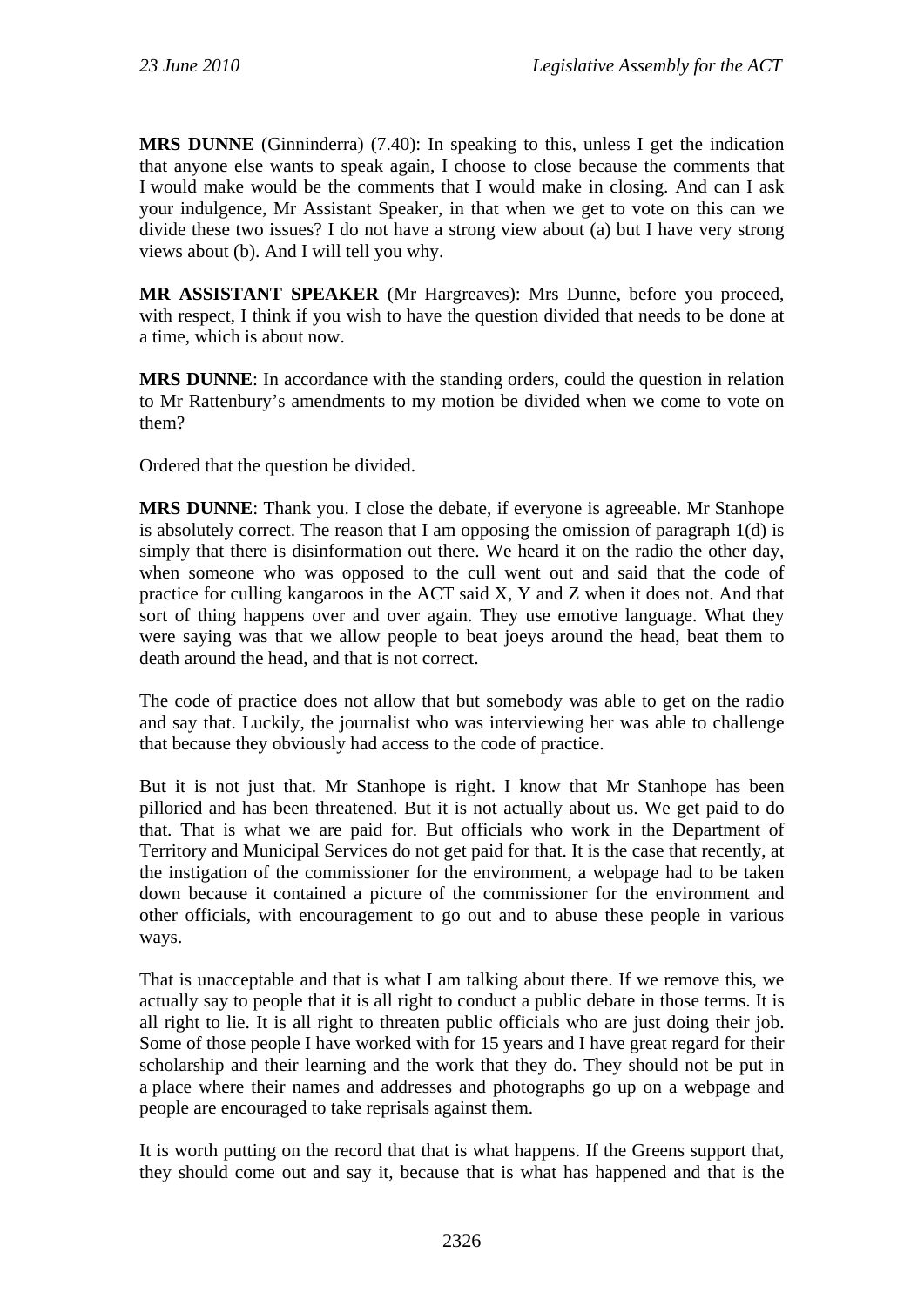motivation for this part of the motion. That is the motivation for this. But there are untruths about the culls, there are incitements to act badly, dangerously, recklessly and there are incitements to take reprisals against public officials—not Mr Stanhope and me but people who are paid public servants whose anonymity we should be able to guarantee and whose safety we should be able to guarantee. Therefore, I am opposing this part of the amendment.

**MR ASSISTANT SPEAKER**: The question is—sorry, Mr Rattenbury.

**Mr Rattenbury**: I was seeking leave to speak again, having been verballed by Mrs Dunne.

**MR ASSISTANT SPEAKER**: I am sorry, Mr Rattenbury, but Mrs Dunne has in fact closed the debate. If you have an issue, with respect, you might like to take it up somewhere else. I would dearly like to give you leave or to offer leave but I do not think I have it within the Speaker's power.

**Mr Rattenbury**: You are right, Mr Assistant Speaker. I accept your ruling.

**MR ASSISTANT SPEAKER**: Thank you very much for that. I will put Mr Rattenbury's amendments to Mrs Dunne's amended motion separately.

Amendment (1) agreed to.

Amendment (2) agreed to.

Motion, as amended, agreed to.

# **Companion animals**

**MS PORTER** (Ginninderra) (7.46): I move:

That this Assembly:

- (1) recognises the need for guidelines for the breeding and selling of companion animals in the ACT; and
- (2) welcomes the ACT Government's steps to develop a mandatory code for the breeding and selling of animals in the ACT.

I am pleased to rise in this place today to speak once again on an issue that is of deep concern to me. I am happy to report that the government is taking significant steps in respect of this issue and I am delighted to be able to make a contribution to this discussion.

As members would be aware, I raised the issue of responsible pet ownership in this place recently after observing first hand the results of animals being surrendered to the RSPCA. From discussions with stakeholders in relation to animal welfare, it is clear to me that under our current arrangements it is difficult for the ACT to tackle the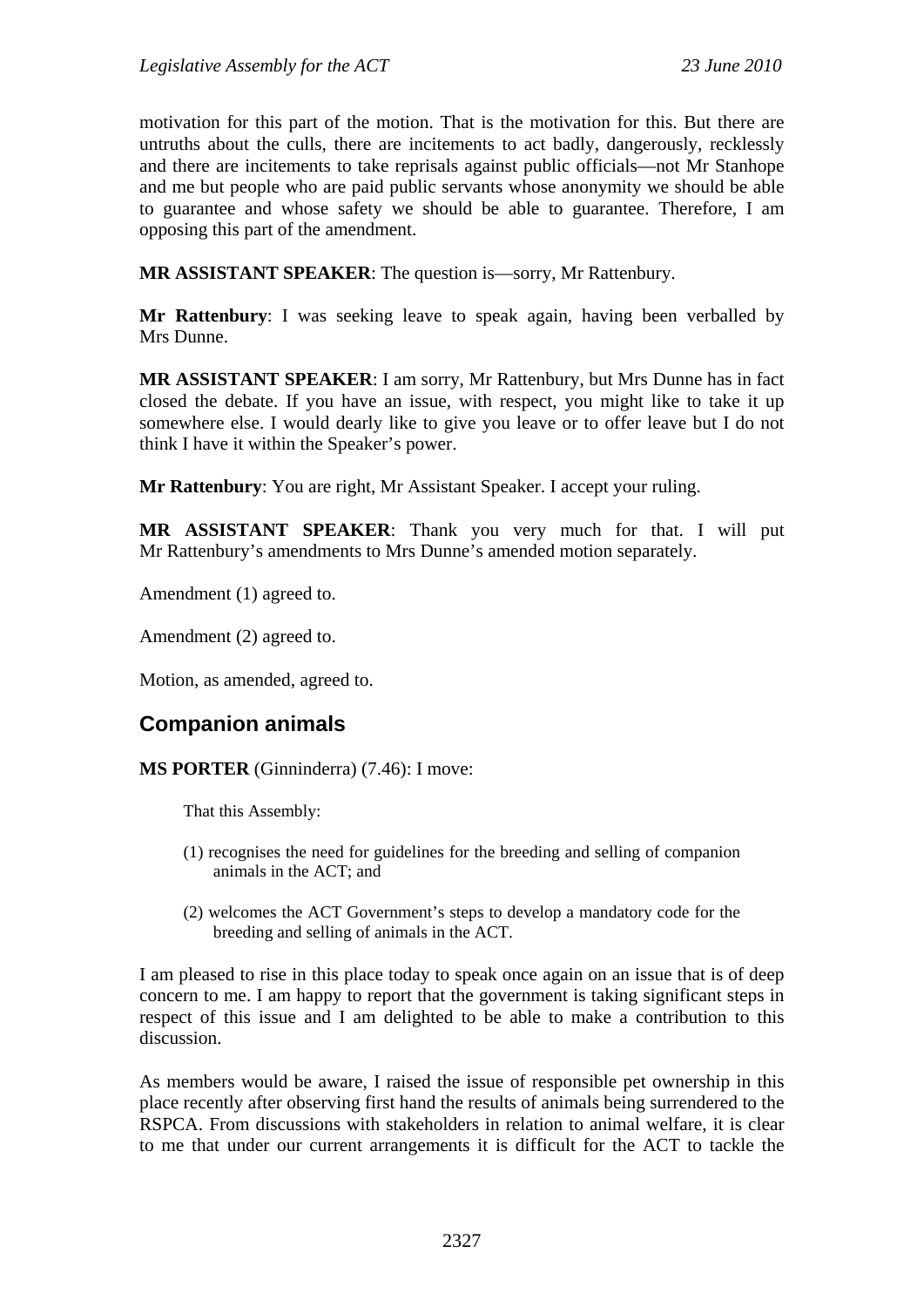possible disconnect between supply and demand and the changing market environment.

It was recently reported that approximately 200,000 unwanted companion animals are euthanased every year in Australia. I am confident that my Assembly colleagues will agree that this is an unacceptably high number. Fortunately, both the ACT RSPCA and Domestic Animal Services have a policy of not euthanasing animals unless they are too ill, injured or displaying intractable behavioural problems. This means, though, that these organisations can experience periods when their facilities are over-extended, as they were over the Christmas holidays. Right now, for example, the RSPCA is unable to take any surrendered dogs. It has unfortunately had to institute a waiting list. Obviously this situation needs attention.

I am pleased to announce that, after further consultation, I plan to table a discussion paper examining issues involving the breeding and selling of companion animals in the ACT. The discussion paper will consider a range of issues and will invite comment on a range of options to address community concerns. Feedback from this paper will contribute to the development of a mandatory code for the breeding and selling of companion animals in the ACT. This has the potential to be the ACT's first ever mandatory code and a watershed moment for the welfare of companion animals in this jurisdiction and quite possibly in Australia.

I would like to acknowledge the excellent work of the government's Animal Welfare Advisory Committee, AWAC, towards the development of a draft voluntary code, a code of practice for the sale of animals in the ACT. The continuing rise in the number of companion animals surrendered in the ACT, combined with increasing internet sales, indicate that it is time for the government to look again at this issue to ensure that it is continuing to support best practice when it comes to animal welfare and to ensure that the standards, guidelines and processes put in place to protect the welfare of companion animals are effective.

A number of proposals will be considered in the discussion paper that will provide an ethical and humane framework to guide the breeding and sale of companion animals in the ACT. Proposals will also be considered to develop a process for information sharing that will support greater compliance in respect of desexing and safeguarding the health and wellbeing of companion animals.

Here in the ACT we are faced with a unique set of circumstances that contribute to the complexity of this issue. It is likely that a large number of companion animals that are purchased by ACT residents are bred outside the ACT. For instance, the internet is playing a more significant role in relation to purchasing pets than ever before. Pet shops are only a small player in the sale of companion animals. For their exposure, pet shops are the player that is in many ways most open to public scrutiny.

I anticipate that a mandatory code will ultimately apply to all sellers of companion animals and will seek to apply practical measures that cover sales advertised on the internet or in print media as well as in pet stores.

As I said, this unique set of circumstances impacts on the government's capacity to regulate the breeding of companion animals purchased by Canberrans. It results in the high number of discarded animals dealt with by Canberra's pounds and shelters.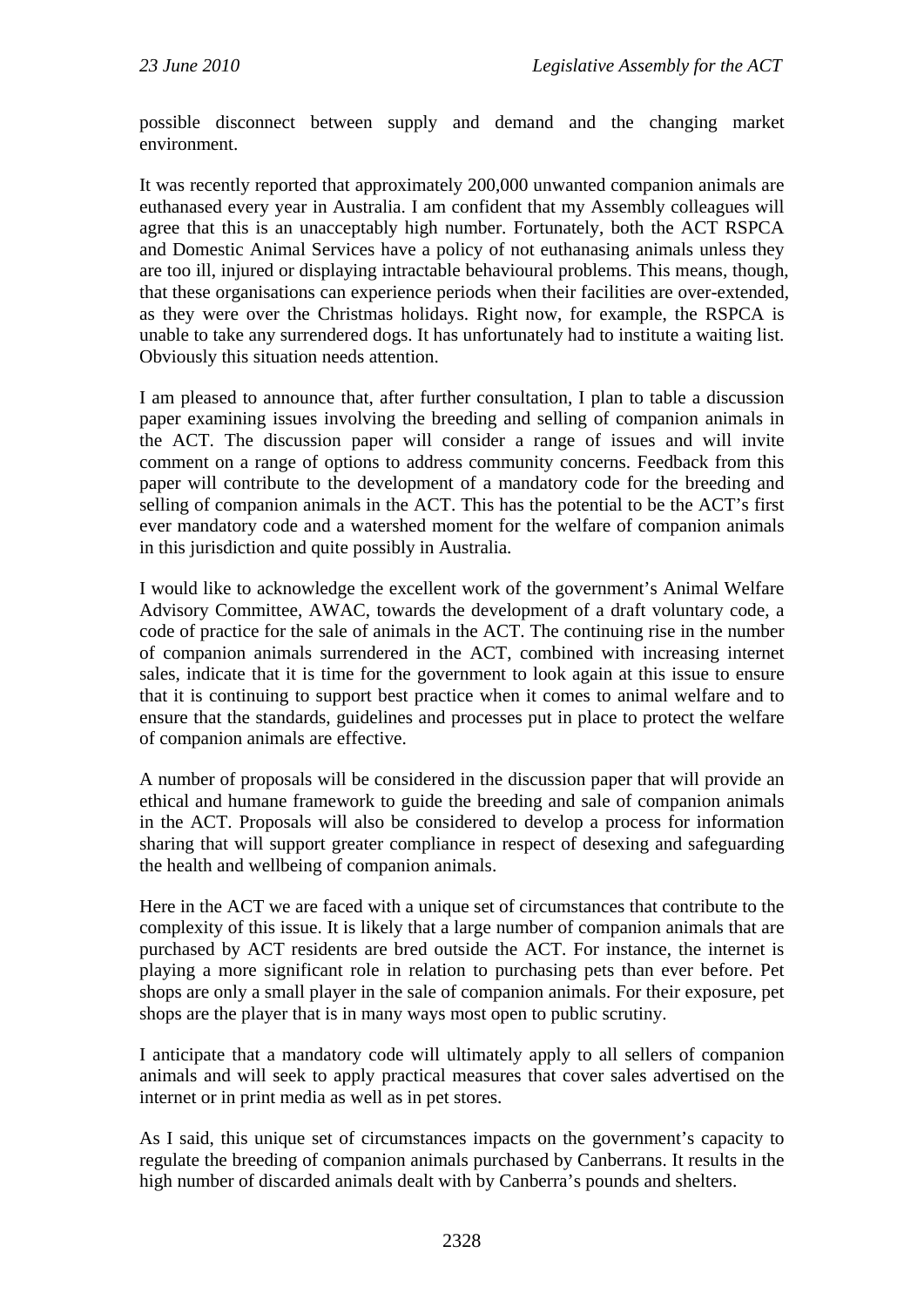As I said, I have spent a considerable amount of time looking into this situation. I have had discussions with the Minister for Territory and Municipal Services and his department, with the RSPCA, and with the pet industry and its representatives. I have also closely considered the work of AWAC.

Consistent with this government's fresh approach to this issue, I am considering what can be done in respect of licensing systems for breeders. I believe that there is room to improve what criteria are considered and met before a person or entity is granted a licence to keep an animal entirely for breeding purposes. The circumstances of the breeder and the premises where the animals will be bred of course require scrutiny, but I am sure there are other issues that also should be considered. For example, before granting such a licence should standards in breeding practices be met—such as the frequency of breeding, genetic considerations and the age of the breeding animal? I do not believe that such licences should exclude animals that have been crossbred. The great Australian farm-bred working dog will not be legislated out of existence. It should not be legislated out of existence.

I therefore agree with what was asserted in the documents circulated by the Australian Veterinary Association entitled "Sale of pets through pet shops", which stated that the future of crossbred dogs is at risk if breeding is restricted to registered breeders only, as they predominantly breed purebred dogs.

However, greater accountability in the practice of breeding companion animals should be an outcome. A proposal I have considered is that a breeder's licence number should be used in all commercial activities such as advertising and at the point of sale. I acknowledge that regulation of the sale of mammals through print and the electronic media is difficult to regulate. That is not to say, however, that steps cannot be taken to limit the ability of possible illegal breeders to ply their trade unregulated through such media.

Therefore, another proposal I am keen to explore is legislation to prevent the publication of advertisements appearing without the breeder's specifics, including the breeder's identification number. Already certain industries are regulated by the Office of Regulatory Services, and traders are expected to follow laws relating to fair trading behaviour. I believe that the regulation of breeding and selling of animals would be more efficient if a licensed breeder was not allowed to publish an advertisement relating to the business carried out under that licence unless the breeder specifies in the advertisement that the breeder is a licensed breeder as well as giving the address of the place or places of breeding.

I believe that there are obvious potential benefits in better information-sharing systems between vendors, veterinary practitioners and the government regulator. For instance, there could be improved data collection and ultimately compliance on issues such as mandatory desexing, compulsory vaccinations, microchipping and registration. Veterinary surgeries could use such a system to alert the regulator if owners do not comply with their obligations to desex, and perhaps even vaccinate, their companion animals.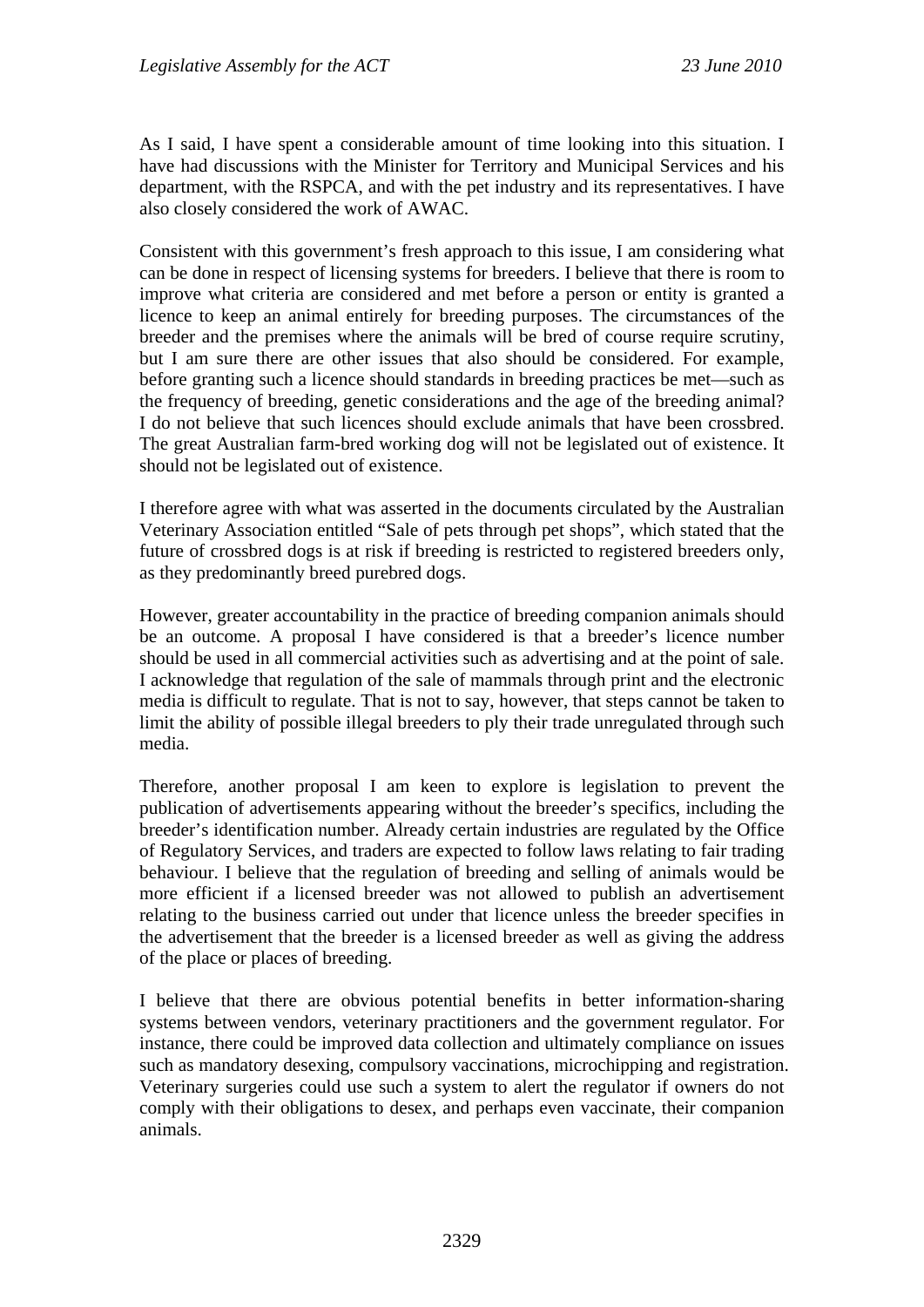Introducing such a system would be a clear message to prospective owners of companion animals. Pet ownership is a privilege that comes with a responsibility—a responsibility to care for the wellbeing of your pet. As I said in March when I stood in this place to speak on the importance of responsible domestic animal ownership in the ACT, I believe there is further work to be done to encourage improved responsible pet ownership.

Point-of-sale pet registration is a deceptively small way in which a greater sense of responsibility would be encouraged. The provision of schedules at point of sale for desexing and vaccination schedules—by which appointments can be made, reminders sent and further follow-up made—might also play a part. In my opinion, basic obligations such as registration, desexing, microchipping and vaccination represent the most basic level of commitment of an owner to their pet.

An enforceable code that ensures that only cats and dogs owned by individuals or organisations with breeders licences will be able to be kept entire seems critical for the number of companion animals available on the market in the ACT and the circumstances under which they are sold. Given the extent of the problem, I cannot see any justification for allowing those breeders without a breeders licence to keep entire companion animals.

The RSPCA has data that indicates that mandatory desexing legislation in the ACT has had a limited effect on the number of unwanted cats it receives. Further measures to ensure compliance here may help to address this anomaly. As cats can become pregnant by four months of age, I would suggest that the mandatory code should compel an owner to desex their cat quite soon after its purchase and that a desexing appointment should be booked at the point of sale. Point-of-sale payment for the procedure, possibly included in the sale price of the animal, should be considered as a measure to remove subsequent financial disincentives for compliance.

I note that the recently recommended code of practice for the sale of animals in the ACT not from saleyards advises that dogs and cats must be vaccinated prior to sale. For instance, cats must be vaccinated prior to sale for feline infections, enteritis and feline respiratory disease. However, worming and other vaccinations further into the animal's life are also important in maintaining a companion animal in good health.

Another concern I have is that if a cat is unable to be identified this means that a lost cat cannot be returned home. According to a recent report from Animals Australia, only five per cent of cats, compared with 70 per cent of dogs, are reclaimed from shelters. From a cat management point of view, microchipping is a fundamental tool. Microchips are permanent and are unable to be altered; allowing shelters to return cats to their owners also facilitates regulation of desexing schedules. It is very distressing for people when they lose an animal; this is a very good way of preventing that loss from being played out, with people never seeing that animal again. This is fundamental to what we are trying to achieve here.

If regulations depend on a system of information sharing between vendors, veterinary practitioners and the authority responsible for compliance, this system will depend on effective registration of the companion animals. I have used this opportunity today to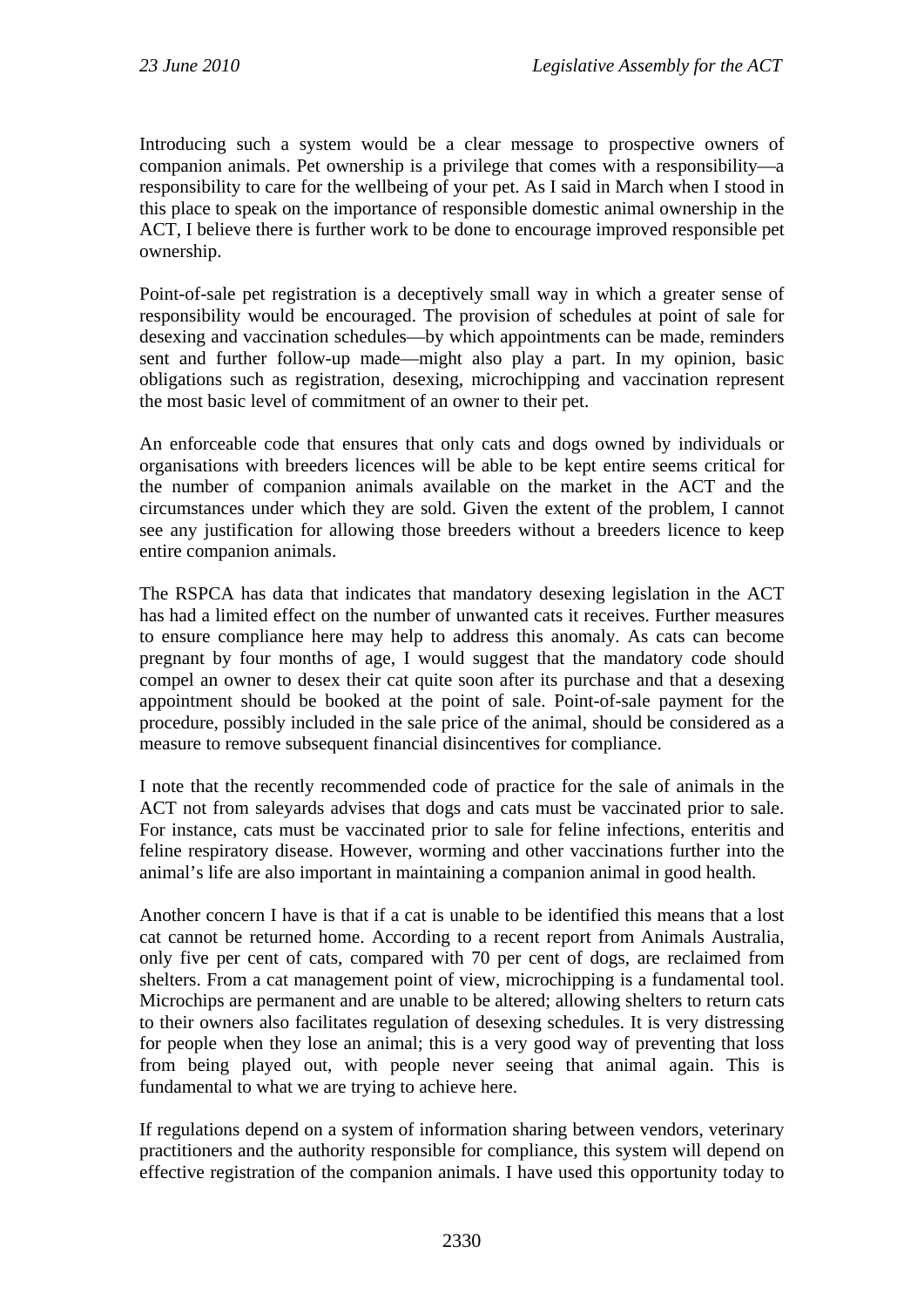put forward a number of proposals that I believe warrant further consideration. The Animal Welfare Advisory Committee has provided an important basis for this work through its efforts to develop a voluntary code for the sale of animals other than from saleyards.

The next step is to develop a mandatory code. The discussion paper that I will table in the coming months will play an important role in this. Obviously, there is a lot of work to be done yet. I look forward to the important and continued consultation that I will be having with industry and with the community in relation to this matter. I commend the motion to the Assembly.

### **MR HARGREAVES** (Brindabella) (7.58): I move:

That the debate be adjourned.

**Ms Le Couteur**: Mr Speaker, I want a chance to debate the adjournment. I seek leave—

**MR SPEAKER**: Normally this is a question that should be put immediately. The Assembly can grant Ms Le Couteur leave if it wishes. Does the Assembly wish to grant Ms Le Couteur leave?

Leave not granted.

Debate adjourned to the next sitting.

## **Hospitals—waiting lists**

**MR HANSON** (Molonglo) (8.00): I move:

That this Assembly:

- (1) notes that:
	- (a) the Australian Institute of Health and Welfare Australian Hospital Statistics 2008-09 report released on 17 June 2010 shows that elective surgery waiting times in the ACT are the longest in Australia;
	- (b) the report shows that since the previous report was released in 2009:
		- (i) the median waiting time for elective surgery in the ACT (days waited at the 50th percentile) has worsened from 72 to 75 days, which is 31 days longer than the national average of 34 days;
		- (ii) the length of time that the majority of people have been waiting for their elective surgery in the ACT (days waited at the 90th percentile) has worsened from 372 to 378 days, which is 158 days longer than the national average of 220 days; and
		- (iii) the percentage of people who have waited more than a year for elective surgery in the ACT has worsened from 10.3% to 10.6% which is more than three times the national average of 2.9%;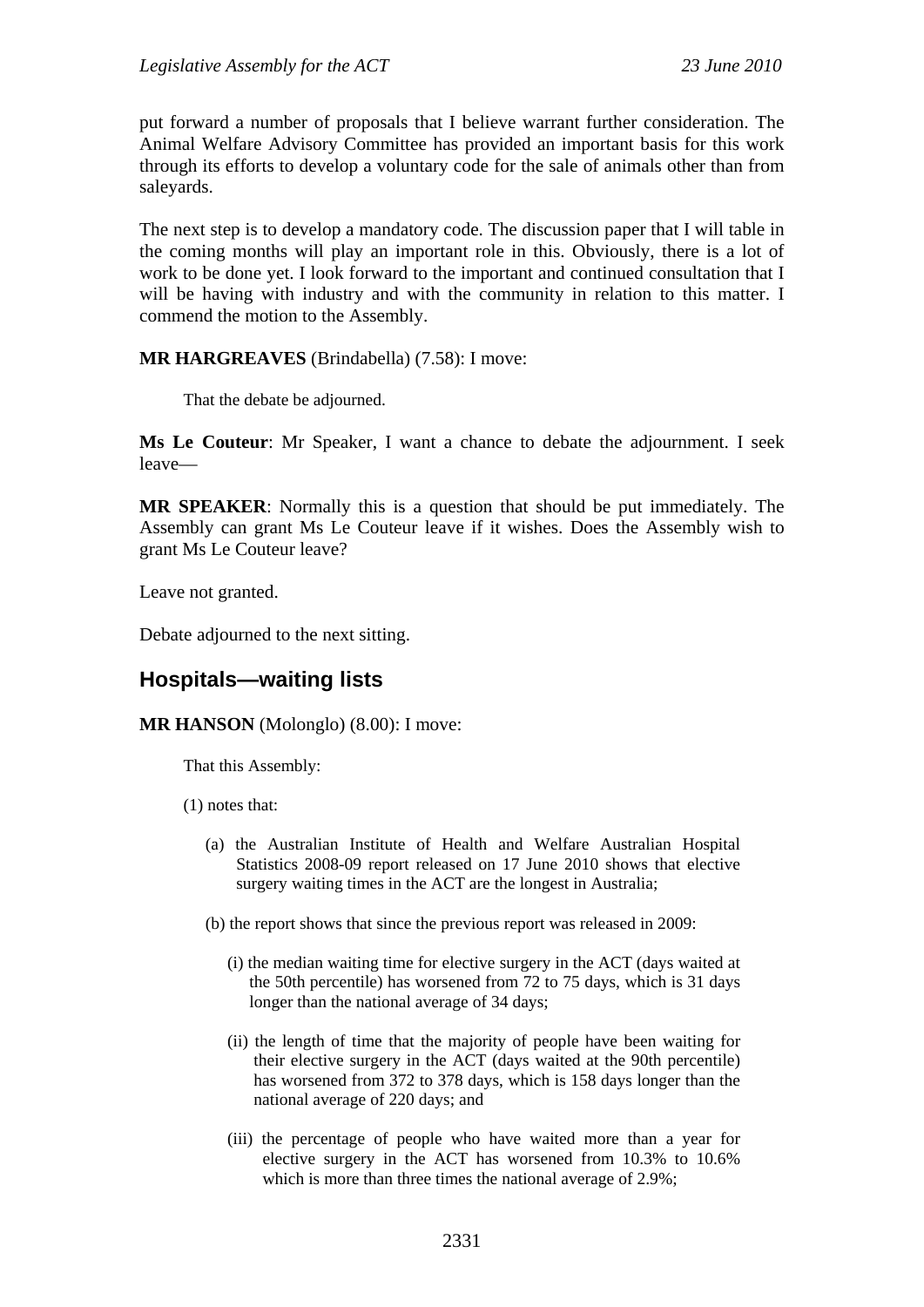- (c) patients waiting for surgery that should be completed within 60 days (Category 2A) are included in the numbers of people who have been waiting for over a year;
- (d) allegations have been made that serious mistakes were made and lists were being deliberately manipulated after an elective surgery patient was downgraded from Urgent Category 1, requiring surgery within 30 days, to Semi-Urgent Category 2A, requiring surgery within 60 days;
- (e) an elective surgery patient has alleged that he was informed by ACT Health staff that in the case of elective surgery patients requiring urgent elective surgery, that "anyone who isn't operated on in the 30 days, the hospital downgrades";
- (f) the ACT President of the Visiting Medical Officers Association has alleged that the practice of downgrading urgent elective surgery patients who cannot be seen on time is "an illegal stunt that's done by the administration to try and make their figures look better"; and
- (g) the community has lost confidence in the Minister's ability to effectively manage elective surgery in the ACT and believes that the Government is not doing enough to reduce waiting times for elective surgery;
- (2) calls on the Minister to provide to the Assembly by close of business on 24 June 2010:
	- (a) the number of elective surgery patients in the ACT who in the last 24 months have been downgraded from Urgent Category 1 to a lower category;
	- (b) for each case where a patient was downgraded:
		- (i) the details of how long the patient had been on the waiting list as an Urgent Category 1 patient on the day that they were downgraded;
		- (ii) an explanation of why each patient was downgraded from Urgent Category 1; and
		- (iii) an explanation of who initiated the decision or the request to downgrade the patient, that being either the patient's doctor or an ACT Health official; and
- (3) calls on the Minister to immediately explain to the Assembly why the ACT has the longest waiting times for elective surgery in the nation and why the waiting times have deteriorated under her administration.

I rise to talk about a very serious issue—that is, our elective surgery lists and the management of those lists here in the ACT. The motion is in two parts. The first relates to the appalling waiting times that we experience here in the ACT and the second relates to whether those lists are being manipulated in any way to make it appear that the patients under the urgent category 1 are, in fact, all being treated within the 95 per cent time limits that are being alleged or whether they are being managed by ACT Health to make them appear better.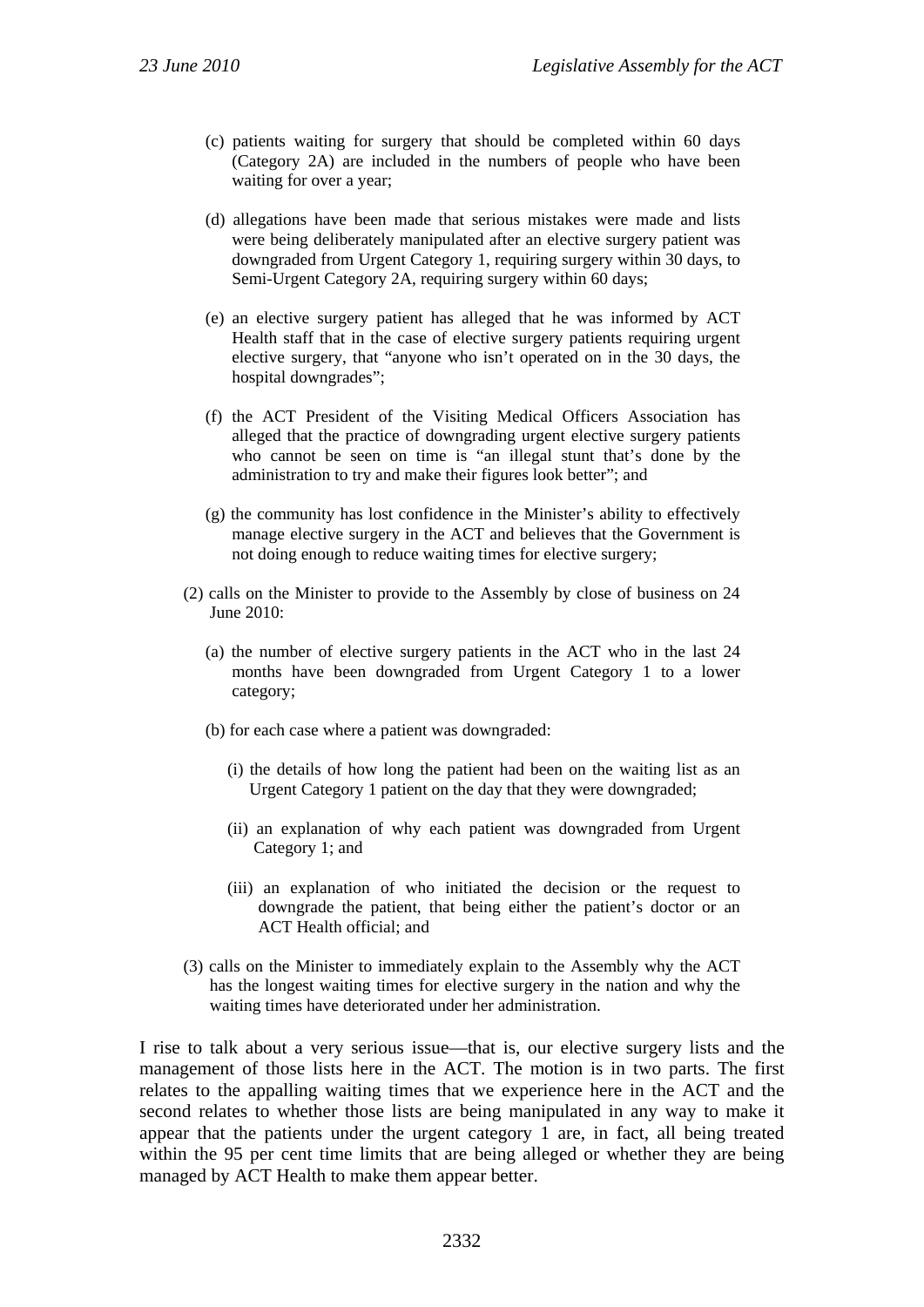The statistics in the Australian hospital statistics report 2008-09 that were released by the Australian Institute of Health and Welfare on 17 June actually provide a comprehensive assessment of not only where we sit with our elective surgery lists but also how they have declined in recent times. Elective surgery lists are not the only problem that we have and they are not the only problem reported on in that report.

We are all aware of the problems that we have with GPs, with the number of public hospital beds we have, with emergency departments and so on. But I think many hundreds of Canberrans who have been reading the papers lately are aware of the problems of people like Allan McFarlane and David Wentworth who have been waiting an inordinate amount of time for their elective surgery. They will be questioning what is going on.

My motion notes that the report shows that since the previous report was released last year, the median waiting time for elective surgery in the ACT has worsened from 72 days to 75 days. So things are declining. Things are getting worse, and that is 31 days longer than the national average waiting time of 34 days. It is not only the worst but it is getting worse. It refutes the government's assertions that they are working on these lists and making them better.

My motion notes also that since the previous report the length of time that the majority of people have been waiting for elective surgery—it is at the 90th percentile, Mr Speaker—has worsened from 372 days to 378 days, which is 158 days longer than the national average of 220 days. It is not just the median wait list. The government needs to explain and the minister needs to explain why it is that the majority of people are now waiting such a long time—158 days longer than the national average.

If you compare it with Western Australia, the only Liberal state, it is 174 compared with the ACT figure of 378. That is 204 days longer that the majority of people are waiting for elective surgery here in the ACT compared to WA. It is not quite as long as Katy Gallagher takes off for leave each year but it is a significant period of time.

The report also notes that since the previous report was released in 2009 the percentage of people who have been waiting for more than a year for their elective surgery has worsened from 10.3 per cent to 10.6 per cent. This is more than three times the national average of 2.9 per cent. The government's excuse—that they have the worst median wait list in the country because they are focusing on the longer wait patients—is utterly refuted by the fact that we not only have the greatest percentage of patients waiting over a year but also that that percentage has actually increased since this time last year.

I have used a comparison with WA before, which is two per cent. New South Wales is 2.5 per cent. If people think that WA is bad, and I think most people think that New South Wales is appalling, you should note that it is a four times greater percentage here in the ACT than it is in New South Wales.

Elective surgery waiting lists can cause some confusion but let us make it very clear what they are. Category 1, urgent, should be done within 30 days. Category 2,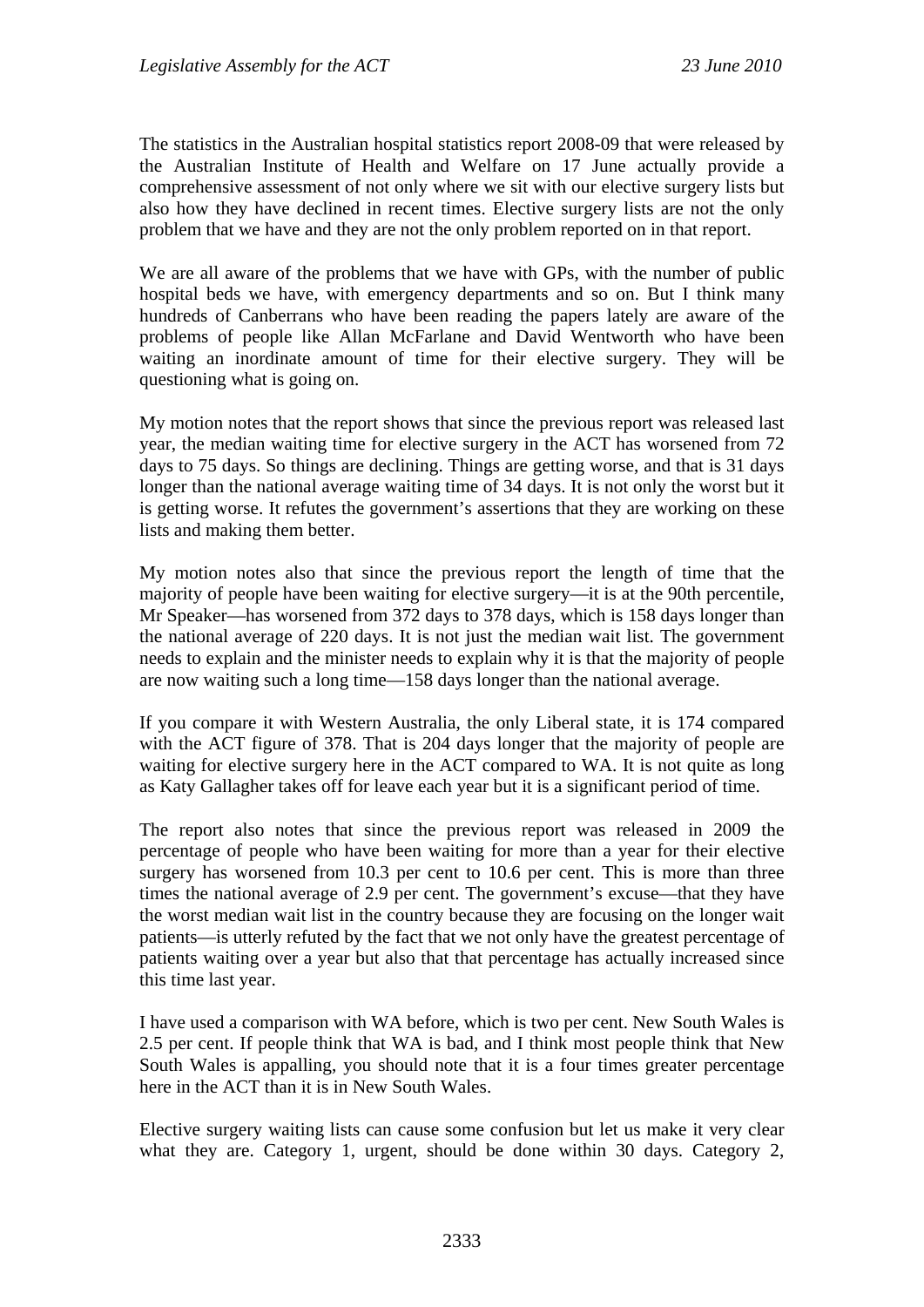semi-urgent, should be done within 90 days. Category 3, non-urgent, should be done within 365 days. They are the nationally reported times. ACT Health manages internally, in addition to those, a 2a list, within 60 days, and a 3a list, within 120 days. But there are patients who are meant to have been receiving their semi-urgent surgery, category 2a, within 60 days, who were included in those hundreds of people who have been waiting for over a year. Although there is a lot of talk about the statistics, when you look at the human face of this, you see people like Allan McFarlane whose story was reported in the paper.

This is a man who has intellectual disabilities. He is 75 years old. He has been waiting over a year for surgery that was meant to have been had within 60 days. As his carer, Ms Arrold is reported to have said that she is:

… at a loss to understand why Mr McFarlane, who moved into aged-care accommodation last year, is still waiting for surgery.

Ms Arrold went on to say:

I just thought, you know, we've got lots of money to spend on bicycle paths and bits of art and things like that, but we can't get him in to have an operation.

It is a good question she raises: why is it that Allan and so many like him who are meant to have had surgery many, many months ago are still waiting on a list? But I am glad to say that Allan did receive a phone call literally 10 minutes after his story was raised on Triple 6 and was told a date for surgery.

What we are seeing here is management by media. The only time he gets told, "Okay, we have got a time for you," after over a year of waiting on the list is literally 10 minutes after his story gets raised on Triple 6. If it was not so absolutely disgraceful it would be laughable. Allan's case represents simply another breakdown not only in the management of elective surgery lists but also a breakdown in communication.

Allegations have also been made that either mistakes were made or lists have been deliberately manipulated after an elective surgery patient, David Wentworth, was downgraded from urgent category 1, requiring surgery within 30 days, to semi-urgent category 2a, requiring surgery within 60 days.

This case was reported in the media also. Again, David Wentworth was contacted shortly after he went to the media and he was given a date for his surgery. But he has made some very serious allegations. They relate to being downgraded from category 1. He was initially listed as a category 2a patient, which meant he required surgery within 60 days, but tests indicated that his case was more urgent than previously thought. The *Canberra Times* reports:

After being told his operation would probably take place at the end of May, Mr Wentworth rang ACT Health two weeks ago to inquire if a surgery date had been set.

They said, "Oh you're being downgraded." … I asked why I wasn't informed and the comment was that anyone who isn't operated on in the 30 days, the hospital downgrades.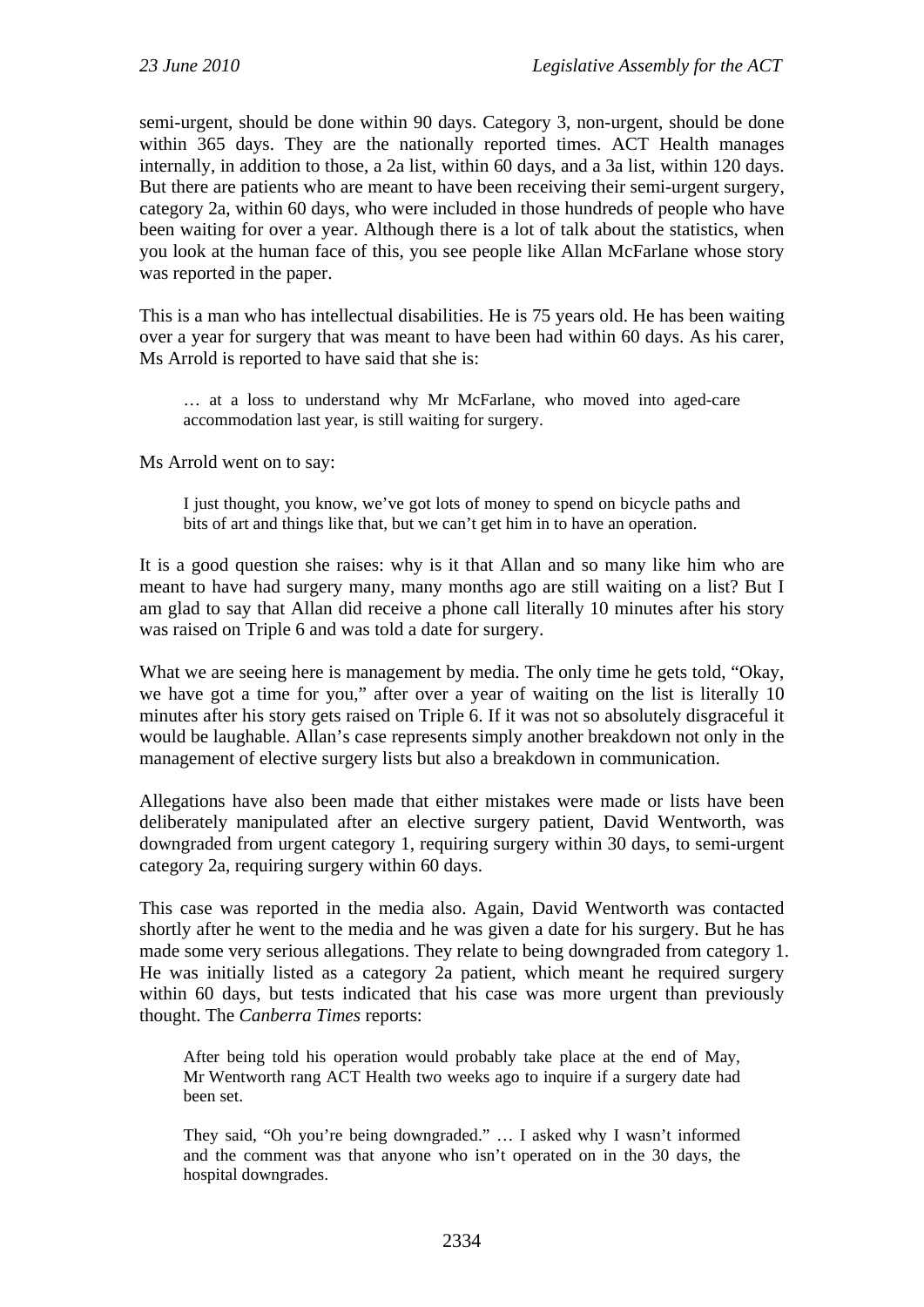"I was absolutely flabbergasted. I was a bit upset over this because I wasn't informed."

Peter Hughes, who is the ACT President of the Visiting Medical Officers Association, is reported as saying:

… he believed administrative staff in Health had been shifting elective surgery patients to lower priority categories than the ones nominated by their doctors.

"This is an illegal stunt that's done by the administration to try and make their figures look better … It does happen. There's no doubt about it."

These are very serious allegations that are being made by a patient and by the President of the Visiting Medical Officers Association. The question is: who is telling the truth? The question is: are lists for category 1 patients, urgent lists, being downgraded? If so, why? Are they being downgraded for clinical reasons—because a doctor says, "Your numbers have gone down. Your risk of getting prostate cancer has lessened; therefore, I will downgrade you from category 1 to category 2"? Or is ACT Health pressuring doctors or in any way manipulating the information to downgrade those lists? Patients have been downgraded not because of clinical reasons, not because their condition is improving, but simply to make the list look better.

Patients are not getting their surgery within 30 days when they are category 1, and they get downgraded to category 2 not because of clinical reasons, but because of other reasons—administrative reasons. The question is: is that occurring? That has been alleged. It has been alleged by a patient that it happened to him. It has been alleged by a doctor that it is occurring. The minister needs to explain very clearly in this chamber what is occurring and why it is occurring.

The minister boasts that 95 per cent of category 1 patients are seen on time. They are the figures that are reported nationally. She is out there boasting that that is the case. But is that actually true or is that a lie? Is the manipulation of the data such that if patients that are listed as category 1 remained category 1 rather than having a downgrade to category 2, that 95 per cent success rate would look significantly worse?

So the question is: what is going on? The minister, I hope, when she addresses this motion will give us a very clear and articulate answer about what is going on in this department and what she knows. She has provided us with some answers in the Assembly to date, and we can look at those. But I must say that there is a complete contradiction between the assertions that she is making—she is saying that there is nothing going on—and those of the doctors. She is saying there is absolutely no evidence of downgrading of elective surgery patients in line with the allegations made by Dr Hughes. She says in an answer to another question:

So it is based on their clinical assessment, and at times if their clinical assessment is that that patient is no longer a category 1 and is a category 2a that is the process that is followed …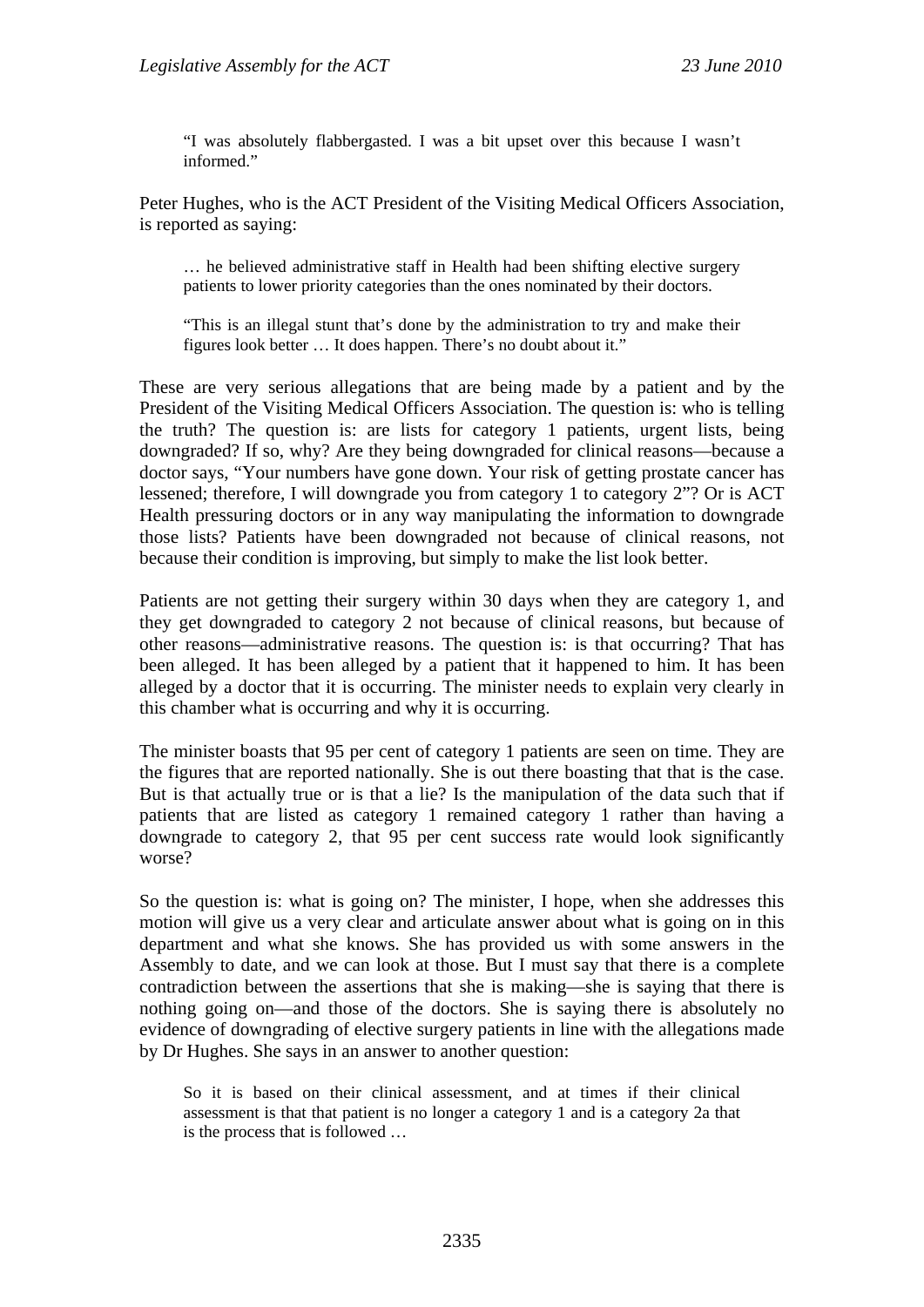She said in this place that this is only ever done, essentially, if there is a change in the clinical assessment by the doctor; so obviously the patient is getting better. That is not what is being alleged by the doctor and that is not what is being alleged by the patient. Quite clearly, the community has lost faith in this minister's ability to manage the list.

Mr Speaker, I refer you to two polls that have been conducted in the *Canberra Times* in this last month. They polled a significant number of people—706 in one poll and 603 in the other. The questions include: "Do you think the ACT government is doing enough to reduce waiting times for elective surgery?" and 86 per cent say no. In the other poll, that figure is 86.4 per cent saying no.

So the community has quite clearly lost confidence in Katy Gallagher's ability to manage these lists. Not only are they concerned now that they are going to wait an inordinate amount of time, but there is real concern by the patients and by medical practitioners that those lists are being somehow manipulated or that the data is being made to look better than is the reality.

I call on the minister to provide to the Assembly by the close of business on 24 June the number of elective surgery patients in the ACT in the last 24 months that have been downgraded from urgent category 1 to a lower category. She said that this has only happened for clinical reasons, that she is not aware of any cases. So I am sure she will provide that data very easily. We do not need names; we just need to know how many.

For those people for whom she provides names, I want to know how long they have been on that category 1 list when they were downgraded. I also call on the minister to provide for each case where a patient was downgraded an explanation of why they were downgraded. Why is it that those patients were downgraded? Was it because their condition improved or was there another reason? Was the reason, I would ask, they could not be operated on within 30 days? If that is the only reason that is given by the minister—it is simply because they have not been operated on within 30 days—I would contend that there is a real case that she has misled the Assembly and she has without question misled and lied to the community. That is absolutely irrefutable.

We only need one case. If we have one case where someone has been downgraded because their time frame was going to exceed the 30 days, and that is why they are downgraded—not because their condition improved—then you have a clear case of this minister and her department seeking to change the numbers and the statistics to make it look better.

Did David's condition suddenly improve? I very much doubt it. I have also called on the minister to provide for each case where a patient was downgraded an explanation of who initiated the decision or the request to downgrade the patient, that being either the patient's doctor or an ACT Health official.

If the doctor went to ACT Health and said, "Okay, this patient is getting better; I am going to downgrade him from category 1 to category 2," that is a very different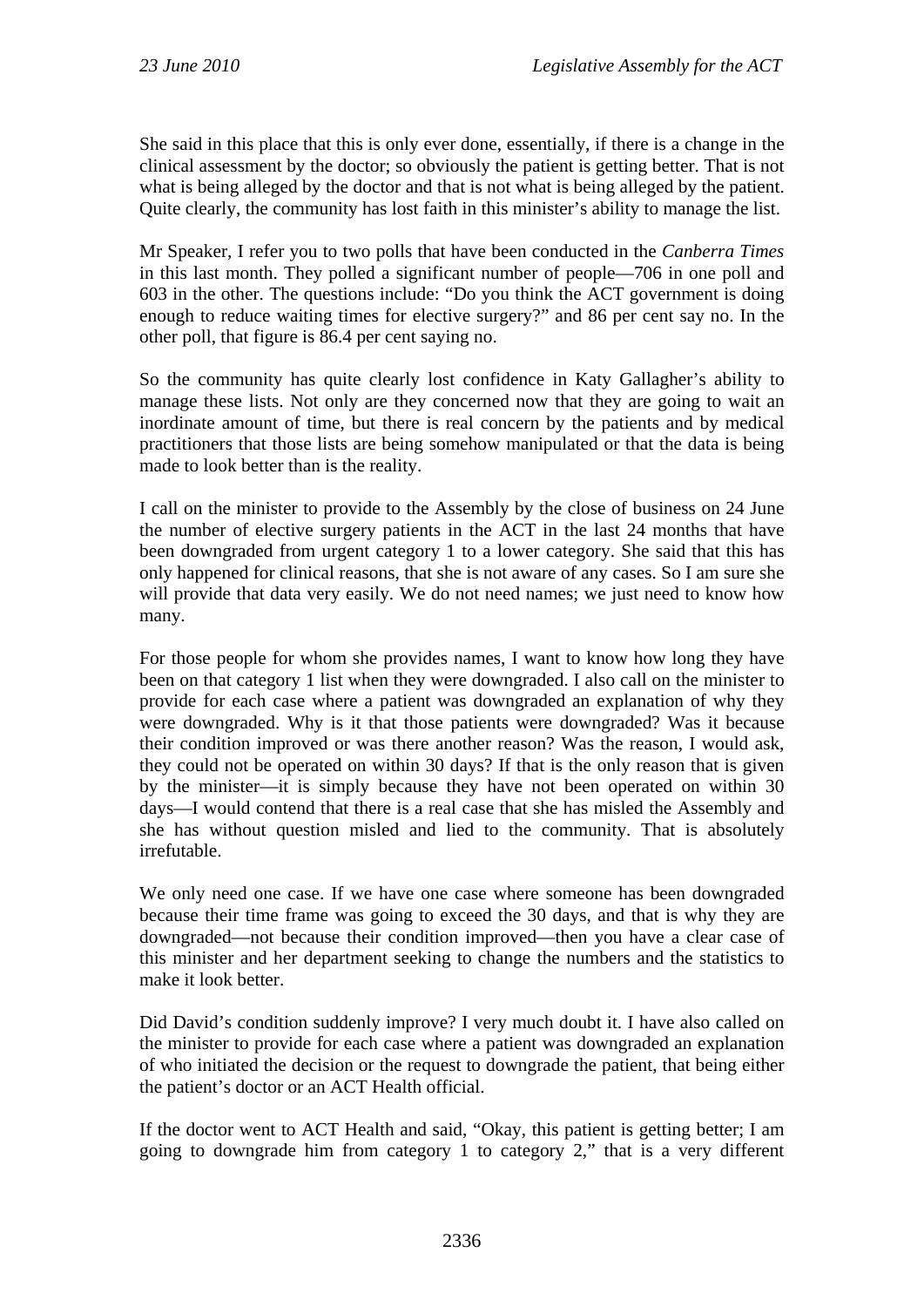circumstance from ACT Health ringing up the doctor and saying, "Doctor, we need you to downgrade this patient because we cannot operate on him in time."

One is essentially the department putting pressure on doctors. The other would be a doctor making a clinical assessment. We need an answer to that because I am not going to accept Katy Gallagher getting up in this place and fudging the figures, telling us everything is okay when quite potentially that is not the case. It is serious misleading of the community and potentially serious misleading of this Assembly has occurred.

Mr Speaker, the facts speak for themselves from the AIHW report. We know that we have the worst elective surgery waiting times in the nation, but we have some facts to uncover on whether those lists have been manipulated. I will not rest until we have that information uncovered.

**MS GALLAGHER** (Molonglo—Deputy Chief Minister, Treasurer, Minister for Health and Minister for Industrial Relations) (8.15): I welcome the opportunity to debate in the Assembly tonight the elective surgery motion being put forward by Mr Hanson.

Mr Hanson raises a number of allegations around the management of the elective surgery waiting lists and the waiting list policy in ACT Health—a number of quite serious allegations, supported but without any evidence by Dr Peter Hughes and some comments from a patient.

I think it is worth the time going through the policy that is in place, that I am sure Mr Hanson has read and that is available on the ACT Health website, called the waiting time and elective patient management policy, which actually goes through exactly how the elective surgery waiting lists are managed. It does provide for audits of the list. At the back there are a number of pro forma letters, which I am sure Mr Hanson has read, although maybe he has not—maybe he has not done his homework; otherwise I am sure he would have tabled them here this evening—which go through letters to doctors from the surgical booking areas and letters to patients from the surgical booking area, all updating the waiting list. This is done on a quarterly basis and has been done since this policy was put in place on 1 January 2008.

At the time, there was much discussion and, as I recall, there was discussion publicly around the letters that were being used, because I at that time did not want the letters that were being sent to patients, asking them if they still wanted to be on the list or whether their condition had improved, as a way of us trying to remove people from the list. But it is standard practice in terms of managing your waiting lists, making sure your waiting lists are up to date and that your doctors are informed.

It is true that our elective surgery waits are the longest in the country in particular areas of specialty. I have gone through a number of the reasons for that. We have had to build up our bed capacity. We have got to the point where our bed capacity is now able to sustain in excess of 10,000 procedures a year, which is about a 30 per cent increase on what we were doing back in 2002. So beds are part of the answer, staff are part of the answer, as are nurses and surgeons, more intensive care beds and more operating theatres, all of which we have put in place over the last few years.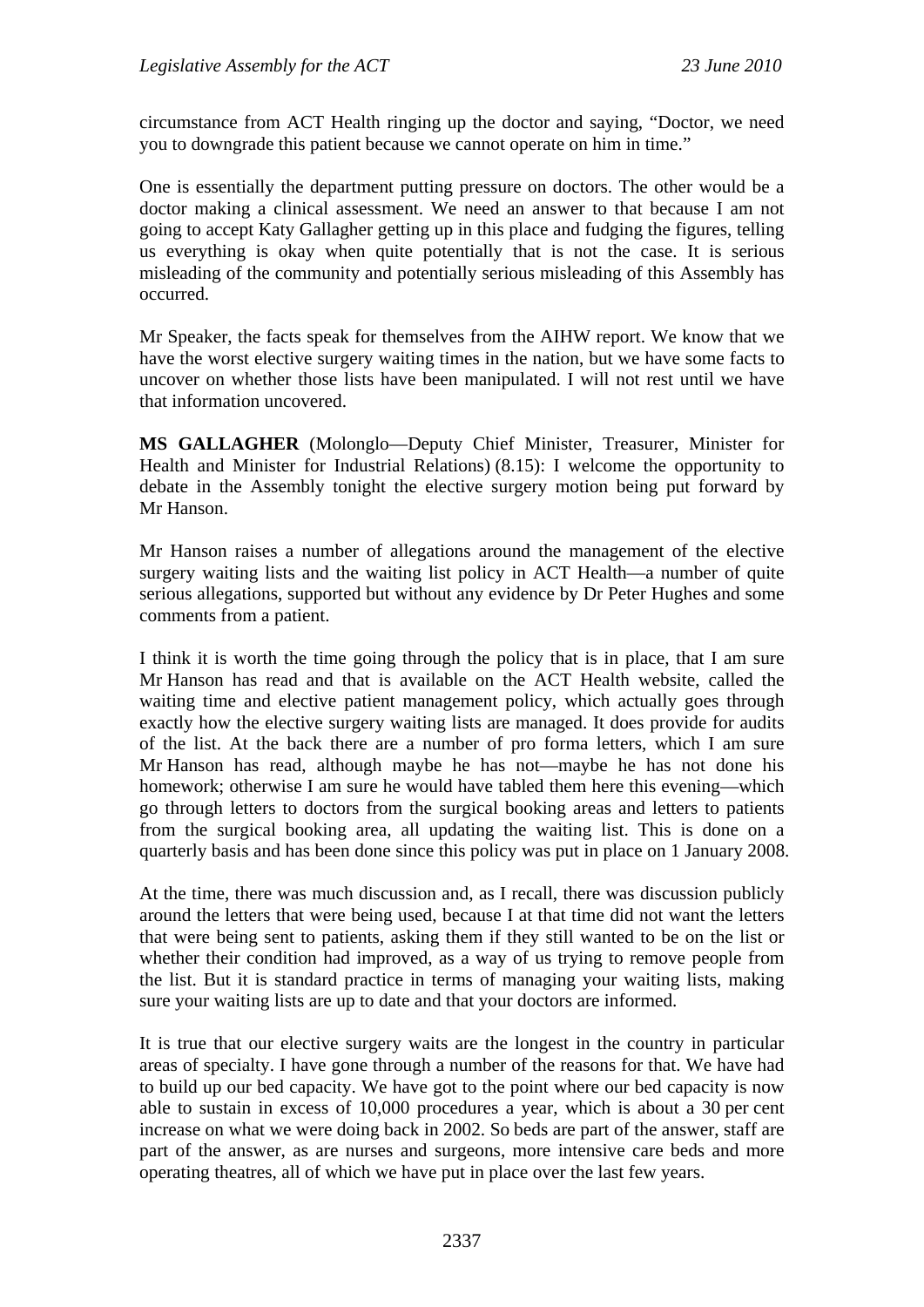We do have the highest utilisation rate of a public hospital anywhere in the country, second only to the Northern Territory. People come and use the public system for their elective work and that is partly because of the quality of the public system but also because of the restrictions or the lack of capacity in the private sector.

The median waiting time across the territory is currently 73 days; that is, 44 days at Canberra Hospital and 110 days at Calvary. Canberra Hospital's median waiting time has declined from 51 days at this time last year to 44 days, and Calvary hospital's has increased from 98 days to 110 days from this time last year. It is not surprising, considering that a lot of the urgent work is done at Canberra Hospital, that we would see those distortions, but certainly Calvary's median waiting time is going in the wrong direction and we are speaking with Calvary Public Hospital about our concerns about that.

In terms of the way forward, in terms of improvements and increasing access to elective surgery—I have spoken at estimates and again in this place a number of times—now that we have three extra theatres, we have all of our theatres at Canberra Hospital operating, we have extended the operating times, we have employed more surgeons, we have extra recovery beds, we are able to increase our throughput. We cannot, however, increase it much more than at the moment, so we are looking to our private sector partners for assistance with that.

I have written to the AMA. In the past, some of our private specialists have not been as welcoming of putting work out to the private sector as I hope they are going to be in the future; they have put restrictions on what work can be done in the private system. However, with the tender that has just been completed—we have had four responses to that tender, plus another approach from another organisation—I feel that we will be able to get a considerable amount of work, particularly for our ENT list, out into the private sector, and that will significantly reduce the wait lists in those specialty areas where there are long waits.

In relation to concerns that there has been doctoring of lists or manipulation of lists, can I stand here and say that that is simply untrue and there is no evidence to say that that is a practice that is employed by ACT Health. Yesterday, I was asked a number of questions around this and the *Hansard* shows them. I reflected yesterday on my answers that I had given, to make sure that what I had said was true. I was asked a number of times whether or not I think admin staff approach doctors and ask that their patients be downgraded, or that pressure was put on doctors, I think, to downgrade their clients; and I can absolutely say that that is not the case.

I can confirm, as I did yesterday, that conversations do occur between the surgical booking area and doctors around management of their lists and indeed letters are given. Letters are in this policy, which is on the website, which everybody can read it has been on the website since 1 January 2008; there is no secret about what is in it—and which request that doctors regularly audit their lists.

This waiting time and elective patient management policy was put together by the Surgical Services Task Force, which is made up of senior surgeons from both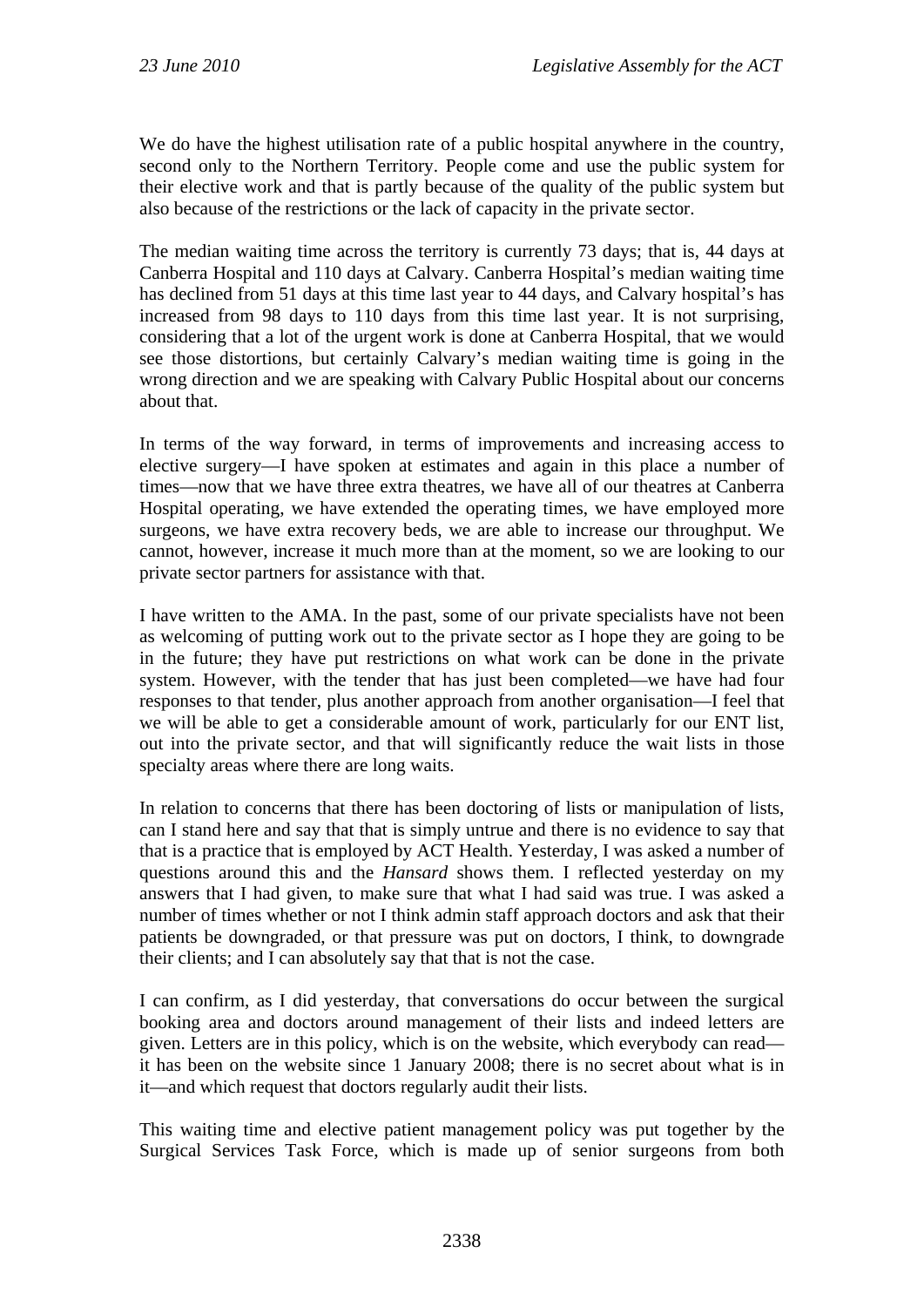Canberra and Calvary hospitals, anaesthetists from both hospitals, senior executives at both hospitals and representatives of New South Wales Health. They form the Surgical Services Task Force. This was negotiated and put together by that group, with their endorsement that this is the best way to manage this. And you do have to manage this. You have to make sure that your throughput is going through in the most organised way, that the doctors are getting the sessions they want, that the times available for patients broken up into category 1, category 2 and category 3 are being done.

Now, for example, there is a letter which says—

**Mr Hanson**: Is that for clinical reasons?

**MS GALLAGHER**: There is a letter sent to doctors. Requests for admission forms come to the surgical booking area and, for example, a VMO may do a session of one morning every three weeks. If the VMO has requested admission for 10 patients for category 1, there is a very high chance that those cannot be fitted into their list, and if they cannot be done on the available time for that doctor they will fall outside the 30-day period, in which case those doctors are given alternatives, outlined in the letter: "Is your patient categorised in the right category? Is it clinically appropriate that they fall outside category 1? Should they see another surgeon? Do you want more session time in the operating theatres in which to perform this surgery so your patient gets it on time?" They are the options that are being put forward and then the surgeons fill out the form and fax it back to the surgical booking area.

Only a surgeon can make a change to a patient's clinical condition, the category they are put in on the elective surgery list. So, yes, there are letters that ask them to audit their patient load. Yes, there are letters that say: "You cannot physically operate on all these category 1s in the time allotted to you at the hospital. What are we going to do about that?"

**Mr Hanson**: Downgrade them.

**MS GALLAGHER**: No. "Will you refer to another surgeon?

**Mr Hanson**: What other surgeon? There is a staff shortage.

**MS GALLAGHER**: "Do you want more operating time? Is your patient in the correct category?" There are a number of questions asked—

**Mr Smyth**: So will you downgrade them?

**Mr Hanson**: Will you downgrade them?

**MS GALLAGHER**: and the doctor is the only one that—

**Mr Smyth**: So you misled?

**MS GALLAGHER**: No, I did not, Mr Smyth. I did not mislead—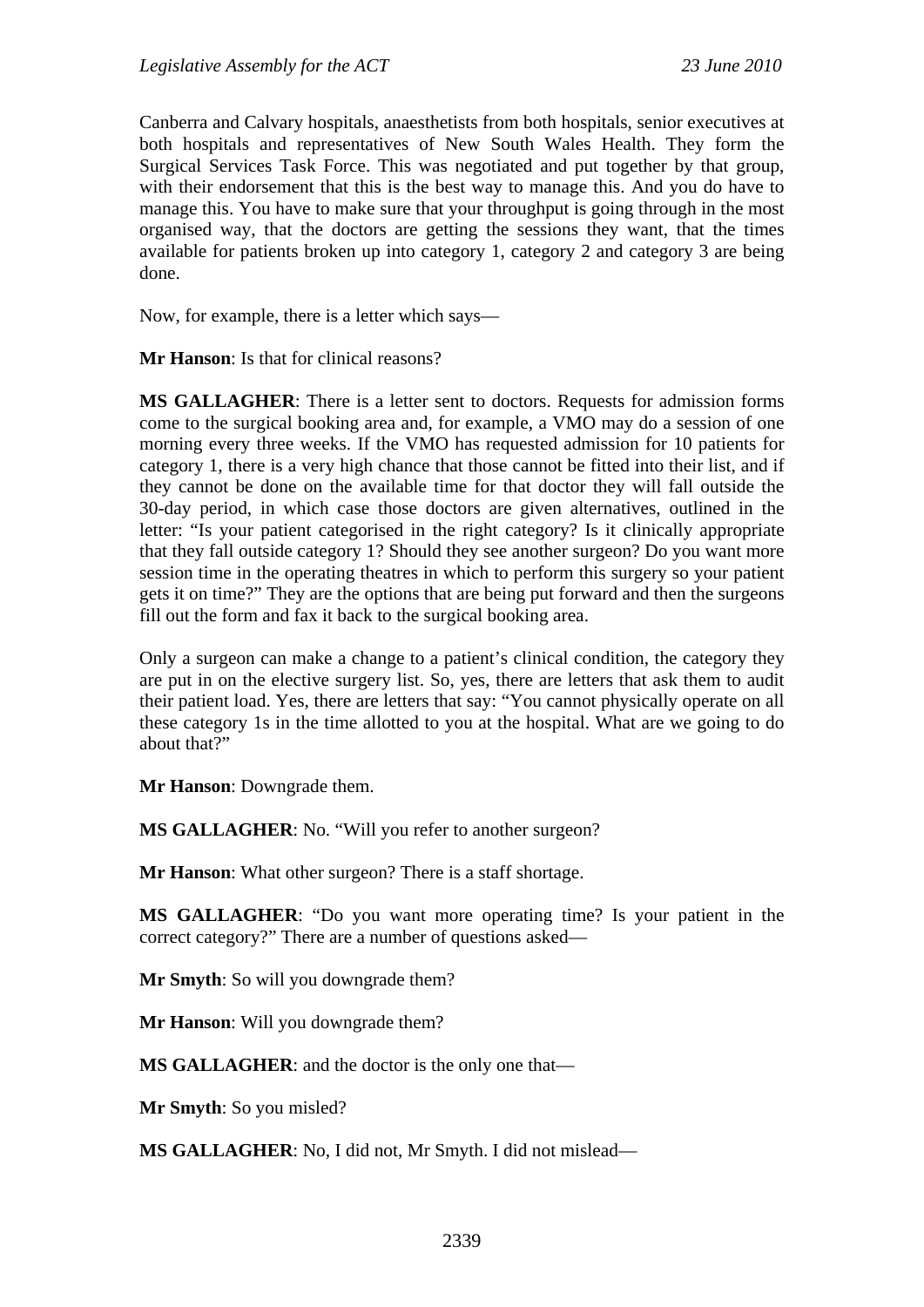**Mr Hanson**: There are no other surgeons.

**MS GALLAGHER**: the Assembly. Mr Speaker, I listened—

**MR SPEAKER**: Yes, thank you.

**MS GALLAGHER**: to Mr Hanson in complete silence. They are accusing me of misleading the Assembly on this point, and I have not misled the Assembly at any point on this. I am simply explaining the elective surgery waiting list policy—how it is managed and the process that the surgical bookings unit engages with doctors and with patients to make sure that the lists are in accordance.

**Mr Seselja**: But do patients get downgraded?

**MR SPEAKER**: Mr Seselja, come on!

**MS GALLAGHER**: We will not be supporting the motion by Mr Hanson. I have an amendment, which has been circulated, and I move:

Omit all words after "That this Assembly", substitute:

"(1) notes that:

- (a) the Australian Institute of Health and Welfare *Australian Hospital Statistics 2008-09* report released on 17 June 2010 shows that elective surgery waiting times in the ACT are the longest in Australia;
- (b) the report shows that since the previous report was released in 2009:
	- (i) the median waiting time for elective surgery in the ACT (days waited at the  $50<sup>th</sup>$  percentile) has worsened from 72 to 75 days, which is 31 days longer than the national average of 34 days;
	- (ii) the length of time that the majority of people have been waiting for their elective surgery in the ACT (days waited at the 90th percentile) has worsened from 372 to 378 days, which is 158 days longer than the national average of 220 days; and
	- (iii) the percentage of people who have waited more than a year for elective surgery in the ACT has worsened from 10.3% to 10.6% which is more than three times the national average of 2.9%;
- (c) patients waiting for surgery that should be completed within 60 days (Category 2A) are included in the numbers of people who have been waiting for over a year;
- (d) allegations have been made by a patient and by Dr Peter Hughes, President of the VMOA that waiting list data has been manipulated by downgrading the clinical categories of some patients; and
- (e) these allegations remain unsubstantiated; and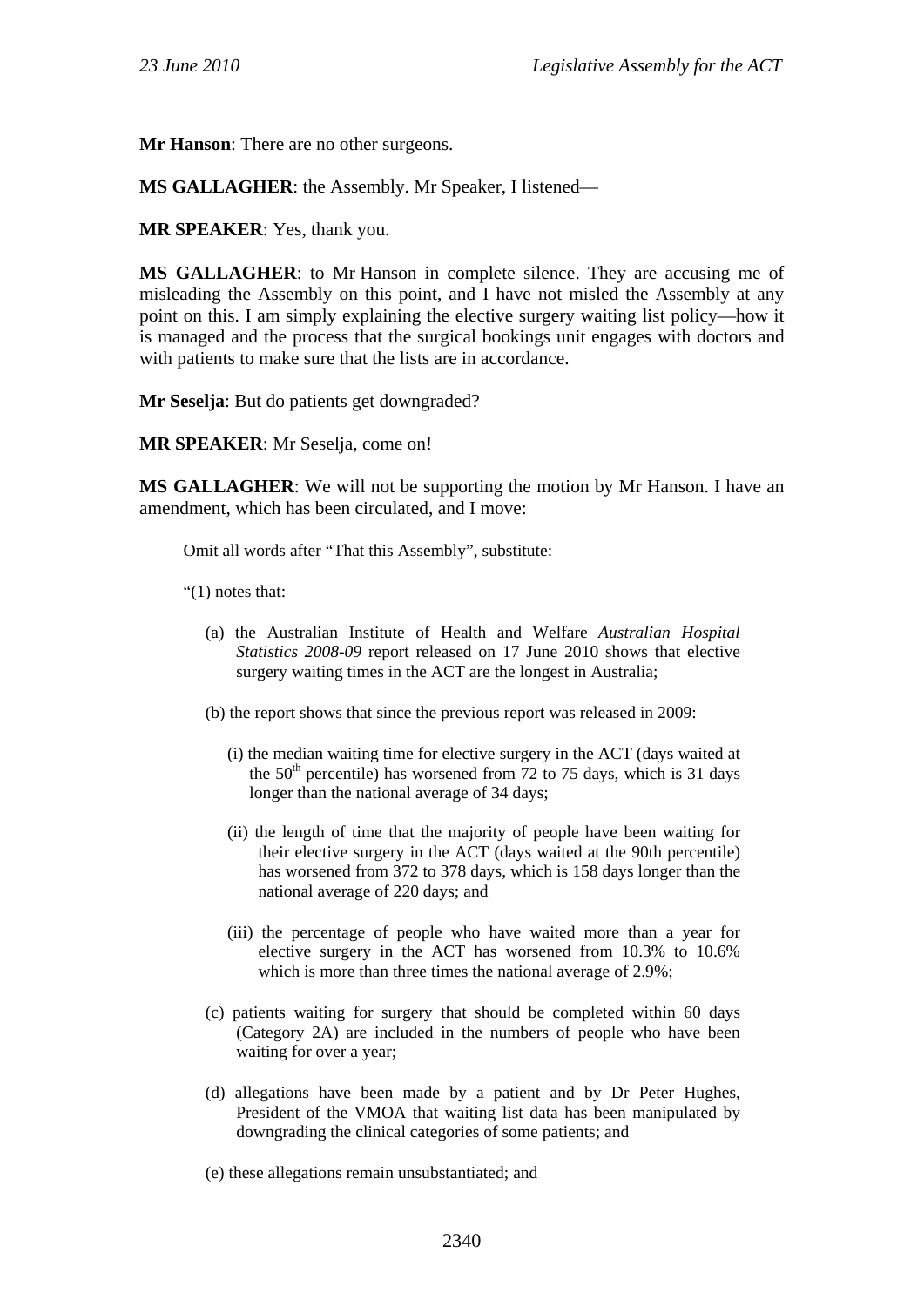- (2) calls on the Minister to provide to the Assembly by the final sitting day of this calendar year:
	- (a) an independent interim review of The Waiting Time and Elective Patient Management Policy that came into effect on 1 January 2008;
	- (b) a report from the Surgical Services Taskforce on the effectiveness of the current policy;
	- (c) as part of those reports examine any evidence of "downgrading" of patients not in line with the current policies in place; and
	- (d) that ACT Health works with the Health Services Commissioner in the development of these reports prior to their tabling in the Assembly.".

I have to say I am disappointed with the Greens' approach, but I am not at all concerned with an Auditor-General's review of this—at all. If there is genuine interest in this, I am offering the Assembly an independent interim review of this policy, done by an external waiting list expert—because it is actually quite a complex area of knowledge—and for the Surgical Services Task Force, which is made up of our most highly regarded surgeons from both hospitals, to provide a report to the Assembly about any concerns they have, any changes they want made or any evidence they have of inappropriate downgrading of patients.

I do not expect that I will get support for that amendment. The Greens have indicated they will not support it. But that would be, I can tell you now, the most useful information, if the Assembly was genuinely interested in the management of the list, rather than a political witch-hunt for my head, which is what this is actually about. If they actually want the information that I could provide for this Assembly, I am offering that in my amendment.

As I said, from the feeling I am getting, that amendment is not going to get up. But that would offer, I think, show clearly and provide some support to those in the surgical booking area and those surgeons who have been besmirched by the allegations by Dr Peter Hughes and by Mr Hanson's, I guess, rapid eagerness to just accept those allegations as true, because it is the surgical bookings area—

**Mr Smyth**: He asked you the question.

**Mr Hanson**: Answer the question.

**MS GALLAGHER**: I should take you down there, Mr Hanson, so you could face them after what you have said tonight. You have basically alleged that they have put pressure on doctors to change their patients' category, and in that way you have besmirched the reputation of doctors because you are saying the doctors are acquiescing.

**Mr Hanson**: Such a tired old tactic from you, isn't it, Katy: if I question you, I am actually besmirching everybody?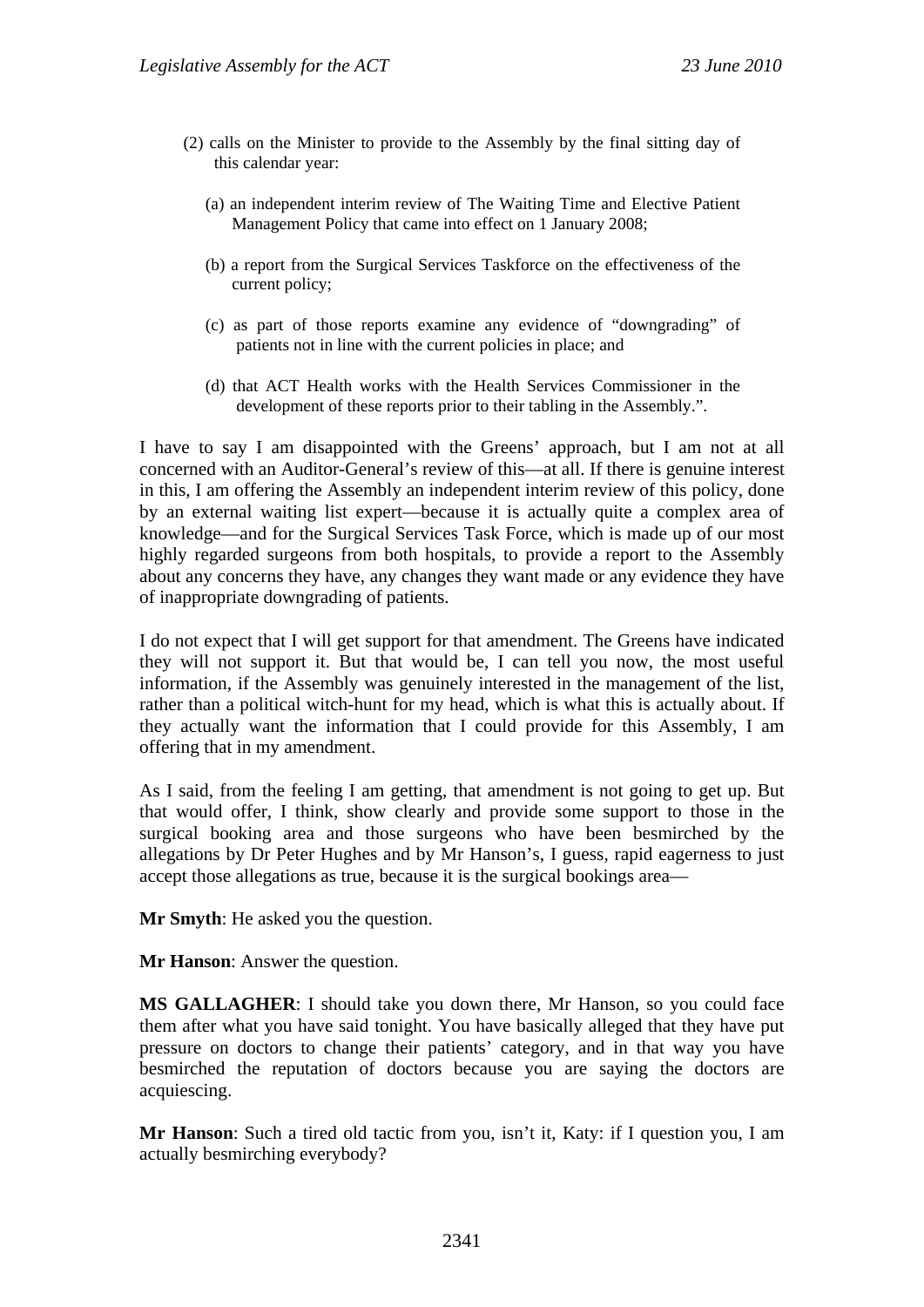**MS GALLAGHER**: But that is the line that you are running: (1), that hospital executives, or surgical booking areas, are saying to doctors—

**Mr Hanson**: I asked you questions about what is going on. Answer them.

**MS GALLAGHER**: "You've got to downgrade your patients," and that these shy, wallflower doctors are going: "Oh, okay, no worries. No worries. I will downgrade them."

**Mr Seselja**: Is that the only way they can get a date?

**Mr Hanson**: Is that the only way they can get a date for surgery?

**MR SPEAKER**: Thank you!

**MS GALLAGHER**: That is absolutely unbelievable. It is absolutely unbelievable. It is not the way the hospital works. These are professionals. They are visiting medical officers, they are staff specialists and their patients are number one. There is absolutely no way any surgeon I have met would ever engage in behaviour that downgraded their patients for the hospital's convenience—absolutely not. I have never met a surgeon who would do it. I doubt whether you have met a surgeon who would do it. And for the staff in the surgical bookings area, you insult them—you insult them at Calvary and you insult them at Canberra Hospital—when so much effort has gone into making sure that there are rigorous processes about managing waiting lists and making sure that we improve access to elective surgery for those on the waiting lists.

So my suggestion to the Assembly is that we get a report from the Surgical Services Task Force, that they respond to the allegations that have been put, that we also have an independent review of the audit and that I provide that information to the Assembly. But I get the sense that the Assembly just simply is not interested.

**MR HARGREAVES** (Brindabella) (8.29): I wish to speak very briefly. I was listening to the debate upstairs, and I have to say that a couple of elements have crept in which give me some concern. The first one is the substantive content of the motion which is being debated. I do not mind if there is a bit of emotional high and all that sort of stuff, but there have been a couple of comments delivered across the chamber, Mr Speaker, and, had I been here, I would have risen to my feet and sought your intervention. One is that Mr Hanson in fact accused the minister of lying. He actually said the word "lying". Ms Hunter gave me a list of unparliamentary comments this evening, and it is sitting up there large as life. I would ask Mr Hanson to withdraw that comment, please, in the most positive of spirits.

Secondly, Mr Hanson also accused the minister of misleading the Assembly on more than one occasion and would know that the accusation of a minister, or a member, misleading the Assembly is probably the most serious accusation that a member can level, so that should be accompanied by a substantive motion on that issue, whether it be a motion of grave concern, a motion of censure, a motion of no confidence—call it what you will.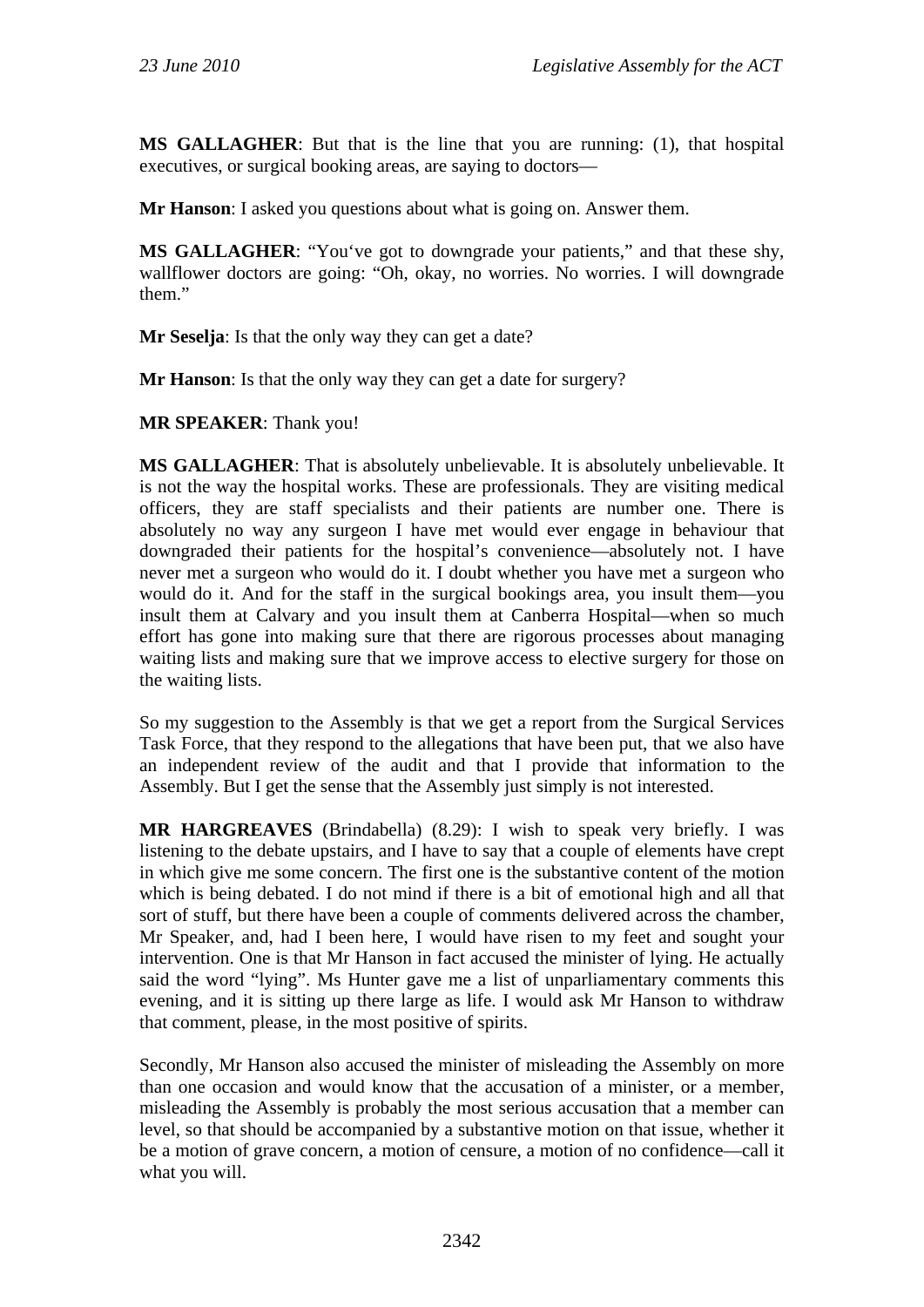What concerns me is that those two terms can be used as liberally as they have—and I do not mean any pun there. I would ask Mr Hanson to withdraw both of those comments. The rest of what he has said is up to him and the minister to argue about. But I do think that it denigrates Mr Hanson's argument to use those particular terms. It does not do him or his party any good at all and I think it would be evidence of good grace to this parliament to withdraw those particular comments.

We need to understand that there are a number of issues at play in this motion. Some of them are the actual story behind all this, but the other one is the accusation that these records have been doctored in some way. If people are going to come into this chamber and suggest that, I think it is incumbent upon them to provide proof of that. If people do not have proof, do not bring it to this chamber—go and get it first. If proof does exist, Mr Speaker, then the leave of the chamber should be sought to table that proof, because this is a very serious allegation against public servants in the ACT—and I know, from nearly 30 years of service to the ACT, that that is probably the most hurtful accusation that can be levelled against the professionalism of the public servants.

I spent nearly 20 years in health, Mr Speaker, and I can tell you that in my experience I had cause to see a lot of maladministration—a lot of it—and I worked under the commonwealth regime, Liberals' regime and Labor's regime, and I saw a lot of incompetence and a lot of all sorts of stuff which you would not want to boast about. What I did not see was illegality. What I did not see was doctoring of information to suit a given purpose; I did not see any of that. I saw people going about their job, doing the best that they possibly could under rather dreadful circumstances. They used to say in 1985 in the Department of Health that the only thing consistent was the rate of change—and people were working in dreadful circumstances.

I will not—I cannot—sit here and listen to the reputation of those professional people that I worked alongside be besmirched in this way. If Mr Hanson has proof of this, let him produce it and let it be dealt with by a competent authority. And, believe me, Mr Speaker, competent authority to look at this stuff does exist. Independent, competent authority does exist. But let us not have a debate in this chamber over the gossamer of accusations. Let us have an argument over facts—hard facts.

I notice that Mr Hanson was very serious, very concerned and very angry, because he said so. "Do you think I am angry? I am," he said. And, if he feels as though that anger is justified, fine; I am not going to deny him that. But I would say: if you want to share it in this chamber, share the cause of it as well. Share the proof of it as well. Do not say of the ministry, "You can't do this," and then do it yourself. So I implore Mr Hanson to produce the evidence, and I for one will support an action to correct that if he can produce that information. I do not think he can—and I do not say that frivolously—because the people that I know, that I worked with for a very long time in ACT Health, are, quite frankly, just not capable of it. They are just not capable of it. They are concerned professionals. They are professional officers of the public service. In fact, most of the people that I worked with do not work at it because it is a job; they work at it because it is a vocation.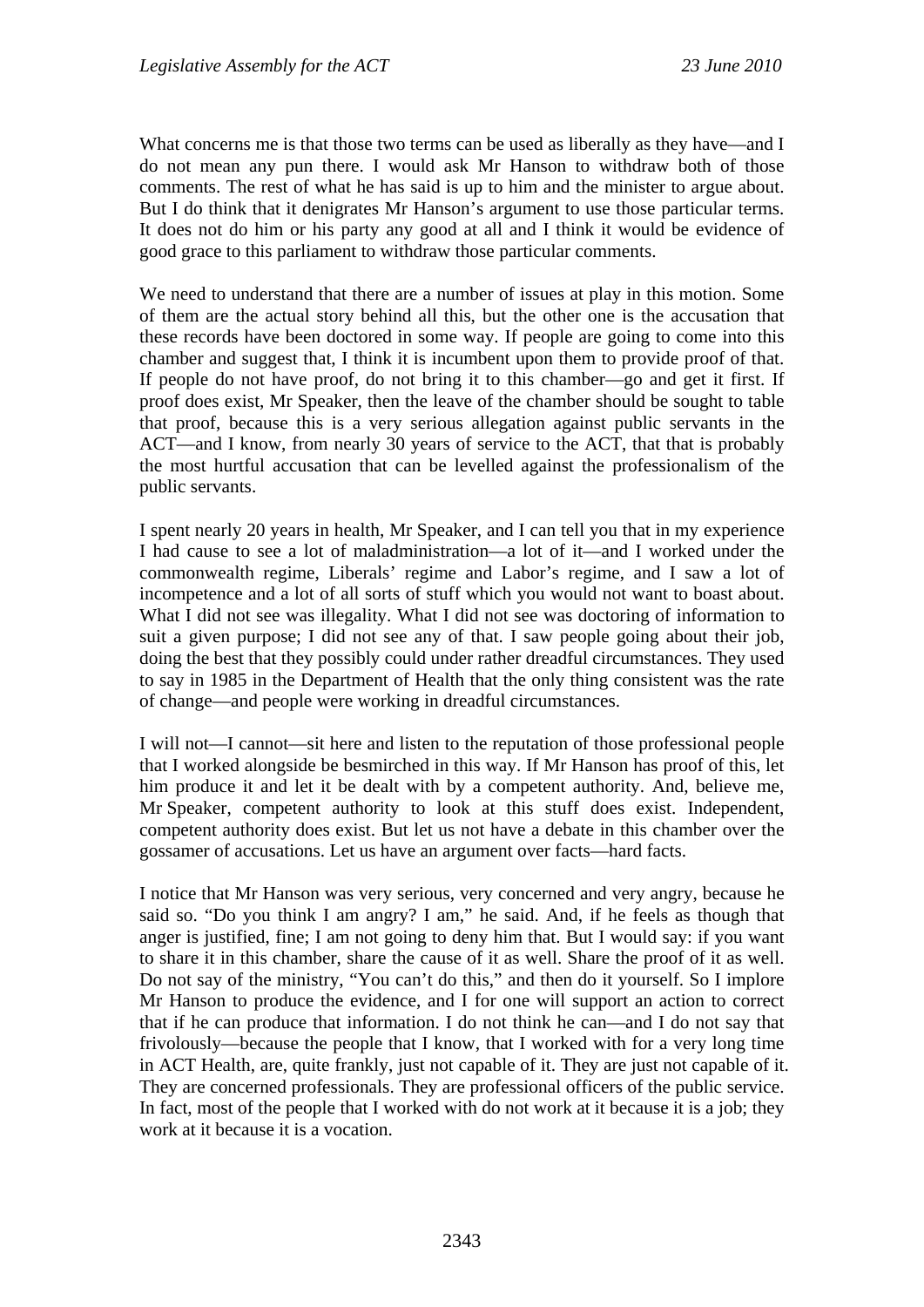If Mr Hanson has half a case, it is a case for us all to make sure that it does not happen again, for the reputation of those who are in the system. But, if he does have it, and he does not share it, I think he is derelict in his duty as a member of this place.

I repeat my request and, if Mr Hanson will not have the good grace to withdraw those two phrases, I shall ask you, Mr Speaker, to examine the *Hansard* and seek him to withdraw them.

**MR SPEAKER**: Thank you, Mr Hargreaves. Mr Hanson.

**MR HANSON** (Molonglo) (8.36): Mr Speaker, to be honest, I cannot recall the exact form of words I used. My intent was to say, basically, as a question: has the minister misled or has she misled the Assembly? If that was the form I used, I am happy for it to remain. If, though, I did actually make the allegation—and it can be checked in the *Hansard* as to whether that was the case—then I am comfortable to withdraw. Just on the point of illegality, I have not made any mention—

**MR SPEAKER**: I am sorry, we cannot debate this.

**MR HANSON**: Okay, I will move on.

**MR SPEAKER**: I just want to clarify the—

**MR HANSON**: Does that satisfy Mr Hargreaves?

**MR HARGREAVES** (Brindabella) (8.36): On your request of Mr Hanson, Mr Speaker, I am afraid I do not accept a qualified withdrawal. An examination of the *Hansard* will reveal these words: "Did you mislead the Assembly?" and "Are you lying?" I am sorry, it is unequivocal.

**MR SPEAKER**: Thank you, Mr Hargreaves. I will undertake to examine the *Hansard*. It is the best we can do at this point. As it was said in the course of interjection, it is unclear whether or not the *Hansard* will have recorded it, but I will make that check.

**Mr Hanson**: I am happy to indicate that, should I have said that, I will be happy to withdraw.

**Mr Hargreaves**: Mr Speaker, I thank Mr Hanson for that undertaking. I would ask you to examine please not only the *Hansard* but also the tape.

**MR SPEAKER**: Thank you. We will undertake that checking of the tapes and *Hansard* as soon as practicable.

**MS BRESNAN** (Brindabella) (8.37): I acknowledge that the issue of elective surgery waiting lists is a matter that receives much community attention at times. When a person is unwell and must rely on the public health system to receive surgery it must be very difficult to endure the time it takes to reach one's place in the waiting list and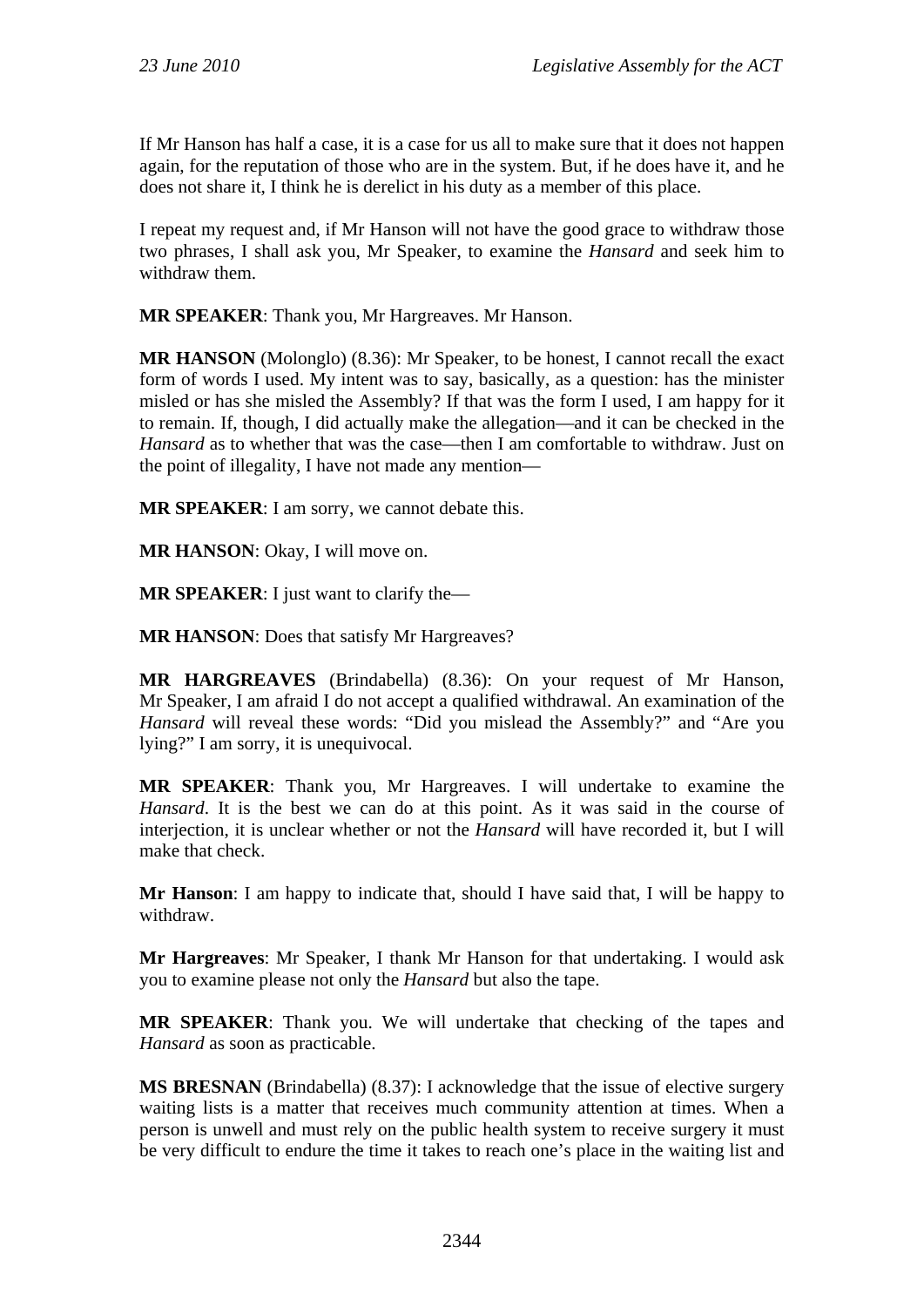have medical surgery performed. I am sure a person could become incredibly anxious if they have been told by a doctor they need the surgery within a certain amount of days but that time period has passed.

The ACT elective surgery waiting list has some unique qualities, as evidenced in the Australian Institute of Health and Welfare's Australian hospital statistics. We have long waiting lists—our median waiting time is the longest in the country—but we also have the second highest rate of demand per 1,000 people and the smallest number of available hospitals. Later I will move an amendment to Mr Hanson's motion to reflect this, as the story is somewhat bigger than the figures presented.

It is worth acknowledging that, because of the size of our health system, it is difficult and often not possible to have particular specialists on staff, which quite obviously affects the ACT's elective surgery waiting lists. There are, however, concerns that have been raised and these need to be given due regard. It is worth noting at this point that the Auditor-General provided an audit report on elective surgery waiting lists in late 2004. The public accounts committee looked into the matter in 2005 and the government provided its response in 2008.

The Greens acknowledge that there have been allegations in recent weeks that the administration area of ACT Health has possibly downgraded patients from category 1 to category 2 if they had not had their surgery performed within 30 days. There have been discussions that some states in Australia have possibly used various tools or methods to impact on their waiting lists. I think it is important that the ACT is able to say it is not one of them. These allegations, it is true, have not been proven correct, but neither have they been proven false. It is important that we as an Assembly endorse a method of investigation that can clarify to the community what is occurring and hopefully reassure them that the waiting list has not been manipulated.

We could endorse a variety of investigations, several of which have been discussed with other parties today and are reflected in my amendment, the minister's amendment and Mr Hanson's motion. The first, obviously, was presented by Mr Hanson in the motion. However, I expect it would be quite difficult for ACT Health to provide such data in the time and manner required. It may depend on the manner in which reports can be extracted for the data. It was the Greens' original preference to see the Health Services Commissioner investigate the allegations of downgrading patients. Through our discussions with Ms Durkin she indicated she was willing to undertake this investigation but, given current resource levels, the commissioner would have needed additional resourcing to perform the duty.

The public accounts committee from the last Assembly recommended that the waiting time and elective patient management policy, which the minister has mentioned today, which commenced on 1 January 2008, should be publicly reviewed after three years. The government at the time said that it would review the policy internally on a regular basis. I appreciate that the Minister for Health has offered to have that review done, and by an independent reviewer. If you look at that policy document as it is currently available online it says that its review date is 31 December 2010. I expect the government is intending to keep to that written commitment. I do not think that by taking that on today we would have achieved much that was beyond what could already be expected.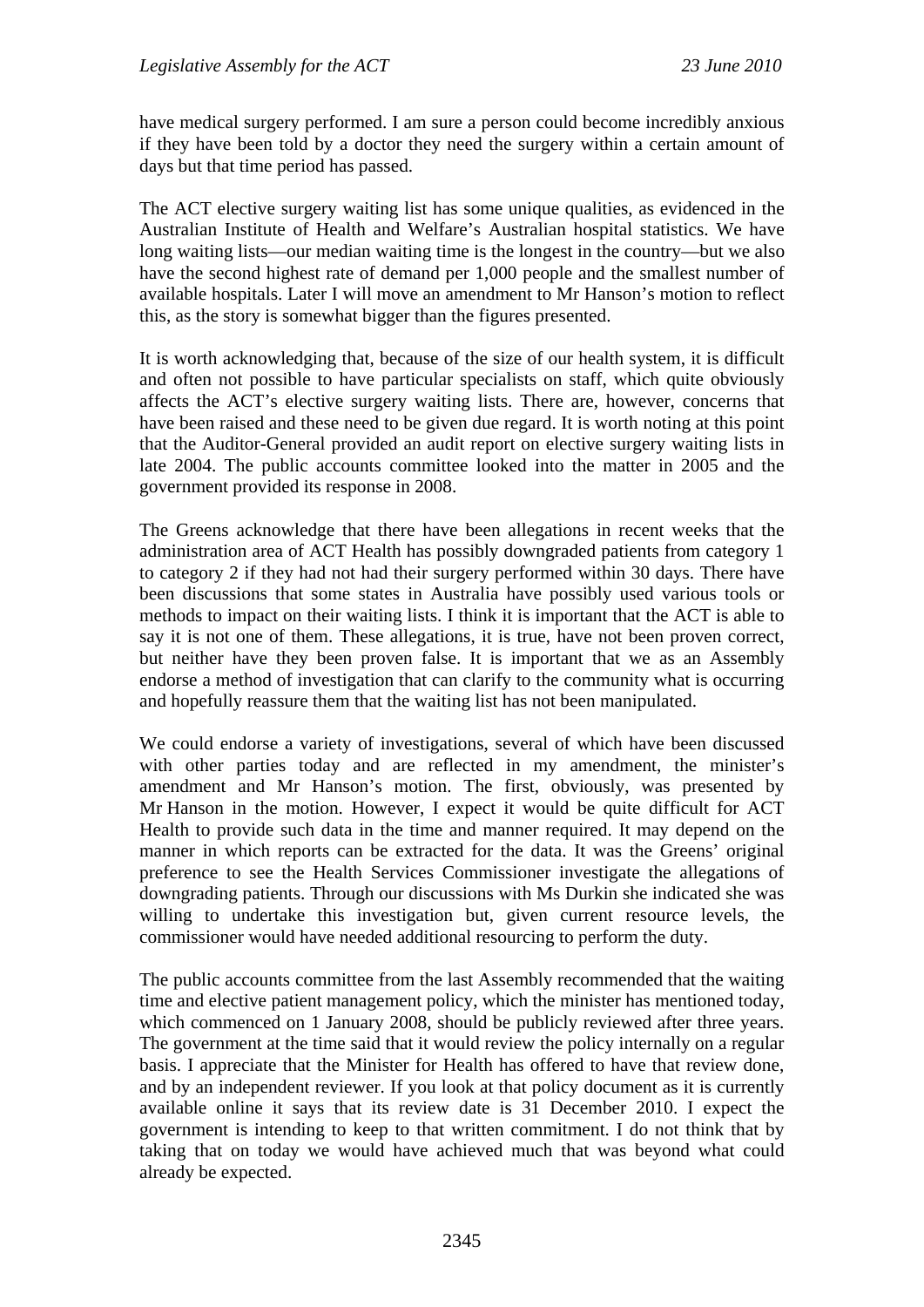The final option was to encourage or request the Auditor-General to consider the matter. My office has spoken with Ms Pham several times today and can confirm that the Auditor-General is keen to revisit those matters and concerns identified through the 2005 review. The matter of elective surgery was already on a list of topics the Auditor-General had identified as a possible investigation. However, there were other topics above it. The Auditor-General said she was willing to reconsider how she has prioritised the list and appreciates the growing attention that elective surgery is receiving.

Thus, after considering these options, I believe it is most appropriate that the method of investigation regarding the downgrading of categories be the Auditor-General's Office, if she wishes to do so, and that she incorporate that into a larger, systemic review, as she was keen to pursue. I should also mention that my office spoke with the Health Care Consumers Association of the ACT. They were keen to see any of the stronger methods of investigation pursued by those which were available today. For that reason, the Greens saw weight in pursuing independent methods of investigation by bodies well trusted by consumers and the public.

Question put:

That **Ms Gallagher's** amendment be agreed to.

The Assembly voted—

| Mr Barr       | Mr Stanhope | Ms Bresnan | Ms Le Couteur |
|---------------|-------------|------------|---------------|
| Ms Burch      |             | Mr Doszpot | Mr Rattenbury |
| Ms Gallagher  |             | Mrs Dunne  | Mr Seselja    |
| Mr Hargreaves |             | Mr Hanson  | Mr Smyth      |
| Ms Porter     |             | Ms Hunter  |               |

Ayes 6 Noes 9

Question so resolved in the negative.

**MS BRESNAN** (Brindabella) (8.47), by leave: I move the amendment circulated in my name:

Omit all words after "17 June 2010 shows that" in paragraph (1)(a), substitute:

"the ACT has the:

- (i) longest median elective surgery waiting times in Australia; and
- (ii) second highest level of admission per 1000 people in the population and the least number of reporting hospitals;
- (b) the report shows that since the previous report was released in 2009: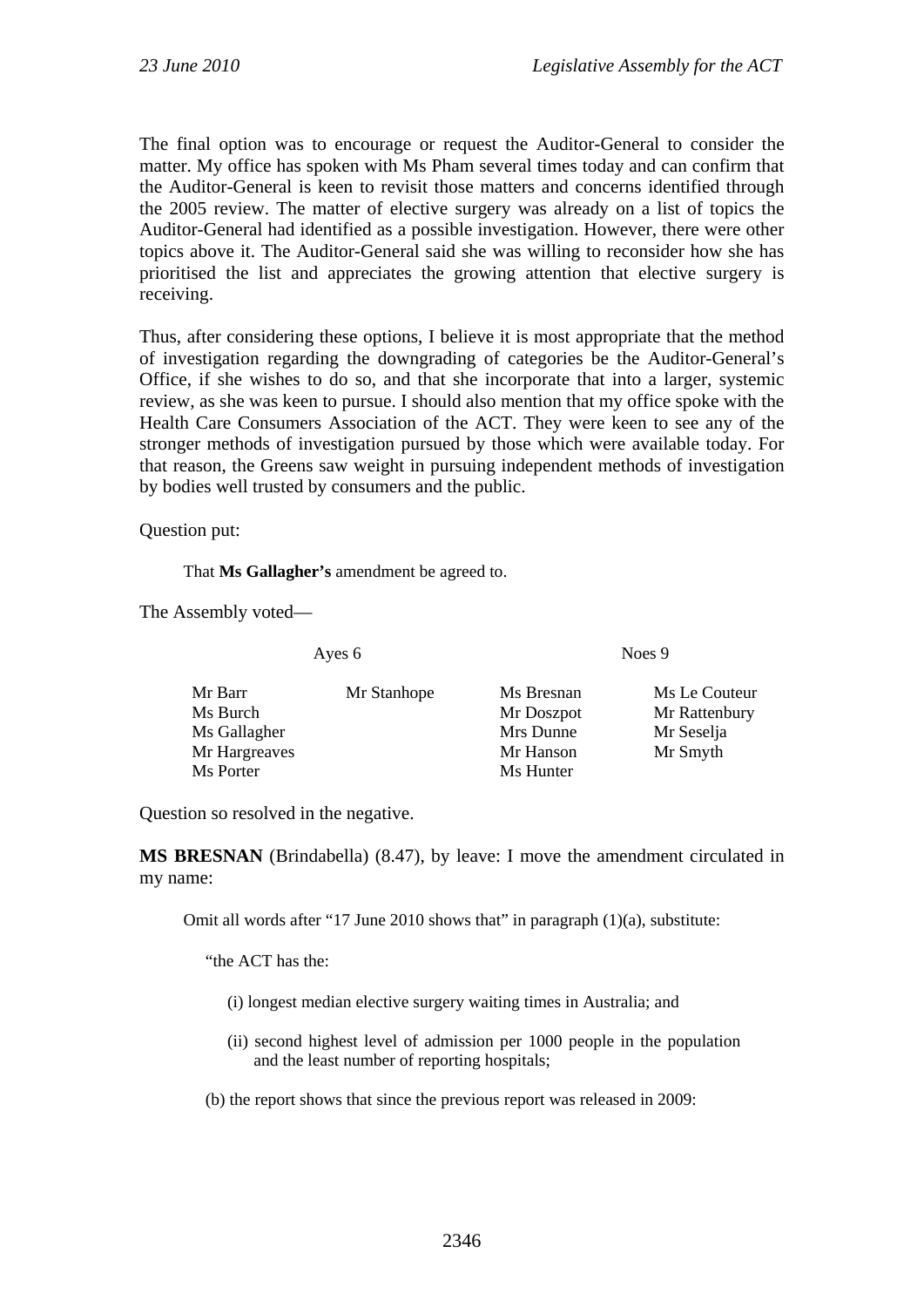- (i) the median waiting time for elective surgery in the ACT (days waited at the  $50<sup>th</sup>$  percentile) has worsened from 72 to 75 days, which is 31 days longer than the national average of 34 days;
- (ii) the length of time that the majority of people have been waiting for their elective surgery in the ACT (days waited at the  $90<sup>th</sup>$  percentile) has worsened from 372 to 378 days, which is 158 days longer than the national average of 220 days; and
- (iii) the percentage of people who have waited more than a for elective surgery in the ACT has worsened from 10.3% to 10.6% which is more than three times the national average of 2.9%;
- (c) patients waiting for surgery that should be completed within 60 days (Category 2A) are included in the numbers of people who have been waiting for over a year;
- (d) allegations have been made about possible manipulation or mismanagement of the elective surgery waiting list and that some patients have been downgraded categories; and
- (e) the Auditor-General conducted an audit of 'Waiting Lists for Elective Surgery and Medical Treatment' in 2004, and is interested in revisiting the subject; and
- (2) requests the Auditor-General to conduct an audit of 'Waiting Lists for Elective Surgery and Medical Treatment' and consider as part of that audit concerns raised about the management of the elective surgery waiting list.".

I spoke earlier about the reasons behind the moving of this amendment. We thought the best course of action was to refer the matter to the Auditor-General, given that Ms Pham indicated that this was a topic she was interested in examining. In our conversations with her today she is still keen to pursue this issue and look at the management of the elective surgery waiting lists. That is why we have put forward this option and made the amendment to the Liberals' motion.

**MR HANSON** (Molonglo) (8.48): I thank Ms Bresnan for her amendment to my motion. The opposition will be supporting Ms Bresnan's amendment principally because I think it is quite clear that the minister is going to be unwilling to provide the information that I have sought in my motion. I have asked for some very specific information for her to bring back. It is quite clear from her amendment and from her speech that she is not prepared to do that. If we want to get an answer as to what has occurred it is quite clear that we need to go to a third party. I had some discussions with the Greens about this and the appropriate vehicle.

The Auditor-General certainly is an appropriate vehicle to get to the bottom of what has been going on and determine whether we are seeing the true face of elective surgery lists, particularly category 1s, in order to make sure that the lists are actually managed as effectively as they can be by the minister. Although there have been some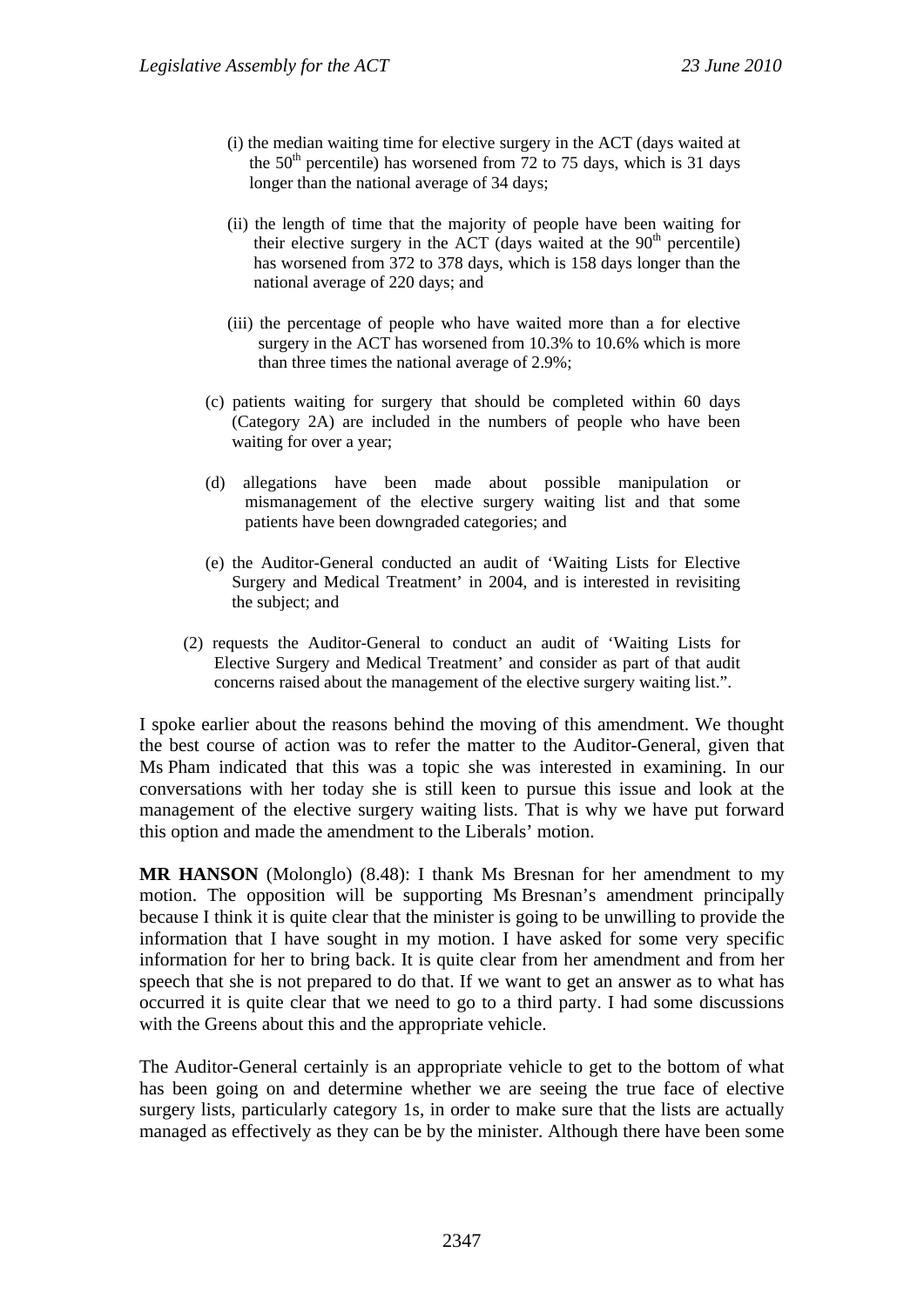changes which I think are unnecessary, I can certainly live with them. The impact of getting the Auditor-General to look at this can only be a good thing for the patients on those waiting lists. The effects that I was trying to achieve will be achieved by sending it to the Auditor-General.

I will just turn to another point—and it is one raised by Mr Hargreaves—which is to do with the suggestion that there has been some illegality by ACT Health staff. I make it very clear for the *Hansard* that that is not what I believe and it is not what I am alleging. It is not about individual Health staff cheating the data. The question goes to why patients are being downgraded. Are they being downgraded for the purpose of clinical reassessment by a doctor who has decided that a patient's condition has improved and therefore they no longer require their surgery within 30 days, or is it because the surgery could not be completed within the 30 days and, therefore, ACT Health has said, "Well, we cannot do it within the 30 days. It's going to go beyond the 30 days. Therefore, let's re-categorise that patient"? That is a very different question.

Ms Gallagher in her speech talked about health policy, which I regularly review—I go on the website and look at it—and she talked about letters. She was waving a letter around, which I imagine is probably the same one that I had. I will grant leave to the minister to discuss this further if she would like to do so. She can confirm to me whether this is authentic. I have been provided with this letter. She may wish to confirm whether it is authentic. It is a letter to a doctor from surgical bookings at Canberra Hospital. It is from the manager of surgical bookings in the pre-admission clinic. I will read from the letter, and I am happy to table a copy:

Following are the front sheets of RFA's for your Category 1—

an RFA is a request for admission—

patients that are currently unable to be accommodated in your contracted operating time.

This is about patients that cannot be done within the prescribed time—

According to the ACT Health Waiting Time and Elective Patient Management Policy, this category is for patients requiring an admission within 30 days '…for a condition that has the potential to deteriorate quickly to the point that it may become an emergency' and that 'Doctors who add a category 1 patient to the waiting list must ensure they are available to perform surgery within the 30 day period. Alternatively, the surgeon should make arrangements for another surgeon to perform the surgery within the appropriate time frame.

We know, quite clearly, Mr Speaker, that that is quite impossible in this scenario because in certain categories, in particular neurology, there simply are not the surgeons to conduct that surgery. It is like saying, "Category 1—you either do it or you give it to someone else," when you know that the surgeons are fully booked and there is nobody else. The letter continues:

Please respond by informing us which of the following options you will be using to help us manage each of these patients: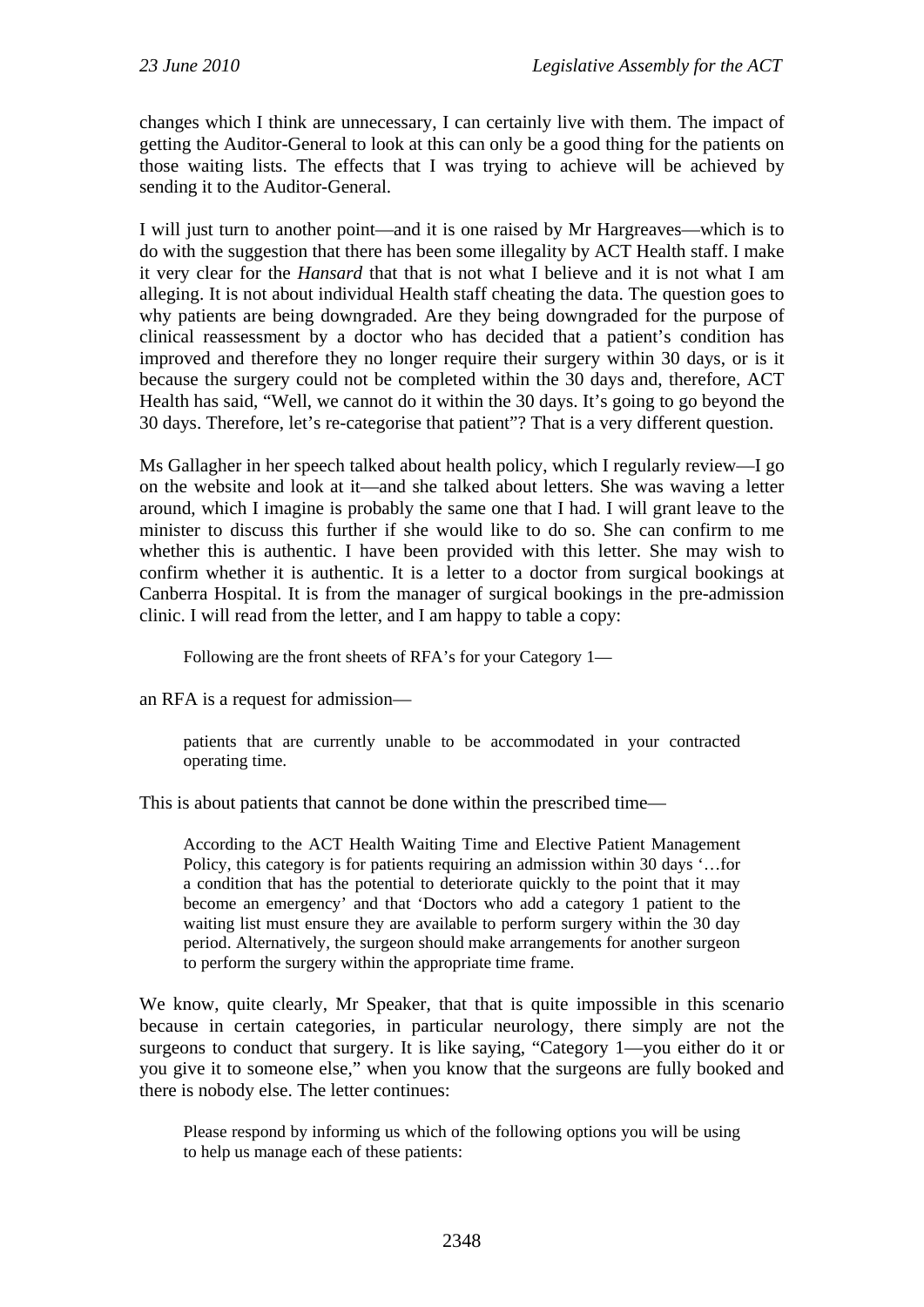1) We will indicate on the faxed RFA frontsheet the earliest possible date this patient can be accommodated on this list. We can make this a 'staged' procedure for this date. If you accept this date, please re-categorise this patient—

Let me say that again—

**Ms Gallagher**: Yes.

**MR HANSON**: "If you accept this date—

**Ms Gallagher**: If you accept this date.

**MR HANSON**: please re-categorise this patient as a '2a Staged Procedure'—

**Ms Gallagher**: If you, Doctor, accept this date—

**MR HANSON**: and return by fax". So let me be very clear, following Ms Gallagher's interjections, about what is occurring here, Mr Speaker. Doctors—

**Ms Gallagher**: And then you go down to the other options.

*Mr Seselja interjecting—* 

**MR SPEAKER**: Let us hear Mr Hanson, please, Mr Seselja and Ms Gallagher.

**MR HANSON**: Doctors are being advised—

**Mr Stanhope**: What, you base this motion on that letter, because you do not understand?

**MR HANSON**: They are trying to interject because they do not want to hear what is coming out of here. They do not want to have this letter recorded, do they?

**Mr Stanhope**: You simply don't understand.

**Ms Gallagher**: The letters are on the website.

**MR HANSON:** Be quiet and listen and learn.

**Mr Stanhope**: You've based this whole motion on a flawed understanding of the procedure. What a joke!

**MR SPEAKER**: Order!

**MR HANSON:** What is occurring is that the doctors are being asked to downgrade—

**Mr Stanhope**: You don't understand. You goose!

**MR SPEAKER**: Mr Stanhope, you can speak in a moment.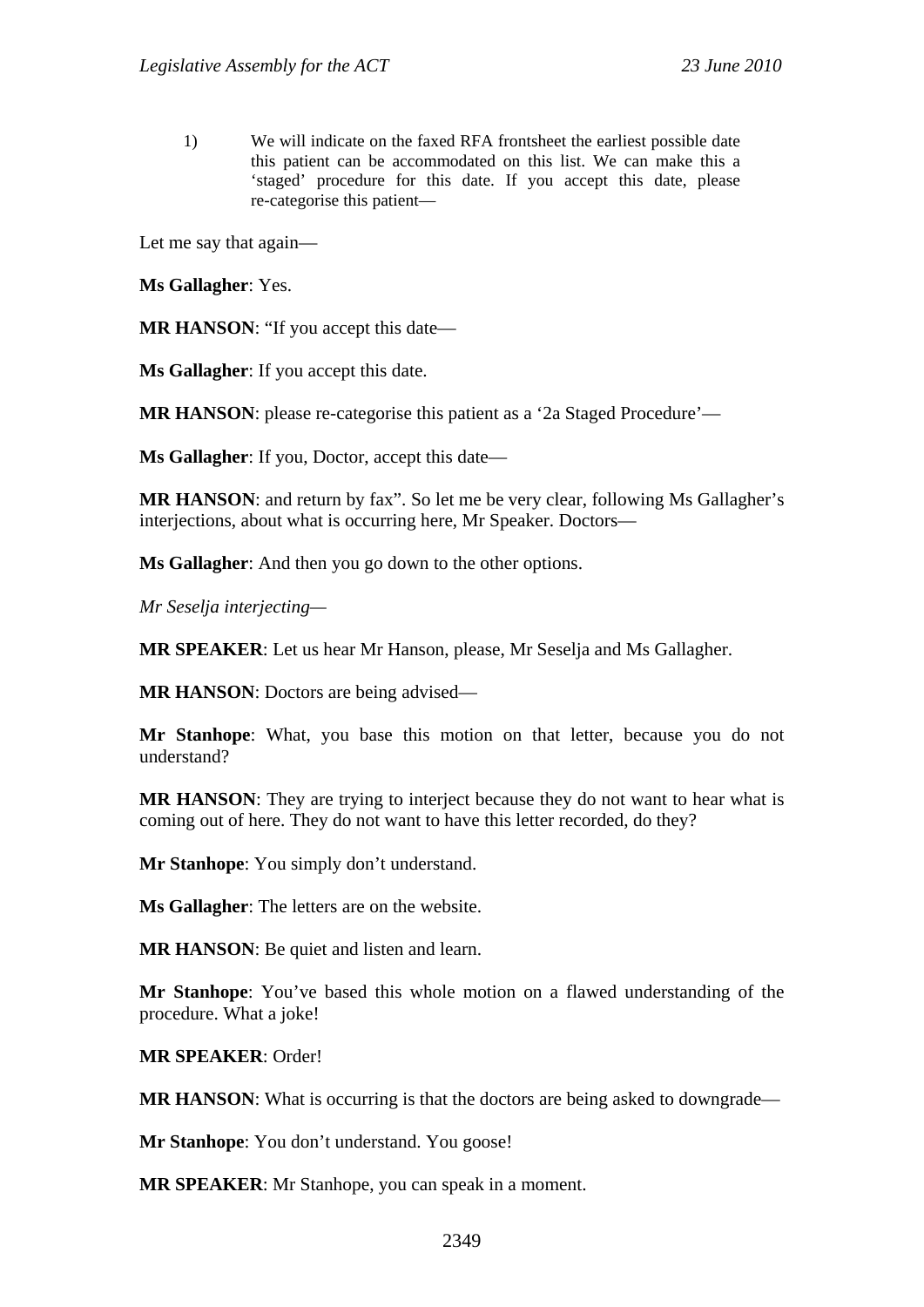**MR HANSON**: Doctors are being asked to downgrade their patients to a lower category because the surgery cannot be done within the time frame. They are given options, and the options are basically: do it yourself—we know they cannot, because the lists are too long and they have got too many urgent priority category 1s; give it to another surgeon—that surgeon either does not exist or they are all too busy; or we will give you a date but only if you recategorise that patient to category 2.

What they are saying in black and white in this letter is that, for those elective surgery patients in category 1 who will be operated on and given a date by ACT Health, if this doctor agrees, they will actually get a date but what will happen is that they will be downgraded to category 2. If this letter is correct—the minister may wish to confirm it—then it validates what we have been saying, what the patients have said, what David Wentworth has said and, to a large extent, what Peter Hughes has said. What it quite clearly shows is that the downgrading is not occurring because of a clinical reassessment. The downgrading to category 2 is not occurring because the patient got any better; the category is being downgraded simply because the patient cannot be operated on within the 30 days. That is what we have been alleging, and that is what is occurring in black and white.

When I asked the question of whether the minister would consider it appropriate or in accordance with policy that ACT Health would be contacting doctors to ask that they downgrade their patients, the minister responded—and it is on the *Hansard*— that it would not be in accordance with the policy. In black and white, the minister is saying that that would not be in accordance with the policy. But here we have another document from ACT Health, in black and white, where a doctor is being asked to do exactly that. He is being put in an impossible position—do the surgery yourself, knowing that you cannot; give it to another surgeon, and we know another surgeon cannot do it; or, "We'll give you a date for your surgery and we'll operate on this patient, but we're not going to keep them as a category 1." It is not, "We want to keep them as a category 1," but, "We'll give you a date if you downgrade it to category 2."

Why would they want to do that? Why would they not simply say, "Here's a date for your surgery. You've got a category 1 patient. We know that there's a priority. We're going to have to juggle it. We know that some patients in category 1 aren't going to be going within the 30 days, but we'll keep them as category 1, because we know that that's what they'd be clinically assessed by you as, but, this is the date for surgery." No, the only way they are going to get that date is through a downgrading to category 2. We made these allegations and Mr Hargreaves asked for proof and Ms Gallagher denied it in the Assembly. Well, there it is, in black and white.

**Mr Stanhope**: Read paragraph 2.

**MR HANSON:** Is it the policy or is it not the policy?

**Ms Gallagher**: No, he can't.

**MR HANSON**: I can read paragraph 2, but the point is that paragraph 2 goes to the point of whether the surgeon or another surgeon has the capacity and the ability to conduct that surgery. It is quite clear that that is not the case.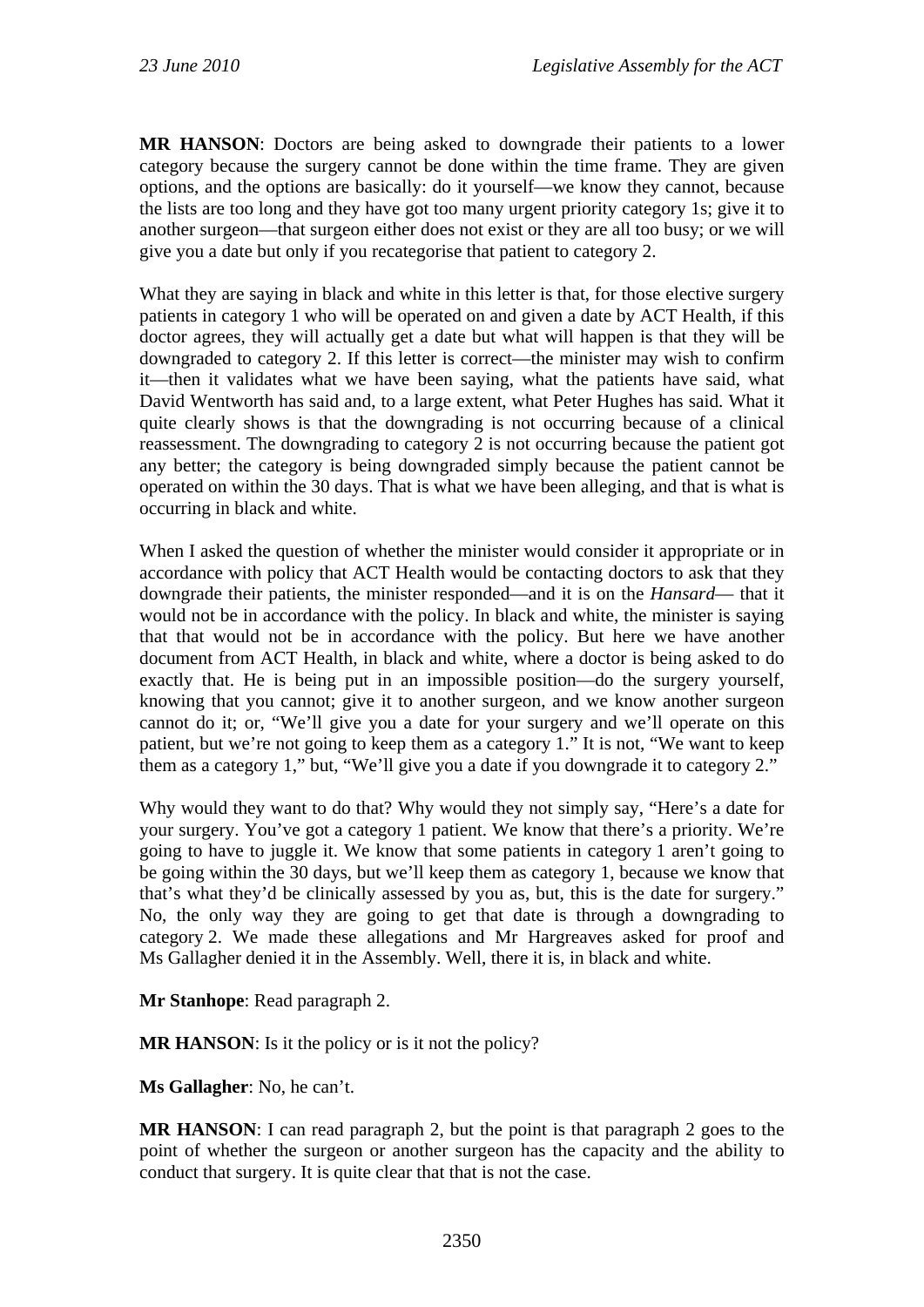The key is in paragraph 1—that is, if a patient is not going to be operated on within a date given by ACT Health, surgeons are being asked to downgrade those patients to category 2 but not for a clinical reason. They are being asked to downgrade patients based solely on the reason that it is going beyond the 30 days. That is the point of that letter.

**MS GALLAGHER** (Molonglo—Deputy Chief Minister, Treasurer, Minister for Health and Minister for Industrial Relations) (8.58): It is obvious that Ms Bresnan's amendment will get up with the support of the Liberals. From our point of view, we have no problem with the Auditor-General coming in and having a look at this. Health performance reporting is perhaps the most heavily scrutinised area of all government reporting. ACT Health holds it in very high regard to have accurate data available at their fingertips to provide a whole range of reporting areas. They have never ever been found to be manipulating the data. I think it was Mr Smyth that alleged on one occasion that they were fudging the figures, and that ended up with lawyers being engaged and Mr Smyth not being able to follow through with his allegations. That is how strongly ACT Health will defend its record on health statistics.

Mr Hanson fails to understand the way the surgeons and the surgical booking areas work. Has Mr Hanson read the waiting time and elective patient management policy? Have you read that, Mr Hanson? Did you even know it existed before I showed it to you tonight? It is quite a lengthy document—30 pages, on the website, been there for nearly two years. It will talk you all through it. What it says is, "Dear Doctor, when we were auditing the lists we found that currently you are unable to perform operations on all your category 1 patients within the 30 days because you don't have that surgical time available to you." That may be because they only operate at the Canberra Hospital once a month, yet they may have two category 1 patients who take the whole day of their booking or they may have four category 1 patients. Therefore, alternatives have to be examined.

So a letter is sent, "Your current category 1 patients are unable to be accommodated in your current contracted operating time. Accordingly"—blah, blah, blah, Mr Hanson has read that out—"make sure they are category 1. Here are the following options that will be used to help you manage these patients":

(1) We will indicate on the faxed … front sheet the earliest possible date the patient can be accommodated on this list.

This may very well be 32 days or it might be the next time the surgeon operates at that hospital and that might be the date, in which case they will fall outside of category 1 30-day period. "If you feel that waiting this long is not acceptable, ie, your clinical decision making is that you do not think"—

**Mr Seselja**: Sorry, you didn't read the second part of No 1. Why did you leave that out? The bit about reclassification?

**MS GALLAGHER**: Because if they fall outside the 30 days and it is acceptable to the doctor—that is, it is acceptable in their clinical opinion that that patient can wait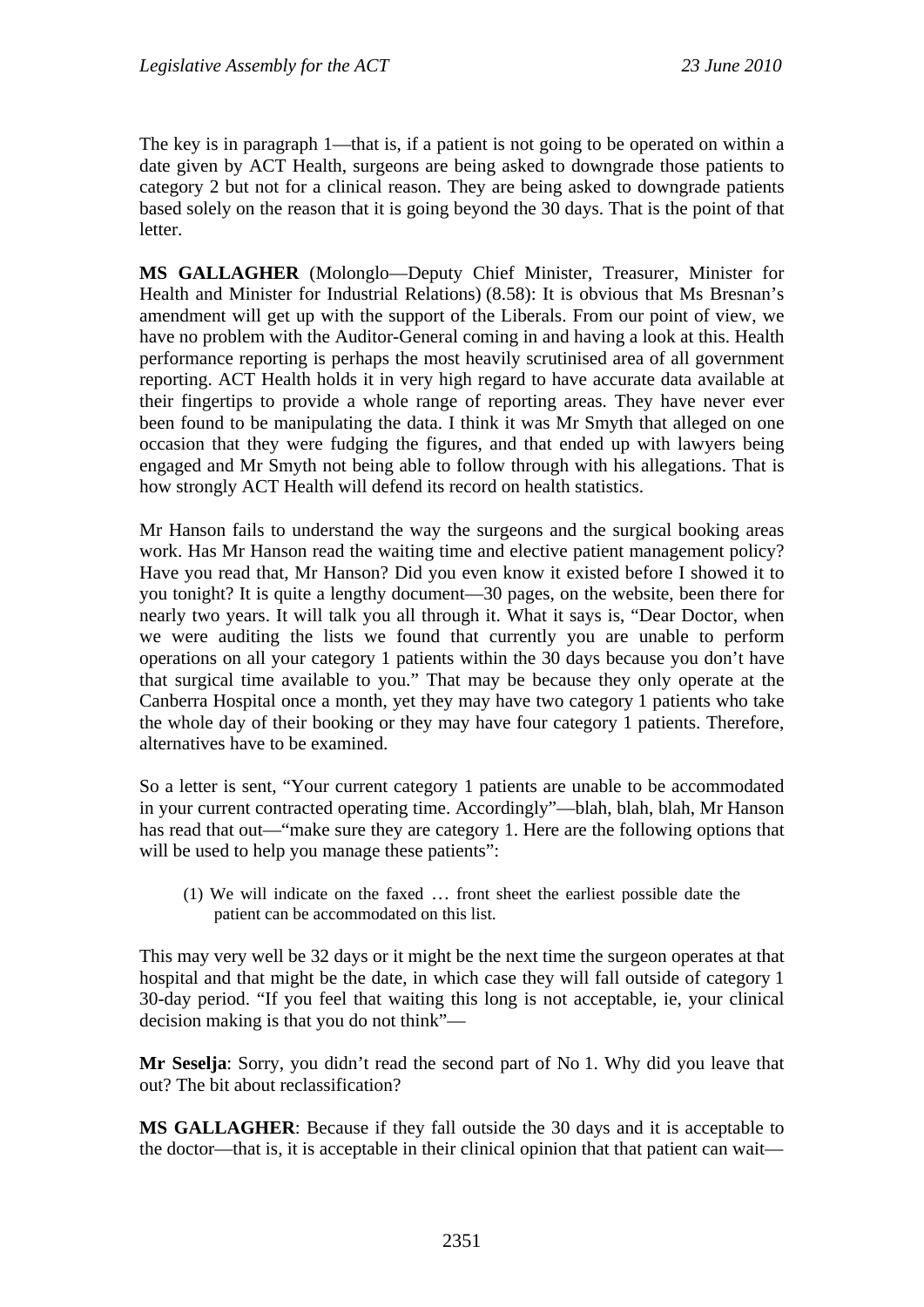**Mr Smyth**: You're picking and choosing.

**Mr Seselja**: It doesn't say that.

**MS GALLAGHER**: Well—

**Mr Seselja:** "If you want a date, we'll reclassify you. That's what it says."

**MS GALLAGHER**: "If you accept this date, that will mean that a doctor has to consider it—

**Mr Seselja**: Read between the lines.

**MS GALLAGHER**: Well, no—

**Mr Stanhope**: Reading between the lines now, are you?

**Mr Seselja**: No, no, she's asking us to read between the lines.

**MR SPEAKER**: Order, members!

**MS GALLAGHER**: "If you accept this date—ie, you've thought about it—and can this patient be seen on 30 July as opposed to 1 July then this procedure will go ahead. However, if you feel in your clinical opinion that this wait is unacceptable, then there are these other options available to you. For example, you can refer to another surgeon or you will be allocated additional theatre time in which to perform the operation within the time period. Please assist us in managing your list so that urgent patients in the first instance are categorised appropriately." Now I think it is about 50 per cent of all elective surgery—

**Mr Smyth**: Can you table all those? Can the minister table all those?

**MS GALLAGHER**: Well, you have got them all.

**Mr Smyth**: No, no. I would like you to table what you are reading from. I want to see what you are reading from—the policy, the whole lot.

**Mr Hanson:** That one you're reading from.

**MS GALLAGHER**: It is exactly the same document.

**Mr Seselja**: No, it isn't.

**Mr Smyth**: That's fine, that's fine, but—

**MR SPEAKER**: Order!

**MS GALLAGHER**: I am very happy to table it.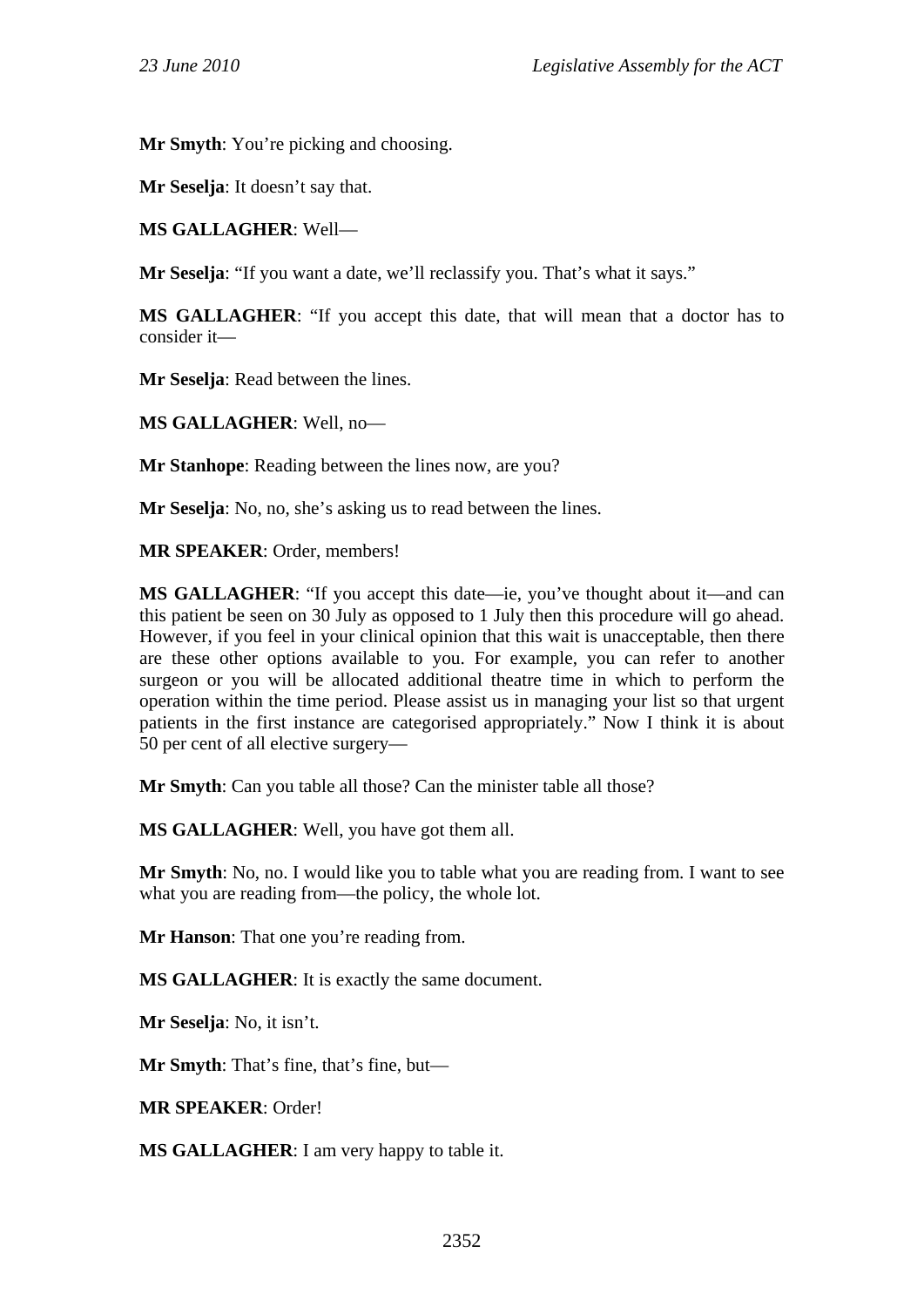**Mr Smyth**: Thank you.

**MS GALLAGHER**: There is the letter—

**MR SPEAKER**: Order, Ms Gallagher, just one moment, please. Stop the clock, thank you, clerks.

**Mrs Dunne**: Mr Speaker, there are standing orders that allow members to ask the minister to table the one she is reading from.

**MR SPEAKER**: Are you asking? Mr Smyth has only called for it from his chair so far.

**Mrs Dunne**: Well, I am on my feet and, in accordance with the standing orders, I am asking the minister to table the document that she was reading from.

**MS GALLAGHER**: I am very happy to table the document—the document that the Liberals already have and have just handed to the Greens.

**Mr Stanhope**: In accordance with the same standing order, I ask both Mr Hanson and Ms Bresnan to table all documents they were referring to, too, during the day.

**Mrs Dunne**: They're not reading from anything at the moment.

**Ms Bresnan**: I wasn't reading from anything.

**Mr Stanhope**: No, I did not say they are at the moment, but I asked them to table all documents they were reading from or referred to during the debate.

**Mr Hanson**: Very happy to.

**MR SPEAKER**: On the point of order, Ms Gallagher, are you going to table your documents?

**MS GALLAGHER**: I table the document that the Liberals and the Greens have, and I will also table the waiting time and elective patient management policy which, if anyone had actually done their job, they would have found a couple of years ago on the internet:

Elective surgery waiting times—

Copy of form letter from the Manager, Surgical Bookings/Pre-Admission Clinic.

Copy of Waiting Time and Elective Patient Management Policy.

**Mr Hanson**: If it's the same document, I've got—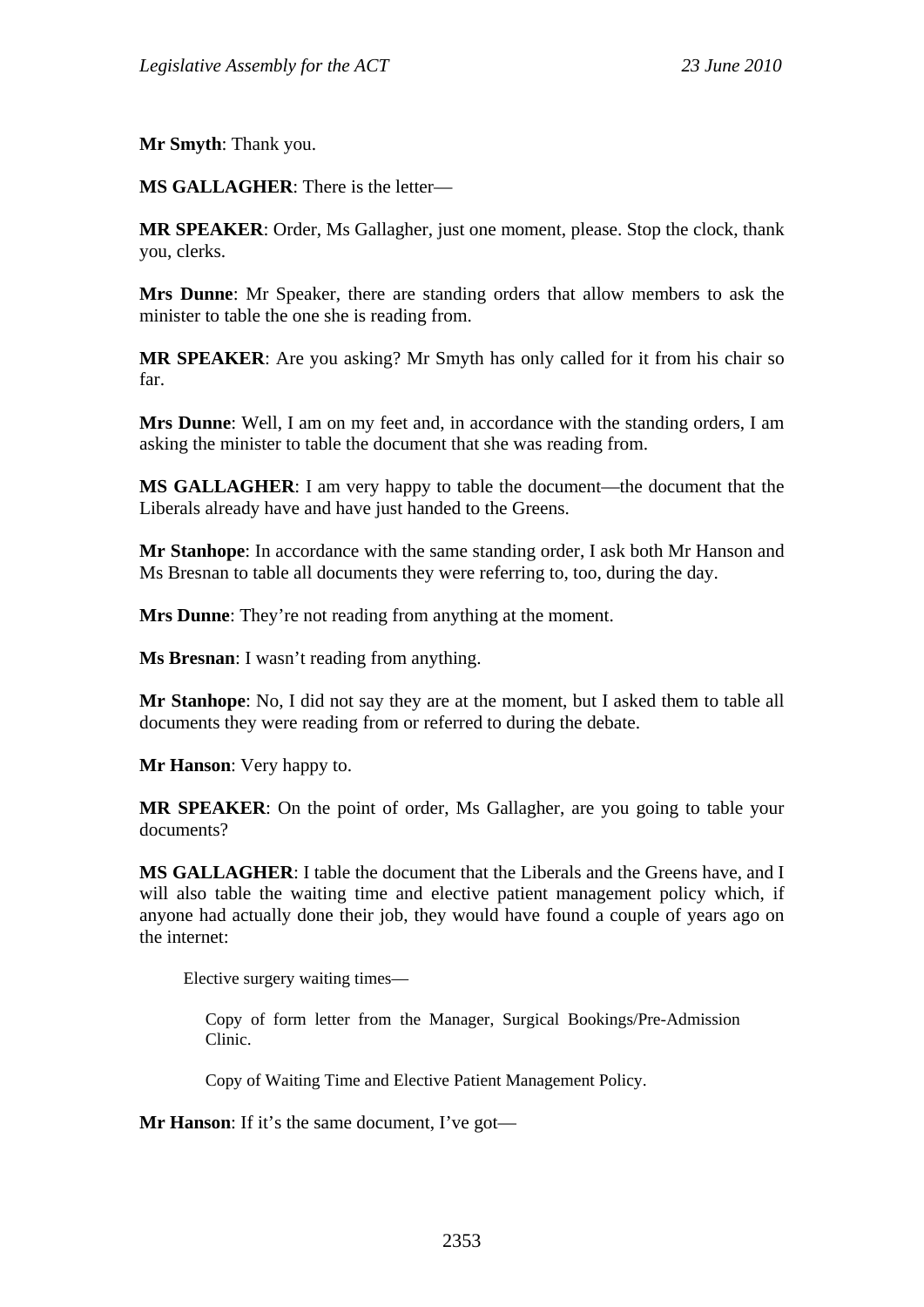**MR SPEAKER**: Thank you, Ms Gallagher, we will come back to you in a moment. Mr Hanson, do you have any documents you wish to table?

**Mr Hanson**: I assume it is the same document, but because Ms Gallagher omitted the second part of paragraph 1, it is difficult to know. I table:

Elective surgery waiting times—Copy of letter from the Manager, Surgical Bookings/Pre-Admission Clinic, dated 13 October 2009.

**MS GALLAGHER**: For God's sake. You did not even read paragraph 2, you joke. That is the one where the options are provided. It was not actually convenient.

**Mr Hanson**: No, but the points about downgrading the patients—

**MR SPEAKER**: Thank you! Mr Hanson has tabled his document. Ms Bresnan, do you have any documents you wish to table?

**Ms Bresnan**: I did not refer to any documents and I—

**Mr Hanson**: If it's the same one as mine—

**MR SPEAKER**: Order! I cannot hear Ms Bresnan.

**Ms Bresnan**: Thank you, Mr Speaker. I did not refer to any documents in my speech.

**MR SPEAKER**: Thank you, Ms Bresnan.

**Mr Stanhope**: I move that she table the documents that she referred to. She read from documents.

**MR SPEAKER**: I think that was her speech, Mr Stanhope.

**Mr Stanhope**: Well, I am asking her to table it, Mr Speaker.

**Ms Bresnan**: There you go:

Elective surgery waiting times—Bresnan talking points, dated 23 June 2010.

**MR SPEAKER**: Ms Bresnan has tabled her speech.

**Mr Hanson**: Mr Speaker, I did not table my speech. Would you like me to table my speech as well—

**MR SPEAKER**: I think as it is on *Hansard* it will be fine thank you, Mr Hanson.

**Mr Hargreaves**: We don't want it!

**MR SPEAKER**: Order! Ms Gallagher has the floor to finish her current intervention.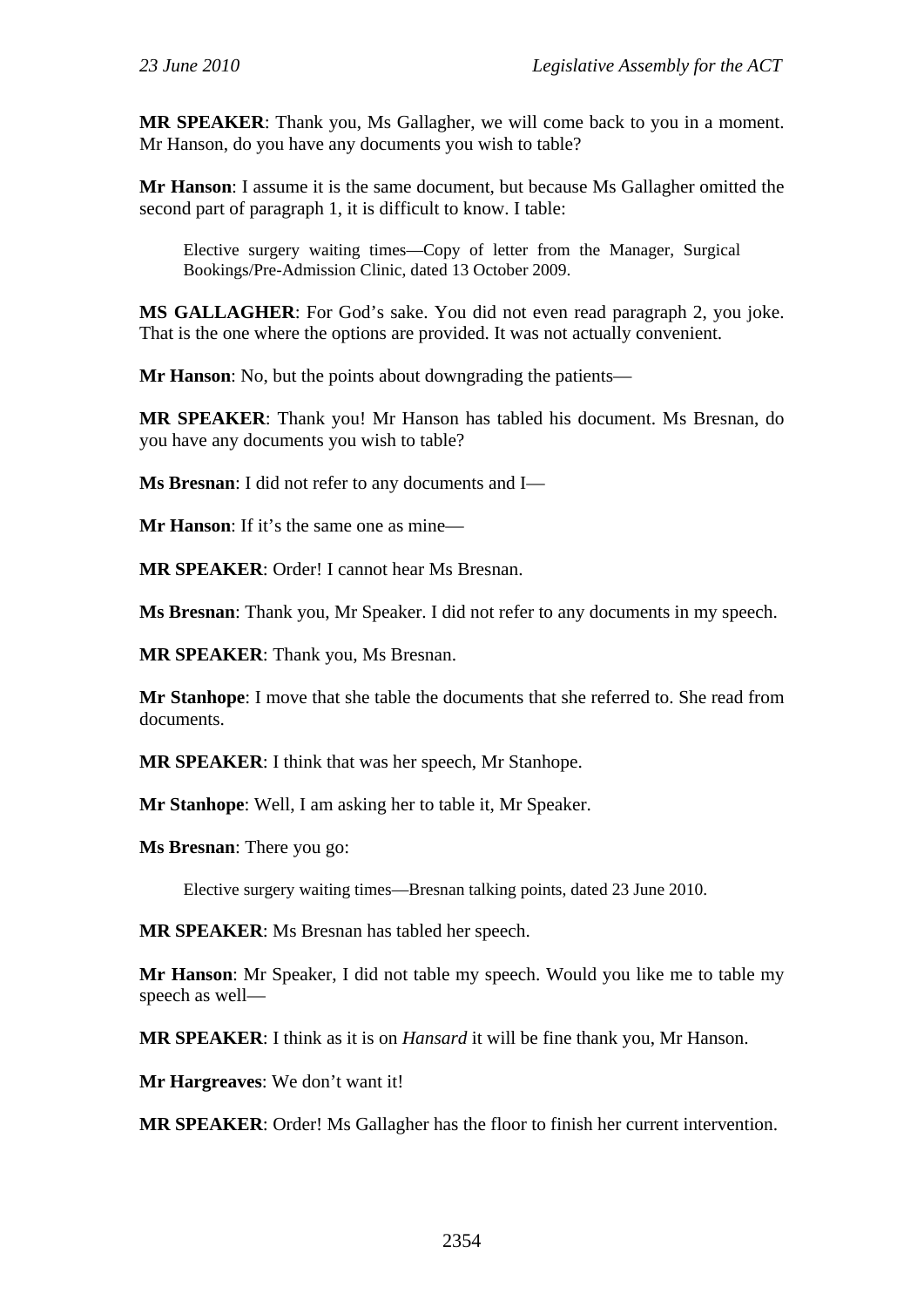**MS GALLAGHER**: Thank you, Mr Speaker. The conspiracy that the Liberals are trying to create does not exist. There is a process in place. There is an established process of audit for the waiting lists that is carried out quarterly by the surgical booking team. They work very closely with the surgeons. The surgical services task force works very closely with ACT Health to manage the list. Indeed, I have met with them recently to talk about better ways to manage the list, and there is a very high level of cooperation there. It is in their interests to manage their patients, just as it is for us to manage our theatre time, in the most effective and efficient way.

I would say that, whilst Mr Hanson will try and point the finger at me, I can honestly stand here and say that I have never asked for any patient to be downgraded or manipulated any list or done anything like that. The finger he is pointing is not at me; it is at the surgical booking team and it is at the surgeons themselves who you are implying are bullied into accepting, against their clinical judgment, different treatment pathways for their patients, and that is absolute rubbish. It just does not happen.

**MR SESELJA** (Molonglo—Leader of the Opposition) (9.07): The minister is now seeking to argue effectively that black is white. We have got a situation where we have had allegations raised in the community. No, this person is not in the community, apparently—Mr Wentworth. Let me quote:

They said, "Oh you're being downgraded," Mr Wentworth told The Canberra Times.

"I asked why I wasn't informed and the comment was that anyone who isn't operated on in the 30 days, the hospital downgrades.

So we have got Mr Wentworth saying that he was told that they all get downgraded. Then we have Peter Hughes from the ACT Visiting Medical Officers Association saying that he believes that administrative staff in ACT Health have been shifting elective surgery patients to lower priority categories than the ones nominated by their doctors. So we have got these allegations that are made in the community, and ACT Health says, "No; there is nothing to them."

Then we have the minister. She says, "Absolutely no evidence of downgrading elective surgery patients in line with the allegations by Dr Peter Hughes." Then she is asked a question by Mr Doszpot. Let me quote:

**MR DOSZPOT**: Minister, have you been informed or have you investigated at any stage in the past whether this practice of downgrading patients has been occurring …

**MS GALLAGHER**: It has never, ever, as I can recall, been raised with me as a problem. I have certainly had a number of briefings with the department around the decisions …

And she goes on. Then Mr Hanson asks a question. Let me quote again:

**MR HANSON**: Minister, would you consider it appropriate or in accordance with policy that ACT Health would be contacting doctors to ask that they downgrade their patients?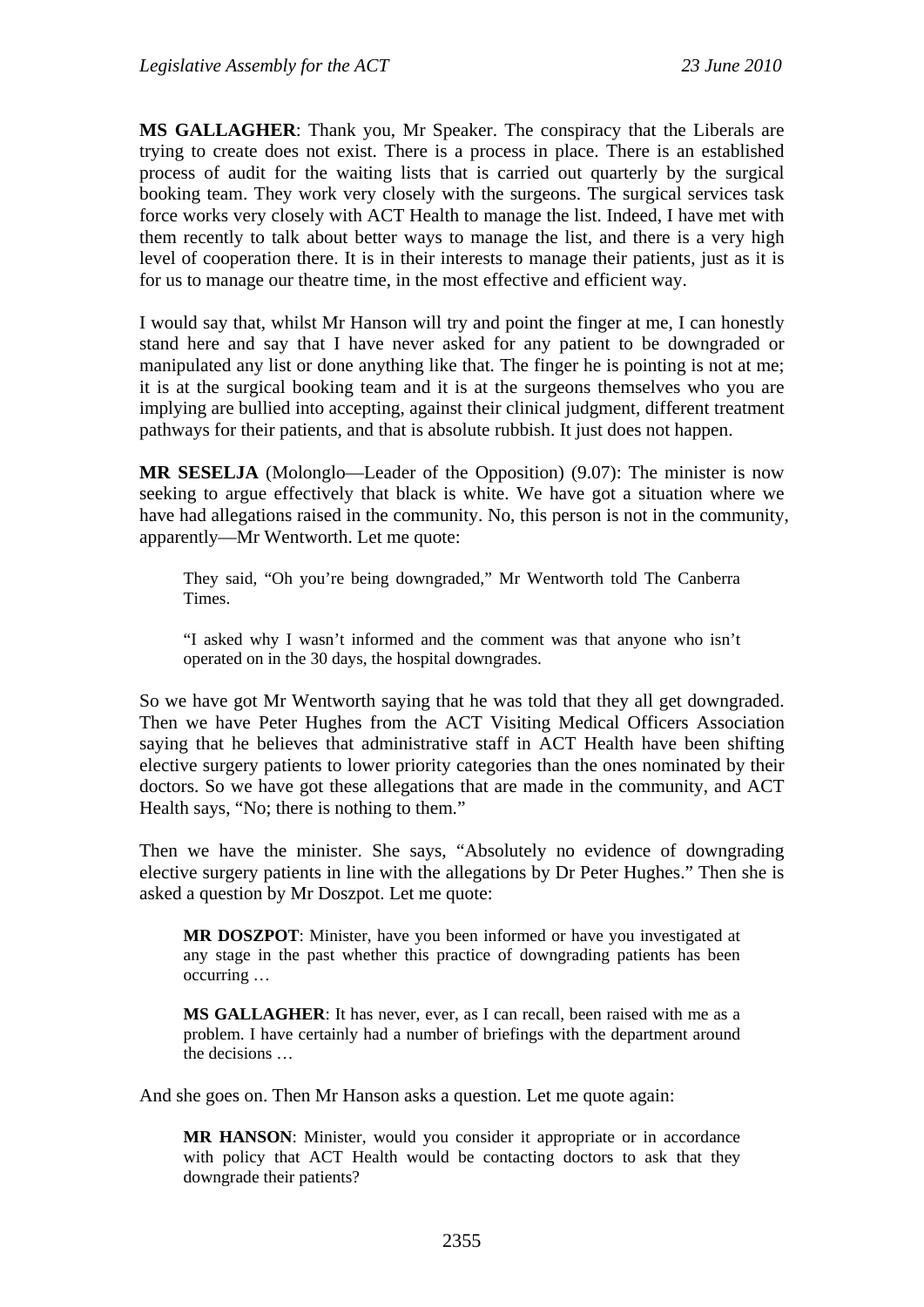**MS GALLAGHER**: It would not be in accordance with the policy …

We have a situation where allegations are raised in the community and they are raised by senior doctors. The minister is asked questions in here. And now we have a letter which says, "If you want to be seen on this date, we will make you 2a." That is what this letter says. That was the bit that Ms Gallagher did not want to read from. That was the bit of the letter that she omitted to read from. It says:

… we will indicate on the faxed RFA frontsheet the earliest possible date this patient can be accommodated on this list. We can make this a 'staged' procedure for this date. If you accept this date, please re-categorise this patient as a '2a Staged Procedure' …

Why do they need to be recategorised? Because they want a date. They are waiting. We have heard the stories of people waiting—for more than a year in some cases, for many months in any other cases—when they are urgent. We see doctors and we see patients who simply want to be operated on. They are desperately waiting for a date. ACT Health says to them, "Well, you can have a date, but you are no longer a category 1." What does that do? It improves the category 1 figures. The category 1 figures do not show someone being treated outside the 30 days. The 95 per cent is safe. That is what we are asking about.

The minister did not give us accurate information in the Assembly. It is not accurate to say that there is no evidence of downgrading of elective surgery patients. Let me quote again:

**MR HANSON**: Minister, would you consider it appropriate or in accordance with policy that ACT Health would be contacting doctors to ask that they downgrade their patients?

**MS GALLAGHER**: It would not be in accordance with the policy …

Now she says that it is, that it is policy. She says, "No; you are reading the letter wrong." Why do they need to be downgraded if not to change the make-up of the figures? It is no wonder that she did not want to read from that part of the letter, because that is the critical part. That is the bit that says that what Mr Wentworth and Dr Hughes were saying is actually backed up by documents.

**Mr Stanhope**: That is garbage.

**MR SESELJA**: It is actually backed up by documents.

**Mr Stanhope**: They are asking a question; they are not making a decision.

**MR SESELJA**: It is actually backed up by documents.

**Mr Stanhope**: Garbage.

**MR SESELJA**: Ms Gallagher claims that it would not be within policy. This is what she said. Mr Hanson said: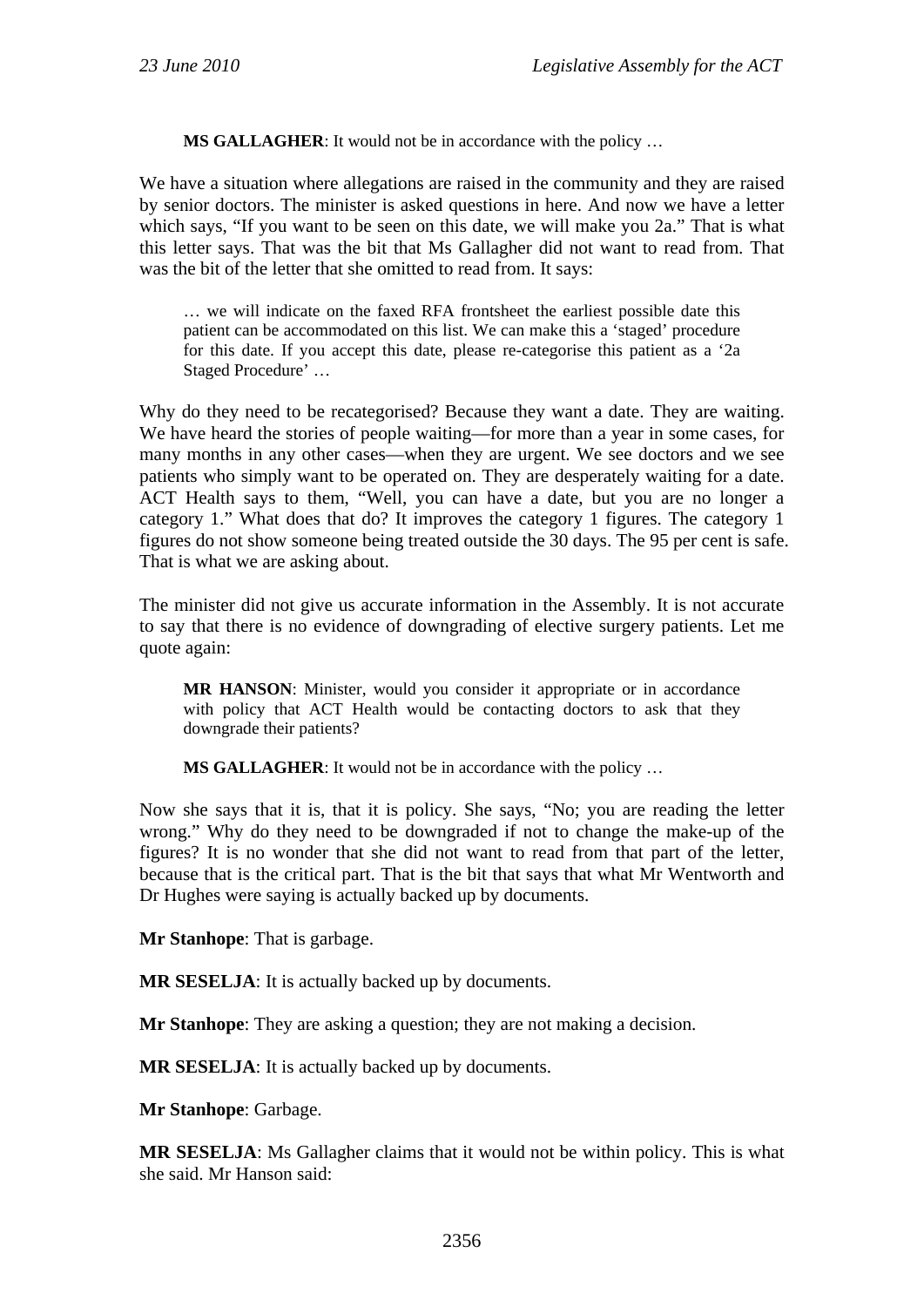… would you consider it appropriate or in accordance with policy that ACT Health would be contacting doctors to ask that they downgrade their patients?

Ask them. It says, "If you want this date, you will be recategorised." That is the way to get the date. That is the way to get the surgery. That is the way—by downgrading the patient, by moving to category 2a, where there is a different time frame. There is a different time frame for them. What we have here is a situation where Ms Gallagher says, "No; don't believe anything in that letter. Certainly don't believe the bits that I omitted to read from." They actually back up what is being said.

This is the fundamental problem. We have all sorts of problems with our elective surgery waiting times. We know that there is a lot of sensitivity from this government about the fact that we have the longest elective surgery waiting times in the country. From time to time, we hear Ms Gallagher trumpeting the fact that category 1 is not as bad as the other categories. We know that that is being manipulated. This is not a genuine process. What we have is a situation where we have the minister on the record. We have got officials on the record, responding to these allegations and saying, "There is nothing in them."

We would be interested to know what was in the briefing for Ms Gallagher when she came back. Before question time yesterday, she sought a briefing. She would have received a briefing about these allegations. We would like to see those documents. We would like the Minister for Health to table those documents so that we can see what information was given to the minister before question time.

I want to move an amendment to Ms Bresnan's amendment to Mr Hanson's motion, and I circulate that now. Before I hand it over, let me say that it calls for the minister to table any and all documents relating to the brief the Minister for Health referred to in question time on 22 June in response to Mr Hanson's question relating to hospital waiting times, by the close of business on the last sitting day of this sitting fortnight, including, but not being limited to, briefing papers, meeting notes, emails and correspondence from your department. I should amend it, because it should be by Tuesday. It is just a brief. I am happy to assist the Clerk with the wording. I move:

Add:

"(3) calls on the Minister for Health to table any and all documents relating to the brief to the Minister for Health referred to by the Minister for Health in question time on 22 June 2010 in response to Mr Hanson's question relating to hospital waiting times by the close of business of Tuesday, 29 June 2010, including, but not limited to, briefing papers, meeting notes, emails, correspondence from your Department.".

It is important that the minister table this. What we have here is a situation where we have letters going to doctors saying that, in order to get a date for surgery for their patients, they have to be recategorised. The only impact of them being recategorised is that category 1 suddenly looks better. Suddenly there are fewer people who fall outside 30 days for category 1. These are serious matters, and Ms Gallagher, in omitting to read from the critical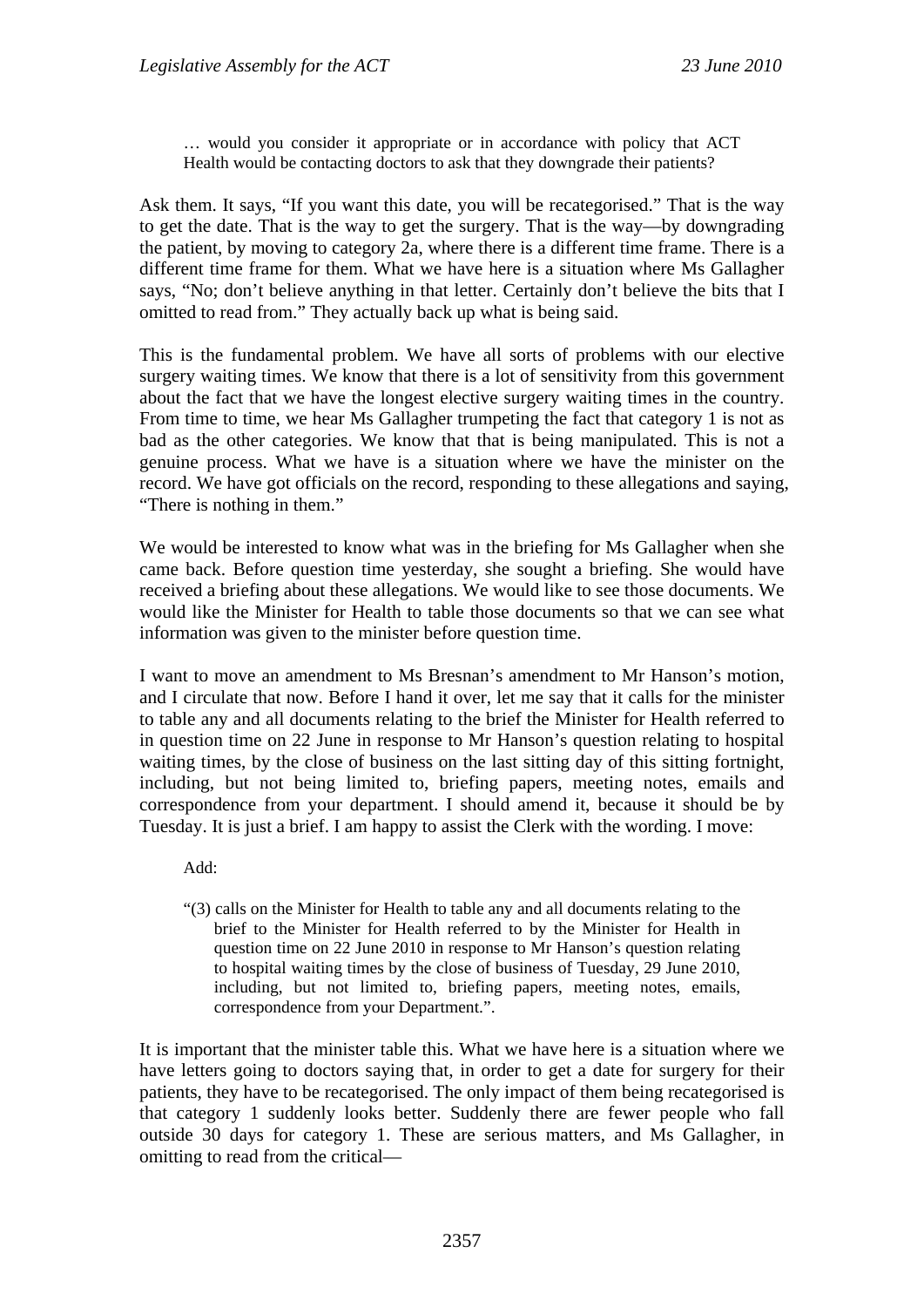**Mr Stanhope**: She tabled the letter, for God's sake.

**MR SESELJA**: She tabled it when she was asked to. When she was reading from it, she omitted to read from the most important part. She omitted to read the most important part:

If you accept this date, please re-categorise this patient as a '2a Staged Procedure' …

That goes to the heart of the claims that have been made by patients and by doctors. They have been dismissed as absolutely baseless. Apparently they have all gotten it wrong. Ms Gallagher says that Mr Hanson does not understand, that it is because Mr Hanson does not understand. Apparently Dr Hughes does not understand either. And many other people do not—just simply do not understand, the way that this minister does, why these patients are being recategorised.

It does beg the question of why Dr Hughes would make this up. Why would Dr Hughes make this up? Why would Mr Wentworth make this up? They are effectively being called liars by members of this government, yet we have documentation there that says that they are being recategorised. It suggests that what Ms Gallagher said yesterday in the Assembly is not correct. "Is it in accordance with policy?" "It would not be in accordance with the policy." But now she says it is.

You cannot have it both ways. They are being asked. They have been contacting doctors to ask that they downgrade their patients: "If you want the date, you will downgrade." Ms Gallagher has a lot of questions to answer—a lot of further questions to answer. I commend my amendment to the Assembly.

**MR HARGREAVES** (Brindabella) (9.17): W need to understand a couple of things in the search for the conspiracy theory that seems to be abroad at the moment. One of them is something that Mr Seselja said which I thought was absolutely on the money. He said, "You have got to read between the lines." Well, I do not. I generally read the first line and the next one. I do not try to read in between; I do not try to interpret it. He has got a missive from the hospital to a doctor, and he says, as he said here in this chamber not too long ago, "Yeah, but you've got to read between the lines." If anybody says that you have to read between the lines, that shows me only that they are looking for something and are having a little bit of trouble finding it. But they will continue to pursue it.

What we are seeing here is the holding up of a letter to the doctors from the hospital as if it is something new. The minister has tabled essentially the processes which have been available for people to look at for a couple of years, but those opposite have not seen them. What we are seeing, and these people across here either have not twigged to it or do not understand it, is that this same letter, this same approach—seeking for doctors to review the clinical decision, the clinical responsibility that they have for their patients, seeking for them to look at it again—happens quite regularly. The worst-case scenario is that they get a letter every quarter saying, "Would you like to have another look at it, please?"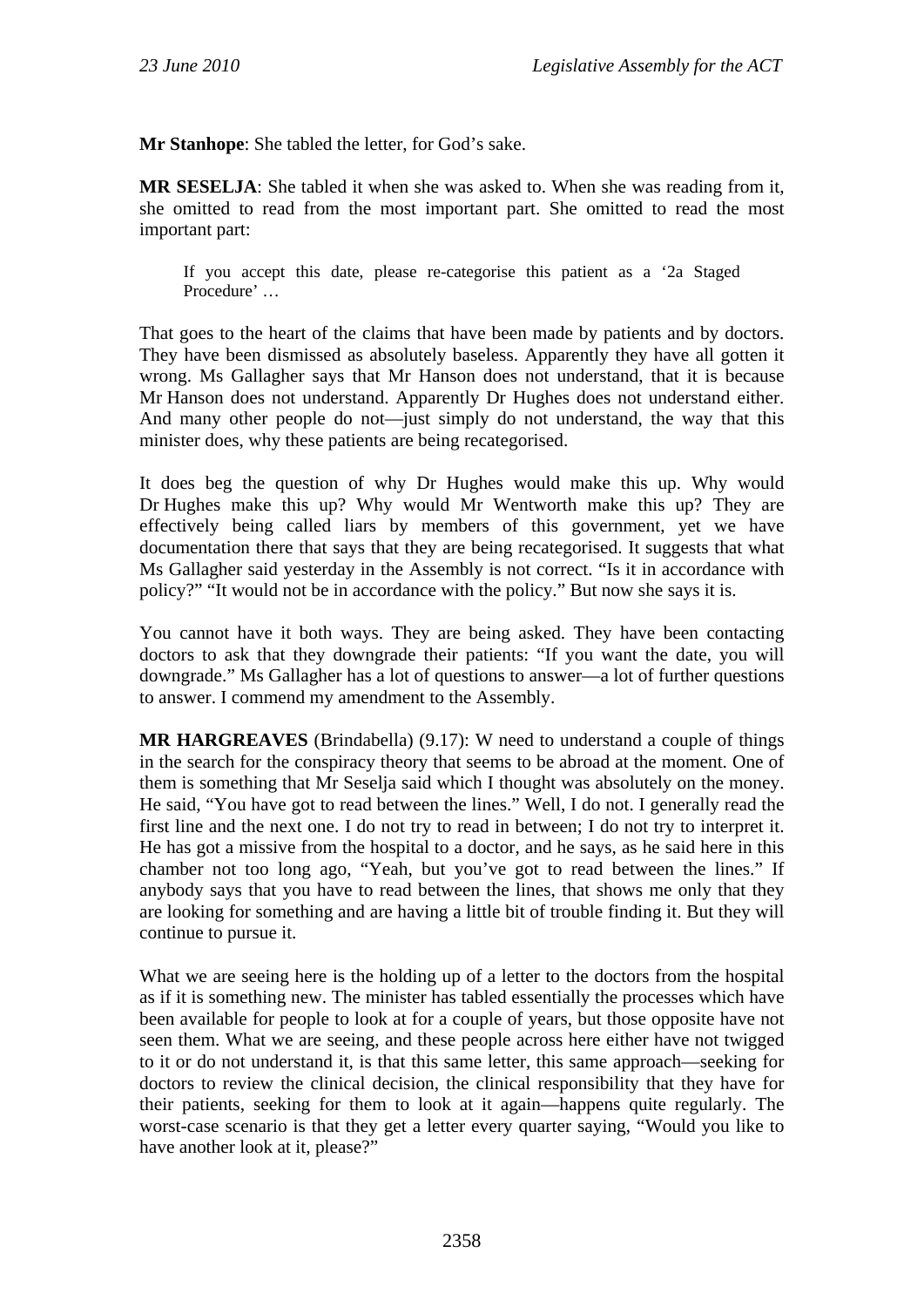I ask those opposite this question: why wasn't this same issue brought to our attention two years ago if it was so much of a problem? It is because they had not read it. They had not worked it out. Because they have got some disgruntled person come and give them an episodic problem, they have turned it into a systemic issue yet again.

With these category 1 patients, we ask the surgeons to look at their clinical decision making every 30 days or so. You are going to get this same communication between a hospital and a doctor every month or so. Where is the conspiracy? The hospital is saying that they want the best thing for the patients, but it is the doctors' decision. They are saying to the doctors, "Here are a number of ways in which you can fix the problem for your patient." There is nothing in any of the correspondence which says, "You must do this, that or the other." The doctor is the supreme authority over the welfare of that patient, full stop. This happens quite frequently. As I have indicated already, for category 1 it is every month or so—and for other categories.

The other thing that these guys opposite have not said is this. They are saying, "There are obviously problems for category 1 patients," as though every single category 1 patient has got a problem. We have not heard from them how other categories can have their surgery brought forward if there is a hole in the list, if there is a cancellation. If there is a hole in the list because somebody has cancelled, wouldn't you expect the surgeon to ring up the next category 1 patient and say, "Can you come in, please?" Of course, they are not interested in any of this, but this is the fact.

Mr Speaker, I can tell you from personal experience—very recently; in fact as recently as three weeks ago—that a patient who had nasal surgery to correct a chronic airways blockage, not a category 1 patient, was told that they would have to wait until March of next year but then was rung up and asked, "Can you come in next week? We have had a cancellation." So let us not believe that this is a systemic issue.

These people have got one or two issues that they feel are of concern. They should raise those single issues with the minister, certainly. But we are not seeing a systemic issue. The minister has quite appropriately put the policy and the processes on the table. If you have a good look at that letter, that letter is saying to the surgeons, "We want to help you look after your patients. What is your clinical decision with respect to those patients?"

Every surgeon in this town, including Dr Peter Hughes, who has been in this town for a very long time—in fact, he was a urologist when I first joined Health in 1978, when he was a Liberal member of the then Advisory Council, and I think he was president of the ACT Liberal Party and at one point a candidate in the federal election and missed out there too—knows that they are going to receive this kind of correspondence from the hospital from time to time. Every one of them knows that.

Those opposite are trying to make a straw man out of all of this. If they had any substance to their argument, we would have heard it two years ago. Well, we would not have, because Mr Hanson has not been here that long. But it is true to say that this is nothing unusual in this place. The hospital, in fact, would be derelict in its duty if it did not ask the surgeons to review.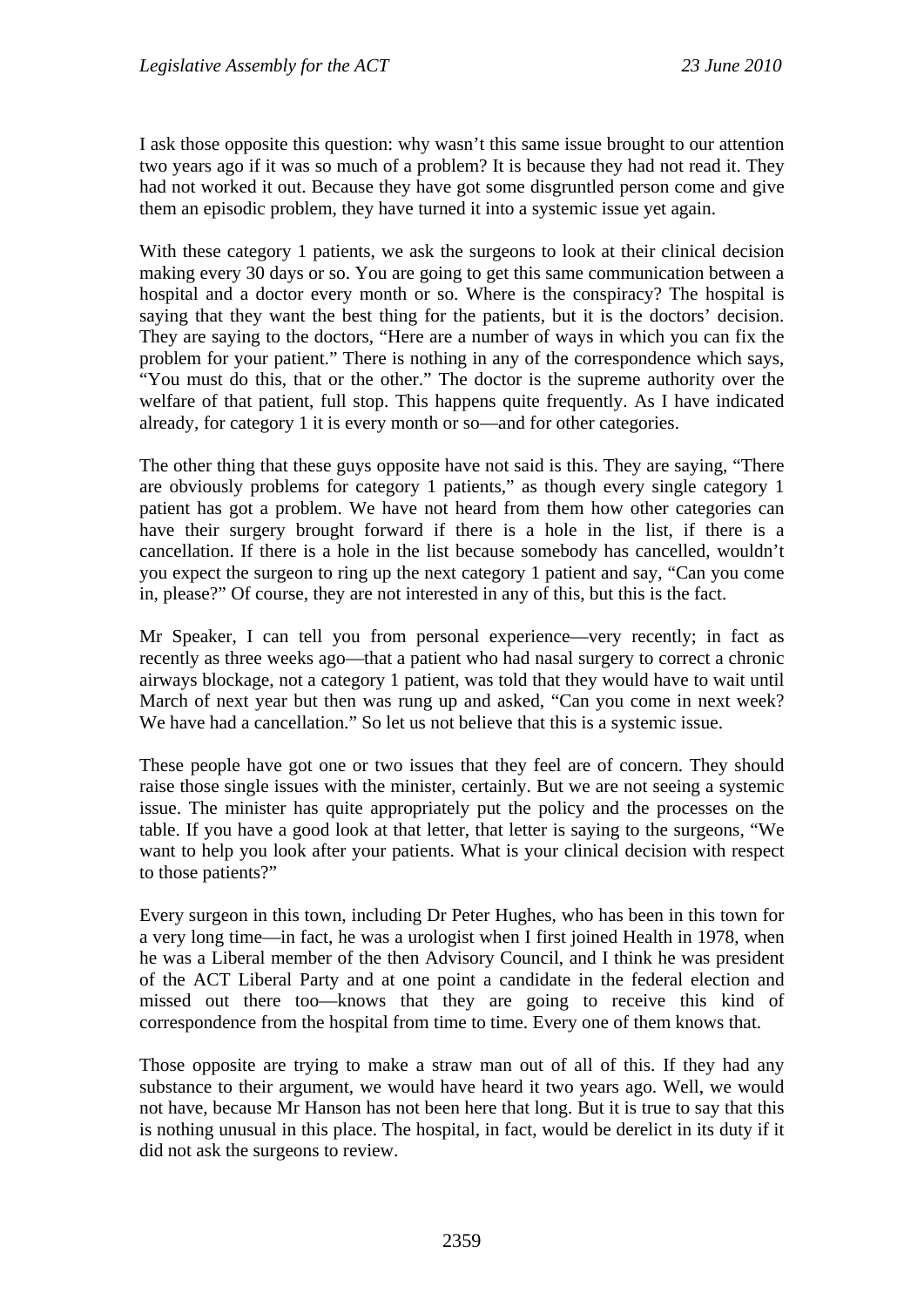Some patients do have their clinical position go from category 1 to category 2. More often than not, it would go from category 2 to category 1, but it does not. The only person who can determine that category is the doctor. Instead of going on a witchhunt and trying to say, "Let's read between the lines about what the hospital said or did not say to the doctors," we should be applauding the hospital for being in such contact with the surgeon in the first place.

We need to be particularly careful about going on witch-hunts around this. If members are at all concerned about this, briefings can usually be arranged. If you have a good look at those processes that the minister has now tabled, you will see for yourselves that this is standard operating procedure in all hospitals. These characters across the road here have just made a massive mountain out of absolutely nothing. We in this chamber must be careful not to fall for this three-card trick.

**MR STANHOPE** (Ginninderra—Chief Minister, Minister for Transport, Minister for Territory and Municipal Services, Minister for Business and Economic Development, Minister for Land and Property Services, Minister for Aboriginal and Torres Strait Islander Affairs and Minister for the Arts and Heritage) (9.24): I will be brief. I think the point has been laboured well and truly. The Minister for Health has made it quite clear that, whilst, of course, we believe the motion to be entirely confected, we have no concern and nothing to fear from an inquiry by the Auditor-General into this issue, because we know what will be revealed, and we look forward to your apologies when the report is tabled.

I do want to go to Mr Seselja's motion. I will not dwell on or actually repeat what has been said in relation to the motion at large and the amendments, except to repeat that the Liberal Party and, by association, the Greens, in supporting the Liberal Party in relation to this witch-hunt, completely misunderstand the process in relation to allocation of patients and the clear meaning and intent of the letter that has caused such furious, confected and contrived concern tonight. It is a simple and clear expression of consequence for doctors or clinicians of decisions that they may take. If they take this decision, then this is the consequence; if they take that decision, this is the consequence. But at every point in that letter it is made abundantly clear that the decision maker is the clinician and all the letter does is point out the consequences of the various decisions which the clinician may take. That is all it does. It is as clear as the nose on your face.

In relation to Mr Seselja's amendment, it is simply unacceptable for this place to be moving motions of this sort in relation to briefs or papers that are not in the chamber today, that were referred to in passing by a minister in acknowledging that yes, she had been briefed. It is simply unacceptable by any standard in any parliament in Australia for a parliament to demand that of a minister, without the brief in front of him or her, without the capacity to inform members, who are contemplating supporting an amendment or a motion such as this, of the content of the brief. Does it contain private issues? Does it refer to patients? What is the Assembly asking in relation to a document that might be highly private or personal in relation to a patient within a medical system?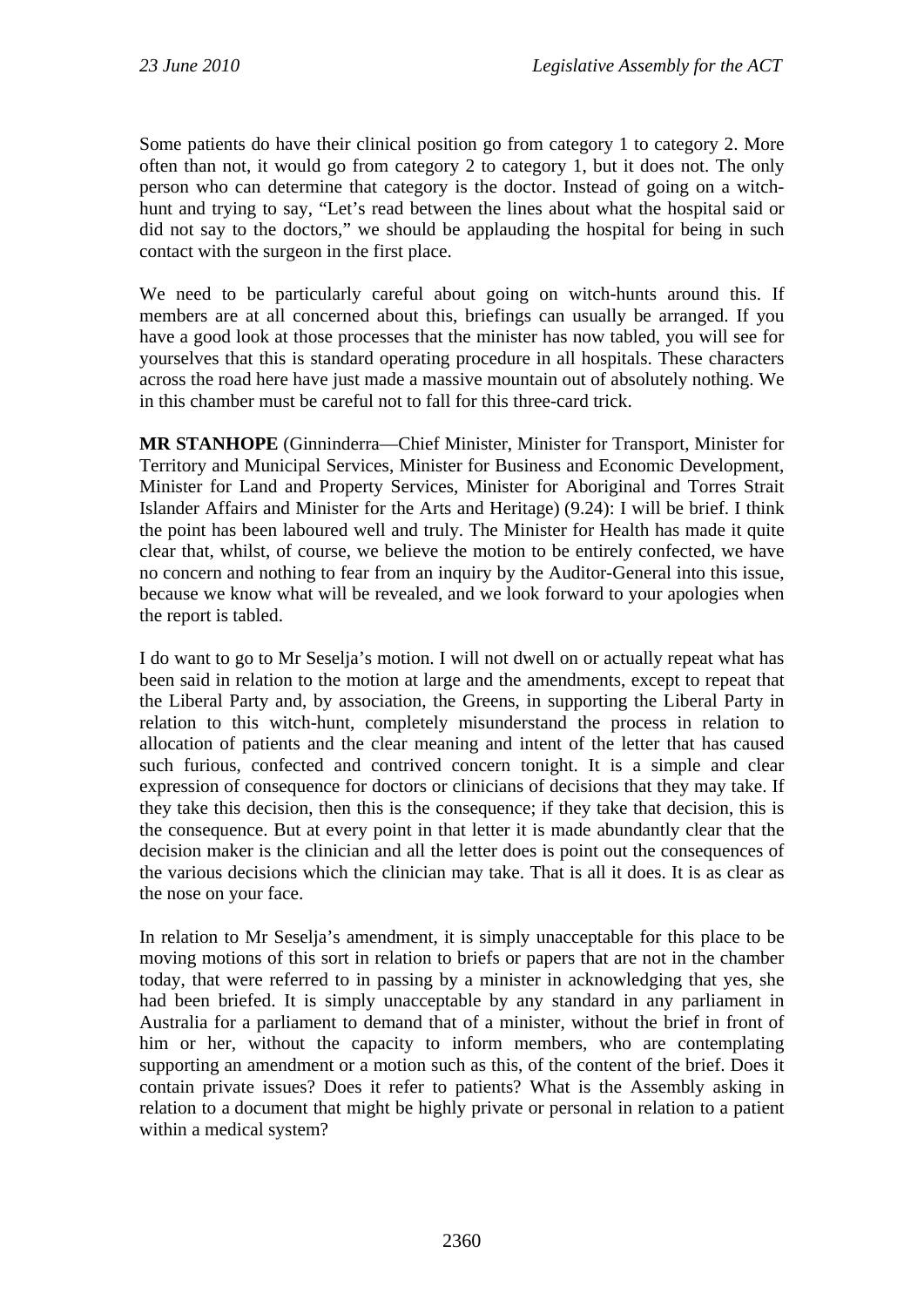Do members of this place honestly believe it is appropriate to demand of a minister that she table a document she does not have with her, which she cannot refer to, which may refer to a patient and that patient's clinical position or standing, and expect the minister or the government of the day to accede? No reasonable member of any parliament of Australia would either move or support a motion such as this, demanding that a minister, a member of the executive, table a document when that minister has absolutely no way of being able to recall automatically or instantly the content or the appropriateness of it or, indeed, whether she would be legally able to do so, having regard to other legal impediments such as privacy or other restraints.

**Mr Seselja**: She can come back to us tomorrow.

**MR STANHOPE**: Then you should not pass the motion. You should not. We are talking here about brief to a minister for health and it is simply unreasonable and exceptional to expect a minister with responsibility for health most particularly—but it is a principle that would apply to other ministers—to be asked to table a document such as this. It would be more appropriate, if you believe that the record should be made available, she be asked through the Freedom of Information Act or some other appropriate mechanism, rather than this blunt-axe approach which is entirely inappropriate. Then due consideration could be given by the minister or by the government or by the relevant departmental decision maker as to whether or not the document can be appropriately revealed.

But to be moving motions in this place for many of the documents to be tabled in this way is simply inappropriate. If you believe that there should be access to this document, use the appropriate mechanisms and use the Freedom of Information Act, use those mechanisms that allow due consideration to be given to whether or not it is appropriate for this document to be released and the conditions or circumstances under which it should be released.

**MS BRESNAN** (Brindabella) (9.29): The Greens will not be supporting this amendment to my amendment. I think it is important to remember that we do need to consider that it is important for public servants to be able to provide frank and fearless advice to ministers and I think this impacts on that. And this is the very reason why, with what we have been discussing today, I have moved my amendment. I think the most appropriate body to conduct this is someone like an auditor-general who will access the information and use it in a sensible, proper and impartial way.

Question put:

That **Mr Seselja's** amendment to **Ms Bresnan's** proposed amendment be agreed to.

The Assembly voted—

Ayes 5 Noes 10

Mr Doszpot Mr Seselja Mr Barr Ms Hunter

Mr Hanson Ms Burch Ms Porter Mr Hargreaves Mr Stanhope

Mrs Dunne Mr Smyth Ms Bresnan Ms Le Couteur Ms Gallagher Mr Rattenbury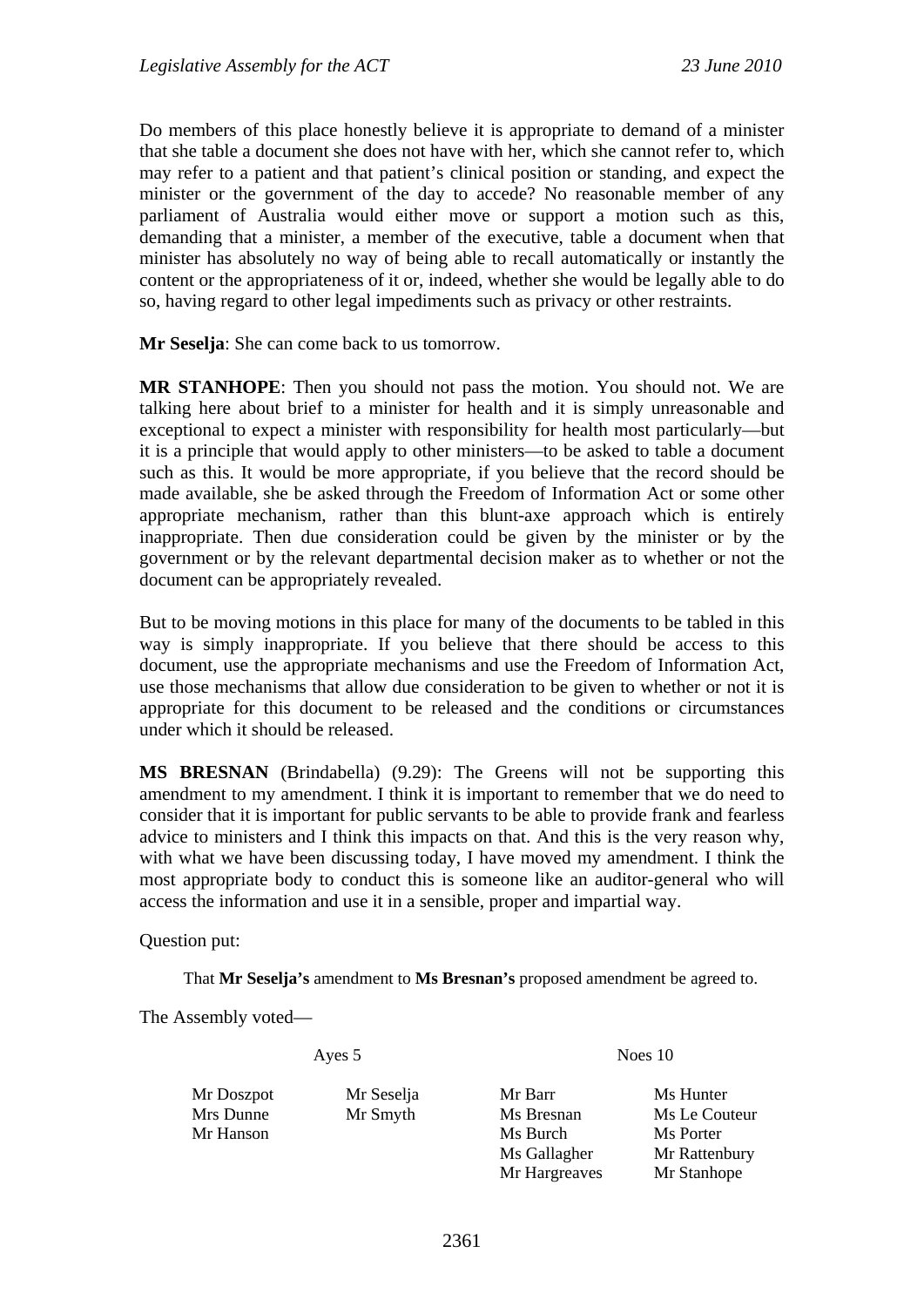Question so resolved in the negative.

**MR HANSON** (Molonglo) (9.33): In closing—

### **MR SPEAKER**: Beautiful.

**MR HANSON**: I thought you would be happy. In view of the hour, I will be brief. I would like to thank members for their contributions. I would like to thank Mr Seselja, my colleague, for his contributions and his amendment. Although it has not been supported, I do believe that it is important that we get to the bottom of what actually was the intent behind the minister's statement in this Assembly. We do need to go through the *Hansard*. We need to go through the facts to see whether there have been any misleads. I think the important part of that is understanding what information the minister had at the time that she made her statements in the Assembly yesterday.

As to the full, substantive elements of the motion, I thank the Greens for their contribution to the debate and their support of this motion today. Given that the minister was clearly going to refuse to provide the information that this Assembly needed with regard to the management of waiting lists, requesting that the Auditor-General provide us with a report, a review, an audit of the waiting list is the most satisfactory way to go forward. I would ask that the Auditor General, when she receives that request, address it in the most timely fashion.

There is no question that our lists are the worst in the country. There is no question that they are getting worse and there is no question that this minister has abjectly failed both for the longer wait patients—the majority of wait patients—and for the median-wait patients to actually rectify what is an appalling situation.

The other issue that is being discussed at length tonight is that of the management of elective surgery waiting lists and why it is that category 1 patients are being downgraded from category 1 to category 2. The question needs to be resolved, because it is quite clear that it is to the minister's advantage to boast that 95 per cent of her category 1 patients are seen on time. I am sure if I review the *Hansard* I will be able to find examples of that.

But when we actually examine what is occurring, based on the evidence that we have received, it is quite clear that doctors are put in an impossible position because they simply do not have the capacity to do more surgery, in particular in areas of ACT Health where there are staff shortages. By the minister's own admission, there are certainly areas like that. Neurology is the case that has been mentioned, but I am sure there are others.

They are being asked essentially to get the surgery done when they cannot, give it to another doctor—and that cannot work—or downgrade the surgery. Why is it that, in order for the surgery to be done outside the 30-day period and for a date to be given, that surgery would need to be downgraded? And what should be occurring rather is that, if surgery cannot be conducted within the 30 days because there are shortages of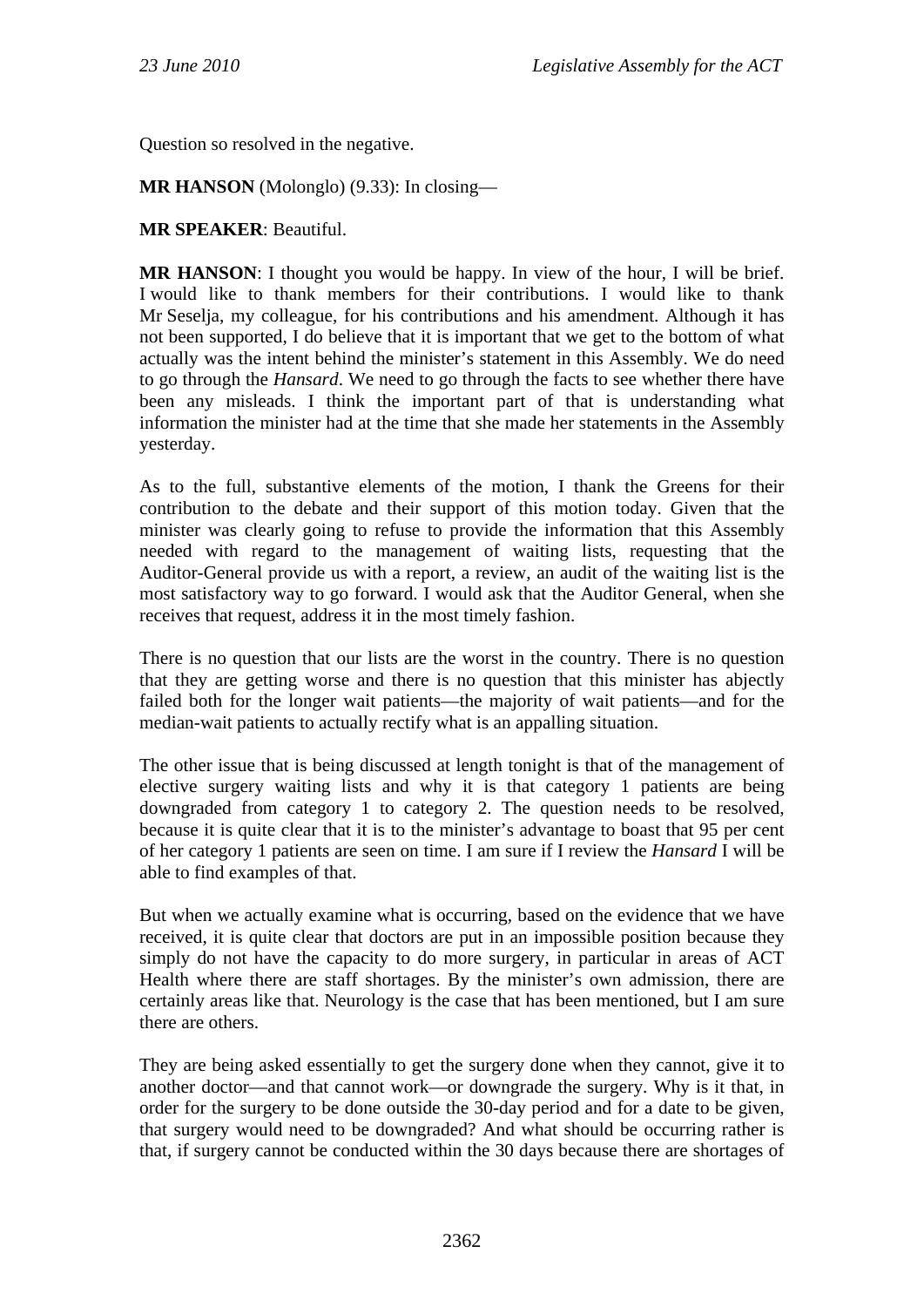staff, doctors should be indeed prioritising their surgery. They should be given a date and the surgery should be conducted. But it should still remain a category 1 patient. That would then give us a true indication of the statistics and what number of category 1 patients are being operated on within the 30-day prescribed period, rather than adjusting it so that they actually meet the criteria within the books for category 2.

It might sound rather technical—

**Mr Stanhope**: It sounds dishonest, to me.

**MR HANSON**: This is an important matter. ACT Health is—

**Mr Seselja**: On a point of order, Mr Speaker, the Chief Minister cannot call Mr Hanson dishonest. I would ask you to ask him to withdraw.

**Mr Stanhope**: Actually he is repeating and actually illustrating his lack of knowledge and understanding and his ignorance of a letter.

**Mr Seselja**: Sorry, he can withdraw. It is not up to him to debate it, Mr Speaker.

**Mr Stanhope**: It is simply dishonest to make the claims he is making in relation to that letter, simply dishonest.

**MR SPEAKER**: There is no point of order. I do not believe he called Mr Hanson personally dishonest.

**Mr Stanhope**: Dishonest interpretation.

**MR SPEAKER**: Mr Hanson, you have the floor. Continue.

**MR HANSON**: Thanks, Mr Speaker. The question is: has the minister misled the community? The question is: has she misled the Assembly? And I think that based on the evidence—

**Mr Stanhope**: The question is: have you misled the Assembly? Are you misleading the Assembly now?

**MR SPEAKER**: Thank you, Mr Stanhope, that is quite enough.

**MR HANSON**: I think that, based on the evidence that we see here tonight, these are serious questions that must be answered.

**Mr Stanhope**: You are misleading the Assembly now.

**Mr Smyth**: On a point of order, he has got to withdraw that, Mr Speaker.

**MR SPEAKER**: Yes, Mr Stanhope.

**Mr Stanhope**: It sounded like a mislead to me.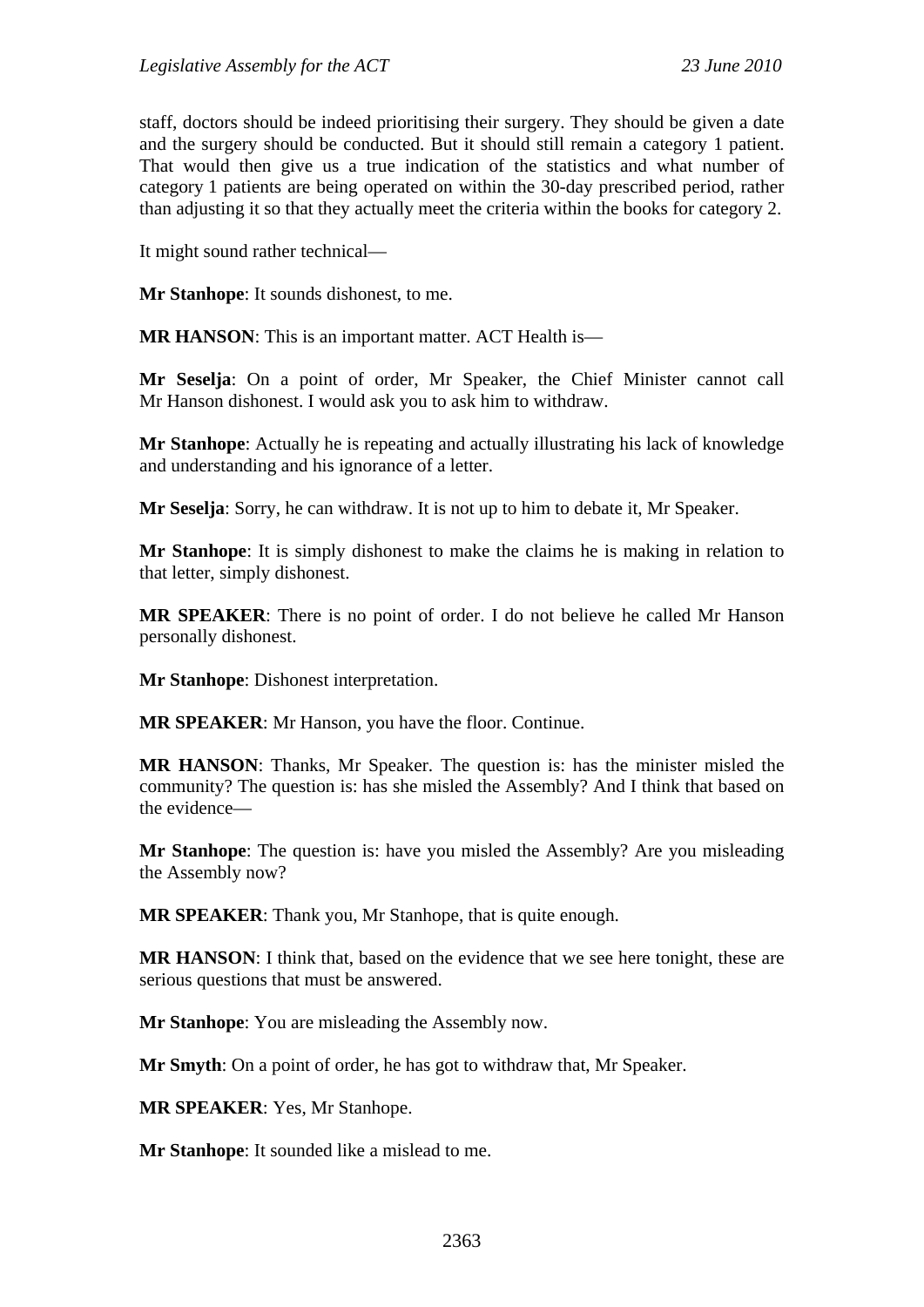### **MR SPEAKER**: Mr Stanhope!

**Mr Stanhope**: I withdraw the word "mislead", but he is definitely misinterpreting the letter and doing it quite deliberately.

**MR SPEAKER**: Mr Stanhope, thank you. Resume your seat.

**Mrs Dunne**: No, he has to withdraw, and he cannot substitute other words.

**MR SPEAKER**: He did withdraw.

**MR HANSON**: Mr Speaker, can I make the point that both Mr Smyth and I were warned today during question time for fewer interjections and, I would say, less controversial interjections. If the Chief Minister does continue, I would ask that he be warned in accordance with the way that Mr Smyth and I were.

**Mr Stanhope**: Little petal. Time to go home.

**MR SPEAKER**: Thank you, members, that is enough. Let us hear Mr Hanson.

**MR HANSON**: The minister said in this place yesterday, with regard to why patients were being downgraded, that it was based on their clinical assessment. What we are seeing is doctors being put in a position where they are downgrading patients to category 2 simply as a result of the fact that the date that they are going to be operated on exceeds the 30-day limit.

What we have seen tonight, I think, is a real problem of competence of this government and a consequence of that is that patients are waiting exceptionally long times for elective surgery in the ACT—twice the national average.

### **Mr Stanhope**: Rubbish.

**MR HANSON**: The Chief Minister is interjecting. He invites me to look at the statistics. I was going to conclude. If he wants me to read them out, I will. But he says that they are rubbish. I will tell you that you are—

**Mr Stanhope**: No, I wasn't referring to statistics as rubbish. I was referring to you as rubbish.

**MR SPEAKER**: Order, Mr Stanhope! Mr Stanhope, let him finish.

**MR HANSON**: The median wait for elective surgery is more than twice as long, 31 days longer, as the national average, which is 34 days. If you are at the 90th percentile, which is the majority of patients, you wait 378 days, which is 158 days longer than the national average. And 10.6 per cent of patients have been waiting over a year. That is, in fact, three times more than the national average. All of those three statistics have deteriorated since the same report was released last year. If Mr Stanhope says that it is rubbish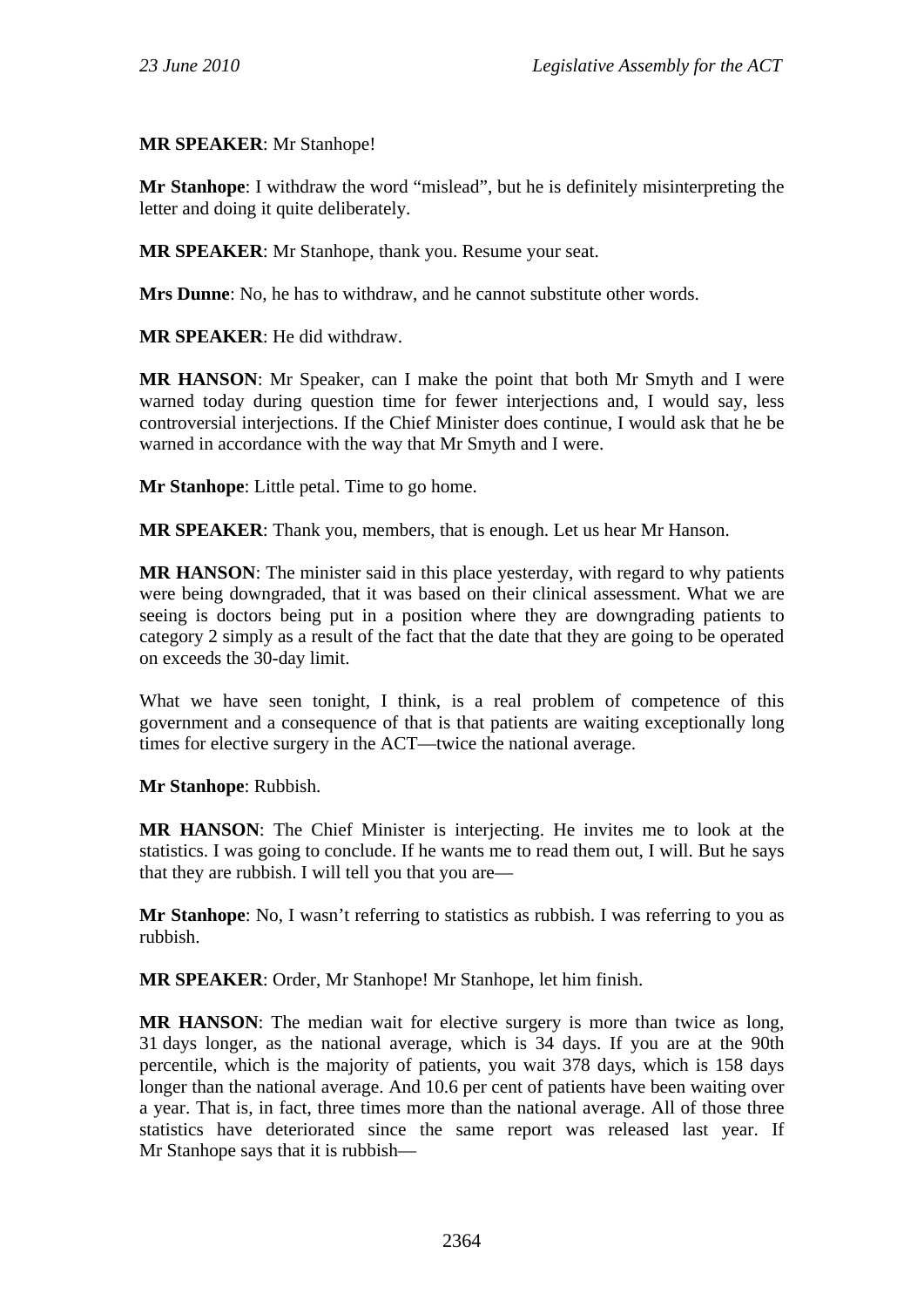**Mr Stanhope**: I said you were rubbish.

**MR SPEAKER**: Mr Stanhope, thank you!

**Mr Stanhope**: I was not referring to the statistics.

**MR SPEAKER**: Mr Stanhope, you are now warned for interjecting persistently.

**MR HANSON**: In conclusion, I thank members for their contribution. This is an important motion. The government is trying to deflect from the gravity of what has occurred here tonight but I am sure that more will be played out in the days to come.

I have every respect for the doctors and the surgical staff and the staff who are working hard in very difficult circumstances. And I commend them for what they are trying to do in managing what is a very difficult circumstance. My criticism is the way that the government has chosen to put the lists in a certain light, where they are presenting category 1 more favourably than is the reality and, as a consequence, have put those doctors and those staff in a very difficult position.

I would also like to spare a thought for the many hundreds of elective surgery patients who are waiting on lists, who are often not communicated with satisfactorily and who are often in pain and worried about when they are going to get their surgery and if, as a consequence of tonight's motion and the action that will be taken by this Assembly and the audit that will be conducted by the Auditor-General that improves those lists and provides better communication with patients, then I feel that we will have done our job tonight in this Assembly.

Amendment agreed to.

Motion, as amended, agreed to.

# **Adjournment**

Motion by **Mr Stanhope** agreed to:

That the Assembly do now adjourn.

## **The Assembly adjourned at 9.43 pm.**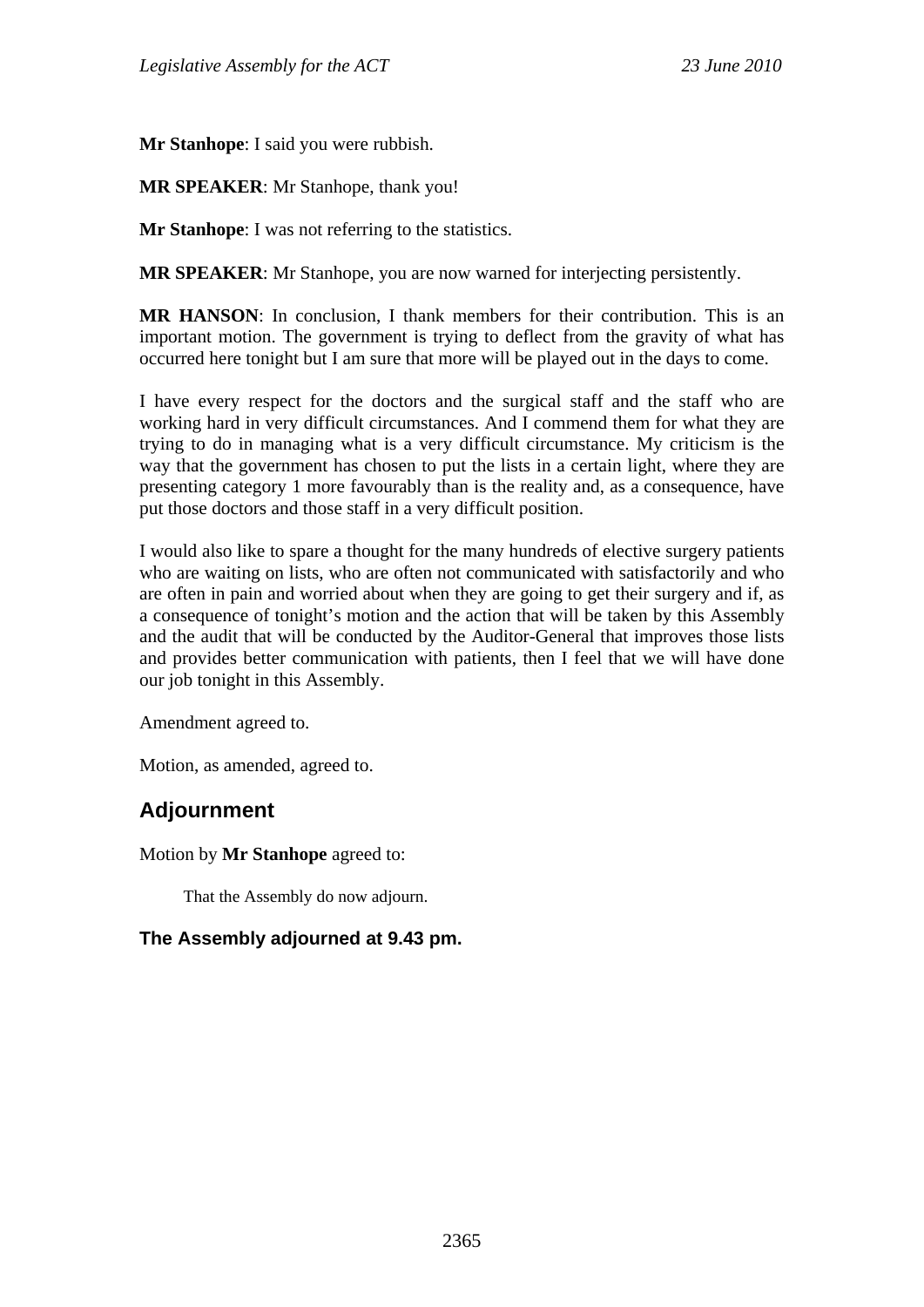# **Schedules of amendments**

### **Schedule 1**

### **Education Amendment Bill 2008**

Amendments moved by Ms Hunter

**1 Clause 4 Page 2, line 9—** 

*omit clause 4, substitute* 

#### **4 Establishing government schools etc Section 20 (5) and (6)**

*substitute* 

- (5) Before making a decision to close or amalgamate a government school, the Minister must take the following steps:
	- (a) tell the school community that the Minister is considering closing or amalgamating the school and the reasons why;
	- (b) obtain a report from the committee established under section 20A to use in consultation with the school community under paragraph (c) that—
		- (i) comprehensively assesses the impacts of closing or amalgamating the school on the school community; and
			- *Note* For what impacts must be assessed, see s 20B.
		- (ii) identifies alternatives to closing or amalgamating the school;
	- (c) consult with the school community for at least 6 months on the educational, economic, environmental and social impacts of, and identifying alternatives to, closing or amalgamating the school;
		- *Note* For how the Minister must undertake consultation, see s 20A.
	- (d) publish in a daily newspaper—
		- (i) notice of a proposal to close or amalgamate the school; and
		- (ii) details of where a copy of the report mentioned in paragraph (b) can be obtained;

#### **Example**

a website operated by the administrative unit responsible for this Act

Note An example is part of the Act, is not exhaustive and may extend, but does not limit, the meaning of the provision in which it appears (see Legislation Act, s 126 and s 132).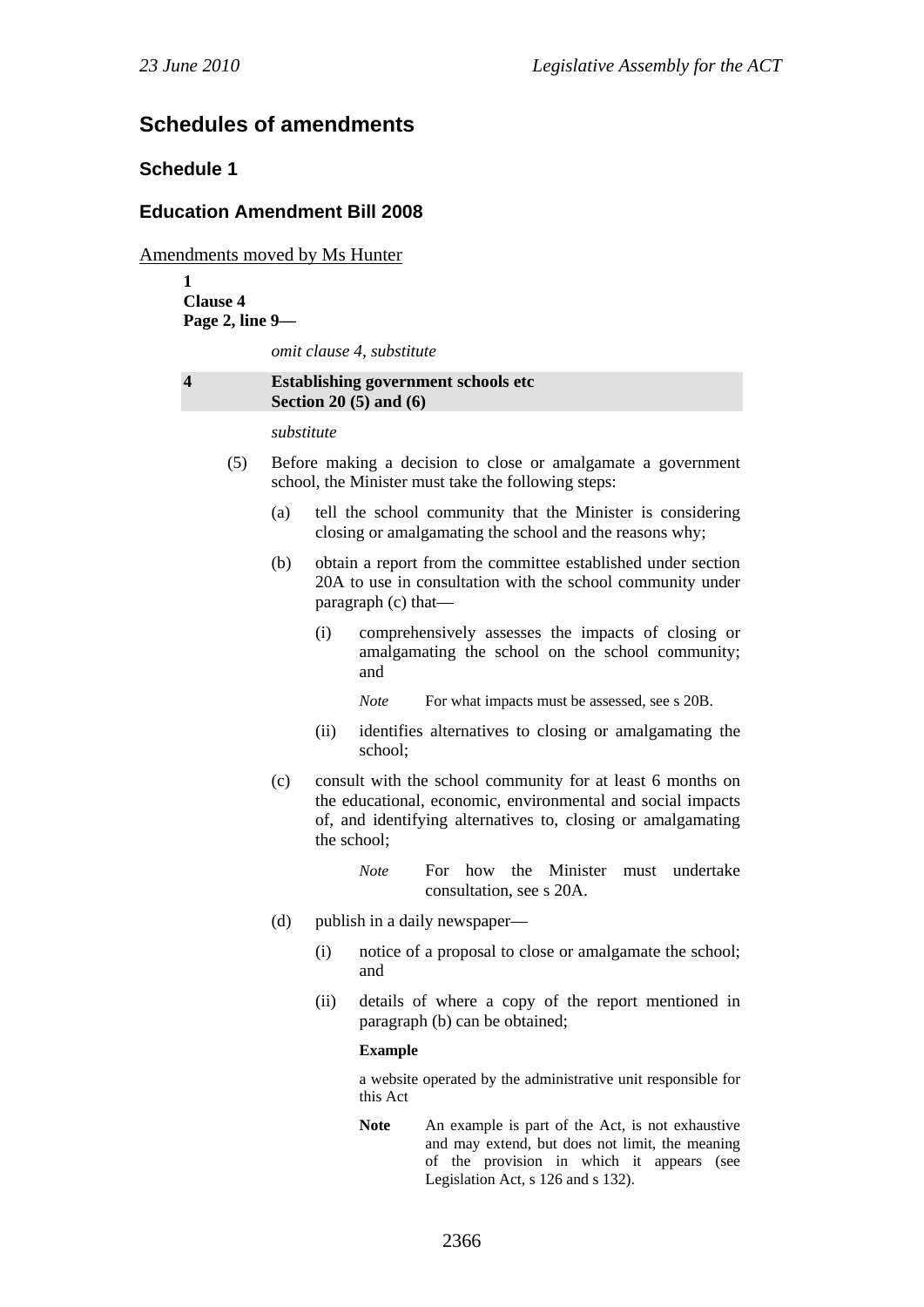- (e) give written notice of the matters mentioned in paragraph (d) to—
	- (i) the parents and citizens association; and
	- (ii) the chairperson of the school board; and
	- (iii) the principal of the school.
- (6) Not less than 12 months after telling the school community that the Minister is considering closing or amalgamating the school, the Minister must—
	- (a) publish notice of the final decision in a daily newspaper; and
	- (b) give written notice of the decision to—
		- (i) a parent of each student at the school; and
		- (ii) each member of the school's parents and citizens association; and
		- (iii) each member of the school board; and
		- (iv) the principal and each teacher at the school; and
	- (c) explain to the school community the reasons for the final decision and how the following have been taken into account in making the final decision:
		- (i) the school community's views;
		- (ii) the relevant general principles of this Act under section 7;
		- (iii) the principles on which chapter 3 is based under section 18.

#### **2**

### **Clause 7 Proposed new section 20 (9) Page 3, line 20—**

*omit proposed new section 20 (9), substitute* 

(9) In this section:

*school community*, in relation to a school that is proposed to be closed or amalgamated, means the members of the community affected by closing or amalgamating the school, including students at the school, students' families, the school board, the principal and teachers at the school and the local community.

#### **Examples—local community**

residents, local businesses

*Note* An example is part of the Act, is not exhaustive and may extend, but does not limit, the meaning of the provision in which it appears (see Legislation Act, s 126 and s 132).

**3** 

**Proposed new clause 8 Page 3, line 25—**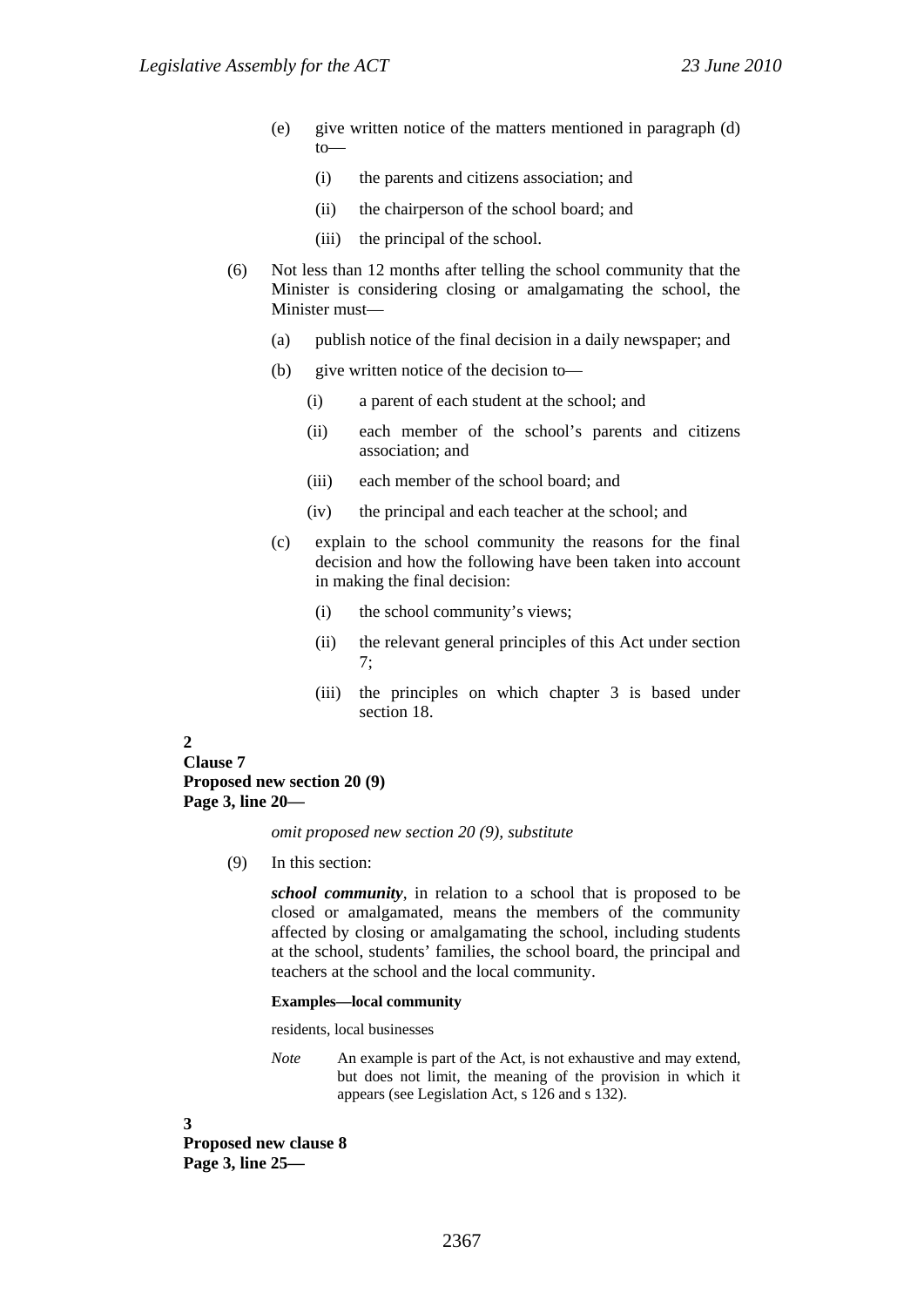*insert* 

| 8<br>New sections 20A and 20B |  |
|-------------------------------|--|
|-------------------------------|--|

*insert* 

#### **20A Independent committee**

- (1) The Minister must establish an independent committee.
- (2) The functions of the committee are to—
	- (a) prepare the report mentioned in section 20 (5) (b); and
	- (b) undertake the consultation on behalf of the Minister under section 20 (5) (c).
- (3) The committee must consist of 3 people selected after consultation with the appropriate standing committee.
- (4) In this section:

*appropriate standing committee* means—

- (a) the standing committee of the Legislative Assembly nominated by the Speaker for this section; or
- (b) if no nomination under paragraph (a) is in effect—the standing committee of the Legislative Assembly responsible for the consideration of educational issues.

#### **20B Impacts of closing or amalgamating schools**

- (1) An assessment under section 20 (5) (b) must include information about the following educational, economic, environmental and social impacts in relation to closing or amalgamating a school:
	- (a) the following educational impacts:
		- (i) the range, quality and depth of education programs;
		- (ii) the age and condition of school infrastructure, facilities and resources;
		- (iii) teaching resources and workloads;
		- (iv) social and learning environment for children;
		- (v) extracurricular activities;
		- (vi) parent participation in school;
		- (vii) out-of-hours school programs;
		- (viii) findings of research studies on school size;
		- (ix) student outcomes, especially those of parents who have a low income, are Indigenous or from a non English speaking background or with disabilities;
		- (x) access to public education;
		- (xi) school enrolments;
	- (b) the following economic impacts: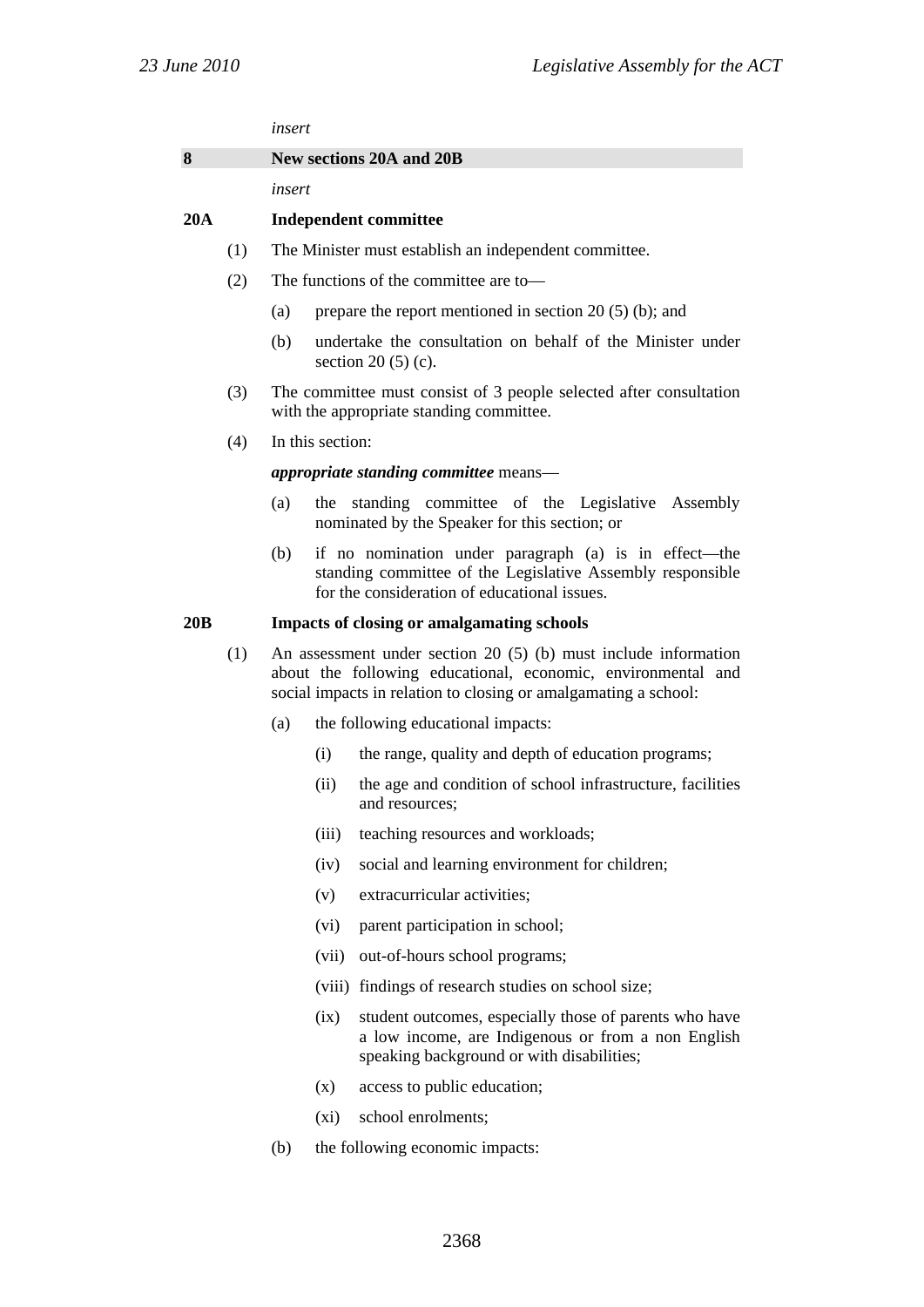- (i) recurrent and capital savings and costs, including oneoff savings and costs, of closing or amalgamating the school for the Territory, including—
	- (A) staffing and resources; and
	- (B) school bus transport; and
	- (C) traffic and safety arrangements; and
	- (D) building maintenance and security;
- (ii) financial impact on parents, including transport and travel time;
- (iii) financial impact on local business including ongoing viability;
- (iv) a comparison of the cost, per student, to operate the school with the cost, per student, to operate other ACT government schools and average cost across all ACT government schools;
- (c) the following environmental impacts:
	- (i) traffic congestion;
	- (ii) air pollution;
	- (iii) greenhouse gas emissions;
	- (iv) noise levels;
	- (v) open green space adjacent to the school site;
- (d) the following social impacts:
	- (i) demographic projections of parents with school-age children, including taking into account expected land releases;
	- (ii) implications for parents who have a low income, are Indigenous or from a non-English speaking background or of students with disabilities;
	- (iii) safety of children walking or cycling to school;
	- (iv) neighbourhood community facilities;
	- (v) access to recreational and leisure facilities;
	- (vi) provision of government services;
	- (vii) community support networks;
	- (viii) local employment;
	- (ix) heritage values of school buildings.
- (2) An assessment may include information about any other impacts in relation to closing or amalgamating the school.